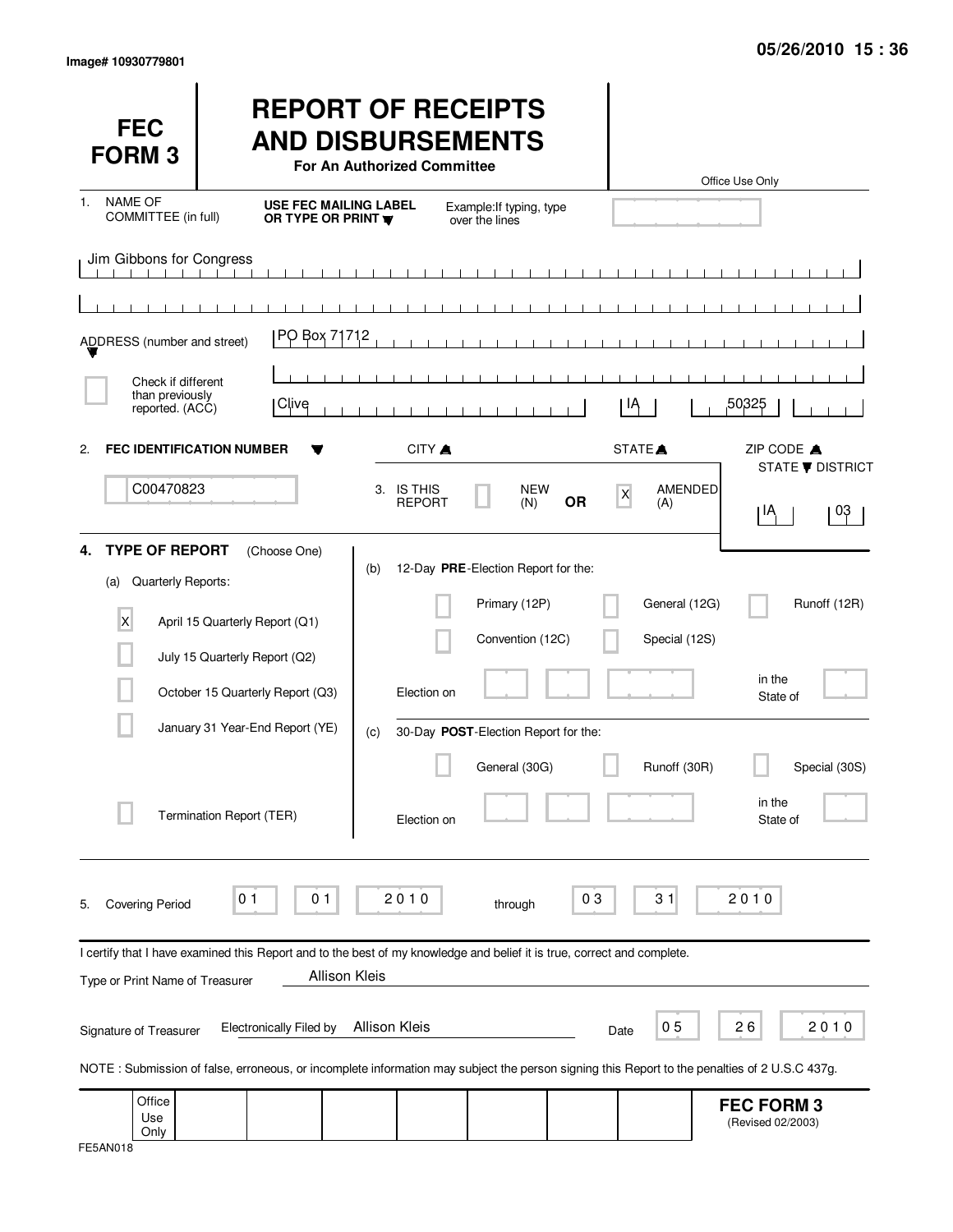| FEC Form 3 (Revised 02/2003)<br>Write or Type Committee Name<br>Jim Gibbons for Congress<br>М<br>0 <sub>1</sub><br>Report Covering the Period:<br>From:<br>Net Contributions (other than loans)<br><b>Total Contributions</b> | of Receipts and Disbursements<br>$\begin{array}{c}\nY & Y & Y \\ 2010\n\end{array}$<br>М<br>D D<br>0 <sub>1</sub><br><b>COLUMN A</b><br><b>This Period</b> | 2/101<br>$Y'Y'Y$<br>2010<br>$\begin{smallmatrix}0&0\&3\1\end{smallmatrix}$<br>M)<br>'M<br>03<br>To:<br><b>COLUMN B</b><br><b>Election Cycle-to-Date</b> |
|-------------------------------------------------------------------------------------------------------------------------------------------------------------------------------------------------------------------------------|------------------------------------------------------------------------------------------------------------------------------------------------------------|---------------------------------------------------------------------------------------------------------------------------------------------------------|
|                                                                                                                                                                                                                               |                                                                                                                                                            |                                                                                                                                                         |
|                                                                                                                                                                                                                               |                                                                                                                                                            |                                                                                                                                                         |
|                                                                                                                                                                                                                               |                                                                                                                                                            |                                                                                                                                                         |
|                                                                                                                                                                                                                               |                                                                                                                                                            |                                                                                                                                                         |
|                                                                                                                                                                                                                               |                                                                                                                                                            |                                                                                                                                                         |
|                                                                                                                                                                                                                               |                                                                                                                                                            |                                                                                                                                                         |
| (other than loans) (from Line 11(e))                                                                                                                                                                                          | 163038.46                                                                                                                                                  | 370348.46                                                                                                                                               |
| <b>Total Contribution Refunds</b>                                                                                                                                                                                             | 0.00                                                                                                                                                       | 0.00                                                                                                                                                    |
| Net Contributions (other than loans)<br>(subtract Line $6(b)$ from Line $6(a)$ )                                                                                                                                              | 163038.46                                                                                                                                                  | 370348.46                                                                                                                                               |
| Net Operating Expenditures                                                                                                                                                                                                    |                                                                                                                                                            |                                                                                                                                                         |
| <b>Total Operating Expenditures</b>                                                                                                                                                                                           | 102990.50                                                                                                                                                  | 105230.60                                                                                                                                               |
| <b>Total Offsets to Operating</b><br>Expenditures (from Line 14)                                                                                                                                                              | 147.69                                                                                                                                                     | 147.69                                                                                                                                                  |
| Net Operating Expenditures<br>(subtract Line 7(b) from Line 7(a))                                                                                                                                                             | 102842.81                                                                                                                                                  | 105082.91                                                                                                                                               |
| Cash on Hand at Close of<br>Reporting Period (from Line 27)                                                                                                                                                                   | 265343.76                                                                                                                                                  |                                                                                                                                                         |
| Debts and Obligations Owed TO<br>the Committee (Itemize all on<br>Schedule C and/or Schedule D)                                                                                                                               | 0.00                                                                                                                                                       |                                                                                                                                                         |
| 10. Debts and Obligations Owed BY<br>the Committee (Itemize all on<br>Schedule C and/or Schedule D)                                                                                                                           | 3419.52                                                                                                                                                    |                                                                                                                                                         |
|                                                                                                                                                                                                                               |                                                                                                                                                            | For further information contact:                                                                                                                        |

999 E Street, NW Washington, DC 20463

Toll Free 800-424-9530 Local 202-694-1100

FE5AN018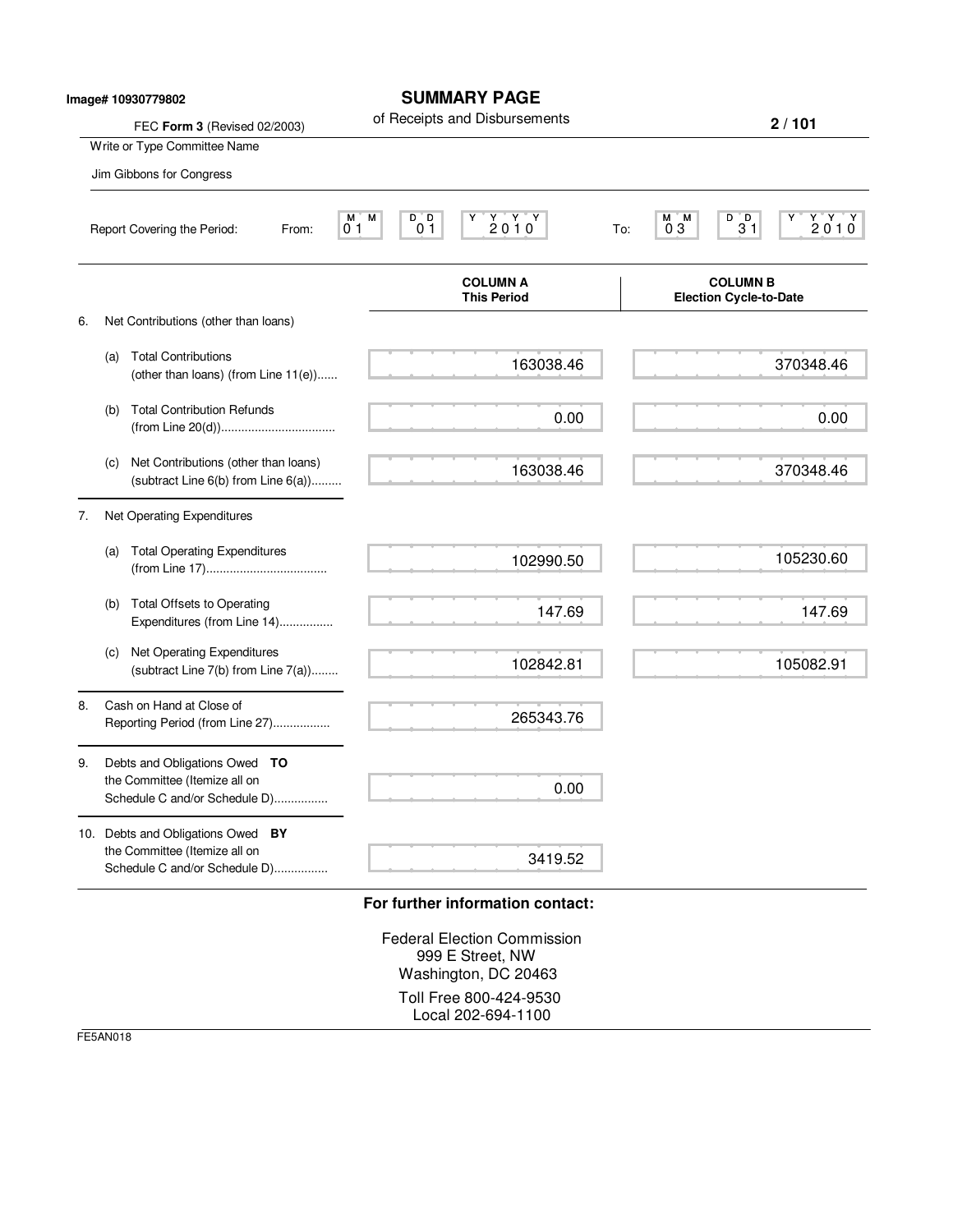| Image# 10930779803                                       |            |                                                                                                    | <b>DETAILED SUMMARY PAGE</b><br>of Receipts                                                                                                                                                                                                                                                                                                                                                                            |                                                           |
|----------------------------------------------------------|------------|----------------------------------------------------------------------------------------------------|------------------------------------------------------------------------------------------------------------------------------------------------------------------------------------------------------------------------------------------------------------------------------------------------------------------------------------------------------------------------------------------------------------------------|-----------------------------------------------------------|
| Write or Type Committee Name<br>Jim Gibbons for Congress |            | FEC Form 3 (Revised 12/2003)                                                                       |                                                                                                                                                                                                                                                                                                                                                                                                                        | 3/101                                                     |
|                                                          |            | Report Covering the Period:<br>From:                                                               | $\begin{picture}(180,10) \put(0,0){\line(1,0){15}} \put(10,0){\line(1,0){15}} \put(10,0){\line(1,0){15}} \put(10,0){\line(1,0){15}} \put(10,0){\line(1,0){15}} \put(10,0){\line(1,0){15}} \put(10,0){\line(1,0){15}} \put(10,0){\line(1,0){15}} \put(10,0){\line(1,0){15}} \put(10,0){\line(1,0){15}} \put(10,0){\line(1,0){15}} \put(10,0){\line($<br>M.<br>M<br>D D<br>Υ<br>2010<br>0 <sub>1</sub><br>0 <sub>1</sub> | Y'Y'Y<br>$D^{\bullet}D$<br>M M<br>2010<br>03<br>31<br>To: |
|                                                          |            | <b>I. RECEIPTS</b>                                                                                 | <b>COLUMN A</b><br><b>Total This Period</b>                                                                                                                                                                                                                                                                                                                                                                            | <b>COLUMN B</b><br><b>Election Cycle-to-Date</b>          |
|                                                          |            | 11. CONTRIBUTIONS (other than loans) FROM:                                                         |                                                                                                                                                                                                                                                                                                                                                                                                                        |                                                           |
|                                                          | (a)        | Individuals/Persons Other Than<br><b>Political Committees</b><br>Itemized (use Schedule A)<br>(i)  | 139737.46                                                                                                                                                                                                                                                                                                                                                                                                              | 323937.46                                                 |
|                                                          |            |                                                                                                    | 16301.00                                                                                                                                                                                                                                                                                                                                                                                                               | 22161.00                                                  |
|                                                          |            | (iii) TOTAL of contributions<br>from individuals                                                   | 156038.46                                                                                                                                                                                                                                                                                                                                                                                                              | 346098.46                                                 |
|                                                          |            |                                                                                                    | 0.00                                                                                                                                                                                                                                                                                                                                                                                                                   | 0.00                                                      |
|                                                          | (b)<br>(c) | Political Party Committees<br><b>Other Political Committees</b>                                    | 7000.00                                                                                                                                                                                                                                                                                                                                                                                                                | 24250.00                                                  |
|                                                          | (d)        |                                                                                                    | 0.00                                                                                                                                                                                                                                                                                                                                                                                                                   | 0.00                                                      |
|                                                          | (e)        | TOTAL CONTRIBUTIONS<br>(other than loans)<br>$(add Lines 11(a)(iii), (b), (c), and (d))$           | 163038.46                                                                                                                                                                                                                                                                                                                                                                                                              | 370348.46                                                 |
|                                                          |            | 12. TRANSFERS FROM OTHER<br>AUTHORIZED COMMITTEES                                                  | 0.00                                                                                                                                                                                                                                                                                                                                                                                                                   | 0.00                                                      |
|                                                          | 13. LOANS  |                                                                                                    |                                                                                                                                                                                                                                                                                                                                                                                                                        |                                                           |
|                                                          | (a)        | Made or Guaranteed by the                                                                          | 0.00                                                                                                                                                                                                                                                                                                                                                                                                                   | 0.00                                                      |
|                                                          |            |                                                                                                    | 0.00                                                                                                                                                                                                                                                                                                                                                                                                                   | 0.00                                                      |
|                                                          | (b)<br>(c) | <b>TOTAL LOANS</b>                                                                                 | 0.00                                                                                                                                                                                                                                                                                                                                                                                                                   | 0.00                                                      |
|                                                          |            | 14. OFFSETS TO OPERATING                                                                           |                                                                                                                                                                                                                                                                                                                                                                                                                        |                                                           |
|                                                          |            | <b>EXPENDITURES</b><br>(Refunds, Rebates, etc.)                                                    | 147.69                                                                                                                                                                                                                                                                                                                                                                                                                 | 147.69                                                    |
|                                                          |            | 15. OTHER RECEIPTS<br>(Dividends, Interest, etc.)                                                  | 75.12                                                                                                                                                                                                                                                                                                                                                                                                                  | 78.21                                                     |
|                                                          |            | 16. TOTAL RECEIPTS (add Lines<br>11(e), 12, 13(c), 14, and 15)<br>(Carry Total to Line 24, page 4) | 163261.27                                                                                                                                                                                                                                                                                                                                                                                                              | 370574.36                                                 |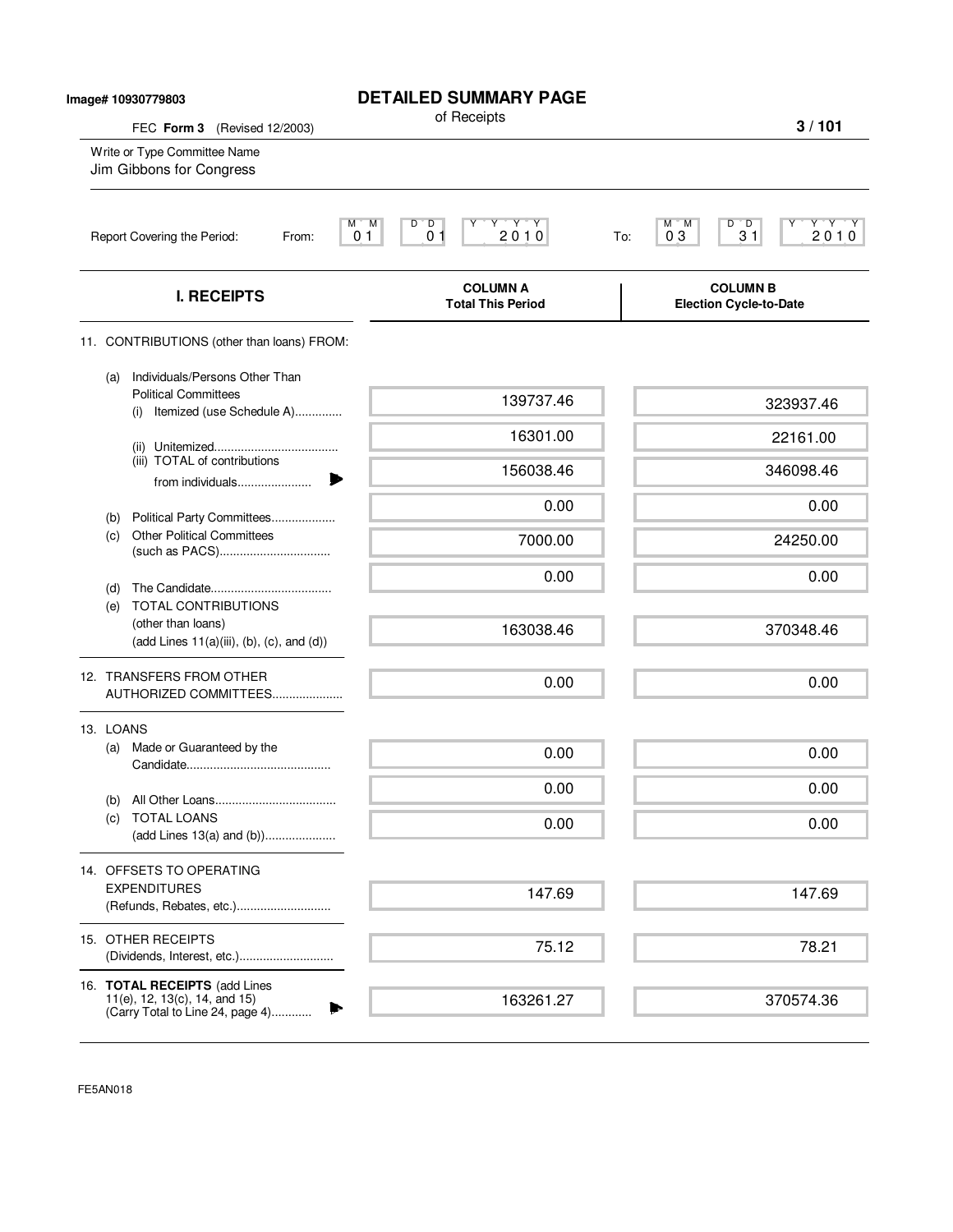FEC **Form 3** (Revised 02/2003)

## **DETAILED SUMMARY PAGE**

of Disbursements

**4 / 101**

| <b>II. DISBURSEMENTS</b>                                                                          | <b>COLUMN A</b><br><b>Total This Period</b> | <b>COLUMN B</b><br><b>Election Cycle-to-Date</b> |
|---------------------------------------------------------------------------------------------------|---------------------------------------------|--------------------------------------------------|
| 17. OPERATING EXPENDITURES                                                                        | 102990.50                                   | 105230.60                                        |
| 18. TRANSFERS TO OTHER<br>AUTHORIZED COMMITTEES                                                   | 0.00                                        | 0.00                                             |
| 19. LOAN REPAYMENTS:<br>(a) Of Loans Made or Guaranteed<br>by the Candidate                       | 0.00                                        | 0.00                                             |
| (b)<br><b>TOTAL LOAN REPAYMENTS</b><br>(c)                                                        | 0.00<br>0.00                                | 0.00<br>0.00                                     |
| 20. REFUNDS OF CONTRIBUTIONS TO:<br>Individuals/Persons Other<br>(a)<br>Than Political Committees | 0.00                                        | 0.00                                             |
| Political Party Committees<br>(b)<br><b>Other Political Committees</b><br>(c)                     | 0.00<br>0.00                                | 0.00<br>0.00                                     |
| TOTAL CONTRIBUTION REFUNDS<br>(d)<br>(add Lines $20(a)$ , (b), and (c))                           | 0.00                                        | 0.00                                             |
| 21. OTHER DISBURSEMENTS                                                                           | 0.00                                        | 0.00                                             |
| 22. TOTAL DISBURSEMENTS<br>(add Lines 17, 18, 19(c), 20(d), and 21)<br>▷                          | 102990.50                                   | 105230.60                                        |

## **III. CASH SUMMARY**

|                                               | 205072.99 |
|-----------------------------------------------|-----------|
|                                               | 163261.27 |
|                                               | 368334.26 |
|                                               | 102990.50 |
| 27. CASH ON HAND AT CLOSE OF REPORTING PERIOD | 265343.76 |

FE5AN018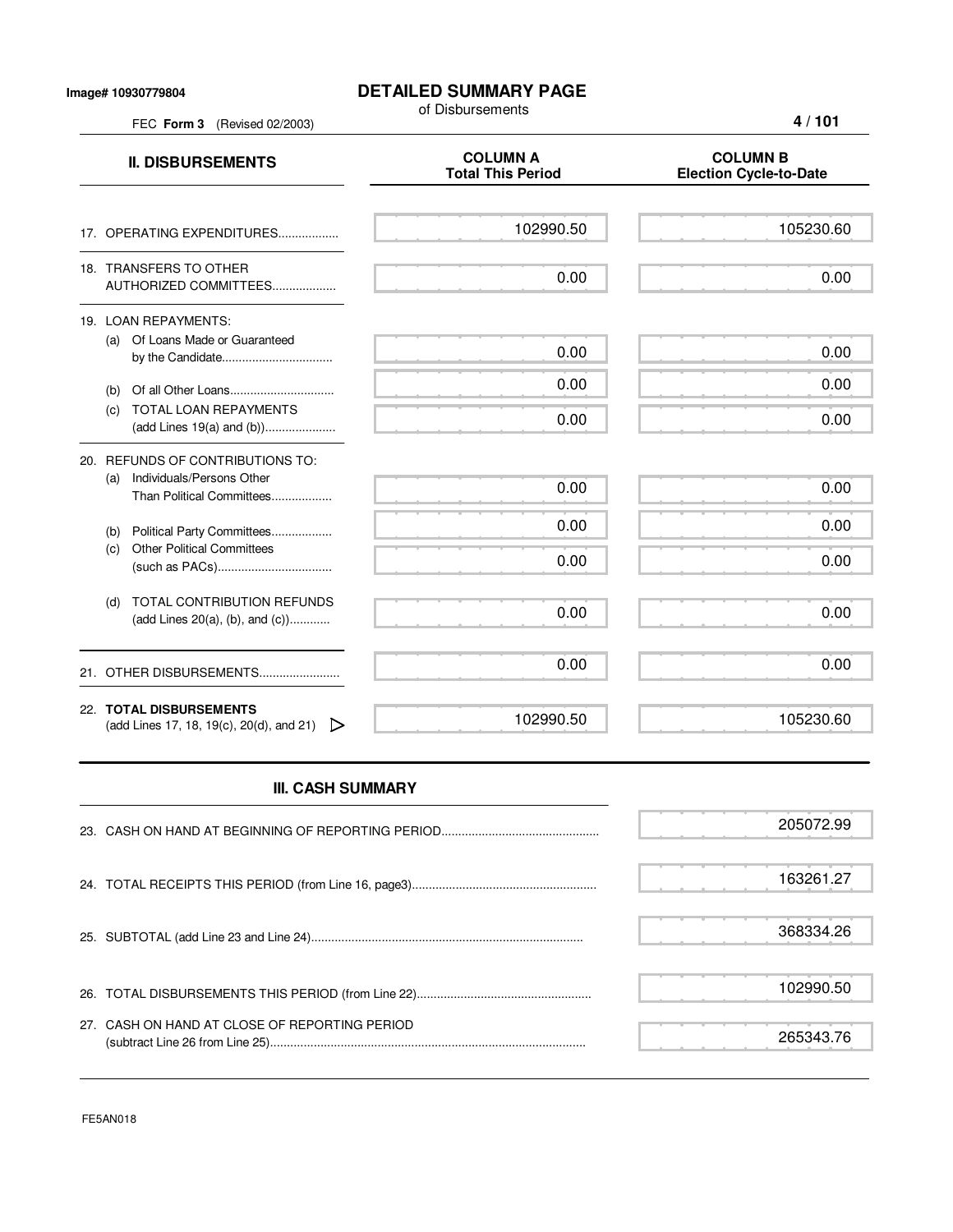|                               | <b>SCHEDULE A (FEC Form 3)</b><br><b>ITEMIZED RECEIPTS</b>                         |                           | Use separate schedule(s)<br>for each category of the<br><b>Detailed Summary Page</b> | PAGE 5/101<br>FOR LINE NUMBER:<br>(check only one)<br>X<br>11 <sub>b</sub><br>11a<br>11c<br>11d<br>12<br>13 <sub>b</sub><br>14<br>13a<br>Any information copied from such Reports and Statements may not be sold or used by any person for the purpose of soliciting contributions | 15 |
|-------------------------------|------------------------------------------------------------------------------------|---------------------------|--------------------------------------------------------------------------------------|------------------------------------------------------------------------------------------------------------------------------------------------------------------------------------------------------------------------------------------------------------------------------------|----|
|                               | NAME OF COMMITTEE (In Full)<br>Jim Gibbons for Congress                            |                           |                                                                                      | or for commercial purposes, other than using the name and address of any political committee to solicit contributions from such committee.                                                                                                                                         |    |
| <b>Richard Allbee</b><br>А.   | Full Name (Last, First, Middle Initial)<br>Mailing Address PO Box 436              |                           |                                                                                      | Date of Receipt<br>$D$ $D$<br>Y Y Y Y<br>$M$ $M$ /<br>Y                                                                                                                                                                                                                            |    |
|                               |                                                                                    |                           |                                                                                      | 03<br>31<br>2010                                                                                                                                                                                                                                                                   |    |
| City<br>Hampton               |                                                                                    | <b>State</b><br>IA        | Zip Code<br>50441                                                                    | Transaction ID: SA11Al.4783<br>Amount of Each Receipt this Period                                                                                                                                                                                                                  |    |
|                               | FEC ID number of contributing<br>federal political committee.                      | C                         |                                                                                      | 500.00                                                                                                                                                                                                                                                                             |    |
|                               | Name of Employer<br><b>ABCM</b> Corporation                                        | Occupation<br>Attorney    |                                                                                      |                                                                                                                                                                                                                                                                                    |    |
| Receipt For:<br>$X$ Primary   | 2010<br>General<br>Other (specify) $\blacktriangledown$                            |                           | Election Cycle-to-Date<br>▼<br>500.00                                                |                                                                                                                                                                                                                                                                                    |    |
| <b>B.J. Baker</b><br>В.       | Full Name (Last, First, Middle Initial)<br>Mailing Address<br>1525 Tulip Tree Lane |                           |                                                                                      | Date of Receipt<br>$M$ $M$ /<br>D<br>$\Box$<br>$Y \vdash Y \vdash Y$                                                                                                                                                                                                               |    |
|                               |                                                                                    |                           |                                                                                      | 22<br>2010<br>03                                                                                                                                                                                                                                                                   |    |
| City                          |                                                                                    | <b>State</b>              | Zip Code                                                                             | Transaction ID: SA11Al.4805                                                                                                                                                                                                                                                        |    |
|                               | West Des Moines<br>FEC ID number of contributing<br>federal political committee.   | IA<br>C                   | 50266                                                                                | Amount of Each Receipt this Period<br>1200.00                                                                                                                                                                                                                                      |    |
| Baker Group                   | Name of Employer                                                                   | Occupation<br>Exec        |                                                                                      |                                                                                                                                                                                                                                                                                    |    |
| Receipt For:<br>$X$ Primary   | 2010<br>General<br>Other (specify) $\blacktriangledown$                            |                           | Election Cycle-to-Date<br>▼<br>1200.00                                               |                                                                                                                                                                                                                                                                                    |    |
| C.<br>Jerry Banks             | Full Name (Last, First, Middle Initial)                                            |                           |                                                                                      | Date of Receipt                                                                                                                                                                                                                                                                    |    |
| Mailing Address               | 6 Prairie Hills Lane                                                               |                           |                                                                                      | $M = M$<br>$D$ $D$ $I$<br>y y y y y y<br>03<br>18<br>2010                                                                                                                                                                                                                          |    |
| City<br><b>Council Bluffs</b> |                                                                                    | <b>State</b><br>IA        | Zip Code<br>51503                                                                    | Transaction ID: SA11AI.4807<br>Amount of Each Receipt this Period                                                                                                                                                                                                                  |    |
|                               | FEC ID number of contributing<br>federal political committee.                      | C                         |                                                                                      | 250.00                                                                                                                                                                                                                                                                             |    |
| Lozier Corp                   | Name of Employer                                                                   | Occupation<br>Investments |                                                                                      |                                                                                                                                                                                                                                                                                    |    |
| Receipt For:<br>$X$ Primary   | 2010<br>General<br>Other (specify) $\blacktriangledown$                            |                           | Election Cycle-to-Date<br>▼<br>250.00                                                |                                                                                                                                                                                                                                                                                    |    |
|                               |                                                                                    |                           |                                                                                      | 1950.00                                                                                                                                                                                                                                                                            |    |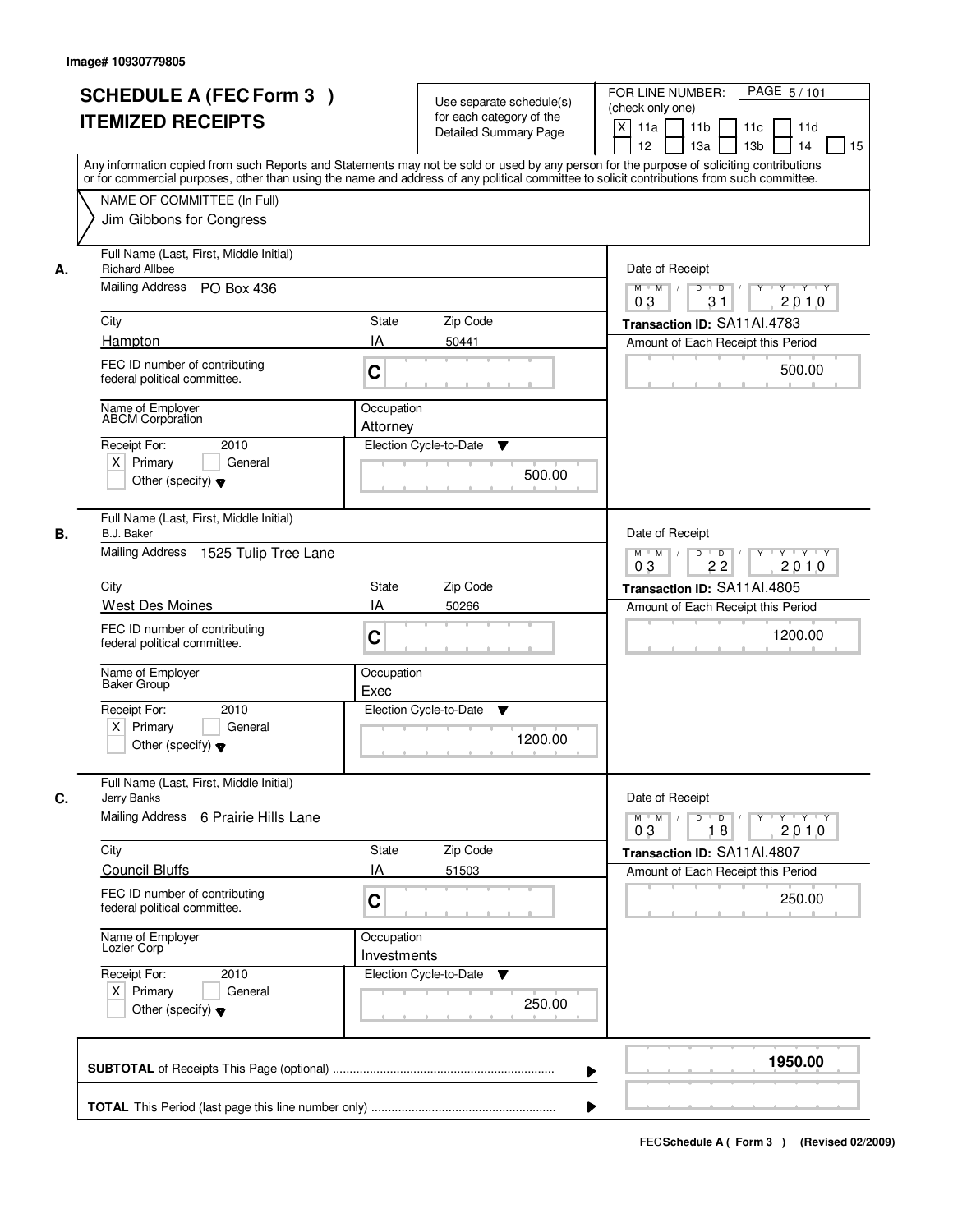| <b>SCHEDULE A (FEC Form 3)</b><br><b>ITEMIZED RECEIPTS</b>                                                                                                                                                                                                                                                       | Use separate schedule(s)<br>for each category of the<br><b>Detailed Summary Page</b><br>Any information copied from such Reports and Statements may not be sold or used by any person for the purpose of soliciting contributions | PAGE 6/101<br>FOR LINE NUMBER:<br>(check only one)<br>$\boldsymbol{\mathsf{X}}$<br>11a<br>11 <sub>b</sub><br>11c<br>11d<br>12<br>13a<br>13 <sub>b</sub><br>14<br>15                                                                                                                                                                                                                                                                                                                                                                                               |
|------------------------------------------------------------------------------------------------------------------------------------------------------------------------------------------------------------------------------------------------------------------------------------------------------------------|-----------------------------------------------------------------------------------------------------------------------------------------------------------------------------------------------------------------------------------|-------------------------------------------------------------------------------------------------------------------------------------------------------------------------------------------------------------------------------------------------------------------------------------------------------------------------------------------------------------------------------------------------------------------------------------------------------------------------------------------------------------------------------------------------------------------|
| NAME OF COMMITTEE (In Full)<br>Jim Gibbons for Congress                                                                                                                                                                                                                                                          | or for commercial purposes, other than using the name and address of any political committee to solicit contributions from such committee.                                                                                        |                                                                                                                                                                                                                                                                                                                                                                                                                                                                                                                                                                   |
| Full Name (Last, First, Middle Initial)<br>Kim Beisser<br>А.<br>Mailing Address<br>1003 Burr Oaks Dr<br>City<br>West Des Moines<br>FEC ID number of contributing<br>federal political committee.<br>Name of Employer<br>Beisser Lumber<br>2010<br>Receipt For:                                                   | State<br>Zip Code<br>IA<br>50266<br>C<br>Occupation<br>CEO<br>Election Cycle-to-Date<br>▼                                                                                                                                         | Date of Receipt<br>$\begin{array}{c c c c c c c c} \hline \textbf{C} & \textbf{C} & \textbf{C} & \textbf{C} & \textbf{C} & \textbf{C} & \textbf{C} & \textbf{C} & \textbf{C} & \textbf{C} & \textbf{C} & \textbf{C} & \textbf{C} & \textbf{C} & \textbf{C} & \textbf{C} & \textbf{C} & \textbf{C} & \textbf{C} & \textbf{C} & \textbf{C} & \textbf{C} & \textbf{C} & \textbf{C} & \textbf{C} & \textbf{C} & \textbf{C} & \textbf{C} &$<br>$M$ $M$<br>0 <sub>3</sub><br>2010<br>11<br>Transaction ID: SA11Al.4817<br>Amount of Each Receipt this Period<br>1000.00 |
| $X$ Primary<br>General<br>Other (specify) $\blacktriangledown$<br>Full Name (Last, First, Middle Initial)                                                                                                                                                                                                        | 1000.00                                                                                                                                                                                                                           |                                                                                                                                                                                                                                                                                                                                                                                                                                                                                                                                                                   |
| Ronda Bern<br>В.<br>Mailing Address 13939 Oak Brook Dr<br>City<br>Urbandale<br>FEC ID number of contributing<br>federal political committee.<br>Name of Employer<br>Homemaker<br>Receipt For:<br>2010<br>$X$ Primary<br>General<br>Other (specify) $\blacktriangledown$                                          | <b>State</b><br>Zip Code<br>IA<br>50323<br>C<br>Occupation<br>Homemaker<br>Election Cycle-to-Date<br>v<br>2000.00                                                                                                                 | Date of Receipt<br>Y<br>$Y \vdash Y \vdash Y$<br>$M$ $M$ /<br>D<br>$\overline{D}$<br>2010<br>03<br>18<br>Transaction ID: SA11AI.4821<br>Amount of Each Receipt this Period<br>2000.00                                                                                                                                                                                                                                                                                                                                                                             |
| Full Name (Last, First, Middle Initial)<br>C.<br>Jim Beuter<br><b>Mailing Address</b><br>2610 1st Ave<br>City<br>Perry<br>FEC ID number of contributing<br>federal political committee.<br>Name of Employer<br>Retired<br>Receipt For:<br>2010<br>$X$ Primary<br>General<br>Other (specify) $\blacktriangledown$ | Zip Code<br>State<br>ΙA<br>50220<br>C<br>Occupation<br>Retired<br>Election Cycle-to-Date<br>v<br>250.00                                                                                                                           | Date of Receipt<br>$D$ $D$ $l$<br>$M$ $M$ /<br>Y 'Y 'Y 'Y<br>03<br>12<br>2010<br>Transaction ID: SA11Al.4826<br>Amount of Each Receipt this Period<br>250.00                                                                                                                                                                                                                                                                                                                                                                                                      |
|                                                                                                                                                                                                                                                                                                                  | ▶                                                                                                                                                                                                                                 | 3250.00                                                                                                                                                                                                                                                                                                                                                                                                                                                                                                                                                           |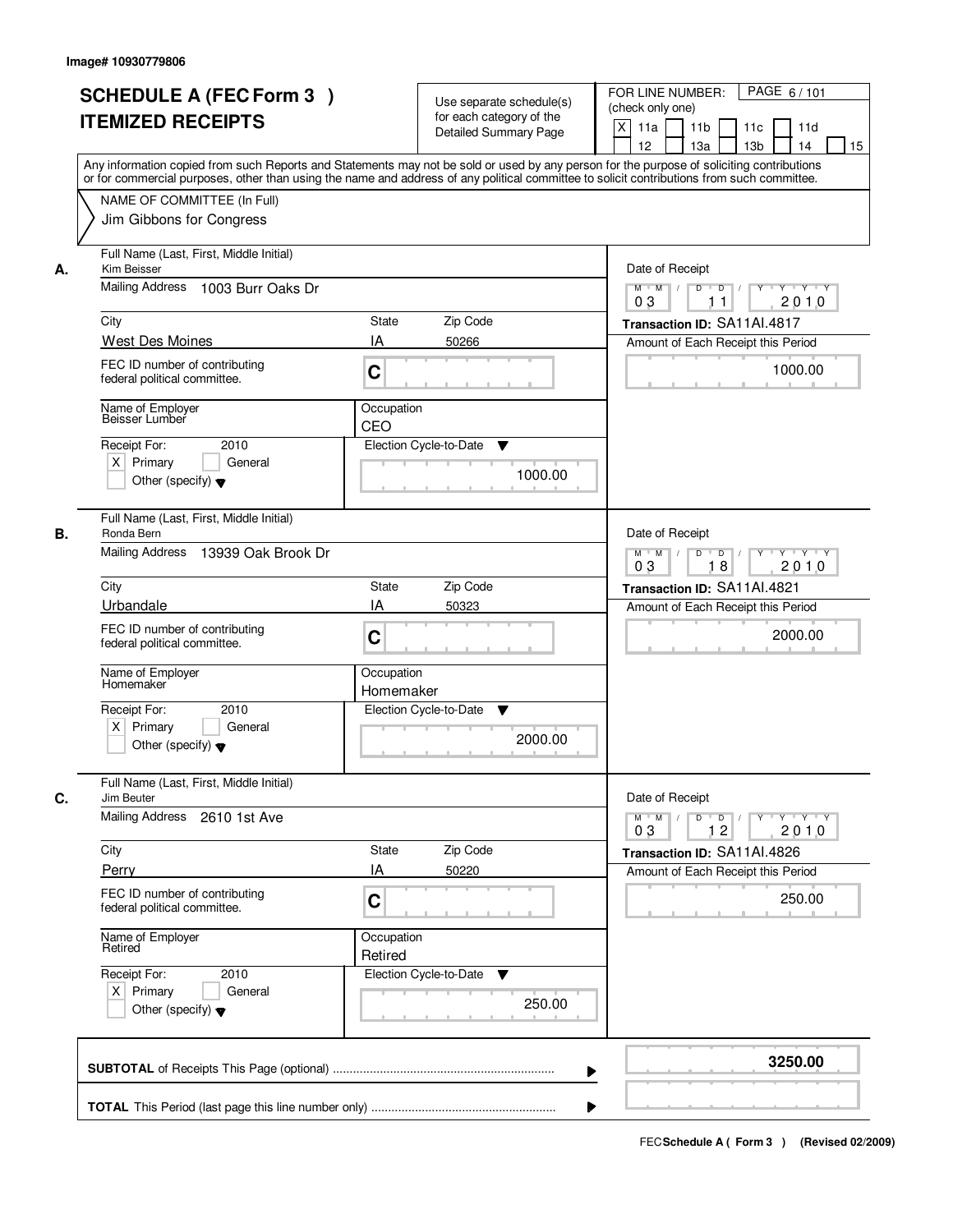| <b>SCHEDULE A (FEC Form 3)</b><br><b>ITEMIZED RECEIPTS</b>                                                                                                                                                                                                                                                                                       | Use separate schedule(s)<br>for each category of the<br><b>Detailed Summary Page</b><br>Any information copied from such Reports and Statements may not be sold or used by any person for the purpose of soliciting contributions | PAGE 7/101<br>FOR LINE NUMBER:<br>(check only one)<br>X<br>11 <sub>b</sub><br>11a<br>11c<br>11d<br>12<br>13a<br>13 <sub>b</sub><br>15<br>14                                                                                      |
|--------------------------------------------------------------------------------------------------------------------------------------------------------------------------------------------------------------------------------------------------------------------------------------------------------------------------------------------------|-----------------------------------------------------------------------------------------------------------------------------------------------------------------------------------------------------------------------------------|----------------------------------------------------------------------------------------------------------------------------------------------------------------------------------------------------------------------------------|
| NAME OF COMMITTEE (In Full)<br>Jim Gibbons for Congress                                                                                                                                                                                                                                                                                          | or for commercial purposes, other than using the name and address of any political committee to solicit contributions from such committee.                                                                                        |                                                                                                                                                                                                                                  |
| Full Name (Last, First, Middle Initial)<br><b>Arthur Bine</b><br>А.<br>Mailing Address 21075 310th St<br>City<br>Beaman<br>FEC ID number of contributing<br>federal political committee.<br>Name of Employer<br>Retired<br>Receipt For:<br>2010<br>$X$ Primary<br>General<br>Other (specify) $\blacktriangledown$                                | Zip Code<br>State<br>IA<br>50609<br>C<br>Occupation<br>Farmer<br>Election Cycle-to-Date<br>▼<br>250.00                                                                                                                            | Date of Receipt<br>$\mathsf{Y} \dashv \mathsf{Y} \dashv \mathsf{Y}$<br>$D$ $D$ $/$<br>$\overline{Y}$<br>$M$ $M$ /<br>0 <sub>2</sub><br>2010<br>08<br>Transaction ID: SA11AI.4828<br>Amount of Each Receipt this Period<br>250.00 |
| Full Name (Last, First, Middle Initial)<br>В.<br><b>Tim Blackwell</b><br>Mailing Address 1 Park Place<br>City<br>Oskaloosa<br>FEC ID number of contributing<br>federal political committee.<br>Name of Employer<br>Industrial Commercial Ins-<br>ulati<br>Receipt For:<br>2010<br>$X$ Primary<br>General<br>Other (specify) $\blacktriangledown$ | Zip Code<br><b>State</b><br>IA<br>52577<br>C<br>Occupation<br>Contractor<br>Election Cycle-to-Date<br>v<br>250.00                                                                                                                 | Date of Receipt<br>$M$ $M$ /<br>D<br>$\overline{D}$ /<br>Y<br>Y 'Y 'Y<br>03<br>23<br>2010<br>Transaction ID: SA11AI.4830<br>Amount of Each Receipt this Period<br>250.00                                                         |
| Full Name (Last, First, Middle Initial)<br>C.<br>Sandra Blodgett<br><b>Mailing Address</b><br>1225 North Shore Drive<br>City<br>Clear Lake<br>FEC ID number of contributing<br>federal political committee.<br>Name of Employer<br>Homemaker<br>Receipt For:<br>2010<br>$X$ Primary<br>General<br>Other (specify) $\blacktriangledown$           | Zip Code<br>State<br>IA<br>50428<br>C<br>Occupation<br>Homemaker<br>Election Cycle-to-Date<br>v<br>250.00                                                                                                                         | Date of Receipt<br>D<br>$M$ $M$ /<br>$\overline{D}$ /<br>$Y + Y + Y$<br>Y<br>03<br>2010<br>24<br>Transaction ID: SA11Al.4832<br>Amount of Each Receipt this Period<br>250.00                                                     |
|                                                                                                                                                                                                                                                                                                                                                  |                                                                                                                                                                                                                                   | 750.00                                                                                                                                                                                                                           |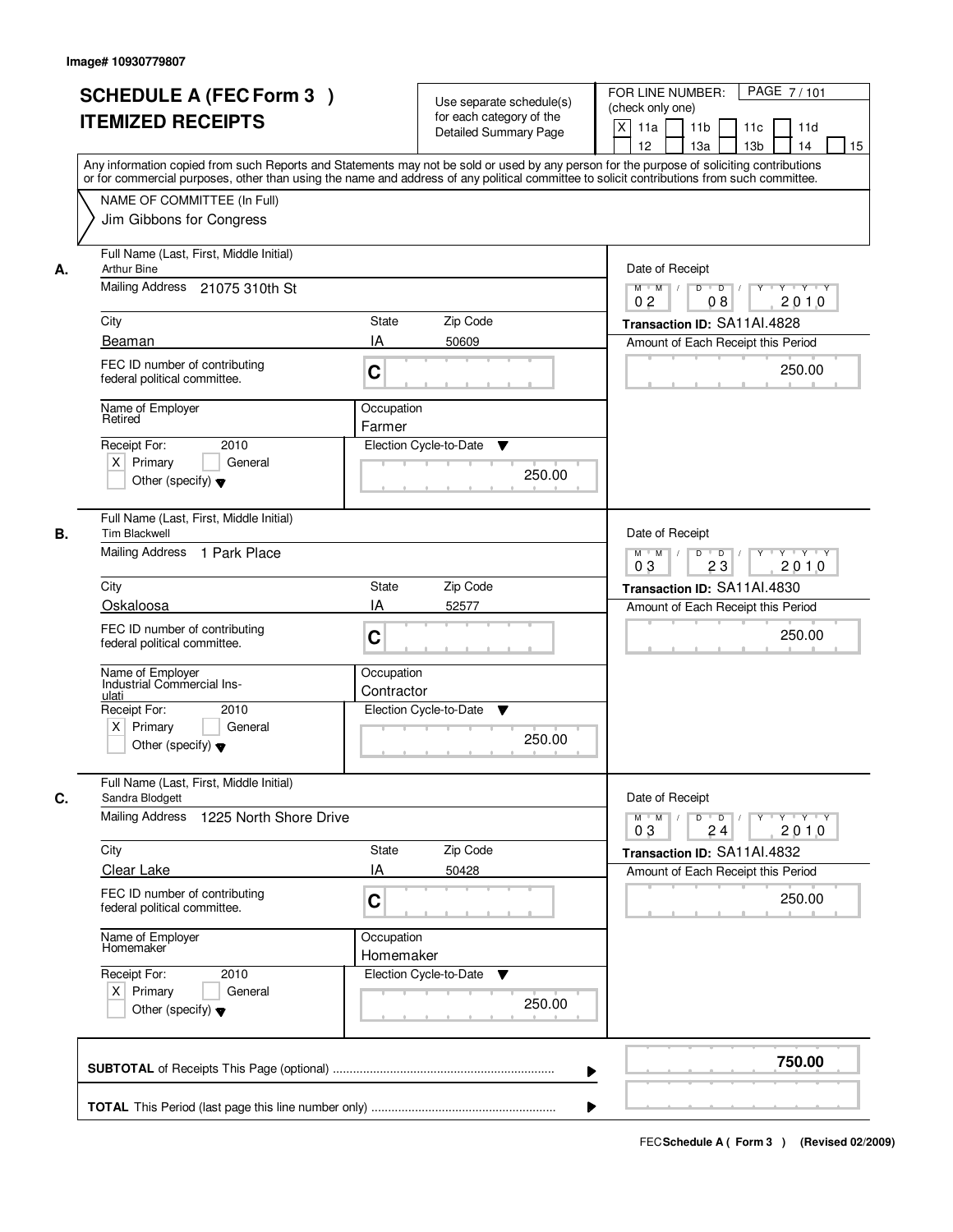| <b>SCHEDULE A (FEC Form 3)</b><br><b>ITEMIZED RECEIPTS</b>                                          |                                     | Use separate schedule(s)<br>for each category of the<br><b>Detailed Summary Page</b> | PAGE 8/101<br>FOR LINE NUMBER:<br>(check only one)<br>$\boldsymbol{\mathsf{X}}$<br>11a<br>11 <sub>b</sub><br>11c<br>11d<br>12<br>13 <sub>b</sub><br>14<br>13a<br>15<br>Any information copied from such Reports and Statements may not be sold or used by any person for the purpose of soliciting contributions<br>or for commercial purposes, other than using the name and address of any political committee to solicit contributions from such committee. |
|-----------------------------------------------------------------------------------------------------|-------------------------------------|--------------------------------------------------------------------------------------|----------------------------------------------------------------------------------------------------------------------------------------------------------------------------------------------------------------------------------------------------------------------------------------------------------------------------------------------------------------------------------------------------------------------------------------------------------------|
| NAME OF COMMITTEE (In Full)<br>Jim Gibbons for Congress                                             |                                     |                                                                                      |                                                                                                                                                                                                                                                                                                                                                                                                                                                                |
| Full Name (Last, First, Middle Initial)<br>Joe Breitbach<br>А.<br>Mailing Address 1002 W Bremer Ave |                                     |                                                                                      | Date of Receipt<br>$D$ $D$ $1$<br>Y<br>$Y - Y - Y - Y$<br>$M$ $M$ /                                                                                                                                                                                                                                                                                                                                                                                            |
|                                                                                                     |                                     |                                                                                      | 0 <sub>2</sub><br>19<br>2010                                                                                                                                                                                                                                                                                                                                                                                                                                   |
| City<br>Waverly                                                                                     | <b>State</b><br>IA                  | Zip Code<br>50677                                                                    | Transaction ID: SA11AI.4840<br>Amount of Each Receipt this Period                                                                                                                                                                                                                                                                                                                                                                                              |
| FEC ID number of contributing<br>federal political committee.                                       | C                                   |                                                                                      | 400.00                                                                                                                                                                                                                                                                                                                                                                                                                                                         |
| Name of Employer<br>Self                                                                            | Occupation<br><b>Business Owner</b> |                                                                                      |                                                                                                                                                                                                                                                                                                                                                                                                                                                                |
| 2010<br>Receipt For:<br>$X$ Primary<br>Other (specify) $\blacktriangledown$                         | General                             | Election Cycle-to-Date<br>▼<br>400.00                                                |                                                                                                                                                                                                                                                                                                                                                                                                                                                                |
| Full Name (Last, First, Middle Initial)<br>Mike Brelsford<br>В.<br>Mailing Address<br>663 335th     |                                     |                                                                                      | Date of Receipt<br>$Y - Y - Y$<br>$M$ $M$ /<br>D<br>$\overline{D}$ /<br>$Y$ <sup>U</sup>                                                                                                                                                                                                                                                                                                                                                                       |
| City                                                                                                | State                               | Zip Code                                                                             | 2010<br>03<br>08                                                                                                                                                                                                                                                                                                                                                                                                                                               |
| Perry                                                                                               | IA                                  | 50220                                                                                | Transaction ID: SA11AI.4842<br>Amount of Each Receipt this Period                                                                                                                                                                                                                                                                                                                                                                                              |
| FEC ID number of contributing<br>federal political committee.                                       | C                                   |                                                                                      | 500.00                                                                                                                                                                                                                                                                                                                                                                                                                                                         |
| Name of Employer<br>Self                                                                            | Occupation<br>Farming               |                                                                                      |                                                                                                                                                                                                                                                                                                                                                                                                                                                                |
| Receipt For:<br>2010<br>$X$ Primary<br>Other (specify) $\blacktriangledown$                         | General                             | Election Cycle-to-Date<br>▼<br>500.00                                                |                                                                                                                                                                                                                                                                                                                                                                                                                                                                |
| Full Name (Last, First, Middle Initial)<br>C.<br><b>Ron Bristle</b>                                 |                                     |                                                                                      | Date of Receipt                                                                                                                                                                                                                                                                                                                                                                                                                                                |
| <b>Mailing Address</b><br>1828 K Ave                                                                |                                     |                                                                                      | $M$ $M$<br>$D$ $D$ $/$<br><u>y cymru y cy</u><br>2010<br>03<br>03                                                                                                                                                                                                                                                                                                                                                                                              |
| City                                                                                                | State<br>IA                         | Zip Code                                                                             | Transaction ID: SA11Al.4847                                                                                                                                                                                                                                                                                                                                                                                                                                    |
| Ogden<br>FEC ID number of contributing<br>federal political committee.                              | C                                   | 50212                                                                                | Amount of Each Receipt this Period<br>400.00                                                                                                                                                                                                                                                                                                                                                                                                                   |
| Name of Employer<br>Self                                                                            | Occupation<br>Farmer                |                                                                                      |                                                                                                                                                                                                                                                                                                                                                                                                                                                                |
| Receipt For:<br>2010<br>$X$ Primary<br>Other (specify) $\blacktriangledown$                         | General                             | Election Cycle-to-Date ▼<br>400.00                                                   |                                                                                                                                                                                                                                                                                                                                                                                                                                                                |
|                                                                                                     |                                     |                                                                                      | 1300.00<br>▶                                                                                                                                                                                                                                                                                                                                                                                                                                                   |
|                                                                                                     |                                     |                                                                                      |                                                                                                                                                                                                                                                                                                                                                                                                                                                                |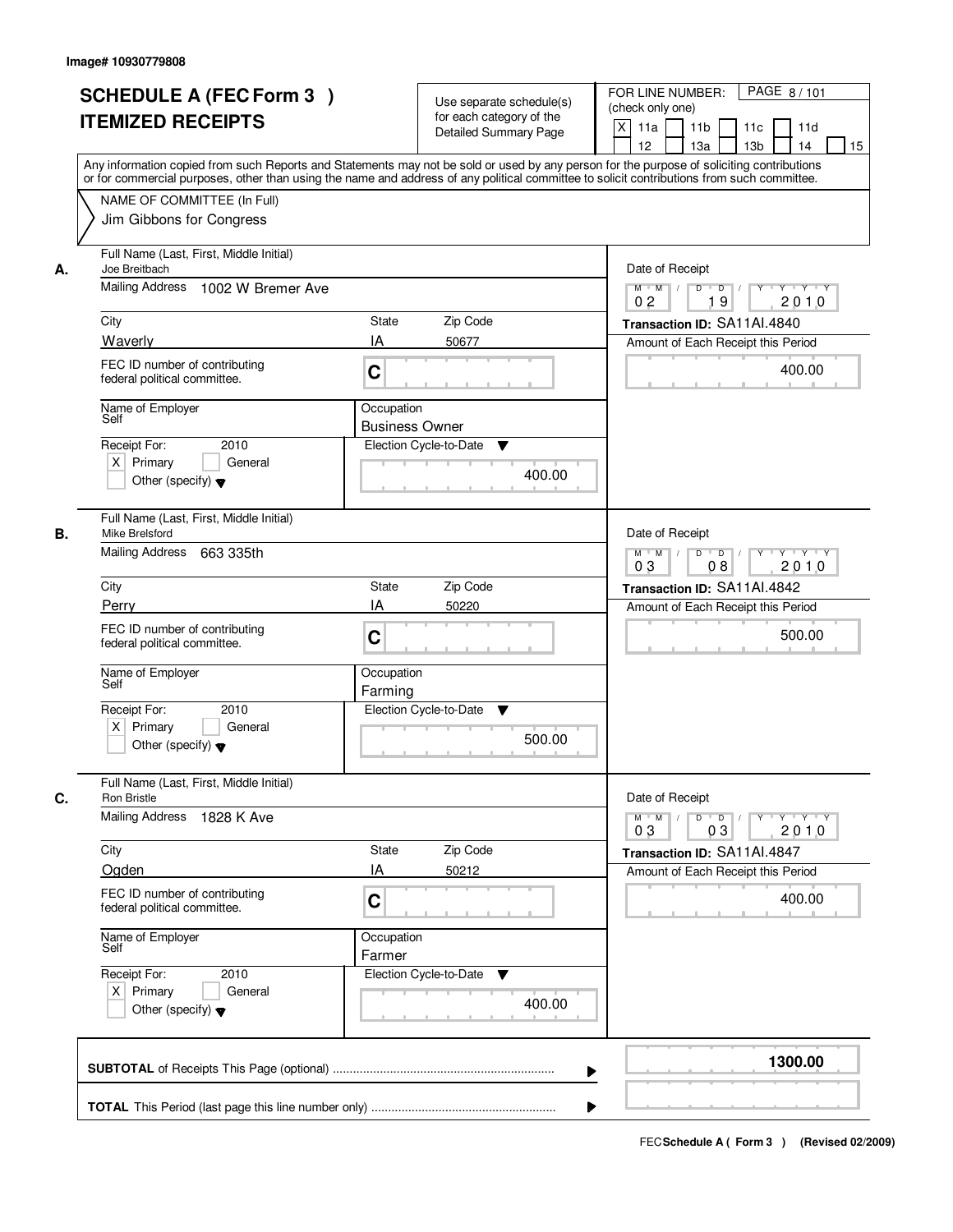| <b>SCHEDULE A (FEC Form 3)</b><br><b>ITEMIZED RECEIPTS</b>                                                                                                                                                                                                                                                                                        | Use separate schedule(s)<br>for each category of the<br><b>Detailed Summary Page</b>                                                                                                                                                                                                    | PAGE 9/101<br>FOR LINE NUMBER:<br>(check only one)<br>$\boldsymbol{\mathsf{X}}$<br>11 <sub>b</sub><br>11a<br>11c<br>11d<br>12<br>13 <sub>b</sub><br>14<br>13a<br>15                                             |
|---------------------------------------------------------------------------------------------------------------------------------------------------------------------------------------------------------------------------------------------------------------------------------------------------------------------------------------------------|-----------------------------------------------------------------------------------------------------------------------------------------------------------------------------------------------------------------------------------------------------------------------------------------|-----------------------------------------------------------------------------------------------------------------------------------------------------------------------------------------------------------------|
| NAME OF COMMITTEE (In Full)<br>Jim Gibbons for Congress                                                                                                                                                                                                                                                                                           | Any information copied from such Reports and Statements may not be sold or used by any person for the purpose of soliciting contributions<br>or for commercial purposes, other than using the name and address of any political committee to solicit contributions from such committee. |                                                                                                                                                                                                                 |
| Full Name (Last, First, Middle Initial)<br>Frank Brownell, III<br>А.<br><b>Mailing Address</b><br>100 N 10th St<br>PO BOx 76<br>City<br>Montezuma<br>FEC ID number of contributing<br>federal political committee.<br>Name of Employer<br>Brownells Inc<br>2010<br>Receipt For:<br>$X$ Primary<br>General<br>Other (specify) $\blacktriangledown$ | <b>State</b><br>Zip Code<br>IA<br>50171<br>C<br>Occupation<br>Exec<br>Election Cycle-to-Date<br>▼<br>4800.00                                                                                                                                                                            | Date of Receipt<br>$D$ $D$ $1$<br>Y<br>Y TYTEY<br>$M$ $M$ /<br>15<br>0 <sub>3</sub><br>2010<br>Transaction ID: SA11AI.4862<br>Amount of Each Receipt this Period<br>4800.00                                     |
| Full Name (Last, First, Middle Initial)<br>Frank Brownell, III<br>В.<br><b>Mailing Address</b><br>100 N 10th St<br>PO BOx 76<br>City<br>Montezuma<br>FEC ID number of contributing<br>federal political committee.<br>Name of Employer<br>Brownells Inc<br>Receipt For:<br>2010<br>$X$ Primary<br>General<br>Other (specify) $\blacktriangledown$ | Zip Code<br>State<br>IA<br>50171<br>C<br>Occupation<br>Exec<br>Election Cycle-to-Date<br>▼                                                                                                                                                                                              | Date of Receipt<br>$Y \vdash Y \vdash Y$<br>$M$ $M$ /<br>D<br>$\Box$<br>Y<br>15<br>2010<br>03<br>Transaction ID: SA11AI.4865<br>Amount of Each Receipt this Period<br>$-2400.00$<br>Redesignate:<br>[MEMO ITEM] |
| Full Name (Last, First, Middle Initial)<br>C.<br>Frank Brownell, III<br><b>Mailing Address</b><br>100 N 10th St<br>PO BOx 76<br>City<br>Montezuma<br>FEC ID number of contributing<br>federal political committee.<br>Name of Employer<br>Brownells Inc<br>Receipt For:<br>2010<br>Primary<br>X General<br>Other (specify) $\blacktriangledown$   | Zip Code<br><b>State</b><br>IA<br>50171<br>C<br>Occupation<br>Exec<br>Election Cycle-to-Date<br>v                                                                                                                                                                                       | Date of Receipt<br>$M$ $M$<br>$D$ $D$ $I$<br>2010<br>03<br>15<br>Transaction ID: SA11AI.4866<br>Amount of Each Receipt this Period<br>2400.00<br>Redesignate:<br>[MEMO ITEM]                                    |
|                                                                                                                                                                                                                                                                                                                                                   | ▶                                                                                                                                                                                                                                                                                       | 4800.00                                                                                                                                                                                                         |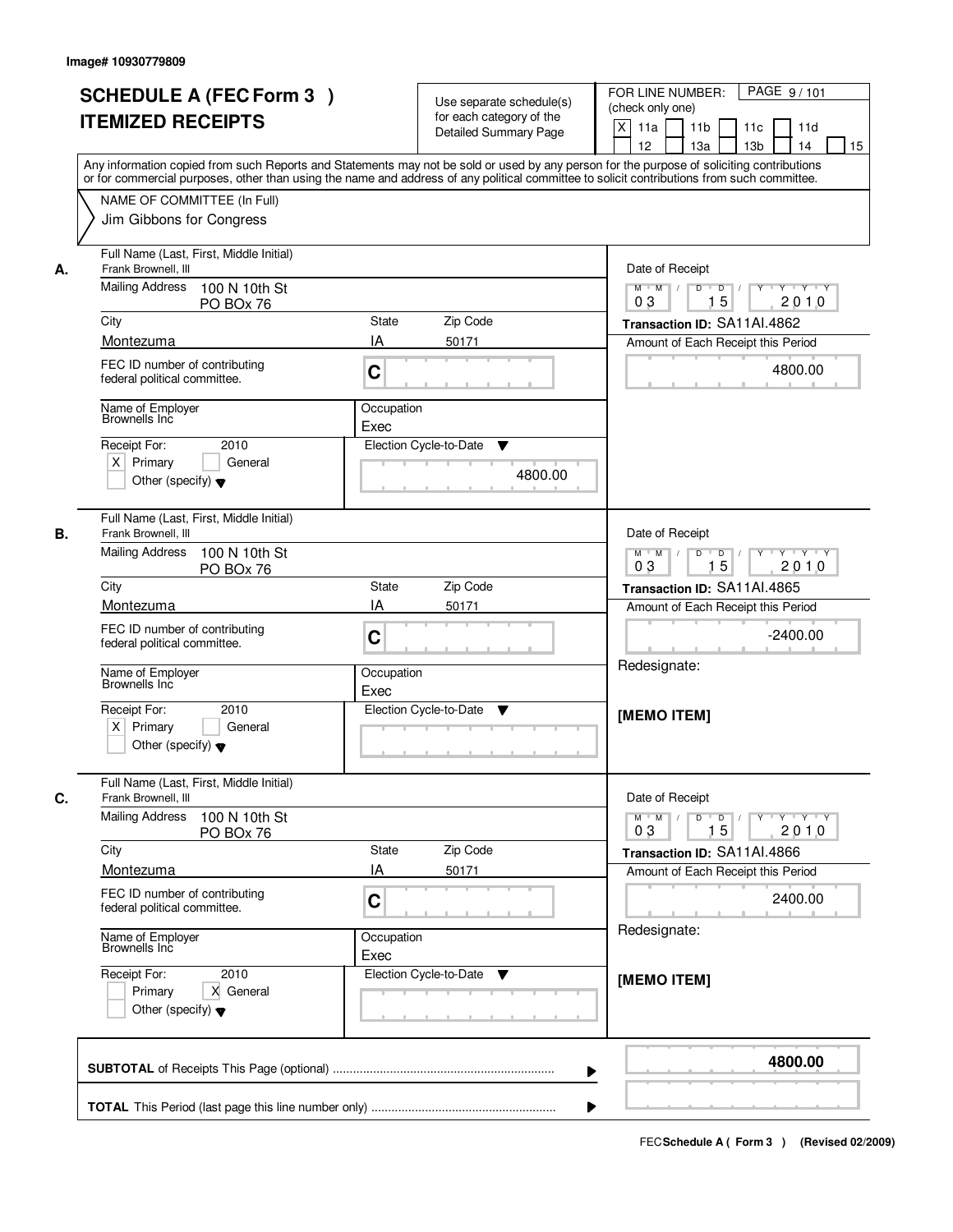| <b>SCHEDULE A (FEC Form 3)</b><br><b>ITEMIZED RECEIPTS</b>                             | Use separate schedule(s)<br>for each category of the<br><b>Detailed Summary Page</b>                                                                                                                                                                                                    | PAGE 10/101<br>FOR LINE NUMBER:<br>(check only one)<br>$\mathsf{X}$<br>11 <sub>b</sub><br>11a<br>11c<br>11d                                                                                                                                                                                                                                                                                                                                                      |
|----------------------------------------------------------------------------------------|-----------------------------------------------------------------------------------------------------------------------------------------------------------------------------------------------------------------------------------------------------------------------------------------|------------------------------------------------------------------------------------------------------------------------------------------------------------------------------------------------------------------------------------------------------------------------------------------------------------------------------------------------------------------------------------------------------------------------------------------------------------------|
|                                                                                        | Any information copied from such Reports and Statements may not be sold or used by any person for the purpose of soliciting contributions<br>or for commercial purposes, other than using the name and address of any political committee to solicit contributions from such committee. | 13 <sub>b</sub><br>12<br>13a<br>14<br>15                                                                                                                                                                                                                                                                                                                                                                                                                         |
| NAME OF COMMITTEE (In Full)<br>Jim Gibbons for Congress                                |                                                                                                                                                                                                                                                                                         |                                                                                                                                                                                                                                                                                                                                                                                                                                                                  |
| Full Name (Last, First, Middle Initial)<br>Peter Brownell<br>А.                        |                                                                                                                                                                                                                                                                                         | Date of Receipt                                                                                                                                                                                                                                                                                                                                                                                                                                                  |
| Mailing Address 225 16th Ave                                                           |                                                                                                                                                                                                                                                                                         | $\begin{array}{c c c c c c c c} \hline \textbf{0} & \textbf{0} & \textbf{0} & \textbf{0} & \textbf{0} & \textbf{0} & \textbf{0} & \textbf{0} & \textbf{0} & \textbf{0} & \textbf{0} & \textbf{0} & \textbf{0} & \textbf{0} & \textbf{0} & \textbf{0} & \textbf{0} & \textbf{0} & \textbf{0} & \textbf{0} & \textbf{0} & \textbf{0} & \textbf{0} & \textbf{0} & \textbf{0} & \textbf{0} & \textbf{0} & \textbf{0} &$<br>$M$ $M$ /<br>0 <sub>2</sub><br>12<br>2010 |
| City                                                                                   | State<br>Zip Code                                                                                                                                                                                                                                                                       | Transaction ID: SA11AI.4851                                                                                                                                                                                                                                                                                                                                                                                                                                      |
| Grinnell                                                                               | IA<br>50112                                                                                                                                                                                                                                                                             | Amount of Each Receipt this Period                                                                                                                                                                                                                                                                                                                                                                                                                               |
| FEC ID number of contributing<br>federal political committee.                          | C                                                                                                                                                                                                                                                                                       | 4800.00                                                                                                                                                                                                                                                                                                                                                                                                                                                          |
| Name of Employer<br>Brownells Inc                                                      | Occupation<br>Exec                                                                                                                                                                                                                                                                      |                                                                                                                                                                                                                                                                                                                                                                                                                                                                  |
| 2010<br>Receipt For:                                                                   | Election Cycle-to-Date<br>▼                                                                                                                                                                                                                                                             |                                                                                                                                                                                                                                                                                                                                                                                                                                                                  |
| $X$ Primary<br>General<br>Other (specify) $\blacktriangledown$                         | 4800.00                                                                                                                                                                                                                                                                                 |                                                                                                                                                                                                                                                                                                                                                                                                                                                                  |
| Full Name (Last, First, Middle Initial)<br>В.<br>Peter Brownell                        |                                                                                                                                                                                                                                                                                         | Date of Receipt                                                                                                                                                                                                                                                                                                                                                                                                                                                  |
| Mailing Address 225 16th Ave                                                           |                                                                                                                                                                                                                                                                                         | $Y - Y - Y - Y$<br>$M$ $M$ /<br>D<br>$\Box$ D $\Box$ /<br>12<br>2010<br>0 <sub>2</sub>                                                                                                                                                                                                                                                                                                                                                                           |
| City                                                                                   | Zip Code<br><b>State</b>                                                                                                                                                                                                                                                                | Transaction ID: SA11AI.4855                                                                                                                                                                                                                                                                                                                                                                                                                                      |
| Grinnell                                                                               | IA<br>50112                                                                                                                                                                                                                                                                             | Amount of Each Receipt this Period                                                                                                                                                                                                                                                                                                                                                                                                                               |
| FEC ID number of contributing<br>federal political committee.                          | C                                                                                                                                                                                                                                                                                       | $-2400.00$                                                                                                                                                                                                                                                                                                                                                                                                                                                       |
| Name of Employer<br>Brownells Inc                                                      | Occupation<br>Exec                                                                                                                                                                                                                                                                      | Redesignate:                                                                                                                                                                                                                                                                                                                                                                                                                                                     |
| Receipt For:<br>2010<br>$X$ Primary<br>General<br>Other (specify) $\blacktriangledown$ | Election Cycle-to-Date<br>V                                                                                                                                                                                                                                                             | [MEMO ITEM]                                                                                                                                                                                                                                                                                                                                                                                                                                                      |
| Full Name (Last, First, Middle Initial)<br>C.<br>Peter Brownell                        |                                                                                                                                                                                                                                                                                         | Date of Receipt                                                                                                                                                                                                                                                                                                                                                                                                                                                  |
| <b>Mailing Address</b><br>225 16th Ave                                                 |                                                                                                                                                                                                                                                                                         | $M = M$<br>$D$ $D$ $/$<br>$\begin{array}{ccccccccccccc} &\mathsf{Y} &\mathsf{Y} &\mathsf{Y} &\mathsf{Y} &\mathsf{Y} &\mathsf{Y} &\mathsf{Y} \end{array}$<br>02<br>12<br>2010                                                                                                                                                                                                                                                                                     |
| City                                                                                   | Zip Code<br>State                                                                                                                                                                                                                                                                       | Transaction ID: SA11AI.4856                                                                                                                                                                                                                                                                                                                                                                                                                                      |
| Grinnell                                                                               | ΙA<br>50112                                                                                                                                                                                                                                                                             | Amount of Each Receipt this Period                                                                                                                                                                                                                                                                                                                                                                                                                               |
| FEC ID number of contributing<br>federal political committee.                          | C                                                                                                                                                                                                                                                                                       | 2400.00                                                                                                                                                                                                                                                                                                                                                                                                                                                          |
| Name of Employer<br>Brownells Inc                                                      | Occupation<br>Exec                                                                                                                                                                                                                                                                      | Redesignate:                                                                                                                                                                                                                                                                                                                                                                                                                                                     |
| Receipt For:<br>2010<br>Primary<br>X General<br>Other (specify) $\blacktriangledown$   | Election Cycle-to-Date<br>v                                                                                                                                                                                                                                                             | [MEMO ITEM]                                                                                                                                                                                                                                                                                                                                                                                                                                                      |
|                                                                                        | ▶                                                                                                                                                                                                                                                                                       | 4800.00                                                                                                                                                                                                                                                                                                                                                                                                                                                          |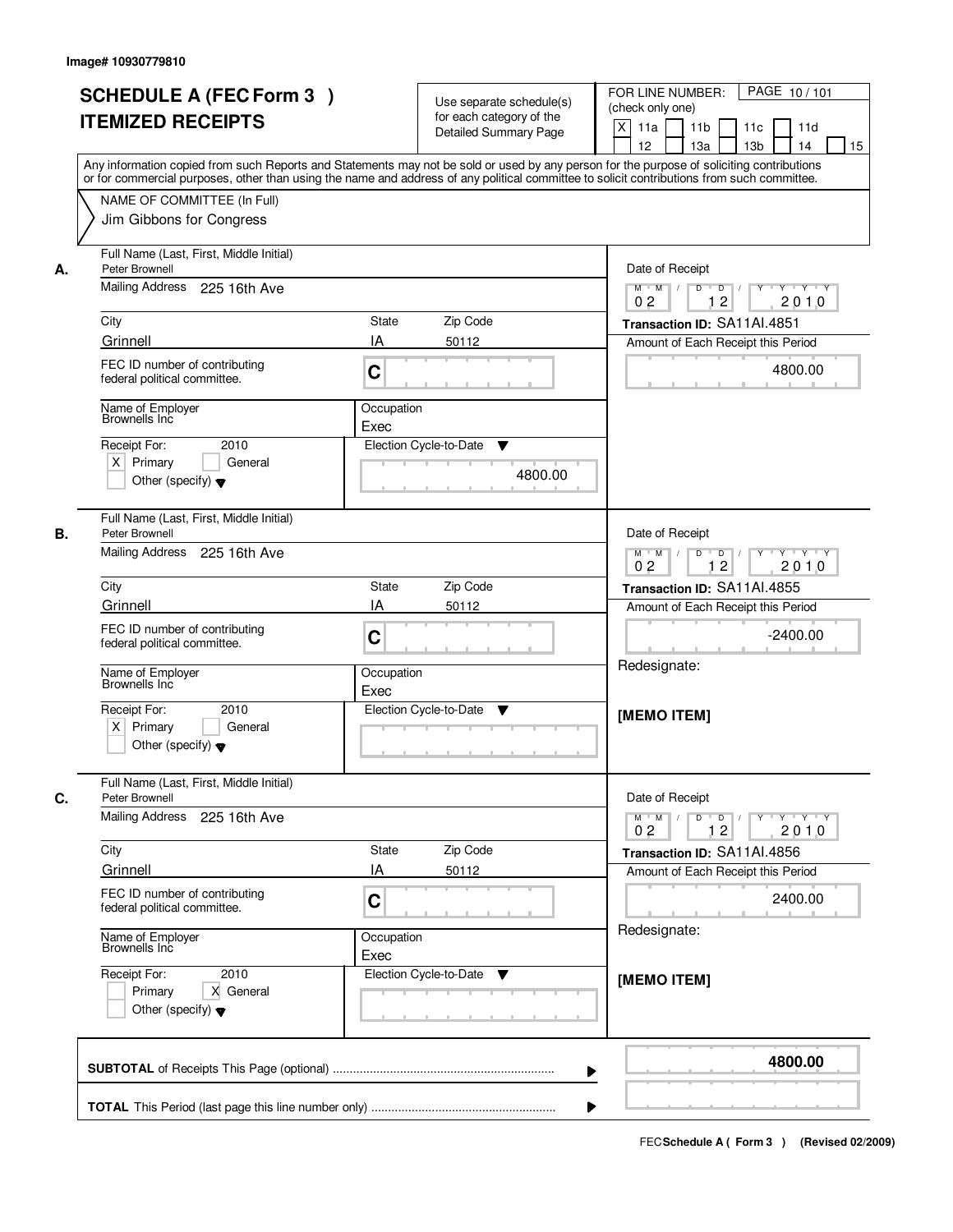|    | <b>SCHEDULE A (FEC Form 3)</b><br><b>ITEMIZED RECEIPTS</b><br>Any information copied from such Reports and Statements may not be sold or used by any person for the purpose of soliciting contributions |                         | Use separate schedule(s)<br>for each category of the<br><b>Detailed Summary Page</b> | PAGE 11/101<br>FOR LINE NUMBER:<br>(check only one)<br>$\boldsymbol{\mathsf{X}}$<br>11 <sub>b</sub><br>11a<br>11c<br>11d<br>12<br>13 <sub>b</sub><br>14<br>13a<br>15 |
|----|---------------------------------------------------------------------------------------------------------------------------------------------------------------------------------------------------------|-------------------------|--------------------------------------------------------------------------------------|----------------------------------------------------------------------------------------------------------------------------------------------------------------------|
|    | or for commercial purposes, other than using the name and address of any political committee to solicit contributions from such committee.<br>NAME OF COMMITTEE (In Full)<br>Jim Gibbons for Congress   |                         |                                                                                      |                                                                                                                                                                      |
| А. | Full Name (Last, First, Middle Initial)<br>Robert Brownell<br>Mailing Address<br>900 E Main, PO Box 765                                                                                                 |                         |                                                                                      | Date of Receipt<br>$D$ $D$<br>Y<br>$Y - Y - Y - Y$<br>$M$ $M$ /<br>0 <sub>3</sub><br>31<br>2010                                                                      |
|    | City<br>Montezuma                                                                                                                                                                                       | <b>State</b><br>IA      | Zip Code<br>50171                                                                    | Transaction ID: SA11AI.4861<br>Amount of Each Receipt this Period                                                                                                    |
|    | FEC ID number of contributing<br>federal political committee.                                                                                                                                           | C                       |                                                                                      | 2400.00                                                                                                                                                              |
|    | Name of Employer<br>Brownells Inc<br>2010<br>Receipt For:<br>$X$ Primary<br>General<br>Other (specify) $\blacktriangledown$                                                                             | Occupation<br>Writer    | Election Cycle-to-Date<br>▼<br>2400.00                                               |                                                                                                                                                                      |
| В. | Full Name (Last, First, Middle Initial)<br>Mary Bruce<br>Mailing Address 2223 4th Street                                                                                                                |                         |                                                                                      | Date of Receipt<br>$M$ $M$ /<br>D<br>$\Box$<br>Y<br>$Y + Y + Y$<br>15<br>2010<br>03                                                                                  |
|    | City<br>Perry                                                                                                                                                                                           | State<br>IA             | Zip Code<br>50220                                                                    | Transaction ID: SA11AI.4867                                                                                                                                          |
|    | FEC ID number of contributing<br>federal political committee.                                                                                                                                           | C                       |                                                                                      | Amount of Each Receipt this Period<br>1000.00                                                                                                                        |
|    | Name of Employer<br>Homemaker<br>Receipt For:<br>2010<br>$X$ Primary<br>General<br>Other (specify) $\blacktriangledown$                                                                                 | Occupation<br>Homemaker | Election Cycle-to-Date<br>▼<br>2100.00                                               |                                                                                                                                                                      |
| C. | Full Name (Last, First, Middle Initial)<br>C.E. Brugel                                                                                                                                                  |                         |                                                                                      | Date of Receipt                                                                                                                                                      |
|    | Mailing Address<br>9502 Locust Hill Dr                                                                                                                                                                  |                         |                                                                                      | $M$ $M$ $M$<br>$D$ $D$ $/$<br>Y 'Y 'Y<br>$Y$ <sup>U</sup><br>2010<br>03<br>26                                                                                        |
|    | City<br><b>Great Falls</b>                                                                                                                                                                              | State<br>VA             | Zip Code<br>22066                                                                    | Transaction ID: SA11AI.4869<br>Amount of Each Receipt this Period                                                                                                    |
|    | FEC ID number of contributing<br>federal political committee.                                                                                                                                           | C                       |                                                                                      | 1000.00                                                                                                                                                              |
|    | Name of Employer<br>Grey Owl Capital Mgt                                                                                                                                                                | Occupation              | <b>Investment Advisor</b>                                                            |                                                                                                                                                                      |
|    | Receipt For:<br>2010<br>$X$ Primary<br>General<br>Other (specify) $\blacktriangledown$                                                                                                                  |                         | Election Cycle-to-Date<br>v<br>1000.00                                               |                                                                                                                                                                      |
|    |                                                                                                                                                                                                         |                         |                                                                                      | 4400.00                                                                                                                                                              |
|    |                                                                                                                                                                                                         |                         |                                                                                      |                                                                                                                                                                      |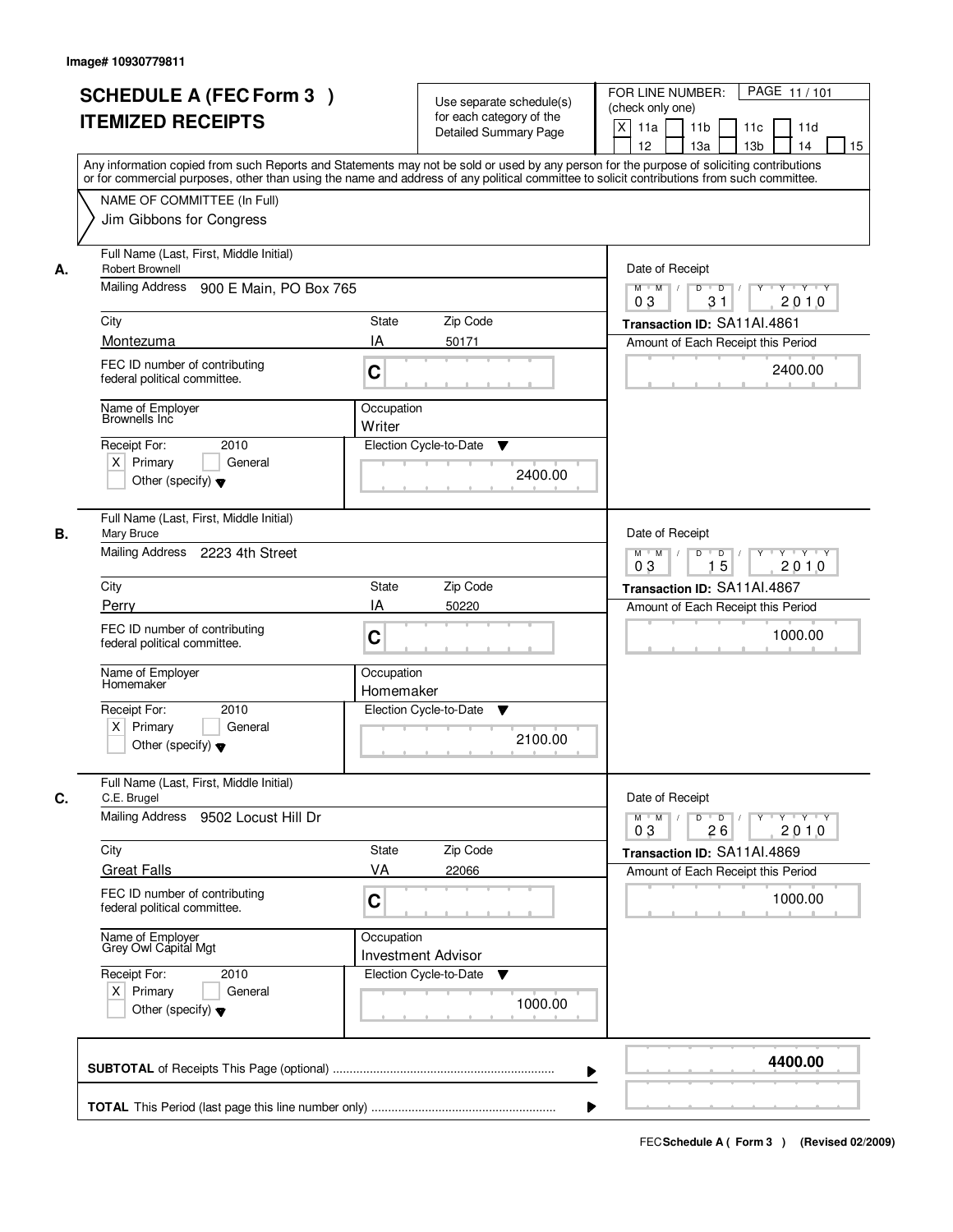|    | <b>SCHEDULE A (FEC Form 3)</b><br><b>ITEMIZED RECEIPTS</b><br>Any information copied from such Reports and Statements may not be sold or used by any person for the purpose of soliciting contributions<br>or for commercial purposes, other than using the name and address of any political committee to solicit contributions from such committee. |                                                   | Use separate schedule(s)<br>for each category of the<br><b>Detailed Summary Page</b> | PAGE 12/101<br>FOR LINE NUMBER:<br>(check only one)<br>$\boldsymbol{\mathsf{X}}$<br>11 <sub>b</sub><br>11a<br>11c<br>11d<br>12<br>13a<br>13 <sub>b</sub><br>15<br>14 |
|----|-------------------------------------------------------------------------------------------------------------------------------------------------------------------------------------------------------------------------------------------------------------------------------------------------------------------------------------------------------|---------------------------------------------------|--------------------------------------------------------------------------------------|----------------------------------------------------------------------------------------------------------------------------------------------------------------------|
|    | NAME OF COMMITTEE (In Full)<br>Jim Gibbons for Congress                                                                                                                                                                                                                                                                                               |                                                   |                                                                                      |                                                                                                                                                                      |
| А. | Full Name (Last, First, Middle Initial)<br>Marlene Buckley<br>Mailing Address 4100 Oak Forest Drive<br>City                                                                                                                                                                                                                                           | State                                             | Zip Code                                                                             | Date of Receipt<br>$\mathsf{Y} \dashv \mathsf{Y} \dashv \mathsf{Y}$<br>$D$ $D$ $/$<br>$\overline{Y}$<br>$M$ $M$ /<br>03<br>2010<br>16<br>Transaction ID: SA11AI.4879 |
|    | Des Moines<br>FEC ID number of contributing<br>federal political committee.                                                                                                                                                                                                                                                                           | IA<br>C                                           | 50312                                                                                | Amount of Each Receipt this Period<br>250.00                                                                                                                         |
|    | Name of Employer<br>Homemaker<br>2010<br>Receipt For:<br>$X$ Primary<br>General<br>Other (specify) $\blacktriangledown$                                                                                                                                                                                                                               | Occupation<br>Homemaker<br>Election Cycle-to-Date | ▼<br>250.00                                                                          |                                                                                                                                                                      |
| В. | Full Name (Last, First, Middle Initial)<br><b>William Burke</b><br>Mailing Address<br>50050 Goldleaf Drive                                                                                                                                                                                                                                            |                                                   |                                                                                      | Date of Receipt<br>$M$ $M$ /<br>D<br>$\overline{D}$ /<br>Y<br>Y 'Y 'Y<br>25<br>03<br>2010                                                                            |
|    | City                                                                                                                                                                                                                                                                                                                                                  | <b>State</b>                                      | Zip Code                                                                             | Transaction ID: SA11AI.4883                                                                                                                                          |
|    | Ames<br>FEC ID number of contributing<br>federal political committee.                                                                                                                                                                                                                                                                                 | IA<br>C                                           | 50014                                                                                | Amount of Each Receipt this Period<br>2000.00                                                                                                                        |
|    | Name of Employer<br><b>Burke Corp</b>                                                                                                                                                                                                                                                                                                                 | Occupation<br>Mar                                 |                                                                                      |                                                                                                                                                                      |
|    | Receipt For:<br>2010<br>$X$ Primary<br>General<br>Other (specify) $\blacktriangledown$                                                                                                                                                                                                                                                                | Election Cycle-to-Date                            | $\blacktriangledown$<br>2000.00                                                      |                                                                                                                                                                      |
| C. | Full Name (Last, First, Middle Initial)<br>Peter Bush                                                                                                                                                                                                                                                                                                 |                                                   |                                                                                      | Date of Receipt                                                                                                                                                      |
|    | Mailing Address<br>2518 E 40th St                                                                                                                                                                                                                                                                                                                     |                                                   |                                                                                      | D<br>$\overline{D}$ /<br>$M$ $M$ /<br>$Y + Y + Y$<br>Y<br>02<br>10<br>2010                                                                                           |
|    | City                                                                                                                                                                                                                                                                                                                                                  | State                                             | Zip Code                                                                             | Transaction ID: SA11Al.4885                                                                                                                                          |
|    | Davenport<br>FEC ID number of contributing<br>federal political committee.                                                                                                                                                                                                                                                                            | ΙA<br>C                                           | 52807                                                                                | Amount of Each Receipt this Period<br>2000.00                                                                                                                        |
|    | Name of Employer<br>MCB Development                                                                                                                                                                                                                                                                                                                   | Occupation<br><b>VP</b>                           |                                                                                      |                                                                                                                                                                      |
|    | Receipt For:<br>2010<br>$X$ Primary<br>General<br>Other (specify) $\blacktriangledown$                                                                                                                                                                                                                                                                | Election Cycle-to-Date                            | v<br>2000.00                                                                         |                                                                                                                                                                      |
|    |                                                                                                                                                                                                                                                                                                                                                       |                                                   |                                                                                      | 4250.00                                                                                                                                                              |
|    |                                                                                                                                                                                                                                                                                                                                                       |                                                   |                                                                                      |                                                                                                                                                                      |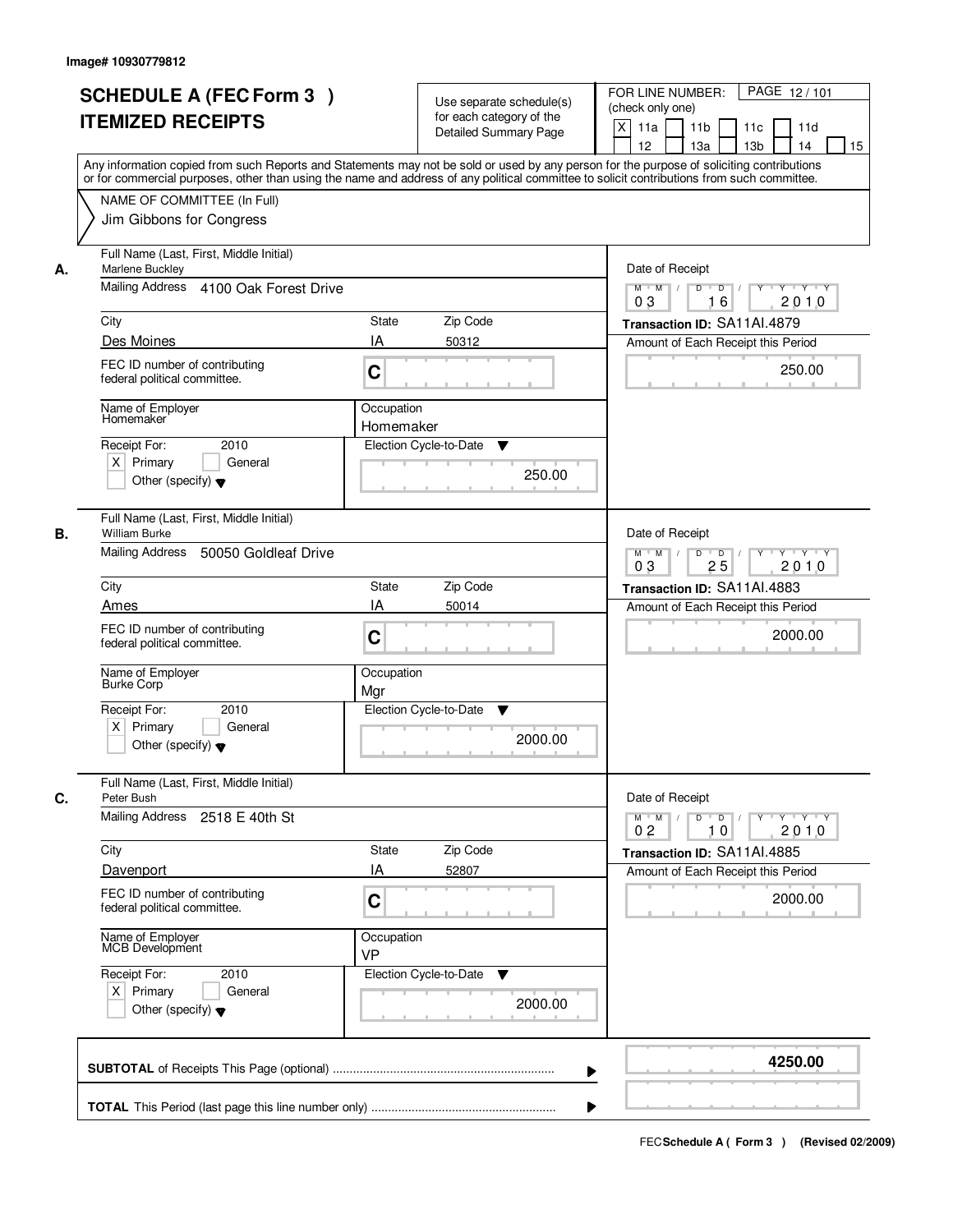|    | <b>SCHEDULE A (FEC Form 3)</b><br><b>ITEMIZED RECEIPTS</b>                                         | Use separate schedule(s)<br>for each category of the<br><b>Detailed Summary Page</b><br>Any information copied from such Reports and Statements may not be sold or used by any person for the purpose of soliciting contributions | PAGE 13/101<br>FOR LINE NUMBER:<br>(check only one)<br>X<br>11 <sub>b</sub><br>11a<br>11 <sub>c</sub><br>11d<br>12<br>13 <sub>b</sub><br>14<br>13a<br>15 |
|----|----------------------------------------------------------------------------------------------------|-----------------------------------------------------------------------------------------------------------------------------------------------------------------------------------------------------------------------------------|----------------------------------------------------------------------------------------------------------------------------------------------------------|
|    | NAME OF COMMITTEE (In Full)<br>Jim Gibbons for Congress                                            | or for commercial purposes, other than using the name and address of any political committee to solicit contributions from such committee.                                                                                        |                                                                                                                                                          |
| А. | Full Name (Last, First, Middle Initial)<br>C. Dean Carlson<br>Mailing Address<br>3811 127th Street |                                                                                                                                                                                                                                   | Date of Receipt<br>$M$ $M$ /<br>$D$ $D$ $I$<br>$Y$ <sup>U</sup><br>Y Y Y Y                                                                               |
|    |                                                                                                    |                                                                                                                                                                                                                                   | 18<br>2010<br>03                                                                                                                                         |
|    | City<br>Urbandale                                                                                  | <b>State</b><br>Zip Code<br>IA<br>50323                                                                                                                                                                                           | Transaction ID: SA11Al.4893<br>Amount of Each Receipt this Period                                                                                        |
|    | FEC ID number of contributing<br>federal political committee.                                      | C                                                                                                                                                                                                                                 | 500.00                                                                                                                                                   |
|    | Name of Employer<br>National By-Products                                                           | Occupation<br>Chairman, Retired                                                                                                                                                                                                   |                                                                                                                                                          |
|    | Receipt For:<br>2010<br>$X$ Primary<br>General<br>Other (specify) $\blacktriangledown$             | Election Cycle-to-Date<br>▼<br>500.00                                                                                                                                                                                             |                                                                                                                                                          |
| В. | Full Name (Last, First, Middle Initial)<br>Dave Carpenter                                          |                                                                                                                                                                                                                                   | Date of Receipt                                                                                                                                          |
|    | Mailing Address 4131 Plumwood Dr                                                                   |                                                                                                                                                                                                                                   | $M$ $M$ /<br>D<br>$\overline{D}$ /<br>$Y \vdash Y \vdash Y$<br>0 <sub>3</sub><br>26<br>2010                                                              |
|    | City                                                                                               | Zip Code<br><b>State</b>                                                                                                                                                                                                          | Transaction ID: SA11AI.4897                                                                                                                              |
|    | West Des Moines                                                                                    | IA<br>50265                                                                                                                                                                                                                       | Amount of Each Receipt this Period                                                                                                                       |
|    | FEC ID number of contributing<br>federal political committee.                                      | C                                                                                                                                                                                                                                 | 1500.00                                                                                                                                                  |
|    | Name of Employer<br>Self                                                                           | Occupation<br>Convenience Store Owner                                                                                                                                                                                             |                                                                                                                                                          |
|    | Receipt For:<br>2010<br>$X$ Primary<br>General<br>Other (specify) $\blacktriangledown$             | Election Cycle-to-Date<br>Y<br>1500.00                                                                                                                                                                                            |                                                                                                                                                          |
| C. | Full Name (Last, First, Middle Initial)<br><b>Jeff Carter</b>                                      |                                                                                                                                                                                                                                   | Date of Receipt                                                                                                                                          |
|    | <b>Mailing Address</b><br>110 SE Grant<br>Suite 205                                                |                                                                                                                                                                                                                                   | $M = M$<br>$D$ $D$ $I$<br>y y y y y y<br>2010<br>0 <sub>2</sub><br>19                                                                                    |
|    | City                                                                                               | Zip Code<br><b>State</b>                                                                                                                                                                                                          | Transaction ID: SA11AI.4901                                                                                                                              |
|    | Ankeny<br>FEC ID number of contributing<br>federal political committee.                            | IA<br>50021<br>C                                                                                                                                                                                                                  | Amount of Each Receipt this Period<br>500.00                                                                                                             |
|    | Name of Employer<br>BFC                                                                            | Occupation<br>Garbage Man                                                                                                                                                                                                         |                                                                                                                                                          |
|    | Receipt For:<br>2010<br>$X$ Primary<br>General<br>Other (specify) $\blacktriangledown$             | Election Cycle-to-Date<br>$\blacktriangledown$<br>500.00                                                                                                                                                                          |                                                                                                                                                          |
|    |                                                                                                    |                                                                                                                                                                                                                                   | 2500.00                                                                                                                                                  |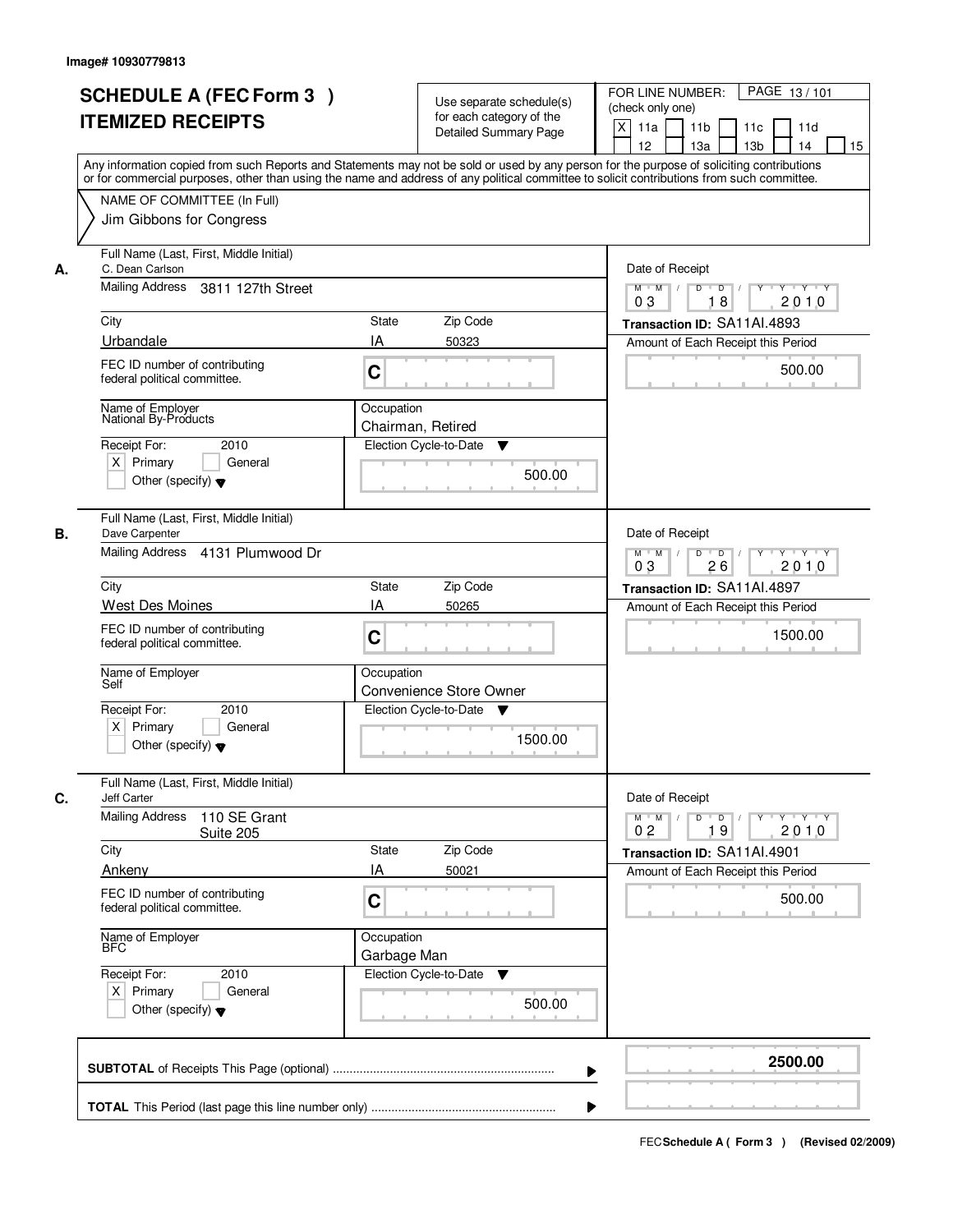| <b>SCHEDULE A (FEC Form 3)</b><br><b>ITEMIZED RECEIPTS</b>                                                           | Use separate schedule(s)<br>for each category of the<br><b>Detailed Summary Page</b><br>Any information copied from such Reports and Statements may not be sold or used by any person for the purpose of soliciting contributions | PAGE 14/101<br>FOR LINE NUMBER:<br>(check only one)<br>$\boldsymbol{\mathsf{X}}$<br>11 <sub>b</sub><br>11a<br>11 <sub>c</sub><br>11d<br>12<br>13 <sub>b</sub><br>14<br>13a<br>15 |
|----------------------------------------------------------------------------------------------------------------------|-----------------------------------------------------------------------------------------------------------------------------------------------------------------------------------------------------------------------------------|----------------------------------------------------------------------------------------------------------------------------------------------------------------------------------|
| NAME OF COMMITTEE (In Full)<br>Jim Gibbons for Congress                                                              | or for commercial purposes, other than using the name and address of any political committee to solicit contributions from such committee.                                                                                        |                                                                                                                                                                                  |
| Full Name (Last, First, Middle Initial)<br>Gary Clem<br>А.<br>Mailing Address<br>25668 Country Club Rd               |                                                                                                                                                                                                                                   | Date of Receipt<br>$D$ $D$ $1$<br>Y<br>$Y - Y - Y - Y$<br>$M$ $M$ /                                                                                                              |
| City<br>Nevada                                                                                                       | <b>State</b><br>Zip Code<br>IA<br>50201                                                                                                                                                                                           | 0 <sub>3</sub><br>05<br>2010<br>Transaction ID: SA11Al.4915<br>Amount of Each Receipt this Period                                                                                |
| FEC ID number of contributing<br>federal political committee.                                                        | C                                                                                                                                                                                                                                 | 250.00                                                                                                                                                                           |
| Name of Employer<br>Almaco<br>2010<br>Receipt For:<br>$X$ Primary<br>General<br>Other (specify) $\blacktriangledown$ | Occupation<br>Owner<br>Election Cycle-to-Date<br>▼<br>250.00                                                                                                                                                                      |                                                                                                                                                                                  |
| Full Name (Last, First, Middle Initial)<br>B.D. Cooper<br>В.<br>Mailing Address<br>575 Aspen Lane                    |                                                                                                                                                                                                                                   | Date of Receipt<br>$Y - Y - Y$<br>$M$ $M$ /<br>D<br>$\overline{D}$<br>Y<br>2010<br>03<br>10                                                                                      |
| City<br>Robins                                                                                                       | Zip Code<br>State<br>IA<br>52328                                                                                                                                                                                                  | Transaction ID: SA11AI.4957                                                                                                                                                      |
| FEC ID number of contributing<br>federal political committee.                                                        | C                                                                                                                                                                                                                                 | Amount of Each Receipt this Period<br>250.00                                                                                                                                     |
| Name of Employer<br>Retired                                                                                          | Occupation<br>Retired                                                                                                                                                                                                             |                                                                                                                                                                                  |
| Receipt For:<br>2010<br>$X$ Primary<br>General<br>Other (specify) $\blacktriangledown$                               | Election Cycle-to-Date<br>v<br>250.00                                                                                                                                                                                             |                                                                                                                                                                                  |
| Full Name (Last, First, Middle Initial)<br>C.<br>Job Cooper                                                          |                                                                                                                                                                                                                                   | Date of Receipt                                                                                                                                                                  |
| <b>Mailing Address</b><br>4420 SE 35th Ct                                                                            |                                                                                                                                                                                                                                   | $M$ $M$<br>$D$ $D$ $/$<br>y y y y y<br>2010<br>03<br>30                                                                                                                          |
| City<br>Des Moines                                                                                                   | Zip Code<br>State<br>IA<br>50320                                                                                                                                                                                                  | Transaction ID: SA11AI.4921<br>Amount of Each Receipt this Period                                                                                                                |
| FEC ID number of contributing<br>federal political committee.                                                        | C                                                                                                                                                                                                                                 | 250.00                                                                                                                                                                           |
| Name of Employer<br>Wyckoff Industries                                                                               | Occupation<br>Owner                                                                                                                                                                                                               |                                                                                                                                                                                  |
| Receipt For:<br>2010<br>$X$ Primary<br>General<br>Other (specify) $\blacktriangledown$                               | Election Cycle-to-Date<br>▼<br>250.00                                                                                                                                                                                             |                                                                                                                                                                                  |
|                                                                                                                      |                                                                                                                                                                                                                                   | 750.00                                                                                                                                                                           |
|                                                                                                                      |                                                                                                                                                                                                                                   |                                                                                                                                                                                  |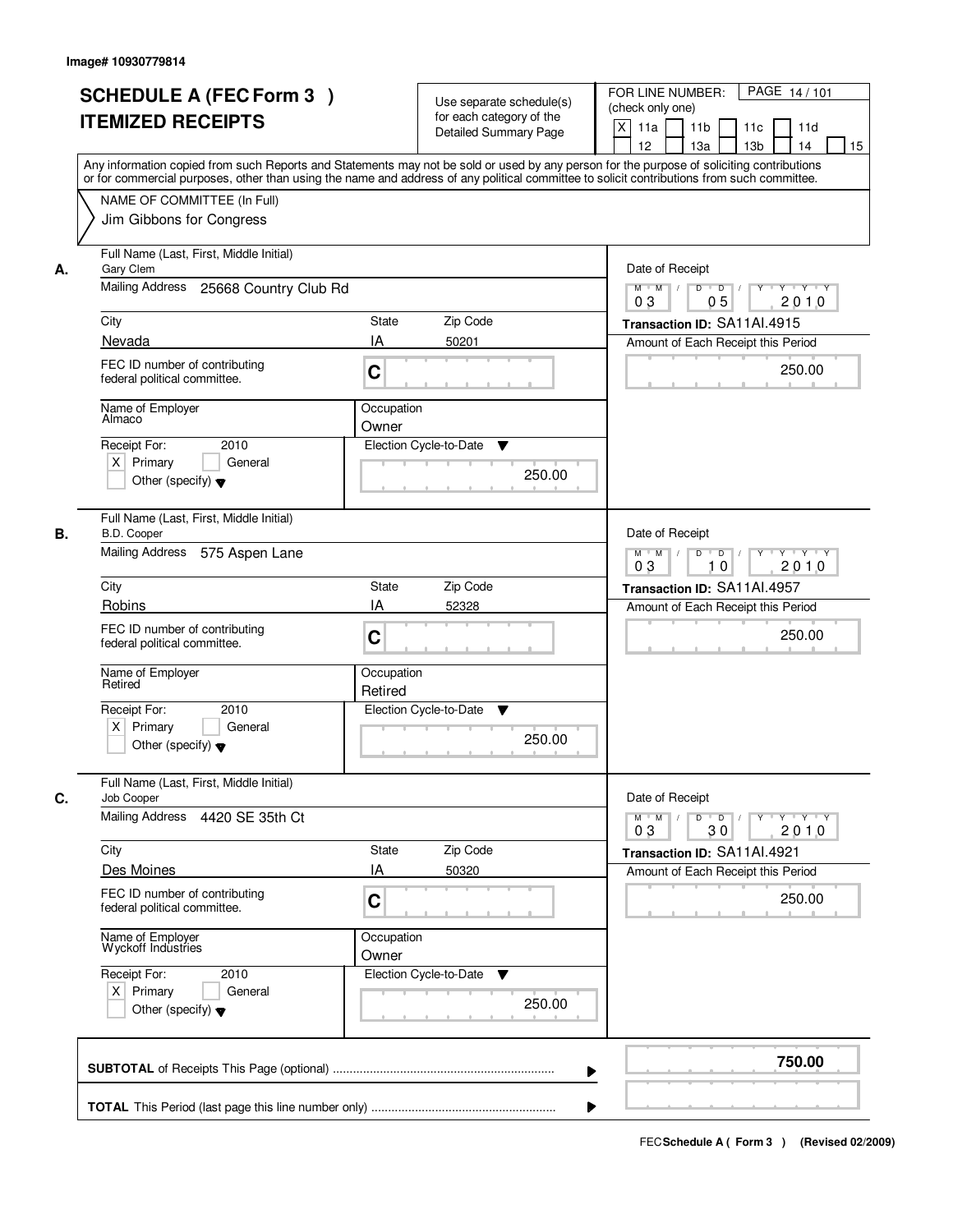|    | <b>SCHEDULE A (FEC Form 3)</b><br><b>ITEMIZED RECEIPTS</b><br>Any information copied from such Reports and Statements may not be sold or used by any person for the purpose of soliciting contributions<br>or for commercial purposes, other than using the name and address of any political committee to solicit contributions from such committee. |                         | Use separate schedule(s)<br>for each category of the<br><b>Detailed Summary Page</b> | PAGE 15/101<br>FOR LINE NUMBER:<br>(check only one)<br>X<br>11a<br>11 <sub>b</sub><br>11c<br>11d<br>12<br>13a<br>13 <sub>b</sub><br>14<br>15 |
|----|-------------------------------------------------------------------------------------------------------------------------------------------------------------------------------------------------------------------------------------------------------------------------------------------------------------------------------------------------------|-------------------------|--------------------------------------------------------------------------------------|----------------------------------------------------------------------------------------------------------------------------------------------|
|    | NAME OF COMMITTEE (In Full)<br>Jim Gibbons for Congress                                                                                                                                                                                                                                                                                               |                         |                                                                                      |                                                                                                                                              |
| А. | Full Name (Last, First, Middle Initial)<br>James Cownie<br>Mailing Address 141 37th Street                                                                                                                                                                                                                                                            |                         |                                                                                      | Date of Receipt<br>$Y$ $Y$ $Y$<br>$M$ $M$<br>$D$ $D$ $/$<br>$\overline{Y}$<br>03<br>31<br>2010                                               |
|    | City                                                                                                                                                                                                                                                                                                                                                  | State                   | Zip Code                                                                             | Transaction ID: SA11AI.4927                                                                                                                  |
|    | Des Moines                                                                                                                                                                                                                                                                                                                                            | IA                      | 50312                                                                                | Amount of Each Receipt this Period                                                                                                           |
|    | FEC ID number of contributing<br>federal political committee.                                                                                                                                                                                                                                                                                         | C                       |                                                                                      | 500.00                                                                                                                                       |
|    | Name of Employer<br><b>JSC</b> Properties                                                                                                                                                                                                                                                                                                             | Occupation<br>President |                                                                                      |                                                                                                                                              |
|    | 2010<br>Receipt For:<br>$X$ Primary<br>General<br>Other (specify) $\blacktriangledown$                                                                                                                                                                                                                                                                |                         | Election Cycle-to-Date<br>▼<br>1500.00                                               |                                                                                                                                              |
| В. | Full Name (Last, First, Middle Initial)<br>LeAnn Daggy<br>Mailing Address 4145 E 24th Ct                                                                                                                                                                                                                                                              |                         |                                                                                      | Date of Receipt<br>$Y \vdash Y \vdash Y$<br>$M$ $M$ /<br>D<br>$\overline{D}$<br>Y<br>31<br>2010<br>03                                        |
|    | City                                                                                                                                                                                                                                                                                                                                                  | State                   | Zip Code                                                                             | Transaction ID: SA11AI.4939                                                                                                                  |
|    | Des Moines                                                                                                                                                                                                                                                                                                                                            | IA                      | 50317                                                                                | Amount of Each Receipt this Period                                                                                                           |
|    | FEC ID number of contributing<br>federal political committee.                                                                                                                                                                                                                                                                                         | C                       |                                                                                      | 2400.00                                                                                                                                      |
|    | Name of Employer<br>Self                                                                                                                                                                                                                                                                                                                              | Occupation<br>Printer   |                                                                                      | In-kind - Pre-Primary Mai-<br>ler                                                                                                            |
|    | Receipt For:<br>2010<br>$X$ Primary<br>General<br>Other (specify) $\blacktriangledown$                                                                                                                                                                                                                                                                |                         | Election Cycle-to-Date<br>v<br>2400.00                                               |                                                                                                                                              |
| C. | Full Name (Last, First, Middle Initial)<br>Mark Daggy                                                                                                                                                                                                                                                                                                 |                         |                                                                                      | Date of Receipt                                                                                                                              |
|    | Mailing Address 4145 E 24th Court                                                                                                                                                                                                                                                                                                                     |                         |                                                                                      | $D$ $D$ $/$<br>$M$ $M$ /<br>$Y^+$<br>$Y + Y + Y$<br>03<br>31<br>2010                                                                         |
|    | City                                                                                                                                                                                                                                                                                                                                                  | State                   | Zip Code                                                                             | Transaction ID: SA11Al.4946                                                                                                                  |
|    | Des Moines<br>FEC ID number of contributing<br>federal political committee.                                                                                                                                                                                                                                                                           | ΙA<br>C                 | 50317                                                                                | Amount of Each Receipt this Period<br>2400.00                                                                                                |
|    | Name of Employer<br>Self                                                                                                                                                                                                                                                                                                                              | Occupation<br>Printer   |                                                                                      | In-kind - Pre-Primary Mai-<br>ler                                                                                                            |
|    | Receipt For:<br>2010<br>$X$ Primary<br>General<br>Other (specify) $\blacktriangledown$                                                                                                                                                                                                                                                                |                         | Election Cycle-to-Date<br>v<br>2400.00                                               |                                                                                                                                              |
|    |                                                                                                                                                                                                                                                                                                                                                       |                         | ▶                                                                                    | 5300.00                                                                                                                                      |
|    |                                                                                                                                                                                                                                                                                                                                                       |                         |                                                                                      |                                                                                                                                              |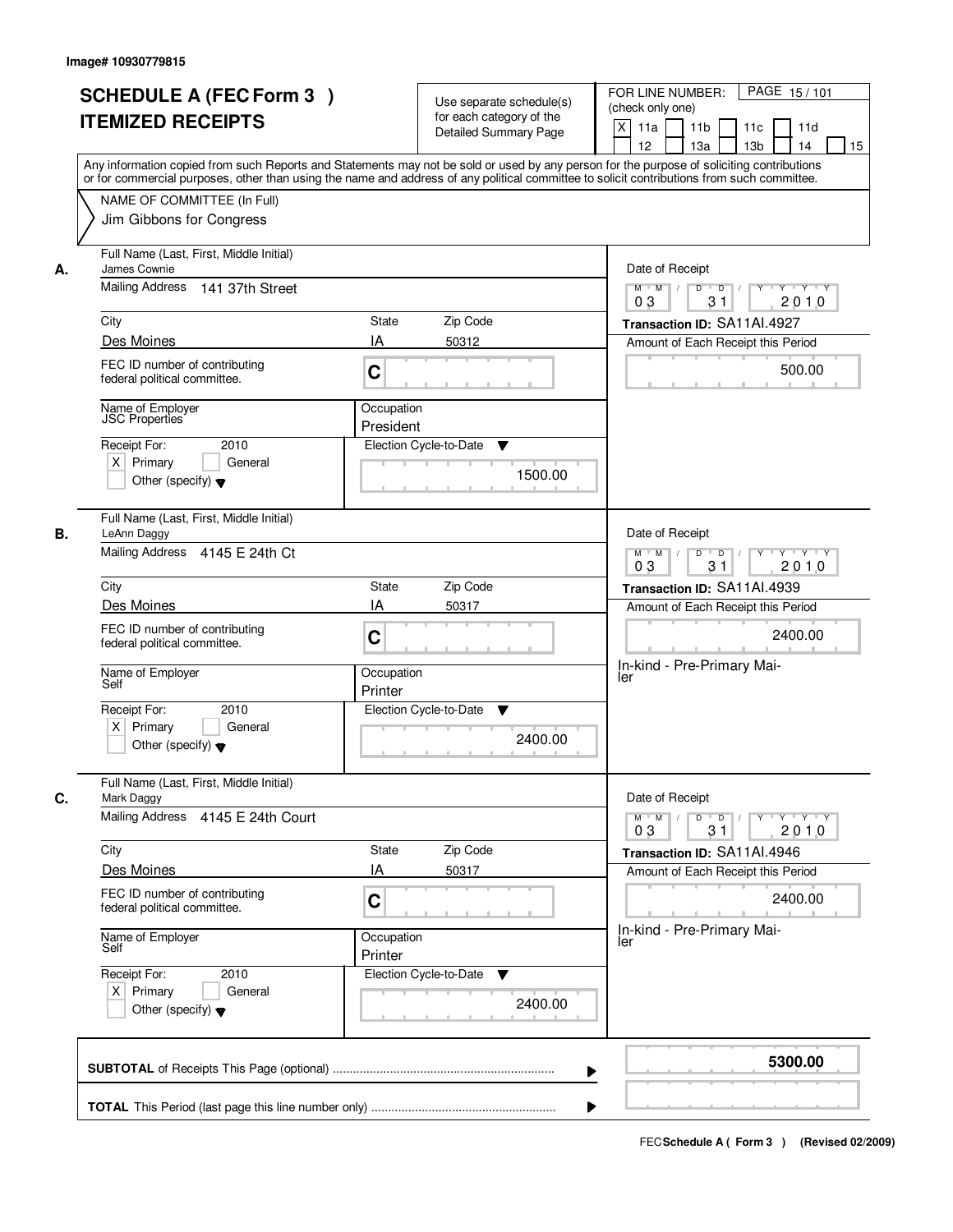|    | <b>SCHEDULE A (FEC Form 3)</b><br><b>ITEMIZED RECEIPTS</b><br>Any information copied from such Reports and Statements may not be sold or used by any person for the purpose of soliciting contributions<br>or for commercial purposes, other than using the name and address of any political committee to solicit contributions from such committee. |                         | Use separate schedule(s)<br>for each category of the<br><b>Detailed Summary Page</b> | PAGE 16/101<br>FOR LINE NUMBER:<br>(check only one)<br>X<br>11a<br>11 <sub>b</sub><br>11d<br>11c<br>12<br>13a<br>13 <sub>b</sub><br>14<br>15 |
|----|-------------------------------------------------------------------------------------------------------------------------------------------------------------------------------------------------------------------------------------------------------------------------------------------------------------------------------------------------------|-------------------------|--------------------------------------------------------------------------------------|----------------------------------------------------------------------------------------------------------------------------------------------|
|    | NAME OF COMMITTEE (In Full)<br>Jim Gibbons for Congress                                                                                                                                                                                                                                                                                               |                         |                                                                                      |                                                                                                                                              |
| А. | Full Name (Last, First, Middle Initial)<br>Matt Daggy<br>Mailing Address 4145 E 24th Court                                                                                                                                                                                                                                                            |                         |                                                                                      | Date of Receipt<br>$M$ $M$<br>$D$ $D$ $/$<br>0 <sub>3</sub><br>31<br>2010                                                                    |
|    | City                                                                                                                                                                                                                                                                                                                                                  | State                   | Zip Code                                                                             | Transaction ID: SA11AI.4948                                                                                                                  |
|    | Des Moines                                                                                                                                                                                                                                                                                                                                            | IA                      | 50317                                                                                | Amount of Each Receipt this Period                                                                                                           |
|    | FEC ID number of contributing<br>federal political committee.                                                                                                                                                                                                                                                                                         | C                       |                                                                                      | 2400.00                                                                                                                                      |
|    | Name of Employer<br>Self                                                                                                                                                                                                                                                                                                                              | Occupation<br>Printer   |                                                                                      | In-kind - Pre-Primary Mai-<br>ler                                                                                                            |
|    | 2010<br>Receipt For:<br>$X$ Primary<br>General<br>Other (specify) $\blacktriangledown$                                                                                                                                                                                                                                                                |                         | Election Cycle-to-Date<br>▼<br>2400.00                                               |                                                                                                                                              |
| В. | Full Name (Last, First, Middle Initial)<br>Mick Daggy<br>Mailing Address 4145 E 24th Court                                                                                                                                                                                                                                                            |                         |                                                                                      | Date of Receipt<br>$Y - Y - Y$<br>$M$ $M$ /<br>D<br>$\overline{D}$<br>Y<br>31<br>2010<br>03                                                  |
|    | City                                                                                                                                                                                                                                                                                                                                                  | State                   | Zip Code                                                                             | Transaction ID: SA11AI.4950                                                                                                                  |
|    | Des Moines                                                                                                                                                                                                                                                                                                                                            | IA                      | 50317                                                                                | Amount of Each Receipt this Period                                                                                                           |
|    | FEC ID number of contributing<br>federal political committee.                                                                                                                                                                                                                                                                                         | C                       |                                                                                      | 2400.00                                                                                                                                      |
|    | Name of Employer<br>Self                                                                                                                                                                                                                                                                                                                              | Occupation<br>Printer   |                                                                                      | In-kind - Pre-Primary Mai-<br>ler                                                                                                            |
|    | Receipt For:<br>2010<br>$X$ Primary<br>General<br>Other (specify) $\blacktriangledown$                                                                                                                                                                                                                                                                |                         | Election Cycle-to-Date<br>v<br>2400.00                                               |                                                                                                                                              |
| C. | Full Name (Last, First, Middle Initial)<br>Marinda DeJong                                                                                                                                                                                                                                                                                             |                         |                                                                                      | Date of Receipt                                                                                                                              |
|    | <b>Mailing Address</b><br>101 Marina Drive                                                                                                                                                                                                                                                                                                            |                         |                                                                                      | $D$ $D$ $I$<br>$M$ $M$ /<br>$Y^+$<br>$Y + Y + Y$<br>03<br>17<br>2010                                                                         |
|    | City                                                                                                                                                                                                                                                                                                                                                  | State                   | Zip Code                                                                             | Transaction ID: SA11Al.4962                                                                                                                  |
|    | Montezuma<br>FEC ID number of contributing<br>federal political committee.                                                                                                                                                                                                                                                                            | ΙA<br>C                 | 50171                                                                                | Amount of Each Receipt this Period<br>250.00                                                                                                 |
|    | Name of Employer<br>Homemaker                                                                                                                                                                                                                                                                                                                         | Occupation<br>Homemaker |                                                                                      |                                                                                                                                              |
|    | Receipt For:<br>2010<br>$X$ Primary<br>General<br>Other (specify) $\blacktriangledown$                                                                                                                                                                                                                                                                |                         | Election Cycle-to-Date<br>v<br>250.00                                                |                                                                                                                                              |
|    |                                                                                                                                                                                                                                                                                                                                                       |                         | ▶                                                                                    | 5050.00                                                                                                                                      |
|    |                                                                                                                                                                                                                                                                                                                                                       |                         |                                                                                      |                                                                                                                                              |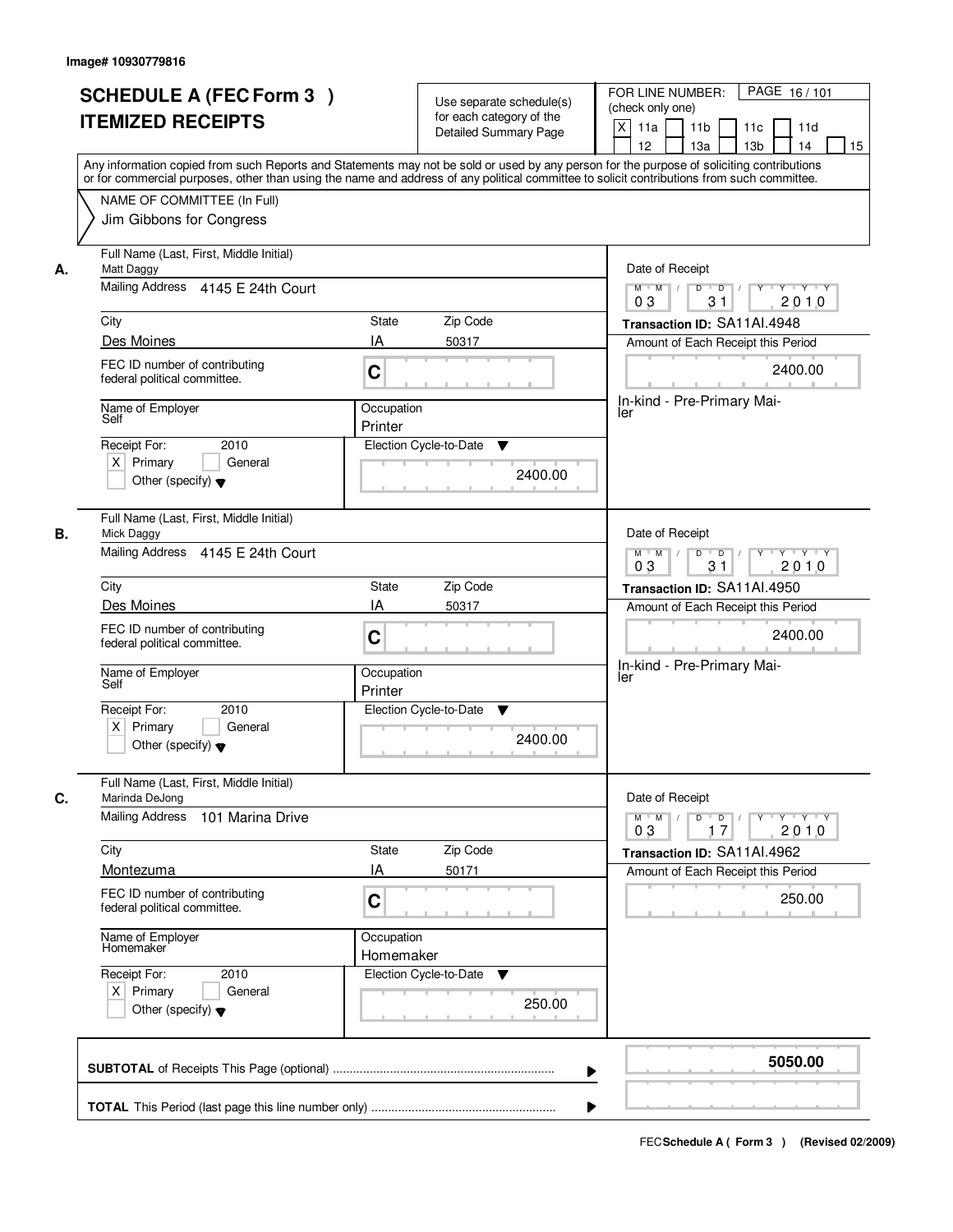|    | <b>SCHEDULE A (FEC Form 3)</b><br><b>ITEMIZED RECEIPTS</b><br>Any information copied from such Reports and Statements may not be sold or used by any person for the purpose of soliciting contributions | Use separate schedule(s)<br>for each category of the<br><b>Detailed Summary Page</b> | PAGE 17/101<br>FOR LINE NUMBER:<br>(check only one)<br>$\boldsymbol{\mathsf{X}}$<br>11 <sub>b</sub><br>11a<br>11 <sub>c</sub><br>11d<br>12<br>13 <sub>b</sub><br>14<br>13a<br>15 |
|----|---------------------------------------------------------------------------------------------------------------------------------------------------------------------------------------------------------|--------------------------------------------------------------------------------------|----------------------------------------------------------------------------------------------------------------------------------------------------------------------------------|
|    | or for commercial purposes, other than using the name and address of any political committee to solicit contributions from such committee.<br>NAME OF COMMITTEE (In Full)<br>Jim Gibbons for Congress   |                                                                                      |                                                                                                                                                                                  |
| А. | Full Name (Last, First, Middle Initial)<br>John DeVries<br>Mailing Address<br>5700 University Ave<br>Suite 160                                                                                          |                                                                                      | Date of Receipt<br>$D$ $D$<br>Y<br>$Y - Y - Y - Y$<br>$M$ $M$ /<br>0 <sub>3</sub><br>17<br>2010                                                                                  |
|    | City                                                                                                                                                                                                    | <b>State</b><br>Zip Code                                                             | Transaction ID: SA11AI.4968                                                                                                                                                      |
|    | West Des Moines                                                                                                                                                                                         | IA<br>50266                                                                          | Amount of Each Receipt this Period                                                                                                                                               |
|    | FEC ID number of contributing<br>federal political committee.                                                                                                                                           | C                                                                                    | 250.00                                                                                                                                                                           |
|    | Name of Employer<br>Retired                                                                                                                                                                             | Occupation<br>Retired                                                                |                                                                                                                                                                                  |
|    | 2010<br>Receipt For:<br>$X$ Primary<br>General<br>Other (specify) $\blacktriangledown$                                                                                                                  | Election Cycle-to-Date<br>▼<br>250.00                                                |                                                                                                                                                                                  |
| В. | Full Name (Last, First, Middle Initial)<br><b>Neil Dierks</b><br>Mailing Address<br>10664 Justin Drive                                                                                                  |                                                                                      | Date of Receipt<br>$M$ $M$ /<br>D<br>$\Box$ D $\Box$<br>Y<br>$Y + Y + Y$                                                                                                         |
|    |                                                                                                                                                                                                         |                                                                                      | 2010<br>03<br>17                                                                                                                                                                 |
|    | City                                                                                                                                                                                                    | Zip Code<br>State                                                                    | Transaction ID: SA11AI.4971                                                                                                                                                      |
|    | Urbandale<br>FEC ID number of contributing<br>federal political committee.                                                                                                                              | IA<br>50322<br>C                                                                     | Amount of Each Receipt this Period<br>250.00                                                                                                                                     |
|    | Name of Employer<br>National Pork Producers<br>Receipt For:<br>2010<br>$X$ Primary<br>General<br>Other (specify) $\blacktriangledown$                                                                   | Occupation<br>CEO<br>Election Cycle-to-Date<br>v<br>250.00                           |                                                                                                                                                                                  |
| C. | Full Name (Last, First, Middle Initial)<br>Julia C. Doll                                                                                                                                                |                                                                                      | Date of Receipt                                                                                                                                                                  |
|    | Mailing Address 815 Southbranch Drive                                                                                                                                                                   |                                                                                      | $M$ $M$<br>$D$ $D$ $/$<br>Y 'Y 'Y<br><b>Y</b><br>2010<br>03<br>26                                                                                                                |
|    | City                                                                                                                                                                                                    | Zip Code<br>State                                                                    | Transaction ID: SA11Al.4973                                                                                                                                                      |
|    | Waukee                                                                                                                                                                                                  | IA<br>50263                                                                          | Amount of Each Receipt this Period                                                                                                                                               |
|    | FEC ID number of contributing<br>federal political committee.                                                                                                                                           | C                                                                                    | 1500.00                                                                                                                                                                          |
|    | Name of Employer<br>Homemaker                                                                                                                                                                           | Occupation<br>Homemaker                                                              |                                                                                                                                                                                  |
|    | Receipt For:<br>2010<br>$X$ Primary<br>General<br>Other (specify) $\blacktriangledown$                                                                                                                  | Election Cycle-to-Date<br>v<br>1600.00                                               |                                                                                                                                                                                  |
|    |                                                                                                                                                                                                         |                                                                                      | 2000.00                                                                                                                                                                          |
|    |                                                                                                                                                                                                         |                                                                                      |                                                                                                                                                                                  |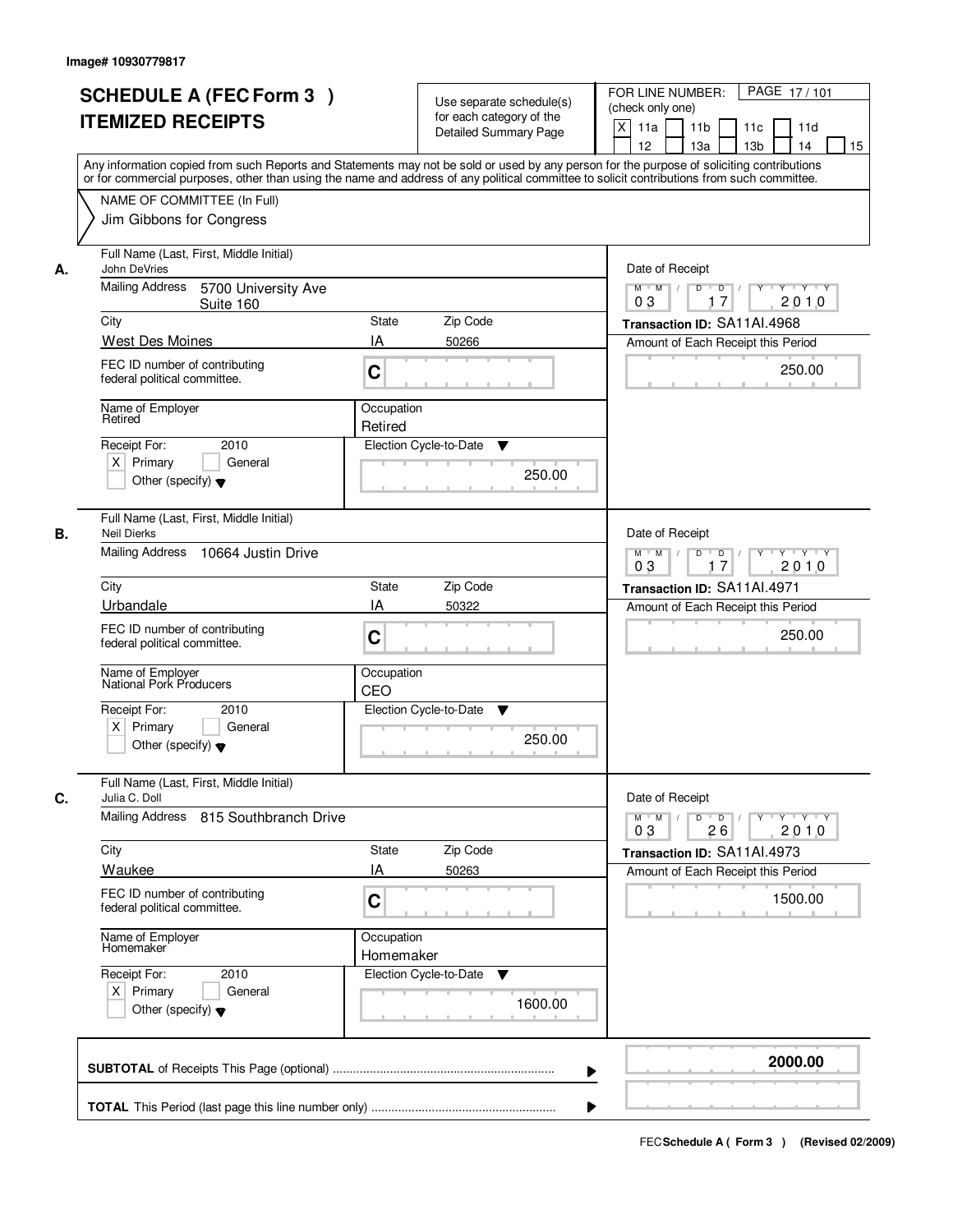|    | <b>SCHEDULE A (FEC Form 3)</b><br><b>ITEMIZED RECEIPTS</b>                                                              | Use separate schedule(s)<br>for each category of the<br><b>Detailed Summary Page</b><br>Any information copied from such Reports and Statements may not be sold or used by any person for the purpose of soliciting contributions | PAGE 18/101<br>FOR LINE NUMBER:<br>(check only one)<br>$\boldsymbol{\mathsf{X}}$<br>11 <sub>b</sub><br>11a<br>11c<br>11d<br>12<br>13 <sub>b</sub><br>14<br>13a<br>15                                                                                                                                                                                                                                                                                                             |
|----|-------------------------------------------------------------------------------------------------------------------------|-----------------------------------------------------------------------------------------------------------------------------------------------------------------------------------------------------------------------------------|----------------------------------------------------------------------------------------------------------------------------------------------------------------------------------------------------------------------------------------------------------------------------------------------------------------------------------------------------------------------------------------------------------------------------------------------------------------------------------|
|    | NAME OF COMMITTEE (In Full)<br>Jim Gibbons for Congress                                                                 | or for commercial purposes, other than using the name and address of any political committee to solicit contributions from such committee.                                                                                        |                                                                                                                                                                                                                                                                                                                                                                                                                                                                                  |
| А. | Full Name (Last, First, Middle Initial)<br>Julia C. Doll<br>Mailing Address 815 Southbranch Drive                       |                                                                                                                                                                                                                                   | Date of Receipt<br>$D$ $D$ $1$<br>Y<br>$Y - Y - Y - Y$<br>$M$ $M$ /                                                                                                                                                                                                                                                                                                                                                                                                              |
|    | City<br>Waukee                                                                                                          | <b>State</b><br>Zip Code<br>IA                                                                                                                                                                                                    | 0 <sub>3</sub><br>26<br>2010<br>Transaction ID: SA11Al.4975                                                                                                                                                                                                                                                                                                                                                                                                                      |
|    | FEC ID number of contributing<br>federal political committee.                                                           | 50263<br>C                                                                                                                                                                                                                        | Amount of Each Receipt this Period<br>250.00                                                                                                                                                                                                                                                                                                                                                                                                                                     |
|    | Name of Employer<br>Homemaker<br>2010<br>Receipt For:<br>$X$ Primary<br>General<br>Other (specify) $\blacktriangledown$ | Occupation<br>Homemaker<br>Election Cycle-to-Date<br>▼<br>1850.00                                                                                                                                                                 |                                                                                                                                                                                                                                                                                                                                                                                                                                                                                  |
| В. | Full Name (Last, First, Middle Initial)<br>Scott Doll<br>Mailing Address 77 Pelican Cove                                |                                                                                                                                                                                                                                   | Date of Receipt<br>$M$ $M$ /<br>D<br>$\overline{D}$ /<br>Y<br>$Y + Y + Y$<br>2010<br>03<br>24                                                                                                                                                                                                                                                                                                                                                                                    |
|    | City                                                                                                                    | Zip Code<br>State                                                                                                                                                                                                                 | Transaction ID: SA11AI.4978                                                                                                                                                                                                                                                                                                                                                                                                                                                      |
|    | <b>Council Bluffs</b><br>FEC ID number of contributing<br>federal political committee.                                  | IA<br>51501<br>C                                                                                                                                                                                                                  | Amount of Each Receipt this Period<br>500.00                                                                                                                                                                                                                                                                                                                                                                                                                                     |
|    | Name of Employer<br>Doll Distributing                                                                                   | Occupation<br>Beer Wholesaler                                                                                                                                                                                                     |                                                                                                                                                                                                                                                                                                                                                                                                                                                                                  |
|    | Receipt For:<br>2010<br>$X$ Primary<br>General<br>Other (specify) $\blacktriangledown$                                  | Election Cycle-to-Date<br>v<br>500.00                                                                                                                                                                                             |                                                                                                                                                                                                                                                                                                                                                                                                                                                                                  |
| C. | Full Name (Last, First, Middle Initial)<br><b>Catherine Dougherty</b><br><b>Mailing Address</b><br>1160 Park Avenue     |                                                                                                                                                                                                                                   | Date of Receipt<br>$M$ $M$ $/$<br>$D$ $D$ $l$<br>$\begin{array}{c} \begin{array}{c} \mathsf{p} \mathsf{p} \mathsf{p} \mathsf{p} \mathsf{p} \mathsf{p} \mathsf{p} \mathsf{p} \mathsf{p} \mathsf{p} \mathsf{p} \mathsf{p} \mathsf{p} \mathsf{p} \mathsf{p} \mathsf{p} \mathsf{p} \mathsf{p} \mathsf{p} \mathsf{p} \mathsf{p} \mathsf{p} \mathsf{p} \mathsf{p} \mathsf{p} \mathsf{p} \mathsf{p} \mathsf{p} \mathsf{p} \mathsf{p} \mathsf{p} \mathsf{p} \mathsf{p} \mathsf{p} \math$ |
|    | Apt 8D<br>City                                                                                                          | Zip Code<br>State                                                                                                                                                                                                                 | 2010<br>03<br>15<br>Transaction ID: SA11AI.4987                                                                                                                                                                                                                                                                                                                                                                                                                                  |
|    | New York<br>FEC ID number of contributing<br>federal political committee.                                               | <b>NY</b><br>10128<br>C                                                                                                                                                                                                           | Amount of Each Receipt this Period<br>2400.00                                                                                                                                                                                                                                                                                                                                                                                                                                    |
|    | Name of Employer<br>Homemaker                                                                                           | Occupation<br>Homemaker                                                                                                                                                                                                           | Reattribute:                                                                                                                                                                                                                                                                                                                                                                                                                                                                     |
|    | Receipt For:<br>2010<br>$X$ Primary<br>General<br>Other (specify) $\blacktriangledown$                                  | Election Cycle-to-Date<br>v<br>2400.00                                                                                                                                                                                            |                                                                                                                                                                                                                                                                                                                                                                                                                                                                                  |
|    |                                                                                                                         |                                                                                                                                                                                                                                   | 3150.00                                                                                                                                                                                                                                                                                                                                                                                                                                                                          |
|    |                                                                                                                         |                                                                                                                                                                                                                                   |                                                                                                                                                                                                                                                                                                                                                                                                                                                                                  |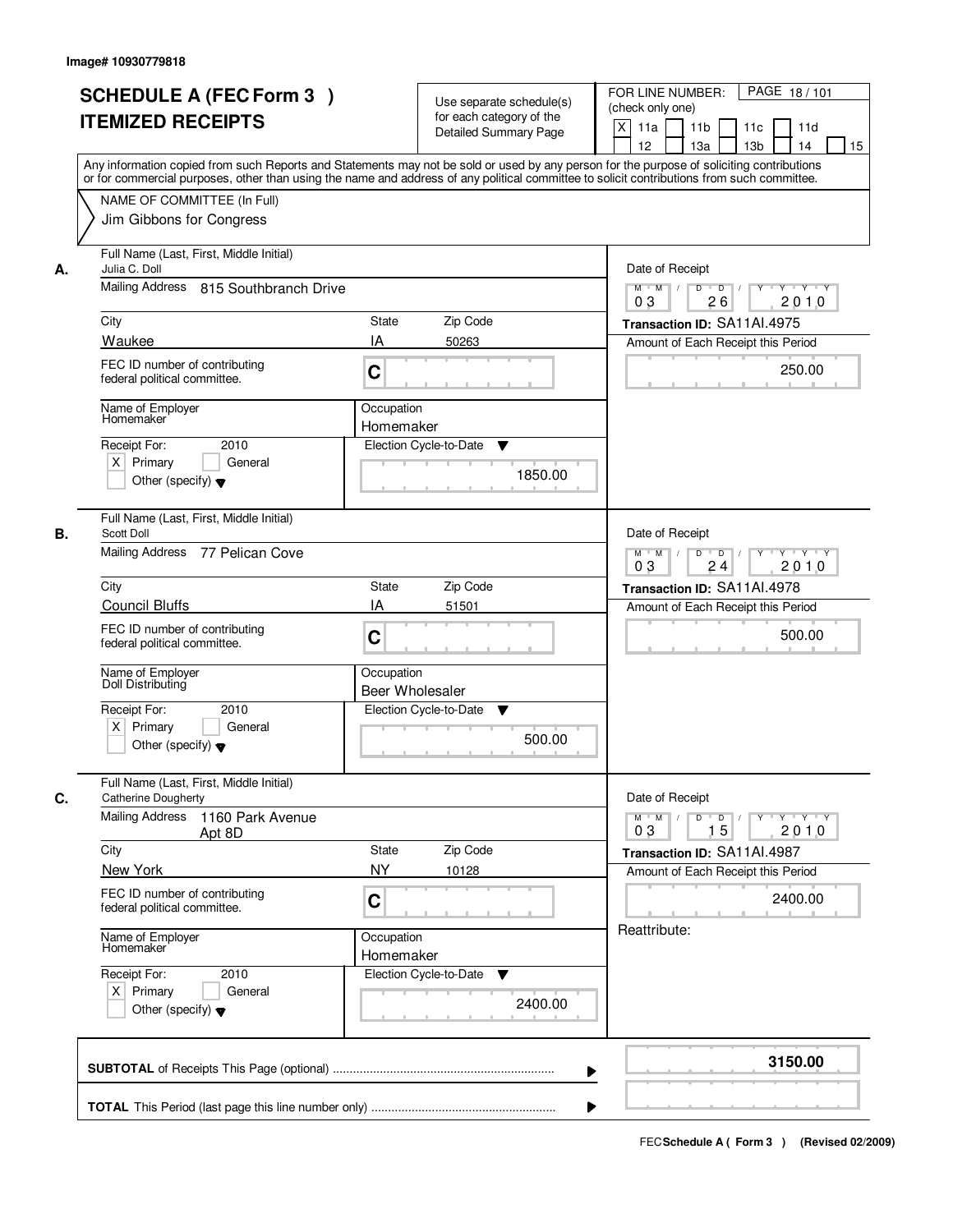| <b>SCHEDULE A (FEC Form 3)</b><br><b>ITEMIZED RECEIPTS</b>                                                 | Use separate schedule(s)<br>for each category of the<br><b>Detailed Summary Page</b><br>Any information copied from such Reports and Statements may not be sold or used by any person for the purpose of soliciting contributions | PAGE 19/101<br>FOR LINE NUMBER:<br>(check only one)<br>X<br>11 <sub>b</sub><br>11a<br>11 <sub>c</sub><br>11d<br>12<br>13 <sub>b</sub><br>14<br>13a<br>15 |
|------------------------------------------------------------------------------------------------------------|-----------------------------------------------------------------------------------------------------------------------------------------------------------------------------------------------------------------------------------|----------------------------------------------------------------------------------------------------------------------------------------------------------|
| NAME OF COMMITTEE (In Full)<br>Jim Gibbons for Congress                                                    | or for commercial purposes, other than using the name and address of any political committee to solicit contributions from such committee.                                                                                        |                                                                                                                                                          |
| Full Name (Last, First, Middle Initial)<br>John Dougherty<br>А.<br><b>Mailing Address</b><br>1160 Park Ave |                                                                                                                                                                                                                                   | Date of Receipt<br>$D$ $D$ $1$<br>Y<br>$Y - Y - Y - Y$<br>$M$ $M$ /<br>15<br>0 <sub>3</sub><br>2010                                                      |
| Apt 8D<br>City                                                                                             | <b>State</b><br>Zip Code                                                                                                                                                                                                          | Transaction ID: SA11AI.4981                                                                                                                              |
| New York                                                                                                   | <b>NY</b><br>10128                                                                                                                                                                                                                | Amount of Each Receipt this Period                                                                                                                       |
| FEC ID number of contributing<br>federal political committee.                                              | C                                                                                                                                                                                                                                 | 4800.00                                                                                                                                                  |
| Name of Emplover<br>Ingalls & Snyder                                                                       | Occupation<br>Partner                                                                                                                                                                                                             |                                                                                                                                                          |
| 2010<br>Receipt For:<br>$X$ Primary<br>General<br>Other (specify) $\blacktriangledown$                     | Election Cycle-to-Date<br>▼<br>4800.00                                                                                                                                                                                            |                                                                                                                                                          |
| Full Name (Last, First, Middle Initial)<br>В.<br>John Dougherty                                            |                                                                                                                                                                                                                                   | Date of Receipt                                                                                                                                          |
| <b>Mailing Address</b><br>1160 Park Ave<br>Apt 8D                                                          |                                                                                                                                                                                                                                   | $M$ $M$ /<br>D<br>$\Box$ D $\Box$<br>Y<br>$Y + Y + Y$<br>15<br>2010<br>03                                                                                |
| City<br>New York                                                                                           | Zip Code<br>State<br><b>NY</b><br>10128                                                                                                                                                                                           | Transaction ID: SA11AI.4986<br>Amount of Each Receipt this Period                                                                                        |
| FEC ID number of contributing<br>federal political committee.                                              | C                                                                                                                                                                                                                                 | $-2400.00$                                                                                                                                               |
| Name of Employer<br>Ingalis & Snyder                                                                       | Occupation<br>Partner                                                                                                                                                                                                             | Reattribute:                                                                                                                                             |
| Receipt For:<br>2010<br>$X$ Primary<br>General<br>Other (specify) $\blacktriangledown$                     | Election Cycle-to-Date<br>▼<br>2400.00                                                                                                                                                                                            |                                                                                                                                                          |
| Full Name (Last, First, Middle Initial)<br>C.<br>Michael Duffy                                             |                                                                                                                                                                                                                                   | Date of Receipt                                                                                                                                          |
| Mailing Address<br>PO Box 4511                                                                             |                                                                                                                                                                                                                                   | $M$ $M$ $/$<br>$D$ $D$ $l$<br>2010<br>03<br>17                                                                                                           |
| City<br>Davenport                                                                                          | State<br>Zip Code<br>IA<br>52808                                                                                                                                                                                                  | Transaction ID: SA11AI.4990<br>Amount of Each Receipt this Period                                                                                        |
| FEC ID number of contributing<br>federal political committee.                                              | C                                                                                                                                                                                                                                 | 250.00                                                                                                                                                   |
| Name of Employer<br>Per Mar Security                                                                       | Occupation<br>Exec                                                                                                                                                                                                                |                                                                                                                                                          |
| Receipt For:<br>2010<br>$X$ Primary<br>General<br>Other (specify) $\blacktriangledown$                     | Election Cycle-to-Date<br>▼<br>250.00                                                                                                                                                                                             |                                                                                                                                                          |
|                                                                                                            |                                                                                                                                                                                                                                   | 2650.00                                                                                                                                                  |
|                                                                                                            |                                                                                                                                                                                                                                   |                                                                                                                                                          |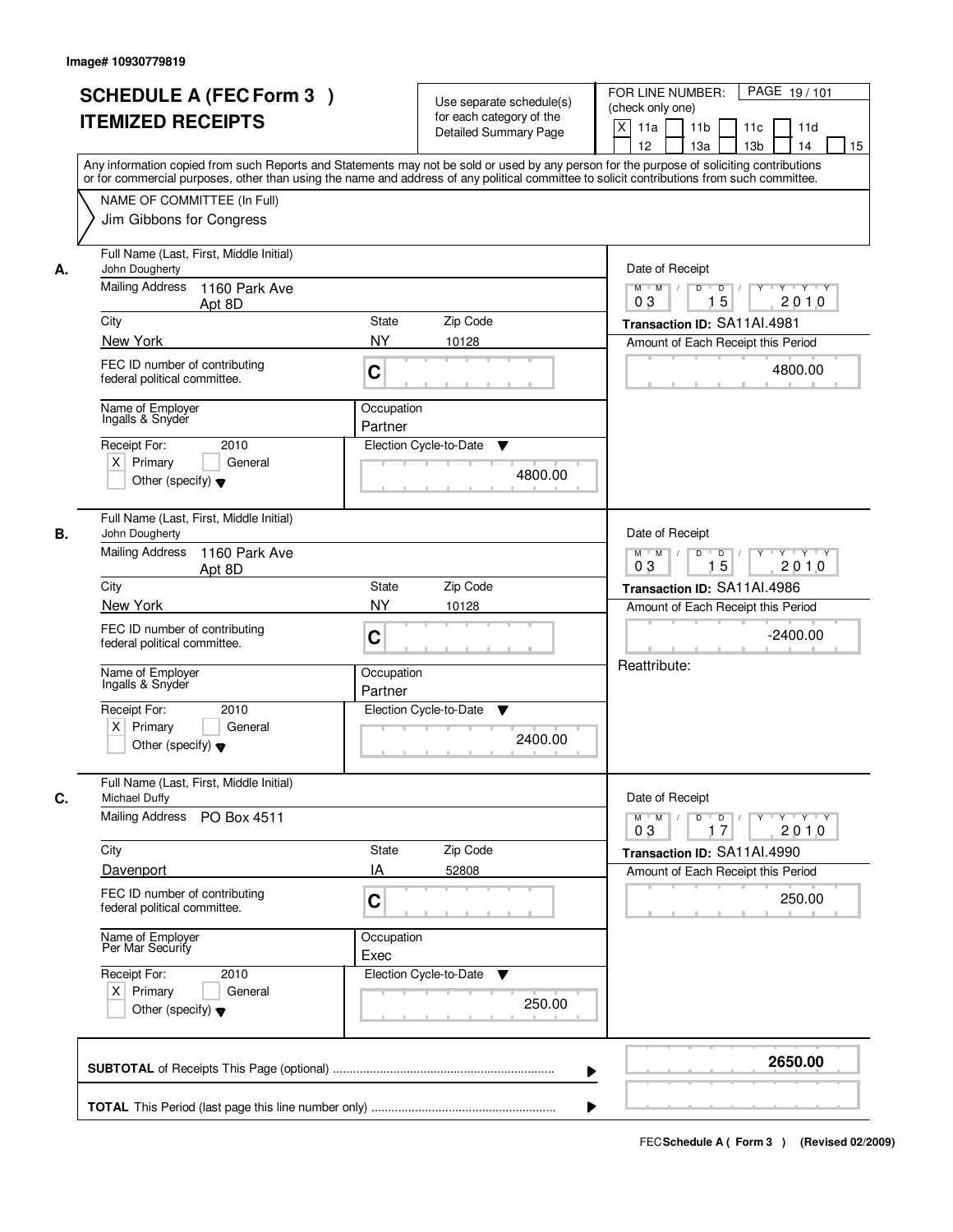|    | <b>SCHEDULE A (FEC Form 3)</b><br><b>ITEMIZED RECEIPTS</b><br>Any information copied from such Reports and Statements may not be sold or used by any person for the purpose of soliciting contributions<br>or for commercial purposes, other than using the name and address of any political committee to solicit contributions from such committee. |                        | Use separate schedule(s)<br>for each category of the<br><b>Detailed Summary Page</b> | PAGE 20 / 101<br>FOR LINE NUMBER:<br>(check only one)<br>X<br>11a<br>11 <sub>b</sub><br>11c<br>11d<br>12<br>13 <sub>b</sub><br>13a<br>14<br>15 |
|----|-------------------------------------------------------------------------------------------------------------------------------------------------------------------------------------------------------------------------------------------------------------------------------------------------------------------------------------------------------|------------------------|--------------------------------------------------------------------------------------|------------------------------------------------------------------------------------------------------------------------------------------------|
|    | NAME OF COMMITTEE (In Full)<br>Jim Gibbons for Congress                                                                                                                                                                                                                                                                                               |                        |                                                                                      |                                                                                                                                                |
| А. | Full Name (Last, First, Middle Initial)<br>Lloyd Easter<br>Mailing Address 3730 Brentwood Dr                                                                                                                                                                                                                                                          |                        |                                                                                      | Date of Receipt<br>$Y$ $Y$ $Y$<br>$M$ $M$ $/$<br>$D$ $D$ $/$<br>$\overline{Y}$<br>0 <sub>3</sub><br>19<br>2010                                 |
|    | City                                                                                                                                                                                                                                                                                                                                                  | State                  | Zip Code                                                                             | Transaction ID: SA11AI.4994                                                                                                                    |
|    | Des Moines                                                                                                                                                                                                                                                                                                                                            | IA                     | 50312                                                                                | Amount of Each Receipt this Period                                                                                                             |
|    | FEC ID number of contributing<br>federal political committee.                                                                                                                                                                                                                                                                                         | C                      |                                                                                      | 250.00                                                                                                                                         |
|    | Name of Employer<br>Retired                                                                                                                                                                                                                                                                                                                           | Occupation<br>Retired  |                                                                                      |                                                                                                                                                |
|    | 2010<br>Receipt For:<br>$X$ Primary<br>General<br>Other (specify) $\blacktriangledown$                                                                                                                                                                                                                                                                |                        | Election Cycle-to-Date<br>▼<br>250.00                                                |                                                                                                                                                |
| В. | Full Name (Last, First, Middle Initial)<br>Moises Eilemberg<br>Mailing Address<br>5364 Judge Road                                                                                                                                                                                                                                                     |                        |                                                                                      | Date of Receipt<br>$Y \vdash Y \vdash Y$<br>$M$ M<br>D<br>$\overline{D}$<br>Y                                                                  |
|    |                                                                                                                                                                                                                                                                                                                                                       |                        |                                                                                      | 2010<br>03<br>26                                                                                                                               |
|    | City<br>Bettendorf                                                                                                                                                                                                                                                                                                                                    | State<br>IA            | Zip Code<br>52722                                                                    | Transaction ID: SA11AI.4998                                                                                                                    |
|    | FEC ID number of contributing<br>federal political committee.                                                                                                                                                                                                                                                                                         | C                      |                                                                                      | Amount of Each Receipt this Period<br>250.00                                                                                                   |
|    | Name of Employer<br>Pacific Onset Capital LLC                                                                                                                                                                                                                                                                                                         | Occupation<br>Investor |                                                                                      |                                                                                                                                                |
|    | Receipt For:<br>2010<br>$X$ Primary<br>General<br>Other (specify) $\blacktriangledown$                                                                                                                                                                                                                                                                |                        | Election Cycle-to-Date<br>v<br>250.00                                                |                                                                                                                                                |
| C. | Full Name (Last, First, Middle Initial)<br>Karen Einck                                                                                                                                                                                                                                                                                                |                        |                                                                                      | Date of Receipt                                                                                                                                |
|    | Mailing Address 2517 lowa                                                                                                                                                                                                                                                                                                                             |                        |                                                                                      | $D$ $D$ $I$<br>$M$ $M$ /<br>$\gamma$ $\gamma$ $\gamma$ $\gamma$ $\gamma$ $\gamma$<br>03<br>2010<br>16                                          |
|    | City                                                                                                                                                                                                                                                                                                                                                  | State                  | Zip Code                                                                             | Transaction ID: SA11AI.5000                                                                                                                    |
|    | Perry                                                                                                                                                                                                                                                                                                                                                 | ΙA                     | 50220                                                                                | Amount of Each Receipt this Period                                                                                                             |
|    | FEC ID number of contributing<br>federal political committee.                                                                                                                                                                                                                                                                                         | C                      |                                                                                      | 4800.00                                                                                                                                        |
|    | Name of Employer<br>Retired                                                                                                                                                                                                                                                                                                                           | Occupation<br>Retired  |                                                                                      |                                                                                                                                                |
|    | Receipt For:<br>2010<br>$X$ Primary<br>General<br>Other (specify) $\blacktriangledown$                                                                                                                                                                                                                                                                |                        | Election Cycle-to-Date<br>v<br>4800.00                                               |                                                                                                                                                |
|    |                                                                                                                                                                                                                                                                                                                                                       |                        | ▶                                                                                    | 5300.00                                                                                                                                        |
|    |                                                                                                                                                                                                                                                                                                                                                       |                        |                                                                                      |                                                                                                                                                |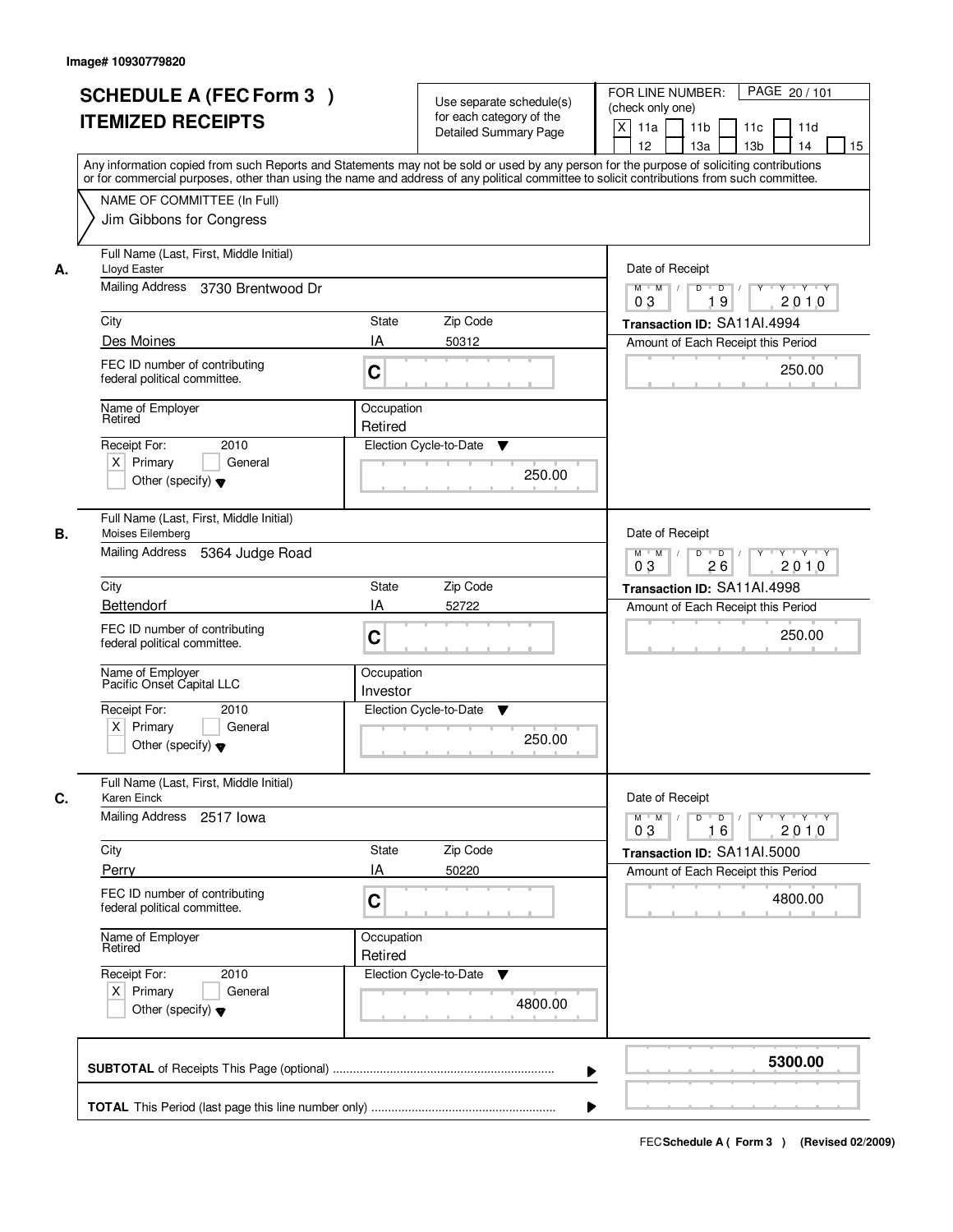|    | <b>SCHEDULE A (FEC Form 3)</b><br><b>ITEMIZED RECEIPTS</b><br>Any information copied from such Reports and Statements may not be sold or used by any person for the purpose of soliciting contributions<br>or for commercial purposes, other than using the name and address of any political committee to solicit contributions from such committee. |                          | Use separate schedule(s)<br>for each category of the<br><b>Detailed Summary Page</b> | PAGE 21 / 101<br>FOR LINE NUMBER:<br>(check only one)<br>$\mathsf{X}$<br>11 <sub>b</sub><br>11a<br>11c<br>11d<br>12<br>13 <sub>b</sub><br>14<br>13a<br>15                                                                                                                                                                                                                                                                                          |
|----|-------------------------------------------------------------------------------------------------------------------------------------------------------------------------------------------------------------------------------------------------------------------------------------------------------------------------------------------------------|--------------------------|--------------------------------------------------------------------------------------|----------------------------------------------------------------------------------------------------------------------------------------------------------------------------------------------------------------------------------------------------------------------------------------------------------------------------------------------------------------------------------------------------------------------------------------------------|
|    | NAME OF COMMITTEE (In Full)<br>Jim Gibbons for Congress                                                                                                                                                                                                                                                                                               |                          |                                                                                      |                                                                                                                                                                                                                                                                                                                                                                                                                                                    |
| А. | Full Name (Last, First, Middle Initial)<br>Karen Einck<br>Mailing Address 2517 lowa<br>City                                                                                                                                                                                                                                                           | State<br>Zip Code        |                                                                                      | Date of Receipt<br>$\overline{\mathbf{Y}}$<br>$Y$ $Y$ $Y$<br>$M$ $M$ /<br>$D$ $D$ $/$<br>0 <sub>3</sub><br>16<br>2010<br>Transaction ID: SA11AI.5005                                                                                                                                                                                                                                                                                               |
|    | Perry                                                                                                                                                                                                                                                                                                                                                 | IA<br>50220              |                                                                                      |                                                                                                                                                                                                                                                                                                                                                                                                                                                    |
|    | FEC ID number of contributing<br>federal political committee.                                                                                                                                                                                                                                                                                         | C                        |                                                                                      | Amount of Each Receipt this Period<br>$-2400.00$                                                                                                                                                                                                                                                                                                                                                                                                   |
|    | Name of Employer<br>Retired                                                                                                                                                                                                                                                                                                                           | Occupation<br>Retired    |                                                                                      | Redesignate:                                                                                                                                                                                                                                                                                                                                                                                                                                       |
|    | 2010<br>Receipt For:<br>$X$ Primary<br>General<br>Other (specify) $\blacktriangledown$                                                                                                                                                                                                                                                                | Election Cycle-to-Date   | ▼                                                                                    | [MEMO ITEM]                                                                                                                                                                                                                                                                                                                                                                                                                                        |
| В. | Full Name (Last, First, Middle Initial)<br>Karen Einck                                                                                                                                                                                                                                                                                                |                          |                                                                                      | Date of Receipt                                                                                                                                                                                                                                                                                                                                                                                                                                    |
|    | Mailing Address 2517 lowa                                                                                                                                                                                                                                                                                                                             |                          |                                                                                      | $Y \vdash Y \vdash Y$<br>$M$ $M$ /<br>D<br>$\overline{D}$ /<br>$Y$ <sup>U</sup><br>16<br>03<br>2010                                                                                                                                                                                                                                                                                                                                                |
|    | City                                                                                                                                                                                                                                                                                                                                                  | Zip Code<br><b>State</b> |                                                                                      | Transaction ID: SA11AI.5006                                                                                                                                                                                                                                                                                                                                                                                                                        |
|    | Perry                                                                                                                                                                                                                                                                                                                                                 | IA<br>50220              |                                                                                      | Amount of Each Receipt this Period                                                                                                                                                                                                                                                                                                                                                                                                                 |
|    | FEC ID number of contributing<br>federal political committee.                                                                                                                                                                                                                                                                                         | C                        |                                                                                      | 2400.00<br>Redesignate:                                                                                                                                                                                                                                                                                                                                                                                                                            |
|    | Name of Employer<br>Retired                                                                                                                                                                                                                                                                                                                           | Occupation<br>Retired    |                                                                                      |                                                                                                                                                                                                                                                                                                                                                                                                                                                    |
|    | Receipt For:<br>2010<br>Primary<br>X General<br>Other (specify) $\blacktriangledown$                                                                                                                                                                                                                                                                  | Election Cycle-to-Date   | ▼                                                                                    | [MEMO ITEM]                                                                                                                                                                                                                                                                                                                                                                                                                                        |
| C. | Full Name (Last, First, Middle Initial)<br>Mark Einck                                                                                                                                                                                                                                                                                                 |                          |                                                                                      | Date of Receipt                                                                                                                                                                                                                                                                                                                                                                                                                                    |
|    | Mailing Address 2517 lowa                                                                                                                                                                                                                                                                                                                             |                          |                                                                                      | $\begin{array}{c c c c c c c c} \hline \textbf{0} & \textbf{0} & \textbf{0} & \textbf{0} & \textbf{0} & \textbf{0} & \textbf{0} & \textbf{0} & \textbf{0} & \textbf{0} & \textbf{0} & \textbf{0} & \textbf{0} & \textbf{0} & \textbf{0} & \textbf{0} & \textbf{0} & \textbf{0} & \textbf{0} & \textbf{0} & \textbf{0} & \textbf{0} & \textbf{0} & \textbf{0} & \textbf{0} & \textbf{0} & \textbf{0} & \textbf{0} &$<br>$M = M$<br>2010<br>03<br>16 |
|    | City                                                                                                                                                                                                                                                                                                                                                  | <b>State</b><br>Zip Code |                                                                                      | Transaction ID: SA11Al.5003                                                                                                                                                                                                                                                                                                                                                                                                                        |
|    | Perry<br>FEC ID number of contributing<br>federal political committee.                                                                                                                                                                                                                                                                                | IA<br>50220<br>C         |                                                                                      | Amount of Each Receipt this Period<br>4800.00                                                                                                                                                                                                                                                                                                                                                                                                      |
|    | Name of Employer<br>HR Accounts                                                                                                                                                                                                                                                                                                                       | Occupation<br>Executive  |                                                                                      |                                                                                                                                                                                                                                                                                                                                                                                                                                                    |
|    | Receipt For:<br>2010<br>$X$ Primary<br>General<br>Other (specify) $\blacktriangledown$                                                                                                                                                                                                                                                                | Election Cycle-to-Date   | v<br>4800.00                                                                         |                                                                                                                                                                                                                                                                                                                                                                                                                                                    |
|    |                                                                                                                                                                                                                                                                                                                                                       |                          | ▶                                                                                    | 4800.00                                                                                                                                                                                                                                                                                                                                                                                                                                            |
|    |                                                                                                                                                                                                                                                                                                                                                       |                          |                                                                                      |                                                                                                                                                                                                                                                                                                                                                                                                                                                    |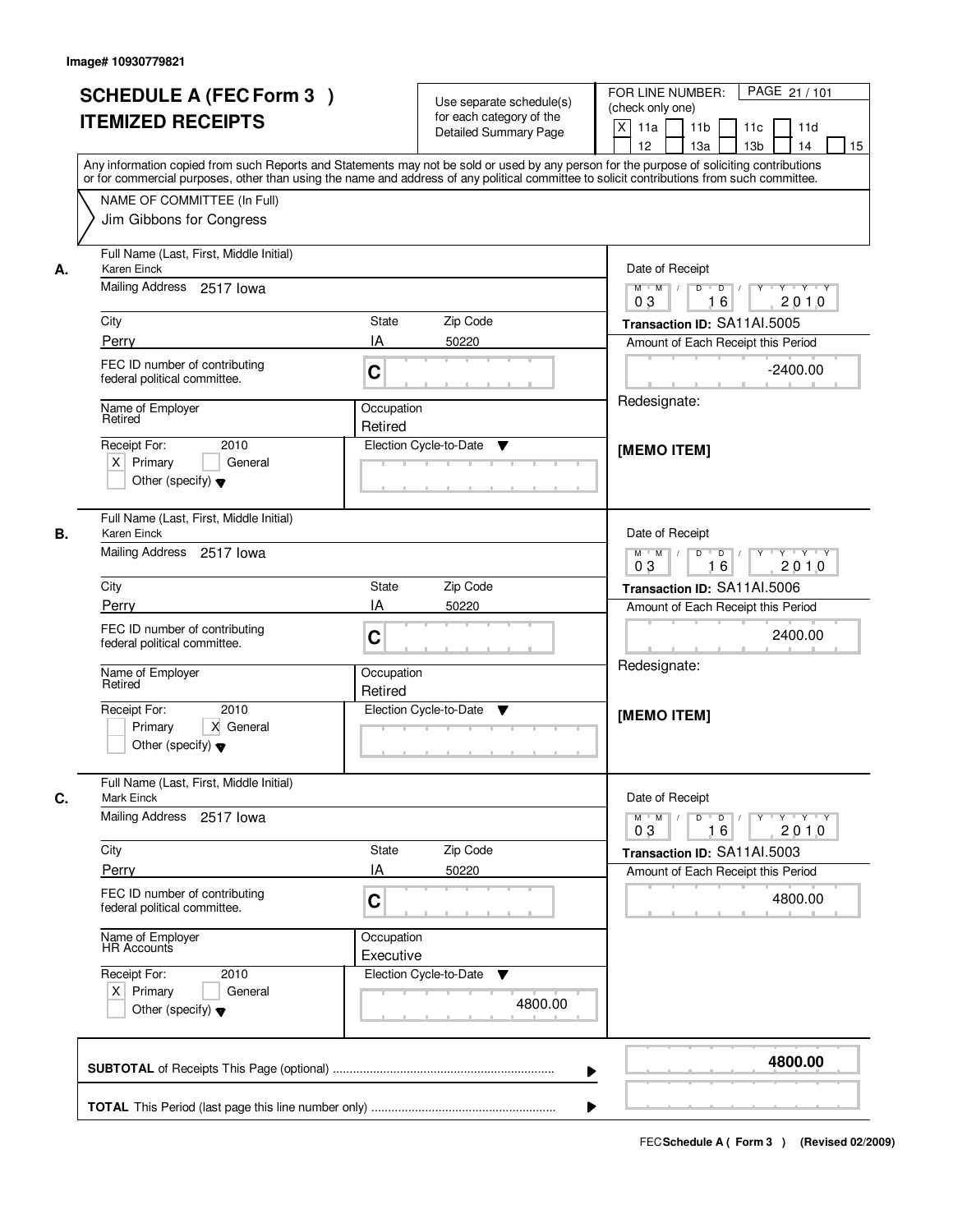|    | <b>SCHEDULE A (FEC Form 3)</b><br><b>ITEMIZED RECEIPTS</b><br>Any information copied from such Reports and Statements may not be sold or used by any person for the purpose of soliciting contributions<br>or for commercial purposes, other than using the name and address of any political committee to solicit contributions from such committee. |                         | Use separate schedule(s)<br>for each category of the<br><b>Detailed Summary Page</b> | PAGE 22 / 101<br>FOR LINE NUMBER:<br>(check only one)<br>$\mathsf{X}$<br>11 <sub>b</sub><br>11a<br>11c<br>11d<br>13 <sub>b</sub><br>12<br>13a<br>14<br>15                                                                                                                                                                                                                                                                                                               |
|----|-------------------------------------------------------------------------------------------------------------------------------------------------------------------------------------------------------------------------------------------------------------------------------------------------------------------------------------------------------|-------------------------|--------------------------------------------------------------------------------------|-------------------------------------------------------------------------------------------------------------------------------------------------------------------------------------------------------------------------------------------------------------------------------------------------------------------------------------------------------------------------------------------------------------------------------------------------------------------------|
|    | NAME OF COMMITTEE (In Full)<br>Jim Gibbons for Congress                                                                                                                                                                                                                                                                                               |                         |                                                                                      |                                                                                                                                                                                                                                                                                                                                                                                                                                                                         |
| А. | Full Name (Last, First, Middle Initial)<br><b>Mark Einck</b><br>Mailing Address 2517 lowa                                                                                                                                                                                                                                                             |                         |                                                                                      | Date of Receipt<br>$\begin{array}{c c c c c c c c} \hline \textbf{0} & \textbf{0} & \textbf{0} & \textbf{0} & \textbf{0} & \textbf{0} & \textbf{0} & \textbf{0} & \textbf{0} & \textbf{0} & \textbf{0} & \textbf{0} & \textbf{0} & \textbf{0} & \textbf{0} & \textbf{0} & \textbf{0} & \textbf{0} & \textbf{0} & \textbf{0} & \textbf{0} & \textbf{0} & \textbf{0} & \textbf{0} & \textbf{0} & \textbf{0} & \textbf{0} & \textbf{0} &$<br>$M$ $M$ /<br>03<br>2010<br>16 |
|    | City                                                                                                                                                                                                                                                                                                                                                  | State                   | Zip Code                                                                             | Transaction ID: SA11AI.5008                                                                                                                                                                                                                                                                                                                                                                                                                                             |
|    | Perry                                                                                                                                                                                                                                                                                                                                                 | IA                      | 50220                                                                                | Amount of Each Receipt this Period                                                                                                                                                                                                                                                                                                                                                                                                                                      |
|    | FEC ID number of contributing<br>federal political committee.                                                                                                                                                                                                                                                                                         | C                       |                                                                                      | $-2400.00$                                                                                                                                                                                                                                                                                                                                                                                                                                                              |
|    | Name of Employer<br><b>HR Accounts</b>                                                                                                                                                                                                                                                                                                                | Occupation              |                                                                                      | Redesignate:                                                                                                                                                                                                                                                                                                                                                                                                                                                            |
|    | 2010<br>Receipt For:<br>$X$ Primary<br>General<br>Other (specify) $\blacktriangledown$                                                                                                                                                                                                                                                                | Executive               | Election Cycle-to-Date<br>▼                                                          | [MEMO ITEM]                                                                                                                                                                                                                                                                                                                                                                                                                                                             |
| В. | Full Name (Last, First, Middle Initial)<br>Mark Einck                                                                                                                                                                                                                                                                                                 |                         |                                                                                      | Date of Receipt                                                                                                                                                                                                                                                                                                                                                                                                                                                         |
|    | Mailing Address 2517 lowa                                                                                                                                                                                                                                                                                                                             |                         |                                                                                      | $Y - Y - Y - Y$<br>$M$ $M$ /<br>D<br>$\Box$ D $\Box$ /<br>16<br>2010<br>03                                                                                                                                                                                                                                                                                                                                                                                              |
|    | City                                                                                                                                                                                                                                                                                                                                                  | <b>State</b>            | Zip Code                                                                             | Transaction ID: SA11AI.5009                                                                                                                                                                                                                                                                                                                                                                                                                                             |
|    | Perry                                                                                                                                                                                                                                                                                                                                                 | IA                      | 50220                                                                                | Amount of Each Receipt this Period                                                                                                                                                                                                                                                                                                                                                                                                                                      |
|    | FEC ID number of contributing<br>federal political committee.                                                                                                                                                                                                                                                                                         | C                       |                                                                                      | 2400.00                                                                                                                                                                                                                                                                                                                                                                                                                                                                 |
|    | Name of Employer<br><b>HR</b> Accounts                                                                                                                                                                                                                                                                                                                | Occupation<br>Executive |                                                                                      | Redesignate:                                                                                                                                                                                                                                                                                                                                                                                                                                                            |
|    | Receipt For:<br>2010<br>X General<br>Primary<br>Other (specify) $\blacktriangledown$                                                                                                                                                                                                                                                                  |                         | Election Cycle-to-Date<br>V                                                          | [MEMO ITEM]                                                                                                                                                                                                                                                                                                                                                                                                                                                             |
| C. | Full Name (Last, First, Middle Initial)<br>Candy Elwell                                                                                                                                                                                                                                                                                               |                         |                                                                                      | Date of Receipt                                                                                                                                                                                                                                                                                                                                                                                                                                                         |
|    | <b>Mailing Address</b><br>4000 Turnberry Dr                                                                                                                                                                                                                                                                                                           |                         |                                                                                      | $M = M$<br>$\mathsf D$<br>$\blacksquare$ $\blacksquare$ $\blacksquare$ $\blacksquare$ $\blacksquare$<br>$\begin{array}{c c c c c c} \hline & \mathsf{Y} & \mathsf{I} & \mathsf{Y} & \mathsf{I} & \mathsf{Y} \end{array} \begin{array}{c c c c} \hline \mathsf{Y} & \mathsf{I} & \mathsf{Y} & \mathsf{I} & \mathsf{Y} \end{array}$<br>03<br>10<br>2010                                                                                                                   |
|    | City                                                                                                                                                                                                                                                                                                                                                  | <b>State</b>            | Zip Code                                                                             | Transaction ID: SA11AI.5012                                                                                                                                                                                                                                                                                                                                                                                                                                             |
|    | <b>West Des Moines</b>                                                                                                                                                                                                                                                                                                                                | ΙA                      | 50265                                                                                | Amount of Each Receipt this Period                                                                                                                                                                                                                                                                                                                                                                                                                                      |
|    | FEC ID number of contributing<br>federal political committee.                                                                                                                                                                                                                                                                                         | C                       |                                                                                      | 4800.00                                                                                                                                                                                                                                                                                                                                                                                                                                                                 |
|    | Name of Employer<br>Homemaker                                                                                                                                                                                                                                                                                                                         | Occupation<br>Homemaker |                                                                                      |                                                                                                                                                                                                                                                                                                                                                                                                                                                                         |
|    | Receipt For:<br>2010<br>$X$ Primary<br>General<br>Other (specify) $\blacktriangledown$                                                                                                                                                                                                                                                                |                         | Election Cycle-to-Date<br>v<br>4800.00                                               |                                                                                                                                                                                                                                                                                                                                                                                                                                                                         |
|    |                                                                                                                                                                                                                                                                                                                                                       |                         | ▶                                                                                    | 4800.00                                                                                                                                                                                                                                                                                                                                                                                                                                                                 |
|    |                                                                                                                                                                                                                                                                                                                                                       |                         |                                                                                      |                                                                                                                                                                                                                                                                                                                                                                                                                                                                         |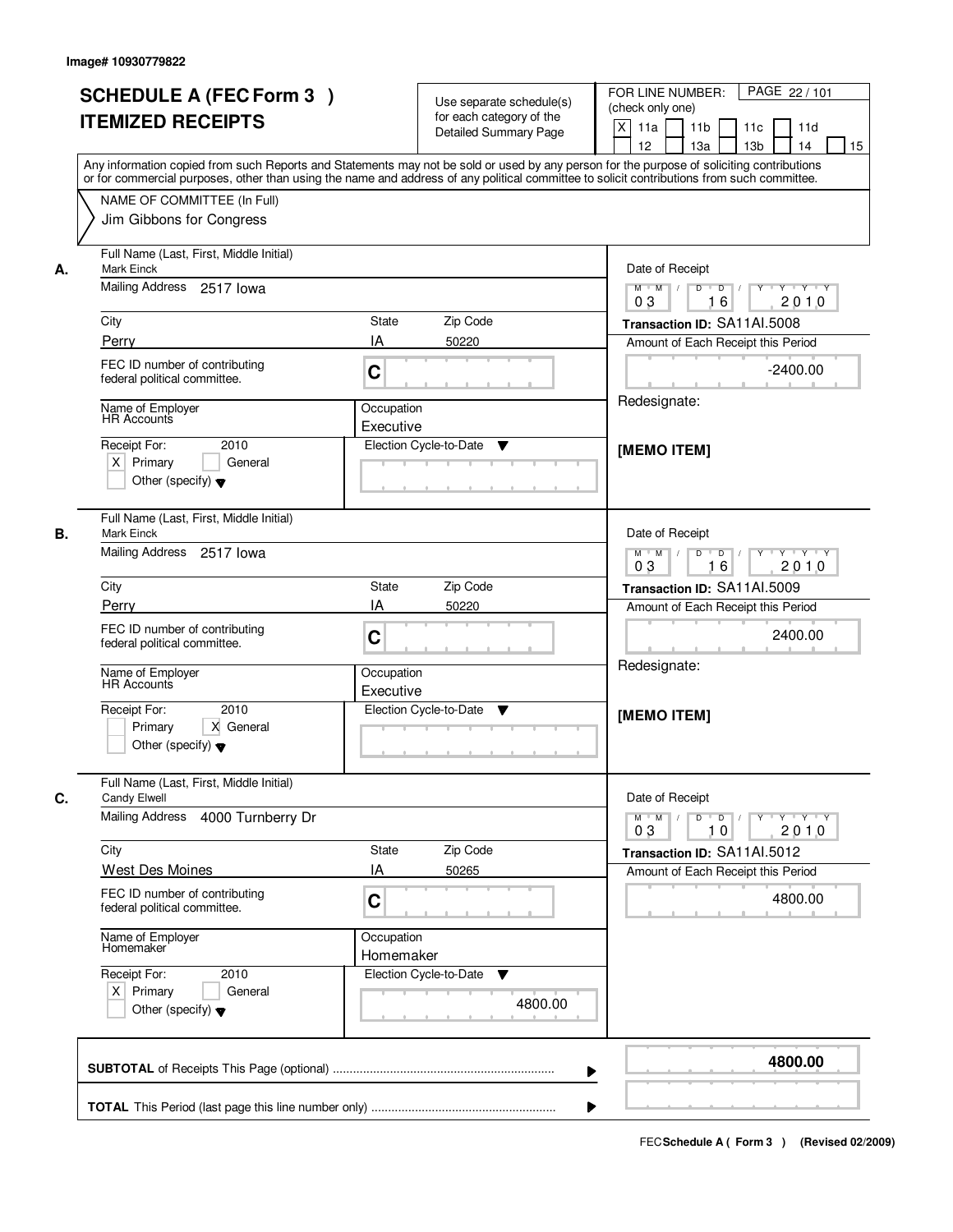|    | <b>SCHEDULE A (FEC Form 3)</b><br><b>ITEMIZED RECEIPTS</b><br>Any information copied from such Reports and Statements may not be sold or used by any person for the purpose of soliciting contributions<br>or for commercial purposes, other than using the name and address of any political committee to solicit contributions from such committee. |                                             | Use separate schedule(s)<br>for each category of the<br><b>Detailed Summary Page</b> | PAGE 23 / 101<br>FOR LINE NUMBER:<br>(check only one)<br>$\mathsf{X}$<br>11 <sub>b</sub><br>11a<br>11c<br>11d<br>13 <sub>b</sub><br>12<br>13a<br>14<br>15                                                                                                                                                                                                                                                                                                                                                                                                                  |
|----|-------------------------------------------------------------------------------------------------------------------------------------------------------------------------------------------------------------------------------------------------------------------------------------------------------------------------------------------------------|---------------------------------------------|--------------------------------------------------------------------------------------|----------------------------------------------------------------------------------------------------------------------------------------------------------------------------------------------------------------------------------------------------------------------------------------------------------------------------------------------------------------------------------------------------------------------------------------------------------------------------------------------------------------------------------------------------------------------------|
|    | NAME OF COMMITTEE (In Full)<br>Jim Gibbons for Congress                                                                                                                                                                                                                                                                                               |                                             |                                                                                      |                                                                                                                                                                                                                                                                                                                                                                                                                                                                                                                                                                            |
| А. | Full Name (Last, First, Middle Initial)<br><b>Candy Elwell</b><br>Mailing Address 4000 Turnberry Dr<br>City<br>West Des Moines<br>FEC ID number of contributing<br>federal political committee.<br>Name of Employer<br>Homemaker                                                                                                                      | State<br>IA<br>C<br>Occupation<br>Homemaker | Zip Code<br>50265                                                                    | Date of Receipt<br>$\begin{array}{c c c c c c c c} \hline \textbf{0} & \textbf{0} & \textbf{0} & \textbf{0} & \textbf{0} & \textbf{0} & \textbf{0} & \textbf{0} & \textbf{0} & \textbf{0} & \textbf{0} & \textbf{0} & \textbf{0} & \textbf{0} & \textbf{0} & \textbf{0} & \textbf{0} & \textbf{0} & \textbf{0} & \textbf{0} & \textbf{0} & \textbf{0} & \textbf{0} & \textbf{0} & \textbf{0} & \textbf{0} & \textbf{0} & \textbf{0} &$<br>$M$ $M$ /<br>03<br>2010<br>10<br>Transaction ID: SA11AI.5014<br>Amount of Each Receipt this Period<br>$-2400.00$<br>Redesignate: |
|    | 2010<br>Receipt For:<br>$X$ Primary<br>General<br>Other (specify) $\blacktriangledown$                                                                                                                                                                                                                                                                |                                             | Election Cycle-to-Date<br>▼                                                          | [MEMO ITEM]                                                                                                                                                                                                                                                                                                                                                                                                                                                                                                                                                                |
| В. | Full Name (Last, First, Middle Initial)<br>Candy Elwell<br>Mailing Address 4000 Turnberry Dr<br>City                                                                                                                                                                                                                                                  | <b>State</b>                                | Zip Code                                                                             | Date of Receipt<br>$Y - Y - Y - Y$<br>$M$ $M$ /<br>D<br>$\overline{\phantom{0}}$<br>2010<br>03<br>10<br>Transaction ID: SA11AI.5015                                                                                                                                                                                                                                                                                                                                                                                                                                        |
|    | West Des Moines<br>FEC ID number of contributing<br>federal political committee.<br>Name of Employer<br>Homemaker                                                                                                                                                                                                                                     | IA<br>C<br>Occupation                       | 50265                                                                                | Amount of Each Receipt this Period<br>2400.00<br>Redesignate:                                                                                                                                                                                                                                                                                                                                                                                                                                                                                                              |
|    | Receipt For:<br>2010<br>X General<br>Primary<br>Other (specify) $\blacktriangledown$                                                                                                                                                                                                                                                                  | Homemaker                                   | Election Cycle-to-Date<br>▼                                                          | [MEMO ITEM]                                                                                                                                                                                                                                                                                                                                                                                                                                                                                                                                                                |
| C. | Full Name (Last, First, Middle Initial)<br>Denny Elwell<br>Mailing Address<br>PO Box 187                                                                                                                                                                                                                                                              |                                             |                                                                                      | Date of Receipt<br>$D$ $D$ $I$<br>$\begin{array}{c c c c c c} \hline & \mathsf{Y} & \mathsf{I} & \mathsf{Y} & \mathsf{I} & \mathsf{Y} \end{array} \begin{array}{c c c c} \hline \mathsf{Y} & \mathsf{I} & \mathsf{Y} & \mathsf{I} & \mathsf{Y} \end{array}$<br>$M$ $M$ /<br>03<br>10<br>2010                                                                                                                                                                                                                                                                               |
|    | City<br>Ankeny<br>FEC ID number of contributing<br>federal political committee.                                                                                                                                                                                                                                                                       | <b>State</b><br>ΙA<br>C                     | Zip Code<br>50021                                                                    | Transaction ID: SA11AI.5010<br>Amount of Each Receipt this Period<br>2300.00                                                                                                                                                                                                                                                                                                                                                                                                                                                                                               |
|    | Name of Employer<br>Denny Elwell Companies                                                                                                                                                                                                                                                                                                            | Occupation<br>CEO                           |                                                                                      |                                                                                                                                                                                                                                                                                                                                                                                                                                                                                                                                                                            |
|    | Receipt For:<br>2010<br>$X$ Primary<br>General<br>Other (specify) $\blacktriangledown$                                                                                                                                                                                                                                                                |                                             | Election Cycle-to-Date<br>v<br>4800.00                                               |                                                                                                                                                                                                                                                                                                                                                                                                                                                                                                                                                                            |
|    |                                                                                                                                                                                                                                                                                                                                                       |                                             | ▶                                                                                    | 2300.00                                                                                                                                                                                                                                                                                                                                                                                                                                                                                                                                                                    |
|    |                                                                                                                                                                                                                                                                                                                                                       |                                             |                                                                                      |                                                                                                                                                                                                                                                                                                                                                                                                                                                                                                                                                                            |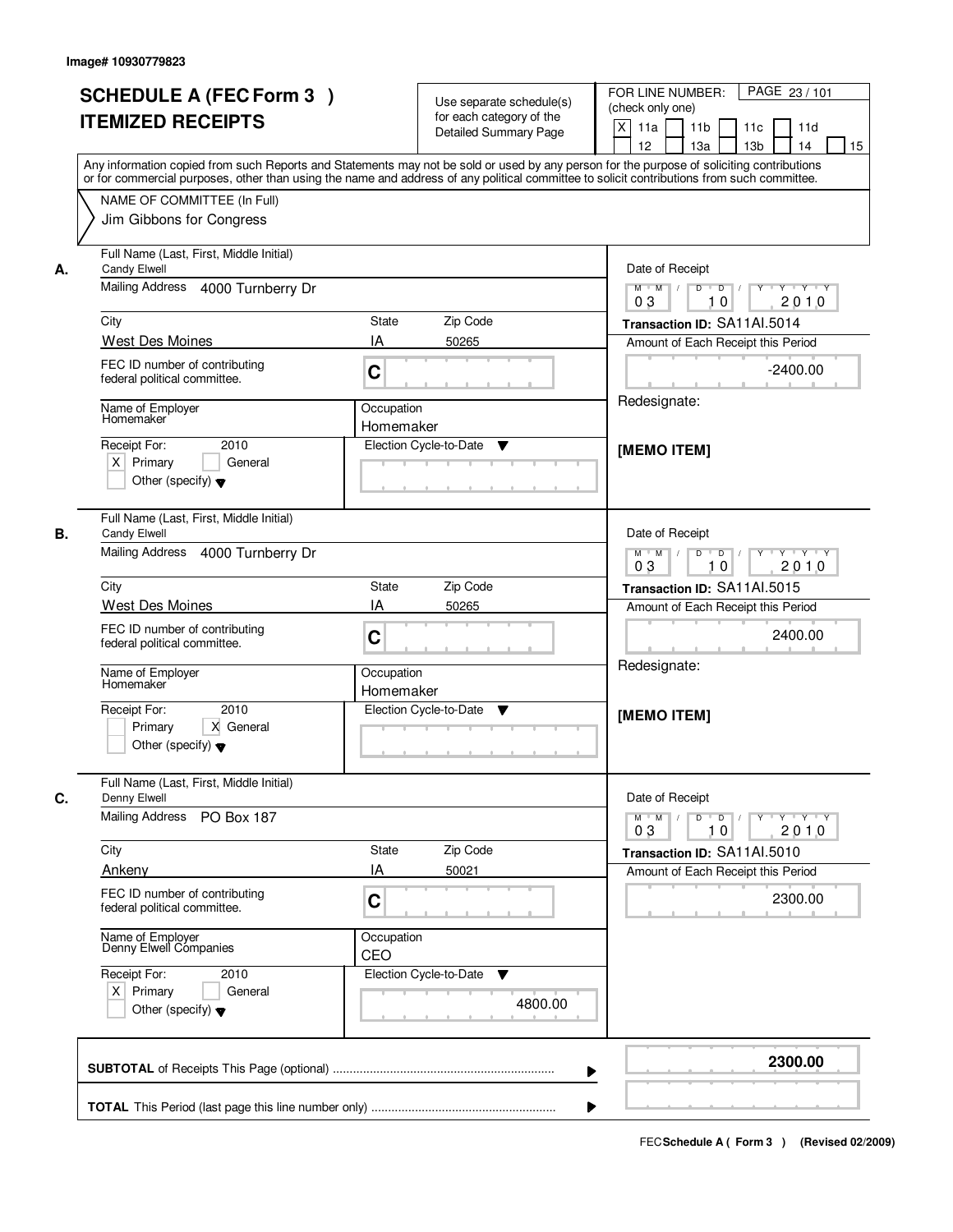| <b>SCHEDULE A (FEC Form 3)</b><br><b>ITEMIZED RECEIPTS</b>                                                                                                                                                                                                                                                                                                   | Use separate schedule(s)<br>for each category of the<br><b>Detailed Summary Page</b>                                                                                                                                                                                                    | PAGE 24 / 101<br>FOR LINE NUMBER:<br>(check only one)<br>$\mathsf{X}$<br>11 <sub>b</sub><br>11a<br>11c<br>11d<br>13 <sub>b</sub><br>12<br>13a<br>14<br>15                                                                                                                                                                                                                                                                                                                                                                                                                                 |
|--------------------------------------------------------------------------------------------------------------------------------------------------------------------------------------------------------------------------------------------------------------------------------------------------------------------------------------------------------------|-----------------------------------------------------------------------------------------------------------------------------------------------------------------------------------------------------------------------------------------------------------------------------------------|-------------------------------------------------------------------------------------------------------------------------------------------------------------------------------------------------------------------------------------------------------------------------------------------------------------------------------------------------------------------------------------------------------------------------------------------------------------------------------------------------------------------------------------------------------------------------------------------|
| NAME OF COMMITTEE (In Full)<br>Jim Gibbons for Congress                                                                                                                                                                                                                                                                                                      | Any information copied from such Reports and Statements may not be sold or used by any person for the purpose of soliciting contributions<br>or for commercial purposes, other than using the name and address of any political committee to solicit contributions from such committee. |                                                                                                                                                                                                                                                                                                                                                                                                                                                                                                                                                                                           |
| Full Name (Last, First, Middle Initial)<br>Denny Elwell<br>А.<br>Mailing Address PO Box 187<br>City<br>Ankeny<br>FEC ID number of contributing<br>federal political committee.<br>Name of Employer<br>Denny Elwell Companies<br>Receipt For:<br>2010<br>$X$ Primary<br>General<br>Other (specify) $\blacktriangledown$                                       | State<br>Zip Code<br>IA<br>50021<br>C<br>Occupation<br>CEO<br>Election Cycle-to-Date<br>▼                                                                                                                                                                                               | Date of Receipt<br>$\begin{array}{c c c c c c c c} \hline \textbf{0} & \textbf{0} & \textbf{0} & \textbf{0} & \textbf{0} & \textbf{0} & \textbf{0} & \textbf{0} & \textbf{0} & \textbf{0} & \textbf{0} & \textbf{0} & \textbf{0} & \textbf{0} & \textbf{0} & \textbf{0} & \textbf{0} & \textbf{0} & \textbf{0} & \textbf{0} & \textbf{0} & \textbf{0} & \textbf{0} & \textbf{0} & \textbf{0} & \textbf{0} & \textbf{0} & \textbf{0} &$<br>$M$ $M$ /<br>03<br>2010<br>10<br>Transaction ID: SA11AI.5017<br>Amount of Each Receipt this Period<br>$-2300.00$<br>Redesignate:<br>[MEMO ITEM] |
| Full Name (Last, First, Middle Initial)<br>Denny Elwell<br>В.<br>Mailing Address PO Box 187<br>City<br>Ankeny<br>FEC ID number of contributing<br>federal political committee.<br>Name of Employer<br>Denny Elwell Companies<br>Receipt For:<br>2010<br>X General<br>Primary<br>Other (specify) $\blacktriangledown$                                         | Zip Code<br><b>State</b><br>IA<br>50021<br>C<br>Occupation<br>CEO<br>Election Cycle-to-Date<br>V                                                                                                                                                                                        | Date of Receipt<br>$Y - Y - Y - Y$<br>$M$ $M$ /<br>D<br>$\overline{\phantom{0}}$<br>2010<br>03<br>10<br>Transaction ID: SA11AI.5018<br>Amount of Each Receipt this Period<br>2300.00<br>Redesignate:<br>[MEMO ITEM]                                                                                                                                                                                                                                                                                                                                                                       |
| Full Name (Last, First, Middle Initial)<br>C.<br>Jim Falvey<br><b>Mailing Address</b><br>1612 S 42nd St<br>City<br><b>West Des Moines</b><br>FEC ID number of contributing<br>federal political committee.<br>Name of Employer<br>McVean Trading & Investme-<br>nt<br>Receipt For:<br>2010<br>$X$ Primary<br>General<br>Other (specify) $\blacktriangledown$ | Zip Code<br><b>State</b><br>ΙA<br>50265<br>C<br>Occupation<br>Sales<br>Election Cycle-to-Date<br>v<br>250.00                                                                                                                                                                            | Date of Receipt<br>$D$ $D$ $I$<br>$\mathbf{Y}$ $\mathbf{Y}$ $\mathbf{Y}$ $\mathbf{Y}$ $\mathbf{Y}$ $\mathbf{Y}$<br>$M$ $M$ /<br>03<br>10<br>2010<br>Transaction ID: SA11AI.5029<br>Amount of Each Receipt this Period<br>250.00                                                                                                                                                                                                                                                                                                                                                           |
|                                                                                                                                                                                                                                                                                                                                                              | ▶                                                                                                                                                                                                                                                                                       | 250.00                                                                                                                                                                                                                                                                                                                                                                                                                                                                                                                                                                                    |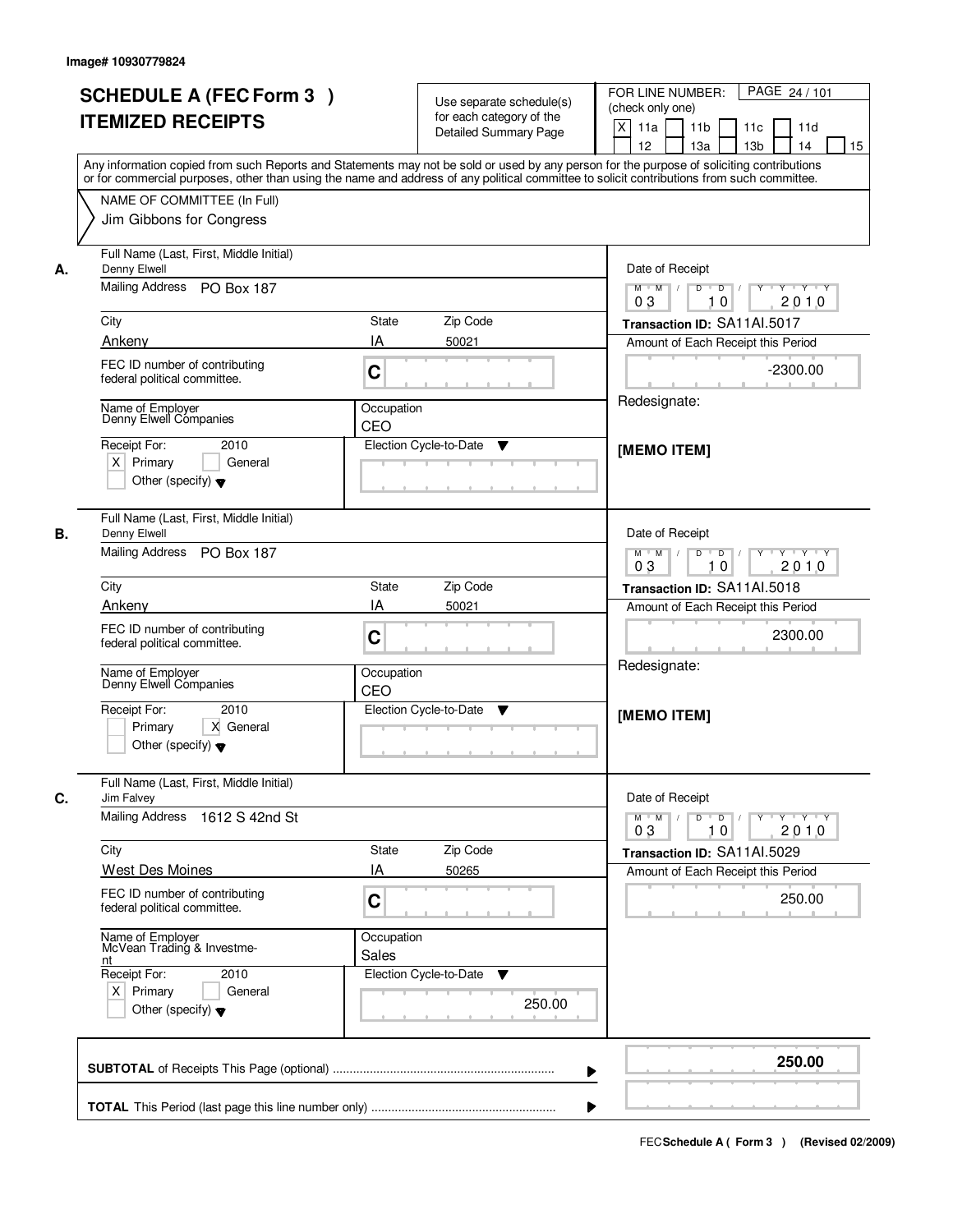|    | <b>SCHEDULE A (FEC Form 3)</b><br><b>ITEMIZED RECEIPTS</b>                                           | Use separate schedule(s)<br>for each category of the<br><b>Detailed Summary Page</b><br>Any information copied from such Reports and Statements may not be sold or used by any person for the purpose of soliciting contributions<br>or for commercial purposes, other than using the name and address of any political committee to solicit contributions from such committee. | PAGE 25/101<br>FOR LINE NUMBER:<br>(check only one)<br>X<br>11 <sub>b</sub><br>11a<br>11 <sub>c</sub><br>11d<br>12<br>13 <sub>b</sub><br>14<br>13a<br>15 |
|----|------------------------------------------------------------------------------------------------------|---------------------------------------------------------------------------------------------------------------------------------------------------------------------------------------------------------------------------------------------------------------------------------------------------------------------------------------------------------------------------------|----------------------------------------------------------------------------------------------------------------------------------------------------------|
|    | NAME OF COMMITTEE (In Full)<br>Jim Gibbons for Congress                                              |                                                                                                                                                                                                                                                                                                                                                                                 |                                                                                                                                                          |
| А. | Full Name (Last, First, Middle Initial)<br><b>Bill Fedeler</b><br>Mailing Address 1125 Kinyon Circle |                                                                                                                                                                                                                                                                                                                                                                                 | Date of Receipt<br>$D$ $D$ $I$<br>$Y$ <sup>U</sup><br>$Y - Y - Y - Y$<br>$M$ $M$ /                                                                       |
|    |                                                                                                      | 0 <sub>3</sub><br>20<br>2010                                                                                                                                                                                                                                                                                                                                                    |                                                                                                                                                          |
|    | City                                                                                                 | <b>State</b><br>Zip Code                                                                                                                                                                                                                                                                                                                                                        | Transaction ID: SA11AI.5031                                                                                                                              |
|    | Ames                                                                                                 | IA<br>50010                                                                                                                                                                                                                                                                                                                                                                     | Amount of Each Receipt this Period                                                                                                                       |
|    | FEC ID number of contributing<br>federal political committee.                                        | C                                                                                                                                                                                                                                                                                                                                                                               | 1000.00                                                                                                                                                  |
|    | Name of Employer<br>Self                                                                             | Occupation<br><b>Business Owner</b>                                                                                                                                                                                                                                                                                                                                             |                                                                                                                                                          |
|    | 2010<br>Receipt For:<br>$X$ Primary<br>General<br>Other (specify) $\blacktriangledown$               | Election Cycle-to-Date<br>▼<br>1000.00                                                                                                                                                                                                                                                                                                                                          |                                                                                                                                                          |
| В. | Full Name (Last, First, Middle Initial)<br>Duane Flagel                                              |                                                                                                                                                                                                                                                                                                                                                                                 | Date of Receipt                                                                                                                                          |
|    | Mailing Address<br>104 Vista Drive                                                                   |                                                                                                                                                                                                                                                                                                                                                                                 | $M$ $M$ /<br>D<br>$\overline{D}$ /<br>Y<br>$Y + Y + Y$<br>2010<br>03<br>26                                                                               |
|    | City                                                                                                 | Zip Code<br>State                                                                                                                                                                                                                                                                                                                                                               | Transaction ID: SA11AI.5037                                                                                                                              |
|    | Montezuma                                                                                            | IA<br>50171                                                                                                                                                                                                                                                                                                                                                                     | Amount of Each Receipt this Period                                                                                                                       |
|    | FEC ID number of contributing<br>federal political committee.                                        | C                                                                                                                                                                                                                                                                                                                                                                               | 250.00                                                                                                                                                   |
|    | Name of Employer<br>Iowa Hearing Aid Centers                                                         | Occupation<br>Owner                                                                                                                                                                                                                                                                                                                                                             |                                                                                                                                                          |
|    | Receipt For:<br>2010                                                                                 | Election Cycle-to-Date<br>v                                                                                                                                                                                                                                                                                                                                                     |                                                                                                                                                          |
|    | $X$ Primary<br>General<br>Other (specify) $\blacktriangledown$                                       | 250.00                                                                                                                                                                                                                                                                                                                                                                          |                                                                                                                                                          |
| C. | Full Name (Last, First, Middle Initial)<br>Randy Forburger                                           |                                                                                                                                                                                                                                                                                                                                                                                 | Date of Receipt                                                                                                                                          |
|    | Mailing Address 3516 SW 27th St                                                                      |                                                                                                                                                                                                                                                                                                                                                                                 | $M$ $M$<br>$D$ $D$ $/$<br>y y y y y y<br>2010<br>0 <sub>2</sub><br>22                                                                                    |
|    | City                                                                                                 | Zip Code<br>State                                                                                                                                                                                                                                                                                                                                                               | Transaction ID: SA11AI.5043                                                                                                                              |
|    | Des Moines                                                                                           | IA<br>50321                                                                                                                                                                                                                                                                                                                                                                     | Amount of Each Receipt this Period                                                                                                                       |
|    | FEC ID number of contributing<br>federal political committee.                                        | C                                                                                                                                                                                                                                                                                                                                                                               | 550.00                                                                                                                                                   |
|    | Name of Employer<br>Midwest Business Systems                                                         | Occupation<br>Owner                                                                                                                                                                                                                                                                                                                                                             | In-kind - Desks, Chairs,<br><b>File Cabinets</b>                                                                                                         |
|    | Receipt For:<br>2010                                                                                 | Election Cycle-to-Date ▼                                                                                                                                                                                                                                                                                                                                                        |                                                                                                                                                          |
|    | $X$ Primary<br>General<br>Other (specify) $\blacktriangledown$                                       | 550.00                                                                                                                                                                                                                                                                                                                                                                          |                                                                                                                                                          |
|    |                                                                                                      |                                                                                                                                                                                                                                                                                                                                                                                 | 1800.00                                                                                                                                                  |
|    |                                                                                                      |                                                                                                                                                                                                                                                                                                                                                                                 |                                                                                                                                                          |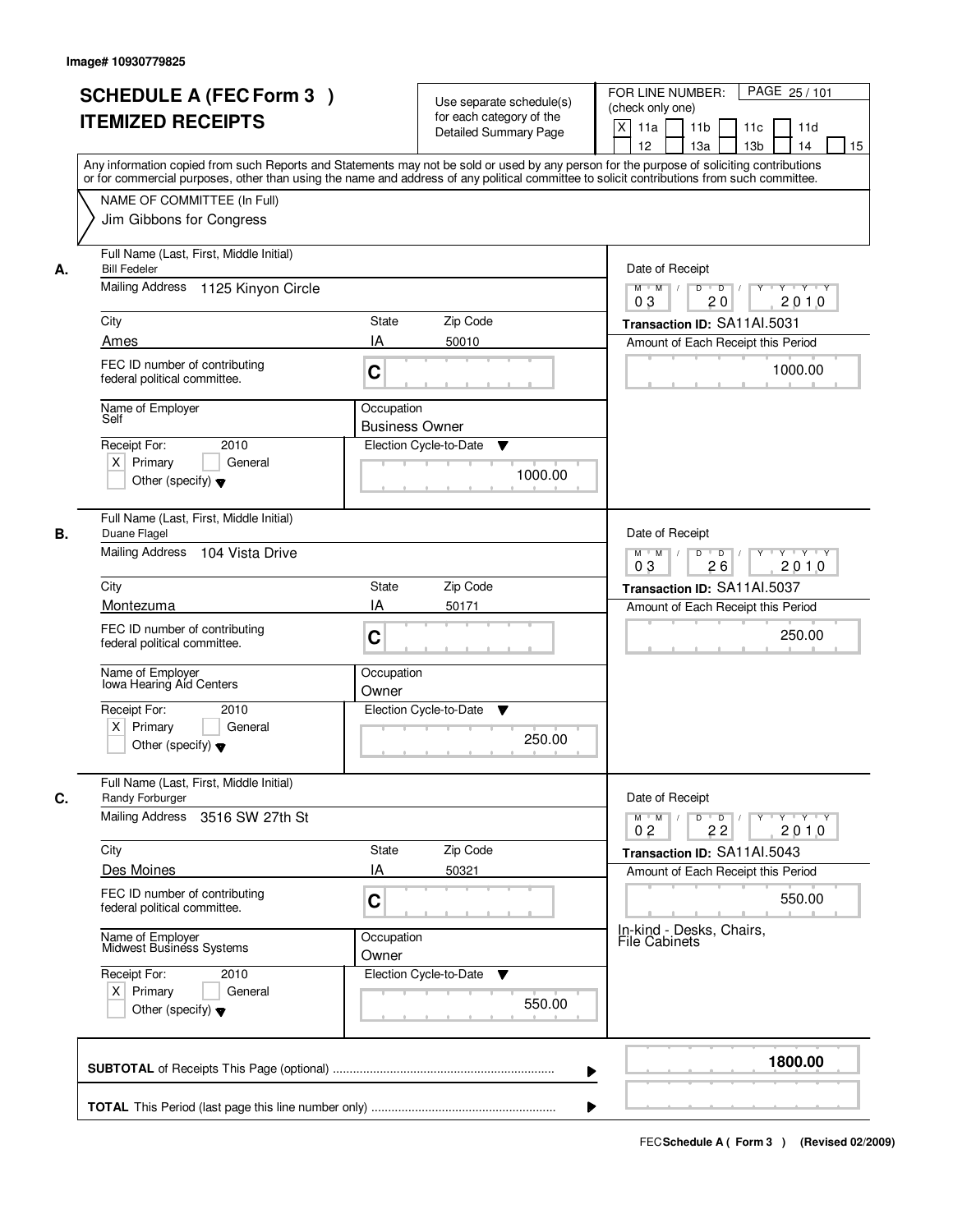|    | <b>SCHEDULE A (FEC Form 3)</b><br><b>ITEMIZED RECEIPTS</b><br>Any information copied from such Reports and Statements may not be sold or used by any person for the purpose of soliciting contributions |                                     | Use separate schedule(s)<br>for each category of the<br><b>Detailed Summary Page</b> | PAGE 26 / 101<br>FOR LINE NUMBER:<br>(check only one)<br>$\times$<br>11 <sub>b</sub><br>11a<br>11 <sub>c</sub><br>11d<br>13 <sub>b</sub><br>12<br>13a<br>14<br>15 |
|----|---------------------------------------------------------------------------------------------------------------------------------------------------------------------------------------------------------|-------------------------------------|--------------------------------------------------------------------------------------|-------------------------------------------------------------------------------------------------------------------------------------------------------------------|
|    | or for commercial purposes, other than using the name and address of any political committee to solicit contributions from such committee.<br>NAME OF COMMITTEE (In Full)<br>Jim Gibbons for Congress   |                                     |                                                                                      |                                                                                                                                                                   |
| А. | Full Name (Last, First, Middle Initial)<br><b>Bob Furstenau</b><br>Mailing Address 5101 Welker Ave                                                                                                      |                                     |                                                                                      | Date of Receipt<br>$\boxed{ \mathsf{Y}^+ \mathsf{Y}^- \mathsf{Y}^- \mathsf{Y}^- \mathsf{Y}^- \mathsf{Y} }$<br>$M$ $M$ /<br>$D$ $D$ $l$<br>17<br>2010<br>03        |
|    | City                                                                                                                                                                                                    | <b>State</b>                        | Zip Code                                                                             | Transaction ID: SA11Al.5053                                                                                                                                       |
|    | Des Moines                                                                                                                                                                                              | IA                                  | 50312                                                                                | Amount of Each Receipt this Period                                                                                                                                |
|    | FEC ID number of contributing<br>federal political committee.                                                                                                                                           | C                                   |                                                                                      | 250.00                                                                                                                                                            |
|    | Name of Employer<br>Meredith Corp                                                                                                                                                                       | Occupation<br><b>Photo Director</b> |                                                                                      |                                                                                                                                                                   |
|    | Receipt For:<br>2010<br>$X$ Primary<br>General<br>Other (specify) $\blacktriangledown$                                                                                                                  |                                     | Election Cycle-to-Date<br>▼<br>250.00                                                |                                                                                                                                                                   |
| В. | Full Name (Last, First, Middle Initial)<br>Corrine Ganske<br>Mailing Address<br>5206 Waterbury Road                                                                                                     |                                     |                                                                                      | Date of Receipt<br>$Y - Y - Y$<br>$M$ $M$ /<br>D<br>$\Box$<br>17<br>2010<br>03                                                                                    |
|    | City                                                                                                                                                                                                    | State                               | Zip Code                                                                             | Transaction ID: SA11AI.5873                                                                                                                                       |
|    | Des Moines                                                                                                                                                                                              | IA                                  | 50312                                                                                | Amount of Each Receipt this Period                                                                                                                                |
|    | FEC ID number of contributing<br>federal political committee.                                                                                                                                           | C                                   |                                                                                      | 1500.00                                                                                                                                                           |
|    | Name of Employer<br>East DM Family Care                                                                                                                                                                 | Occupation<br><b>MD</b>             |                                                                                      | In-kind - Food & Drinks<br>for Event                                                                                                                              |
|    | Receipt For:<br>2010<br>$X$ Primary<br>General<br>Other (specify) $\blacktriangledown$                                                                                                                  |                                     | Election Cycle-to-Date<br>▼<br>1500.00                                               |                                                                                                                                                                   |
| C. | Full Name (Last, First, Middle Initial)<br>Steven George                                                                                                                                                |                                     |                                                                                      | Date of Receipt                                                                                                                                                   |
|    | Mailing Address<br>304 4th Ave W<br>Apt 12                                                                                                                                                              |                                     |                                                                                      | $M = M$<br>$D$ $D$ $I$<br>$Y + Y + Y$<br>Y<br>03<br>31<br>2010                                                                                                    |
|    | City<br>Grinnell                                                                                                                                                                                        | <b>State</b><br>١A                  | Zip Code<br>50112                                                                    | Transaction ID: SA11AI.5059                                                                                                                                       |
|    | FEC ID number of contributing<br>federal political committee.                                                                                                                                           | $\mathbf C$                         |                                                                                      | Amount of Each Receipt this Period<br>1000.00                                                                                                                     |
|    | Name of Employer<br>Self                                                                                                                                                                                | Occupation<br>Farmer                |                                                                                      |                                                                                                                                                                   |
|    | Receipt For:<br>2010<br>$X$ Primary<br>General<br>Other (specify) $\blacktriangledown$                                                                                                                  |                                     | Election Cycle-to-Date<br>v<br>1000.00                                               |                                                                                                                                                                   |
|    |                                                                                                                                                                                                         |                                     |                                                                                      | 2750.00                                                                                                                                                           |
|    |                                                                                                                                                                                                         |                                     |                                                                                      |                                                                                                                                                                   |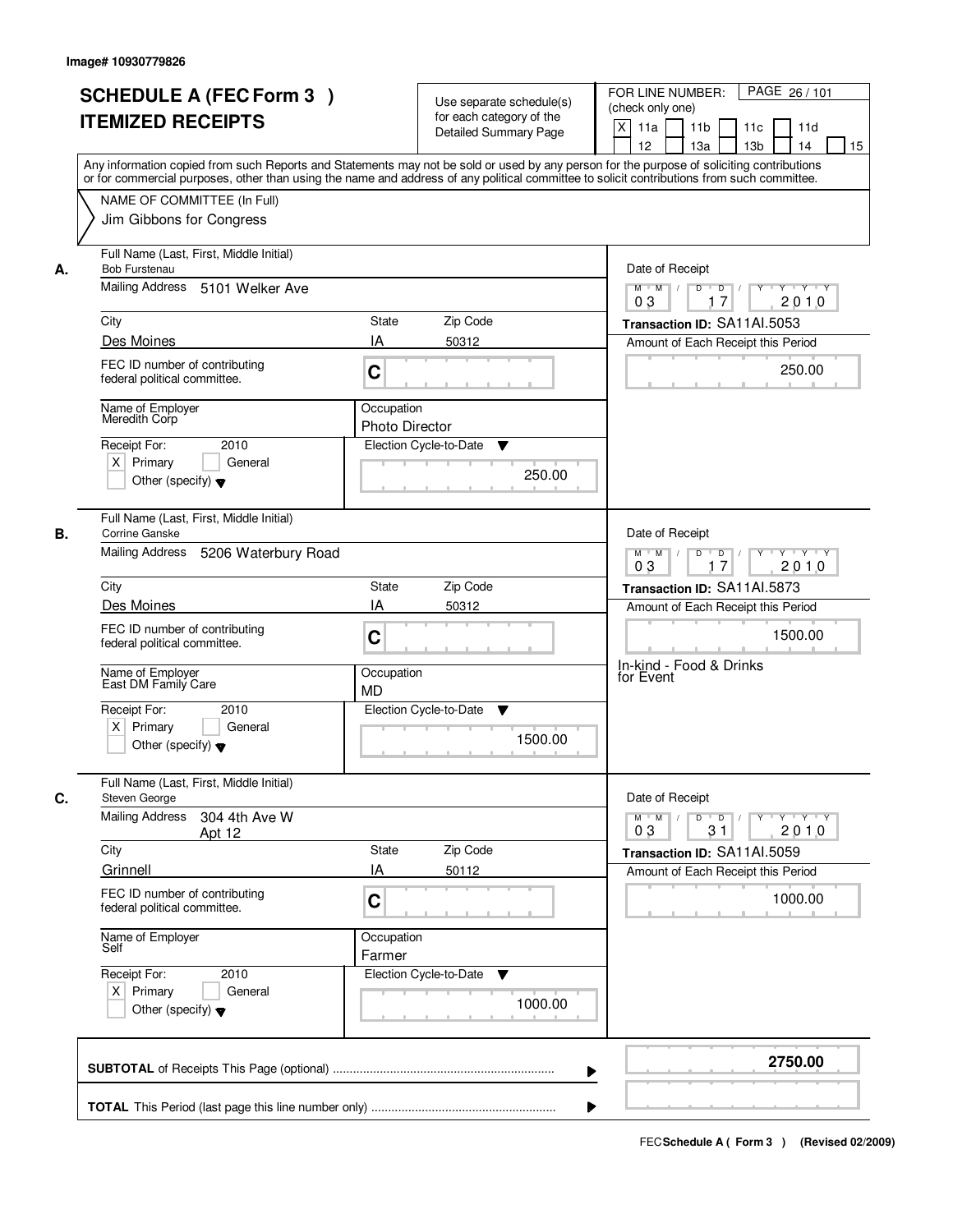|                             | <b>SCHEDULE A (FEC Form 3)</b><br><b>ITEMIZED RECEIPTS</b>           |                                                                                           | Use separate schedule(s)<br>for each category of the<br><b>Detailed Summary Page</b> | PAGE 27 / 101<br>FOR LINE NUMBER:<br>(check only one)<br>X<br>11a<br>11 <sub>b</sub><br>11c<br>11d                                                                                                                                                                                                                                  |
|-----------------------------|----------------------------------------------------------------------|-------------------------------------------------------------------------------------------|--------------------------------------------------------------------------------------|-------------------------------------------------------------------------------------------------------------------------------------------------------------------------------------------------------------------------------------------------------------------------------------------------------------------------------------|
|                             |                                                                      |                                                                                           |                                                                                      | 12<br>13a<br>13 <sub>b</sub><br>14<br>15<br>Any information copied from such Reports and Statements may not be sold or used by any person for the purpose of soliciting contributions<br>or for commercial purposes, other than using the name and address of any political committee to solicit contributions from such committee. |
|                             | NAME OF COMMITTEE (In Full)<br>Jim Gibbons for Congress              |                                                                                           |                                                                                      |                                                                                                                                                                                                                                                                                                                                     |
| Joe Gibbons<br>А.           | Full Name (Last, First, Middle Initial)                              |                                                                                           |                                                                                      | Date of Receipt                                                                                                                                                                                                                                                                                                                     |
|                             | Mailing Address 8660 Plum Drive                                      | $Y$ $Y$ $Y$<br>$D$ $D$ $/$<br>$\overline{Y}$<br>$M$ $M$ /<br>0 <sub>3</sub><br>29<br>2010 |                                                                                      |                                                                                                                                                                                                                                                                                                                                     |
| City                        |                                                                      | State                                                                                     | Zip Code                                                                             | Transaction ID: SA11AI.5061                                                                                                                                                                                                                                                                                                         |
| Urbandale                   |                                                                      | IA                                                                                        | 50322                                                                                | Amount of Each Receipt this Period                                                                                                                                                                                                                                                                                                  |
|                             | FEC ID number of contributing<br>federal political committee.        | C                                                                                         |                                                                                      | 2000.00                                                                                                                                                                                                                                                                                                                             |
| Culvers                     | Name of Employer                                                     | Occupation<br>Owner                                                                       |                                                                                      |                                                                                                                                                                                                                                                                                                                                     |
| Receipt For:                | 2010                                                                 |                                                                                           | Election Cycle-to-Date<br>▼                                                          |                                                                                                                                                                                                                                                                                                                                     |
| $X$ Primary                 | General<br>Other (specify) $\blacktriangledown$                      |                                                                                           | 3000.00                                                                              |                                                                                                                                                                                                                                                                                                                                     |
| Joe Gibbons<br>В.           | Full Name (Last, First, Middle Initial)                              |                                                                                           |                                                                                      | Date of Receipt                                                                                                                                                                                                                                                                                                                     |
|                             | Mailing Address 8660 Plum Drive                                      |                                                                                           |                                                                                      | $Y - Y - Y$<br>$M$ M<br>D<br>$\overline{\phantom{0}}$ D<br>Y<br>2010<br>03<br>29                                                                                                                                                                                                                                                    |
| City                        |                                                                      | State                                                                                     | Zip Code                                                                             | Transaction ID: SA11AI.5063                                                                                                                                                                                                                                                                                                         |
| Urbandale                   |                                                                      | IA                                                                                        | 50322                                                                                | Amount of Each Receipt this Period                                                                                                                                                                                                                                                                                                  |
|                             | FEC ID number of contributing<br>federal political committee.        | C                                                                                         |                                                                                      | $-600.00$                                                                                                                                                                                                                                                                                                                           |
| Culvers                     | Name of Employer                                                     | Occupation<br>Owner                                                                       |                                                                                      | Redesignate:                                                                                                                                                                                                                                                                                                                        |
| Receipt For:<br>$X$ Primary | 2010<br>General<br>Other (specify) $\blacktriangledown$              |                                                                                           | Election Cycle-to-Date<br>▼                                                          | [MEMO ITEM]                                                                                                                                                                                                                                                                                                                         |
| C.<br>Joe Gibbons           | Full Name (Last, First, Middle Initial)                              |                                                                                           |                                                                                      | Date of Receipt                                                                                                                                                                                                                                                                                                                     |
|                             | Mailing Address 8660 Plum Drive                                      |                                                                                           |                                                                                      | $D$ $D$ $/$<br>$M$ $M$ /<br>$Y + Y + Y$<br>Y "<br>2010<br>03<br>29                                                                                                                                                                                                                                                                  |
| City                        |                                                                      | State                                                                                     | Zip Code                                                                             | Transaction ID: SA11AI.5064                                                                                                                                                                                                                                                                                                         |
| Urbandale                   |                                                                      | ΙA                                                                                        | 50322                                                                                | Amount of Each Receipt this Period                                                                                                                                                                                                                                                                                                  |
|                             | FEC ID number of contributing<br>federal political committee.        | C                                                                                         |                                                                                      | 600.00<br><b>Contract Contract</b>                                                                                                                                                                                                                                                                                                  |
|                             | Name of Employer<br>Culvers                                          | Occupation<br>Owner                                                                       |                                                                                      | Redesignate:                                                                                                                                                                                                                                                                                                                        |
| Receipt For:                | 2010<br>Primary<br>X General<br>Other (specify) $\blacktriangledown$ |                                                                                           | Election Cycle-to-Date<br>v                                                          | [MEMO ITEM]                                                                                                                                                                                                                                                                                                                         |
|                             |                                                                      |                                                                                           |                                                                                      | 2000.00<br>▶                                                                                                                                                                                                                                                                                                                        |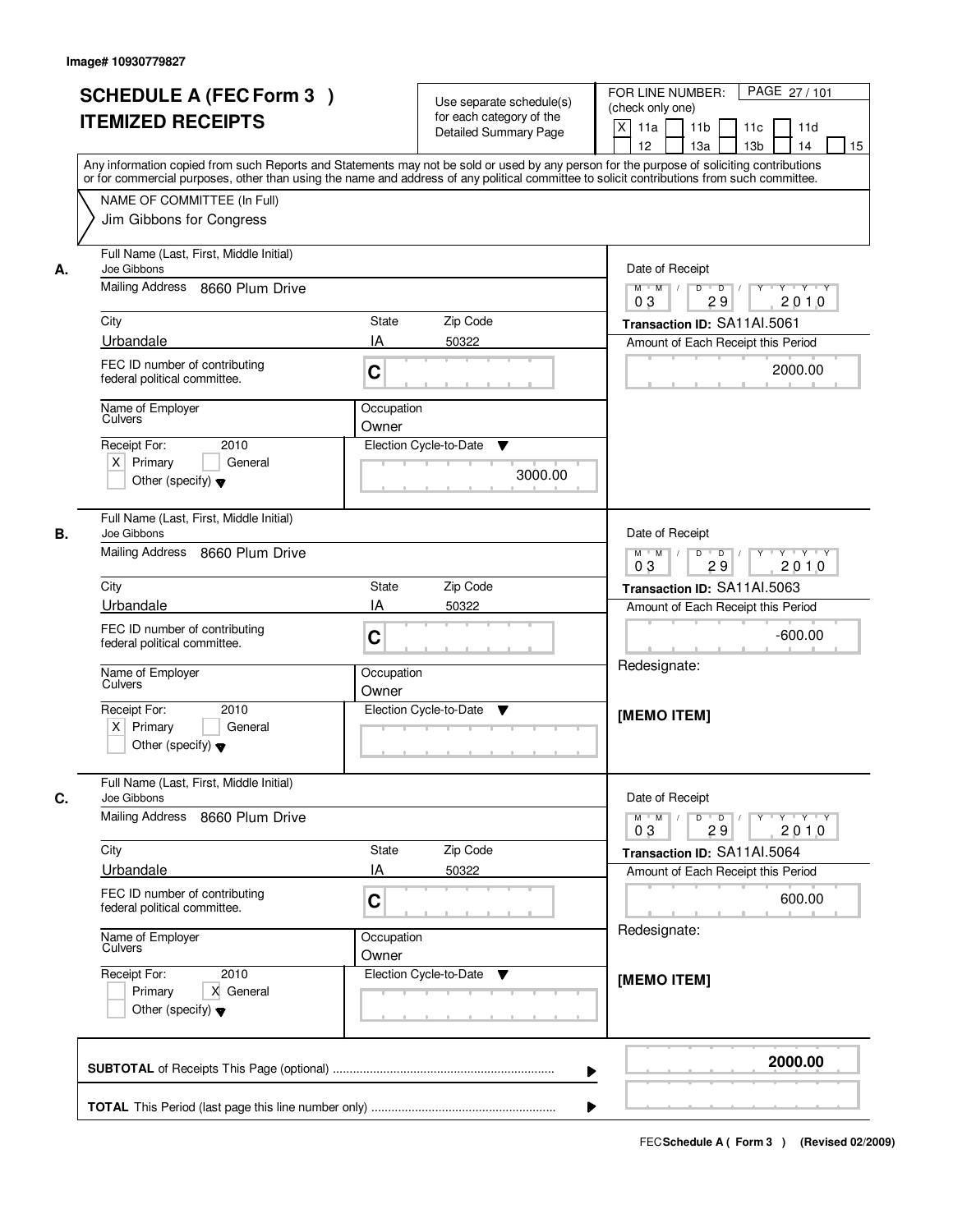|    | <b>SCHEDULE A (FEC Form 3)</b><br><b>ITEMIZED RECEIPTS</b><br>Any information copied from such Reports and Statements may not be sold or used by any person for the purpose of soliciting contributions<br>or for commercial purposes, other than using the name and address of any political committee to solicit contributions from such committee. |                          | Use separate schedule(s)<br>for each category of the<br><b>Detailed Summary Page</b> | PAGE 28 / 101<br>FOR LINE NUMBER:<br>(check only one)<br>$\boldsymbol{\mathsf{X}}$<br>11a<br>11 <sub>b</sub><br>11c<br>11d<br>12<br>13a<br>13 <sub>b</sub><br>14<br>15 |
|----|-------------------------------------------------------------------------------------------------------------------------------------------------------------------------------------------------------------------------------------------------------------------------------------------------------------------------------------------------------|--------------------------|--------------------------------------------------------------------------------------|------------------------------------------------------------------------------------------------------------------------------------------------------------------------|
|    | NAME OF COMMITTEE (In Full)<br>Jim Gibbons for Congress                                                                                                                                                                                                                                                                                               |                          |                                                                                      |                                                                                                                                                                        |
| А. | Full Name (Last, First, Middle Initial)<br>John Graham<br>Mailing Address 119 Whitehouse Dr                                                                                                                                                                                                                                                           |                          |                                                                                      | Date of Receipt<br>$\mathsf{Y} \dashv \mathsf{Y} \dashv \mathsf{Y}$<br>$D$ $D$ $/$<br>$\overline{Y}$<br>$M$ $M$ /                                                      |
|    | City                                                                                                                                                                                                                                                                                                                                                  | State                    | Zip Code                                                                             | 0 <sub>3</sub><br>20<br>2010<br>Transaction ID: SA11AI.5087                                                                                                            |
|    | Poguoson                                                                                                                                                                                                                                                                                                                                              | VA                       | 23662                                                                                | Amount of Each Receipt this Period                                                                                                                                     |
|    | FEC ID number of contributing<br>federal political committee.                                                                                                                                                                                                                                                                                         | C                        |                                                                                      | 300.00                                                                                                                                                                 |
|    | Name of Employer<br>Retired                                                                                                                                                                                                                                                                                                                           | Occupation<br>Retired    |                                                                                      |                                                                                                                                                                        |
|    | 2010<br>Receipt For:<br>$X$ Primary<br>General<br>Other (specify) $\blacktriangledown$                                                                                                                                                                                                                                                                |                          | Election Cycle-to-Date<br>▼<br>300.00                                                |                                                                                                                                                                        |
| В. | Full Name (Last, First, Middle Initial)<br>John Graham<br>Mailing Address 119 Whitehouse Dr                                                                                                                                                                                                                                                           |                          |                                                                                      | Date of Receipt<br>$Y - Y - Y$<br>$M$ $M$ /<br>D<br>$\overline{D}$<br>Y<br>31<br>2010<br>03                                                                            |
|    | City                                                                                                                                                                                                                                                                                                                                                  | State                    | Zip Code                                                                             | Transaction ID: SA11AI.5089                                                                                                                                            |
|    | Poquoson                                                                                                                                                                                                                                                                                                                                              | VA                       | 23662                                                                                | Amount of Each Receipt this Period                                                                                                                                     |
|    | FEC ID number of contributing<br>federal political committee.                                                                                                                                                                                                                                                                                         | C                        |                                                                                      | 200.00                                                                                                                                                                 |
|    | Name of Employer<br>Retired                                                                                                                                                                                                                                                                                                                           | Occupation<br>Retired    |                                                                                      |                                                                                                                                                                        |
|    | Receipt For:<br>2010<br>$X$ Primary<br>General<br>Other (specify) $\blacktriangledown$                                                                                                                                                                                                                                                                |                          | Election Cycle-to-Date<br>v<br>500.00                                                |                                                                                                                                                                        |
| C. | Full Name (Last, First, Middle Initial)<br>William Graham                                                                                                                                                                                                                                                                                             |                          |                                                                                      | Date of Receipt                                                                                                                                                        |
|    | Mailing Address<br>828 Conshohocken State Rd                                                                                                                                                                                                                                                                                                          |                          |                                                                                      | $D$ $D$ $/$<br>$M$ $M$ /<br>$Y + Y + Y$<br>Y "<br>03<br>2010<br>20                                                                                                     |
|    | City<br>Gladwyne                                                                                                                                                                                                                                                                                                                                      | State<br>PA              | Zip Code<br>19035                                                                    | Transaction ID: SA11Al.5090<br>Amount of Each Receipt this Period                                                                                                      |
|    | FEC ID number of contributing<br>federal political committee.                                                                                                                                                                                                                                                                                         | C                        |                                                                                      | 500.00                                                                                                                                                                 |
|    | Name of Employer<br>The Graham Co                                                                                                                                                                                                                                                                                                                     | Occupation<br>Ins Broker |                                                                                      |                                                                                                                                                                        |
|    | Receipt For:<br>2010<br>$X$ Primary<br>General<br>Other (specify) $\blacktriangledown$                                                                                                                                                                                                                                                                |                          | Election Cycle-to-Date<br>v<br>500.00                                                |                                                                                                                                                                        |
|    |                                                                                                                                                                                                                                                                                                                                                       |                          | ▶                                                                                    | 1000.00                                                                                                                                                                |
|    |                                                                                                                                                                                                                                                                                                                                                       |                          |                                                                                      |                                                                                                                                                                        |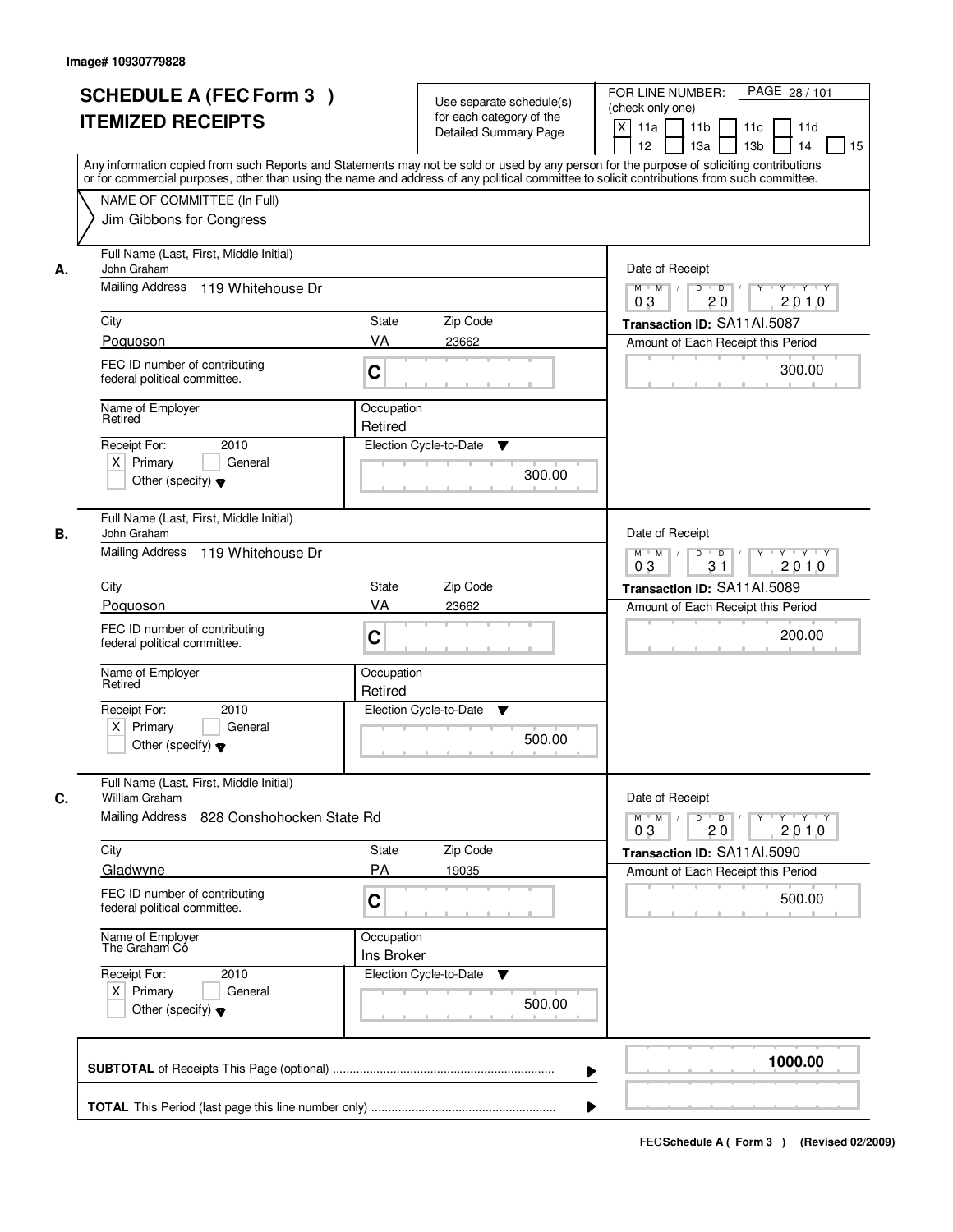|    | <b>SCHEDULE A (FEC Form 3)</b><br><b>ITEMIZED RECEIPTS</b><br>Any information copied from such Reports and Statements may not be sold or used by any person for the purpose of soliciting contributions |                          | Use separate schedule(s)<br>for each category of the<br><b>Detailed Summary Page</b> | PAGE 29 / 101<br>FOR LINE NUMBER:<br>(check only one)<br>X<br>11a<br>11 <sub>b</sub><br>11c<br>11d<br>12<br>13a<br>13 <sub>b</sub><br>14<br>15 |
|----|---------------------------------------------------------------------------------------------------------------------------------------------------------------------------------------------------------|--------------------------|--------------------------------------------------------------------------------------|------------------------------------------------------------------------------------------------------------------------------------------------|
|    | or for commercial purposes, other than using the name and address of any political committee to solicit contributions from such committee.<br>NAME OF COMMITTEE (In Full)<br>Jim Gibbons for Congress   |                          |                                                                                      |                                                                                                                                                |
| А. | Full Name (Last, First, Middle Initial)<br>Anja Graves<br><b>Mailing Address</b><br>1660 L St NW                                                                                                        |                          |                                                                                      | Date of Receipt<br>$Y$ $Y$ $Y$<br>$M$ $M$<br>$D$ $D$ $1$<br>$\overline{Y}$                                                                     |
|    | Suite 501                                                                                                                                                                                               |                          |                                                                                      | 0 <sub>3</sub><br>05<br>2010                                                                                                                   |
|    | City<br>Washington                                                                                                                                                                                      | State<br>DC              | Zip Code<br>20036                                                                    | Transaction ID: SA11AI.5096                                                                                                                    |
|    | FEC ID number of contributing<br>federal political committee.                                                                                                                                           | C                        |                                                                                      | Amount of Each Receipt this Period<br>250.00                                                                                                   |
|    | Name of Employer<br>Self                                                                                                                                                                                | Occupation<br>Consultant |                                                                                      |                                                                                                                                                |
|    | 2010<br>Receipt For:<br>$X$ Primary<br>General<br>Other (specify) $\blacktriangledown$                                                                                                                  |                          | Election Cycle-to-Date<br>▼<br>250.00                                                |                                                                                                                                                |
| В. | Full Name (Last, First, Middle Initial)<br>Sandy Greiner                                                                                                                                                |                          |                                                                                      | Date of Receipt                                                                                                                                |
|    | Mailing Address 1005 Hwy 92                                                                                                                                                                             |                          |                                                                                      | Y<br>$Y - Y - Y$<br>$M$ $M$<br>D<br>$\overline{D}$ /<br>2010<br>0 <sub>2</sub><br>16                                                           |
|    | City                                                                                                                                                                                                    | State                    | Zip Code                                                                             | Transaction ID: SA11Al.5102                                                                                                                    |
|    | Keota                                                                                                                                                                                                   | IA                       | 52248                                                                                | Amount of Each Receipt this Period                                                                                                             |
|    | FEC ID number of contributing<br>federal political committee.                                                                                                                                           | C                        |                                                                                      | 290.60<br>In-kind - Food for Event,                                                                                                            |
|    | Name of Employer<br>Self Employed                                                                                                                                                                       | Occupation<br>Farmer     |                                                                                      | Ad                                                                                                                                             |
|    | Receipt For:<br>2010                                                                                                                                                                                    |                          | Election Cycle-to-Date<br>v                                                          |                                                                                                                                                |
|    | $X$ Primary<br>General<br>Other (specify) $\blacktriangledown$                                                                                                                                          |                          | 540.60                                                                               |                                                                                                                                                |
| C. | Full Name (Last, First, Middle Initial)<br><b>Scott Grubbs</b>                                                                                                                                          |                          |                                                                                      | Date of Receipt                                                                                                                                |
|    | Mailing Address 447 - 305th Street                                                                                                                                                                      |                          |                                                                                      | $D$ $D$ $l$<br>$M$ $M$ /<br>Y 'Y 'Y 'Y<br>03<br>17<br>2010                                                                                     |
|    | City                                                                                                                                                                                                    | State                    | Zip Code                                                                             | Transaction ID: SA11Al.5106                                                                                                                    |
|    | Perry                                                                                                                                                                                                   | ΙA                       | 50220                                                                                | Amount of Each Receipt this Period                                                                                                             |
|    | FEC ID number of contributing<br>federal political committee.                                                                                                                                           | C                        |                                                                                      | 250.00                                                                                                                                         |
|    | Name of Employer<br>Self Employed                                                                                                                                                                       | Occupation<br>Farmer     |                                                                                      |                                                                                                                                                |
|    | Receipt For:<br>2010<br>$X$ Primary<br>General<br>Other (specify) $\blacktriangledown$                                                                                                                  |                          | Election Cycle-to-Date<br>v<br>1250.00                                               |                                                                                                                                                |
|    |                                                                                                                                                                                                         |                          | ▶                                                                                    | 790.60                                                                                                                                         |
|    |                                                                                                                                                                                                         |                          |                                                                                      |                                                                                                                                                |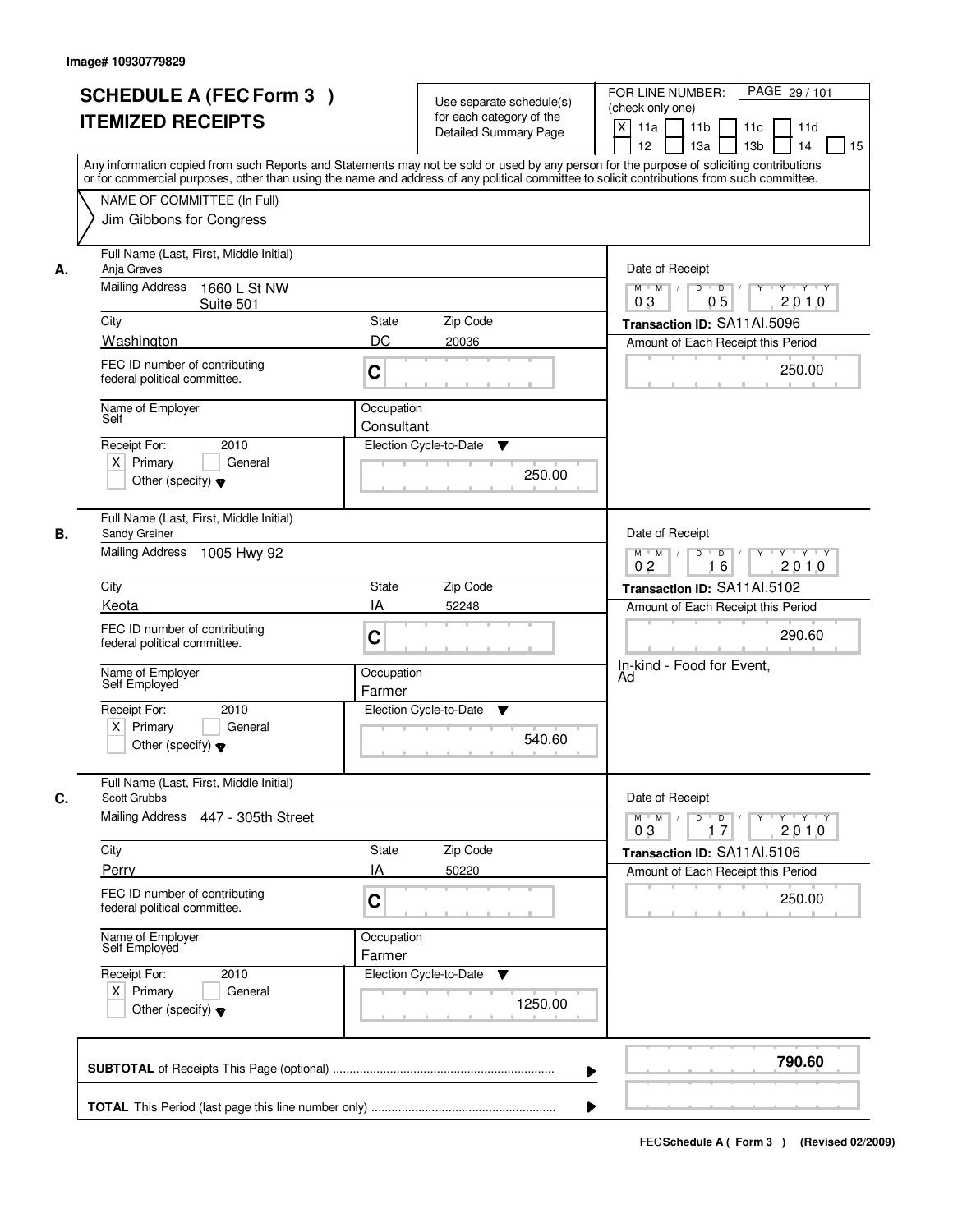|    | <b>SCHEDULE A (FEC Form 3)</b><br><b>ITEMIZED RECEIPTS</b><br>Any information copied from such Reports and Statements may not be sold or used by any person for the purpose of soliciting contributions<br>or for commercial purposes, other than using the name and address of any political committee to solicit contributions from such committee. | Use separate schedule(s)<br>for each category of the<br><b>Detailed Summary Page</b>            | PAGE 30 / 101<br>FOR LINE NUMBER:<br>(check only one)<br>$\boldsymbol{\mathsf{X}}$<br>11 <sub>b</sub><br>11a<br>11c<br>11d<br>12<br>13a<br>13 <sub>b</sub><br>15<br>14                                               |
|----|-------------------------------------------------------------------------------------------------------------------------------------------------------------------------------------------------------------------------------------------------------------------------------------------------------------------------------------------------------|-------------------------------------------------------------------------------------------------|----------------------------------------------------------------------------------------------------------------------------------------------------------------------------------------------------------------------|
|    | NAME OF COMMITTEE (In Full)<br>Jim Gibbons for Congress                                                                                                                                                                                                                                                                                               |                                                                                                 |                                                                                                                                                                                                                      |
| А. | Full Name (Last, First, Middle Initial)<br>Kenneth Gwinn<br><b>Mailing Address</b><br>7385 NW 54th Ct<br>City<br>Johnston<br>FEC ID number of contributing<br>federal political committee.<br>Name of Employer<br>Allied Insurance<br>Receipt For:<br>2010                                                                                            | State<br>Zip Code<br>IA<br>50131<br>C<br>Occupation<br>Insurance<br>Election Cycle-to-Date<br>▼ | Date of Receipt<br>$\mathsf{Y} \dashv \mathsf{Y} \dashv \mathsf{Y}$<br>$D$ $D$ $/$<br>$\overline{Y}$<br>$M$ $M$ /<br>03<br>2010<br>17<br>Transaction ID: SA11Al.5107<br>Amount of Each Receipt this Period<br>500.00 |
|    | $X$ Primary<br>General<br>Other (specify) $\blacktriangledown$                                                                                                                                                                                                                                                                                        | 500.00                                                                                          |                                                                                                                                                                                                                      |
| В. | Full Name (Last, First, Middle Initial)<br><b>Charles Haas</b><br>Mailing Address 4141 Greenwood Dr<br>City<br>Des Moines                                                                                                                                                                                                                             | Zip Code<br><b>State</b><br>IA<br>50312                                                         | Date of Receipt<br>$M$ $M$ /<br>D<br>$\overline{D}$ $\overline{I}$<br>$Y$ <sup>U</sup><br>Y 'Y 'Y<br>03<br>30<br>2010<br>Transaction ID: SA11Al.5109                                                                 |
|    | FEC ID number of contributing<br>federal political committee.                                                                                                                                                                                                                                                                                         | C                                                                                               | Amount of Each Receipt this Period<br>500.00                                                                                                                                                                         |
|    | Name of Employer<br>Self<br>Receipt For:<br>2010<br>$X$ Primary<br>General<br>Other (specify) $\blacktriangledown$                                                                                                                                                                                                                                    | Occupation<br>Entrepreneur<br>Election Cycle-to-Date<br>v<br>500.00                             |                                                                                                                                                                                                                      |
| С. | Full Name (Last, First, Middle Initial)<br>Kirk Hanson<br>Mailing Address<br>2393 Ocean Breeze Court                                                                                                                                                                                                                                                  |                                                                                                 | Date of Receipt<br>D<br>$M$ $M$ /<br>$\Box$ D $\Box$<br>$Y + Y + Y$<br>Y                                                                                                                                             |
|    | City<br><b>Atlantic Beach</b>                                                                                                                                                                                                                                                                                                                         | Zip Code<br>State<br>FL<br>32233                                                                | 0 <sub>2</sub><br>2010<br>09<br>Transaction ID: SA11Al.5113<br>Amount of Each Receipt this Period                                                                                                                    |
|    | FEC ID number of contributing<br>federal political committee.                                                                                                                                                                                                                                                                                         | C<br>Occupation                                                                                 | 250.00                                                                                                                                                                                                               |
|    | Name of Employer<br>Self Employed<br>Receipt For:<br>2010<br>$X$ Primary<br>General<br>Other (specify) $\blacktriangledown$                                                                                                                                                                                                                           | Consulting<br>Election Cycle-to-Date<br>v<br>500.00                                             |                                                                                                                                                                                                                      |
|    |                                                                                                                                                                                                                                                                                                                                                       |                                                                                                 | 1250.00                                                                                                                                                                                                              |
|    |                                                                                                                                                                                                                                                                                                                                                       |                                                                                                 |                                                                                                                                                                                                                      |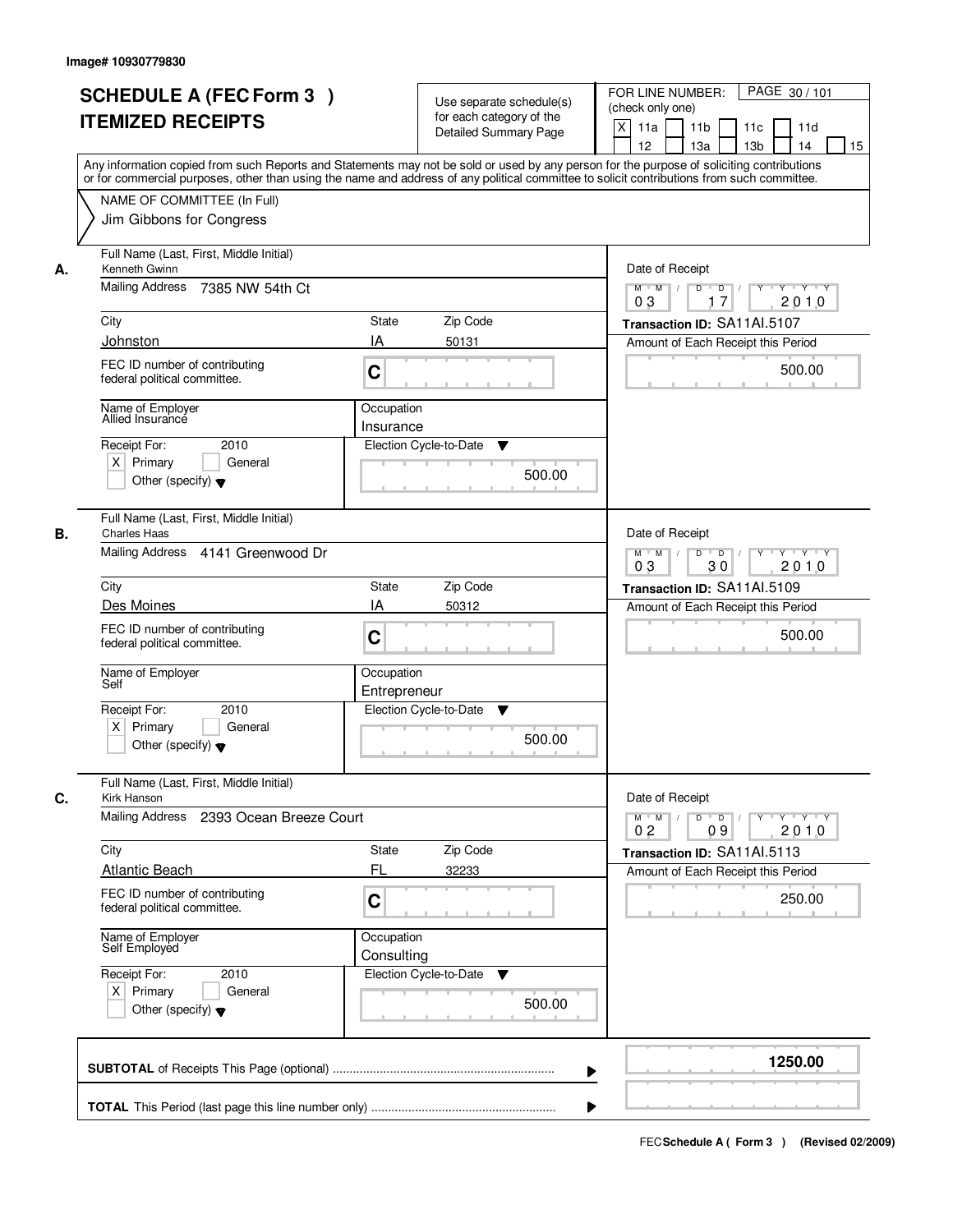| <b>SCHEDULE A (FEC Form 3)</b><br><b>ITEMIZED RECEIPTS</b>                                                                                                                                                                                                                                                                                                             | Use separate schedule(s)<br>for each category of the<br><b>Detailed Summary Page</b>                                                                                                                                                                                                    | PAGE 31 / 101<br>FOR LINE NUMBER:<br>(check only one)<br>$\boldsymbol{\mathsf{X}}$<br>11 <sub>b</sub><br>11a<br>11c<br>11d<br>12<br>13 <sub>b</sub><br>14<br>13a<br>15             |
|------------------------------------------------------------------------------------------------------------------------------------------------------------------------------------------------------------------------------------------------------------------------------------------------------------------------------------------------------------------------|-----------------------------------------------------------------------------------------------------------------------------------------------------------------------------------------------------------------------------------------------------------------------------------------|------------------------------------------------------------------------------------------------------------------------------------------------------------------------------------|
| NAME OF COMMITTEE (In Full)<br>Jim Gibbons for Congress                                                                                                                                                                                                                                                                                                                | Any information copied from such Reports and Statements may not be sold or used by any person for the purpose of soliciting contributions<br>or for commercial purposes, other than using the name and address of any political committee to solicit contributions from such committee. |                                                                                                                                                                                    |
| Full Name (Last, First, Middle Initial)<br>Gregory Hatcher<br>А.<br>Mailing Address PO Box 3505<br>City<br><b>Little Rock</b><br>FEC ID number of contributing<br>federal political committee.<br>Name of Employer<br>The Hatcher Agency<br>Receipt For:<br>2010<br>$X$ Primary<br>General<br>Other (specify) $\blacktriangledown$                                     | <b>State</b><br>Zip Code<br>AR<br>72203<br>C<br>Occupation<br>Insurance<br>Election Cycle-to-Date<br>▼<br>250.00                                                                                                                                                                        | Date of Receipt<br>$D$ $D$ $I$<br>Y<br>$Y - Y - Y - Y$<br>$M$ $M$ /<br>0 <sub>2</sub><br>08<br>2010<br>Transaction ID: SA11Al.5120<br>Amount of Each Receipt this Period<br>250.00 |
| Full Name (Last, First, Middle Initial)<br><b>Russ Hawley</b><br>В.<br><b>Mailing Address</b><br>205 Main<br>PO Box 305<br>City<br>Vail<br>FEC ID number of contributing<br>federal political committee.<br>Name of Employer<br>Hawley Insurance<br>Receipt For:<br>2010<br>$X$ Primary<br>General<br>Other (specify) $\blacktriangledown$                             | Zip Code<br>State<br>IA<br>51465<br>C<br>Occupation<br>Owner<br>Election Cycle-to-Date<br>▼<br>1000.00                                                                                                                                                                                  | Date of Receipt<br>$M$ $M$ /<br>D<br>$\overline{D}$ /<br>Y<br>$Y + Y + Y$<br>2010<br>03<br>26<br>Transaction ID: SA11AI.5124<br>Amount of Each Receipt this Period<br>1000.00      |
| Full Name (Last, First, Middle Initial)<br>C.<br>J. Richard Herbrechtsmeyer<br>Mailing Address 812 9th Street<br>City<br><b>Charles City</b><br>FEC ID number of contributing<br>federal political committee.<br>Name of Employer<br>First Security Bank & Tru-<br><u>st</u><br>Receipt For:<br>2010<br>$X$ Primary<br>General<br>Other (specify) $\blacktriangledown$ | Zip Code<br>State<br>IA<br>50616<br>C<br>Occupation<br>Banker<br>Election Cycle-to-Date<br>▼<br>1000.00                                                                                                                                                                                 | Date of Receipt<br>$M$ $M$<br>$D$ $D$ $I$<br><u> Y EY EY EY</u><br>2010<br>03<br>24<br>Transaction ID: SA11Al.5132<br>Amount of Each Receipt this Period<br>1000.00                |
|                                                                                                                                                                                                                                                                                                                                                                        |                                                                                                                                                                                                                                                                                         | 2250.00                                                                                                                                                                            |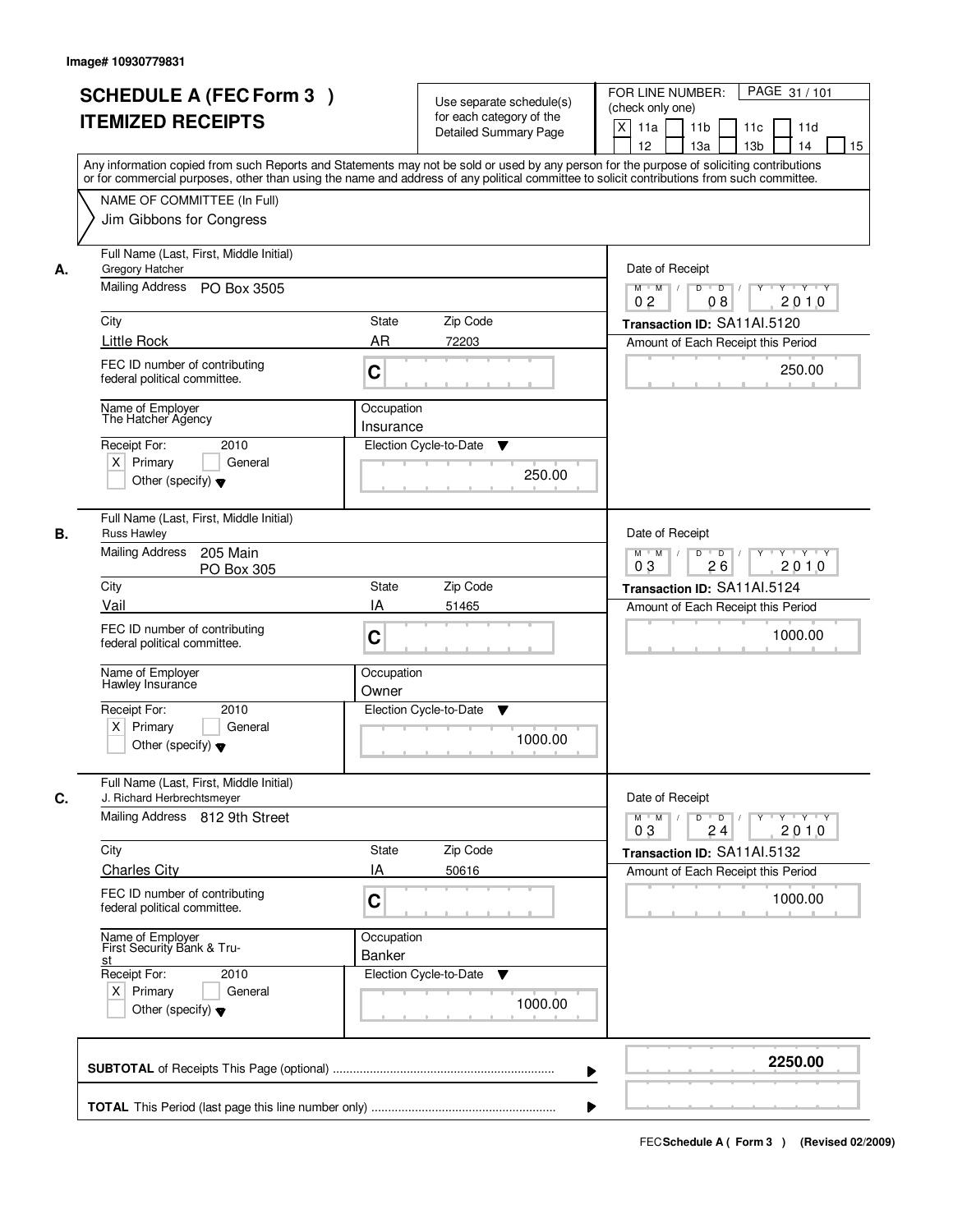| <b>SCHEDULE A (FEC Form 3)</b><br><b>ITEMIZED RECEIPTS</b>                                            | Use separate schedule(s)<br>for each category of the<br><b>Detailed Summary Page</b><br>Any information copied from such Reports and Statements may not be sold or used by any person for the purpose of soliciting contributions | PAGE 32/101<br>FOR LINE NUMBER:<br>(check only one)<br>$\boldsymbol{\mathsf{X}}$<br>11 <sub>b</sub><br>11a<br>11c<br>11d<br>12<br>13 <sub>b</sub><br>14<br>13a<br>15 |
|-------------------------------------------------------------------------------------------------------|-----------------------------------------------------------------------------------------------------------------------------------------------------------------------------------------------------------------------------------|----------------------------------------------------------------------------------------------------------------------------------------------------------------------|
| NAME OF COMMITTEE (In Full)<br>Jim Gibbons for Congress                                               | or for commercial purposes, other than using the name and address of any political committee to solicit contributions from such committee.                                                                                        |                                                                                                                                                                      |
| Full Name (Last, First, Middle Initial)<br>David Hott<br>А.<br>Mailing Address<br>6393 NW 52nd Street |                                                                                                                                                                                                                                   | Date of Receipt<br>$D$ $D$<br>$Y$ <sup>U</sup><br>$Y - Y - Y - Y$<br>$M$ $M$ /<br>$\sqrt{ }$<br>0 <sub>3</sub><br>31<br>2010                                         |
| City                                                                                                  | <b>State</b><br>Zip Code                                                                                                                                                                                                          | Transaction ID: SA11Al.5152                                                                                                                                          |
| Johnston                                                                                              | IA<br>50131                                                                                                                                                                                                                       | Amount of Each Receipt this Period                                                                                                                                   |
| FEC ID number of contributing<br>federal political committee.                                         | C                                                                                                                                                                                                                                 | 250.00                                                                                                                                                               |
| Name of Employer<br>Hott Off the Press Printi-<br>ng                                                  | Occupation<br>Owner                                                                                                                                                                                                               |                                                                                                                                                                      |
| Receipt For:<br>2010<br>$X$ Primary<br>General<br>Other (specify) $\blacktriangledown$                | Election Cycle-to-Date<br>▼<br>250.00                                                                                                                                                                                             |                                                                                                                                                                      |
| Full Name (Last, First, Middle Initial)<br>Perry Hummel<br>В.                                         |                                                                                                                                                                                                                                   | Date of Receipt                                                                                                                                                      |
| <b>Mailing Address</b><br>3505 Beaver Ave<br>#22                                                      |                                                                                                                                                                                                                                   | $M$ $M$ /<br>D<br>$\overline{D}$<br>Y<br>$Y + Y + Y$<br>30<br>03<br>2010                                                                                             |
| City                                                                                                  | Zip Code<br>State                                                                                                                                                                                                                 | Transaction ID: SA11AI.5164                                                                                                                                          |
| Des Moines                                                                                            | IA<br>50310                                                                                                                                                                                                                       | Amount of Each Receipt this Period                                                                                                                                   |
| FEC ID number of contributing<br>federal political committee.                                         | C                                                                                                                                                                                                                                 | 600.00                                                                                                                                                               |
| Name of Employer<br>Hummel Nissan                                                                     | Occupation<br>Owner                                                                                                                                                                                                               |                                                                                                                                                                      |
| Receipt For:<br>2010                                                                                  | Election Cycle-to-Date<br>v                                                                                                                                                                                                       |                                                                                                                                                                      |
| $X$ Primary<br>General<br>Other (specify) $\blacktriangledown$                                        | 850.00                                                                                                                                                                                                                            |                                                                                                                                                                      |
| Full Name (Last, First, Middle Initial)<br>C.<br>Kevin Hummell                                        |                                                                                                                                                                                                                                   | Date of Receipt                                                                                                                                                      |
| Mailing Address<br>3405 64th Street                                                                   |                                                                                                                                                                                                                                   | $M$ $M$<br>$D$ $D$ $/$<br>y y y y y<br>2010<br>03<br>30                                                                                                              |
| City<br>Urbandale                                                                                     | Zip Code<br>State<br>IA<br>50322                                                                                                                                                                                                  | Transaction ID: SA11Al.5160                                                                                                                                          |
| FEC ID number of contributing<br>federal political committee.                                         | C                                                                                                                                                                                                                                 | Amount of Each Receipt this Period<br>600.00                                                                                                                         |
| Name of Employer<br>Hummells Nissan                                                                   | Occupation<br>Owner                                                                                                                                                                                                               |                                                                                                                                                                      |
| Receipt For:<br>2010<br>$X$ Primary<br>General<br>Other (specify) $\blacktriangledown$                | Election Cycle-to-Date<br>▼<br>600.00                                                                                                                                                                                             |                                                                                                                                                                      |
|                                                                                                       |                                                                                                                                                                                                                                   | 1450.00                                                                                                                                                              |
|                                                                                                       |                                                                                                                                                                                                                                   |                                                                                                                                                                      |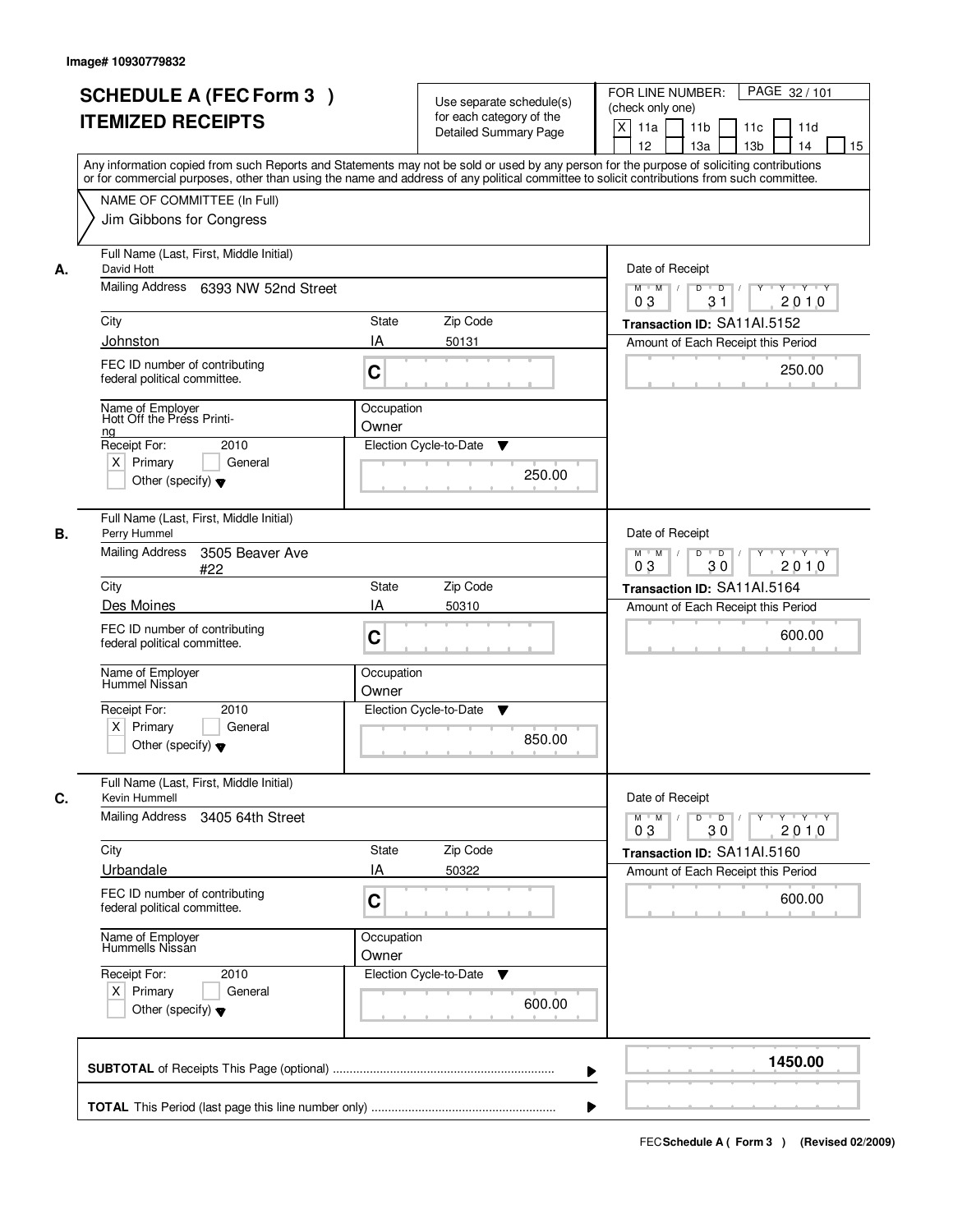|    | <b>SCHEDULE A (FEC Form 3)</b><br><b>ITEMIZED RECEIPTS</b><br>Any information copied from such Reports and Statements may not be sold or used by any person for the purpose of soliciting contributions |                         | Use separate schedule(s)<br>for each category of the<br><b>Detailed Summary Page</b> | PAGE 33 / 101<br>FOR LINE NUMBER:<br>(check only one)<br>X<br>11a<br>11 <sub>b</sub><br>11c<br>11d<br>12<br>13 <sub>b</sub><br>13a<br>14<br>15 |
|----|---------------------------------------------------------------------------------------------------------------------------------------------------------------------------------------------------------|-------------------------|--------------------------------------------------------------------------------------|------------------------------------------------------------------------------------------------------------------------------------------------|
|    | or for commercial purposes, other than using the name and address of any political committee to solicit contributions from such committee.<br>NAME OF COMMITTEE (In Full)<br>Jim Gibbons for Congress   |                         |                                                                                      |                                                                                                                                                |
| А. | Full Name (Last, First, Middle Initial)<br>Mark Hummell<br>Mailing Address<br>7311 Oakwood Dr                                                                                                           |                         |                                                                                      | Date of Receipt<br>$Y$ $Y$ $Y$<br>$D$ $D$ $/$<br>$\overline{Y}$<br>$M$ $M$ /<br>0 <sub>3</sub><br>30<br>2010                                   |
|    | City                                                                                                                                                                                                    | State                   | Zip Code                                                                             | Transaction ID: SA11Al.5162                                                                                                                    |
|    | Urbandale                                                                                                                                                                                               | IA                      | 50322                                                                                | Amount of Each Receipt this Period                                                                                                             |
|    | FEC ID number of contributing<br>federal political committee.                                                                                                                                           | C                       |                                                                                      | 600.00                                                                                                                                         |
|    | Name of Employer<br>Hummells Nissán                                                                                                                                                                     | Occupation<br>Owner     |                                                                                      |                                                                                                                                                |
|    | 2010<br>Receipt For:<br>$X$ Primary<br>General<br>Other (specify) $\blacktriangledown$                                                                                                                  |                         | Election Cycle-to-Date<br>▼<br>600.00                                                |                                                                                                                                                |
| В. | Full Name (Last, First, Middle Initial)<br>Cass Igram<br>Mailing Address 1755 NW 130th St                                                                                                               |                         |                                                                                      | Date of Receipt<br>$Y - Y - Y$<br>$M$ M<br>D<br>$\overline{D}$<br>Y                                                                            |
|    | City                                                                                                                                                                                                    | <b>State</b>            | Zip Code                                                                             | 2010<br>03<br>23                                                                                                                               |
|    | Clive                                                                                                                                                                                                   | IA                      | 50325                                                                                | Transaction ID: SA11Al.5168<br>Amount of Each Receipt this Period                                                                              |
|    | FEC ID number of contributing<br>federal political committee.                                                                                                                                           | C                       |                                                                                      | 500.00                                                                                                                                         |
|    | Name of Employer<br>IA Orthopaedic Center                                                                                                                                                               | Occupation<br>Surgeon   |                                                                                      |                                                                                                                                                |
|    | Receipt For:<br>2010<br>$X$ Primary<br>General<br>Other (specify) $\blacktriangledown$                                                                                                                  |                         | Election Cycle-to-Date<br>v<br>660.00                                                |                                                                                                                                                |
| C. | Full Name (Last, First, Middle Initial)<br>John Jabour                                                                                                                                                  |                         |                                                                                      | Date of Receipt                                                                                                                                |
|    | Mailing Address<br>10571 Greenbelt Dr                                                                                                                                                                   |                         |                                                                                      | $D$ $D$ $I$<br>$M$ $M$ /<br>$Y^+$<br>$Y + Y + Y$<br>03<br>15<br>2010                                                                           |
|    | City<br>Clive                                                                                                                                                                                           | State<br>ΙA             | Zip Code                                                                             | Transaction ID: SA11AI.5171                                                                                                                    |
|    | FEC ID number of contributing<br>federal political committee.                                                                                                                                           | C                       | 50325                                                                                | Amount of Each Receipt this Period<br>250.00                                                                                                   |
|    | Name of Employer<br>Associated Anesthesiologi-<br><u>sts</u><br>Receipt For:<br>2010<br>$X$ Primary<br>General<br>Other (specify) $\blacktriangledown$                                                  | Occupation<br>Physician | Election Cycle-to-Date<br>v<br>250.00                                                |                                                                                                                                                |
|    |                                                                                                                                                                                                         |                         | ▶                                                                                    | 1350.00                                                                                                                                        |
|    |                                                                                                                                                                                                         |                         |                                                                                      |                                                                                                                                                |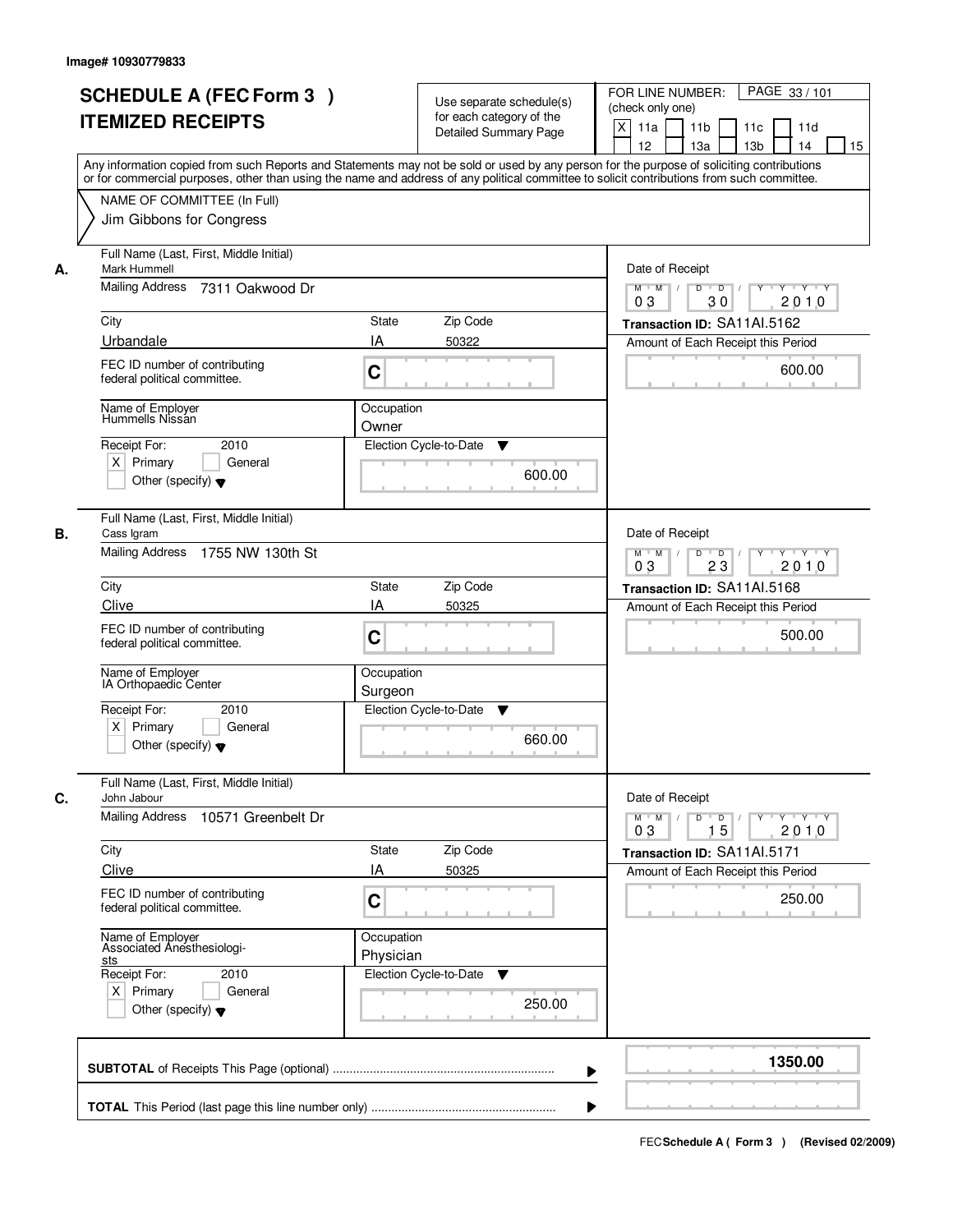|    | <b>SCHEDULE A (FEC Form 3)</b><br><b>ITEMIZED RECEIPTS</b><br>Any information copied from such Reports and Statements may not be sold or used by any person for the purpose of soliciting contributions<br>or for commercial purposes, other than using the name and address of any political committee to solicit contributions from such committee. |                                  | Use separate schedule(s)<br>for each category of the<br><b>Detailed Summary Page</b> | PAGE 34 / 101<br>FOR LINE NUMBER:<br>(check only one)<br>X<br>11a<br>11 <sub>b</sub><br>11c<br>11d<br>12<br>13 <sub>b</sub><br>13a<br>14<br>15 |
|----|-------------------------------------------------------------------------------------------------------------------------------------------------------------------------------------------------------------------------------------------------------------------------------------------------------------------------------------------------------|----------------------------------|--------------------------------------------------------------------------------------|------------------------------------------------------------------------------------------------------------------------------------------------|
|    | NAME OF COMMITTEE (In Full)<br>Jim Gibbons for Congress                                                                                                                                                                                                                                                                                               |                                  |                                                                                      |                                                                                                                                                |
| А. | Full Name (Last, First, Middle Initial)<br>Dickson Jensen<br>Mailing Address<br>600 Timber Creek Dr<br>City                                                                                                                                                                                                                                           | State                            | Zip Code                                                                             | Date of Receipt<br>$Y$ $Y$ $Y$<br>$D$ $D$ $/$<br>$\overline{Y}$<br>$M$ $M$ /<br>0 <sub>2</sub><br>2010<br>08                                   |
|    |                                                                                                                                                                                                                                                                                                                                                       | IA                               |                                                                                      | Transaction ID: SA11Al.5173                                                                                                                    |
|    | Ames<br>FEC ID number of contributing<br>federal political committee.                                                                                                                                                                                                                                                                                 | C                                | 50010                                                                                | Amount of Each Receipt this Period<br>500.00                                                                                                   |
|    | Name of Employer<br>The Jensen Gróup<br>2010<br>Receipt For:<br>$X$ Primary<br>General<br>Other (specify) $\blacktriangledown$                                                                                                                                                                                                                        | Occupation<br><b>Real Estate</b> | Election Cycle-to-Date<br>▼<br>500.00                                                |                                                                                                                                                |
| В. | Full Name (Last, First, Middle Initial)<br>George Jessen<br>Mailing Address 2225 Country Club Dr                                                                                                                                                                                                                                                      |                                  |                                                                                      | Date of Receipt<br>$Y - Y - Y$<br>$M$ M<br>D<br>$\overline{D}$<br>Y<br>2010<br>03<br>24                                                        |
|    | City                                                                                                                                                                                                                                                                                                                                                  | State                            | Zip Code                                                                             | Transaction ID: SA11Al.5177                                                                                                                    |
|    | <b>Mason City</b>                                                                                                                                                                                                                                                                                                                                     | IA                               | 50401                                                                                | Amount of Each Receipt this Period                                                                                                             |
|    | FEC ID number of contributing<br>federal political committee.                                                                                                                                                                                                                                                                                         | C                                |                                                                                      | 500.00                                                                                                                                         |
|    | Name of Employer<br>Heartland Asphalt                                                                                                                                                                                                                                                                                                                 | Occupation<br>Owner              |                                                                                      |                                                                                                                                                |
|    | Receipt For:<br>2010<br>$X$ Primary<br>General<br>Other (specify) $\blacktriangledown$                                                                                                                                                                                                                                                                |                                  | Election Cycle-to-Date<br>v<br>500.00                                                |                                                                                                                                                |
| C. | Full Name (Last, First, Middle Initial)<br>Jay Johnson                                                                                                                                                                                                                                                                                                |                                  |                                                                                      | Date of Receipt                                                                                                                                |
|    | <b>Mailing Address</b><br>418 Washington Rd                                                                                                                                                                                                                                                                                                           |                                  |                                                                                      | D<br>$\overline{D}$ /<br>$M$ $M$ /<br>$Y$ <sup>U</sup><br>$Y + Y + Y$<br>0 <sub>2</sub><br>19<br>2010                                          |
|    | City                                                                                                                                                                                                                                                                                                                                                  | State                            | Zip Code                                                                             | Transaction ID: SA11AI.5181                                                                                                                    |
|    | West Burlington<br>FEC ID number of contributing<br>federal political committee.                                                                                                                                                                                                                                                                      | ΙA<br>C                          | 52655                                                                                | Amount of Each Receipt this Period<br>1000.00                                                                                                  |
|    | Name of Employer<br>Self                                                                                                                                                                                                                                                                                                                              | Occupation<br>Farmer             |                                                                                      |                                                                                                                                                |
|    | Receipt For:<br>2010<br>$X$ Primary<br>General<br>Other (specify) $\blacktriangledown$                                                                                                                                                                                                                                                                |                                  | Election Cycle-to-Date<br>v<br>1100.00                                               |                                                                                                                                                |
|    |                                                                                                                                                                                                                                                                                                                                                       |                                  | ▶                                                                                    | 2000.00                                                                                                                                        |
|    |                                                                                                                                                                                                                                                                                                                                                       |                                  |                                                                                      |                                                                                                                                                |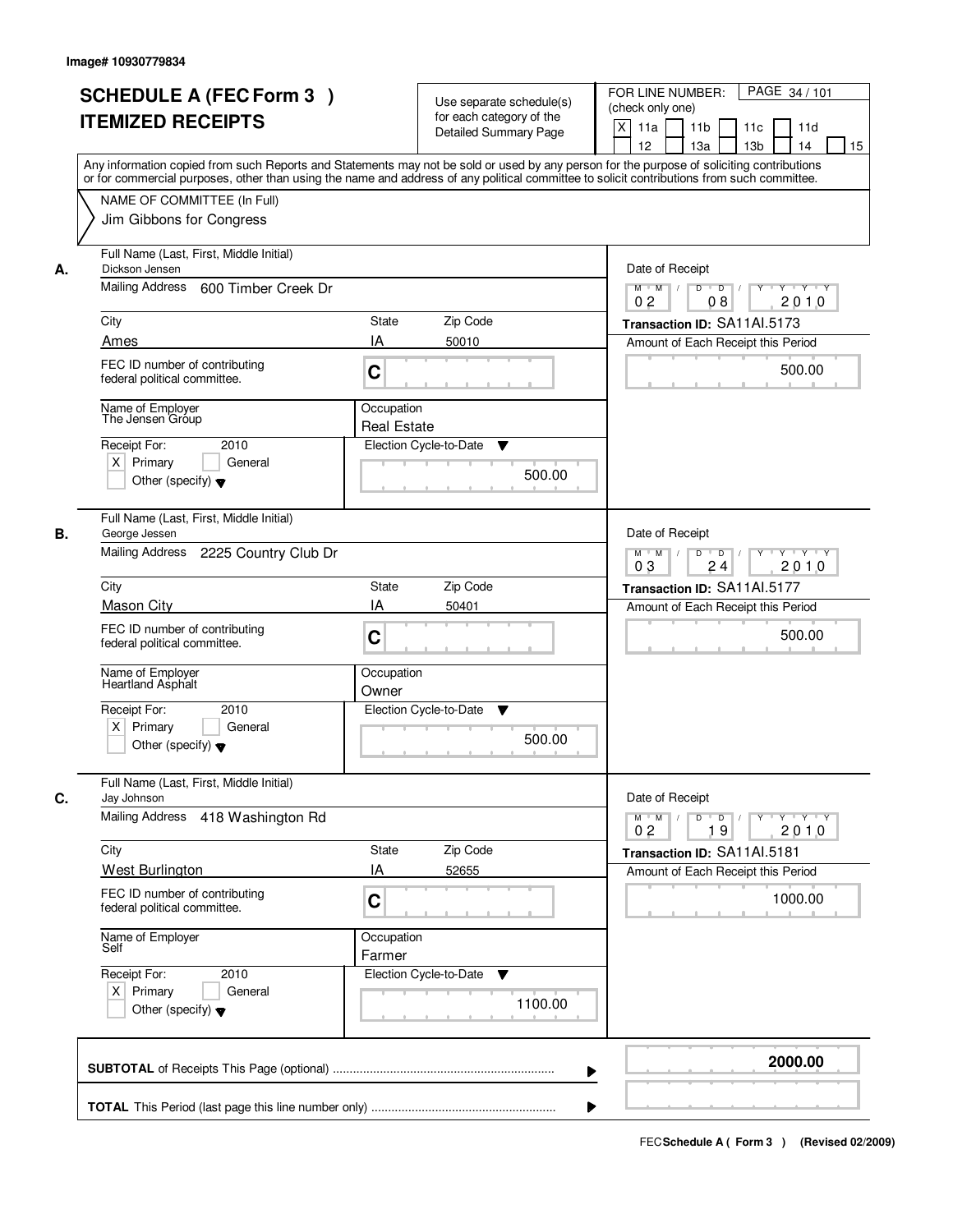|                                           | <b>SCHEDULE A (FEC Form 3)</b><br><b>ITEMIZED RECEIPTS</b><br>Any information copied from such Reports and Statements may not be sold or used by any person for the purpose of soliciting contributions |                   | Use separate schedule(s)<br>for each category of the<br><b>Detailed Summary Page</b> | FOR LINE NUMBER:<br>(check only one)<br>$\boldsymbol{\mathsf{X}}$<br>11 <sub>b</sub><br>11a<br>12<br>13a | PAGE 35/101<br>11c<br>11d<br>13 <sub>b</sub><br>14<br>15                                                                                                                                                                                         |  |
|-------------------------------------------|---------------------------------------------------------------------------------------------------------------------------------------------------------------------------------------------------------|-------------------|--------------------------------------------------------------------------------------|----------------------------------------------------------------------------------------------------------|--------------------------------------------------------------------------------------------------------------------------------------------------------------------------------------------------------------------------------------------------|--|
|                                           | or for commercial purposes, other than using the name and address of any political committee to solicit contributions from such committee.<br>NAME OF COMMITTEE (In Full)<br>Jim Gibbons for Congress   |                   |                                                                                      |                                                                                                          |                                                                                                                                                                                                                                                  |  |
| Rachelle Johnson<br>А.<br>Mailing Address | Full Name (Last, First, Middle Initial)<br>1151 Ewart Road                                                                                                                                              |                   |                                                                                      | $M$ $M$ /                                                                                                | Date of Receipt<br>$D$ $D$ $1$<br>Y<br>$Y - Y - Y - Y$                                                                                                                                                                                           |  |
|                                           | <b>PO Box 321</b>                                                                                                                                                                                       | 0 <sub>3</sub>    | 15<br>2010                                                                           |                                                                                                          |                                                                                                                                                                                                                                                  |  |
|                                           | City<br><b>State</b><br>Zip Code<br>IA<br>Montezuma<br>50171                                                                                                                                            |                   |                                                                                      |                                                                                                          | Transaction ID: SA11Al.5184<br>Amount of Each Receipt this Period                                                                                                                                                                                |  |
|                                           | FEC ID number of contributing<br>C<br>federal political committee.                                                                                                                                      |                   |                                                                                      |                                                                                                          | 250.00                                                                                                                                                                                                                                           |  |
| Self                                      | Name of Employer<br>Occupation<br>Lawyer                                                                                                                                                                |                   |                                                                                      |                                                                                                          |                                                                                                                                                                                                                                                  |  |
| Receipt For:<br>$X$ Primary               | 2010<br>Election Cycle-to-Date<br>▼<br>General<br>250.00<br>Other (specify) $\blacktriangledown$                                                                                                        |                   |                                                                                      |                                                                                                          |                                                                                                                                                                                                                                                  |  |
| В.                                        | Full Name (Last, First, Middle Initial)<br>Gerald Kirke                                                                                                                                                 |                   |                                                                                      |                                                                                                          | Date of Receipt                                                                                                                                                                                                                                  |  |
|                                           | Mailing Address<br>5465 Mills Civic Parkway<br>Suite 400<br>State                                                                                                                                       |                   |                                                                                      |                                                                                                          | D<br>$\overline{D}$<br>Y<br>$Y + Y + Y$<br>2010<br>03                                                                                                                                                                                            |  |
| City                                      | West Des Moines                                                                                                                                                                                         | Zip Code<br>50266 |                                                                                      | Transaction ID: SA11Al.5223                                                                              |                                                                                                                                                                                                                                                  |  |
|                                           | FEC ID number of contributing<br>federal political committee.                                                                                                                                           | IA<br>C           |                                                                                      |                                                                                                          | Amount of Each Receipt this Period<br>2400.00                                                                                                                                                                                                    |  |
|                                           | Name of Employer<br>Kirke Finanacial Services                                                                                                                                                           |                   | Occupation<br>CEO                                                                    |                                                                                                          |                                                                                                                                                                                                                                                  |  |
| Receipt For:<br>Primary                   | 2010<br>X General<br>Other (specify) $\blacktriangledown$                                                                                                                                               |                   | Election Cycle-to-Date<br>▼<br>4800.00                                               |                                                                                                          |                                                                                                                                                                                                                                                  |  |
| C.<br>W.A. Krause                         | Full Name (Last, First, Middle Initial)                                                                                                                                                                 | Date of Receipt   |                                                                                      |                                                                                                          |                                                                                                                                                                                                                                                  |  |
|                                           | Mailing Address<br>6400 Westown Parkway                                                                                                                                                                 |                   |                                                                                      |                                                                                                          | $D$ $D$ $l$<br>$\begin{array}{c c c c c c} \hline \multicolumn{3}{c }{\mathsf{Y}} & \multicolumn{3}{c}{\mathsf{Y}} & \multicolumn{3}{c}{\mathsf{Y}} & \multicolumn{3}{c}{\mathsf{Y}} & \multicolumn{3}{c}{\mathsf{Y}} \end{array}$<br>2010<br>11 |  |
| City                                      | West Des Moines                                                                                                                                                                                         | State<br>IA       | Zip Code<br>50266                                                                    |                                                                                                          | Transaction ID: SA11AI.5234<br>Amount of Each Receipt this Period                                                                                                                                                                                |  |
|                                           | FEC ID number of contributing<br>federal political committee.                                                                                                                                           | C                 |                                                                                      |                                                                                                          | 250.00                                                                                                                                                                                                                                           |  |
|                                           | Name of Employer<br>Krause Gentle Corp<br>Occupation<br>Exec                                                                                                                                            |                   |                                                                                      |                                                                                                          |                                                                                                                                                                                                                                                  |  |
| Receipt For:<br>$X$ Primary               | 2010<br>General<br>Other (specify) $\blacktriangledown$                                                                                                                                                 |                   | Election Cycle-to-Date<br>▼<br>250.00                                                |                                                                                                          |                                                                                                                                                                                                                                                  |  |
|                                           |                                                                                                                                                                                                         |                   |                                                                                      |                                                                                                          | 2900.00                                                                                                                                                                                                                                          |  |
|                                           |                                                                                                                                                                                                         |                   |                                                                                      |                                                                                                          |                                                                                                                                                                                                                                                  |  |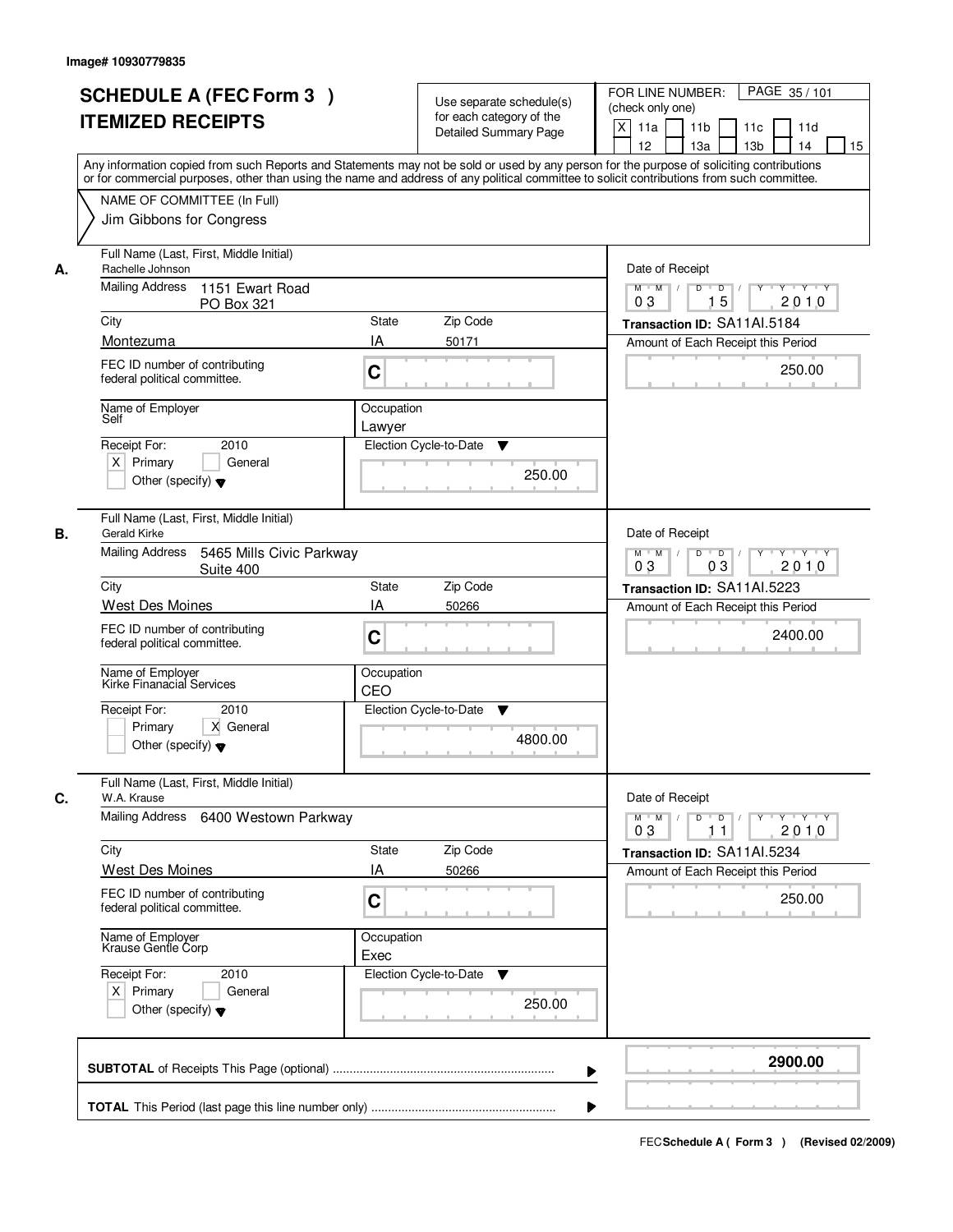|    | <b>SCHEDULE A (FEC Form 3)</b><br><b>ITEMIZED RECEIPTS</b><br>Any information copied from such Reports and Statements may not be sold or used by any person for the purpose of soliciting contributions<br>or for commercial purposes, other than using the name and address of any political committee to solicit contributions from such committee. |                                                                      | Use separate schedule(s)<br>for each category of the<br><b>Detailed Summary Page</b>           | PAGE 36/101<br>FOR LINE NUMBER:<br>(check only one)<br>X<br>11a<br>11 <sub>b</sub><br>11c<br>11d<br>12<br>13 <sub>b</sub><br>13a<br>14<br>15 |  |  |
|----|-------------------------------------------------------------------------------------------------------------------------------------------------------------------------------------------------------------------------------------------------------------------------------------------------------------------------------------------------------|----------------------------------------------------------------------|------------------------------------------------------------------------------------------------|----------------------------------------------------------------------------------------------------------------------------------------------|--|--|
|    | NAME OF COMMITTEE (In Full)<br>Jim Gibbons for Congress                                                                                                                                                                                                                                                                                               |                                                                      |                                                                                                |                                                                                                                                              |  |  |
| А. | Full Name (Last, First, Middle Initial)<br><b>Tammy Krieger</b><br>Mailing Address<br>19555 Oak Grove Ave                                                                                                                                                                                                                                             |                                                                      | Date of Receipt<br>$D$ $D$ $/$<br>$\overline{Y}$<br>Y Y Y Y<br>$M$ $M$ /<br>03<br>29<br>2010   |                                                                                                                                              |  |  |
|    | City                                                                                                                                                                                                                                                                                                                                                  | Transaction ID: SA11Al.5243                                          |                                                                                                |                                                                                                                                              |  |  |
|    | Prior Lake                                                                                                                                                                                                                                                                                                                                            | <b>MN</b>                                                            | 55372                                                                                          | Amount of Each Receipt this Period                                                                                                           |  |  |
|    | FEC ID number of contributing<br>federal political committee.                                                                                                                                                                                                                                                                                         | C                                                                    |                                                                                                | 2400.00                                                                                                                                      |  |  |
|    | Name of Employer<br>Homemaker                                                                                                                                                                                                                                                                                                                         | Occupation<br>Homemaker                                              |                                                                                                | Reattribute:                                                                                                                                 |  |  |
|    | 2010<br>Receipt For:<br>$X$ Primary<br>General<br>Other (specify) $\blacktriangledown$                                                                                                                                                                                                                                                                |                                                                      | Election Cycle-to-Date<br>▼<br>2400.00                                                         |                                                                                                                                              |  |  |
| В. | Full Name (Last, First, Middle Initial)<br>Tim Krieger                                                                                                                                                                                                                                                                                                |                                                                      |                                                                                                | Date of Receipt                                                                                                                              |  |  |
|    | Mailing Address 19555 Oak Grove Ave                                                                                                                                                                                                                                                                                                                   |                                                                      | $Y \vdash Y \vdash Y$<br>$M$ $M$ /<br>D<br>$\overline{\phantom{0}}$ D<br>Y<br>2010<br>03<br>29 |                                                                                                                                              |  |  |
|    | City                                                                                                                                                                                                                                                                                                                                                  | <b>State</b>                                                         | Zip Code                                                                                       | Transaction ID: SA11AI.5238                                                                                                                  |  |  |
|    | Prior Lake                                                                                                                                                                                                                                                                                                                                            | <b>MN</b>                                                            | 55372                                                                                          | Amount of Each Receipt this Period                                                                                                           |  |  |
|    | FEC ID number of contributing<br>federal political committee.                                                                                                                                                                                                                                                                                         | C                                                                    |                                                                                                | 4800.00                                                                                                                                      |  |  |
|    | Name of Employer<br>Twin Cities Power                                                                                                                                                                                                                                                                                                                 | Occupation<br><b>Business Owner</b>                                  |                                                                                                |                                                                                                                                              |  |  |
|    | Receipt For:<br>2010<br>$X$ Primary<br>General<br>Other (specify) $\blacktriangledown$                                                                                                                                                                                                                                                                |                                                                      | Election Cycle-to-Date<br>v<br>4800.00                                                         |                                                                                                                                              |  |  |
| C. | Full Name (Last, First, Middle Initial)<br><b>Tim Krieger</b>                                                                                                                                                                                                                                                                                         |                                                                      |                                                                                                |                                                                                                                                              |  |  |
|    | <b>Mailing Address</b><br>19555 Oak Grove Ave                                                                                                                                                                                                                                                                                                         | $D$ $D$ $/$<br>$M$ $M$ /<br>$Y + Y + Y$<br>$Y^+$<br>03<br>29<br>2010 |                                                                                                |                                                                                                                                              |  |  |
|    | City                                                                                                                                                                                                                                                                                                                                                  | Zip Code<br>State                                                    |                                                                                                | Transaction ID: SA11AI.5242                                                                                                                  |  |  |
|    | <b>Prior Lake</b>                                                                                                                                                                                                                                                                                                                                     | <b>MN</b>                                                            | 55372                                                                                          | Amount of Each Receipt this Period                                                                                                           |  |  |
|    | FEC ID number of contributing<br>federal political committee.                                                                                                                                                                                                                                                                                         | C                                                                    |                                                                                                | $-2400.00$                                                                                                                                   |  |  |
|    | Name of Employer<br>Twin Cities Power<br>Occupation<br><b>Business Owner</b>                                                                                                                                                                                                                                                                          |                                                                      |                                                                                                | Reattribute:                                                                                                                                 |  |  |
|    | Receipt For:<br>2010<br>$X$ Primary<br>General<br>Other (specify) $\blacktriangledown$                                                                                                                                                                                                                                                                |                                                                      | Election Cycle-to-Date<br>v<br>2400.00                                                         |                                                                                                                                              |  |  |
|    |                                                                                                                                                                                                                                                                                                                                                       |                                                                      | ▶                                                                                              | 4800.00                                                                                                                                      |  |  |
|    |                                                                                                                                                                                                                                                                                                                                                       |                                                                      |                                                                                                |                                                                                                                                              |  |  |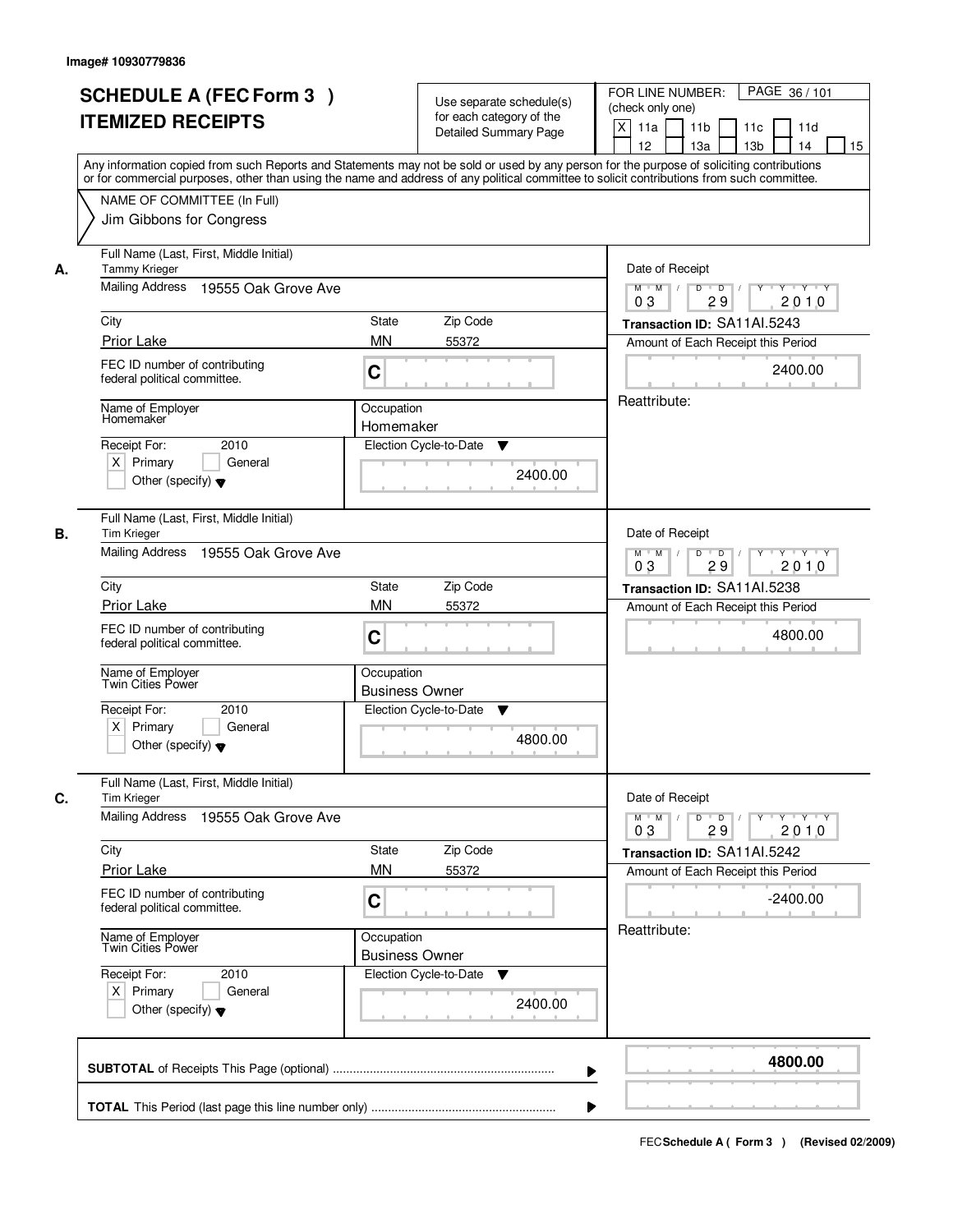|    | <b>SCHEDULE A (FEC Form 3)</b><br><b>ITEMIZED RECEIPTS</b><br>Any information copied from such Reports and Statements may not be sold or used by any person for the purpose of soliciting contributions<br>or for commercial purposes, other than using the name and address of any political committee to solicit contributions from such committee. |                                     | Use separate schedule(s)<br>for each category of the<br><b>Detailed Summary Page</b> | PAGE 37/101<br>FOR LINE NUMBER:<br>(check only one)<br>X<br>11a<br>11 <sub>b</sub><br>11c<br>11d<br>12<br>13 <sub>b</sub><br>13a<br>14<br>15 |
|----|-------------------------------------------------------------------------------------------------------------------------------------------------------------------------------------------------------------------------------------------------------------------------------------------------------------------------------------------------------|-------------------------------------|--------------------------------------------------------------------------------------|----------------------------------------------------------------------------------------------------------------------------------------------|
|    | NAME OF COMMITTEE (In Full)<br>Jim Gibbons for Congress                                                                                                                                                                                                                                                                                               |                                     |                                                                                      |                                                                                                                                              |
| А. | Full Name (Last, First, Middle Initial)<br>Tim Krieger<br><b>Mailing Address</b><br>19555 Oak Grove Ave                                                                                                                                                                                                                                               |                                     |                                                                                      | Date of Receipt<br>$D$ $D$ $1$<br>$\overline{Y}$<br>Y 'Y 'Y<br>$M$ $M$ /<br>0 <sub>3</sub><br>29<br>2010                                     |
|    | City                                                                                                                                                                                                                                                                                                                                                  | State                               | Zip Code                                                                             | Transaction ID: SA11Al.5244                                                                                                                  |
|    | Prior Lake                                                                                                                                                                                                                                                                                                                                            | <b>MN</b>                           | 55372                                                                                | Amount of Each Receipt this Period                                                                                                           |
|    | FEC ID number of contributing<br>federal political committee.                                                                                                                                                                                                                                                                                         | C                                   |                                                                                      | 200.00                                                                                                                                       |
|    | Name of Employer<br>Twin Cities Power                                                                                                                                                                                                                                                                                                                 | Occupation<br><b>Business Owner</b> |                                                                                      |                                                                                                                                              |
|    | 2010<br>Receipt For:<br>X General<br>Primary<br>Other (specify) $\blacktriangledown$                                                                                                                                                                                                                                                                  |                                     | Election Cycle-to-Date<br>▼<br>2600.00                                               |                                                                                                                                              |
| В. | Full Name (Last, First, Middle Initial)<br>Greg LaMair<br>Mailing Address 112 S 31st St                                                                                                                                                                                                                                                               |                                     |                                                                                      | Date of Receipt<br>$Y \vdash Y \vdash Y$<br>$M$ M<br>D<br>$\overline{D}$<br>Y                                                                |
|    |                                                                                                                                                                                                                                                                                                                                                       |                                     |                                                                                      | 2010<br>03<br>22                                                                                                                             |
|    | City                                                                                                                                                                                                                                                                                                                                                  | State                               | Zip Code                                                                             | Transaction ID: SA11Al.5245                                                                                                                  |
|    | West Des Moines<br>FEC ID number of contributing<br>federal political committee.                                                                                                                                                                                                                                                                      | IA<br>C                             | 50265                                                                                | Amount of Each Receipt this Period<br>250.00                                                                                                 |
|    | Name of Employer<br>LaMair-Mulock-Condon                                                                                                                                                                                                                                                                                                              | Occupation<br>Ins Agent             |                                                                                      |                                                                                                                                              |
|    | Receipt For:<br>2010<br>$X$ Primary<br>General<br>Other (specify) $\blacktriangledown$                                                                                                                                                                                                                                                                |                                     | Election Cycle-to-Date<br>v<br>250.00                                                |                                                                                                                                              |
| C. | Full Name (Last, First, Middle Initial)<br>Greg Lampke                                                                                                                                                                                                                                                                                                |                                     |                                                                                      | Date of Receipt                                                                                                                              |
|    | <b>Mailing Address</b><br>1431 Nevada Ave                                                                                                                                                                                                                                                                                                             |                                     |                                                                                      | $D$ $D$ $I$<br>$M$ $M$ /<br>$Y^+$<br>Y Y Y Y<br>03<br>18<br>2010                                                                             |
|    | City                                                                                                                                                                                                                                                                                                                                                  | State                               | Zip Code                                                                             | Transaction ID: SA11Al.5247                                                                                                                  |
|    | Livermore                                                                                                                                                                                                                                                                                                                                             | ΙA                                  | 50558                                                                                | Amount of Each Receipt this Period                                                                                                           |
|    | FEC ID number of contributing<br>federal political committee.                                                                                                                                                                                                                                                                                         | C                                   |                                                                                      | 250.00                                                                                                                                       |
|    | Name of Employer<br>Self                                                                                                                                                                                                                                                                                                                              | Occupation<br>Farmer                |                                                                                      |                                                                                                                                              |
|    | Receipt For:<br>2010<br>$X$ Primary<br>General<br>Other (specify) $\blacktriangledown$                                                                                                                                                                                                                                                                |                                     | Election Cycle-to-Date<br>v<br>250.00                                                |                                                                                                                                              |
|    |                                                                                                                                                                                                                                                                                                                                                       |                                     | ▶                                                                                    | 700.00                                                                                                                                       |
|    |                                                                                                                                                                                                                                                                                                                                                       |                                     |                                                                                      |                                                                                                                                              |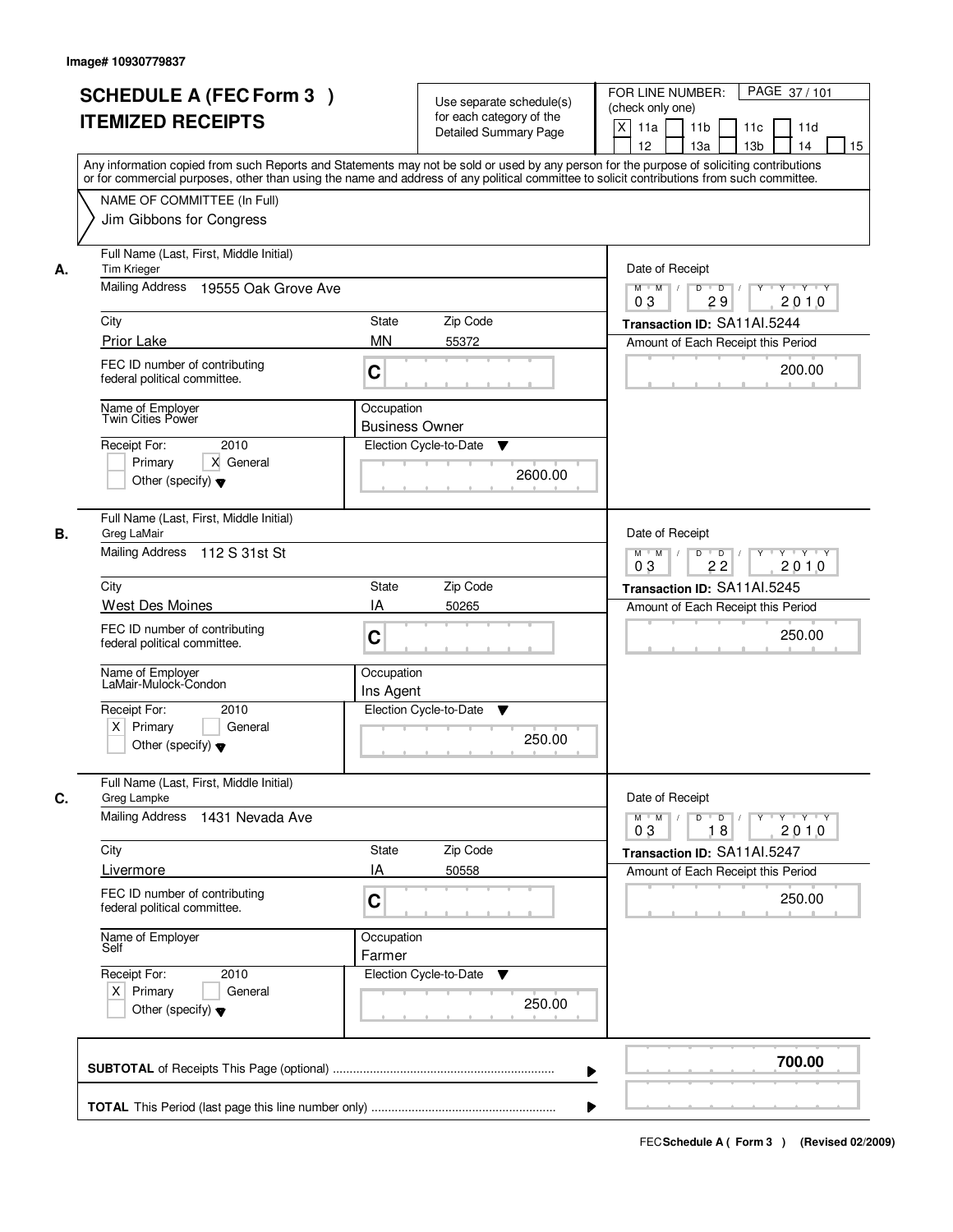| <b>SCHEDULE A (FEC Form 3)</b><br><b>ITEMIZED RECEIPTS</b>                             | Use separate schedule(s)<br>for each category of the<br><b>Detailed Summary Page</b>                                                                                                                                                                                                    | PAGE 38 / 101<br>FOR LINE NUMBER:<br>(check only one)<br>$\boldsymbol{\mathsf{X}}$<br>11a<br>11 <sub>b</sub><br>11c<br>11d |
|----------------------------------------------------------------------------------------|-----------------------------------------------------------------------------------------------------------------------------------------------------------------------------------------------------------------------------------------------------------------------------------------|----------------------------------------------------------------------------------------------------------------------------|
|                                                                                        | Any information copied from such Reports and Statements may not be sold or used by any person for the purpose of soliciting contributions<br>or for commercial purposes, other than using the name and address of any political committee to solicit contributions from such committee. | 12<br>13 <sub>b</sub><br>13a<br>14<br>15                                                                                   |
| NAME OF COMMITTEE (In Full)<br>Jim Gibbons for Congress                                |                                                                                                                                                                                                                                                                                         |                                                                                                                            |
| Full Name (Last, First, Middle Initial)<br>Frank Lindsey<br>А.<br>Mailing Address      |                                                                                                                                                                                                                                                                                         | Date of Receipt<br>$Y$ $Y$ $Y$<br>$D$ $D$ $/$                                                                              |
| 1001 Briar Ridge                                                                       |                                                                                                                                                                                                                                                                                         | $\overline{Y}$<br>$M$ $M$ /<br>0 <sub>3</sub><br>31<br>2010                                                                |
| City<br>West Des Moines                                                                | State<br>Zip Code<br>IA<br>50265                                                                                                                                                                                                                                                        | Transaction ID: SA11Al.5265<br>Amount of Each Receipt this Period                                                          |
| FEC ID number of contributing<br>federal political committee.                          | C                                                                                                                                                                                                                                                                                       | 500.00                                                                                                                     |
| Name of Employer<br>Monarch Foundations                                                | Occupation<br>Owner                                                                                                                                                                                                                                                                     |                                                                                                                            |
| Receipt For:<br>2010<br>$X$ Primary<br>General<br>Other (specify) $\blacktriangledown$ | Election Cycle-to-Date<br>▼<br>500.00                                                                                                                                                                                                                                                   |                                                                                                                            |
| Full Name (Last, First, Middle Initial)<br>В.<br><b>Curt Manatt</b>                    |                                                                                                                                                                                                                                                                                         | Date of Receipt                                                                                                            |
| Mailing Address<br>7230 Hyperion Pt                                                    |                                                                                                                                                                                                                                                                                         | $Y - Y - Y$<br>$M$ M<br>D<br>$\overline{D}$<br>31<br>2010<br>03                                                            |
| City                                                                                   | Zip Code<br>State                                                                                                                                                                                                                                                                       | Transaction ID: SA11AI.5278                                                                                                |
| Johnston<br>FEC ID number of contributing<br>federal political committee.              | IA<br>50131<br>C                                                                                                                                                                                                                                                                        | Amount of Each Receipt this Period<br>250.00                                                                               |
| Name of Employer<br>Manatts Inc                                                        | Occupation<br>Construction                                                                                                                                                                                                                                                              |                                                                                                                            |
| Receipt For:<br>2010<br>$X$ Primary<br>General                                         | Election Cycle-to-Date<br>v                                                                                                                                                                                                                                                             |                                                                                                                            |
| Other (specify) $\blacktriangledown$                                                   | 1450.00                                                                                                                                                                                                                                                                                 |                                                                                                                            |
| Full Name (Last, First, Middle Initial)<br>C.<br>Craig Manning                         |                                                                                                                                                                                                                                                                                         | Date of Receipt                                                                                                            |
| <b>Mailing Address</b><br>1725 400th St                                                |                                                                                                                                                                                                                                                                                         | $D$ $D$ $/$<br>$M$ $M$ /<br>$Y + Y + Y$<br>Y "<br>03<br>2010<br>20                                                         |
| City                                                                                   | Zip Code<br>State                                                                                                                                                                                                                                                                       | Transaction ID: SA11Al.5279                                                                                                |
| Royal<br>FEC ID number of contributing<br>federal political committee.                 | ΙA<br>51357<br>C                                                                                                                                                                                                                                                                        | Amount of Each Receipt this Period<br>50.00                                                                                |
| Name of Employer<br>Self Employed                                                      | Occupation<br>Farmer                                                                                                                                                                                                                                                                    |                                                                                                                            |
| Receipt For:<br>2010<br>$X$ Primary<br>General<br>Other (specify) $\blacktriangledown$ | Election Cycle-to-Date<br>v<br>300.00                                                                                                                                                                                                                                                   |                                                                                                                            |
|                                                                                        | ▶                                                                                                                                                                                                                                                                                       | 800.00                                                                                                                     |
|                                                                                        |                                                                                                                                                                                                                                                                                         |                                                                                                                            |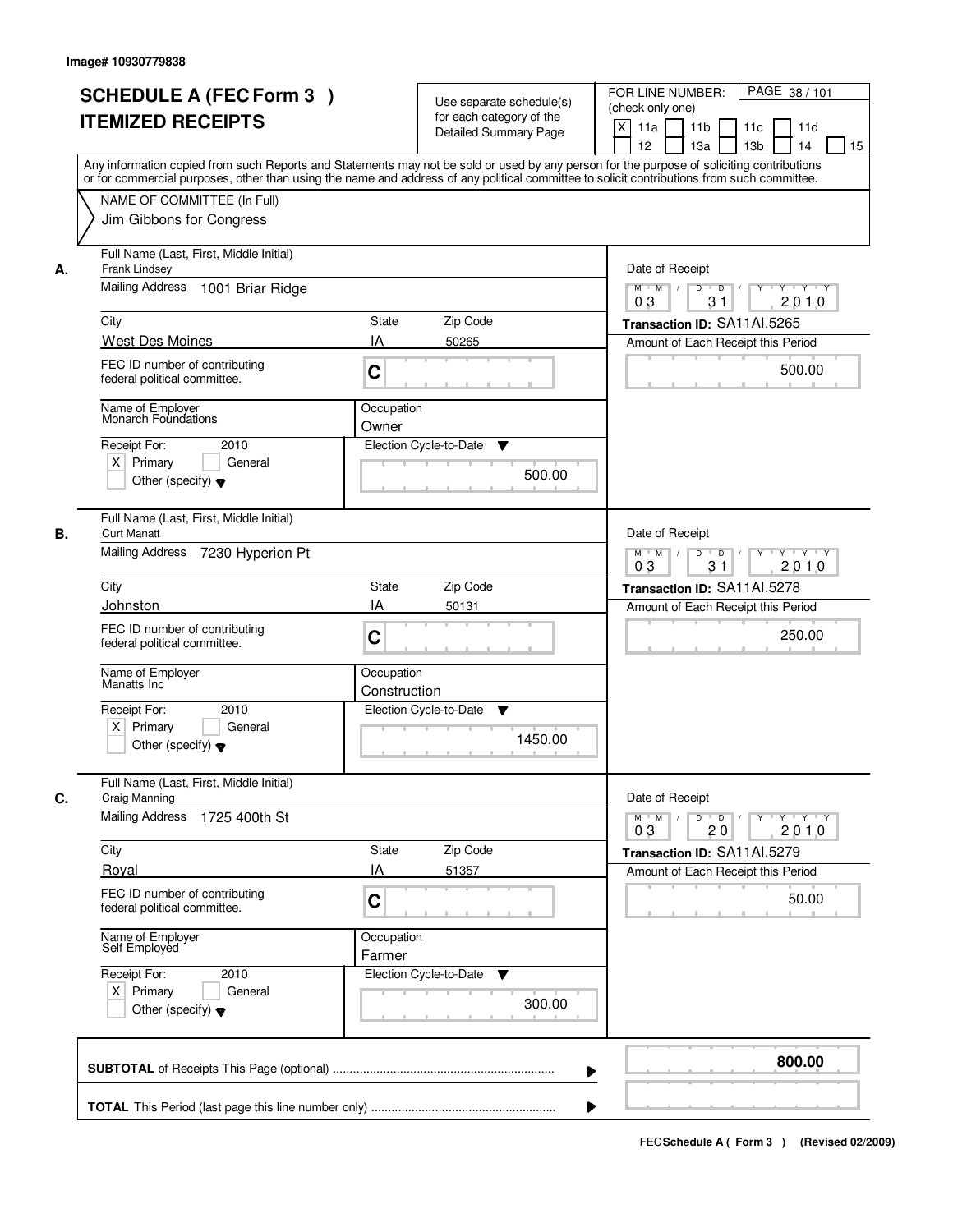|    | <b>SCHEDULE A (FEC Form 3)</b><br><b>ITEMIZED RECEIPTS</b><br>Any information copied from such Reports and Statements may not be sold or used by any person for the purpose of soliciting contributions<br>or for commercial purposes, other than using the name and address of any political committee to solicit contributions from such committee. |                            | Use separate schedule(s)<br>for each category of the<br><b>Detailed Summary Page</b> | PAGE 39 / 101<br>FOR LINE NUMBER:<br>(check only one)<br>X<br>11a<br>11 <sub>b</sub><br>11c<br>11d<br>12<br>13 <sub>b</sub><br>13a<br>14<br>15 |
|----|-------------------------------------------------------------------------------------------------------------------------------------------------------------------------------------------------------------------------------------------------------------------------------------------------------------------------------------------------------|----------------------------|--------------------------------------------------------------------------------------|------------------------------------------------------------------------------------------------------------------------------------------------|
|    | NAME OF COMMITTEE (In Full)<br>Jim Gibbons for Congress                                                                                                                                                                                                                                                                                               |                            |                                                                                      |                                                                                                                                                |
| А. | Full Name (Last, First, Middle Initial)<br>Tim Manning<br>Mailing Address 9520 Lakeland Circle                                                                                                                                                                                                                                                        |                            |                                                                                      | Date of Receipt<br>$Y$ $Y$ $Y$<br>$M$ $M$ /<br>$D$ $D$ $/$<br>$\overline{Y}$<br>26<br>2010<br>0 <sub>1</sub>                                   |
|    | City                                                                                                                                                                                                                                                                                                                                                  | State                      | Zip Code                                                                             | Transaction ID: SA11AI.5282                                                                                                                    |
|    | <b>Eden Prairie</b>                                                                                                                                                                                                                                                                                                                                   | <b>MN</b>                  | 55347                                                                                | Amount of Each Receipt this Period                                                                                                             |
|    | FEC ID number of contributing<br>federal political committee.                                                                                                                                                                                                                                                                                         | C                          |                                                                                      | 1000.00                                                                                                                                        |
|    | Name of Employer<br>CH Robinson Co                                                                                                                                                                                                                                                                                                                    | Occupation<br><b>VP</b>    |                                                                                      |                                                                                                                                                |
|    | 2010<br>Receipt For:<br>$X$ Primary<br>General<br>Other (specify) $\blacktriangledown$                                                                                                                                                                                                                                                                |                            | Election Cycle-to-Date<br>▼<br>1000.00                                               |                                                                                                                                                |
| В. | Full Name (Last, First, Middle Initial)<br>Michael McDonough<br>Mailing Address 115 3rd St SE                                                                                                                                                                                                                                                         |                            |                                                                                      | Date of Receipt<br>$Y \vdash Y \vdash Y$<br>$M$ $M$ /<br>D<br>$\overline{D}$<br>Y                                                              |
|    |                                                                                                                                                                                                                                                                                                                                                       |                            |                                                                                      | 31<br>2010<br>03                                                                                                                               |
|    | City<br>Cedar Rapids                                                                                                                                                                                                                                                                                                                                  | State<br>IA                | Zip Code<br>52401                                                                    | Transaction ID: SA11AI.5302<br>Amount of Each Receipt this Period                                                                              |
|    | FEC ID number of contributing<br>federal political committee.                                                                                                                                                                                                                                                                                         | C                          |                                                                                      | 500.00                                                                                                                                         |
|    | Name of Employer<br>Simons Perrine Moyer Berg-<br>man                                                                                                                                                                                                                                                                                                 | Occupation<br>Attorney     |                                                                                      |                                                                                                                                                |
|    | Receipt For:<br>2010<br>$X$ Primary<br>General<br>Other (specify) $\blacktriangledown$                                                                                                                                                                                                                                                                |                            | Election Cycle-to-Date<br>v<br>500.00                                                |                                                                                                                                                |
| C. | Full Name (Last, First, Middle Initial)<br><b>Brian McGarvey</b>                                                                                                                                                                                                                                                                                      |                            |                                                                                      | Date of Receipt                                                                                                                                |
|    | <b>Mailing Address</b><br>1116 20th St                                                                                                                                                                                                                                                                                                                |                            |                                                                                      | $D$ $D$ $I$<br>$M$ $M$ /<br>$Y^+$<br>$Y + Y + Y$<br>03<br>17<br>2010                                                                           |
|    | City                                                                                                                                                                                                                                                                                                                                                  | State                      | Zip Code                                                                             | Transaction ID: SA11AI.5304                                                                                                                    |
|    | <b>West Des Moines</b><br>FEC ID number of contributing<br>federal political committee.                                                                                                                                                                                                                                                               | ΙA<br>C                    | 50265                                                                                | Amount of Each Receipt this Period<br>250.00                                                                                                   |
|    | Name of Employer<br>Self                                                                                                                                                                                                                                                                                                                              | Occupation<br>Orthodontist |                                                                                      |                                                                                                                                                |
|    | Receipt For:<br>2010<br>$X$ Primary<br>General<br>Other (specify) $\blacktriangledown$                                                                                                                                                                                                                                                                |                            | Election Cycle-to-Date<br>v<br>250.00                                                |                                                                                                                                                |
|    |                                                                                                                                                                                                                                                                                                                                                       |                            | ▶                                                                                    | 1750.00                                                                                                                                        |
|    |                                                                                                                                                                                                                                                                                                                                                       |                            |                                                                                      |                                                                                                                                                |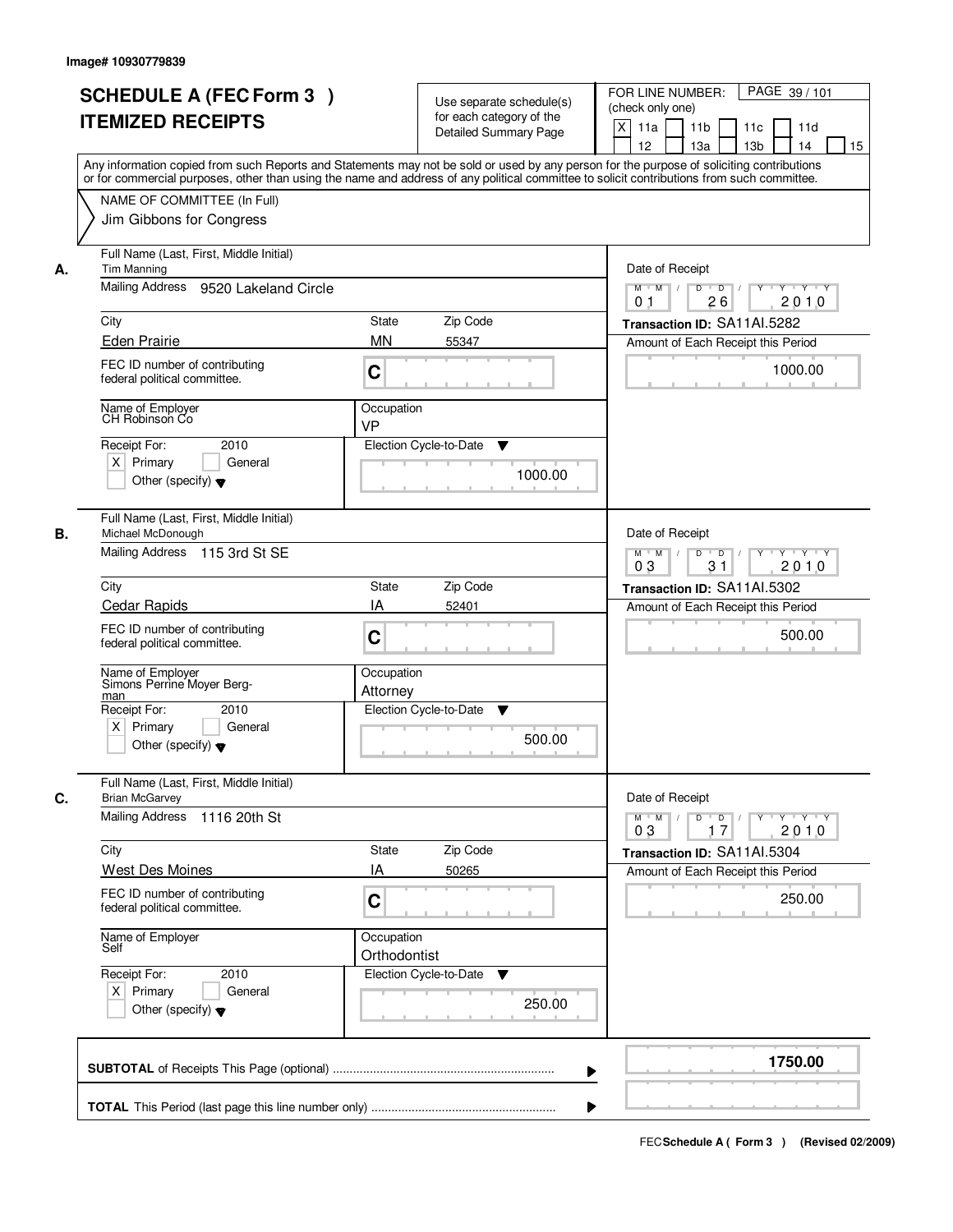|    | <b>SCHEDULE A (FEC Form 3)</b><br><b>ITEMIZED RECEIPTS</b><br>Any information copied from such Reports and Statements may not be sold or used by any person for the purpose of soliciting contributions<br>or for commercial purposes, other than using the name and address of any political committee to solicit contributions from such committee. |                                         | Use separate schedule(s)<br>for each category of the<br><b>Detailed Summary Page</b> | PAGE 40/101<br>FOR LINE NUMBER:<br>(check only one)<br>X<br>11a<br>11 <sub>b</sub><br>11c<br>11d<br>12<br>13 <sub>b</sub><br>13a<br>14<br>15 |
|----|-------------------------------------------------------------------------------------------------------------------------------------------------------------------------------------------------------------------------------------------------------------------------------------------------------------------------------------------------------|-----------------------------------------|--------------------------------------------------------------------------------------|----------------------------------------------------------------------------------------------------------------------------------------------|
|    | NAME OF COMMITTEE (In Full)<br>Jim Gibbons for Congress                                                                                                                                                                                                                                                                                               |                                         |                                                                                      |                                                                                                                                              |
| А. | Full Name (Last, First, Middle Initial)<br>Julie McGonegle<br>Mailing Address<br>3301 Patricia Dr<br>City                                                                                                                                                                                                                                             | State                                   | Zip Code                                                                             | Date of Receipt<br>$M$ $M$<br>$D$ $D$ $/$<br>03<br>17<br>2010<br>Transaction ID: SA11Al.5306                                                 |
|    | Urbandale<br>FEC ID number of contributing<br>federal political committee.                                                                                                                                                                                                                                                                            | IA<br>C                                 | 50322                                                                                | Amount of Each Receipt this Period<br>250.00                                                                                                 |
|    | Name of Employer<br>FBL Financial Group<br>Receipt For:<br>2010<br>$X$ Primary<br>General<br>Other (specify) $\blacktriangledown$                                                                                                                                                                                                                     | Occupation<br><b>Financial Services</b> | Election Cycle-to-Date<br>▼<br>250.00                                                |                                                                                                                                              |
| В. | Full Name (Last, First, Middle Initial)<br>Anne McKeown<br>Mailing Address 17747 Lochland Ridge                                                                                                                                                                                                                                                       |                                         |                                                                                      | Date of Receipt<br>Y<br>$Y \vdash Y \vdash Y$<br>$M$ $M$ /<br>D<br>$\overline{D}$<br>2010<br>03<br>18                                        |
|    | City                                                                                                                                                                                                                                                                                                                                                  | State                                   | Zip Code                                                                             | Transaction ID: SA11AI.5308                                                                                                                  |
|    | <b>Council Bluffs</b><br>FEC ID number of contributing<br>federal political committee.                                                                                                                                                                                                                                                                | IA<br>C                                 | 51503                                                                                | Amount of Each Receipt this Period<br>250.00                                                                                                 |
|    | Name of Employer<br>Retired                                                                                                                                                                                                                                                                                                                           | Occupation<br>Retired                   |                                                                                      |                                                                                                                                              |
|    | Receipt For:<br>2010<br>$X$ Primary<br>General<br>Other (specify) $\blacktriangledown$                                                                                                                                                                                                                                                                |                                         | Election Cycle-to-Date<br>v<br>250.00                                                |                                                                                                                                              |
| C. | Full Name (Last, First, Middle Initial)<br>Ron McMillen<br>Mailing Address<br>PO Box 887                                                                                                                                                                                                                                                              |                                         |                                                                                      | Date of Receipt<br>$\mathsf D$<br>$M$ $M$ /<br>$\overline{D}$<br>$Y + Y + Y$<br>Y "                                                          |
|    |                                                                                                                                                                                                                                                                                                                                                       |                                         |                                                                                      | 03<br>31<br>2010                                                                                                                             |
|    | City<br>Ames                                                                                                                                                                                                                                                                                                                                          | State<br>ΙA                             | Zip Code<br>50010                                                                    | Transaction ID: SA11Al.5312<br>Amount of Each Receipt this Period                                                                            |
|    | FEC ID number of contributing<br>federal political committee.                                                                                                                                                                                                                                                                                         | C                                       |                                                                                      | 2000.00                                                                                                                                      |
|    | Name of Employer<br>Sigler Printing                                                                                                                                                                                                                                                                                                                   | Occupation<br>Owner                     |                                                                                      |                                                                                                                                              |
|    | Receipt For:<br>2010<br>$X$ Primary<br>General<br>Other (specify) $\blacktriangledown$                                                                                                                                                                                                                                                                |                                         | Election Cycle-to-Date<br>v<br>4000.00                                               |                                                                                                                                              |
|    |                                                                                                                                                                                                                                                                                                                                                       |                                         | ▶                                                                                    | 2500.00                                                                                                                                      |
|    |                                                                                                                                                                                                                                                                                                                                                       |                                         |                                                                                      |                                                                                                                                              |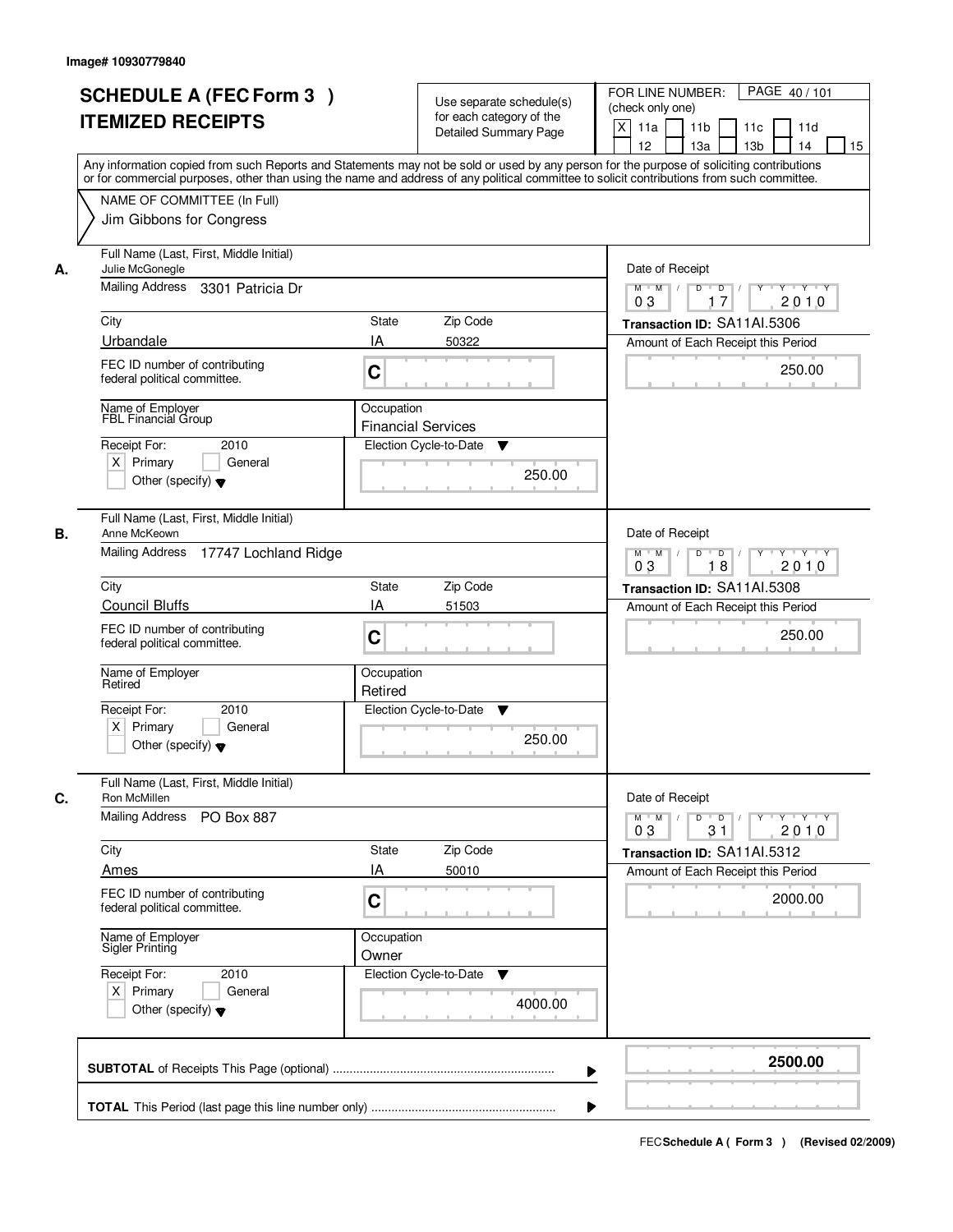| <b>SCHEDULE A (FEC Form 3)</b><br><b>ITEMIZED RECEIPTS</b>                                                 |                                          | Use separate schedule(s)<br>for each category of the<br>Detailed Summary Page | PAGE 41 / 101<br>FOR LINE NUMBER:<br>(check only one)<br>$\mathsf{X}$<br>11 <sub>b</sub><br>11a<br>11c<br>11d<br>13 <sub>b</sub><br>12<br>13a<br>14<br>15<br>Any information copied from such Reports and Statements may not be sold or used by any person for the purpose of soliciting contributions<br>or for commercial purposes, other than using the name and address of any political committee to solicit contributions from such committee.                                                   |
|------------------------------------------------------------------------------------------------------------|------------------------------------------|-------------------------------------------------------------------------------|--------------------------------------------------------------------------------------------------------------------------------------------------------------------------------------------------------------------------------------------------------------------------------------------------------------------------------------------------------------------------------------------------------------------------------------------------------------------------------------------------------|
| NAME OF COMMITTEE (In Full)<br>Jim Gibbons for Congress                                                    |                                          |                                                                               |                                                                                                                                                                                                                                                                                                                                                                                                                                                                                                        |
| Full Name (Last, First, Middle Initial)<br>Ron McMillen<br>А.<br>Mailing Address PO Box 887<br>City        | State                                    | Zip Code                                                                      | Date of Receipt<br>$\begin{array}{c c c c c c c c} \hline \textbf{0} & \textbf{0} & \textbf{0} & \textbf{0} & \textbf{0} & \textbf{0} & \textbf{0} & \textbf{0} & \textbf{0} & \textbf{0} & \textbf{0} & \textbf{0} & \textbf{0} & \textbf{0} & \textbf{0} & \textbf{0} & \textbf{0} & \textbf{0} & \textbf{0} & \textbf{0} & \textbf{0} & \textbf{0} & \textbf{0} & \textbf{0} & \textbf{0} & \textbf{0} & \textbf{0} & \textbf{0} &$<br>$M$ $M$ /<br>03<br>31<br>2010<br>Transaction ID: SA11Al.5315 |
| Ames<br>FEC ID number of contributing<br>federal political committee.                                      | IA<br>C                                  | 50010                                                                         | Amount of Each Receipt this Period<br>$-1600.00$                                                                                                                                                                                                                                                                                                                                                                                                                                                       |
| Name of Employer<br>Sigler Printing<br>Receipt For:<br>$X$ Primary<br>Other (specify) $\blacktriangledown$ | Occupation<br>Owner<br>2010<br>General   | Election Cycle-to-Date<br>▼                                                   | Redesignate:<br>[MEMO ITEM]                                                                                                                                                                                                                                                                                                                                                                                                                                                                            |
| Full Name (Last, First, Middle Initial)<br>Ron McMillen<br>В.<br>Mailing Address PO Box 887                |                                          |                                                                               | Date of Receipt<br>$Y - Y - Y - Y$<br>$M$ $M$ /<br>D<br>$\overline{D}$<br>31<br>2010<br>03                                                                                                                                                                                                                                                                                                                                                                                                             |
| City<br>Ames<br>FEC ID number of contributing<br>federal political committee.                              | <b>State</b><br>IA<br>C                  | Zip Code<br>50010                                                             | Transaction ID: SA11Al.5316<br>Amount of Each Receipt this Period<br>1600.00<br>Redesignate:                                                                                                                                                                                                                                                                                                                                                                                                           |
| Name of Employer<br>Sigler Printing<br>Receipt For:<br>Primary<br>Other (specify) $\blacktriangledown$     | Occupation<br>Owner<br>2010<br>X General | Election Cycle-to-Date<br>▼                                                   | [MEMO ITEM]                                                                                                                                                                                                                                                                                                                                                                                                                                                                                            |
| Full Name (Last, First, Middle Initial)<br>C.<br>Steve Metzger<br><b>Mailing Address</b>                   | 4109 Plumwood Dr                         |                                                                               | Date of Receipt<br>$M$ $M$<br>$\mathsf D$<br>$Y = Y = Y + Y$<br>$\overline{D}$<br>$Y$ <sup><math>\top</math></sup>                                                                                                                                                                                                                                                                                                                                                                                     |
| City<br><b>West Des Moines</b>                                                                             | <b>State</b><br>ΙA                       | Zip Code<br>50265                                                             | 2010<br>01<br>27<br>Transaction ID: SA11AI.5323<br>Amount of Each Receipt this Period                                                                                                                                                                                                                                                                                                                                                                                                                  |
| FEC ID number of contributing<br>federal political committee.                                              | C                                        |                                                                               | 500.00                                                                                                                                                                                                                                                                                                                                                                                                                                                                                                 |
| Name of Employer<br>MedImmune<br>Receipt For:<br>$X$ Primary<br>Other (specify) $\blacktriangledown$       | Occupation<br>Sales<br>2010<br>General   | Election Cycle-to-Date<br>v<br>500.00                                         |                                                                                                                                                                                                                                                                                                                                                                                                                                                                                                        |
|                                                                                                            |                                          | ▶                                                                             | 500.00                                                                                                                                                                                                                                                                                                                                                                                                                                                                                                 |
|                                                                                                            |                                          |                                                                               |                                                                                                                                                                                                                                                                                                                                                                                                                                                                                                        |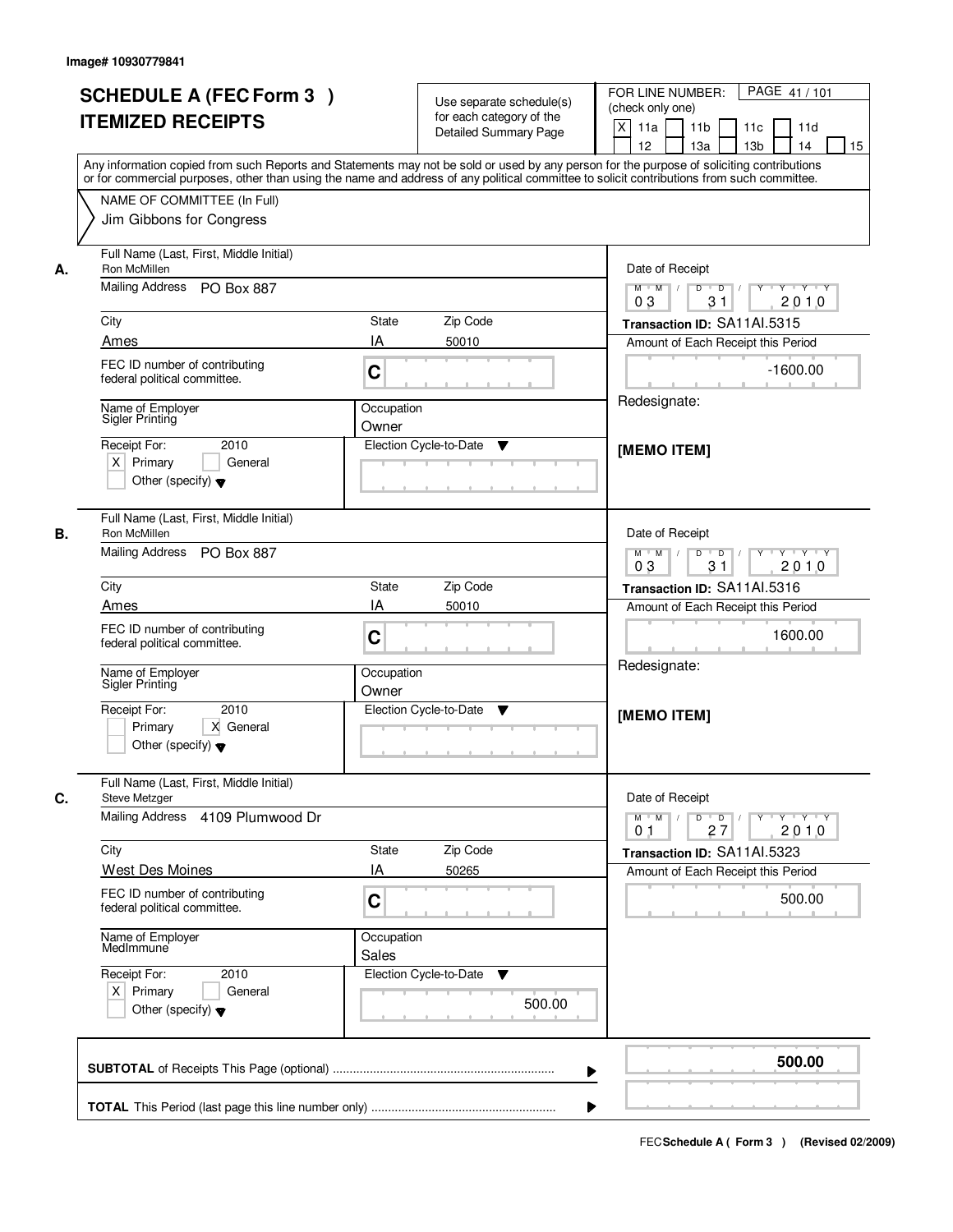|      | <b>SCHEDULE A (FEC Form 3)</b><br><b>ITEMIZED RECEIPTS</b>                                                                                 |                                                                                              | Use separate schedule(s)<br>for each category of the<br><b>Detailed Summary Page</b> | PAGE 42/101<br>FOR LINE NUMBER:<br>(check only one)<br>X<br>11a<br>11 <sub>b</sub><br>11c<br>11d                                                                                      |
|------|--------------------------------------------------------------------------------------------------------------------------------------------|----------------------------------------------------------------------------------------------|--------------------------------------------------------------------------------------|---------------------------------------------------------------------------------------------------------------------------------------------------------------------------------------|
|      | or for commercial purposes, other than using the name and address of any political committee to solicit contributions from such committee. |                                                                                              |                                                                                      | 12<br>13 <sub>b</sub><br>13a<br>14<br>15<br>Any information copied from such Reports and Statements may not be sold or used by any person for the purpose of soliciting contributions |
|      | NAME OF COMMITTEE (In Full)<br>Jim Gibbons for Congress                                                                                    |                                                                                              |                                                                                      |                                                                                                                                                                                       |
| А.   | Full Name (Last, First, Middle Initial)<br>Jim Miller                                                                                      |                                                                                              |                                                                                      | Date of Receipt                                                                                                                                                                       |
|      | Mailing Address 9826 University Ave                                                                                                        |                                                                                              |                                                                                      | $M$ $M$<br>$D$ $D$ $/$<br>$\overline{Y}$<br>Y Y Y Y<br>28<br>2010<br>0 <sub>1</sub>                                                                                                   |
| City | <b>Cedar Falls</b>                                                                                                                         | State<br>IA                                                                                  | Zip Code<br>50613                                                                    | Transaction ID: SA11Al.5333<br>Amount of Each Receipt this Period                                                                                                                     |
|      | FEC ID number of contributing<br>federal political committee.                                                                              | C                                                                                            |                                                                                      | 250.00                                                                                                                                                                                |
|      | Name of Employer<br>Wartburg College                                                                                                       | Occupation<br>Coach                                                                          |                                                                                      |                                                                                                                                                                                       |
|      | 2010<br>Receipt For:<br>$X$ Primary<br>General<br>Other (specify) $\blacktriangledown$                                                     |                                                                                              | Election Cycle-to-Date<br>▼<br>250.00                                                |                                                                                                                                                                                       |
| В.   | Full Name (Last, First, Middle Initial)<br>Jim Miller                                                                                      |                                                                                              |                                                                                      | Date of Receipt                                                                                                                                                                       |
|      | Mailing Address<br>9826 University Ave                                                                                                     | $Y \vdash Y \vdash Y$<br>$M$ M<br>D<br>$\overline{D}$ /<br>Y<br>2010<br>0 <sub>2</sub><br>19 |                                                                                      |                                                                                                                                                                                       |
| City |                                                                                                                                            | State                                                                                        | Zip Code                                                                             | Transaction ID: SA11Al.5335                                                                                                                                                           |
|      | <b>Cedar Falls</b><br>FEC ID number of contributing<br>federal political committee.                                                        | IA<br>C                                                                                      | 50613                                                                                | Amount of Each Receipt this Period<br>40.00                                                                                                                                           |
|      | Name of Employer<br>Wartburg College                                                                                                       | Occupation<br>Coach                                                                          |                                                                                      |                                                                                                                                                                                       |
|      | Receipt For:<br>2010<br>$X$ Primary<br>General<br>Other (specify) $\blacktriangledown$                                                     |                                                                                              | Election Cycle-to-Date<br>v<br>290.00                                                |                                                                                                                                                                                       |
| C.   | Full Name (Last, First, Middle Initial)<br>John Milne                                                                                      |                                                                                              |                                                                                      | Date of Receipt                                                                                                                                                                       |
|      | <b>Mailing Address</b><br>409 G Street                                                                                                     |                                                                                              |                                                                                      | $\mathsf D$<br>$M$ $M$ /<br>$\overline{D}$<br>$Y$ <sup>-1</sup><br>$Y + Y + Y$<br>03<br>30<br>2010                                                                                    |
| City |                                                                                                                                            | State                                                                                        | Zip Code                                                                             | Transaction ID: SA11Al.5340                                                                                                                                                           |
|      | <b>Washington</b><br>FEC ID number of contributing<br>federal political committee.                                                         | DC<br>C                                                                                      | 20003                                                                                | Amount of Each Receipt this Period<br>250.00                                                                                                                                          |
|      | Name of Employer<br>mCapitol Management                                                                                                    | Occupation<br>Sr VP                                                                          |                                                                                      |                                                                                                                                                                                       |
|      | Receipt For:<br>2010<br>$X$ Primary<br>General<br>Other (specify) $\blacktriangledown$                                                     |                                                                                              | Election Cycle-to-Date<br>v<br>250.00                                                |                                                                                                                                                                                       |
|      |                                                                                                                                            |                                                                                              | ▶                                                                                    | 540.00                                                                                                                                                                                |
|      |                                                                                                                                            |                                                                                              |                                                                                      |                                                                                                                                                                                       |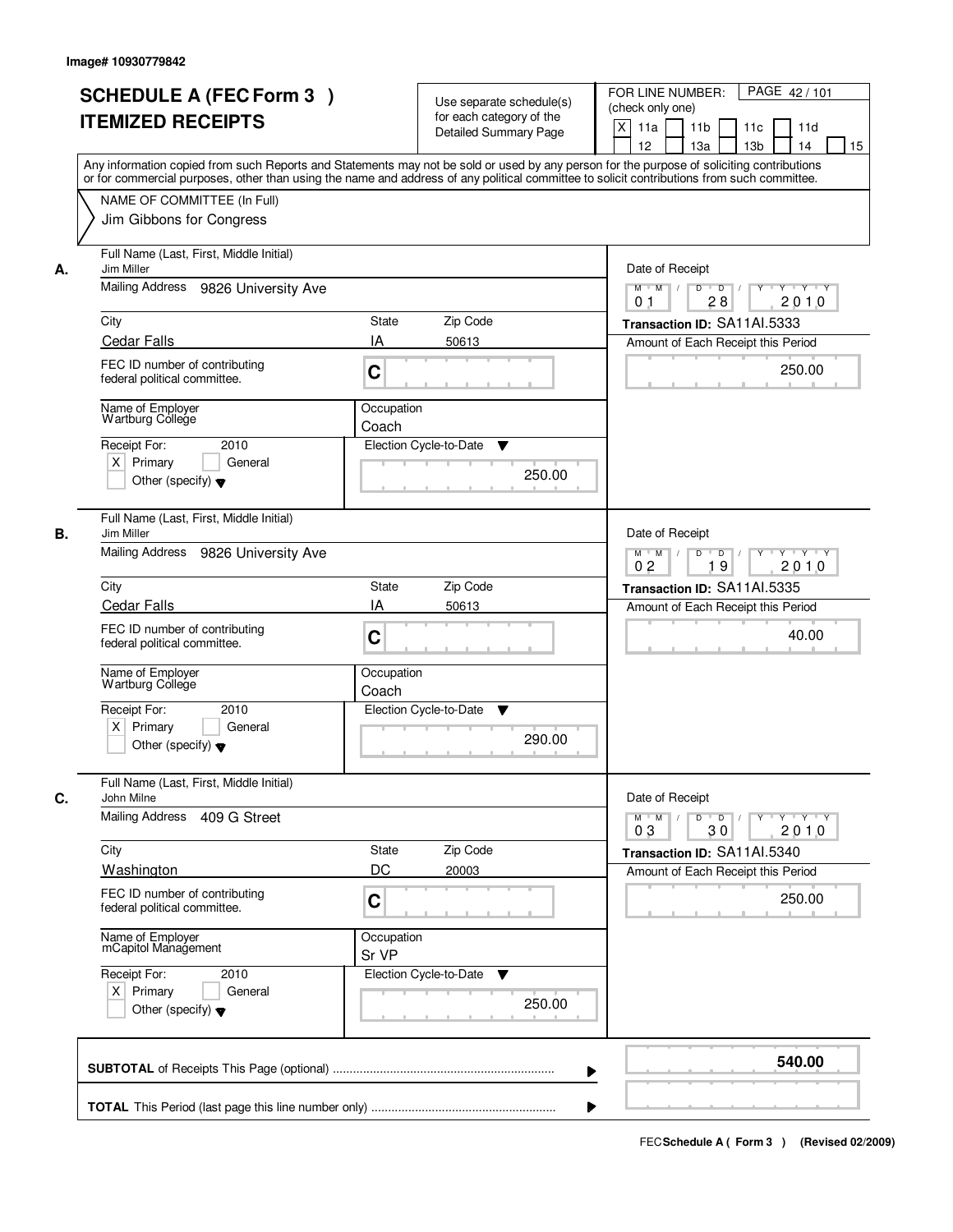|    | <b>SCHEDULE A (FEC Form 3)</b><br><b>ITEMIZED RECEIPTS</b><br>Any information copied from such Reports and Statements may not be sold or used by any person for the purpose of soliciting contributions | Use separate schedule(s)<br>for each category of the<br><b>Detailed Summary Page</b> | PAGE 43/101<br>FOR LINE NUMBER:<br>(check only one)<br>X<br>11 <sub>b</sub><br>11a<br>11 <sub>c</sub><br>11d<br>12<br>13 <sub>b</sub><br>13a<br>14<br>15 |
|----|---------------------------------------------------------------------------------------------------------------------------------------------------------------------------------------------------------|--------------------------------------------------------------------------------------|----------------------------------------------------------------------------------------------------------------------------------------------------------|
|    | or for commercial purposes, other than using the name and address of any political committee to solicit contributions from such committee.<br>NAME OF COMMITTEE (In Full)<br>Jim Gibbons for Congress   |                                                                                      |                                                                                                                                                          |
| А. | Full Name (Last, First, Middle Initial)<br><b>Bryan Mostek</b><br>Mailing Address<br>604 College Dr                                                                                                     |                                                                                      | Date of Receipt<br>$Y + Y + Y$<br>$D$ $D$ $I$<br>$Y^+$<br>$M$ $M$ $/$<br>0 <sub>2</sub><br>2010<br>10                                                    |
|    | City                                                                                                                                                                                                    | <b>State</b><br>Zip Code                                                             | Transaction ID: SA11Al.5346                                                                                                                              |
|    | Creston                                                                                                                                                                                                 | IA<br>50801                                                                          | Amount of Each Receipt this Period                                                                                                                       |
|    | FEC ID number of contributing<br>federal political committee.                                                                                                                                           | C                                                                                    | 250.00                                                                                                                                                   |
|    | Name of Employer<br>Creston Farm & Home Supply                                                                                                                                                          | Occupation<br>Buyer/Owner                                                            |                                                                                                                                                          |
|    | Receipt For:<br>2010<br>$X$ Primary<br>General<br>Other (specify) $\blacktriangledown$                                                                                                                  | Election Cycle-to-Date<br>▼<br>250.00                                                |                                                                                                                                                          |
| В. | Full Name (Last, First, Middle Initial)<br>Jeffrey Murphy<br>Mailing Address<br>1606 NW Cedarwood Dr                                                                                                    |                                                                                      | Date of Receipt<br>$Y - Y - Y$<br>$M$ $M$ /<br>D<br>$\overline{D}$                                                                                       |
|    | City                                                                                                                                                                                                    | Zip Code<br><b>State</b>                                                             | 03<br>26<br>2010                                                                                                                                         |
|    | Ankeny                                                                                                                                                                                                  | IA<br>50023                                                                          | Transaction ID: SA11Al.5354<br>Amount of Each Receipt this Period                                                                                        |
|    | FEC ID number of contributing<br>federal political committee.                                                                                                                                           | C                                                                                    | 250.00                                                                                                                                                   |
|    | Name of Employer<br>Kemin Industries, Inc.                                                                                                                                                              | Occupation<br>President                                                              |                                                                                                                                                          |
|    | Receipt For:<br>2010<br>$X$ Primary<br>General<br>Other (specify) $\blacktriangledown$                                                                                                                  | Election Cycle-to-Date<br>v<br>250.00                                                |                                                                                                                                                          |
| C. | Full Name (Last, First, Middle Initial)<br><b>Brian Neal</b>                                                                                                                                            |                                                                                      | Date of Receipt                                                                                                                                          |
|    | Mailing Address<br>3701 150th Street                                                                                                                                                                    |                                                                                      | $D$ $D$ $/$<br>$M$ $M$ $/$<br>$Y + Y + Y + Y$<br>0 <sub>2</sub><br>19<br>2010                                                                            |
|    | City                                                                                                                                                                                                    | Zip Code<br><b>State</b>                                                             | Transaction ID: SA11Al.5370                                                                                                                              |
|    | Urbandale                                                                                                                                                                                               | ΙA<br>50323                                                                          | Amount of Each Receipt this Period                                                                                                                       |
|    | FEC ID number of contributing<br>federal political committee.                                                                                                                                           | C                                                                                    | 40.00                                                                                                                                                    |
|    | Name of Employer<br>Personal Ag Management Se-<br>rvice<br>Receipt For:<br>2010<br>$X$ Primary<br>General<br>Other (specify) $\blacktriangledown$                                                       | Occupation<br>Owner<br>Election Cycle-to-Date<br>v<br>1040.00                        |                                                                                                                                                          |
|    |                                                                                                                                                                                                         |                                                                                      | 540.00                                                                                                                                                   |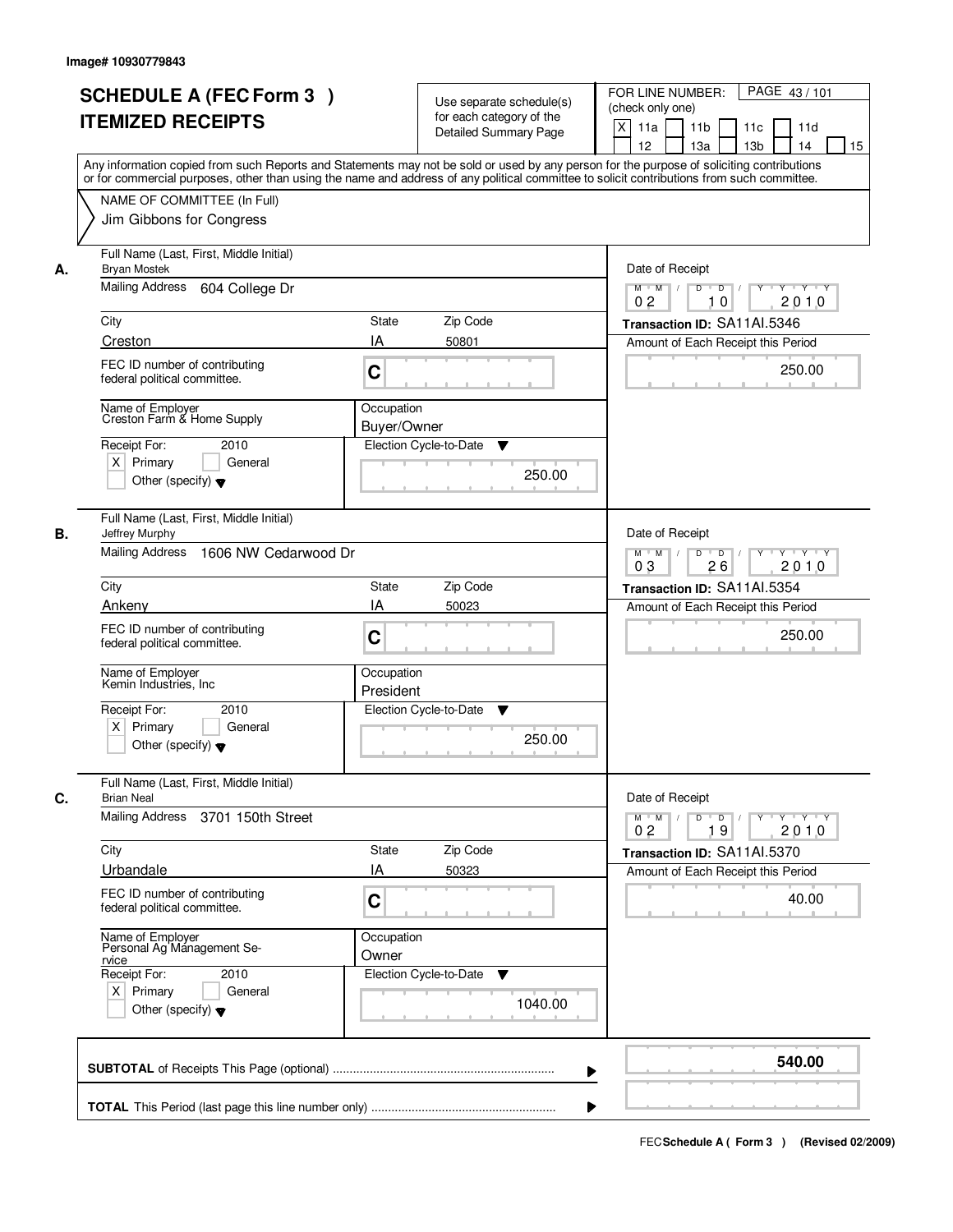| <b>SCHEDULE A (FEC Form 3)</b><br><b>ITEMIZED RECEIPTS</b>                                              | Use separate schedule(s)<br>for each category of the<br><b>Detailed Summary Page</b><br>Any information copied from such Reports and Statements may not be sold or used by any person for the purpose of soliciting contributions | PAGE 44 / 101<br>FOR LINE NUMBER:<br>(check only one)<br>$\boldsymbol{\mathsf{X}}$<br>11 <sub>b</sub><br>11a<br>11 <sub>c</sub><br>11d<br>12<br>13 <sub>b</sub><br>14<br>13a<br>15 |
|---------------------------------------------------------------------------------------------------------|-----------------------------------------------------------------------------------------------------------------------------------------------------------------------------------------------------------------------------------|------------------------------------------------------------------------------------------------------------------------------------------------------------------------------------|
| NAME OF COMMITTEE (In Full)<br>Jim Gibbons for Congress                                                 | or for commercial purposes, other than using the name and address of any political committee to solicit contributions from such committee.                                                                                        |                                                                                                                                                                                    |
| Full Name (Last, First, Middle Initial)<br><b>Brian Neal</b><br>А.<br>Mailing Address 3701 150th Street |                                                                                                                                                                                                                                   | Date of Receipt<br>$D$ $D$<br>Y<br>$Y - Y - Y - Y$<br>$M$ $M$ /<br>0 <sub>3</sub><br>29<br>2010                                                                                    |
| City                                                                                                    | <b>State</b><br>Zip Code                                                                                                                                                                                                          | Transaction ID: SA11AI.5371                                                                                                                                                        |
| Urbandale                                                                                               | IA<br>50323                                                                                                                                                                                                                       | Amount of Each Receipt this Period                                                                                                                                                 |
| FEC ID number of contributing<br>federal political committee.                                           | C                                                                                                                                                                                                                                 | 100.00                                                                                                                                                                             |
| Name of Employer<br>Personal Ag Management Se-<br>rvice<br>Receipt For:<br>2010                         | Occupation<br>Owner<br>Election Cycle-to-Date<br>▼                                                                                                                                                                                |                                                                                                                                                                                    |
| $X$ Primary<br>General<br>Other (specify) $\blacktriangledown$                                          | 1140.00                                                                                                                                                                                                                           |                                                                                                                                                                                    |
| Full Name (Last, First, Middle Initial)<br>В.<br><b>Brian Neal</b>                                      |                                                                                                                                                                                                                                   | Date of Receipt                                                                                                                                                                    |
| Mailing Address 3701 150th Street                                                                       |                                                                                                                                                                                                                                   | $M$ $M$ /<br>D<br>$\overline{D}$ /<br>Y<br>$Y + Y + Y$<br>2010<br>03<br>29                                                                                                         |
| City                                                                                                    | Zip Code<br>State                                                                                                                                                                                                                 | Transaction ID: SA11AI.5372                                                                                                                                                        |
| Urbandale                                                                                               | IA<br>50323                                                                                                                                                                                                                       | Amount of Each Receipt this Period                                                                                                                                                 |
| FEC ID number of contributing<br>federal political committee.                                           | C                                                                                                                                                                                                                                 | 100.00                                                                                                                                                                             |
| Name of Employer<br>Personal Ag Management Se-                                                          | Occupation<br>Owner                                                                                                                                                                                                               |                                                                                                                                                                                    |
| rvice<br>Receipt For:<br>2010                                                                           | Election Cycle-to-Date<br>v                                                                                                                                                                                                       |                                                                                                                                                                                    |
| $X$ Primary<br>General<br>Other (specify) $\blacktriangledown$                                          | 1240.00                                                                                                                                                                                                                           |                                                                                                                                                                                    |
| Full Name (Last, First, Middle Initial)<br>C.<br>David Oman                                             |                                                                                                                                                                                                                                   | Date of Receipt                                                                                                                                                                    |
| <b>Mailing Address</b><br>743 53rd Street                                                               |                                                                                                                                                                                                                                   | $M$ $M$<br>$D$ $D$ $/$<br>$\mathsf{Y} \dashv \neg \mathsf{Y} \dashv \neg \mathsf{Y}$<br>$Y^+$<br>2010<br>03<br>30                                                                  |
| City                                                                                                    | Zip Code<br>State                                                                                                                                                                                                                 | Transaction ID: SA11Al.5392                                                                                                                                                        |
| Des Moines                                                                                              | IA<br>50312                                                                                                                                                                                                                       | Amount of Each Receipt this Period                                                                                                                                                 |
| FEC ID number of contributing<br>federal political committee.                                           | C                                                                                                                                                                                                                                 | 500.00                                                                                                                                                                             |
| Name of Employer<br>Self                                                                                | Occupation<br><b>Environmental Consultant</b>                                                                                                                                                                                     |                                                                                                                                                                                    |
| Receipt For:<br>2010<br>$X$ Primary<br>General                                                          | Election Cycle-to-Date ▼                                                                                                                                                                                                          |                                                                                                                                                                                    |
| Other (specify) $\blacktriangledown$                                                                    | 500.00                                                                                                                                                                                                                            |                                                                                                                                                                                    |
|                                                                                                         |                                                                                                                                                                                                                                   | 700.00                                                                                                                                                                             |
|                                                                                                         |                                                                                                                                                                                                                                   |                                                                                                                                                                                    |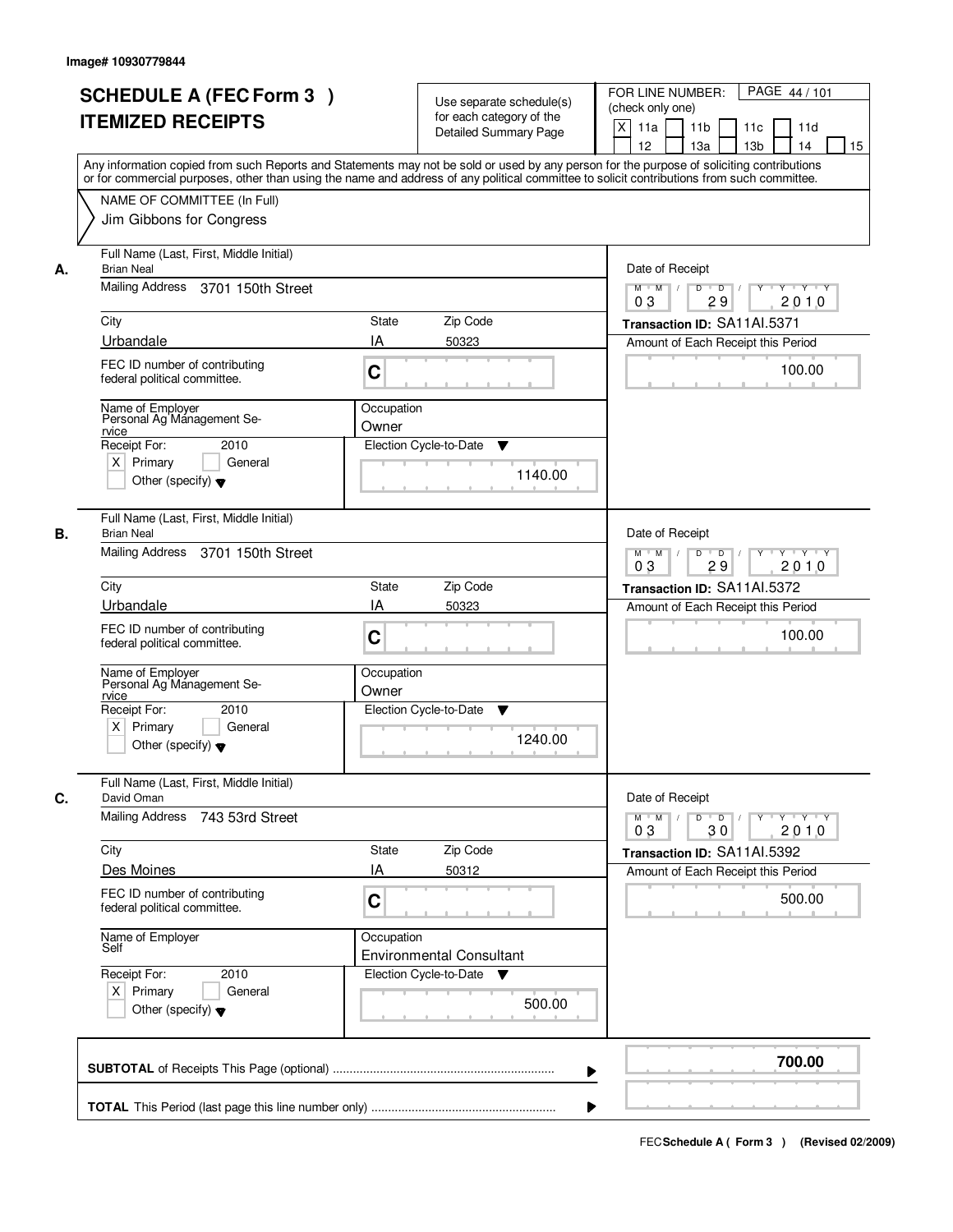|    | <b>SCHEDULE A (FEC Form 3)</b>                                                                                                                                                                                                                                                          |                                                 | Use separate schedule(s)     | FOR LINE NUMBER:<br>PAGE 45/101                                                                                            |
|----|-----------------------------------------------------------------------------------------------------------------------------------------------------------------------------------------------------------------------------------------------------------------------------------------|-------------------------------------------------|------------------------------|----------------------------------------------------------------------------------------------------------------------------|
|    | <b>ITEMIZED RECEIPTS</b>                                                                                                                                                                                                                                                                |                                                 | for each category of the     | (check only one)                                                                                                           |
|    |                                                                                                                                                                                                                                                                                         |                                                 | <b>Detailed Summary Page</b> | $\boldsymbol{\mathsf{X}}$<br>11a<br>11 <sub>b</sub><br>11c<br>11d                                                          |
|    |                                                                                                                                                                                                                                                                                         |                                                 |                              | 12<br>13a<br>13 <sub>b</sub><br>14<br>15                                                                                   |
|    | Any information copied from such Reports and Statements may not be sold or used by any person for the purpose of soliciting contributions<br>or for commercial purposes, other than using the name and address of any political committee to solicit contributions from such committee. |                                                 |                              |                                                                                                                            |
|    |                                                                                                                                                                                                                                                                                         |                                                 |                              |                                                                                                                            |
|    | NAME OF COMMITTEE (In Full)                                                                                                                                                                                                                                                             |                                                 |                              |                                                                                                                            |
|    | Jim Gibbons for Congress                                                                                                                                                                                                                                                                |                                                 |                              |                                                                                                                            |
|    | Full Name (Last, First, Middle Initial)                                                                                                                                                                                                                                                 |                                                 |                              |                                                                                                                            |
| А. | <b>Alston Penfold</b>                                                                                                                                                                                                                                                                   | Date of Receipt                                 |                              |                                                                                                                            |
|    | Mailing Address<br>1809 South Shore Dr                                                                                                                                                                                                                                                  | $\overline{D}$<br>$Y - Y - Y$<br>$M$ $M$ /<br>D |                              |                                                                                                                            |
|    |                                                                                                                                                                                                                                                                                         | 2010<br>0 <sub>3</sub><br>10                    |                              |                                                                                                                            |
|    | City                                                                                                                                                                                                                                                                                    | State                                           | Zip Code                     | Transaction ID: SA11Al.5409                                                                                                |
|    | Clear Lake                                                                                                                                                                                                                                                                              | IA                                              | 50428                        | Amount of Each Receipt this Period                                                                                         |
|    | FEC ID number of contributing                                                                                                                                                                                                                                                           |                                                 |                              |                                                                                                                            |
|    | federal political committee.                                                                                                                                                                                                                                                            | C                                               |                              | 250.00                                                                                                                     |
|    |                                                                                                                                                                                                                                                                                         |                                                 |                              |                                                                                                                            |
|    | Name of Employer<br>A to Z Drying                                                                                                                                                                                                                                                       | Occupation                                      |                              |                                                                                                                            |
|    |                                                                                                                                                                                                                                                                                         | President                                       |                              |                                                                                                                            |
|    | 2010<br>Receipt For:                                                                                                                                                                                                                                                                    |                                                 | Election Cycle-to-Date<br>▼  |                                                                                                                            |
|    | $X$ Primary<br>General                                                                                                                                                                                                                                                                  |                                                 | 250.00                       |                                                                                                                            |
|    | Other (specify) $\blacktriangledown$                                                                                                                                                                                                                                                    |                                                 |                              |                                                                                                                            |
|    |                                                                                                                                                                                                                                                                                         |                                                 |                              |                                                                                                                            |
|    | Full Name (Last, First, Middle Initial)                                                                                                                                                                                                                                                 |                                                 |                              |                                                                                                                            |
| В. | A. Alex Porter                                                                                                                                                                                                                                                                          |                                                 |                              | Date of Receipt                                                                                                            |
|    | <b>Mailing Address</b><br>666 Fifth Avenue<br><b>Suite 3403</b>                                                                                                                                                                                                                         |                                                 |                              | D<br>$\blacksquare$ D $\blacksquare$ /<br>$Y - Y - Y$<br>$M$ $M$ /<br>$Y$ <sup><math>\top</math></sup><br>15<br>03<br>2010 |
|    | City                                                                                                                                                                                                                                                                                    | <b>State</b>                                    | Zip Code                     | Transaction ID: SA11Al.5428                                                                                                |
|    | New York                                                                                                                                                                                                                                                                                | <b>NY</b>                                       | 10103                        |                                                                                                                            |
|    |                                                                                                                                                                                                                                                                                         |                                                 |                              | Amount of Each Receipt this Period                                                                                         |
|    | FEC ID number of contributing<br>federal political committee.                                                                                                                                                                                                                           | C                                               |                              | 4800.00                                                                                                                    |
|    |                                                                                                                                                                                                                                                                                         |                                                 |                              |                                                                                                                            |
|    | Name of Employer<br>Porter Orlin LLC                                                                                                                                                                                                                                                    | Occupation                                      |                              |                                                                                                                            |
|    |                                                                                                                                                                                                                                                                                         | President                                       |                              |                                                                                                                            |
|    | Receipt For:<br>2010                                                                                                                                                                                                                                                                    |                                                 | Election Cycle-to-Date<br>v  |                                                                                                                            |
|    | $X$ Primary<br>General                                                                                                                                                                                                                                                                  |                                                 |                              |                                                                                                                            |
|    | Other (specify) $\blacktriangledown$                                                                                                                                                                                                                                                    |                                                 | 4800.00                      |                                                                                                                            |
|    |                                                                                                                                                                                                                                                                                         |                                                 |                              |                                                                                                                            |
|    | Full Name (Last, First, Middle Initial)                                                                                                                                                                                                                                                 |                                                 |                              |                                                                                                                            |
| C. | A. Alex Porter                                                                                                                                                                                                                                                                          |                                                 |                              | Date of Receipt                                                                                                            |
|    | <b>Mailing Address</b><br>666 Fifth Avenue<br><b>Suite 3403</b>                                                                                                                                                                                                                         |                                                 |                              | $M$ $M$<br>$D$ $D$ $/$<br>$Y^+$<br>$\mathsf{Y} \dashv \neg \mathsf{Y} \dashv \neg \mathsf{Y}$<br>03<br>2010<br>15          |
|    | City                                                                                                                                                                                                                                                                                    | State                                           | Zip Code                     | Transaction ID: SA11AI.5431                                                                                                |
|    | New York                                                                                                                                                                                                                                                                                | <b>NY</b>                                       | 10103                        | Amount of Each Receipt this Period                                                                                         |
|    |                                                                                                                                                                                                                                                                                         |                                                 |                              |                                                                                                                            |
|    | FEC ID number of contributing<br>federal political committee.                                                                                                                                                                                                                           | C                                               |                              | $-2400.00$                                                                                                                 |
|    |                                                                                                                                                                                                                                                                                         |                                                 |                              |                                                                                                                            |
|    | Name of Employer<br>Porter Orlin LLC                                                                                                                                                                                                                                                    | Occupation                                      |                              | Redesignate:                                                                                                               |
|    |                                                                                                                                                                                                                                                                                         | President                                       |                              |                                                                                                                            |
|    | Receipt For:<br>2010                                                                                                                                                                                                                                                                    |                                                 | Election Cycle-to-Date<br>v  | [MEMO ITEM]                                                                                                                |
|    | $X$ Primary<br>General                                                                                                                                                                                                                                                                  |                                                 |                              |                                                                                                                            |
|    | Other (specify) $\blacktriangledown$                                                                                                                                                                                                                                                    |                                                 |                              |                                                                                                                            |
|    |                                                                                                                                                                                                                                                                                         |                                                 |                              |                                                                                                                            |
|    |                                                                                                                                                                                                                                                                                         |                                                 |                              |                                                                                                                            |
|    |                                                                                                                                                                                                                                                                                         |                                                 | ▶                            | 5050.00                                                                                                                    |
|    |                                                                                                                                                                                                                                                                                         |                                                 |                              |                                                                                                                            |
|    |                                                                                                                                                                                                                                                                                         |                                                 |                              |                                                                                                                            |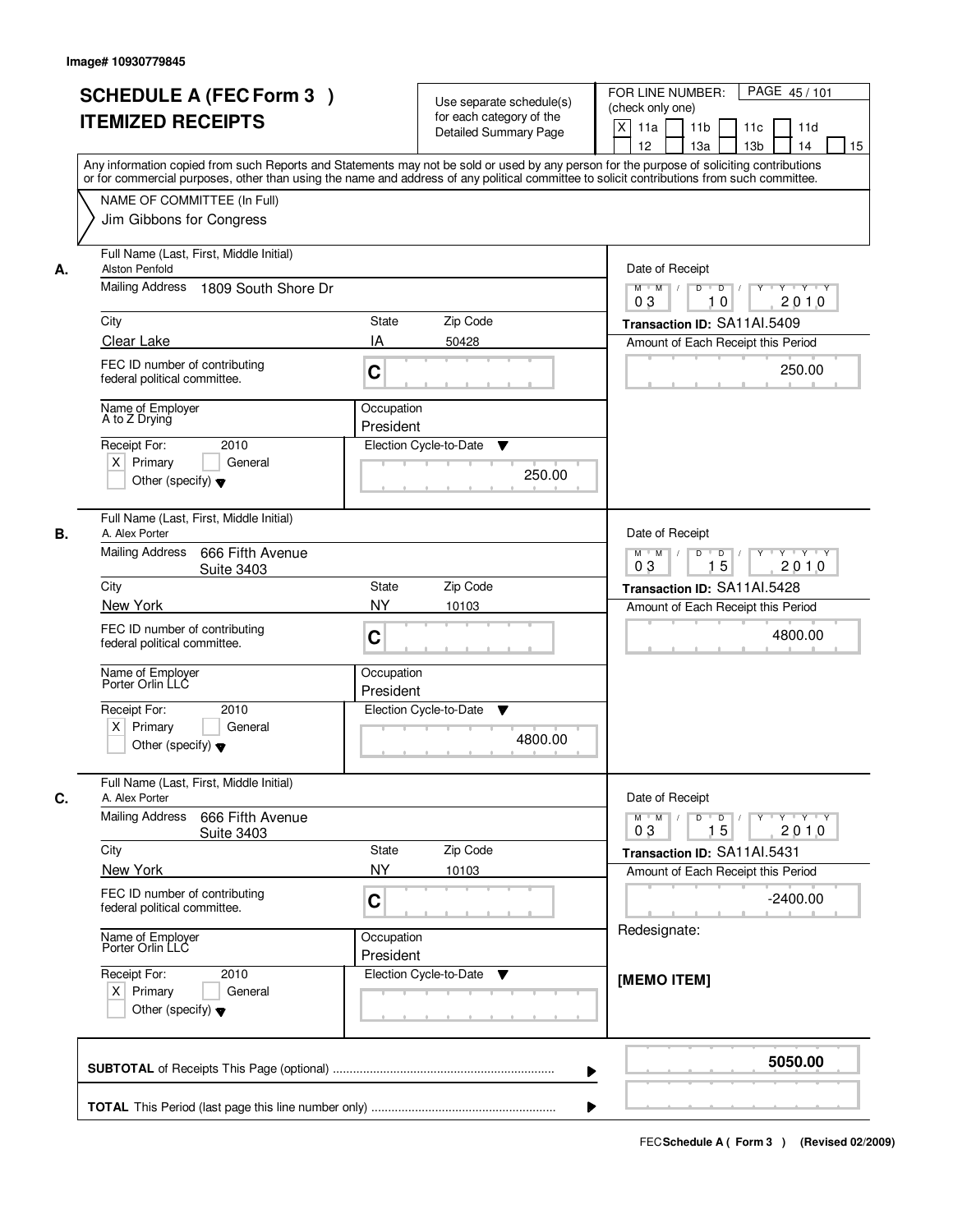|    | <b>SCHEDULE A (FEC Form 3)</b><br><b>ITEMIZED RECEIPTS</b>                                                                    | Use separate schedule(s)<br>for each category of the<br><b>Detailed Summary Page</b><br>Any information copied from such Reports and Statements may not be sold or used by any person for the purpose of soliciting contributions | PAGE 46/101<br>FOR LINE NUMBER:<br>(check only one)<br>X<br>11 <sub>b</sub><br>11a<br>11c<br>11d<br>12<br>13 <sub>b</sub><br>14<br>13a<br>15 |
|----|-------------------------------------------------------------------------------------------------------------------------------|-----------------------------------------------------------------------------------------------------------------------------------------------------------------------------------------------------------------------------------|----------------------------------------------------------------------------------------------------------------------------------------------|
|    | NAME OF COMMITTEE (In Full)<br>Jim Gibbons for Congress                                                                       | or for commercial purposes, other than using the name and address of any political committee to solicit contributions from such committee.                                                                                        |                                                                                                                                              |
| А. | Full Name (Last, First, Middle Initial)<br>A. Alex Porter<br>Mailing Address<br>666 Fifth Avenue<br><b>Suite 3403</b><br>City | <b>State</b><br>Zip Code                                                                                                                                                                                                          | Date of Receipt<br>$D$ $D$ $1$<br>Y<br>$Y - Y - Y - Y$<br>$M$ $M$ /<br>15<br>0 <sub>3</sub><br>2010<br>Transaction ID: SA11Al.5432           |
|    | New York                                                                                                                      | <b>NY</b><br>10103                                                                                                                                                                                                                | Amount of Each Receipt this Period                                                                                                           |
|    | FEC ID number of contributing<br>federal political committee.                                                                 | C                                                                                                                                                                                                                                 | 2400.00                                                                                                                                      |
|    | Name of Employer<br>Porter Orlin LLC                                                                                          | Occupation                                                                                                                                                                                                                        | Redesignate:                                                                                                                                 |
|    | 2010<br>Receipt For:<br>X General<br>Primary<br>Other (specify) $\blacktriangledown$                                          | President<br>Election Cycle-to-Date<br>▼                                                                                                                                                                                          | [MEMO ITEM]                                                                                                                                  |
| В. | Full Name (Last, First, Middle Initial)<br><b>Thomas Pronk</b><br>Mailing Address<br>995 Pebblestone St                       |                                                                                                                                                                                                                                   | Date of Receipt<br>$M$ $M$ /<br>D<br>$\Box$<br>Y<br>$Y + Y + Y$                                                                              |
|    | City                                                                                                                          | Zip Code<br>State                                                                                                                                                                                                                 | 0 <sub>2</sub><br>25<br>2010<br>Transaction ID: SA11Al.5442                                                                                  |
|    | Garner                                                                                                                        | IA<br>50438                                                                                                                                                                                                                       | Amount of Each Receipt this Period                                                                                                           |
|    | FEC ID number of contributing<br>federal political committee.                                                                 | C                                                                                                                                                                                                                                 | 500.00                                                                                                                                       |
|    | Name of Employer<br>Self                                                                                                      | Occupation<br>Attorney                                                                                                                                                                                                            |                                                                                                                                              |
|    | Receipt For:<br>2010<br>$X$ Primary<br>General<br>Other (specify) $\blacktriangledown$                                        | Election Cycle-to-Date<br>▼<br>500.00                                                                                                                                                                                             |                                                                                                                                              |
| C. | Full Name (Last, First, Middle Initial)<br>Mark Reetz                                                                         |                                                                                                                                                                                                                                   | Date of Receipt                                                                                                                              |
|    | <b>Mailing Address</b><br>3305 EP True Pkwy<br><b>Unit 101</b>                                                                |                                                                                                                                                                                                                                   | $M$ $M$<br>$D$ $D$ $/$<br>$\mathsf{Y} \dashv \neg \mathsf{Y} \dashv \neg \mathsf{Y}$<br>Y<br>2010<br>03<br>23                                |
|    | City<br><b>West Des Moines</b>                                                                                                | Zip Code<br><b>State</b><br>IA<br>50265                                                                                                                                                                                           | Transaction ID: SA11Al.5455                                                                                                                  |
|    | FEC ID number of contributing<br>federal political committee.                                                                 | C                                                                                                                                                                                                                                 | Amount of Each Receipt this Period<br>160.00                                                                                                 |
|    | Name of Employer<br>Self Employed                                                                                             | Occupation<br>Homebuilder                                                                                                                                                                                                         | In-kind - Food & Drinks<br>for Event                                                                                                         |
|    | Receipt For:<br>2010<br>$X$ Primary<br>General<br>Other (specify) $\blacktriangledown$                                        | Election Cycle-to-Date<br>v<br>1160.00                                                                                                                                                                                            |                                                                                                                                              |
|    |                                                                                                                               |                                                                                                                                                                                                                                   | 660.00                                                                                                                                       |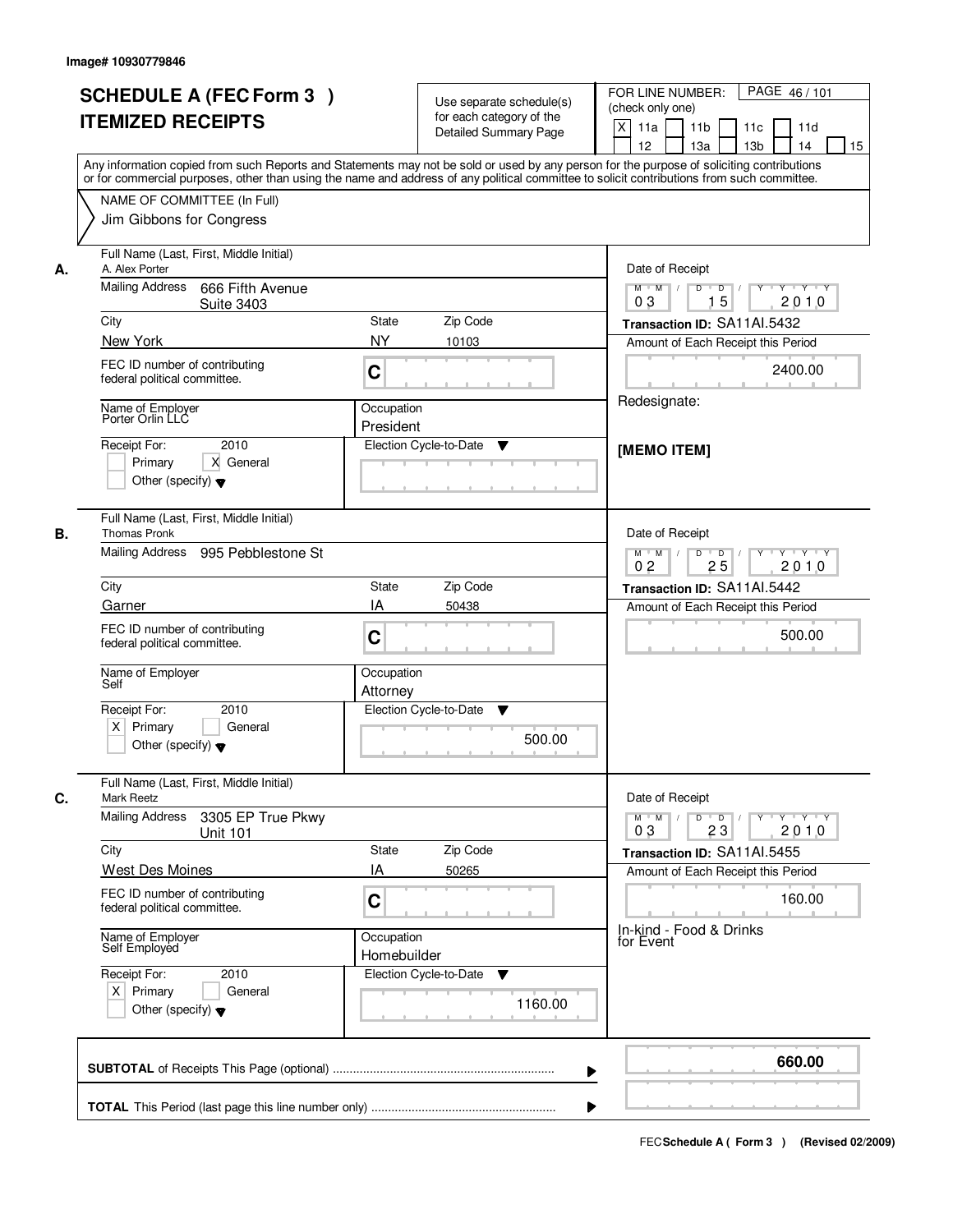| <b>SCHEDULE A (FEC Form 3)</b><br><b>ITEMIZED RECEIPTS</b>                                              | Use separate schedule(s)<br>for each category of the<br><b>Detailed Summary Page</b><br>Any information copied from such Reports and Statements may not be sold or used by any person for the purpose of soliciting contributions | PAGE 47/101<br>FOR LINE NUMBER:<br>(check only one)<br>X<br>11 <sub>b</sub><br>11a<br>11c<br>11d<br>12<br>13 <sub>b</sub><br>13a<br>14<br>15 |
|---------------------------------------------------------------------------------------------------------|-----------------------------------------------------------------------------------------------------------------------------------------------------------------------------------------------------------------------------------|----------------------------------------------------------------------------------------------------------------------------------------------|
| NAME OF COMMITTEE (In Full)<br>Jim Gibbons for Congress                                                 | or for commercial purposes, other than using the name and address of any political committee to solicit contributions from such committee.                                                                                        |                                                                                                                                              |
| Full Name (Last, First, Middle Initial)<br>Doug Reichardt<br>А.<br>Mailing Address<br>4330 Greenwood Dr |                                                                                                                                                                                                                                   | Date of Receipt<br>$M$ $M$ /<br>$D$ $D$ $I$<br>$Y$ <sup>U</sup><br>Y 'Y 'Y                                                                   |
|                                                                                                         |                                                                                                                                                                                                                                   | 24<br>2010<br>0 <sub>1</sub>                                                                                                                 |
| City                                                                                                    | <b>State</b><br>Zip Code<br>IA                                                                                                                                                                                                    | Transaction ID: SA11Al.5459                                                                                                                  |
| Des Moines<br>FEC ID number of contributing<br>federal political committee.                             | 50312<br>C                                                                                                                                                                                                                        | Amount of Each Receipt this Period<br>1000.00                                                                                                |
| Name of Employer<br>Holmes Murphy<br>Receipt For:<br>2010<br>$X$ Primary<br>General                     | Occupation<br>Exec<br>Election Cycle-to-Date<br>▼                                                                                                                                                                                 |                                                                                                                                              |
| Other (specify) $\blacktriangledown$<br>Full Name (Last, First, Middle Initial)                         | 1000.00                                                                                                                                                                                                                           |                                                                                                                                              |
| В.<br>Julie Riccio<br>Mailing Address 2402 A S Walter Reed Dr                                           |                                                                                                                                                                                                                                   | Date of Receipt<br>$Y - Y - Y$<br>$M$ $M$ /<br>$\overline{D}$<br>D<br>24<br>2010<br>0 <sub>2</sub>                                           |
| City                                                                                                    | Zip Code<br><b>State</b>                                                                                                                                                                                                          | Transaction ID: SA11Al.5465                                                                                                                  |
| Arlington                                                                                               | VA<br>22206                                                                                                                                                                                                                       | Amount of Each Receipt this Period                                                                                                           |
| FEC ID number of contributing<br>federal political committee.                                           | C                                                                                                                                                                                                                                 | 250.00                                                                                                                                       |
| Name of Employer<br>Printing Industries of Am-<br>erica                                                 | Occupation<br><b>Govt Affairs</b>                                                                                                                                                                                                 |                                                                                                                                              |
| Receipt For:<br>2010<br>$X$ Primary<br>General<br>Other (specify) $\blacktriangledown$                  | Election Cycle-to-Date<br>▼<br>250.00                                                                                                                                                                                             |                                                                                                                                              |
| Full Name (Last, First, Middle Initial)<br>C.<br><b>Michael Richards</b>                                |                                                                                                                                                                                                                                   | Date of Receipt                                                                                                                              |
| <b>Mailing Address</b><br>5465 Millis Civic Parkway<br>Suite 400                                        |                                                                                                                                                                                                                                   | D<br>$M$ $M$ /<br>$\overline{D}$<br>$Y + Y + Y$<br>Y<br>03<br>26<br>2010                                                                     |
| City<br>West Des Moines                                                                                 | Zip Code<br><b>State</b><br>ΙA<br>50266                                                                                                                                                                                           | Transaction ID: SA11AI.5467<br>Amount of Each Receipt this Period                                                                            |
| FEC ID number of contributing<br>federal political committee.                                           | C                                                                                                                                                                                                                                 | 2400.00                                                                                                                                      |
| Name of Employer<br>Kirke Financial Services                                                            | Occupation<br>Exec                                                                                                                                                                                                                |                                                                                                                                              |
| Receipt For:<br>2010<br>$X$ Primary<br>General<br>Other (specify) $\blacktriangledown$                  | Election Cycle-to-Date<br>v<br>2400.00                                                                                                                                                                                            |                                                                                                                                              |
|                                                                                                         |                                                                                                                                                                                                                                   | 3650.00                                                                                                                                      |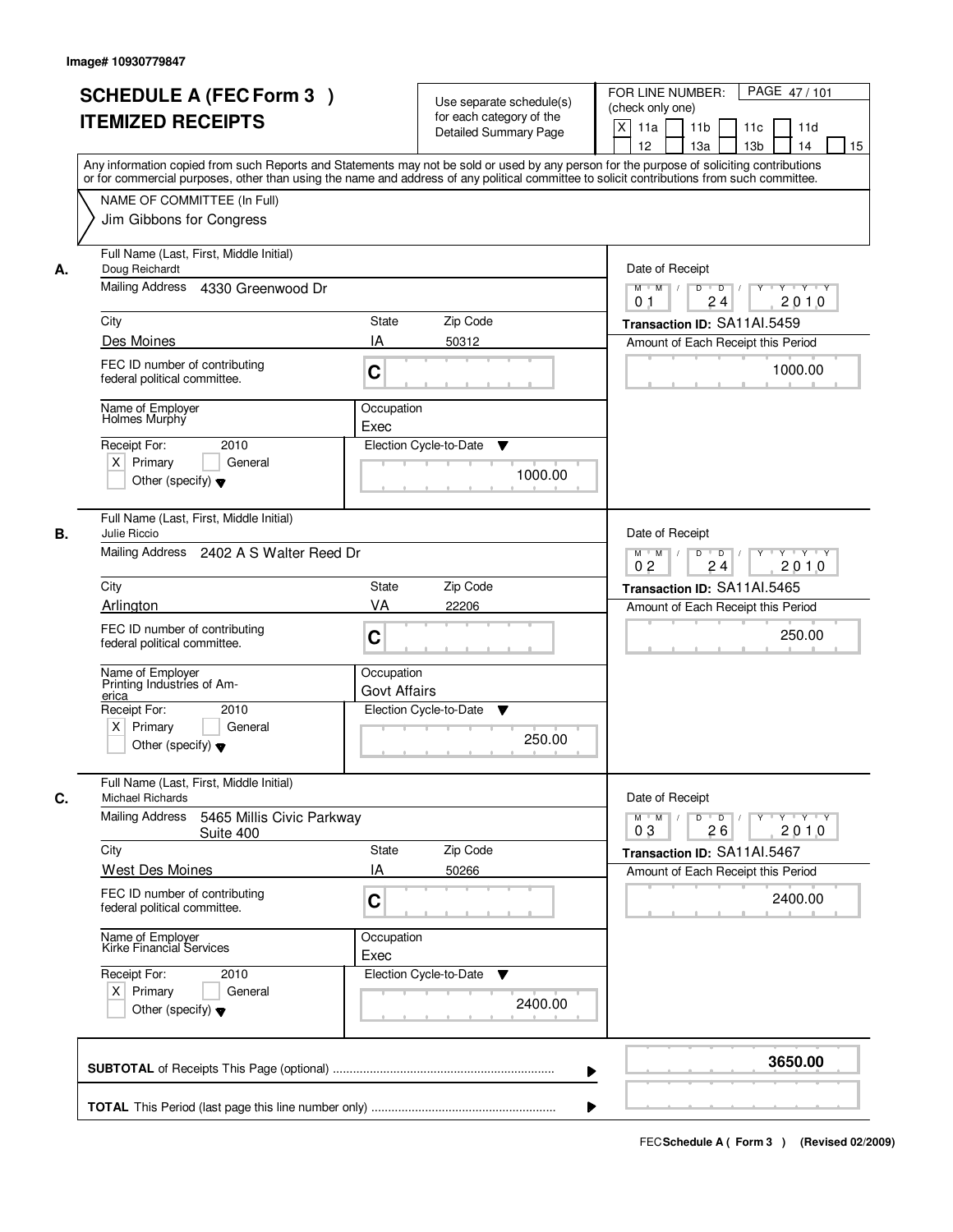|    | <b>SCHEDULE A (FEC Form 3)</b><br><b>ITEMIZED RECEIPTS</b><br>Any information copied from such Reports and Statements may not be sold or used by any person for the purpose of soliciting contributions<br>or for commercial purposes, other than using the name and address of any political committee to solicit contributions from such committee. |                                  | Use separate schedule(s)<br>for each category of the<br><b>Detailed Summary Page</b> | PAGE 48 / 101<br>FOR LINE NUMBER:<br>(check only one)<br>X<br>11a<br>11 <sub>b</sub><br>11c<br>11d<br>12<br>13a<br>13 <sub>b</sub><br>14<br>15 |
|----|-------------------------------------------------------------------------------------------------------------------------------------------------------------------------------------------------------------------------------------------------------------------------------------------------------------------------------------------------------|----------------------------------|--------------------------------------------------------------------------------------|------------------------------------------------------------------------------------------------------------------------------------------------|
|    | NAME OF COMMITTEE (In Full)<br>Jim Gibbons for Congress                                                                                                                                                                                                                                                                                               |                                  |                                                                                      |                                                                                                                                                |
| А. | Full Name (Last, First, Middle Initial)<br>Margaret Ruzek<br>Mailing Address PO Box 871                                                                                                                                                                                                                                                               |                                  |                                                                                      | Date of Receipt<br>$Y$ $Y$ $Y$<br>$M$ $M$<br>$D$ $D$ $1$<br>$\overline{Y}$<br>0 <sub>3</sub><br>15<br>2010                                     |
|    | City                                                                                                                                                                                                                                                                                                                                                  | State                            | Zip Code                                                                             | Transaction ID: SA11Al.5485                                                                                                                    |
|    | Montezuma                                                                                                                                                                                                                                                                                                                                             | IA                               | 50171                                                                                | Amount of Each Receipt this Period                                                                                                             |
|    | FEC ID number of contributing<br>federal political committee.                                                                                                                                                                                                                                                                                         | C                                |                                                                                      | 500.00                                                                                                                                         |
|    | Name of Employer<br>Brownells Inc                                                                                                                                                                                                                                                                                                                     | Occupation<br><b>HR Director</b> |                                                                                      |                                                                                                                                                |
|    | 2010<br>Receipt For:<br>$X$ Primary<br>General<br>Other (specify) $\blacktriangledown$                                                                                                                                                                                                                                                                |                                  | Election Cycle-to-Date<br>▼<br>500.00                                                |                                                                                                                                                |
| В. | Full Name (Last, First, Middle Initial)<br>Lee Sargent<br>Mailing Address<br>1932 Buchanan Dr                                                                                                                                                                                                                                                         |                                  |                                                                                      | Date of Receipt<br>$M$ $M$ /<br>Y<br>$Y \vdash Y \vdash Y$<br>D<br>$\overline{D}$<br>2010<br>03<br>18                                          |
|    | City                                                                                                                                                                                                                                                                                                                                                  | State                            | Zip Code                                                                             | Transaction ID: SA11AI.5491                                                                                                                    |
|    | Ames                                                                                                                                                                                                                                                                                                                                                  | IA                               | 50010                                                                                | Amount of Each Receipt this Period                                                                                                             |
|    | FEC ID number of contributing<br>federal political committee.                                                                                                                                                                                                                                                                                         | C                                |                                                                                      | 500.00                                                                                                                                         |
|    | Name of Employer<br>Todd & Sargent, Inc                                                                                                                                                                                                                                                                                                               | Occupation<br>Engineer           |                                                                                      |                                                                                                                                                |
|    | Receipt For:<br>2010<br>$X$ Primary<br>General<br>Other (specify) $\blacktriangledown$                                                                                                                                                                                                                                                                |                                  | Election Cycle-to-Date<br>v<br>500.00                                                |                                                                                                                                                |
| C. | Full Name (Last, First, Middle Initial)<br>Robert Schager                                                                                                                                                                                                                                                                                             |                                  |                                                                                      | Date of Receipt                                                                                                                                |
|    | Mailing Address<br>2920 River Oaks Rd                                                                                                                                                                                                                                                                                                                 |                                  |                                                                                      | $\mathsf D$<br>$M$ $M$ /<br>$\overline{D}$<br>$Y$ <sup>U</sup><br>$Y + Y + Y$<br>03<br>31<br>2010                                              |
|    | City                                                                                                                                                                                                                                                                                                                                                  | State                            | Zip Code                                                                             | Transaction ID: SA11Al.5497                                                                                                                    |
|    | lowa Falls<br>FEC ID number of contributing<br>federal political committee.                                                                                                                                                                                                                                                                           | ΙA<br>C                          | 50126                                                                                | Amount of Each Receipt this Period<br>500.00                                                                                                   |
|    | Name of Employer<br>Self Employed                                                                                                                                                                                                                                                                                                                     | Occupation<br>Farmer             |                                                                                      |                                                                                                                                                |
|    | Receipt For:<br>2010<br>$X$ Primary<br>General<br>Other (specify) $\blacktriangledown$                                                                                                                                                                                                                                                                |                                  | Election Cycle-to-Date<br>v<br>600.00                                                |                                                                                                                                                |
|    |                                                                                                                                                                                                                                                                                                                                                       |                                  | ▶                                                                                    | 1500.00                                                                                                                                        |
|    |                                                                                                                                                                                                                                                                                                                                                       |                                  |                                                                                      |                                                                                                                                                |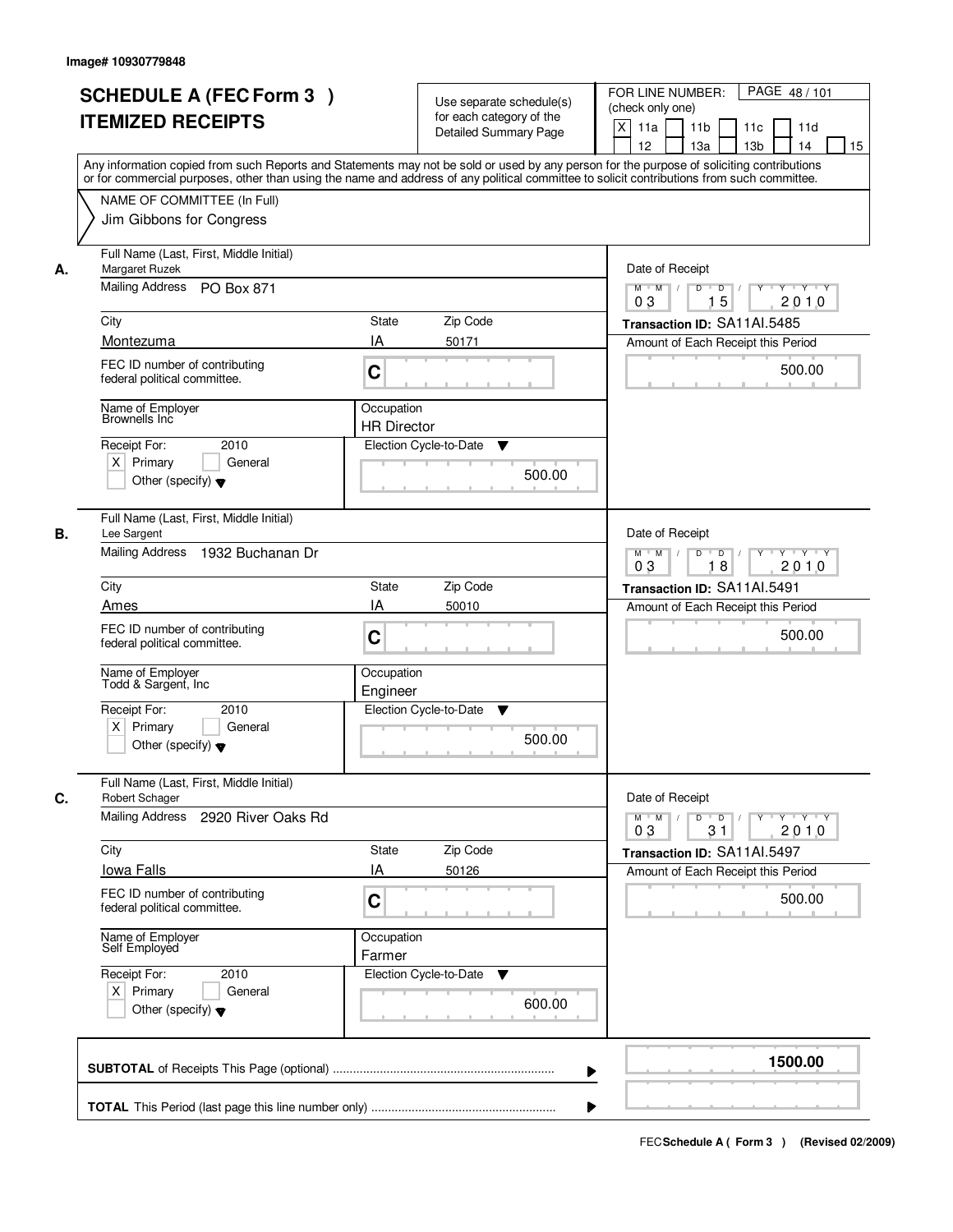| Any information copied from such Reports and Statements may not be sold or used by any person for the purpose of soliciting contributions<br>or for commercial purposes, other than using the name and address of any political committee to solicit contributions from such committee.<br>NAME OF COMMITTEE (In Full)<br>Jim Gibbons for Congress<br>Full Name (Last, First, Middle Initial)<br>John David Schlieman<br>А.<br>Mailing Address 4882 Copperstone Dr<br>City<br>State<br>Zip Code<br>IA<br>Ames<br>50010<br>FEC ID number of contributing<br>C<br>federal political committee.<br>Name of Employer<br>Occupation<br>Hawkeye Energy Holdings<br>Exec<br>Election Cycle-to-Date<br>Receipt For:<br>2010<br>$X$ Primary<br>General<br>Other (specify) $\blacktriangledown$<br>Full Name (Last, First, Middle Initial)<br>В.<br>John David Schlieman | Date of Receipt<br>$Y - Y - Y$<br>$M$ $M$ /<br>D<br>$\overline{D}$<br>31<br>2010<br>03<br>Transaction ID: SA11AI.5500<br>Amount of Each Receipt this Period<br>4800.00                                           |
|----------------------------------------------------------------------------------------------------------------------------------------------------------------------------------------------------------------------------------------------------------------------------------------------------------------------------------------------------------------------------------------------------------------------------------------------------------------------------------------------------------------------------------------------------------------------------------------------------------------------------------------------------------------------------------------------------------------------------------------------------------------------------------------------------------------------------------------------------------------|------------------------------------------------------------------------------------------------------------------------------------------------------------------------------------------------------------------|
|                                                                                                                                                                                                                                                                                                                                                                                                                                                                                                                                                                                                                                                                                                                                                                                                                                                                |                                                                                                                                                                                                                  |
|                                                                                                                                                                                                                                                                                                                                                                                                                                                                                                                                                                                                                                                                                                                                                                                                                                                                | ▼<br>4800.00                                                                                                                                                                                                     |
| Mailing Address 4882 Copperstone Dr<br>Zip Code<br>City<br>State<br>IA<br>Ames<br>50010<br>FEC ID number of contributing<br>C<br>federal political committee.<br>Name of Employer<br>Hawkeye Energy Holdings<br>Occupation<br>Exec<br>Receipt For:<br>2010<br>Election Cycle-to-Date<br>$X$ Primary<br>General<br>Other (specify) $\blacktriangledown$                                                                                                                                                                                                                                                                                                                                                                                                                                                                                                         | Date of Receipt<br>$M$ $M$ /<br>D<br>$\overline{D}$ /<br>Y<br>$Y + Y + Y$<br>03<br>31<br>2010<br>Transaction ID: SA11AI.5504<br>Amount of Each Receipt this Period<br>$-2400.00$<br>Reattribute:<br>v<br>2400.00 |
| Full Name (Last, First, Middle Initial)<br>C.<br>Pam Schlieman<br><b>Mailing Address</b><br>4882 Copperstone Dr<br>Zip Code<br>City<br>State<br>IA<br>Ames<br>50010<br>FEC ID number of contributing<br>C<br>federal political committee.<br>Occupation<br>Name of Employer<br>Homemaker<br>Homemaker<br>Receipt For:<br>Election Cycle-to-Date<br>2010<br>$X$ Primary<br>General<br>Other (specify) $\blacktriangledown$                                                                                                                                                                                                                                                                                                                                                                                                                                      | Date of Receipt<br>$M$ $M$<br>$D$ $D$ $l$<br>$Y - Y - Y$<br>$Y$ <sup>-1</sup><br>03<br>2010<br>31<br>Transaction ID: SA11AI.5505<br>Amount of Each Receipt this Period<br>2400.00<br>Reattribute:<br>v           |
|                                                                                                                                                                                                                                                                                                                                                                                                                                                                                                                                                                                                                                                                                                                                                                                                                                                                | 2400.00                                                                                                                                                                                                          |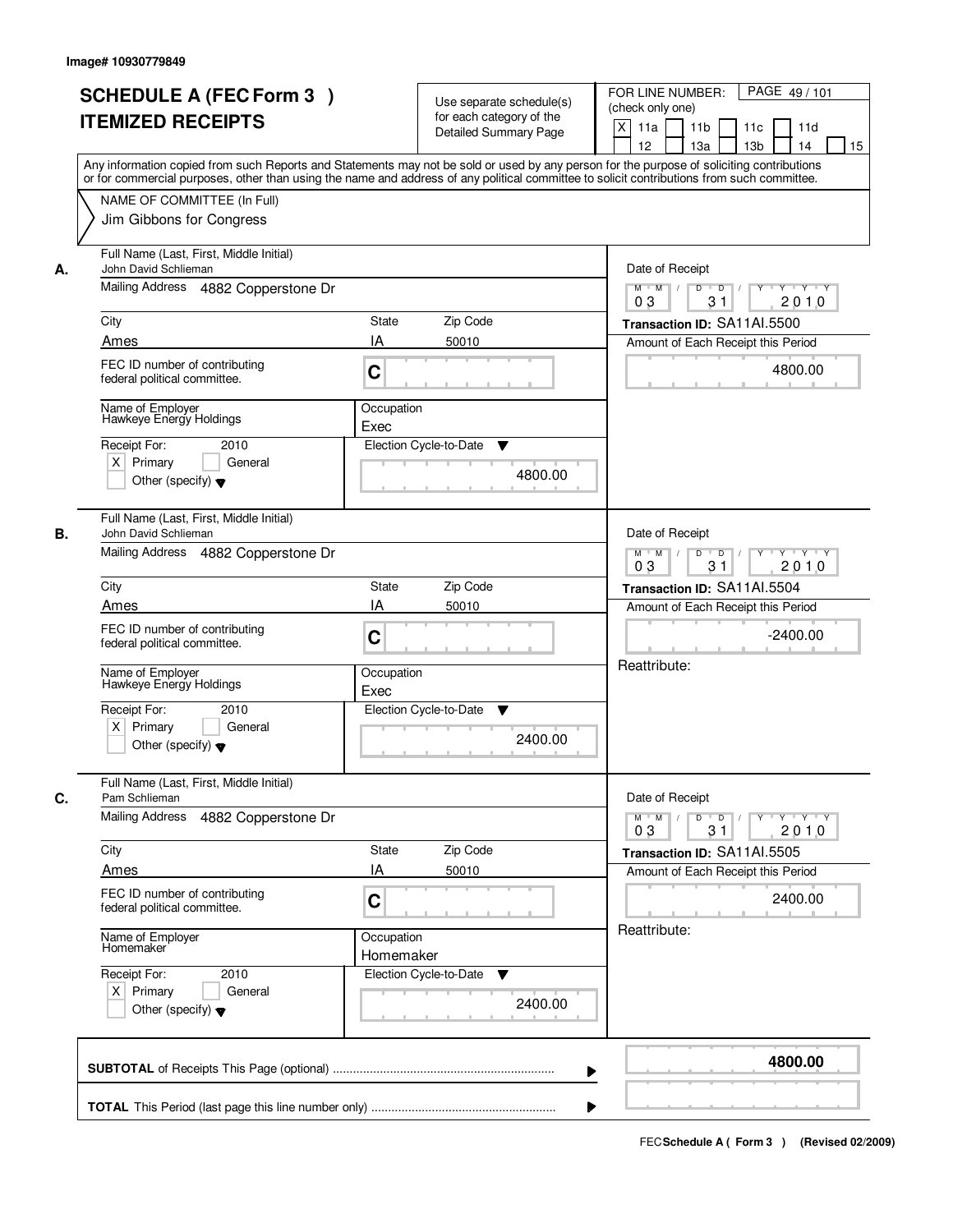|    | <b>SCHEDULE A (FEC Form 3)</b><br><b>ITEMIZED RECEIPTS</b><br>Any information copied from such Reports and Statements may not be sold or used by any person for the purpose of soliciting contributions<br>or for commercial purposes, other than using the name and address of any political committee to solicit contributions from such committee. |                         | Use separate schedule(s)<br>for each category of the<br><b>Detailed Summary Page</b> | PAGE 50 / 101<br>FOR LINE NUMBER:<br>(check only one)<br>X<br>11 <sub>b</sub><br>11a<br>11c<br>11d<br>12<br>13 <sub>b</sub><br>13a<br>14<br>15 |
|----|-------------------------------------------------------------------------------------------------------------------------------------------------------------------------------------------------------------------------------------------------------------------------------------------------------------------------------------------------------|-------------------------|--------------------------------------------------------------------------------------|------------------------------------------------------------------------------------------------------------------------------------------------|
|    | NAME OF COMMITTEE (In Full)<br>Jim Gibbons for Congress                                                                                                                                                                                                                                                                                               |                         |                                                                                      |                                                                                                                                                |
| А. | Full Name (Last, First, Middle Initial)<br>Robert Schneider<br>Mailing Address 9312 Greenbelt Dr                                                                                                                                                                                                                                                      |                         |                                                                                      | Date of Receipt<br>$Y \rightarrow Y \rightarrow Y$<br>$M$ $M$ /<br>$D$ $D$ $/$<br>$\overline{Y}$                                               |
|    |                                                                                                                                                                                                                                                                                                                                                       |                         |                                                                                      | 18<br>2010<br>03                                                                                                                               |
|    | City<br>Urbandale                                                                                                                                                                                                                                                                                                                                     | <b>State</b><br>IA      | Zip Code<br>50322                                                                    | Transaction ID: SA11AI.5508<br>Amount of Each Receipt this Period                                                                              |
|    | FEC ID number of contributing<br>federal political committee.                                                                                                                                                                                                                                                                                         | C                       |                                                                                      | 250.00                                                                                                                                         |
|    | Name of Employer<br>Iowa Clinic                                                                                                                                                                                                                                                                                                                       | Occupation<br>Doctor    |                                                                                      |                                                                                                                                                |
|    | 2010<br>Receipt For:<br>$X$ Primary<br>General<br>Other (specify) $\blacktriangledown$                                                                                                                                                                                                                                                                |                         | Election Cycle-to-Date<br>▼<br>250.00                                                |                                                                                                                                                |
| В. | Full Name (Last, First, Middle Initial)<br>Matt Schryver<br>Mailing Address 810 Patterson Lane                                                                                                                                                                                                                                                        |                         |                                                                                      | Date of Receipt<br>$Y - Y - Y$<br>$M$ $M$ /<br>D<br>$\overline{D}$                                                                             |
|    |                                                                                                                                                                                                                                                                                                                                                       |                         |                                                                                      | 31<br>2010<br>03                                                                                                                               |
|    | City<br>Marshalltown                                                                                                                                                                                                                                                                                                                                  | State<br>IA             | Zip Code                                                                             | Transaction ID: SA11Al.5514                                                                                                                    |
|    | FEC ID number of contributing<br>federal political committee.                                                                                                                                                                                                                                                                                         | C                       | 50158                                                                                | Amount of Each Receipt this Period<br>500.00                                                                                                   |
|    | Name of Employer<br>Green Products Co                                                                                                                                                                                                                                                                                                                 | Occupation<br>President |                                                                                      |                                                                                                                                                |
|    | Receipt For:<br>2010<br>$X$ Primary<br>General<br>Other (specify) $\blacktriangledown$                                                                                                                                                                                                                                                                |                         | Election Cycle-to-Date<br>v<br>500.00                                                |                                                                                                                                                |
| C. | Full Name (Last, First, Middle Initial)<br>Russell Schryver<br><b>Mailing Address</b><br>10609 Beaverbrooke Blvd                                                                                                                                                                                                                                      |                         |                                                                                      | Date of Receipt<br>$M = M$<br>$D$ $D$ $I$<br>$Y + Y + Y$<br>Y "<br>03<br>31<br>2010                                                            |
|    | City                                                                                                                                                                                                                                                                                                                                                  | <b>State</b>            | Zip Code                                                                             | Transaction ID: SA11Al.5516                                                                                                                    |
|    | Grimes                                                                                                                                                                                                                                                                                                                                                | ΙA                      | 50111                                                                                | Amount of Each Receipt this Period                                                                                                             |
|    | FEC ID number of contributing<br>federal political committee.                                                                                                                                                                                                                                                                                         | C                       |                                                                                      | 1000.00                                                                                                                                        |
|    | Name of Employer<br>Green Products Co                                                                                                                                                                                                                                                                                                                 | Occupation<br>CEO       |                                                                                      |                                                                                                                                                |
|    | Receipt For:<br>2010<br>$X$ Primary<br>General<br>Other (specify) $\blacktriangledown$                                                                                                                                                                                                                                                                |                         | Election Cycle-to-Date<br>v<br>1000.00                                               |                                                                                                                                                |
|    |                                                                                                                                                                                                                                                                                                                                                       |                         |                                                                                      | 1750.00                                                                                                                                        |
|    |                                                                                                                                                                                                                                                                                                                                                       |                         |                                                                                      |                                                                                                                                                |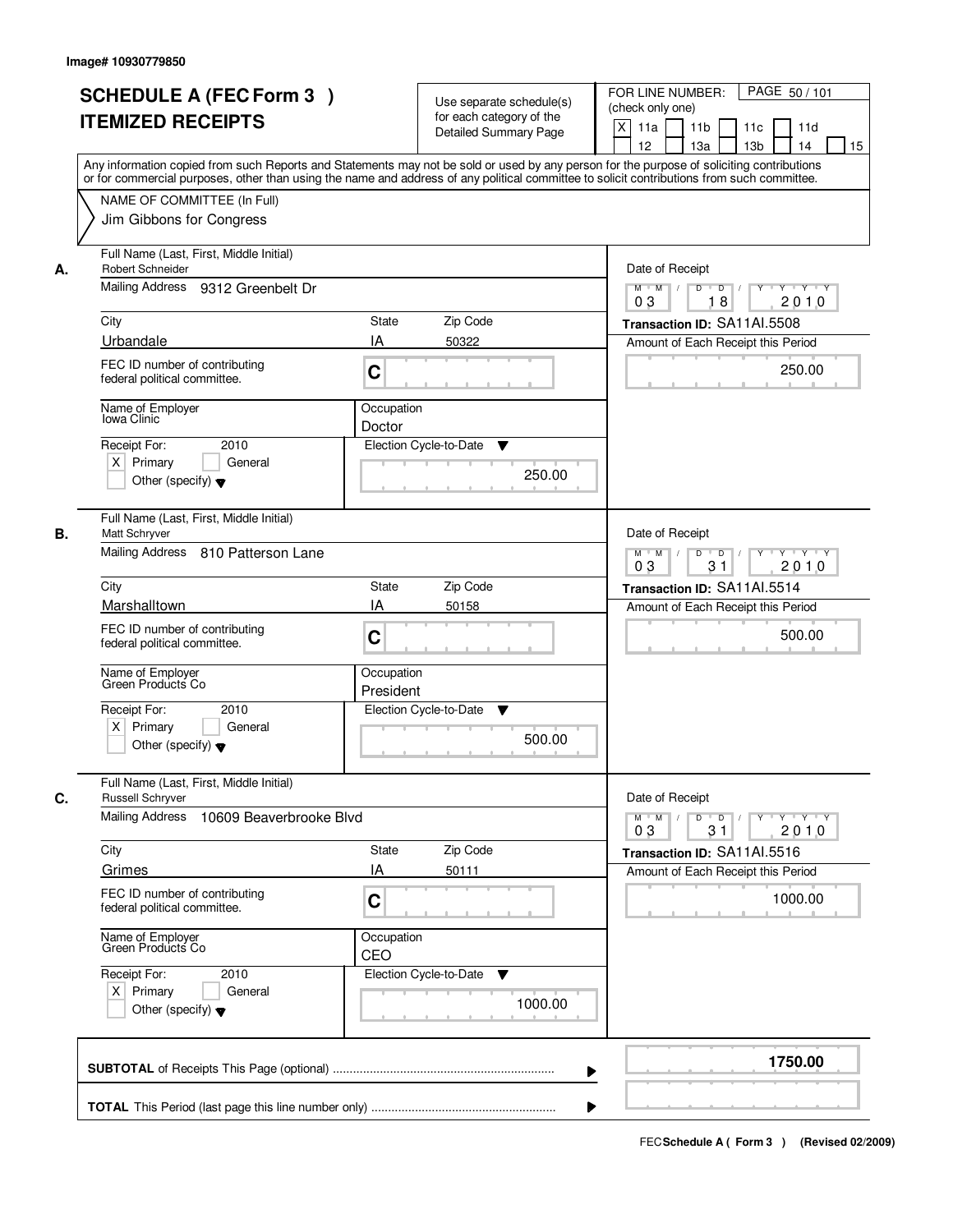|    | <b>SCHEDULE A (FEC Form 3)</b>                                                                                                                                                                                                                                                          |            | Use separate schedule(s)     | PAGE 51 / 101<br>FOR LINE NUMBER:                                                                             |  |  |
|----|-----------------------------------------------------------------------------------------------------------------------------------------------------------------------------------------------------------------------------------------------------------------------------------------|------------|------------------------------|---------------------------------------------------------------------------------------------------------------|--|--|
|    | <b>ITEMIZED RECEIPTS</b>                                                                                                                                                                                                                                                                |            | for each category of the     | (check only one)                                                                                              |  |  |
|    |                                                                                                                                                                                                                                                                                         |            | <b>Detailed Summary Page</b> | $\boldsymbol{\mathsf{X}}$<br>11a<br>11 <sub>b</sub><br>11c<br>11d                                             |  |  |
|    |                                                                                                                                                                                                                                                                                         |            |                              | 12<br>13a<br>13 <sub>b</sub><br>14<br>15                                                                      |  |  |
|    | Any information copied from such Reports and Statements may not be sold or used by any person for the purpose of soliciting contributions<br>or for commercial purposes, other than using the name and address of any political committee to solicit contributions from such committee. |            |                              |                                                                                                               |  |  |
|    |                                                                                                                                                                                                                                                                                         |            |                              |                                                                                                               |  |  |
|    | NAME OF COMMITTEE (In Full)                                                                                                                                                                                                                                                             |            |                              |                                                                                                               |  |  |
|    | Jim Gibbons for Congress                                                                                                                                                                                                                                                                |            |                              |                                                                                                               |  |  |
| А. | Full Name (Last, First, Middle Initial)<br><b>Russell Schryver</b>                                                                                                                                                                                                                      |            |                              |                                                                                                               |  |  |
|    | Mailing Address<br>10609 Beaverbrooke Blvd                                                                                                                                                                                                                                              |            |                              | $Y - Y - Y$<br>$M$ $M$ /<br>D<br>$\overline{D}$<br>31<br>2010<br>03                                           |  |  |
|    | City                                                                                                                                                                                                                                                                                    | State      | Zip Code                     | Transaction ID: SA11AI.5519                                                                                   |  |  |
|    | Grimes                                                                                                                                                                                                                                                                                  | IA         | 50111                        | Amount of Each Receipt this Period                                                                            |  |  |
|    | FEC ID number of contributing                                                                                                                                                                                                                                                           |            |                              |                                                                                                               |  |  |
|    | federal political committee.                                                                                                                                                                                                                                                            | C          |                              | 100.00                                                                                                        |  |  |
|    | Name of Employer<br>Green Products Co                                                                                                                                                                                                                                                   | Occupation |                              |                                                                                                               |  |  |
|    |                                                                                                                                                                                                                                                                                         | CEO        |                              |                                                                                                               |  |  |
|    | 2010<br>Receipt For:                                                                                                                                                                                                                                                                    |            | Election Cycle-to-Date<br>▼  |                                                                                                               |  |  |
|    | $X$ Primary<br>General                                                                                                                                                                                                                                                                  |            | 1100.00                      |                                                                                                               |  |  |
|    | Other (specify) $\blacktriangledown$                                                                                                                                                                                                                                                    |            |                              |                                                                                                               |  |  |
| В. | Full Name (Last, First, Middle Initial)<br><b>Scott Seeley</b>                                                                                                                                                                                                                          |            |                              | Date of Receipt                                                                                               |  |  |
|    | Mailing Address 2215 Evelyn St                                                                                                                                                                                                                                                          |            |                              | D<br>$Y - Y - Y$<br>$M$ $M$ /<br>$\overline{D}$<br>$Y$ <sup>-1</sup>                                          |  |  |
|    |                                                                                                                                                                                                                                                                                         |            |                              | 03<br>17<br>2010                                                                                              |  |  |
|    | City                                                                                                                                                                                                                                                                                    | State      | Zip Code                     | Transaction ID: SA11AI.5524                                                                                   |  |  |
|    | Perry                                                                                                                                                                                                                                                                                   | IA         | 50220                        | Amount of Each Receipt this Period                                                                            |  |  |
|    | FEC ID number of contributing                                                                                                                                                                                                                                                           |            |                              | 250.00                                                                                                        |  |  |
|    | federal political committee.                                                                                                                                                                                                                                                            | C          |                              |                                                                                                               |  |  |
|    | Name of Employer                                                                                                                                                                                                                                                                        | Occupation |                              |                                                                                                               |  |  |
|    | Self Employed                                                                                                                                                                                                                                                                           | Farmer     |                              |                                                                                                               |  |  |
|    | Receipt For:<br>2010                                                                                                                                                                                                                                                                    |            | Election Cycle-to-Date<br>v  |                                                                                                               |  |  |
|    | $X$ Primary<br>General                                                                                                                                                                                                                                                                  |            |                              |                                                                                                               |  |  |
|    | Other (specify) $\blacktriangledown$                                                                                                                                                                                                                                                    |            | 1250.00                      |                                                                                                               |  |  |
|    | Full Name (Last, First, Middle Initial)                                                                                                                                                                                                                                                 |            |                              |                                                                                                               |  |  |
| C. | <b>Scott Seeley</b>                                                                                                                                                                                                                                                                     |            |                              | Date of Receipt                                                                                               |  |  |
|    | Mailing Address 2215 Evelyn St                                                                                                                                                                                                                                                          |            |                              | $M$ $M$<br>$D$ $D$ $/$<br>$Y$ <sup>U</sup><br>$Y \rightarrow Y \rightarrow Y$<br>$\top$ /<br>03<br>2010<br>20 |  |  |
|    | City                                                                                                                                                                                                                                                                                    | State      | Zip Code                     | Transaction ID: SA11Al.5525                                                                                   |  |  |
|    | Perry                                                                                                                                                                                                                                                                                   | IA         | 50220                        | Amount of Each Receipt this Period                                                                            |  |  |
|    | FEC ID number of contributing                                                                                                                                                                                                                                                           |            |                              |                                                                                                               |  |  |
|    | federal political committee.                                                                                                                                                                                                                                                            | C          |                              | 50.00                                                                                                         |  |  |
|    | Name of Employer<br>Self Employed                                                                                                                                                                                                                                                       | Occupation |                              |                                                                                                               |  |  |
|    | Receipt For:<br>2010                                                                                                                                                                                                                                                                    | Farmer     | Election Cycle-to-Date       |                                                                                                               |  |  |
|    | $X$ Primary<br>General                                                                                                                                                                                                                                                                  |            | v                            |                                                                                                               |  |  |
|    | Other (specify) $\blacktriangledown$                                                                                                                                                                                                                                                    |            | 1300.00                      |                                                                                                               |  |  |
|    |                                                                                                                                                                                                                                                                                         |            |                              |                                                                                                               |  |  |
|    |                                                                                                                                                                                                                                                                                         |            |                              |                                                                                                               |  |  |
|    |                                                                                                                                                                                                                                                                                         |            | ▶                            | 400.00                                                                                                        |  |  |
|    |                                                                                                                                                                                                                                                                                         |            |                              |                                                                                                               |  |  |
|    |                                                                                                                                                                                                                                                                                         |            |                              |                                                                                                               |  |  |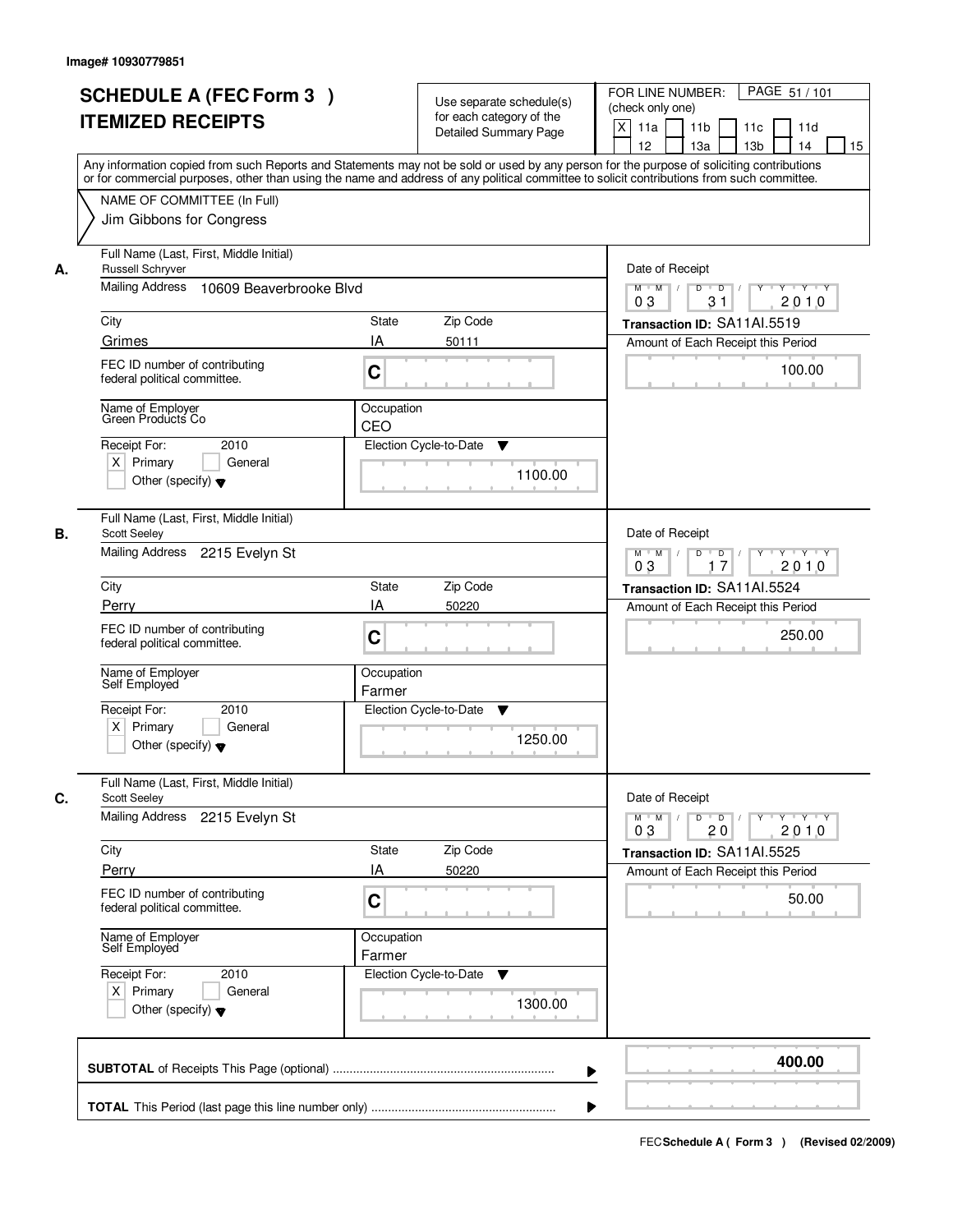|    | <b>SCHEDULE A (FEC Form 3)</b><br><b>ITEMIZED RECEIPTS</b><br>Any information copied from such Reports and Statements may not be sold or used by any person for the purpose of soliciting contributions<br>or for commercial purposes, other than using the name and address of any political committee to solicit contributions from such committee. |                        | Use separate schedule(s)<br>for each category of the<br><b>Detailed Summary Page</b> | PAGE 52 / 101<br>FOR LINE NUMBER:<br>(check only one)<br>$\boldsymbol{\mathsf{X}}$<br>11a<br>11 <sub>b</sub><br>11c<br>11d<br>12<br>13a<br>13 <sub>b</sub><br>14<br>15 |
|----|-------------------------------------------------------------------------------------------------------------------------------------------------------------------------------------------------------------------------------------------------------------------------------------------------------------------------------------------------------|------------------------|--------------------------------------------------------------------------------------|------------------------------------------------------------------------------------------------------------------------------------------------------------------------|
|    | NAME OF COMMITTEE (In Full)<br>Jim Gibbons for Congress                                                                                                                                                                                                                                                                                               |                        |                                                                                      |                                                                                                                                                                        |
| А. | Full Name (Last, First, Middle Initial)<br>Mark Sigmon<br>Mailing Address 3476 Mountainview Cir                                                                                                                                                                                                                                                       |                        |                                                                                      | Date of Receipt<br>$D$ $D$ $/$<br>$M$ $M$ /                                                                                                                            |
|    | City                                                                                                                                                                                                                                                                                                                                                  | State                  | Zip Code                                                                             | 0 <sub>2</sub><br>2010<br>08                                                                                                                                           |
|    | Bethlehem                                                                                                                                                                                                                                                                                                                                             | PA                     | 18017                                                                                | Transaction ID: SA11Al.5540<br>Amount of Each Receipt this Period                                                                                                      |
|    | FEC ID number of contributing<br>federal political committee.                                                                                                                                                                                                                                                                                         | C                      |                                                                                      | 250.00                                                                                                                                                                 |
|    | Name of Employer<br>Self                                                                                                                                                                                                                                                                                                                              | Occupation<br>Attorney |                                                                                      |                                                                                                                                                                        |
|    | 2010<br>Receipt For:<br>$X$ Primary<br>General<br>Other (specify) $\blacktriangledown$                                                                                                                                                                                                                                                                |                        | Election Cycle-to-Date<br>▼<br>250.00                                                |                                                                                                                                                                        |
| В. | Full Name (Last, First, Middle Initial)<br><b>Bob Sinclair</b><br>Mailing Address 2197 F52 Trail                                                                                                                                                                                                                                                      |                        |                                                                                      | Date of Receipt<br>$Y - Y - Y$<br>$M$ $M$ /<br>D<br>$\overline{D}$ /<br>Y                                                                                              |
|    |                                                                                                                                                                                                                                                                                                                                                       |                        |                                                                                      | 15<br>2010<br>0 <sub>2</sub>                                                                                                                                           |
|    | City                                                                                                                                                                                                                                                                                                                                                  | State                  | Zip Code                                                                             | Transaction ID: SA11AI.5542                                                                                                                                            |
|    | Williamsburg<br>FEC ID number of contributing<br>federal political committee.                                                                                                                                                                                                                                                                         | IA<br>C                | 52361                                                                                | Amount of Each Receipt this Period<br>2500.00                                                                                                                          |
|    | Name of Employer<br>Self                                                                                                                                                                                                                                                                                                                              | Occupation<br>Mgr      |                                                                                      |                                                                                                                                                                        |
|    | Receipt For:<br>2010<br>$X$ Primary<br>General<br>Other (specify) $\blacktriangledown$                                                                                                                                                                                                                                                                |                        | Election Cycle-to-Date<br>▼<br>2500.00                                               |                                                                                                                                                                        |
| C. | Full Name (Last, First, Middle Initial)<br><b>Bob Sinclair</b>                                                                                                                                                                                                                                                                                        |                        |                                                                                      | Date of Receipt                                                                                                                                                        |
|    | Mailing Address 2197 F52 Trail                                                                                                                                                                                                                                                                                                                        |                        |                                                                                      | $D$ $D$ $l$<br>$M$ $M$ /<br>Y 'Y 'Y 'Y<br>0 <sub>2</sub><br>15<br>2010                                                                                                 |
|    | City                                                                                                                                                                                                                                                                                                                                                  | State                  | Zip Code                                                                             | Transaction ID: SA11Al.5547                                                                                                                                            |
|    | Williamsburg                                                                                                                                                                                                                                                                                                                                          | ΙA                     | 52361                                                                                | Amount of Each Receipt this Period                                                                                                                                     |
|    | FEC ID number of contributing<br>federal political committee.                                                                                                                                                                                                                                                                                         | C                      |                                                                                      | $-100.00$                                                                                                                                                              |
|    | Name of Employer<br>Self                                                                                                                                                                                                                                                                                                                              | Occupation<br>Mgr      |                                                                                      | Reattribute:                                                                                                                                                           |
|    | Receipt For:<br>2010<br>$X$ Primary<br>General<br>Other (specify) $\blacktriangledown$                                                                                                                                                                                                                                                                |                        | Election Cycle-to-Date<br>v<br>2400.00                                               |                                                                                                                                                                        |
|    |                                                                                                                                                                                                                                                                                                                                                       |                        | ▶                                                                                    | 2650.00                                                                                                                                                                |
|    |                                                                                                                                                                                                                                                                                                                                                       |                        |                                                                                      |                                                                                                                                                                        |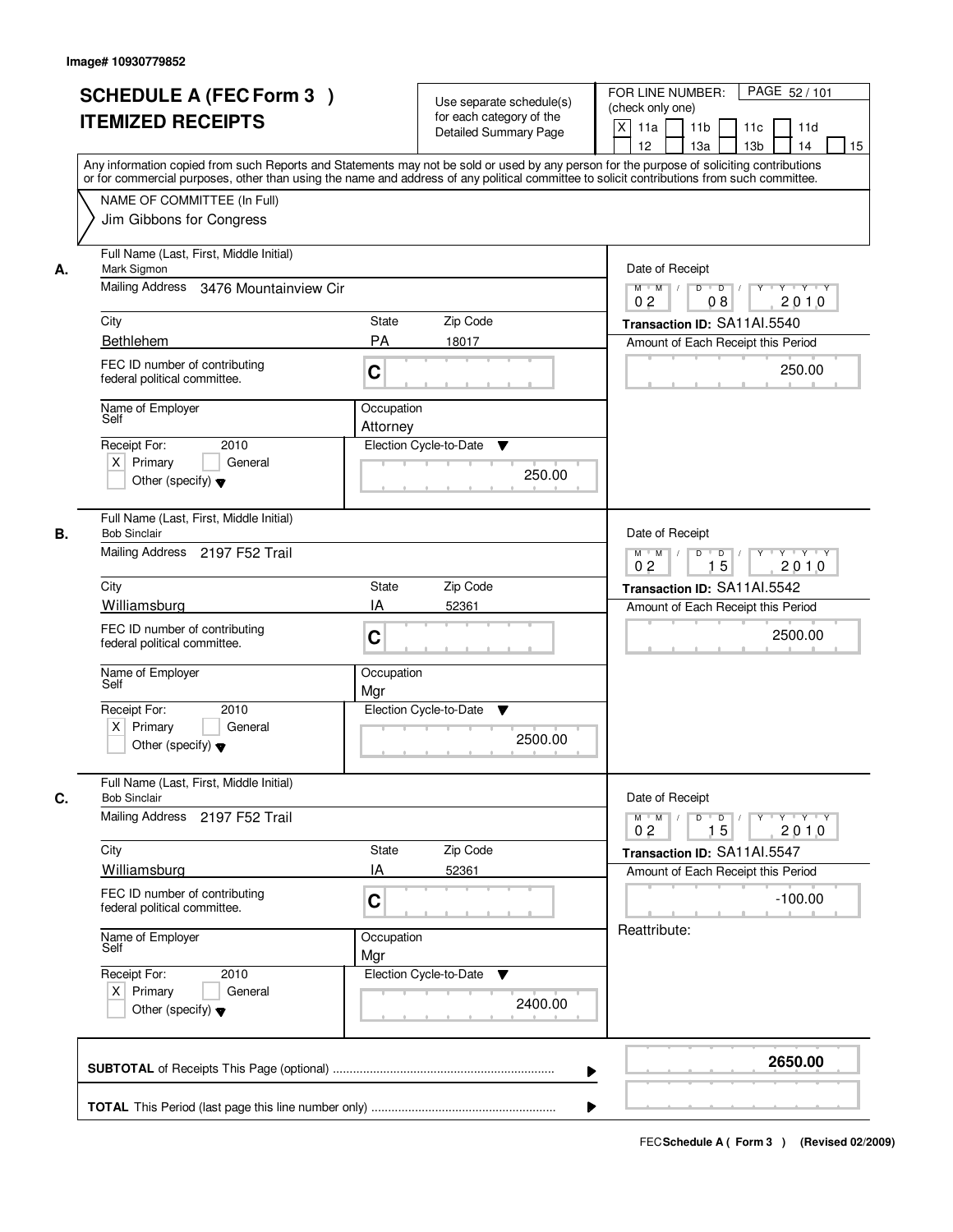|    | <b>SCHEDULE A (FEC Form 3)</b><br><b>ITEMIZED RECEIPTS</b><br>Any information copied from such Reports and Statements may not be sold or used by any person for the purpose of soliciting contributions<br>or for commercial purposes, other than using the name and address of any political committee to solicit contributions from such committee. |                            | Use separate schedule(s)<br>for each category of the<br><b>Detailed Summary Page</b> | PAGE 53 / 101<br>FOR LINE NUMBER:<br>(check only one)<br>$\boldsymbol{\mathsf{X}}$<br>11a<br>11 <sub>b</sub><br>11c<br>11d<br>12<br>13a<br>13 <sub>b</sub><br>14<br>15 |
|----|-------------------------------------------------------------------------------------------------------------------------------------------------------------------------------------------------------------------------------------------------------------------------------------------------------------------------------------------------------|----------------------------|--------------------------------------------------------------------------------------|------------------------------------------------------------------------------------------------------------------------------------------------------------------------|
|    | NAME OF COMMITTEE (In Full)<br>Jim Gibbons for Congress                                                                                                                                                                                                                                                                                               |                            |                                                                                      |                                                                                                                                                                        |
| А. | Full Name (Last, First, Middle Initial)<br>Maurice Sinclair<br>Mailing Address 2208 560th Ave                                                                                                                                                                                                                                                         |                            |                                                                                      | Date of Receipt<br>$Y$ $Y$ $Y$<br>$M$ $M$<br>$D$ $D$ $/$<br>$\overline{Y}$                                                                                             |
|    | City                                                                                                                                                                                                                                                                                                                                                  | State                      | Zip Code                                                                             | 0 <sub>3</sub><br>2010<br>08<br>Transaction ID: SA11Al.5549                                                                                                            |
|    | Melrose                                                                                                                                                                                                                                                                                                                                               | IA                         | 52569                                                                                | Amount of Each Receipt this Period                                                                                                                                     |
|    | FEC ID number of contributing<br>federal political committee.                                                                                                                                                                                                                                                                                         | C                          |                                                                                      | 1000.00                                                                                                                                                                |
|    | Name of Employer<br>Self                                                                                                                                                                                                                                                                                                                              | Occupation<br>Entrepreneur |                                                                                      |                                                                                                                                                                        |
|    | 2010<br>Receipt For:<br>$X$ Primary<br>General<br>Other (specify) $\blacktriangledown$                                                                                                                                                                                                                                                                |                            | Election Cycle-to-Date<br>▼<br>1000.00                                               |                                                                                                                                                                        |
| В. | Full Name (Last, First, Middle Initial)<br>Susan Sinclair<br>Mailing Address 2197 F52 Trail                                                                                                                                                                                                                                                           |                            |                                                                                      | Date of Receipt<br>$Y \vdash Y \vdash Y$<br>$M$ $M$ /<br>D<br>$\Box$<br>Y                                                                                              |
|    | City                                                                                                                                                                                                                                                                                                                                                  | <b>State</b>               | Zip Code                                                                             | 15<br>2010<br>0 <sub>2</sub>                                                                                                                                           |
|    | Williamsburg                                                                                                                                                                                                                                                                                                                                          | IA                         | 52361                                                                                | Transaction ID: SA11AI.5548<br>Amount of Each Receipt this Period                                                                                                      |
|    | FEC ID number of contributing<br>federal political committee.                                                                                                                                                                                                                                                                                         | C                          |                                                                                      | 100.00                                                                                                                                                                 |
|    | Name of Employer<br>Homemaker                                                                                                                                                                                                                                                                                                                         | Occupation<br>Homemaker    |                                                                                      | Reattribute:                                                                                                                                                           |
|    | Receipt For:<br>2010<br>$X$ Primary<br>General<br>Other (specify) $\blacktriangledown$                                                                                                                                                                                                                                                                |                            | Election Cycle-to-Date<br>v<br>100.00                                                |                                                                                                                                                                        |
| C. | Full Name (Last, First, Middle Initial)<br>David Sokol                                                                                                                                                                                                                                                                                                |                            |                                                                                      | Date of Receipt                                                                                                                                                        |
|    | Mailing Address 1111 S 103rd Street                                                                                                                                                                                                                                                                                                                   |                            |                                                                                      | $D$ $D$ $/$<br>$M$ $M$ /<br>$Y$ <sup>U</sup><br>$Y + Y + Y$<br>03<br>2010<br>30                                                                                        |
|    | City                                                                                                                                                                                                                                                                                                                                                  | State                      | Zip Code                                                                             | Transaction ID: SA11AI.5555                                                                                                                                            |
|    | Omaha<br>FEC ID number of contributing<br>federal political committee.                                                                                                                                                                                                                                                                                | <b>NE</b><br>C             | 68124                                                                                | Amount of Each Receipt this Period<br>583.20                                                                                                                           |
|    | Name of Employer<br>MidAmerican Energy Holding                                                                                                                                                                                                                                                                                                        | Occupation<br>Chairman     |                                                                                      | In-kind - Event Facility<br>Fees                                                                                                                                       |
|    | Receipt For:<br>2010<br>$X$ Primary<br>General<br>Other (specify) $\blacktriangledown$                                                                                                                                                                                                                                                                |                            | Election Cycle-to-Date<br>v<br>583.20                                                |                                                                                                                                                                        |
|    |                                                                                                                                                                                                                                                                                                                                                       |                            | ▶                                                                                    | 1683.20                                                                                                                                                                |
|    |                                                                                                                                                                                                                                                                                                                                                       |                            |                                                                                      |                                                                                                                                                                        |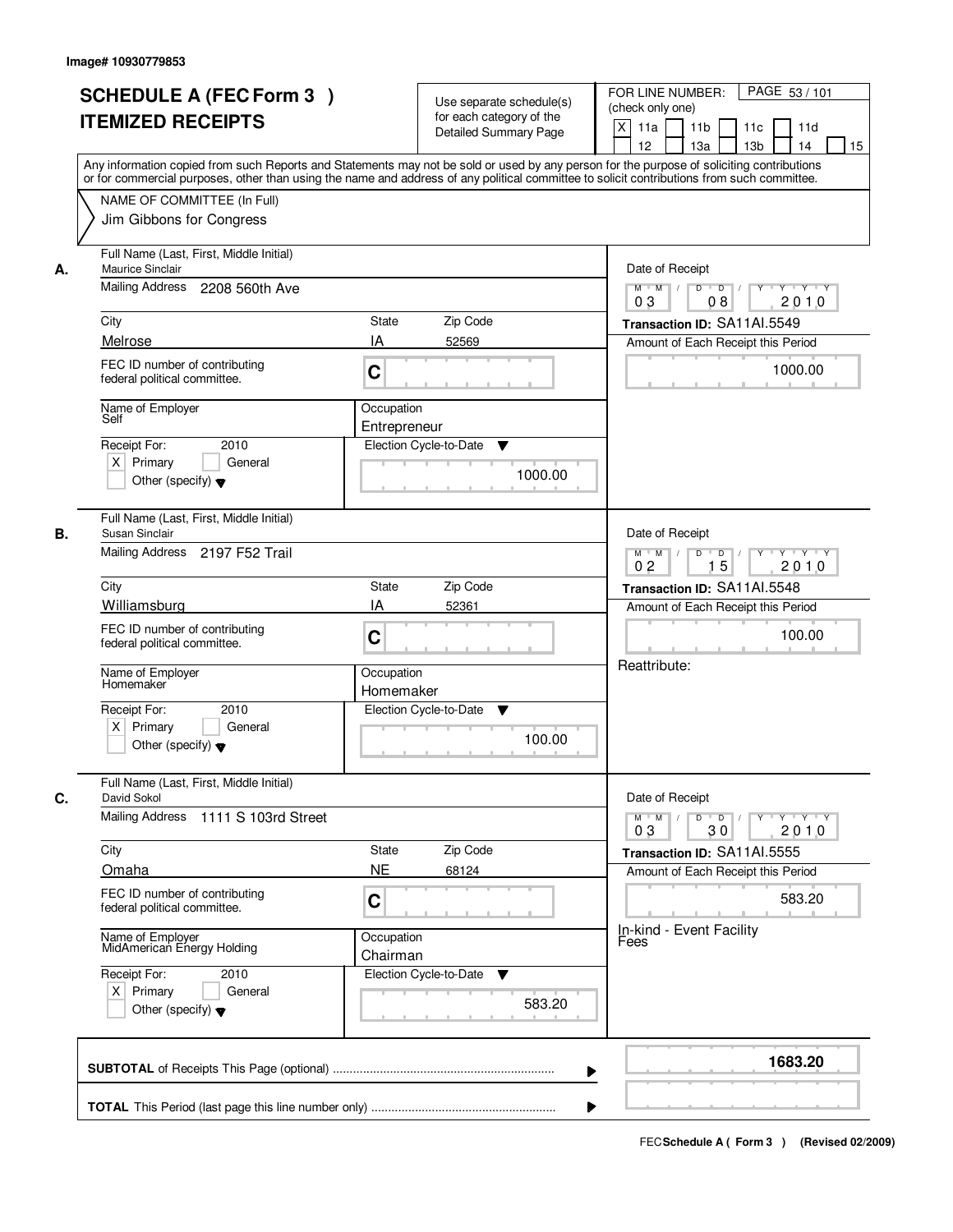| <b>SCHEDULE A (FEC Form 3)</b><br><b>ITEMIZED RECEIPTS</b>                                                 | Use separate schedule(s)<br>for each category of the<br><b>Detailed Summary Page</b><br>Any information copied from such Reports and Statements may not be sold or used by any person for the purpose of soliciting contributions | PAGE 54 / 101<br>FOR LINE NUMBER:<br>(check only one)<br>$\boldsymbol{\mathsf{X}}$<br>11 <sub>b</sub><br>11a<br>11c<br>11d<br>12<br>13 <sub>b</sub><br>14<br>13a<br>15 |
|------------------------------------------------------------------------------------------------------------|-----------------------------------------------------------------------------------------------------------------------------------------------------------------------------------------------------------------------------------|------------------------------------------------------------------------------------------------------------------------------------------------------------------------|
| NAME OF COMMITTEE (In Full)<br>Jim Gibbons for Congress                                                    | or for commercial purposes, other than using the name and address of any political committee to solicit contributions from such committee.                                                                                        |                                                                                                                                                                        |
| Full Name (Last, First, Middle Initial)<br>Michael St. Clair<br>А.<br>Mailing Address<br>3203 SW Court Ave |                                                                                                                                                                                                                                   | Date of Receipt<br>$D$ $D$ $/$<br>$Y$ <sup>U</sup><br>$Y - Y - Y - Y$<br>$M$ $M$ /<br>0 <sub>3</sub><br>13<br>2010                                                     |
| City                                                                                                       | <b>State</b><br>Zip Code                                                                                                                                                                                                          | Transaction ID: SA11AI.5560                                                                                                                                            |
| Ankeny                                                                                                     | IA<br>50023                                                                                                                                                                                                                       | Amount of Each Receipt this Period                                                                                                                                     |
| FEC ID number of contributing<br>federal political committee.                                              | C                                                                                                                                                                                                                                 | 250.00                                                                                                                                                                 |
| Name of Employer<br>Capitol Edge                                                                           | Occupation<br>Consultant                                                                                                                                                                                                          |                                                                                                                                                                        |
| 2010<br>Receipt For:<br>$X$ Primary<br>General<br>Other (specify) $\blacktriangledown$                     | Election Cycle-to-Date<br>▼<br>250.00                                                                                                                                                                                             |                                                                                                                                                                        |
| Full Name (Last, First, Middle Initial)<br>Dale Stahl<br>В.                                                |                                                                                                                                                                                                                                   | Date of Receipt                                                                                                                                                        |
| <b>Mailing Address</b><br>12 Dewberry Ct                                                                   |                                                                                                                                                                                                                                   | $Y - Y - Y$<br>$M$ $M$ /<br>D<br>$\Box$ D $\Box$<br>Y<br>15<br>2010<br>03                                                                                              |
| City                                                                                                       | Zip Code<br>State                                                                                                                                                                                                                 | Transaction ID: SA11AI.5562                                                                                                                                            |
| Amelia Island                                                                                              | FL<br>32034                                                                                                                                                                                                                       | Amount of Each Receipt this Period                                                                                                                                     |
| FEC ID number of contributing<br>federal political committee.                                              | C                                                                                                                                                                                                                                 | 250.00                                                                                                                                                                 |
| Name of Employer<br>Retired                                                                                | Occupation<br>Retired                                                                                                                                                                                                             |                                                                                                                                                                        |
| Receipt For:<br>2010<br>$X$ Primary<br>General<br>Other (specify) $\blacktriangledown$                     | Election Cycle-to-Date<br>v<br>250.00                                                                                                                                                                                             |                                                                                                                                                                        |
| Full Name (Last, First, Middle Initial)<br>C.<br><b>Jeff Sturdivant</b>                                    |                                                                                                                                                                                                                                   | Date of Receipt                                                                                                                                                        |
| <b>Mailing Address</b><br>177 58th Ct                                                                      |                                                                                                                                                                                                                                   | $M$ $M$<br>$D$ $D$ $/$<br>y y y y y<br>2010<br>0 <sub>2</sub><br>13                                                                                                    |
| City<br><b>West Des Moines</b>                                                                             | Zip Code<br>State<br>IA<br>50266                                                                                                                                                                                                  | Transaction ID: SA11AI.5567<br>Amount of Each Receipt this Period                                                                                                      |
| FEC ID number of contributing<br>federal political committee.                                              | C                                                                                                                                                                                                                                 | 250.00                                                                                                                                                                 |
| Name of Employer<br>Drs Sturdivant & Mann                                                                  | Occupation<br>Orthodontist                                                                                                                                                                                                        |                                                                                                                                                                        |
| Receipt For:<br>2010<br>$X$ Primary<br>General<br>Other (specify) $\blacktriangledown$                     | Election Cycle-to-Date<br>v<br>250.00                                                                                                                                                                                             |                                                                                                                                                                        |
|                                                                                                            |                                                                                                                                                                                                                                   | 750.00                                                                                                                                                                 |
|                                                                                                            |                                                                                                                                                                                                                                   |                                                                                                                                                                        |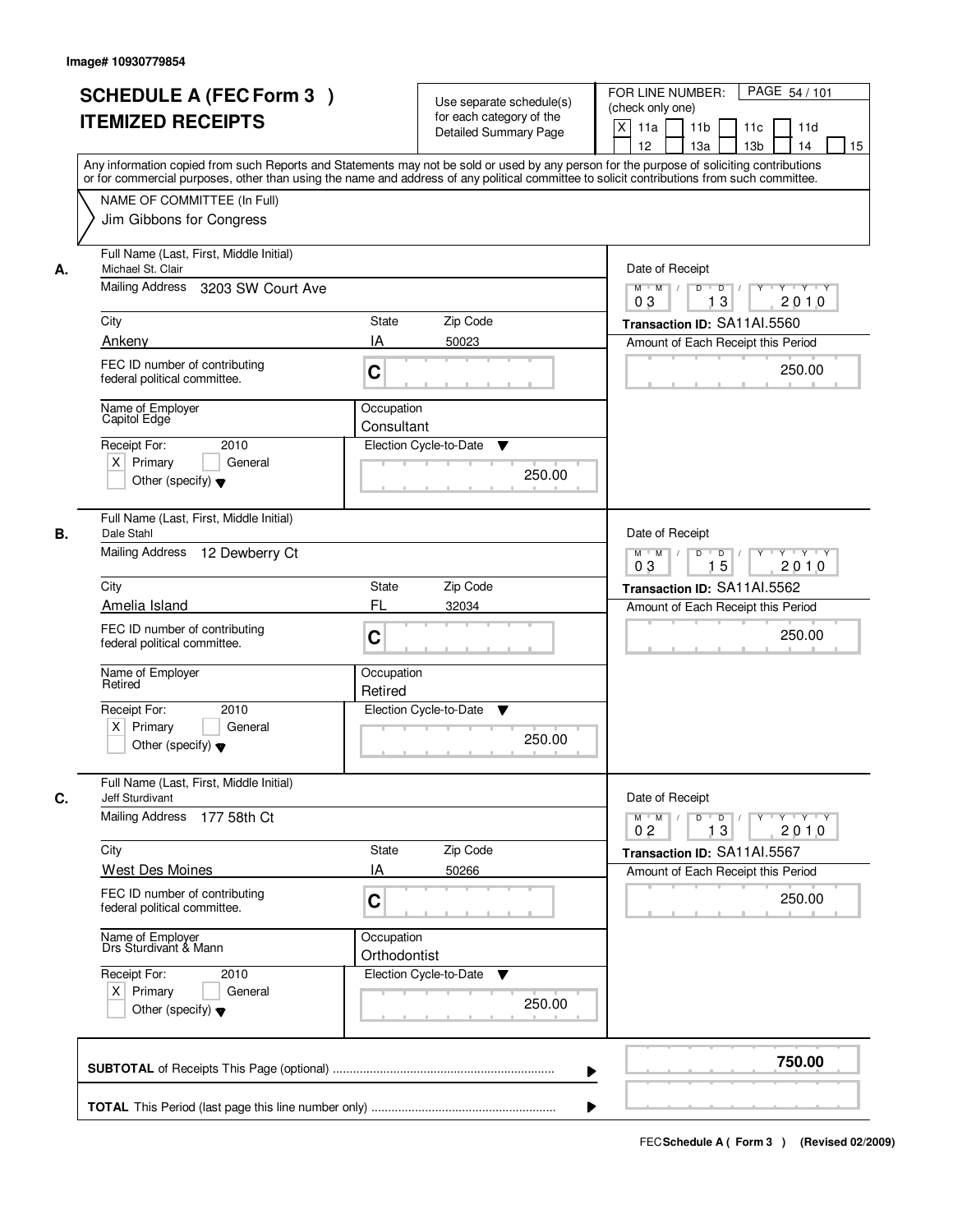|            | <b>SCHEDULE A (FEC Form 3)</b><br><b>ITEMIZED RECEIPTS</b>                                                                                                                                            |                         | Use separate schedule(s)<br>for each category of the<br><b>Detailed Summary Page</b> | PAGE 55/101<br>FOR LINE NUMBER:<br>(check only one)<br>$\boldsymbol{\mathsf{X}}$<br>11 <sub>b</sub><br>11a<br>11c<br>11d<br>12<br>13 <sub>b</sub><br>14<br>13a<br>15<br>Any information copied from such Reports and Statements may not be sold or used by any person for the purpose of soliciting contributions |
|------------|-------------------------------------------------------------------------------------------------------------------------------------------------------------------------------------------------------|-------------------------|--------------------------------------------------------------------------------------|-------------------------------------------------------------------------------------------------------------------------------------------------------------------------------------------------------------------------------------------------------------------------------------------------------------------|
|            | or for commercial purposes, other than using the name and address of any political committee to solicit contributions from such committee.<br>NAME OF COMMITTEE (In Full)<br>Jim Gibbons for Congress |                         |                                                                                      |                                                                                                                                                                                                                                                                                                                   |
| А.<br>City | Full Name (Last, First, Middle Initial)<br><b>Charles Sukup</b><br>Mailing Address 2418 Vine Ave<br>Dougherty<br>FEC ID number of contributing                                                        | <b>State</b><br>IA      | Zip Code<br>50433                                                                    | Date of Receipt<br>$D$ $D$ $I$<br>Y<br>$Y - Y - Y - Y$<br>$M$ $M$ /<br>0 <sub>3</sub><br>24<br>2010<br>Transaction ID: SA11AI.5569<br>Amount of Each Receipt this Period<br>1000.00                                                                                                                               |
|            | federal political committee.<br>Name of Employer<br>Sukup Mfg<br>2010<br>Receipt For:<br>$X$ Primary<br>General<br>Other (specify) $\blacktriangledown$                                               | C<br>Occupation<br>Exec | Election Cycle-to-Date<br>▼<br>1000.00                                               |                                                                                                                                                                                                                                                                                                                   |
| В.<br>City | Full Name (Last, First, Middle Initial)<br>Eugene Sukup<br>Mailing Address 1379 Beeds Lake<br>Hampton                                                                                                 | State<br>IA             | Zip Code<br>50441                                                                    | Date of Receipt<br>$M$ $M$ /<br>D<br>$\overline{D}$<br>Y<br>$Y + Y + Y$<br>2010<br>03<br>24<br>Transaction ID: SA11AI.5571<br>Amount of Each Receipt this Period                                                                                                                                                  |
|            | FEC ID number of contributing<br>federal political committee.<br>Name of Employer<br>Sukup Mfg<br>2010<br>Receipt For:<br>$X$ Primary<br>General<br>Other (specify) $\blacktriangledown$              | C<br>Occupation<br>Exec | Election Cycle-to-Date<br>▼<br>1000.00                                               | 1000.00                                                                                                                                                                                                                                                                                                           |
| C.<br>City | Full Name (Last, First, Middle Initial)<br><b>Steve Sukup</b><br><b>Mailing Address</b><br>1405 N Shore Dr                                                                                            | State                   | Zip Code                                                                             | Date of Receipt<br>$M$ $M$ $M$<br>$D$ $D$ $I$<br><u> Y LY LY LY</u><br>2010<br>03<br>16<br>Transaction ID: SA11Al.5573                                                                                                                                                                                            |
|            | Clear Lake<br>FEC ID number of contributing<br>federal political committee.                                                                                                                           | IA<br>C                 | 50428                                                                                | Amount of Each Receipt this Period<br>1000.00                                                                                                                                                                                                                                                                     |
|            | Name of Employer<br>Sukup Mfg<br>Receipt For:<br>2010<br>$X$ Primary<br>General<br>Other (specify) $\blacktriangledown$                                                                               | Occupation<br>Engineer  | Election Cycle-to-Date<br>v<br>1000.00                                               |                                                                                                                                                                                                                                                                                                                   |
|            |                                                                                                                                                                                                       |                         |                                                                                      | 3000.00                                                                                                                                                                                                                                                                                                           |
|            |                                                                                                                                                                                                       |                         |                                                                                      |                                                                                                                                                                                                                                                                                                                   |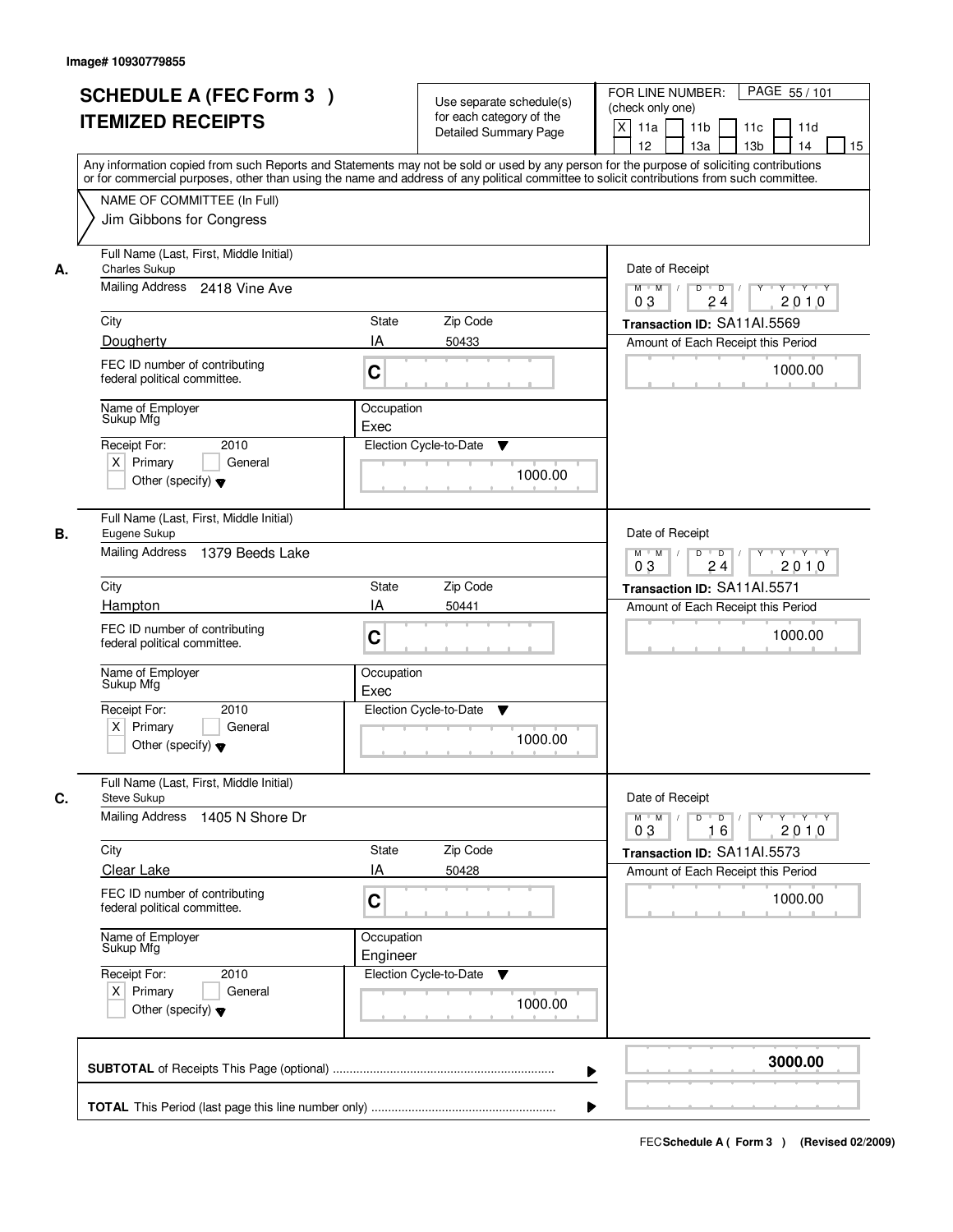|    | <b>SCHEDULE A (FEC Form 3)</b><br><b>ITEMIZED RECEIPTS</b><br>Any information copied from such Reports and Statements may not be sold or used by any person for the purpose of soliciting contributions |                               | Use separate schedule(s)<br>for each category of the<br><b>Detailed Summary Page</b> | PAGE 56 / 101<br>FOR LINE NUMBER:<br>(check only one)<br>X<br>11 <sub>b</sub><br>11a<br>11 <sub>c</sub><br>11d<br>12<br>13 <sub>b</sub><br>13a<br>14<br>15 |
|----|---------------------------------------------------------------------------------------------------------------------------------------------------------------------------------------------------------|-------------------------------|--------------------------------------------------------------------------------------|------------------------------------------------------------------------------------------------------------------------------------------------------------|
|    | or for commercial purposes, other than using the name and address of any political committee to solicit contributions from such committee.<br>NAME OF COMMITTEE (In Full)<br>Jim Gibbons for Congress   |                               |                                                                                      |                                                                                                                                                            |
| А. | Full Name (Last, First, Middle Initial)<br>Michael Sullivan<br>Mailing Address<br>3061 NW 74th Ave                                                                                                      |                               |                                                                                      | Date of Receipt<br>$Y + Y + Y$<br>$M$ $M$ /<br>$D$ $D$ $I$<br>$Y^+$                                                                                        |
|    | City                                                                                                                                                                                                    | <b>State</b>                  | Zip Code                                                                             | 31<br>2010<br>03<br>Transaction ID: SA11AI.5577                                                                                                            |
|    | Ankeny<br>FEC ID number of contributing<br>federal political committee.                                                                                                                                 | IA<br>C                       | 50023                                                                                | Amount of Each Receipt this Period<br>1000.00                                                                                                              |
|    | Name of Employer<br>Kenworth Mid-Iówa<br>Receipt For:<br>2010<br>$X$ Primary<br>General<br>Other (specify) $\blacktriangledown$                                                                         | Occupation<br>General Manager | Election Cycle-to-Date<br>▼<br>1000.00                                               |                                                                                                                                                            |
| В. | Full Name (Last, First, Middle Initial)<br>Jim Swift<br>Mailing Address 3001 Westown Pkwy                                                                                                               |                               |                                                                                      | Date of Receipt<br>$Y - Y - Y$                                                                                                                             |
|    |                                                                                                                                                                                                         |                               | Zip Code                                                                             | $M$ $M$ /<br>$\overline{D}$<br>D<br>30<br>03<br>2010                                                                                                       |
|    | City<br>West Des Moines                                                                                                                                                                                 | <b>State</b><br>IA            | 50266                                                                                | Transaction ID: SA11AI.5581                                                                                                                                |
|    | FEC ID number of contributing<br>federal political committee.                                                                                                                                           | C                             |                                                                                      | Amount of Each Receipt this Period<br>1500.00                                                                                                              |
|    | Name of Employer<br><b>Holmes Murphy Assoc</b>                                                                                                                                                          | Occupation<br>Insurance       |                                                                                      |                                                                                                                                                            |
|    | Receipt For:<br>2010<br>$X$ Primary<br>General<br>Other (specify) $\blacktriangledown$                                                                                                                  |                               | Election Cycle-to-Date<br>v<br>1750.00                                               |                                                                                                                                                            |
| C. | Full Name (Last, First, Middle Initial)<br>Hugh Swoyer                                                                                                                                                  |                               |                                                                                      | Date of Receipt                                                                                                                                            |
|    | <b>Mailing Address</b><br>2213 Hwy 25                                                                                                                                                                   |                               |                                                                                      | $M = M$<br>$D$ $D$ $/$<br>$Y + Y + Y + Y$<br>03<br>18<br>2010                                                                                              |
|    | City                                                                                                                                                                                                    | <b>State</b>                  | Zip Code                                                                             | Transaction ID: SA11AI.5582                                                                                                                                |
|    | Greenfield                                                                                                                                                                                              | ΙA                            | 50849                                                                                | Amount of Each Receipt this Period                                                                                                                         |
|    | FEC ID number of contributing<br>federal political committee.                                                                                                                                           | $\mathbf C$                   |                                                                                      | 400.00                                                                                                                                                     |
|    | Name of Employer<br>Self                                                                                                                                                                                | Occupation<br>Farmer          |                                                                                      |                                                                                                                                                            |
|    | Receipt For:<br>2010<br>$X$ Primary<br>General<br>Other (specify) $\blacktriangledown$                                                                                                                  |                               | Election Cycle-to-Date<br>v<br>400.00                                                |                                                                                                                                                            |
|    |                                                                                                                                                                                                         |                               |                                                                                      | 2900.00                                                                                                                                                    |
|    |                                                                                                                                                                                                         |                               |                                                                                      |                                                                                                                                                            |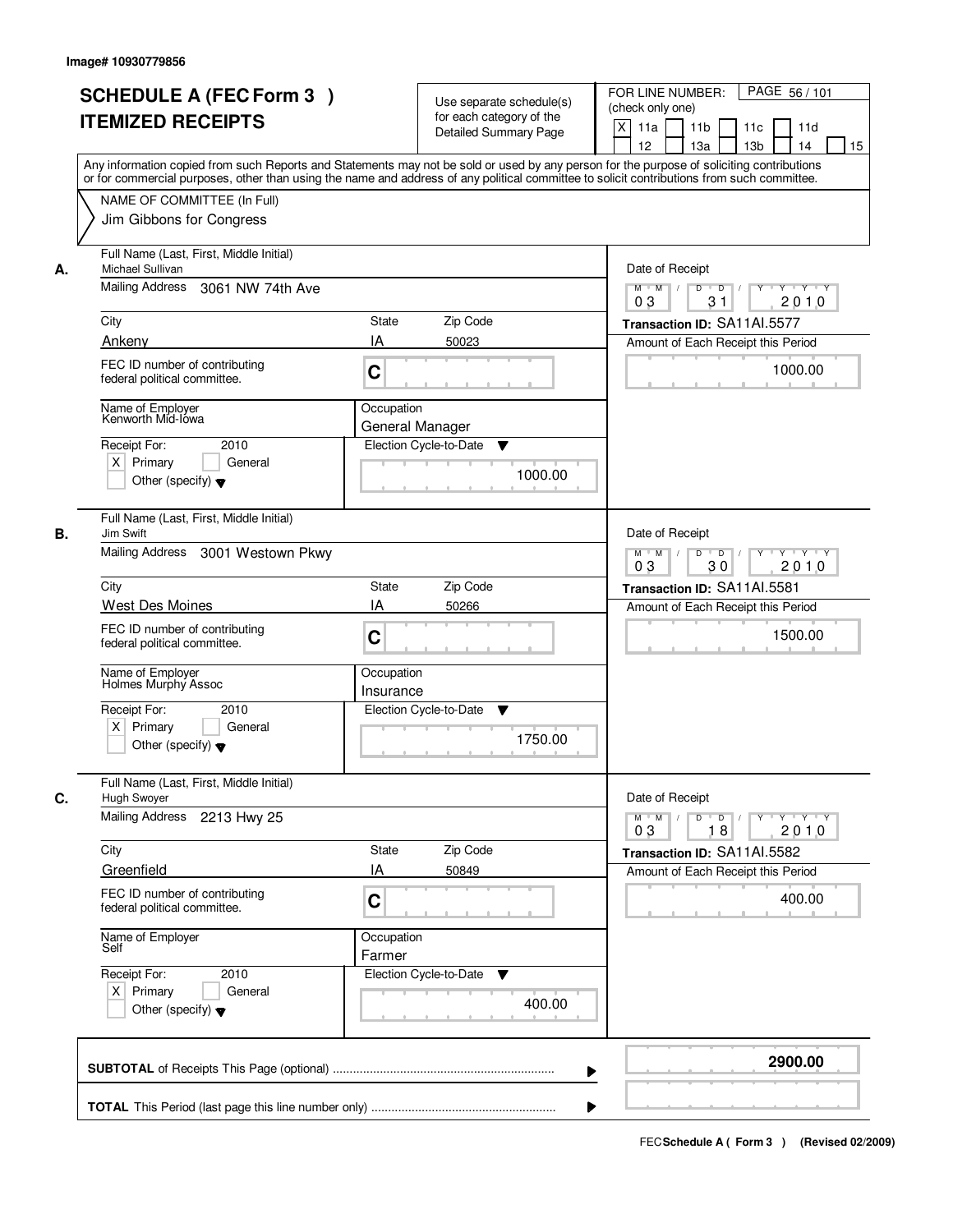|    | <b>SCHEDULE A (FEC Form 3)</b><br><b>ITEMIZED RECEIPTS</b><br>Any information copied from such Reports and Statements may not be sold or used by any person for the purpose of soliciting contributions<br>or for commercial purposes, other than using the name and address of any political committee to solicit contributions from such committee. | Use separate schedule(s)<br>for each category of the<br><b>Detailed Summary Page</b>            | PAGE 57/101<br>FOR LINE NUMBER:<br>(check only one)<br>X<br>11 <sub>b</sub><br>11a<br>11c<br>11d<br>12<br>13a<br>13 <sub>b</sub><br>15<br>14                                                                 |
|----|-------------------------------------------------------------------------------------------------------------------------------------------------------------------------------------------------------------------------------------------------------------------------------------------------------------------------------------------------------|-------------------------------------------------------------------------------------------------|--------------------------------------------------------------------------------------------------------------------------------------------------------------------------------------------------------------|
|    | NAME OF COMMITTEE (In Full)<br>Jim Gibbons for Congress                                                                                                                                                                                                                                                                                               |                                                                                                 |                                                                                                                                                                                                              |
| А. | Full Name (Last, First, Middle Initial)<br><b>Charles Talbot</b><br>Mailing Address<br>188 Southbeach Dr<br>City<br>Marco Island<br>FEC ID number of contributing<br>federal political committee.<br>Name of Employer<br>Glen Oak Lumber<br>Receipt For:<br>2010                                                                                      | State<br>Zip Code<br>FL<br>34145<br>C<br>Occupation<br>President<br>Election Cycle-to-Date<br>▼ | Date of Receipt<br>$Y$ $Y$ $Y$<br>$D$ $D$ $1$<br>$\overline{Y}$<br>$M$ $M$ /<br>03<br>2010<br>19<br>Transaction ID: SA11AI.5584<br>Amount of Each Receipt this Period<br>468.66<br>In-kind - Food /Beverages |
|    | $X$ Primary<br>General<br>Other (specify) $\blacktriangledown$<br>Full Name (Last, First, Middle Initial)                                                                                                                                                                                                                                             | 468.66                                                                                          |                                                                                                                                                                                                              |
| В. | <b>Charles Talbot</b><br>Mailing Address<br>188 Southbeach Dr                                                                                                                                                                                                                                                                                         |                                                                                                 | Date of Receipt<br>$M$ $M$ /<br>D<br>$\overline{D}$ $\overline{I}$<br>Y<br>Y 'Y 'Y<br>03<br>20<br>2010                                                                                                       |
|    | City<br>Marco Island<br>FEC ID number of contributing<br>federal political committee.                                                                                                                                                                                                                                                                 | Zip Code<br><b>State</b><br>FL<br>34145<br>C                                                    | Transaction ID: SA11AI.5587<br>Amount of Each Receipt this Period<br>1000.00                                                                                                                                 |
|    | Name of Employer<br>Glen Oak Lumber<br>Receipt For:<br>2010<br>$X$ Primary<br>General<br>Other (specify) $\blacktriangledown$                                                                                                                                                                                                                         | Occupation<br>President<br>Election Cycle-to-Date<br>v<br>1468.66                               |                                                                                                                                                                                                              |
| С. | Full Name (Last, First, Middle Initial)<br>Joe Tauber<br>Mailing Address<br>PO Box 751                                                                                                                                                                                                                                                                |                                                                                                 | Date of Receipt<br>D<br>$M$ $M$ /<br>$\overline{D}$ /<br>$Y + Y + Y$<br>Y<br>03<br>12<br>2010                                                                                                                |
|    | City<br>Milford<br>FEC ID number of contributing                                                                                                                                                                                                                                                                                                      | Zip Code<br>State<br>DE<br>19963                                                                | Transaction ID: SA11AI.5588<br>Amount of Each Receipt this Period<br>500.00                                                                                                                                  |
|    | federal political committee.<br>Name of Employer<br>JT Enterprises Group                                                                                                                                                                                                                                                                              | C<br>Occupation<br>Owner                                                                        |                                                                                                                                                                                                              |
|    | Receipt For:<br>2010<br>$X$ Primary<br>General<br>Other (specify) $\blacktriangledown$                                                                                                                                                                                                                                                                | Election Cycle-to-Date<br>v<br>500.00                                                           |                                                                                                                                                                                                              |
|    |                                                                                                                                                                                                                                                                                                                                                       | ▶                                                                                               | 1968.66                                                                                                                                                                                                      |
|    |                                                                                                                                                                                                                                                                                                                                                       |                                                                                                 |                                                                                                                                                                                                              |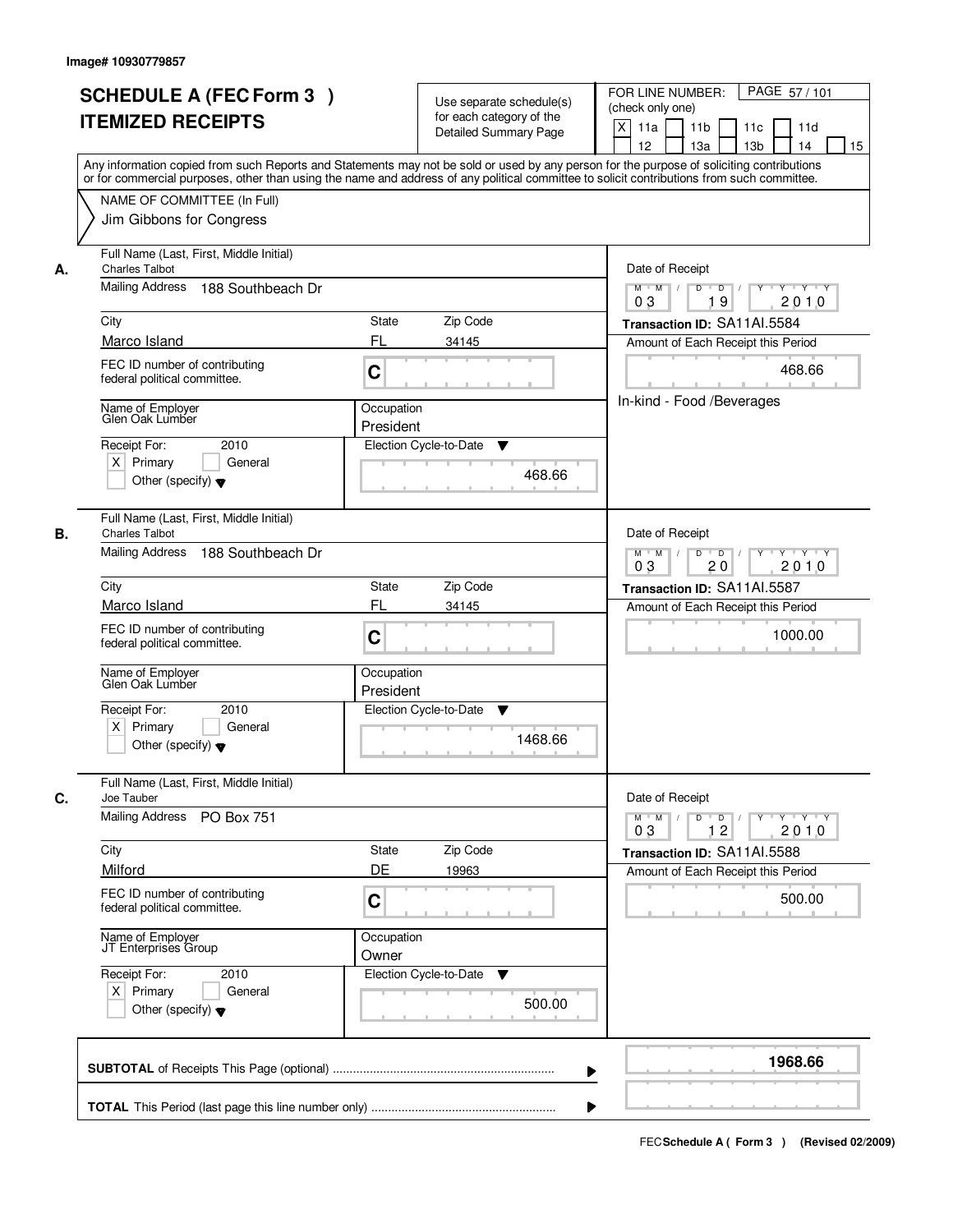|    | <b>SCHEDULE A (FEC Form 3)</b><br><b>ITEMIZED RECEIPTS</b>                             | Use separate schedule(s)<br>for each category of the<br><b>Detailed Summary Page</b><br>Any information copied from such Reports and Statements may not be sold or used by any person for the purpose of soliciting contributions | PAGE 58 / 101<br>FOR LINE NUMBER:<br>(check only one)<br>X<br>11 <sub>b</sub><br>11a<br>11 <sub>c</sub><br>11d<br>12<br>13 <sub>b</sub><br>14<br>13a<br>15 |
|----|----------------------------------------------------------------------------------------|-----------------------------------------------------------------------------------------------------------------------------------------------------------------------------------------------------------------------------------|------------------------------------------------------------------------------------------------------------------------------------------------------------|
|    | NAME OF COMMITTEE (In Full)<br>Jim Gibbons for Congress                                | or for commercial purposes, other than using the name and address of any political committee to solicit contributions from such committee.                                                                                        |                                                                                                                                                            |
| А. | Full Name (Last, First, Middle Initial)<br><b>Thomas Tauke</b><br>Mailing Address      | Date of Receipt<br>$D$ $D$ $1$                                                                                                                                                                                                    |                                                                                                                                                            |
|    | 1405 Greenwood Place                                                                   |                                                                                                                                                                                                                                   | $Y$ <sup>U</sup><br>Y Y Y Y<br>$M$ $M$<br>03<br>03<br>2010                                                                                                 |
|    | City                                                                                   | <b>State</b><br>Zip Code                                                                                                                                                                                                          | Transaction ID: SA11AI.5590                                                                                                                                |
|    | Alexandria                                                                             | VA<br>22304                                                                                                                                                                                                                       | Amount of Each Receipt this Period                                                                                                                         |
|    | FEC ID number of contributing<br>federal political committee.                          | C                                                                                                                                                                                                                                 | 1000.00                                                                                                                                                    |
|    | Name of Employer<br>Verizon Communications                                             | Occupation<br>Exec                                                                                                                                                                                                                |                                                                                                                                                            |
|    | Receipt For:<br>2010<br>$X$ Primary<br>General                                         | Election Cycle-to-Date<br>▼                                                                                                                                                                                                       |                                                                                                                                                            |
|    | Other (specify) $\blacktriangledown$                                                   | 1000.00                                                                                                                                                                                                                           |                                                                                                                                                            |
| В. | Full Name (Last, First, Middle Initial)<br>John Thorn                                  |                                                                                                                                                                                                                                   | Date of Receipt                                                                                                                                            |
|    | Mailing Address<br>13703 47th St NE                                                    |                                                                                                                                                                                                                                   | $M$ $M$ /<br>D<br>$\overline{D}$ /<br>$Y + Y + Y$<br>0 <sub>1</sub><br>28<br>2010                                                                          |
|    | City                                                                                   | Zip Code<br><b>State</b>                                                                                                                                                                                                          | Transaction ID: SA11Al.5594                                                                                                                                |
|    | St. Michael                                                                            | <b>MN</b><br>55376                                                                                                                                                                                                                | Amount of Each Receipt this Period                                                                                                                         |
|    | FEC ID number of contributing<br>federal political committee.                          | C                                                                                                                                                                                                                                 | 2000.00                                                                                                                                                    |
|    | Name of Employer<br>RBC Wealth Mát                                                     | Occupation<br>Sr. VP - Financial Consultant                                                                                                                                                                                       |                                                                                                                                                            |
|    | Receipt For:<br>2010<br>$X$ Primary<br>General<br>Other (specify) $\blacktriangledown$ | Election Cycle-to-Date<br>Y<br>2000.00                                                                                                                                                                                            |                                                                                                                                                            |
| C. | Full Name (Last, First, Middle Initial)<br>James Tibbles                               |                                                                                                                                                                                                                                   | Date of Receipt                                                                                                                                            |
|    | Mailing Address<br>353 332nd Place                                                     |                                                                                                                                                                                                                                   | $M = M$<br>$D$ $D$ $I$<br>y y y y y y<br>03<br>10<br>2010                                                                                                  |
|    | City                                                                                   | Zip Code<br>State                                                                                                                                                                                                                 | Transaction ID: SA11AI.5597                                                                                                                                |
|    | Perry                                                                                  | IA<br>50220                                                                                                                                                                                                                       | Amount of Each Receipt this Period                                                                                                                         |
|    | FEC ID number of contributing<br>federal political committee.                          | C                                                                                                                                                                                                                                 | 250.00                                                                                                                                                     |
|    | Name of Employer<br>Osmundson Mfg                                                      | Occupation<br><b>VP</b>                                                                                                                                                                                                           |                                                                                                                                                            |
|    | Receipt For:<br>2010<br>$X$ Primary<br>General<br>Other (specify) $\blacktriangledown$ | Election Cycle-to-Date<br>$\blacktriangledown$<br>500.00                                                                                                                                                                          |                                                                                                                                                            |
|    |                                                                                        |                                                                                                                                                                                                                                   | 3250.00                                                                                                                                                    |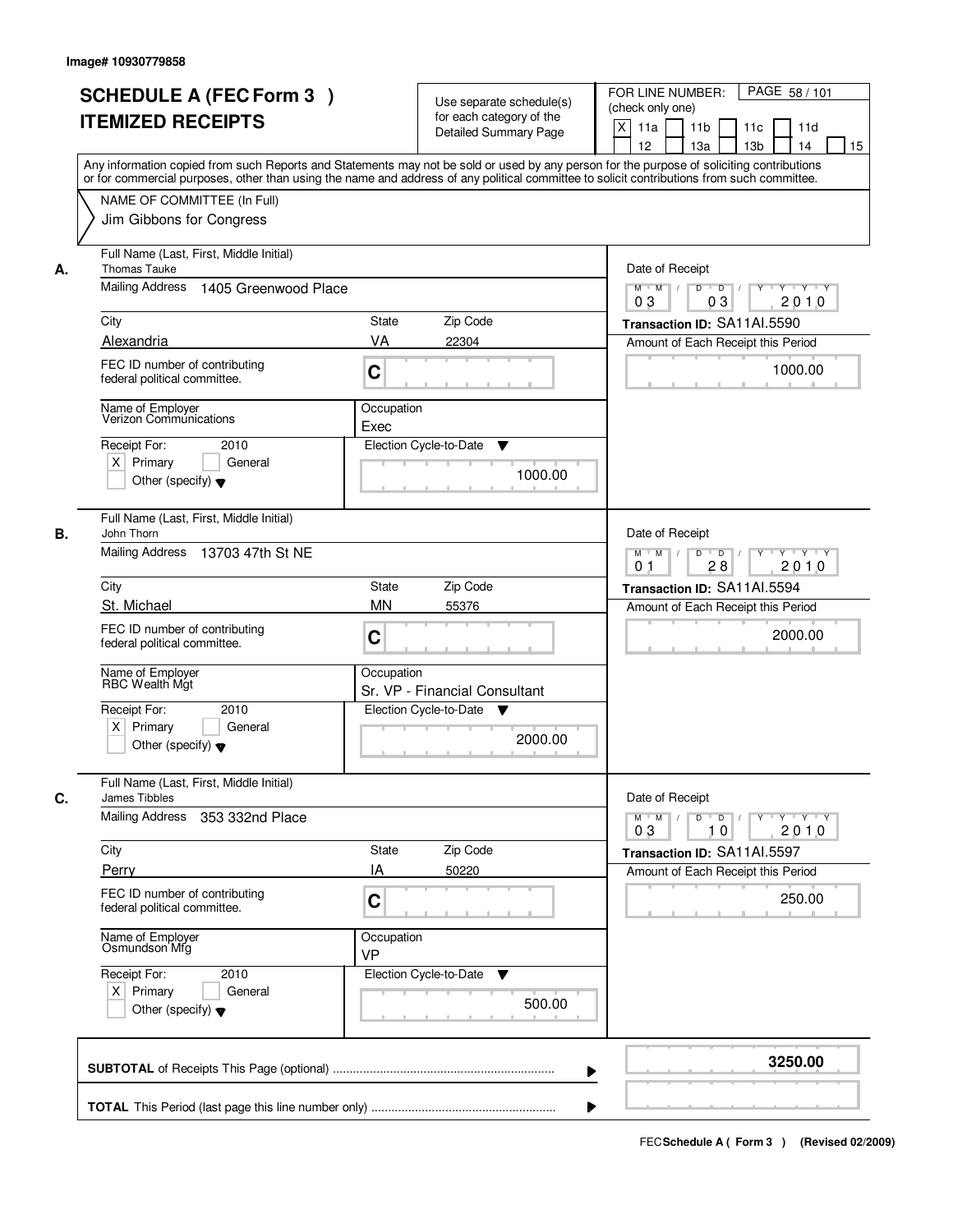|    | <b>SCHEDULE A (FEC Form 3)</b><br><b>ITEMIZED RECEIPTS</b><br>Any information copied from such Reports and Statements may not be sold or used by any person for the purpose of soliciting contributions<br>or for commercial purposes, other than using the name and address of any political committee to solicit contributions from such committee. |                                 | Use separate schedule(s)<br>for each category of the<br><b>Detailed Summary Page</b> | PAGE 59/101<br>FOR LINE NUMBER:<br>(check only one)<br>X<br>11a<br>11 <sub>b</sub><br>11c<br>11d<br>12<br>13a<br>13 <sub>b</sub><br>14<br>15 |
|----|-------------------------------------------------------------------------------------------------------------------------------------------------------------------------------------------------------------------------------------------------------------------------------------------------------------------------------------------------------|---------------------------------|--------------------------------------------------------------------------------------|----------------------------------------------------------------------------------------------------------------------------------------------|
|    | NAME OF COMMITTEE (In Full)<br>Jim Gibbons for Congress                                                                                                                                                                                                                                                                                               |                                 |                                                                                      |                                                                                                                                              |
| А. | Full Name (Last, First, Middle Initial)<br>Carol VanKirk<br>Mailing Address 1610 16th Street                                                                                                                                                                                                                                                          |                                 |                                                                                      | Date of Receipt<br>$M$ $M$<br>$D$ $D$ $/$<br>$\overline{Y}$<br>Y Y Y Y                                                                       |
|    | City                                                                                                                                                                                                                                                                                                                                                  | State                           | Zip Code                                                                             | 03<br>30<br>2010<br>Transaction ID: SA11AI.5614                                                                                              |
|    | Perry                                                                                                                                                                                                                                                                                                                                                 | IA                              | 50220                                                                                | Amount of Each Receipt this Period                                                                                                           |
|    | FEC ID number of contributing<br>federal political committee.                                                                                                                                                                                                                                                                                         | C                               |                                                                                      | 1500.00                                                                                                                                      |
|    | Name of Employer<br>Perry CSD                                                                                                                                                                                                                                                                                                                         | Occupation<br>Counselor         |                                                                                      | Reattribute:                                                                                                                                 |
|    | 2010<br>Receipt For:<br>$X$ Primary<br>General<br>Other (specify) $\blacktriangledown$                                                                                                                                                                                                                                                                |                                 | Election Cycle-to-Date<br>▼<br>1600.00                                               |                                                                                                                                              |
| В. | Full Name (Last, First, Middle Initial)<br>Darek VanKirk<br>Mailing Address 1610 16th Street                                                                                                                                                                                                                                                          |                                 |                                                                                      | Date of Receipt<br>$Y - Y - Y$<br>$M$ $M$ /<br>D<br>$\overline{D}$ /<br>Y<br>30<br>2010<br>03                                                |
|    | City                                                                                                                                                                                                                                                                                                                                                  | State                           | Zip Code                                                                             | Transaction ID: SA11AI.5610                                                                                                                  |
|    | Perry                                                                                                                                                                                                                                                                                                                                                 | IA                              | 50220                                                                                | Amount of Each Receipt this Period                                                                                                           |
|    | FEC ID number of contributing<br>federal political committee.                                                                                                                                                                                                                                                                                         | C                               |                                                                                      | 1500.00                                                                                                                                      |
|    | Name of Employer<br>Progressive Foundry                                                                                                                                                                                                                                                                                                               | Occupation<br><b>VP Finance</b> |                                                                                      |                                                                                                                                              |
|    | Receipt For:<br>2010<br>$X$ Primary<br>General<br>Other (specify) $\blacktriangledown$                                                                                                                                                                                                                                                                |                                 | Election Cycle-to-Date<br>v<br>3900.00                                               |                                                                                                                                              |
| C. | Full Name (Last, First, Middle Initial)<br>Darek VanKirk                                                                                                                                                                                                                                                                                              |                                 |                                                                                      | Date of Receipt                                                                                                                              |
|    | Mailing Address 1610 16th Street                                                                                                                                                                                                                                                                                                                      |                                 |                                                                                      | $D$ $D$ $/$<br>$M$ $M$ /<br>Y Y Y Y Y<br>03<br>30<br>2010                                                                                    |
|    | City                                                                                                                                                                                                                                                                                                                                                  | State                           | Zip Code                                                                             | Transaction ID: SA11Al.5613                                                                                                                  |
|    | Perry<br>FEC ID number of contributing<br>federal political committee.                                                                                                                                                                                                                                                                                | ΙA<br>C                         | 50220                                                                                | Amount of Each Receipt this Period<br>$-1500.00$                                                                                             |
|    | Name of Employer<br>Progressive Foundry                                                                                                                                                                                                                                                                                                               | Occupation<br><b>VP Finance</b> |                                                                                      | Reattribute:                                                                                                                                 |
|    | Receipt For:<br>2010<br>$X$ Primary<br>General<br>Other (specify) $\blacktriangledown$                                                                                                                                                                                                                                                                |                                 | Election Cycle-to-Date<br>v<br>2400.00                                               |                                                                                                                                              |
|    |                                                                                                                                                                                                                                                                                                                                                       |                                 | ▶                                                                                    | 1500.00                                                                                                                                      |
|    |                                                                                                                                                                                                                                                                                                                                                       |                                 |                                                                                      |                                                                                                                                              |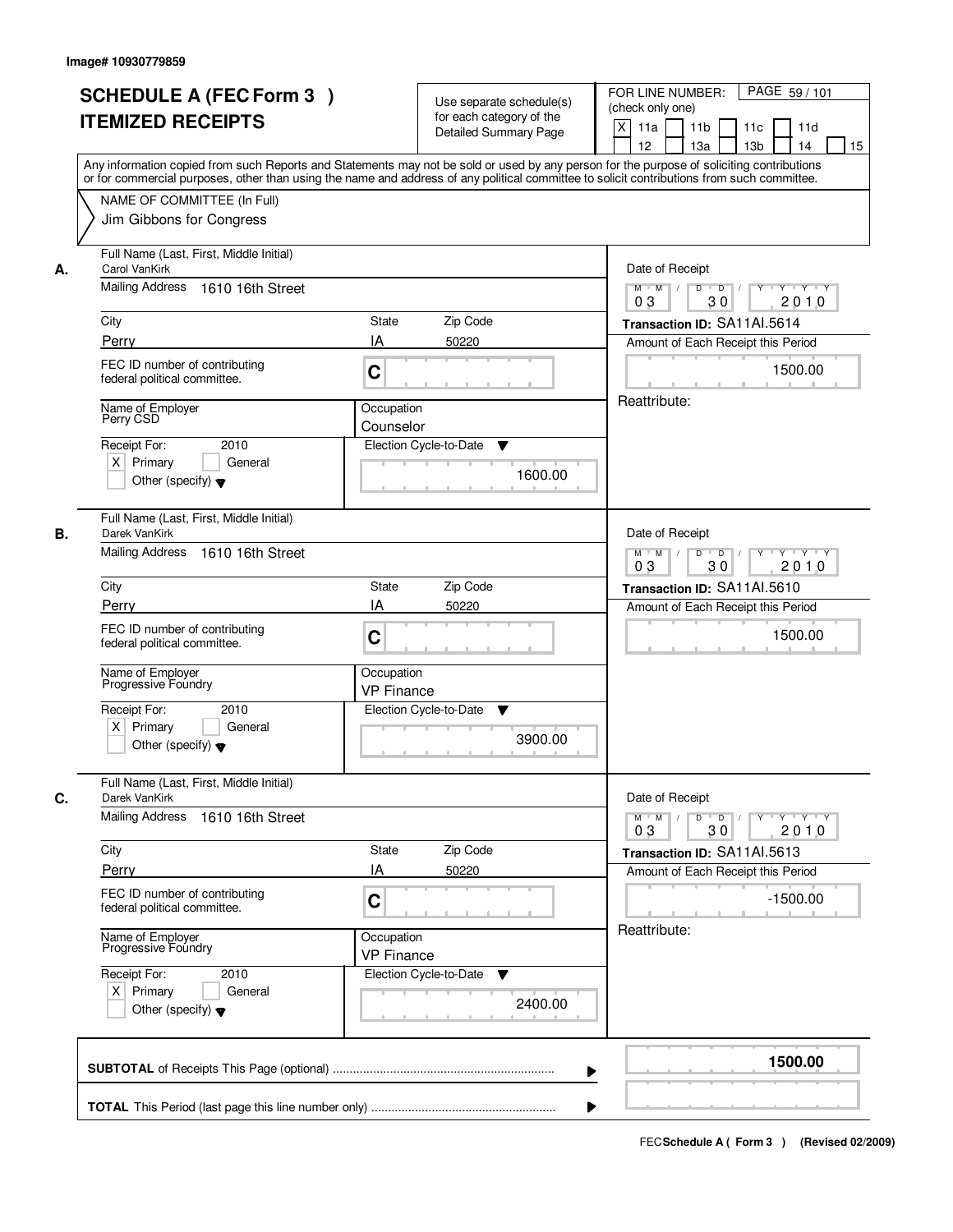|    | <b>SCHEDULE A (FEC Form 3)</b><br><b>ITEMIZED RECEIPTS</b>                                                                      | Use separate schedule(s)<br>for each category of the<br><b>Detailed Summary Page</b><br>Any information copied from such Reports and Statements may not be sold or used by any person for the purpose of soliciting contributions<br>or for commercial purposes, other than using the name and address of any political committee to solicit contributions from such committee. | PAGE 60 / 101<br>FOR LINE NUMBER:<br>(check only one)<br>X<br>11 <sub>b</sub><br>11a<br>11d<br>11c<br>12<br>13 <sub>b</sub><br>13a<br>14<br>15 |
|----|---------------------------------------------------------------------------------------------------------------------------------|---------------------------------------------------------------------------------------------------------------------------------------------------------------------------------------------------------------------------------------------------------------------------------------------------------------------------------------------------------------------------------|------------------------------------------------------------------------------------------------------------------------------------------------|
|    | NAME OF COMMITTEE (In Full)<br>Jim Gibbons for Congress                                                                         |                                                                                                                                                                                                                                                                                                                                                                                 |                                                                                                                                                |
| А. | Full Name (Last, First, Middle Initial)<br><b>Kirk VanKirk</b><br>Mailing Address 2123 16th St<br>City                          | Zip Code<br>State                                                                                                                                                                                                                                                                                                                                                               | Date of Receipt<br>$Y + Y + Y$<br>$D$ $D$ $/$<br>$\overline{Y}$<br>$M$ $M$ /<br>2010<br>03<br>30<br>Transaction ID: SA11Al.5615                |
|    | Perry                                                                                                                           | IA<br>50220                                                                                                                                                                                                                                                                                                                                                                     | Amount of Each Receipt this Period                                                                                                             |
|    | FEC ID number of contributing<br>federal political committee.                                                                   | C                                                                                                                                                                                                                                                                                                                                                                               | 1500.00                                                                                                                                        |
|    | Name of Employer<br>Progressive Foundry<br>Receipt For:<br>2010<br>$X$ Primary<br>General                                       | Occupation<br><b>VP Operations</b><br>Election Cycle-to-Date<br>▼<br>3000.00                                                                                                                                                                                                                                                                                                    |                                                                                                                                                |
| В. | Other (specify) $\blacktriangledown$<br>Full Name (Last, First, Middle Initial)<br>Kirk VanKirk<br>Mailing Address 2123 16th St |                                                                                                                                                                                                                                                                                                                                                                                 | Date of Receipt<br>D<br>$Y - Y - Y$<br>$M$ $M$ /<br>$\overline{\phantom{0}}$ D                                                                 |
|    |                                                                                                                                 |                                                                                                                                                                                                                                                                                                                                                                                 | 30<br>03<br>2010                                                                                                                               |
|    | City                                                                                                                            | Zip Code<br><b>State</b>                                                                                                                                                                                                                                                                                                                                                        | Transaction ID: SA11AI.5617                                                                                                                    |
|    | Perry<br>FEC ID number of contributing<br>federal political committee.<br>Name of Employer                                      | IA<br>50220<br>C<br>Occupation                                                                                                                                                                                                                                                                                                                                                  | Amount of Each Receipt this Period<br>$-600.00$<br>Redesignate:                                                                                |
|    | Progressive Foundry<br>Receipt For:<br>2010<br>$X$ Primary<br>General<br>Other (specify) $\blacktriangledown$                   | <b>VP Operations</b><br>Election Cycle-to-Date<br>v                                                                                                                                                                                                                                                                                                                             | [MEMO ITEM]                                                                                                                                    |
| С. | Full Name (Last, First, Middle Initial)<br>Kirk VanKirk                                                                         |                                                                                                                                                                                                                                                                                                                                                                                 | Date of Receipt                                                                                                                                |
|    | Mailing Address 2123 16th St                                                                                                    |                                                                                                                                                                                                                                                                                                                                                                                 | $M^{\prime}$ M $\rightarrow$ /<br>D<br>$\overline{D}$ /<br>Y<br>$Y + Y + Y$<br>2010<br>03<br>30                                                |
|    | City                                                                                                                            | Zip Code<br>State                                                                                                                                                                                                                                                                                                                                                               | Transaction ID: SA11AI.5618                                                                                                                    |
|    | Perry                                                                                                                           | IA<br>50220                                                                                                                                                                                                                                                                                                                                                                     | Amount of Each Receipt this Period                                                                                                             |
|    | FEC ID number of contributing<br>federal political committee.                                                                   | C                                                                                                                                                                                                                                                                                                                                                                               | 600.00                                                                                                                                         |
|    | Name of Employer<br>Progressive Foundry                                                                                         | Occupation<br><b>VP Operations</b>                                                                                                                                                                                                                                                                                                                                              | Redesignate:                                                                                                                                   |
|    | Receipt For:<br>2010<br>Primary<br>X General<br>Other (specify) $\blacktriangledown$                                            | Election Cycle-to-Date<br>v                                                                                                                                                                                                                                                                                                                                                     | [MEMO ITEM]                                                                                                                                    |
|    |                                                                                                                                 | ▶                                                                                                                                                                                                                                                                                                                                                                               | 1500.00                                                                                                                                        |
|    |                                                                                                                                 |                                                                                                                                                                                                                                                                                                                                                                                 |                                                                                                                                                |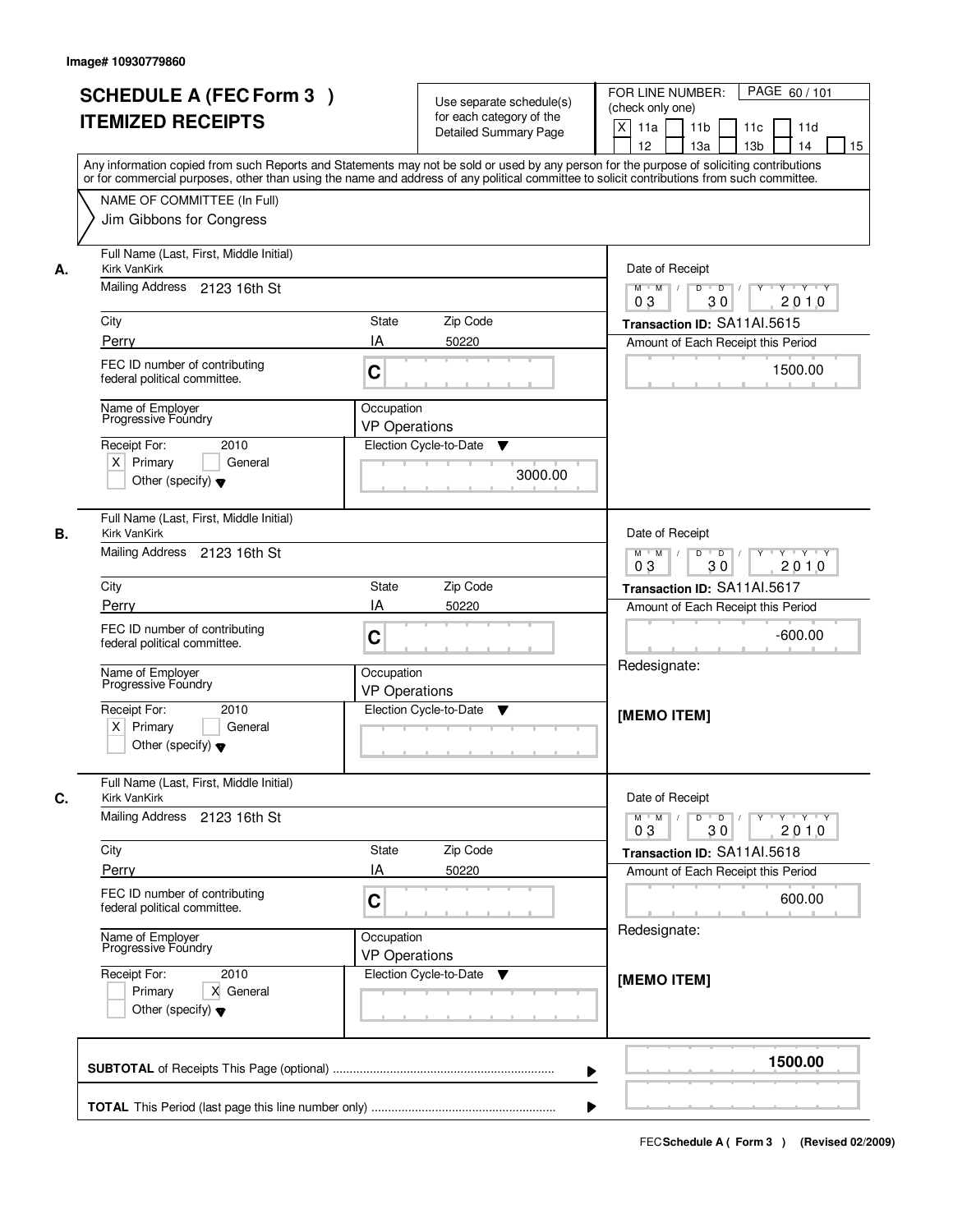| <b>SCHEDULE A (FEC Form 3)</b><br><b>ITEMIZED RECEIPTS</b>                             | Use separate schedule(s)<br>for each category of the<br><b>Detailed Summary Page</b>                                                                                                                                                                                                    | PAGE 61 / 101<br>FOR LINE NUMBER:<br>(check only one)<br>$\boldsymbol{\mathsf{X}}$<br>11a<br>11 <sub>b</sub><br>11c<br>11d |
|----------------------------------------------------------------------------------------|-----------------------------------------------------------------------------------------------------------------------------------------------------------------------------------------------------------------------------------------------------------------------------------------|----------------------------------------------------------------------------------------------------------------------------|
|                                                                                        | Any information copied from such Reports and Statements may not be sold or used by any person for the purpose of soliciting contributions<br>or for commercial purposes, other than using the name and address of any political committee to solicit contributions from such committee. | 12<br>13a<br>13 <sub>b</sub><br>14<br>15                                                                                   |
| NAME OF COMMITTEE (In Full)<br>Jim Gibbons for Congress                                |                                                                                                                                                                                                                                                                                         |                                                                                                                            |
| Full Name (Last, First, Middle Initial)<br>Daniel Vos<br>А.<br>Mailing Address         |                                                                                                                                                                                                                                                                                         | Date of Receipt                                                                                                            |
| 2013 Stevenson Dr                                                                      |                                                                                                                                                                                                                                                                                         | $Y - Y - Y$<br>D<br>$\overline{D}$<br>$M$ $M$ /<br>2010<br>03<br>29                                                        |
| City                                                                                   | State<br>Zip Code                                                                                                                                                                                                                                                                       | Transaction ID: SA11AI.5623                                                                                                |
| Ames                                                                                   | IA<br>50010                                                                                                                                                                                                                                                                             | Amount of Each Receipt this Period                                                                                         |
| FEC ID number of contributing<br>federal political committee.                          | C                                                                                                                                                                                                                                                                                       | 3000.00                                                                                                                    |
| Name of Employer<br>Wolfe Eye Clinic                                                   | Occupation                                                                                                                                                                                                                                                                              |                                                                                                                            |
| 2010<br>Receipt For:                                                                   | Eye Surgeon<br>Election Cycle-to-Date<br>v                                                                                                                                                                                                                                              |                                                                                                                            |
| $X$ Primary<br>General<br>Other (specify) $\blacktriangledown$                         | 3000.00                                                                                                                                                                                                                                                                                 |                                                                                                                            |
| Full Name (Last, First, Middle Initial)<br>В.<br>Daniel Vos                            |                                                                                                                                                                                                                                                                                         | Date of Receipt                                                                                                            |
| Mailing Address<br>2013 Stevenson Dr                                                   |                                                                                                                                                                                                                                                                                         | $M$ $M$ /<br>D<br>$\overline{D}$<br>Y<br>$Y + Y + Y$<br>03<br>29<br>2010                                                   |
| City                                                                                   | Zip Code<br>State                                                                                                                                                                                                                                                                       | Transaction ID: SA11AI.5627                                                                                                |
| Ames                                                                                   | IA<br>50010                                                                                                                                                                                                                                                                             | Amount of Each Receipt this Period                                                                                         |
| FEC ID number of contributing<br>federal political committee.                          | C                                                                                                                                                                                                                                                                                       | $-600.00$                                                                                                                  |
| Name of Employer<br>Wolfe Eye Clinic                                                   | Occupation<br>Eye Surgeon                                                                                                                                                                                                                                                               | Reattribute:                                                                                                               |
| Receipt For:<br>2010<br>$X$ Primary<br>General<br>Other (specify) $\blacktriangledown$ | Election Cycle-to-Date<br>v<br>2400.00                                                                                                                                                                                                                                                  |                                                                                                                            |
| Full Name (Last, First, Middle Initial)<br>C.<br>Sheryl Vos                            |                                                                                                                                                                                                                                                                                         | Date of Receipt                                                                                                            |
| Mailing Address<br>2013 Stevenson Dr                                                   |                                                                                                                                                                                                                                                                                         | $M$ $M$<br>$D$ $D$ $/$<br>$Y - Y - Y - Y$<br>$\top$ /<br>$Y$ <sup>-1</sup><br>03<br>2010<br>29                             |
| City                                                                                   | Zip Code<br>State                                                                                                                                                                                                                                                                       | Transaction ID: SA11AI.5628                                                                                                |
| Ames                                                                                   | IA<br>50010                                                                                                                                                                                                                                                                             | Amount of Each Receipt this Period                                                                                         |
| FEC ID number of contributing<br>federal political committee.                          | C                                                                                                                                                                                                                                                                                       | 600.00                                                                                                                     |
| Name of Employer<br>Homemaker                                                          | Occupation<br>Homemaker                                                                                                                                                                                                                                                                 | Reattribute:                                                                                                               |
| Receipt For:<br>2010<br>$X$ Primary<br>General<br>Other (specify) $\blacktriangledown$ | Election Cycle-to-Date<br>v<br>600.00                                                                                                                                                                                                                                                   |                                                                                                                            |
|                                                                                        | ▶                                                                                                                                                                                                                                                                                       | 3000.00                                                                                                                    |
|                                                                                        |                                                                                                                                                                                                                                                                                         |                                                                                                                            |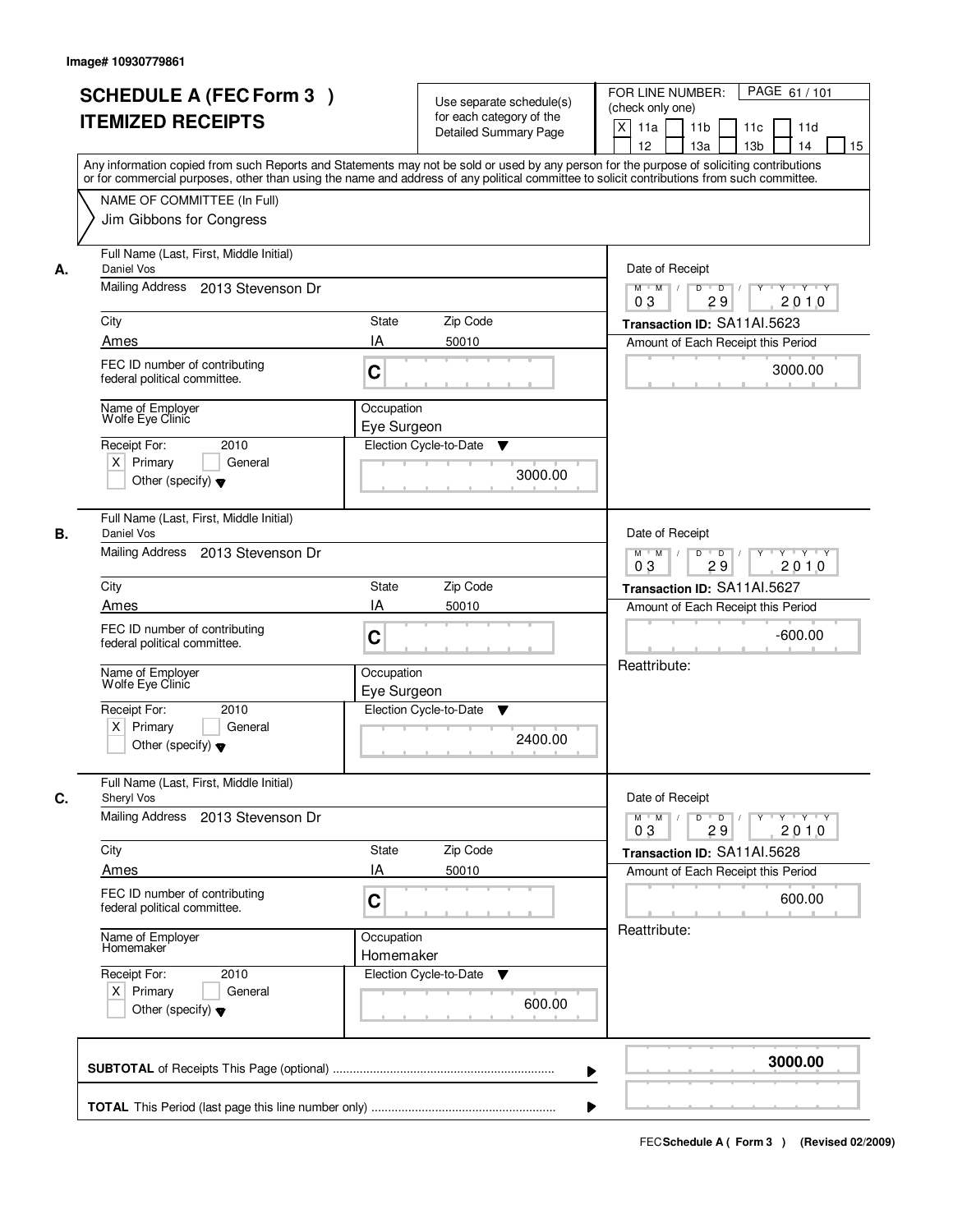|    | <b>SCHEDULE A (FEC Form 3)</b><br><b>ITEMIZED RECEIPTS</b>                                                                                                                                                                                                                                                             |                           | Use separate schedule(s)<br>for each category of the<br><b>Detailed Summary Page</b> | PAGE 62 / 101<br>FOR LINE NUMBER:<br>(check only one)<br>$\boldsymbol{\mathsf{X}}$<br>11a<br>11 <sub>b</sub><br>11c<br>11d<br>12<br>13a<br>13 <sub>b</sub><br>14<br>15 |
|----|------------------------------------------------------------------------------------------------------------------------------------------------------------------------------------------------------------------------------------------------------------------------------------------------------------------------|---------------------------|--------------------------------------------------------------------------------------|------------------------------------------------------------------------------------------------------------------------------------------------------------------------|
|    | Any information copied from such Reports and Statements may not be sold or used by any person for the purpose of soliciting contributions<br>or for commercial purposes, other than using the name and address of any political committee to solicit contributions from such committee.<br>NAME OF COMMITTEE (In Full) |                           |                                                                                      |                                                                                                                                                                        |
|    | Jim Gibbons for Congress                                                                                                                                                                                                                                                                                               |                           |                                                                                      |                                                                                                                                                                        |
| А. | Full Name (Last, First, Middle Initial)<br>Melvin Weatherwax                                                                                                                                                                                                                                                           |                           |                                                                                      | Date of Receipt                                                                                                                                                        |
|    | Mailing Address 3006 NE Briarwood Dr                                                                                                                                                                                                                                                                                   |                           |                                                                                      | $Y$ $Y$ $Y$<br>$M$ $M$<br>$D$ $D$ $/$<br>$\overline{Y}$<br>0 <sub>3</sub><br>28<br>2010                                                                                |
|    | City                                                                                                                                                                                                                                                                                                                   | State                     | Zip Code                                                                             | Transaction ID: SA11AI.5641                                                                                                                                            |
|    | Ankeny                                                                                                                                                                                                                                                                                                                 | IA                        | 50021                                                                                | Amount of Each Receipt this Period                                                                                                                                     |
|    | FEC ID number of contributing<br>federal political committee.                                                                                                                                                                                                                                                          | C                         |                                                                                      | 1000.00                                                                                                                                                                |
|    | Name of Employer<br>Retired                                                                                                                                                                                                                                                                                            | Occupation<br>Retired     |                                                                                      |                                                                                                                                                                        |
|    | 2010<br>Receipt For:                                                                                                                                                                                                                                                                                                   |                           | Election Cycle-to-Date<br>▼                                                          |                                                                                                                                                                        |
|    | $X$ Primary<br>General<br>Other (specify) $\blacktriangledown$                                                                                                                                                                                                                                                         |                           | 1000.00                                                                              |                                                                                                                                                                        |
| В. | Full Name (Last, First, Middle Initial)<br>Lawrence Weeks                                                                                                                                                                                                                                                              |                           |                                                                                      | Date of Receipt                                                                                                                                                        |
|    | Mailing Address PO Box 40                                                                                                                                                                                                                                                                                              |                           |                                                                                      | $M$ $M$ /<br>$Y \vdash Y \vdash Y$<br>D<br>$\Box$<br>Y<br>15<br>2010<br>03                                                                                             |
|    | City                                                                                                                                                                                                                                                                                                                   | State                     | Zip Code                                                                             | Transaction ID: SA11AI.5643                                                                                                                                            |
|    | Montezuma                                                                                                                                                                                                                                                                                                              | IA                        | 50171                                                                                | Amount of Each Receipt this Period                                                                                                                                     |
|    | FEC ID number of contributing<br>federal political committee.                                                                                                                                                                                                                                                          | C                         |                                                                                      | 250.00                                                                                                                                                                 |
|    | Name of Employer<br>Brownells Inc                                                                                                                                                                                                                                                                                      | Occupation<br>PR Manager  |                                                                                      |                                                                                                                                                                        |
|    | Receipt For:<br>2010                                                                                                                                                                                                                                                                                                   |                           | Election Cycle-to-Date<br>v                                                          |                                                                                                                                                                        |
|    | $X$ Primary<br>General<br>Other (specify) $\blacktriangledown$                                                                                                                                                                                                                                                         |                           | 250.00                                                                               |                                                                                                                                                                        |
| C. | Full Name (Last, First, Middle Initial)<br>Doug West                                                                                                                                                                                                                                                                   |                           |                                                                                      | Date of Receipt                                                                                                                                                        |
|    | Mailing Address<br>404 SW Country Club Lane                                                                                                                                                                                                                                                                            |                           |                                                                                      | $D$ $D$ $/$<br>$M$ $M$ /<br>$Y + Y + Y$<br>Y "<br>22<br>2010<br>0 <sub>1</sub>                                                                                         |
|    | City                                                                                                                                                                                                                                                                                                                   | State                     | Zip Code                                                                             | Transaction ID: SA11Al.5647                                                                                                                                            |
|    | Ankeny                                                                                                                                                                                                                                                                                                                 | ΙA                        | 50021                                                                                | Amount of Each Receipt this Period                                                                                                                                     |
|    | FEC ID number of contributing<br>federal political committee.                                                                                                                                                                                                                                                          | C                         |                                                                                      | 250.00                                                                                                                                                                 |
|    | Name of Employer<br>Wells Fargo Advisors                                                                                                                                                                                                                                                                               | Occupation<br>Investments |                                                                                      |                                                                                                                                                                        |
|    | Receipt For:<br>2010                                                                                                                                                                                                                                                                                                   |                           | Election Cycle-to-Date<br>v                                                          |                                                                                                                                                                        |
|    | $X$ Primary<br>General<br>Other (specify) $\blacktriangledown$                                                                                                                                                                                                                                                         |                           | 250.00                                                                               |                                                                                                                                                                        |
|    |                                                                                                                                                                                                                                                                                                                        |                           |                                                                                      | 1500.00                                                                                                                                                                |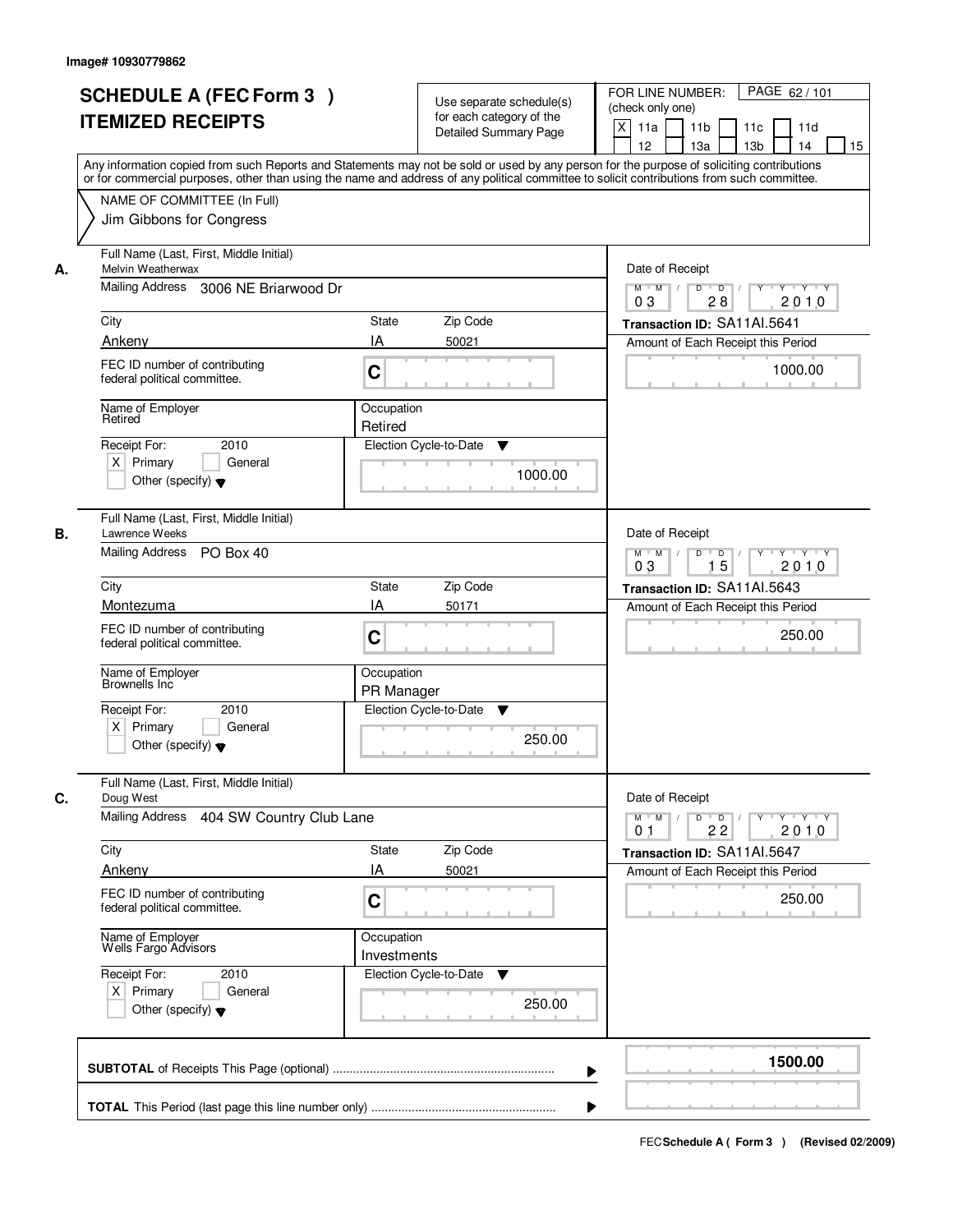| <b>SCHEDULE A (FEC Form 3)</b><br><b>ITEMIZED RECEIPTS</b>                                                            | Use separate schedule(s)<br>for each category of the<br><b>Detailed Summary Page</b><br>Any information copied from such Reports and Statements may not be sold or used by any person for the purpose of soliciting contributions | PAGE 63/101<br>FOR LINE NUMBER:<br>(check only one)<br>$\boldsymbol{\mathsf{X}}$<br>11 <sub>b</sub><br>11a<br>11 <sub>c</sub><br>11d<br>12<br>13 <sub>b</sub><br>14<br>13a<br>15 |
|-----------------------------------------------------------------------------------------------------------------------|-----------------------------------------------------------------------------------------------------------------------------------------------------------------------------------------------------------------------------------|----------------------------------------------------------------------------------------------------------------------------------------------------------------------------------|
| NAME OF COMMITTEE (In Full)<br>Jim Gibbons for Congress                                                               | or for commercial purposes, other than using the name and address of any political committee to solicit contributions from such committee.                                                                                        |                                                                                                                                                                                  |
| Full Name (Last, First, Middle Initial)<br><b>Teresa Whalert</b><br>А.<br>Mailing Address 31651 Silverado Lane        |                                                                                                                                                                                                                                   | Date of Receipt<br>$D$ $D$ $1$<br>Y<br>$Y - Y - Y - Y$<br>$M$ $M$ /                                                                                                              |
| City<br>Waukee                                                                                                        | <b>State</b><br>Zip Code<br>IA<br>50263                                                                                                                                                                                           | 0 <sub>3</sub><br>30<br>2010<br>Transaction ID: SA11AI.5629<br>Amount of Each Receipt this Period                                                                                |
| FEC ID number of contributing<br>federal political committee.                                                         | C                                                                                                                                                                                                                                 | 250.00                                                                                                                                                                           |
| Name of Employer<br>Retired<br>2010<br>Receipt For:<br>$X$ Primary<br>General<br>Other (specify) $\blacktriangledown$ | Occupation<br>Retired<br>Election Cycle-to-Date<br>▼<br>250.00                                                                                                                                                                    |                                                                                                                                                                                  |
| Full Name (Last, First, Middle Initial)<br>Joseph Lee Wiewel<br>В.<br>Mailing Address 109 Bailey Dr                   |                                                                                                                                                                                                                                   | Date of Receipt<br>$Y - Y - Y$<br>$M$ $M$ /<br>D<br>$\overline{D}$<br>$Y$ <sup>U</sup><br>2010<br>03<br>10                                                                       |
| City                                                                                                                  | Zip Code<br>State                                                                                                                                                                                                                 | Transaction ID: SA11AI.5651                                                                                                                                                      |
| Manchester<br>FEC ID number of contributing<br>federal political committee.                                           | IA<br>52057<br>C                                                                                                                                                                                                                  | Amount of Each Receipt this Period<br>250.00                                                                                                                                     |
| Name of Employer<br>First State Bank                                                                                  | Occupation<br><b>Banker</b>                                                                                                                                                                                                       |                                                                                                                                                                                  |
| Receipt For:<br>2010<br>$X$ Primary<br>General<br>Other (specify) $\blacktriangledown$                                | Election Cycle-to-Date<br>v<br>250.00                                                                                                                                                                                             |                                                                                                                                                                                  |
| Full Name (Last, First, Middle Initial)<br>C.<br>Nancy Wright                                                         |                                                                                                                                                                                                                                   | Date of Receipt                                                                                                                                                                  |
| Mailing Address<br>31270 Chardonnay Point                                                                             |                                                                                                                                                                                                                                   | $M$ $M$<br>$D$ $D$ $l$<br><u> Y LY LY LY</u><br>2010<br>0 <sub>2</sub><br>12                                                                                                     |
| City<br>Waukee                                                                                                        | Zip Code<br>State<br>IA<br>50263                                                                                                                                                                                                  | Transaction ID: SA11Al.5655<br>Amount of Each Receipt this Period                                                                                                                |
| FEC ID number of contributing<br>federal political committee.                                                         | C                                                                                                                                                                                                                                 | 500.00                                                                                                                                                                           |
| Name of Employer<br>AJ Gallagher                                                                                      | Occupation<br>Ins Sales                                                                                                                                                                                                           |                                                                                                                                                                                  |
| Receipt For:<br>2010<br>$X$ Primary<br>General<br>Other (specify) $\blacktriangledown$                                | Election Cycle-to-Date<br>▼<br>500.00                                                                                                                                                                                             |                                                                                                                                                                                  |
|                                                                                                                       |                                                                                                                                                                                                                                   | 1000.00                                                                                                                                                                          |
|                                                                                                                       |                                                                                                                                                                                                                                   |                                                                                                                                                                                  |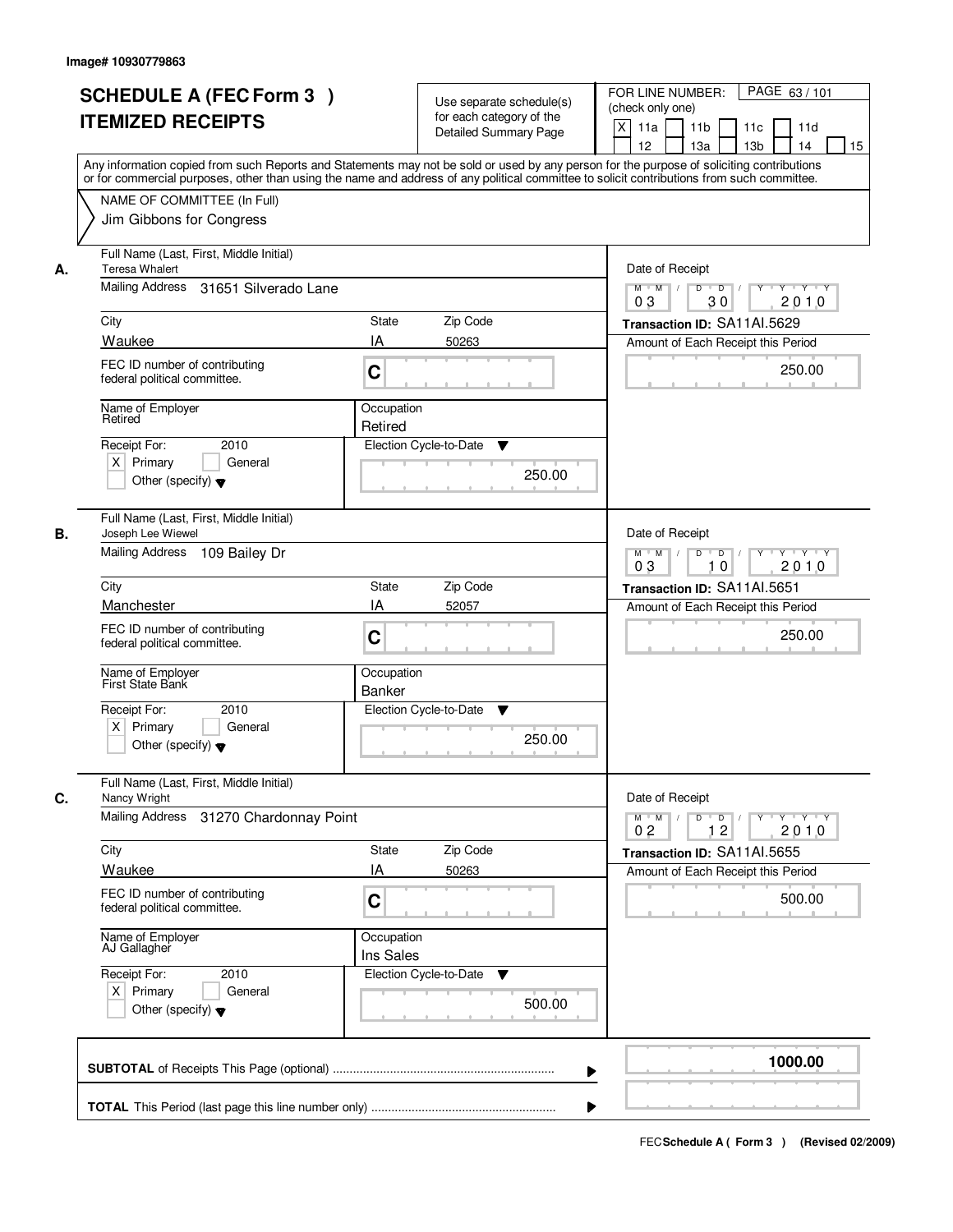f

|    | <b>SCHEDULE A (FEC Form 3)</b><br><b>ITEMIZED RECEIPTS</b><br>Any information copied from such Reports and Statements may not be sold or used by any person for the purpose of soliciting contributions<br>or for commercial purposes, other than using the name and address of any political committee to solicit contributions from such committee.<br>NAME OF COMMITTEE (In Full) |                               | Use separate schedule(s)<br>for each category of the<br><b>Detailed Summary Page</b> | FOR LINE NUMBER:<br>PAGE 64 / 101<br>(check only one)<br>$\pmb{\times}$<br>11a<br>11 <sub>b</sub><br>11c<br>11d<br>12<br>13a<br>13 <sub>b</sub><br>14<br>15          |
|----|--------------------------------------------------------------------------------------------------------------------------------------------------------------------------------------------------------------------------------------------------------------------------------------------------------------------------------------------------------------------------------------|-------------------------------|--------------------------------------------------------------------------------------|----------------------------------------------------------------------------------------------------------------------------------------------------------------------|
| А. | Jim Gibbons for Congress<br>Full Name (Last, First, Middle Initial)<br>Jane Wyckoff<br>Mailing Address<br>14803 Buchanan St                                                                                                                                                                                                                                                          |                               |                                                                                      | Date of Receipt<br>$Y + Y + Y$<br>$M$ $M$<br>$\overline{D}$<br>$\overline{D}$<br>$Y$ <sup><math>\top</math></sup><br>30<br>03<br>2010                                |
|    | City<br>Carlisle<br>FEC ID number of contributing<br>federal political committee.                                                                                                                                                                                                                                                                                                    | State<br>IA<br>$\overline{C}$ | Zip Code<br>50047                                                                    | Transaction ID: SA11AI.5657<br>Amount of Each Receipt this Period<br>250.00                                                                                          |
|    | Name of Employer<br>Retired<br>Receipt For:<br>2010<br>$X$ Primary<br>General<br>Other (specify) $\blacktriangledown$                                                                                                                                                                                                                                                                | Occupation<br>Retired         | Election Cycle-to-Date<br>▼<br>250.00                                                |                                                                                                                                                                      |
| В. | Full Name (Last, First, Middle Initial)<br>Ron Wyckoff<br>Mailing Address 2660 150th<br>City                                                                                                                                                                                                                                                                                         | <b>State</b>                  | Zip Code                                                                             | Date of Receipt<br>$D$ $D$ $/$<br>$\mathsf{Y} \dashv \mathsf{Y} \dashv \mathsf{Y} \dashv \mathsf{Y}$<br>$M$ $M$ /<br>2010<br>03<br>23<br>Transaction ID: SA11AI.5659 |
|    | Carlisle<br>FEC ID number of contributing<br>federal political committee.                                                                                                                                                                                                                                                                                                            | ΙA<br>$\mathbf C$             | 50047                                                                                | Amount of Each Receipt this Period<br>255.00<br>In-kind - Food & Beverages                                                                                           |
|    | Name of Employer<br>Retired<br>2010<br>Receipt For:<br>Primary<br>General<br>ΧI<br>Other (specify) $\blacktriangledown$                                                                                                                                                                                                                                                              | Occupation<br>Retired         | Election Cycle-to-Date<br>▼<br>1255.00                                               | for Event                                                                                                                                                            |

|  | 505.00    |
|--|-----------|
|  | 139737.46 |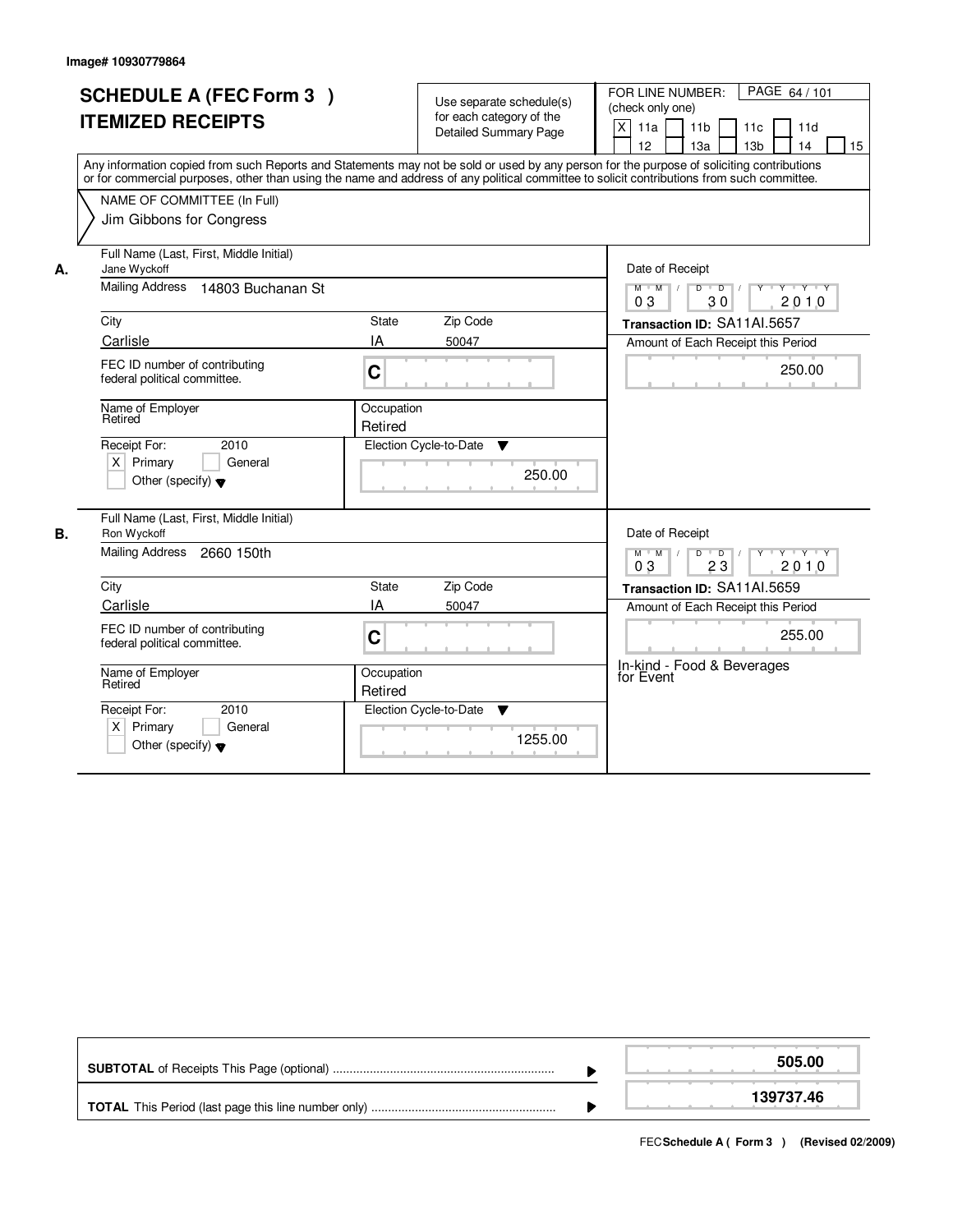|    | <b>SCHEDULE A (FEC Form 3)</b><br><b>ITEMIZED RECEIPTS</b><br>Any information copied from such Reports and Statements may not be sold or used by any person for the purpose of soliciting contributions | Use separate schedule(s)<br>for each category of the<br>Detailed Summary Page | PAGE 65/101<br>FOR LINE NUMBER:<br>(check only one)<br>11 <sub>b</sub><br>11a<br>×<br>11c<br>11d<br>12<br>13a<br>13 <sub>b</sub><br>14<br>15 |
|----|---------------------------------------------------------------------------------------------------------------------------------------------------------------------------------------------------------|-------------------------------------------------------------------------------|----------------------------------------------------------------------------------------------------------------------------------------------|
|    | or for commercial purposes, other than using the name and address of any political committee to solicit contributions from such committee.<br>NAME OF COMMITTEE (In Full)<br>Jim Gibbons for Congress   |                                                                               |                                                                                                                                              |
| А. | Full Name (Last, First, Middle Initial)<br><b>BUCKEYE LIBERTY PAC</b><br>Mailing Address<br>1155 21st Street NW<br>Suite 300                                                                            |                                                                               | Date of Receipt<br>$Y$ $Y$ $Y$<br>$\overline{D}$<br>Y<br>$M$ $M$ /<br>D<br>0 <sub>2</sub><br>24<br>2010                                      |
|    | City                                                                                                                                                                                                    | Zip Code<br>State                                                             | Transaction ID: SA11C.5395                                                                                                                   |
|    | Washington                                                                                                                                                                                              | DC<br>20036                                                                   | Amount of Each Receipt this Period                                                                                                           |
|    | FEC ID number of contributing<br>federal political committee.                                                                                                                                           | C<br>C00366781                                                                | 1000.00                                                                                                                                      |
|    | Name of Employer                                                                                                                                                                                        | Occupation                                                                    |                                                                                                                                              |
|    | Receipt For:<br>2010<br>$X$ Primary<br>General<br>Other (specify) $\blacktriangledown$                                                                                                                  | Election Cycle-to-Date<br>▼<br>1000.00                                        |                                                                                                                                              |
| В. | Full Name (Last, First, Middle Initial)<br><b>BUCKEYE LIBERTY PAC</b><br><b>Mailing Address</b><br>1155 21st Street NW                                                                                  |                                                                               | Date of Receipt<br>$\overline{D}$<br>$\overline{D}$ /<br>Y Y Y Y<br>$M$ $M$ /<br>Y                                                           |
|    | Suite 300                                                                                                                                                                                               |                                                                               | 03<br>31<br>2010                                                                                                                             |
|    | City<br>Washington                                                                                                                                                                                      | Zip Code<br>State<br>DC<br>20036                                              | Transaction ID: SA11C.4876                                                                                                                   |
|    | FEC ID number of contributing<br>federal political committee.                                                                                                                                           | С<br>C00366781                                                                | Amount of Each Receipt this Period<br>1000.00                                                                                                |
|    | Name of Employer                                                                                                                                                                                        | Occupation                                                                    |                                                                                                                                              |
|    | Receipt For:<br>2010<br>$X$ Primary<br>General<br>Other (specify) $\blacktriangledown$                                                                                                                  | Election Cycle-to-Date<br>v<br>2000.00                                        |                                                                                                                                              |
| C. | Full Name (Last, First, Middle Initial)<br>EVERY REPUBLICAN IS CRUCIAL (ERICPAC)                                                                                                                        |                                                                               | Date of Receipt                                                                                                                              |
|    | Mailing Address 25 East Main Street, Suite 200                                                                                                                                                          |                                                                               | $D$ $D$ $/$<br>$Y - Y - Y - Y$<br>$M$ $M$<br>$\top$ /<br>$Y$ <sup>U</sup><br>2010<br>0 <sub>2</sub><br>24                                    |
|    | City                                                                                                                                                                                                    | Zip Code<br>State                                                             | Transaction ID: SA11C.5396                                                                                                                   |
|    | Richmond                                                                                                                                                                                                | VA<br>23219                                                                   | Amount of Each Receipt this Period                                                                                                           |
|    | FEC ID number of contributing<br>federal political committee.                                                                                                                                           | С<br>C00384701                                                                | 2500.00                                                                                                                                      |
|    | Name of Employer                                                                                                                                                                                        | Occupation                                                                    |                                                                                                                                              |
|    | Receipt For:<br>2010<br>$X$ Primary<br>General<br>Other (specify) $\blacktriangledown$                                                                                                                  | Election Cycle-to-Date<br>v<br>2500.00                                        |                                                                                                                                              |
|    |                                                                                                                                                                                                         | ▶                                                                             | 4500.00                                                                                                                                      |
|    |                                                                                                                                                                                                         |                                                                               |                                                                                                                                              |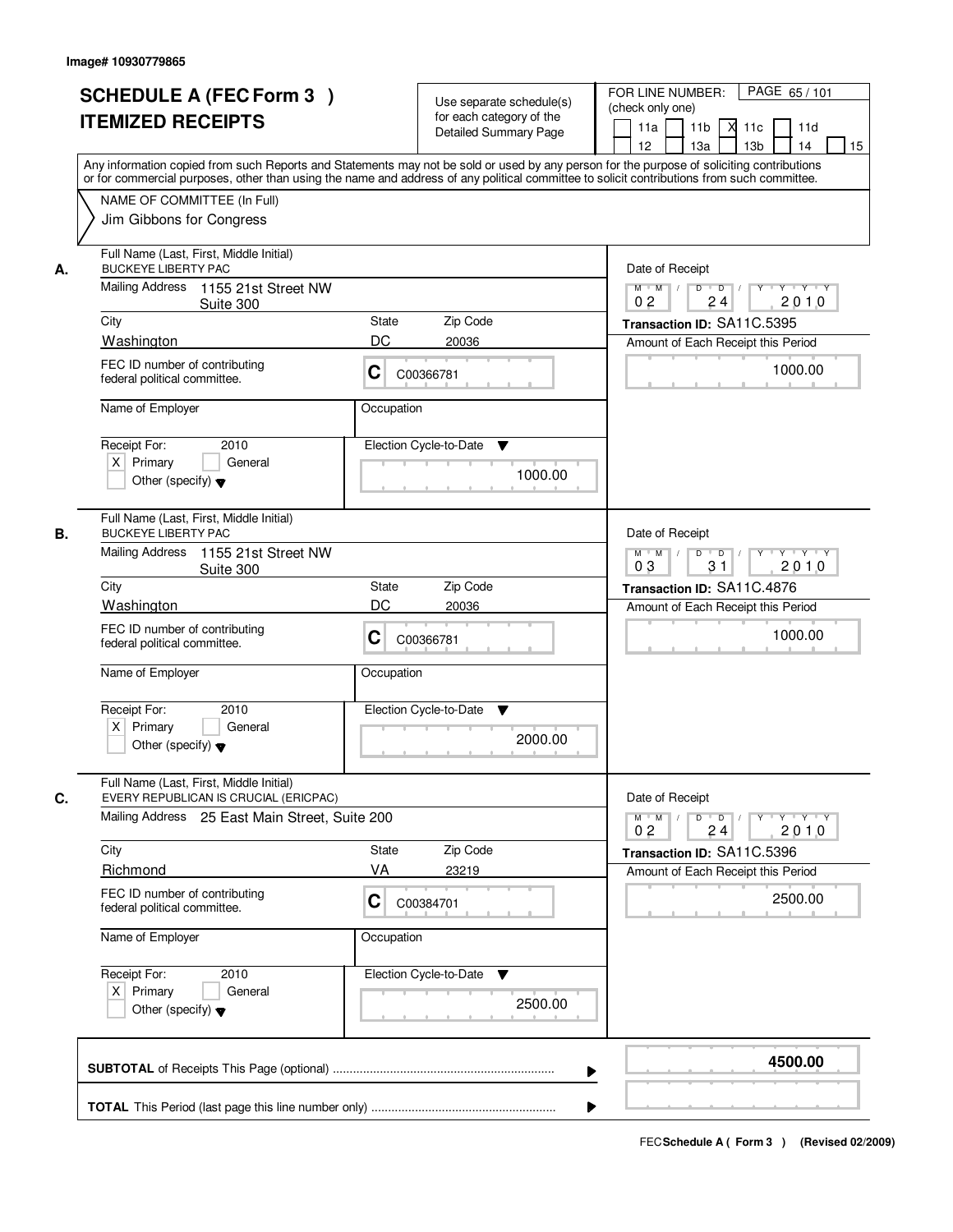|    | <b>SCHEDULE A (FEC Form 3)</b><br><b>ITEMIZED RECEIPTS</b><br>Any information copied from such Reports and Statements may not be sold or used by any person for the purpose of soliciting contributions |                        | Use separate schedule(s)<br>for each category of the<br><b>Detailed Summary Page</b> | FOR LINE NUMBER:<br>PAGE 66/101<br>(check only one)<br>$X$ 11c<br>11a<br>11b<br>11d<br>12 <sup>2</sup><br>13 <sub>b</sub><br>13a<br>14<br>15        |
|----|---------------------------------------------------------------------------------------------------------------------------------------------------------------------------------------------------------|------------------------|--------------------------------------------------------------------------------------|-----------------------------------------------------------------------------------------------------------------------------------------------------|
|    | or for commercial purposes, other than using the name and address of any political committee to solicit contributions from such committee.<br>NAME OF COMMITTEE (In Full)<br>Jim Gibbons for Congress   |                        |                                                                                      |                                                                                                                                                     |
| А. | Full Name (Last, First, Middle Initial)<br>NATIONAL ASSOCIATION OF CONVENIENCE STORES POLITICAL ACTION COMMITTEE<br>Mailing Address<br>1600 Duke Street<br>City                                         | <b>State</b>           | Zip Code                                                                             | Date of Receipt<br>$M$ $M$ /<br>D<br>$\overline{D}$<br>Y Y Y Y<br>03<br>26<br>2010<br>Transaction ID: SA11C.5367                                    |
|    | Alexandria<br>FEC ID number of contributing<br>federal political committee.                                                                                                                             | VA<br>C                | 22314<br>C00126763                                                                   | Amount of Each Receipt this Period<br>1500.00                                                                                                       |
|    | Name of Employer<br>Receipt For:<br>2010<br>$X$ Primary<br>General<br>Other (specify) $\blacktriangledown$                                                                                              | Occupation             | Election Cycle-to-Date<br>▼<br>1500.00                                               |                                                                                                                                                     |
| В. | Full Name (Last, First, Middle Initial)<br>REPUBLICAN OPERATION TO SECURE AND KEEP A MAJORITY (ROSKAM PAC)<br>Mailing Address P. O. Box 1011                                                            |                        |                                                                                      | Date of Receipt<br>$M$ $M$ $/$<br>$D$ $D$ $1$<br>$\mathsf{Y} \dashv \mathsf{Y} \dashv \mathsf{Y} \dashv \mathsf{Y}$<br>0 <sub>1</sub><br>23<br>2010 |
|    | City<br>Wheaton<br>FEC ID number of contributing<br>federal political committee.                                                                                                                        | <b>State</b><br>Ш<br>C | Zip Code<br>60187<br>C00451294                                                       | Transaction ID: SA11C.5478<br>Amount of Each Receipt this Period<br>1000.00                                                                         |
|    | Name of Employer<br>Receipt For:<br>2010<br>X.<br>Primary<br>General<br>Other (specify) $\blacktriangledown$                                                                                            | Occupation             | Election Cycle-to-Date<br>v<br>1000.00                                               |                                                                                                                                                     |

|  | 2500.00 |
|--|---------|
|  | 7000.00 |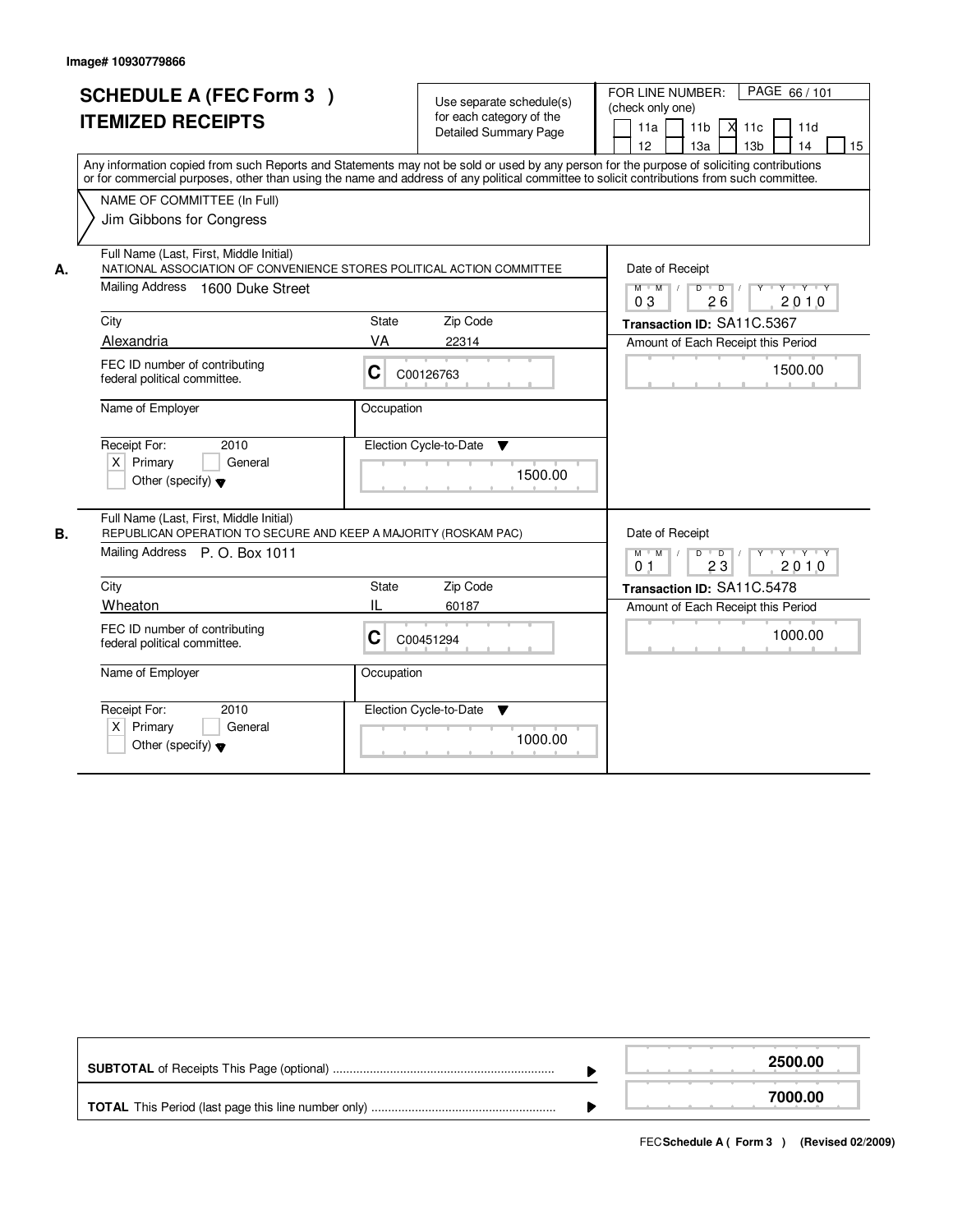| <b>SCHEDULE B (FEC Form 3)</b><br><b>ITEMIZED DISBURSEMENTS</b>                                                                                                                                                                                                                                                       | Use separate schedule(s)<br>for each category of the<br><b>Detailed Summary Page</b>        | FOR LINE NUMBER:<br>(check only one) | PAGE 67 / 101<br>19 <sub>b</sub><br>$\times$<br>17<br>18<br>19a<br>21<br>20a<br>20 <sub>b</sub><br>20c |
|-----------------------------------------------------------------------------------------------------------------------------------------------------------------------------------------------------------------------------------------------------------------------------------------------------------------------|---------------------------------------------------------------------------------------------|--------------------------------------|--------------------------------------------------------------------------------------------------------|
| Any Information copied from such Reports and Statements may not be sold or used by any person for the purpose of soliciting contributions<br>or for commercial purposes, other than using the name and address of any political committee to solicit contributions from such committee<br>NAME OF COMMITTEE (In Full) |                                                                                             |                                      |                                                                                                        |
| Jim Gibbons for Congress                                                                                                                                                                                                                                                                                              |                                                                                             |                                      |                                                                                                        |
| Full Name (Last, First, Middle Initial)<br>Abundance Media                                                                                                                                                                                                                                                            |                                                                                             |                                      | Transaction ID: SB17.5753<br>Date of Disbursement                                                      |
| <b>Mailing Address</b><br>113 Palm Bay Court                                                                                                                                                                                                                                                                          |                                                                                             |                                      | M<br>D<br>$\begin{smallmatrix}&&0\&0\0&8\end{smallmatrix}$<br>2010<br>$0^{\degree}2$                   |
| City<br>Ponte Vedra Beach                                                                                                                                                                                                                                                                                             | Zip Code<br><b>State</b><br>FL.<br>32082                                                    |                                      | Amount of Each Disbursement this Period                                                                |
| Purpose of Disbursement<br>Website Development, Hosting & Ad Fees                                                                                                                                                                                                                                                     |                                                                                             |                                      | 11742.19                                                                                               |
| Candidate Name                                                                                                                                                                                                                                                                                                        |                                                                                             | Category/<br><b>Type</b>             |                                                                                                        |
| Office Sought:<br>House<br>Senate<br>President<br>District:<br>State:                                                                                                                                                                                                                                                 | Disbursement For:<br>2010<br>$X$ Primary<br>General<br>Other (specify) $\blacktriangledown$ |                                      |                                                                                                        |
| Full Name (Last, First, Middle Initial)<br><b>Action Envelope</b>                                                                                                                                                                                                                                                     |                                                                                             |                                      | Transaction ID: SB17.5692<br>Date of Disbursement                                                      |
| <b>Mailing Address</b><br>1172 Route 109                                                                                                                                                                                                                                                                              |                                                                                             |                                      | M<br>D<br>$\overline{1}$ $\overline{1}$<br>M<br>2010<br>01                                             |
| City<br>Lindenhurst                                                                                                                                                                                                                                                                                                   | Zip Code<br><b>State</b><br><b>NY</b><br>11757                                              |                                      | Amount of Each Disbursement this Period                                                                |
| Purpose of Disbursement<br>Envelopes                                                                                                                                                                                                                                                                                  |                                                                                             |                                      | 410.37                                                                                                 |
| <b>Candidate Name</b>                                                                                                                                                                                                                                                                                                 |                                                                                             | Category/<br><b>Type</b>             |                                                                                                        |
| Office Sought:<br>House<br>Senate<br>President<br>District:<br>State:                                                                                                                                                                                                                                                 | Disbursement For:<br>2010<br>$X$ Primary<br>General<br>Other (specify) $\blacktriangledown$ |                                      |                                                                                                        |
| Full Name (Last, First, Middle Initial)<br>All Play                                                                                                                                                                                                                                                                   |                                                                                             |                                      | Transaction ID: SB17.5751<br>Date of Disbursement                                                      |
| <b>Mailing Address</b><br>615 3rd Street                                                                                                                                                                                                                                                                              |                                                                                             |                                      | $\overline{1}$ $\overline{9}$<br>М<br>D<br>$0^{M}$ <sub>2</sub><br>$2010^y$                            |
| City<br>Des Moines                                                                                                                                                                                                                                                                                                    | State<br>Zip Code<br>50309<br>IA                                                            |                                      | Amount of Each Disbursement this Period                                                                |
| Purpose of Disbursement<br>Food, Drinks, Room Rental<br><b>Candidate Name</b>                                                                                                                                                                                                                                         |                                                                                             | Category/                            | 767.02                                                                                                 |
| Office Sought:<br>House<br>Senate<br>President<br>District:<br>State:                                                                                                                                                                                                                                                 | Disbursement For:<br>2010<br>$X$ Primary<br>General<br>Other (specify) $\blacktriangledown$ | Type                                 |                                                                                                        |
|                                                                                                                                                                                                                                                                                                                       |                                                                                             | ▶                                    | 12919.58                                                                                               |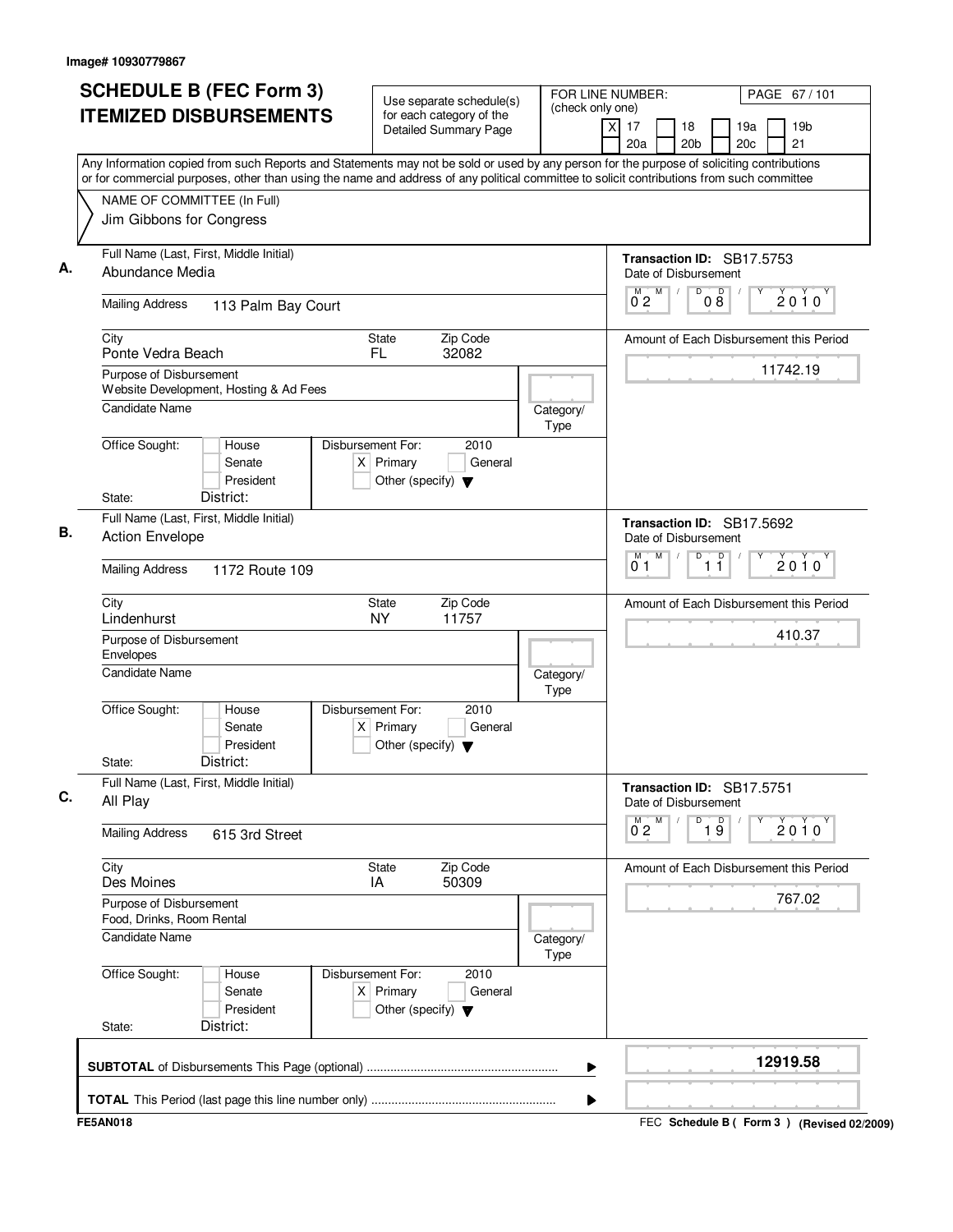| <b>SCHEDULE B (FEC Form 3)</b><br><b>ITEMIZED DISBURSEMENTS</b>                                                                                                                                                                                                                        | Use separate schedule(s)<br>for each category of the                                        | FOR LINE NUMBER:<br>(check only one)                                          | PAGE 68 / 101                           |
|----------------------------------------------------------------------------------------------------------------------------------------------------------------------------------------------------------------------------------------------------------------------------------------|---------------------------------------------------------------------------------------------|-------------------------------------------------------------------------------|-----------------------------------------|
|                                                                                                                                                                                                                                                                                        | <b>Detailed Summary Page</b>                                                                | $\times$<br>17<br>18<br>20a<br>20 <sub>b</sub>                                | 19 <sub>b</sub><br>19a<br>21<br>20c     |
| Any Information copied from such Reports and Statements may not be sold or used by any person for the purpose of soliciting contributions<br>or for commercial purposes, other than using the name and address of any political committee to solicit contributions from such committee |                                                                                             |                                                                               |                                         |
| NAME OF COMMITTEE (In Full)<br>Jim Gibbons for Congress                                                                                                                                                                                                                                |                                                                                             |                                                                               |                                         |
| Full Name (Last, First, Middle Initial)<br>Arena Communications                                                                                                                                                                                                                        |                                                                                             | Transaction ID: SB17.5799<br>Date of Disbursement                             |                                         |
| <b>Mailing Address</b><br>1780 W Sequoia Vista Circle                                                                                                                                                                                                                                  |                                                                                             | M<br>$\overline{D}$<br>$\mathsf D$<br>M<br>$\sqrt{2}$<br>03<br>0 <sub>5</sub> | 2010                                    |
| City<br>Salt Lake City                                                                                                                                                                                                                                                                 | Zip Code<br>State<br>UT<br>84104                                                            |                                                                               | Amount of Each Disbursement this Period |
| Purpose of Disbursement<br><b>Graphic Design &amp; Printing</b>                                                                                                                                                                                                                        |                                                                                             |                                                                               | 5030.00                                 |
| Candidate Name                                                                                                                                                                                                                                                                         |                                                                                             | Category/<br>Type                                                             |                                         |
| Office Sought:<br>House<br>Senate<br>President                                                                                                                                                                                                                                         | Disbursement For:<br>2010<br>$X$ Primary<br>General<br>Other (specify) $\blacktriangledown$ |                                                                               |                                         |
| District:<br>State:<br>Full Name (Last, First, Middle Initial)<br>Best Buy                                                                                                                                                                                                             |                                                                                             | Transaction ID: SB17.5726                                                     |                                         |
| <b>Mailing Address</b><br>4100 University Ave                                                                                                                                                                                                                                          |                                                                                             | Date of Disbursement<br>M<br>D<br>000<br>M<br>0 <sub>2</sub>                  | $2010^y$                                |
| City                                                                                                                                                                                                                                                                                   | Zip Code<br>State                                                                           |                                                                               | Amount of Each Disbursement this Period |
| <b>West Des Moines</b><br>Purpose of Disbursement<br>Computers                                                                                                                                                                                                                         | IA<br>50266                                                                                 |                                                                               | 1282.58                                 |
| Candidate Name                                                                                                                                                                                                                                                                         |                                                                                             | Category/<br>Type                                                             |                                         |
| Office Sought:<br>House<br>Senate<br>President<br>District:<br>State:                                                                                                                                                                                                                  | Disbursement For:<br>2010<br>$X$ Primary<br>General<br>Other (specify) $\blacktriangledown$ |                                                                               |                                         |
| Full Name (Last, First, Middle Initial)<br><b>Brian Chatwin</b>                                                                                                                                                                                                                        |                                                                                             | Transaction ID: SB17.5687<br>Date of Disbursement                             |                                         |
| <b>Mailing Address</b><br>6608 Independence Ave                                                                                                                                                                                                                                        |                                                                                             | M<br>D<br>$0\stackrel{D}{4}$<br>M<br>0 1                                      | $2010^y$                                |
| City<br>Springfield                                                                                                                                                                                                                                                                    | State<br>Zip Code<br>VA<br>22151                                                            |                                                                               | Amount of Each Disbursement this Period |
| Purpose of Disbursement<br>Travel                                                                                                                                                                                                                                                      |                                                                                             |                                                                               | 213.08                                  |
| <b>Candidate Name</b>                                                                                                                                                                                                                                                                  |                                                                                             | Category/<br><b>Type</b>                                                      |                                         |
| Office Sought:<br>House<br>Senate<br>President                                                                                                                                                                                                                                         | Disbursement For:<br>2010<br>$X$ Primary<br>General<br>Other (specify) $\blacktriangledown$ |                                                                               |                                         |
| District:<br>State:                                                                                                                                                                                                                                                                    |                                                                                             |                                                                               |                                         |
|                                                                                                                                                                                                                                                                                        |                                                                                             | ▶                                                                             | 6525.66                                 |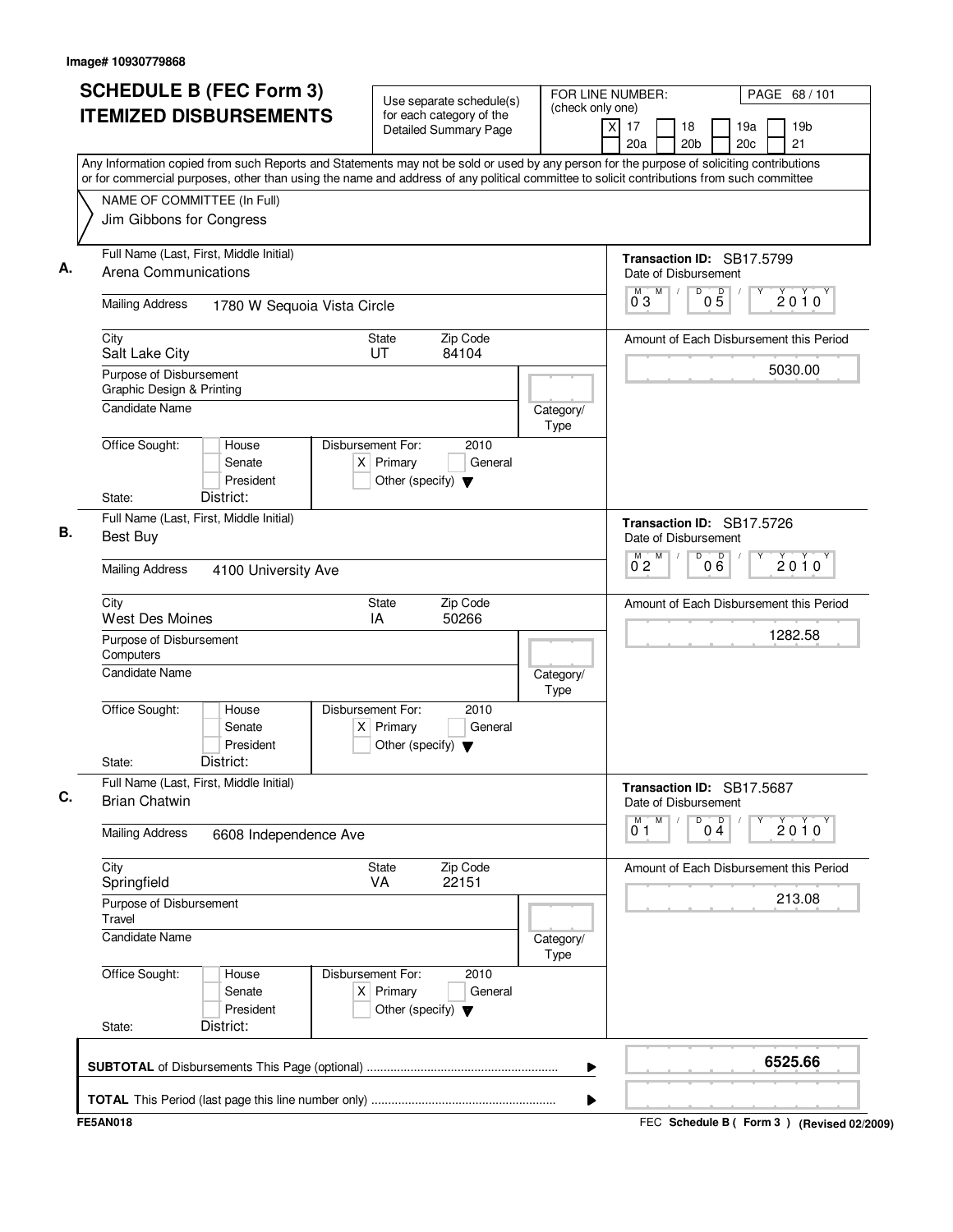| <b>SCHEDULE B (FEC Form 3)</b><br><b>ITEMIZED DISBURSEMENTS</b>                                                                                                                                                                                                                        | Use separate schedule(s)<br>for each category of the<br><b>Detailed Summary Page</b>        | (check only one)         | FOR LINE NUMBER:<br>PAGE 69 / 101<br>$\times$<br>17<br>18<br>19a<br>19 <sub>b</sub> |
|----------------------------------------------------------------------------------------------------------------------------------------------------------------------------------------------------------------------------------------------------------------------------------------|---------------------------------------------------------------------------------------------|--------------------------|-------------------------------------------------------------------------------------|
| Any Information copied from such Reports and Statements may not be sold or used by any person for the purpose of soliciting contributions<br>or for commercial purposes, other than using the name and address of any political committee to solicit contributions from such committee |                                                                                             |                          | 21<br>20a<br>20 <sub>b</sub><br>20c                                                 |
| NAME OF COMMITTEE (In Full)<br>Jim Gibbons for Congress                                                                                                                                                                                                                                |                                                                                             |                          |                                                                                     |
| Full Name (Last, First, Middle Initial)<br><b>Brian Chatwin</b>                                                                                                                                                                                                                        |                                                                                             |                          | Transaction ID: SB17.5694<br>Date of Disbursement                                   |
| <b>Mailing Address</b><br>6608 Independence Ave                                                                                                                                                                                                                                        |                                                                                             |                          | M<br>D<br>$\mathsf D$<br>M<br>$\sqrt{2}$<br>2010<br>08<br>01                        |
| City<br>Springfield                                                                                                                                                                                                                                                                    | Zip Code<br>State<br>VA<br>22151                                                            |                          | Amount of Each Disbursement this Period                                             |
| Purpose of Disbursement<br>Travel                                                                                                                                                                                                                                                      |                                                                                             |                          | 651.29                                                                              |
| <b>Candidate Name</b>                                                                                                                                                                                                                                                                  |                                                                                             | Category/<br>Type        |                                                                                     |
| Office Sought:<br>House<br>Senate<br>President<br>District:<br>State:                                                                                                                                                                                                                  | Disbursement For:<br>2010<br>$X$ Primary<br>General<br>Other (specify) $\blacktriangledown$ |                          |                                                                                     |
| Full Name (Last, First, Middle Initial)<br><b>Brian Chatwin</b>                                                                                                                                                                                                                        |                                                                                             |                          | Transaction ID: SB17.5694.2<br>Date of Disbursement                                 |
| <b>Mailing Address</b><br>6608 Independence Ave                                                                                                                                                                                                                                        |                                                                                             |                          | M<br>M<br>D<br>$0\overline{5}$<br>2010<br>01                                        |
| City<br>Springfield                                                                                                                                                                                                                                                                    | Zip Code<br>State<br><b>VA</b><br>22151                                                     |                          | Amount of Each Disbursement this Period                                             |
| Purpose of Disbursement<br>Travel                                                                                                                                                                                                                                                      |                                                                                             |                          | 467.33                                                                              |
| <b>Candidate Name</b>                                                                                                                                                                                                                                                                  |                                                                                             | Category/<br>Type        | [MEMO ITEM]                                                                         |
| Office Sought:<br>House<br>Senate<br>President<br>District:<br>State:                                                                                                                                                                                                                  | Disbursement For:<br>2010<br>$X$ Primary<br>General<br>Other (specify) $\blacktriangledown$ |                          |                                                                                     |
| Full Name (Last, First, Middle Initial)<br><b>Brian Chatwin</b>                                                                                                                                                                                                                        |                                                                                             |                          | Transaction ID: SB17.5702<br>Date of Disbursement                                   |
| <b>Mailing Address</b><br>6608 Independence Ave                                                                                                                                                                                                                                        |                                                                                             |                          | M<br>$\overline{15}$<br>M<br>D<br>$2010^y$<br>0 1                                   |
| City<br>Springfield                                                                                                                                                                                                                                                                    | State<br>Zip Code<br>VA<br>22151                                                            |                          | Amount of Each Disbursement this Period                                             |
| Purpose of Disbursement<br><b>GOTV Consulting</b>                                                                                                                                                                                                                                      |                                                                                             |                          | 5350.00                                                                             |
| <b>Candidate Name</b>                                                                                                                                                                                                                                                                  |                                                                                             | Category/<br><b>Type</b> |                                                                                     |
| Office Sought:<br>House<br>Senate<br>President<br>District:                                                                                                                                                                                                                            | Disbursement For:<br>2010<br>$X$ Primary<br>General<br>Other (specify) $\blacktriangledown$ |                          |                                                                                     |
| State:                                                                                                                                                                                                                                                                                 |                                                                                             |                          | 6001.29                                                                             |
|                                                                                                                                                                                                                                                                                        |                                                                                             | ▶                        |                                                                                     |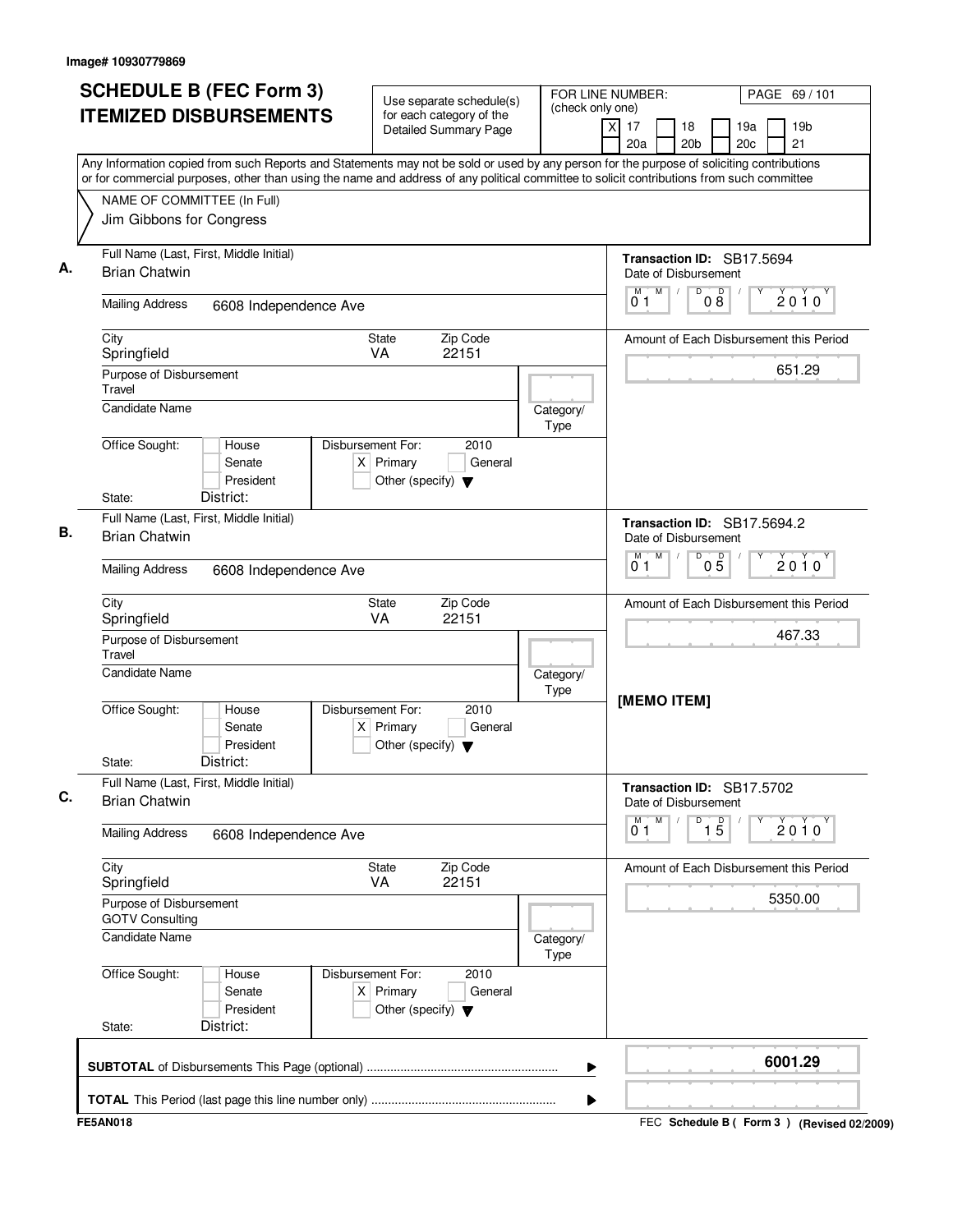| (check only one)<br><b>ITEMIZED DISBURSEMENTS</b><br>for each category of the<br>19 <sub>b</sub><br>X<br>17<br>18<br>19a<br><b>Detailed Summary Page</b><br>20 <sub>b</sub><br>20 <sub>c</sub><br>21<br>20a<br>Any Information copied from such Reports and Statements may not be sold or used by any person for the purpose of soliciting contributions<br>or for commercial purposes, other than using the name and address of any political committee to solicit contributions from such committee<br>NAME OF COMMITTEE (In Full)<br>Jim Gibbons for Congress<br>Full Name (Last, First, Middle Initial)<br>Transaction ID: SB17.5722<br><b>Brian Chatwin</b><br>Date of Disbursement<br>M<br>D<br>29<br>M<br>$\sqrt{2}$<br>$2010^y$<br>01<br><b>Mailing Address</b><br>6608 Independence Ave<br>Zip Code<br><b>State</b><br>City<br>22151<br>Springfield<br><b>VA</b><br>3000.00<br>Purpose of Disbursement<br><b>GOTV Consulting</b><br><b>Candidate Name</b><br>Category/<br>Type<br>Office Sought:<br>Disbursement For:<br>2010<br>House<br>$X$ Primary<br>Senate<br>General<br>President<br>Other (specify) $\blacktriangledown$<br>State:<br>District:<br>Full Name (Last, First, Middle Initial)<br>Transaction ID: SB17.5750<br>Brian W Chatwin<br>Date of Disbursement<br>D<br>$M$ $M$<br>$\overline{19}$<br>$2010^y$<br>$0^{\degree}2$<br><b>Mailing Address</b><br>5141 Hawthorne Dr<br>#F<br>Zip Code<br>City<br>State<br><b>West Des Moines</b><br>IA<br>50265<br>2336.12<br>Purpose of Disbursement<br>Payroll<br><b>Candidate Name</b><br>Category/<br>Type<br>Office Sought:<br>Disbursement For:<br>2010<br>House<br>Senate<br>$X$ Primary<br>General<br>President<br>Other (specify) $\blacktriangledown$<br>District:<br>State:<br>Full Name (Last, First, Middle Initial)<br>Transaction ID: SB17.5784<br>Brian W Chatwin<br>Date of Disbursement<br>D<br>$\overline{0}^M$ 3<br>M<br>$0\frac{D}{4}$<br>2010<br><b>Mailing Address</b><br>5141 Hawthorne Dr<br>#F<br>City<br>Zip Code<br>State<br>50265<br>West Des Moines<br>IA<br>465.77<br>Purpose of Disbursement<br>Reimbursement - See Memo Items<br>Candidate Name<br>Category/<br>Type<br>Office Sought:<br>Disbursement For:<br>2010<br>House<br>$X$ Primary<br>Senate<br>General<br>President<br>Other (specify) $\blacktriangledown$<br>District:<br>State:<br>5801.89 | <b>SCHEDULE B (FEC Form 3)</b> | Use separate schedule(s) | FOR LINE NUMBER:<br>PAGE 70/101         |
|---------------------------------------------------------------------------------------------------------------------------------------------------------------------------------------------------------------------------------------------------------------------------------------------------------------------------------------------------------------------------------------------------------------------------------------------------------------------------------------------------------------------------------------------------------------------------------------------------------------------------------------------------------------------------------------------------------------------------------------------------------------------------------------------------------------------------------------------------------------------------------------------------------------------------------------------------------------------------------------------------------------------------------------------------------------------------------------------------------------------------------------------------------------------------------------------------------------------------------------------------------------------------------------------------------------------------------------------------------------------------------------------------------------------------------------------------------------------------------------------------------------------------------------------------------------------------------------------------------------------------------------------------------------------------------------------------------------------------------------------------------------------------------------------------------------------------------------------------------------------------------------------------------------------------------------------------------------------------------------------------------------------------------------------------------------------------------------------------------------------------------------------------------------------------------------------------------------------------------------------------------------------------------------------------------------------------------------------------------|--------------------------------|--------------------------|-----------------------------------------|
|                                                                                                                                                                                                                                                                                                                                                                                                                                                                                                                                                                                                                                                                                                                                                                                                                                                                                                                                                                                                                                                                                                                                                                                                                                                                                                                                                                                                                                                                                                                                                                                                                                                                                                                                                                                                                                                                                                                                                                                                                                                                                                                                                                                                                                                                                                                                                         |                                |                          |                                         |
|                                                                                                                                                                                                                                                                                                                                                                                                                                                                                                                                                                                                                                                                                                                                                                                                                                                                                                                                                                                                                                                                                                                                                                                                                                                                                                                                                                                                                                                                                                                                                                                                                                                                                                                                                                                                                                                                                                                                                                                                                                                                                                                                                                                                                                                                                                                                                         |                                |                          |                                         |
|                                                                                                                                                                                                                                                                                                                                                                                                                                                                                                                                                                                                                                                                                                                                                                                                                                                                                                                                                                                                                                                                                                                                                                                                                                                                                                                                                                                                                                                                                                                                                                                                                                                                                                                                                                                                                                                                                                                                                                                                                                                                                                                                                                                                                                                                                                                                                         |                                |                          |                                         |
|                                                                                                                                                                                                                                                                                                                                                                                                                                                                                                                                                                                                                                                                                                                                                                                                                                                                                                                                                                                                                                                                                                                                                                                                                                                                                                                                                                                                                                                                                                                                                                                                                                                                                                                                                                                                                                                                                                                                                                                                                                                                                                                                                                                                                                                                                                                                                         |                                |                          |                                         |
|                                                                                                                                                                                                                                                                                                                                                                                                                                                                                                                                                                                                                                                                                                                                                                                                                                                                                                                                                                                                                                                                                                                                                                                                                                                                                                                                                                                                                                                                                                                                                                                                                                                                                                                                                                                                                                                                                                                                                                                                                                                                                                                                                                                                                                                                                                                                                         |                                |                          |                                         |
|                                                                                                                                                                                                                                                                                                                                                                                                                                                                                                                                                                                                                                                                                                                                                                                                                                                                                                                                                                                                                                                                                                                                                                                                                                                                                                                                                                                                                                                                                                                                                                                                                                                                                                                                                                                                                                                                                                                                                                                                                                                                                                                                                                                                                                                                                                                                                         |                                |                          |                                         |
|                                                                                                                                                                                                                                                                                                                                                                                                                                                                                                                                                                                                                                                                                                                                                                                                                                                                                                                                                                                                                                                                                                                                                                                                                                                                                                                                                                                                                                                                                                                                                                                                                                                                                                                                                                                                                                                                                                                                                                                                                                                                                                                                                                                                                                                                                                                                                         |                                |                          | Amount of Each Disbursement this Period |
|                                                                                                                                                                                                                                                                                                                                                                                                                                                                                                                                                                                                                                                                                                                                                                                                                                                                                                                                                                                                                                                                                                                                                                                                                                                                                                                                                                                                                                                                                                                                                                                                                                                                                                                                                                                                                                                                                                                                                                                                                                                                                                                                                                                                                                                                                                                                                         |                                |                          |                                         |
|                                                                                                                                                                                                                                                                                                                                                                                                                                                                                                                                                                                                                                                                                                                                                                                                                                                                                                                                                                                                                                                                                                                                                                                                                                                                                                                                                                                                                                                                                                                                                                                                                                                                                                                                                                                                                                                                                                                                                                                                                                                                                                                                                                                                                                                                                                                                                         |                                |                          |                                         |
|                                                                                                                                                                                                                                                                                                                                                                                                                                                                                                                                                                                                                                                                                                                                                                                                                                                                                                                                                                                                                                                                                                                                                                                                                                                                                                                                                                                                                                                                                                                                                                                                                                                                                                                                                                                                                                                                                                                                                                                                                                                                                                                                                                                                                                                                                                                                                         |                                |                          |                                         |
|                                                                                                                                                                                                                                                                                                                                                                                                                                                                                                                                                                                                                                                                                                                                                                                                                                                                                                                                                                                                                                                                                                                                                                                                                                                                                                                                                                                                                                                                                                                                                                                                                                                                                                                                                                                                                                                                                                                                                                                                                                                                                                                                                                                                                                                                                                                                                         |                                |                          |                                         |
|                                                                                                                                                                                                                                                                                                                                                                                                                                                                                                                                                                                                                                                                                                                                                                                                                                                                                                                                                                                                                                                                                                                                                                                                                                                                                                                                                                                                                                                                                                                                                                                                                                                                                                                                                                                                                                                                                                                                                                                                                                                                                                                                                                                                                                                                                                                                                         |                                |                          |                                         |
|                                                                                                                                                                                                                                                                                                                                                                                                                                                                                                                                                                                                                                                                                                                                                                                                                                                                                                                                                                                                                                                                                                                                                                                                                                                                                                                                                                                                                                                                                                                                                                                                                                                                                                                                                                                                                                                                                                                                                                                                                                                                                                                                                                                                                                                                                                                                                         |                                |                          |                                         |
|                                                                                                                                                                                                                                                                                                                                                                                                                                                                                                                                                                                                                                                                                                                                                                                                                                                                                                                                                                                                                                                                                                                                                                                                                                                                                                                                                                                                                                                                                                                                                                                                                                                                                                                                                                                                                                                                                                                                                                                                                                                                                                                                                                                                                                                                                                                                                         |                                |                          | Amount of Each Disbursement this Period |
|                                                                                                                                                                                                                                                                                                                                                                                                                                                                                                                                                                                                                                                                                                                                                                                                                                                                                                                                                                                                                                                                                                                                                                                                                                                                                                                                                                                                                                                                                                                                                                                                                                                                                                                                                                                                                                                                                                                                                                                                                                                                                                                                                                                                                                                                                                                                                         |                                |                          |                                         |
|                                                                                                                                                                                                                                                                                                                                                                                                                                                                                                                                                                                                                                                                                                                                                                                                                                                                                                                                                                                                                                                                                                                                                                                                                                                                                                                                                                                                                                                                                                                                                                                                                                                                                                                                                                                                                                                                                                                                                                                                                                                                                                                                                                                                                                                                                                                                                         |                                |                          |                                         |
|                                                                                                                                                                                                                                                                                                                                                                                                                                                                                                                                                                                                                                                                                                                                                                                                                                                                                                                                                                                                                                                                                                                                                                                                                                                                                                                                                                                                                                                                                                                                                                                                                                                                                                                                                                                                                                                                                                                                                                                                                                                                                                                                                                                                                                                                                                                                                         |                                |                          |                                         |
|                                                                                                                                                                                                                                                                                                                                                                                                                                                                                                                                                                                                                                                                                                                                                                                                                                                                                                                                                                                                                                                                                                                                                                                                                                                                                                                                                                                                                                                                                                                                                                                                                                                                                                                                                                                                                                                                                                                                                                                                                                                                                                                                                                                                                                                                                                                                                         |                                |                          |                                         |
|                                                                                                                                                                                                                                                                                                                                                                                                                                                                                                                                                                                                                                                                                                                                                                                                                                                                                                                                                                                                                                                                                                                                                                                                                                                                                                                                                                                                                                                                                                                                                                                                                                                                                                                                                                                                                                                                                                                                                                                                                                                                                                                                                                                                                                                                                                                                                         |                                |                          |                                         |
|                                                                                                                                                                                                                                                                                                                                                                                                                                                                                                                                                                                                                                                                                                                                                                                                                                                                                                                                                                                                                                                                                                                                                                                                                                                                                                                                                                                                                                                                                                                                                                                                                                                                                                                                                                                                                                                                                                                                                                                                                                                                                                                                                                                                                                                                                                                                                         |                                |                          |                                         |
|                                                                                                                                                                                                                                                                                                                                                                                                                                                                                                                                                                                                                                                                                                                                                                                                                                                                                                                                                                                                                                                                                                                                                                                                                                                                                                                                                                                                                                                                                                                                                                                                                                                                                                                                                                                                                                                                                                                                                                                                                                                                                                                                                                                                                                                                                                                                                         |                                |                          | Amount of Each Disbursement this Period |
|                                                                                                                                                                                                                                                                                                                                                                                                                                                                                                                                                                                                                                                                                                                                                                                                                                                                                                                                                                                                                                                                                                                                                                                                                                                                                                                                                                                                                                                                                                                                                                                                                                                                                                                                                                                                                                                                                                                                                                                                                                                                                                                                                                                                                                                                                                                                                         |                                |                          |                                         |
|                                                                                                                                                                                                                                                                                                                                                                                                                                                                                                                                                                                                                                                                                                                                                                                                                                                                                                                                                                                                                                                                                                                                                                                                                                                                                                                                                                                                                                                                                                                                                                                                                                                                                                                                                                                                                                                                                                                                                                                                                                                                                                                                                                                                                                                                                                                                                         |                                |                          |                                         |
|                                                                                                                                                                                                                                                                                                                                                                                                                                                                                                                                                                                                                                                                                                                                                                                                                                                                                                                                                                                                                                                                                                                                                                                                                                                                                                                                                                                                                                                                                                                                                                                                                                                                                                                                                                                                                                                                                                                                                                                                                                                                                                                                                                                                                                                                                                                                                         |                                |                          |                                         |
|                                                                                                                                                                                                                                                                                                                                                                                                                                                                                                                                                                                                                                                                                                                                                                                                                                                                                                                                                                                                                                                                                                                                                                                                                                                                                                                                                                                                                                                                                                                                                                                                                                                                                                                                                                                                                                                                                                                                                                                                                                                                                                                                                                                                                                                                                                                                                         |                                |                          |                                         |
|                                                                                                                                                                                                                                                                                                                                                                                                                                                                                                                                                                                                                                                                                                                                                                                                                                                                                                                                                                                                                                                                                                                                                                                                                                                                                                                                                                                                                                                                                                                                                                                                                                                                                                                                                                                                                                                                                                                                                                                                                                                                                                                                                                                                                                                                                                                                                         |                                |                          |                                         |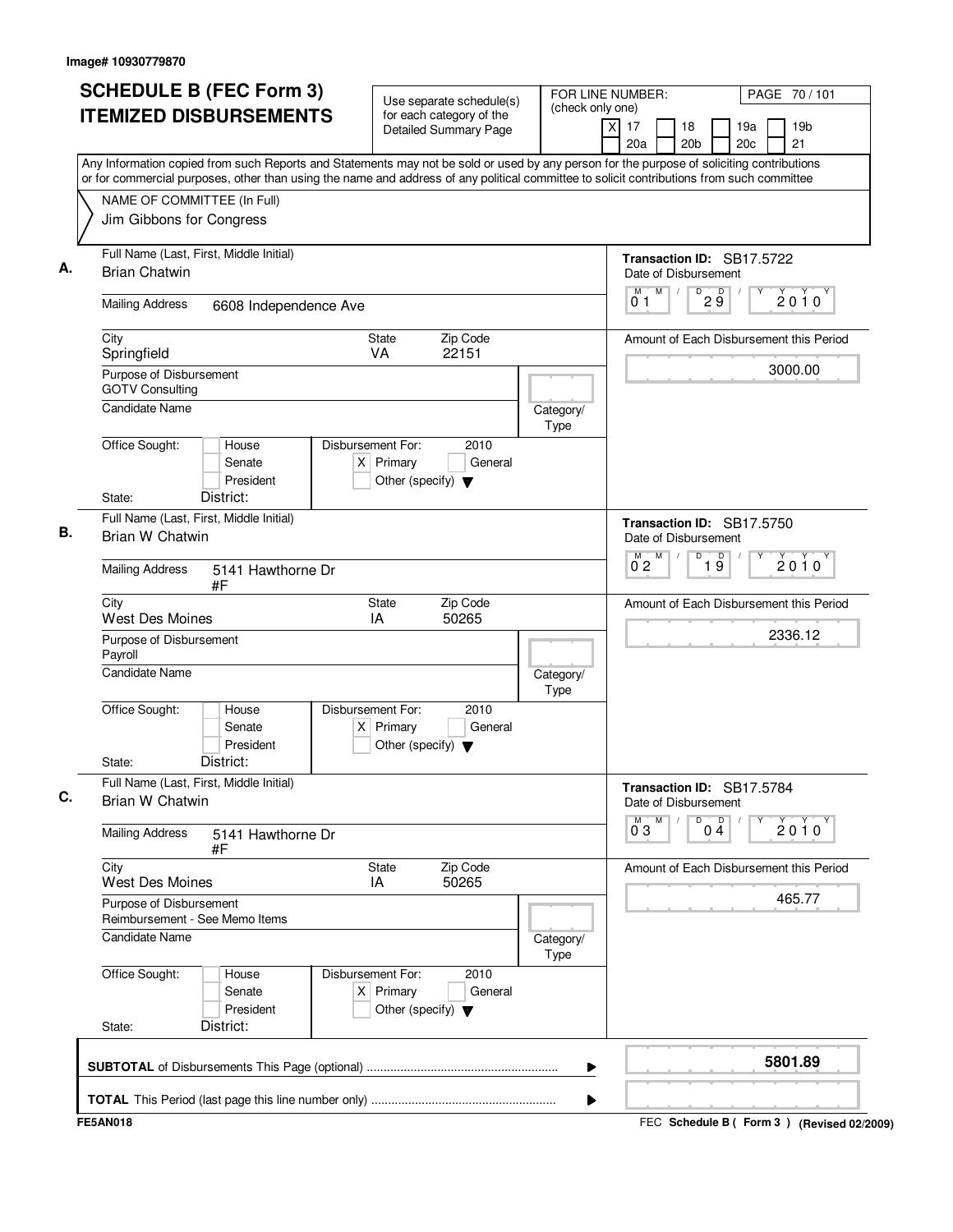| <b>SCHEDULE B (FEC Form 3)</b>                                                                                                                                                                                                                                                         | Use separate schedule(s)                                                                    | (check only one)         | FOR LINE NUMBER:<br>PAGE 71 / 101                                                          |  |
|----------------------------------------------------------------------------------------------------------------------------------------------------------------------------------------------------------------------------------------------------------------------------------------|---------------------------------------------------------------------------------------------|--------------------------|--------------------------------------------------------------------------------------------|--|
| <b>ITEMIZED DISBURSEMENTS</b>                                                                                                                                                                                                                                                          | for each category of the<br><b>Detailed Summary Page</b>                                    |                          | $\times$<br>17<br>18<br>19a<br>19 <sub>b</sub><br>20a<br>20 <sub>b</sub><br>20c<br>21      |  |
| Any Information copied from such Reports and Statements may not be sold or used by any person for the purpose of soliciting contributions<br>or for commercial purposes, other than using the name and address of any political committee to solicit contributions from such committee |                                                                                             |                          |                                                                                            |  |
|                                                                                                                                                                                                                                                                                        |                                                                                             |                          |                                                                                            |  |
| NAME OF COMMITTEE (In Full)<br>Jim Gibbons for Congress                                                                                                                                                                                                                                |                                                                                             |                          |                                                                                            |  |
| Full Name (Last, First, Middle Initial)<br>Brian W Chatwin                                                                                                                                                                                                                             |                                                                                             |                          | Transaction ID: SB17.5784.0<br>Date of Disbursement                                        |  |
| <b>Mailing Address</b><br>5141 Hawthorne Dr<br>#F                                                                                                                                                                                                                                      |                                                                                             |                          | Ď<br>M<br>D<br>M<br>$2010^y$<br>03<br>04                                                   |  |
| City<br><b>West Des Moines</b>                                                                                                                                                                                                                                                         | <b>State</b><br>Zip Code<br>IA<br>50265                                                     |                          | Amount of Each Disbursement this Period                                                    |  |
| Purpose of Disbursement<br>Travel                                                                                                                                                                                                                                                      |                                                                                             |                          | 212.00                                                                                     |  |
| <b>Candidate Name</b>                                                                                                                                                                                                                                                                  |                                                                                             | Category/<br>Type        | [MEMO ITEM]                                                                                |  |
| Office Sought:<br>House<br>Senate<br>President                                                                                                                                                                                                                                         | Disbursement For:<br>2010<br>$X$ Primary<br>General<br>Other (specify) $\blacktriangledown$ |                          |                                                                                            |  |
| District:<br>State:                                                                                                                                                                                                                                                                    |                                                                                             |                          |                                                                                            |  |
| Full Name (Last, First, Middle Initial)<br>US Post Office - Capitol Square                                                                                                                                                                                                             |                                                                                             |                          | Transaction ID: SB17.5784.1<br>Date of Disbursement                                        |  |
| <b>Mailing Address</b><br>400 Locust                                                                                                                                                                                                                                                   |                                                                                             |                          | $\overline{P}$ 2 $\overline{1}$<br>M<br>М<br>2010<br>01                                    |  |
| City<br>Des Moines                                                                                                                                                                                                                                                                     | Zip Code<br>State<br>IA<br>50309                                                            |                          | Amount of Each Disbursement this Period                                                    |  |
| Purpose of Disbursement<br>Postage                                                                                                                                                                                                                                                     |                                                                                             |                          | 142.51                                                                                     |  |
| Candidate Name                                                                                                                                                                                                                                                                         |                                                                                             | Category/<br><b>Type</b> | [MEMO ITEM]                                                                                |  |
| Office Sought:<br>House<br>Senate<br>President                                                                                                                                                                                                                                         | Disbursement For:<br>2010<br>General<br>$X$ Primary<br>Other (specify) $\blacktriangledown$ |                          |                                                                                            |  |
| District:<br>State:                                                                                                                                                                                                                                                                    |                                                                                             |                          |                                                                                            |  |
| Full Name (Last, First, Middle Initial)<br>Brian W Chatwin                                                                                                                                                                                                                             |                                                                                             |                          | Transaction ID: SB17.5785<br>Date of Disbursement                                          |  |
| <b>Mailing Address</b><br>5141 Hawthorne Dr<br>#F                                                                                                                                                                                                                                      |                                                                                             |                          | $\begin{bmatrix} 0 & 0 \\ 0 & 4 \end{bmatrix}$<br>M<br>$\overline{0}^M$ 3<br>Υ<br>$2010^y$ |  |
| City<br><b>West Des Moines</b>                                                                                                                                                                                                                                                         | State<br>Zip Code<br>IA<br>50265                                                            |                          | Amount of Each Disbursement this Period                                                    |  |
| Purpose of Disbursement<br>Salary                                                                                                                                                                                                                                                      |                                                                                             |                          | 2304.50                                                                                    |  |
| Candidate Name                                                                                                                                                                                                                                                                         |                                                                                             | Category/<br>Type        |                                                                                            |  |
| Office Sought:<br>House<br>Senate<br>President                                                                                                                                                                                                                                         | Disbursement For:<br>2010<br>$X$ Primary<br>General<br>Other (specify) $\blacktriangledown$ |                          |                                                                                            |  |
| District:<br>State:                                                                                                                                                                                                                                                                    |                                                                                             |                          |                                                                                            |  |
|                                                                                                                                                                                                                                                                                        |                                                                                             |                          |                                                                                            |  |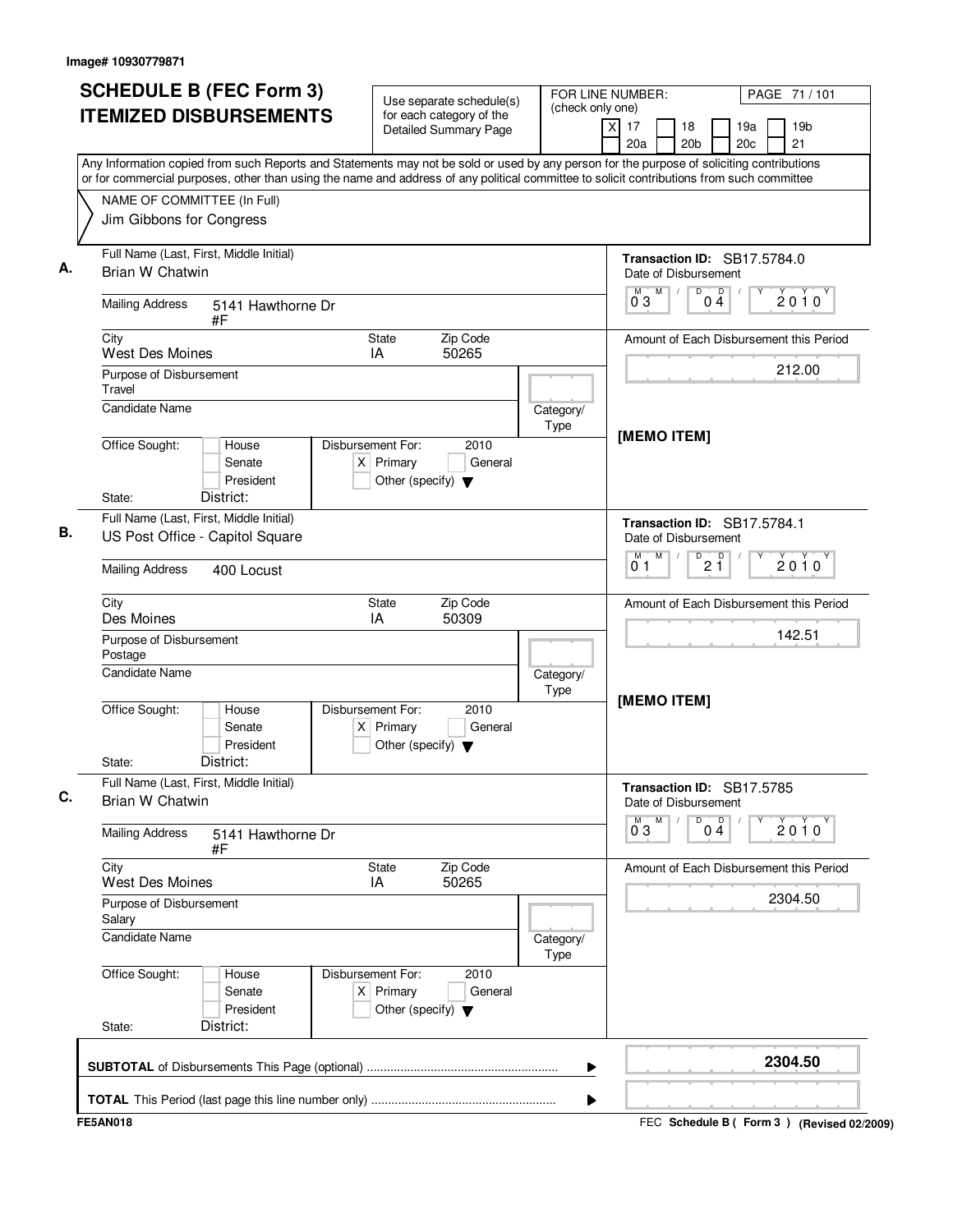| <b>SCHEDULE B (FEC Form 3)</b><br><b>ITEMIZED DISBURSEMENTS</b>                                                                                                                                                                                                                        | Use separate schedule(s)<br>for each category of the<br><b>Detailed Summary Page</b>        | FOR LINE NUMBER:<br>(check only one)<br>$\times$ | PAGE 72/101<br>19 <sub>b</sub><br>17<br>18<br>19a<br>20 <sub>b</sub><br>21<br>20a<br>20c |
|----------------------------------------------------------------------------------------------------------------------------------------------------------------------------------------------------------------------------------------------------------------------------------------|---------------------------------------------------------------------------------------------|--------------------------------------------------|------------------------------------------------------------------------------------------|
| Any Information copied from such Reports and Statements may not be sold or used by any person for the purpose of soliciting contributions<br>or for commercial purposes, other than using the name and address of any political committee to solicit contributions from such committee |                                                                                             |                                                  |                                                                                          |
| NAME OF COMMITTEE (In Full)<br>Jim Gibbons for Congress                                                                                                                                                                                                                                |                                                                                             |                                                  |                                                                                          |
| Full Name (Last, First, Middle Initial)<br>Concordia Group                                                                                                                                                                                                                             |                                                                                             |                                                  | Transaction ID: SB17.5732<br>Date of Disbursement                                        |
| <b>Mailing Address</b><br>400 Locust Street<br>Suite 330                                                                                                                                                                                                                               |                                                                                             |                                                  | D<br>M<br>M<br>$0\overset{D}{8}$<br>$2010^y$<br>$0^{\degree}2$                           |
| City<br>Des Moines                                                                                                                                                                                                                                                                     | <b>State</b><br>Zip Code<br>50309<br>IA                                                     |                                                  | Amount of Each Disbursement this Period                                                  |
| Purpose of Disbursement<br>Research                                                                                                                                                                                                                                                    |                                                                                             |                                                  | 550.95                                                                                   |
| Candidate Name                                                                                                                                                                                                                                                                         |                                                                                             | Category/<br>Type                                |                                                                                          |
| Office Sought:<br>House<br>Senate<br>President<br>District:                                                                                                                                                                                                                            | Disbursement For:<br>2010<br>$X$ Primary<br>General<br>Other (specify) $\blacktriangledown$ |                                                  |                                                                                          |
| State:<br>Full Name (Last, First, Middle Initial)                                                                                                                                                                                                                                      |                                                                                             |                                                  | Transaction ID: SB17.5735                                                                |
| Concordia Group                                                                                                                                                                                                                                                                        |                                                                                             |                                                  | Date of Disbursement                                                                     |
| <b>Mailing Address</b><br>400 Locust Street<br>Suite 330                                                                                                                                                                                                                               |                                                                                             |                                                  | $M$ $M$<br>D<br>08<br>2010<br>$0^{\degree}2$                                             |
| City<br>Des Moines                                                                                                                                                                                                                                                                     | Zip Code<br>State<br>IA<br>50309                                                            |                                                  | Amount of Each Disbursement this Period                                                  |
| Purpose of Disbursement<br>Travel                                                                                                                                                                                                                                                      |                                                                                             |                                                  | 1015.80                                                                                  |
| <b>Candidate Name</b>                                                                                                                                                                                                                                                                  |                                                                                             | Category/<br>Type                                |                                                                                          |
| Office Sought:<br>House<br>Senate<br>President<br>District:<br>State:                                                                                                                                                                                                                  | Disbursement For:<br>2010<br>$X$ Primary<br>General<br>Other (specify) $\blacktriangledown$ |                                                  |                                                                                          |
| Full Name (Last, First, Middle Initial)<br>Creative Leap Inc                                                                                                                                                                                                                           |                                                                                             |                                                  | Transaction ID: SB17.5745<br>Date of Disbursement                                        |
| <b>Mailing Address</b><br>10200 Hickman Ct<br>Suite 100                                                                                                                                                                                                                                |                                                                                             |                                                  | M<br>D<br>08<br>$\overline{0}^M$ 2<br>$2010^{\circ}$                                     |
| City<br>Clive                                                                                                                                                                                                                                                                          | <b>State</b><br>Zip Code<br>50325<br>IA                                                     |                                                  | Amount of Each Disbursement this Period                                                  |
| Purpose of Disbursement<br>Graphic Design & Printing                                                                                                                                                                                                                                   |                                                                                             |                                                  | 5254.09                                                                                  |
| <b>Candidate Name</b>                                                                                                                                                                                                                                                                  |                                                                                             | Category/<br>Type                                |                                                                                          |
| Office Sought:<br>House<br>Senate<br>President                                                                                                                                                                                                                                         | Disbursement For:<br>2010<br>$X$ Primary<br>General<br>Other (specify) $\blacktriangledown$ |                                                  |                                                                                          |
| District:<br>State:                                                                                                                                                                                                                                                                    |                                                                                             |                                                  |                                                                                          |
|                                                                                                                                                                                                                                                                                        |                                                                                             |                                                  | 6820.84                                                                                  |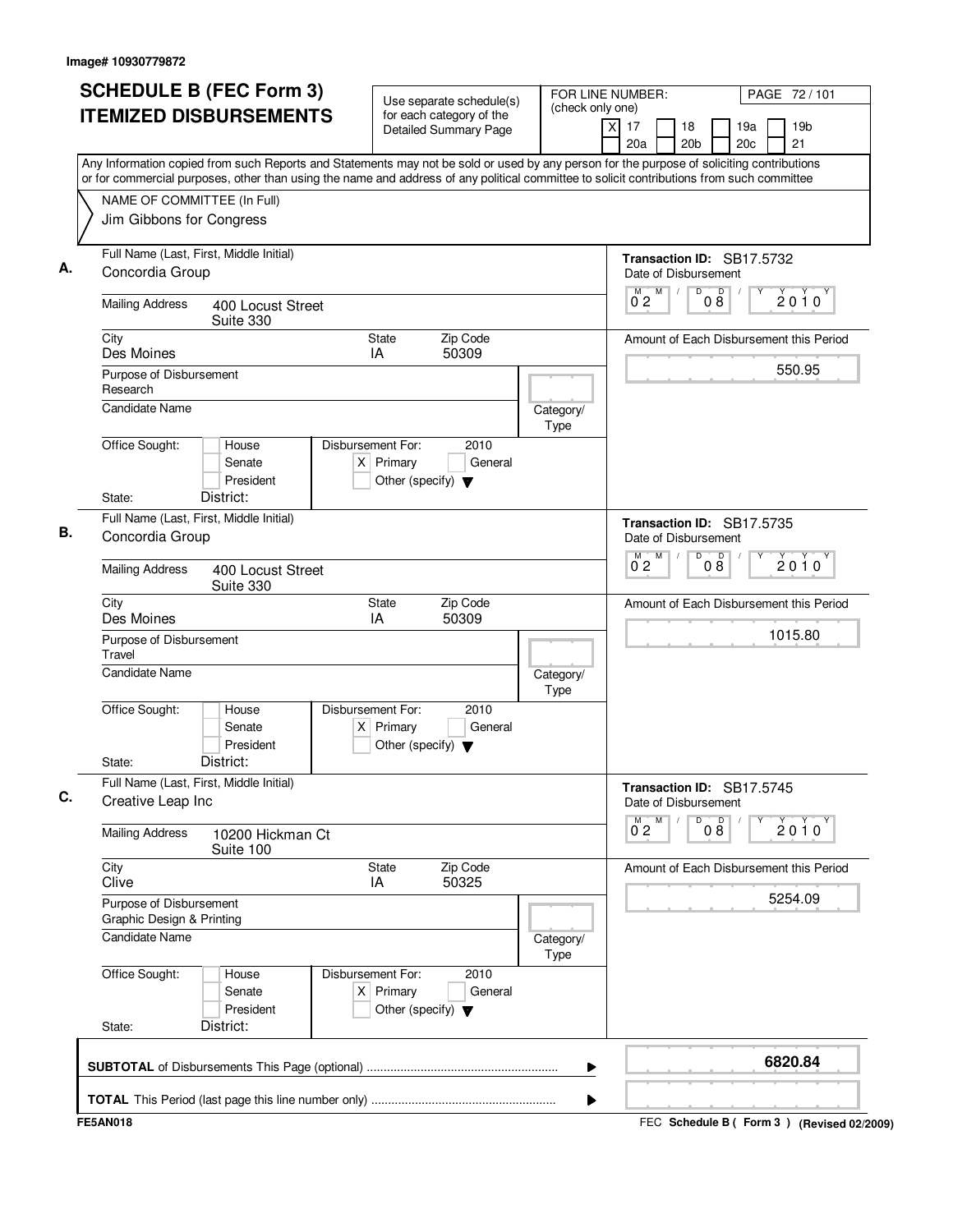| <b>SCHEDULE B (FEC Form 3)</b>                                                                                                                                                                                                                                                         | Use separate schedule(s)                                                                    | FOR LINE NUMBER:<br>(check only one) | PAGE 73 / 101                                                             |
|----------------------------------------------------------------------------------------------------------------------------------------------------------------------------------------------------------------------------------------------------------------------------------------|---------------------------------------------------------------------------------------------|--------------------------------------|---------------------------------------------------------------------------|
| <b>ITEMIZED DISBURSEMENTS</b>                                                                                                                                                                                                                                                          | for each category of the<br>Detailed Summary Page                                           | $\times$                             | 19 <sub>b</sub><br>17<br>18<br>19a<br>20 <sub>b</sub><br>20c<br>21<br>20a |
| Any Information copied from such Reports and Statements may not be sold or used by any person for the purpose of soliciting contributions<br>or for commercial purposes, other than using the name and address of any political committee to solicit contributions from such committee |                                                                                             |                                      |                                                                           |
| NAME OF COMMITTEE (In Full)                                                                                                                                                                                                                                                            |                                                                                             |                                      |                                                                           |
| Jim Gibbons for Congress                                                                                                                                                                                                                                                               |                                                                                             |                                      |                                                                           |
| Full Name (Last, First, Middle Initial)<br>LeAnn Daggy                                                                                                                                                                                                                                 |                                                                                             |                                      | Transaction ID: SB17.4941<br>Date of Disbursement                         |
| <b>Mailing Address</b><br>4145 E 24th Ct                                                                                                                                                                                                                                               |                                                                                             |                                      | D<br>M<br>D<br>2010<br>3 Ĭ<br>03                                          |
| City<br>Des Moines                                                                                                                                                                                                                                                                     | Zip Code<br>State<br>50317<br>IA                                                            |                                      | Amount of Each Disbursement this Period                                   |
| Purpose of Disbursement<br>In-kind - Pre-Primary Mailer                                                                                                                                                                                                                                |                                                                                             |                                      | 2400.00                                                                   |
| <b>Candidate Name</b>                                                                                                                                                                                                                                                                  |                                                                                             | Category/<br>Type                    |                                                                           |
| Office Sought:<br>House<br>Senate<br>President                                                                                                                                                                                                                                         | Disbursement For:<br>2010<br>$X$ Primary<br>General<br>Other (specify) $\blacktriangledown$ |                                      |                                                                           |
| District:<br>State:                                                                                                                                                                                                                                                                    |                                                                                             |                                      |                                                                           |
| Full Name (Last, First, Middle Initial)<br>Mark Daggy                                                                                                                                                                                                                                  |                                                                                             |                                      | Transaction ID: SB17.4947<br>Date of Disbursement<br>M<br>D<br>М          |
| <b>Mailing Address</b><br>4145 E 24th Court                                                                                                                                                                                                                                            |                                                                                             |                                      | $3^{\circ}$<br>2010<br>$0^{\degree}3$                                     |
| City<br>Des Moines                                                                                                                                                                                                                                                                     | Zip Code<br><b>State</b><br>IA<br>50317                                                     |                                      | Amount of Each Disbursement this Period                                   |
| Purpose of Disbursement<br>In-kind - Pre-Primary Mailer                                                                                                                                                                                                                                |                                                                                             |                                      | 2400.00                                                                   |
| <b>Candidate Name</b>                                                                                                                                                                                                                                                                  |                                                                                             | Category/<br><b>Type</b>             |                                                                           |
| Office Sought:<br>House<br>Senate<br>President<br>District:<br>State:                                                                                                                                                                                                                  | Disbursement For:<br>2010<br>$X$ Primary<br>General<br>Other (specify) $\blacktriangledown$ |                                      |                                                                           |
| Full Name (Last, First, Middle Initial)                                                                                                                                                                                                                                                |                                                                                             |                                      |                                                                           |
| Matt Daggy                                                                                                                                                                                                                                                                             |                                                                                             |                                      | Transaction ID: SB17.4949<br>Date of Disbursement                         |
| <b>Mailing Address</b><br>4145 E 24th Court                                                                                                                                                                                                                                            |                                                                                             |                                      | $\overline{0}^M$ 3<br>M<br>D<br>$3^{\circ}$<br>2010                       |
| City<br>Des Moines                                                                                                                                                                                                                                                                     | Zip Code<br><b>State</b><br>IA<br>50317                                                     |                                      | Amount of Each Disbursement this Period                                   |
| Purpose of Disbursement<br>In-kind - Pre-Primary Mailer                                                                                                                                                                                                                                |                                                                                             |                                      | 2400.00                                                                   |
| <b>Candidate Name</b>                                                                                                                                                                                                                                                                  |                                                                                             | Category/<br>Type                    |                                                                           |
| Office Sought:<br>House<br>Senate<br>President                                                                                                                                                                                                                                         | Disbursement For:<br>2010<br>$X$ Primary<br>General<br>Other (specify) $\blacktriangledown$ |                                      |                                                                           |
| District:<br>State:                                                                                                                                                                                                                                                                    |                                                                                             |                                      |                                                                           |
|                                                                                                                                                                                                                                                                                        |                                                                                             | ▶                                    | 7200.00                                                                   |
|                                                                                                                                                                                                                                                                                        |                                                                                             |                                      |                                                                           |
|                                                                                                                                                                                                                                                                                        |                                                                                             |                                      |                                                                           |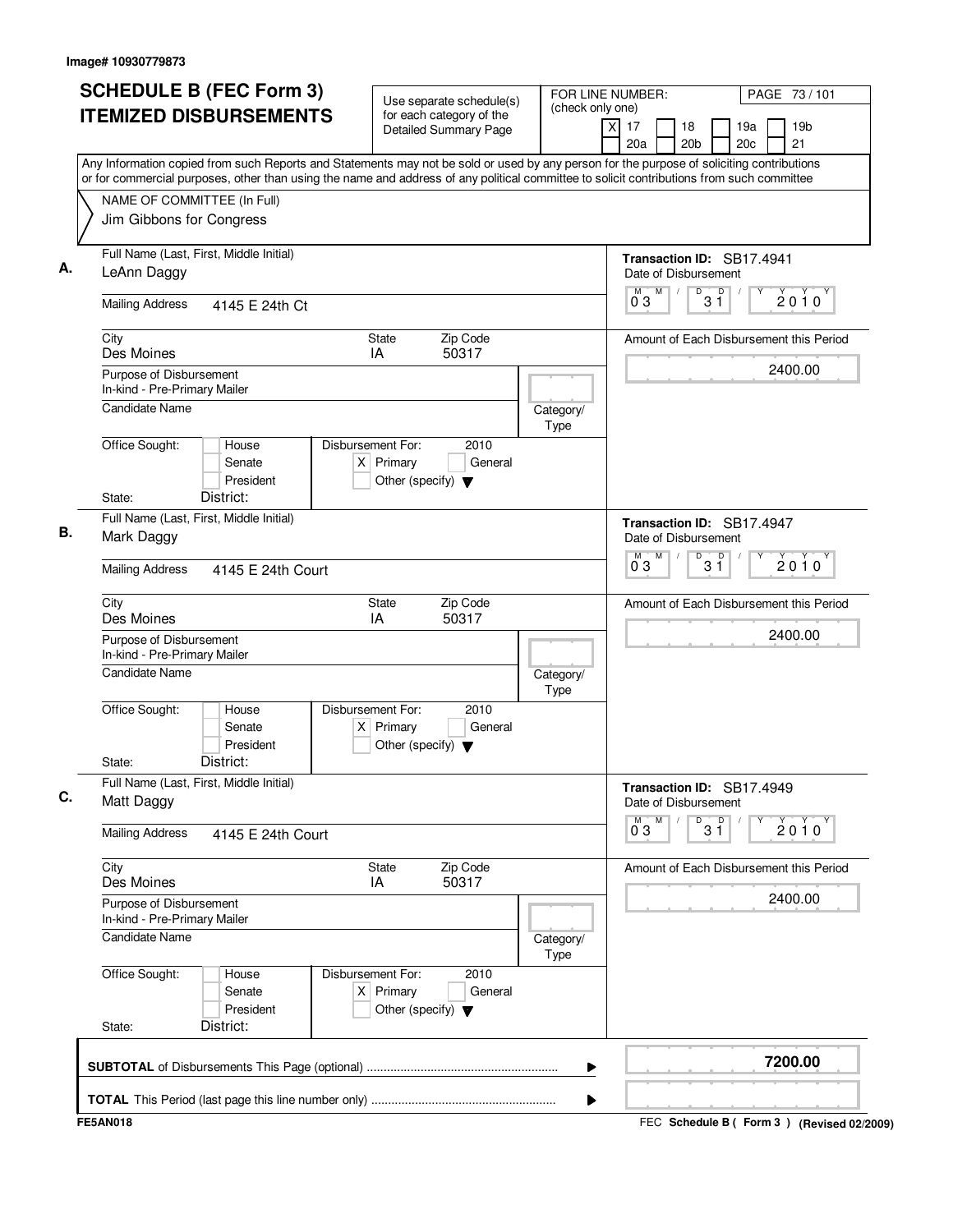| <b>SCHEDULE B (FEC Form 3)</b>                                                                                                                                                                                                                                                         | Use separate schedule(s)                                                                    | FOR LINE NUMBER:         | PAGE 74 / 101                                                             |
|----------------------------------------------------------------------------------------------------------------------------------------------------------------------------------------------------------------------------------------------------------------------------------------|---------------------------------------------------------------------------------------------|--------------------------|---------------------------------------------------------------------------|
| <b>ITEMIZED DISBURSEMENTS</b>                                                                                                                                                                                                                                                          | for each category of the<br><b>Detailed Summary Page</b>                                    | (check only one)<br>Χ    | 17<br>18<br>19a<br>19 <sub>b</sub><br>20a<br>20 <sub>b</sub><br>20c<br>21 |
| Any Information copied from such Reports and Statements may not be sold or used by any person for the purpose of soliciting contributions<br>or for commercial purposes, other than using the name and address of any political committee to solicit contributions from such committee |                                                                                             |                          |                                                                           |
| NAME OF COMMITTEE (In Full)                                                                                                                                                                                                                                                            |                                                                                             |                          |                                                                           |
| Jim Gibbons for Congress                                                                                                                                                                                                                                                               |                                                                                             |                          |                                                                           |
| Full Name (Last, First, Middle Initial)<br>Mick Daggy                                                                                                                                                                                                                                  |                                                                                             |                          | Transaction ID: SB17.4951<br>Date of Disbursement                         |
| <b>Mailing Address</b><br>4145 E 24th Court                                                                                                                                                                                                                                            |                                                                                             |                          | M<br>D<br>$3^{\circ}$<br>М<br>$2010^y$<br>03                              |
| City<br>Des Moines                                                                                                                                                                                                                                                                     | Zip Code<br>State<br>50317<br>IA                                                            |                          | Amount of Each Disbursement this Period                                   |
| Purpose of Disbursement<br>In-kind - Pre-Primary Mailer                                                                                                                                                                                                                                |                                                                                             |                          | 2400.00                                                                   |
| Candidate Name                                                                                                                                                                                                                                                                         |                                                                                             | Category/<br>Type        |                                                                           |
| Office Sought:<br>House<br>Senate<br>President                                                                                                                                                                                                                                         | Disbursement For:<br>2010<br>$X$ Primary<br>General<br>Other (specify) $\blacktriangledown$ |                          |                                                                           |
| State:<br>District:                                                                                                                                                                                                                                                                    |                                                                                             |                          |                                                                           |
| Full Name (Last, First, Middle Initial)<br>Randy Forburger                                                                                                                                                                                                                             |                                                                                             |                          | Transaction ID: SB17.5045<br>Date of Disbursement                         |
| <b>Mailing Address</b><br>3516 SW 27th St                                                                                                                                                                                                                                              |                                                                                             |                          | M<br>D<br>$2\overline{2}$<br>$2010^y$<br>$0^{\degree}2$                   |
| City<br>Des Moines                                                                                                                                                                                                                                                                     | Zip Code<br>State<br>IA<br>50321                                                            |                          | Amount of Each Disbursement this Period                                   |
| Purpose of Disbursement<br>In-kind - Desks, Chairs, File Cabinets                                                                                                                                                                                                                      |                                                                                             |                          | 550.00                                                                    |
| <b>Candidate Name</b>                                                                                                                                                                                                                                                                  |                                                                                             | Category/<br><b>Type</b> |                                                                           |
| Office Sought:<br>House<br>Senate<br>President                                                                                                                                                                                                                                         | Disbursement For:<br>2010<br>$X$ Primary<br>General<br>Other (specify) $\blacktriangledown$ |                          |                                                                           |
| District:<br>State:                                                                                                                                                                                                                                                                    |                                                                                             |                          |                                                                           |
| Full Name (Last, First, Middle Initial)<br>Amanda Freel                                                                                                                                                                                                                                |                                                                                             |                          | Transaction ID: SB17.5788<br>Date of Disbursement                         |
| <b>Mailing Address</b><br>121 SW Meadowlark Ct                                                                                                                                                                                                                                         |                                                                                             |                          | D<br>$0\stackrel{D}{4}$<br>$\overline{0}^M$ 3<br>M<br>2010                |
| City<br>Ankeny                                                                                                                                                                                                                                                                         | Zip Code<br>State<br>IA<br>50023                                                            |                          | Amount of Each Disbursement this Period                                   |
| Purpose of Disbursement<br>Reimbursement - See Memo Items                                                                                                                                                                                                                              |                                                                                             |                          | 736.50                                                                    |
| <b>Candidate Name</b>                                                                                                                                                                                                                                                                  |                                                                                             | Category/<br>Type        |                                                                           |
| Office Sought:<br>House<br>Senate<br>President                                                                                                                                                                                                                                         | Disbursement For:<br>2010<br>$X$ Primary<br>General<br>Other (specify) $\blacktriangledown$ |                          |                                                                           |
| District:<br>State:                                                                                                                                                                                                                                                                    |                                                                                             |                          |                                                                           |
|                                                                                                                                                                                                                                                                                        |                                                                                             | ▶                        | 3686.50                                                                   |
|                                                                                                                                                                                                                                                                                        |                                                                                             |                          |                                                                           |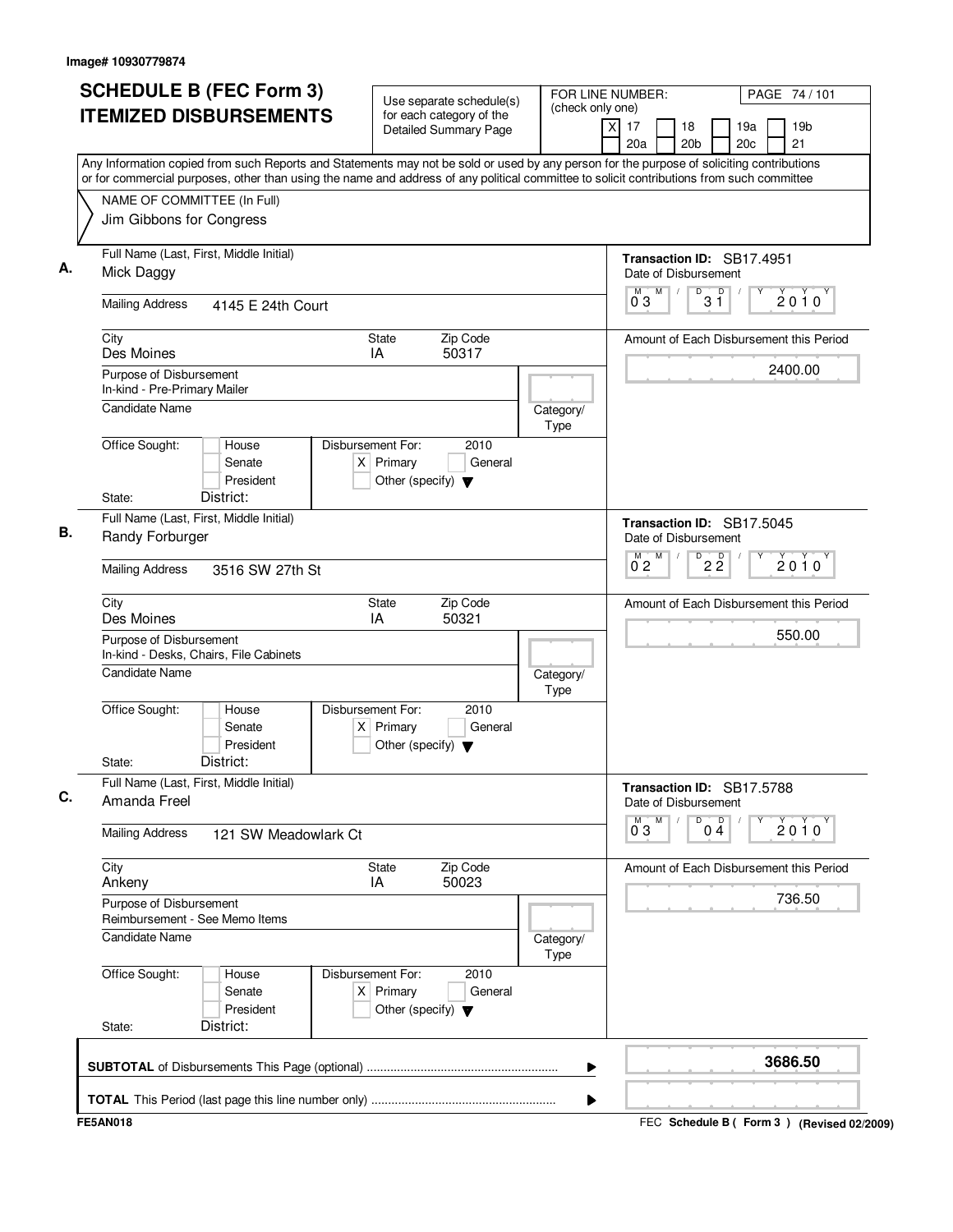| <b>SCHEDULE B (FEC Form 3)</b>                                                                                                                                                                                                                                                         | Use separate schedule(s)                                                                    | (check only one)  | FOR LINE NUMBER:<br>PAGE 75/101                                                             |
|----------------------------------------------------------------------------------------------------------------------------------------------------------------------------------------------------------------------------------------------------------------------------------------|---------------------------------------------------------------------------------------------|-------------------|---------------------------------------------------------------------------------------------|
| <b>ITEMIZED DISBURSEMENTS</b>                                                                                                                                                                                                                                                          | for each category of the<br><b>Detailed Summary Page</b>                                    |                   | 19 <sub>b</sub><br>xl<br>17<br>18<br>19a<br>20a<br>20 <sub>b</sub><br>20 <sub>c</sub><br>21 |
| Any Information copied from such Reports and Statements may not be sold or used by any person for the purpose of soliciting contributions<br>or for commercial purposes, other than using the name and address of any political committee to solicit contributions from such committee |                                                                                             |                   |                                                                                             |
| NAME OF COMMITTEE (In Full)                                                                                                                                                                                                                                                            |                                                                                             |                   |                                                                                             |
| Jim Gibbons for Congress                                                                                                                                                                                                                                                               |                                                                                             |                   |                                                                                             |
| Full Name (Last, First, Middle Initial)<br>Amanda Freel                                                                                                                                                                                                                                |                                                                                             |                   | Transaction ID: SB17.5788.0<br>Date of Disbursement                                         |
| <b>Mailing Address</b><br>121 SW Meadowlark Ct                                                                                                                                                                                                                                         |                                                                                             |                   | D<br>M<br>D<br>M<br>2010<br>03<br>04                                                        |
| City<br>Ankeny                                                                                                                                                                                                                                                                         | Zip Code<br><b>State</b><br>50023<br>IA                                                     |                   | Amount of Each Disbursement this Period                                                     |
| Purpose of Disbursement<br>Travel                                                                                                                                                                                                                                                      |                                                                                             |                   | 464.31                                                                                      |
| <b>Candidate Name</b>                                                                                                                                                                                                                                                                  |                                                                                             | Category/<br>Type | [MEMO ITEM]                                                                                 |
| Office Sought:<br>House<br>Senate<br>President                                                                                                                                                                                                                                         | Disbursement For:<br>2010<br>$X$ Primary<br>General<br>Other (specify) $\blacktriangledown$ |                   |                                                                                             |
| District:<br>State:                                                                                                                                                                                                                                                                    |                                                                                             |                   |                                                                                             |
| Full Name (Last, First, Middle Initial)<br>US Post Office - Capitol Square                                                                                                                                                                                                             |                                                                                             |                   | Transaction ID: SB17.5788.12<br>Date of Disbursement                                        |
| <b>Mailing Address</b><br>400 Locust                                                                                                                                                                                                                                                   |                                                                                             |                   | $\overline{D}$<br>M<br>28<br>2010<br>$0^{\degree}2$                                         |
| City<br>Des Moines                                                                                                                                                                                                                                                                     | Zip Code<br><b>State</b><br>50309<br>ΙA                                                     |                   | Amount of Each Disbursement this Period                                                     |
| Purpose of Disbursement<br>Postage                                                                                                                                                                                                                                                     |                                                                                             |                   | 39.90                                                                                       |
| <b>Candidate Name</b>                                                                                                                                                                                                                                                                  |                                                                                             | Category/         |                                                                                             |
| Office Sought:<br>House<br>Senate<br>President<br>District:<br>State:                                                                                                                                                                                                                  | Disbursement For:<br>2010<br>$X$ Primary<br>General<br>Other (specify) $\blacktriangledown$ | Type              | [MEMO ITEM]                                                                                 |
| Full Name (Last, First, Middle Initial)<br>Corrine Ganske                                                                                                                                                                                                                              |                                                                                             |                   | Transaction ID: SB17.5874<br>Date of Disbursement                                           |
| <b>Mailing Address</b><br>5206 Waterbury Road                                                                                                                                                                                                                                          |                                                                                             |                   | M<br>D<br>$0^{\overline{0}}3$<br>$\overline{1}$ $\overline{7}$<br>$2010^y$                  |
| City<br>Des Moines                                                                                                                                                                                                                                                                     | <b>State</b><br>Zip Code<br>IA<br>50312                                                     |                   | Amount of Each Disbursement this Period                                                     |
| Purpose of Disbursement<br>In-kind - Food & Drinks for Event                                                                                                                                                                                                                           |                                                                                             |                   | 1500.00                                                                                     |
| <b>Candidate Name</b>                                                                                                                                                                                                                                                                  |                                                                                             | Category/<br>Type |                                                                                             |
| Office Sought:<br>House<br>Senate<br>President                                                                                                                                                                                                                                         | Disbursement For:<br>2010<br>$X$ Primary<br>General<br>Other (specify) $\blacktriangledown$ |                   |                                                                                             |
| District:<br>State:                                                                                                                                                                                                                                                                    |                                                                                             |                   |                                                                                             |
|                                                                                                                                                                                                                                                                                        |                                                                                             | ▶                 | 1500.00                                                                                     |
|                                                                                                                                                                                                                                                                                        |                                                                                             |                   |                                                                                             |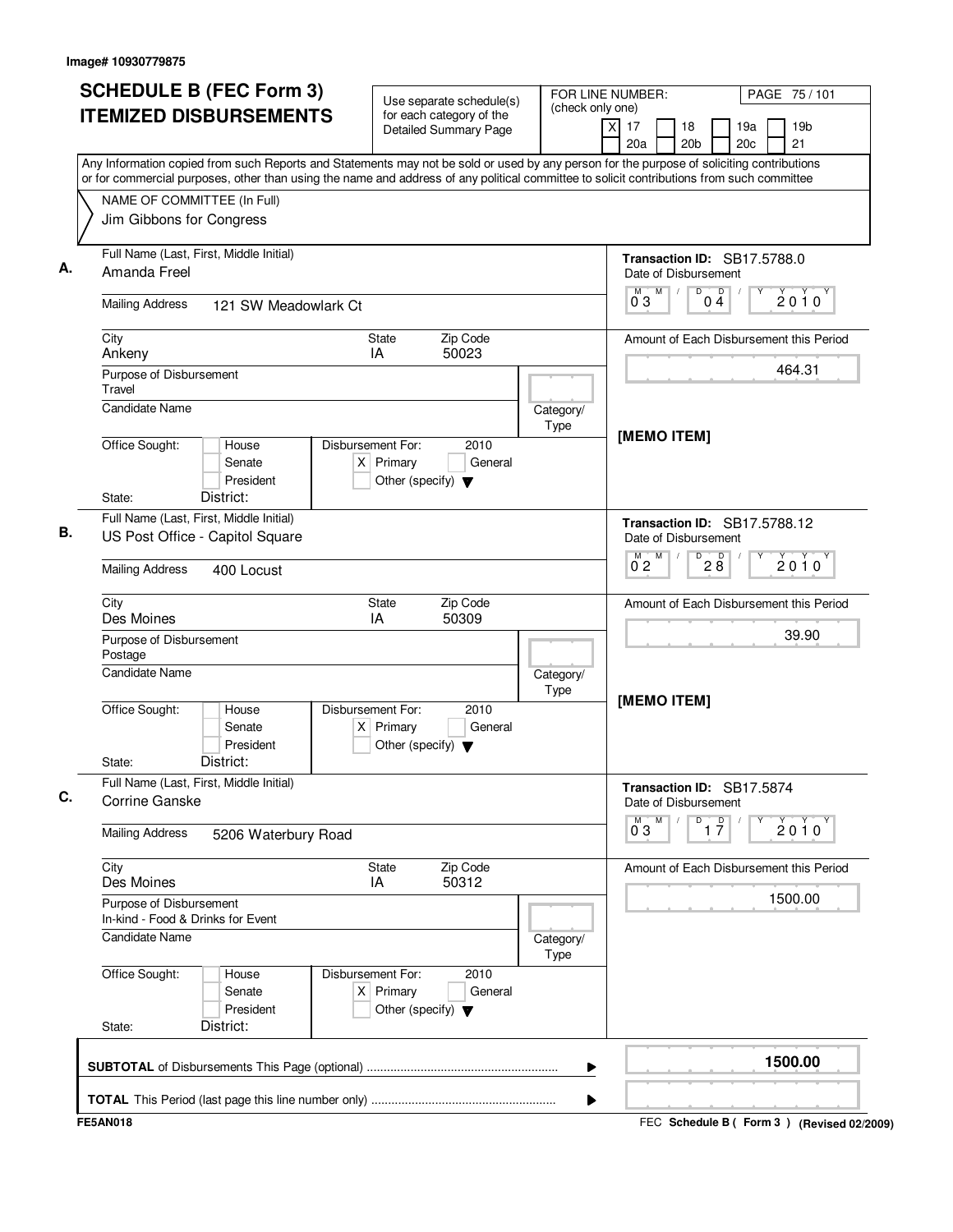| <b>SCHEDULE B (FEC Form 3)</b>                                                                                                            | Use separate schedule(s)                                                                    | FOR LINE NUMBER:<br>PAGE 76 / 101                                                                                                         |
|-------------------------------------------------------------------------------------------------------------------------------------------|---------------------------------------------------------------------------------------------|-------------------------------------------------------------------------------------------------------------------------------------------|
| <b>ITEMIZED DISBURSEMENTS</b>                                                                                                             | for each category of the<br><b>Detailed Summary Page</b>                                    | (check only one)<br>19 <sub>b</sub><br>17<br>18<br>19a<br>Χ<br>20a<br>20 <sub>b</sub><br>20c<br>21                                        |
| or for commercial purposes, other than using the name and address of any political committee to solicit contributions from such committee |                                                                                             | Any Information copied from such Reports and Statements may not be sold or used by any person for the purpose of soliciting contributions |
| NAME OF COMMITTEE (In Full)                                                                                                               |                                                                                             |                                                                                                                                           |
| Jim Gibbons for Congress                                                                                                                  |                                                                                             |                                                                                                                                           |
| Full Name (Last, First, Middle Initial)<br>Sandy Greiner                                                                                  |                                                                                             | Transaction ID: SB17.5103<br>Date of Disbursement                                                                                         |
| <b>Mailing Address</b><br>1005 Hwy 92                                                                                                     |                                                                                             | D<br>M<br>D<br>М<br>$2010^y$<br>0 <sub>2</sub><br>16                                                                                      |
| City<br>Keota                                                                                                                             | Zip Code<br>State<br>IA<br>52248                                                            | Amount of Each Disbursement this Period                                                                                                   |
| Purpose of Disbursement<br>In-kind - Food for Event. Ad                                                                                   |                                                                                             | 290.60                                                                                                                                    |
| Candidate Name                                                                                                                            |                                                                                             | Category/<br>Type                                                                                                                         |
| Office Sought:<br>House<br>Senate<br>President                                                                                            | Disbursement For:<br>2010<br>$X$ Primary<br>General<br>Other (specify) $\blacktriangledown$ |                                                                                                                                           |
| District:<br>State:                                                                                                                       |                                                                                             |                                                                                                                                           |
| Full Name (Last, First, Middle Initial)<br>Holtzman Vogel, PLLC                                                                           |                                                                                             | Transaction ID: SB17.5764<br>Date of Disbursement                                                                                         |
| <b>Mailing Address</b><br>45 North Hill Drive<br>Suite 100                                                                                |                                                                                             | M<br>D<br>08<br>$2010^y$<br>$0^{\degree}2$                                                                                                |
| City<br>Warrenton                                                                                                                         | Zip Code<br>State<br><b>VA</b><br>20186                                                     | Amount of Each Disbursement this Period                                                                                                   |
| Purpose of Disbursement<br><b>Legal Fees</b>                                                                                              |                                                                                             | 2686.25                                                                                                                                   |
| Candidate Name                                                                                                                            |                                                                                             | Category/<br>Type                                                                                                                         |
| Office Sought:<br>House<br>Senate<br>President                                                                                            | Disbursement For:<br>2010<br>$X$ Primary<br>General<br>Other (specify) $\blacktriangledown$ |                                                                                                                                           |
| District:<br>State:<br>Full Name (Last, First, Middle Initial)                                                                            |                                                                                             |                                                                                                                                           |
| Holtzman Vogel, PLLC                                                                                                                      |                                                                                             | Transaction ID: SB17.5765<br>Date of Disbursement<br>M<br>D                                                                               |
| <b>Mailing Address</b><br>45 North Hill Drive<br>Suite 100                                                                                |                                                                                             | 08<br>$\overline{0}^M$ 2<br>$2010^y$                                                                                                      |
| City<br>Warrenton                                                                                                                         | Zip Code<br>State<br>VA<br>20186                                                            | Amount of Each Disbursement this Period                                                                                                   |
| Purpose of Disbursement<br>Legal Fees                                                                                                     |                                                                                             | 1242.50                                                                                                                                   |
| <b>Candidate Name</b>                                                                                                                     |                                                                                             | Category/<br>Type                                                                                                                         |
| Office Sought:<br>House<br>Senate<br>President                                                                                            | Disbursement For:<br>2010<br>$X$ Primary<br>General<br>Other (specify) $\blacktriangledown$ |                                                                                                                                           |
| District:<br>State:                                                                                                                       |                                                                                             |                                                                                                                                           |
|                                                                                                                                           |                                                                                             | 4219.35<br>▶                                                                                                                              |
|                                                                                                                                           |                                                                                             |                                                                                                                                           |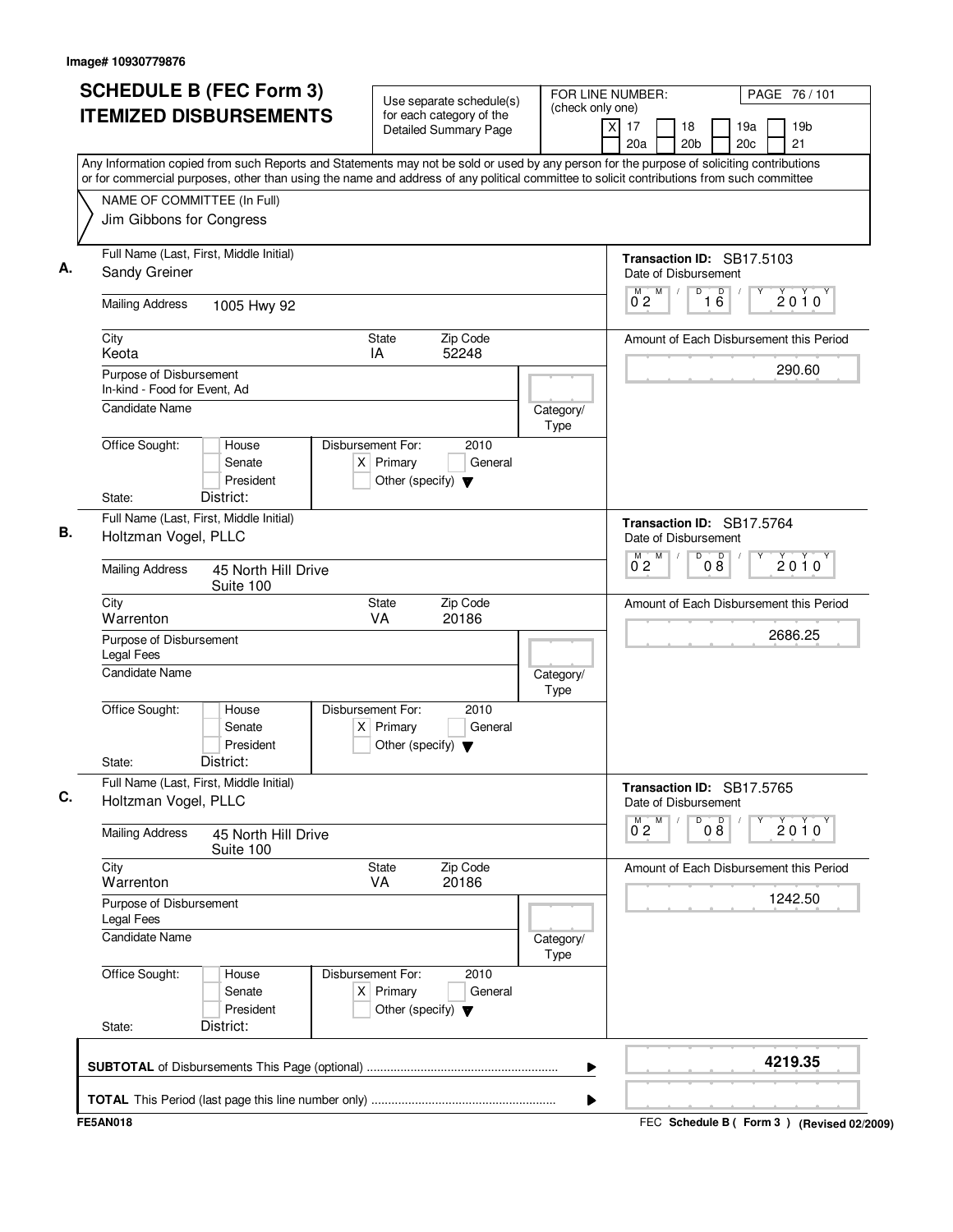| <b>SCHEDULE B (FEC Form 3)</b>                                                                                                                                                                                                                                                         | Use separate schedule(s)                                                                    | FOR LINE NUMBER:<br>(check only one) |                                                               | PAGE 77 / 101                             |
|----------------------------------------------------------------------------------------------------------------------------------------------------------------------------------------------------------------------------------------------------------------------------------------|---------------------------------------------------------------------------------------------|--------------------------------------|---------------------------------------------------------------|-------------------------------------------|
| <b>ITEMIZED DISBURSEMENTS</b>                                                                                                                                                                                                                                                          | for each category of the<br><b>Detailed Summary Page</b>                                    |                                      | x<br>17<br>18<br>20a<br>20 <sub>b</sub>                       | 19a<br>19 <sub>b</sub><br>20c<br>21       |
| Any Information copied from such Reports and Statements may not be sold or used by any person for the purpose of soliciting contributions<br>or for commercial purposes, other than using the name and address of any political committee to solicit contributions from such committee |                                                                                             |                                      |                                                               |                                           |
| NAME OF COMMITTEE (In Full)                                                                                                                                                                                                                                                            |                                                                                             |                                      |                                                               |                                           |
| Jim Gibbons for Congress                                                                                                                                                                                                                                                               |                                                                                             |                                      |                                                               |                                           |
| Full Name (Last, First, Middle Initial)<br>Intuit                                                                                                                                                                                                                                      |                                                                                             |                                      | Transaction ID: SB17.5795<br>Date of Disbursement             |                                           |
| <b>Mailing Address</b><br>2632 Marine Way                                                                                                                                                                                                                                              |                                                                                             |                                      | $\mathsf D$<br>M<br>M<br>D<br>03<br>10                        | 2010                                      |
| City<br><b>Mountain View</b>                                                                                                                                                                                                                                                           | Zip Code<br>State<br>CA<br>94043                                                            |                                      |                                                               | Amount of Each Disbursement this Period   |
| Purpose of Disbursement<br>Payroll for Brian Chatwin & Amanda Freel                                                                                                                                                                                                                    |                                                                                             |                                      |                                                               | 3722.55                                   |
| <b>Candidate Name</b>                                                                                                                                                                                                                                                                  |                                                                                             | Category/<br>Type                    |                                                               |                                           |
| Office Sought:<br>House<br>Senate<br>President<br>District:<br>State:                                                                                                                                                                                                                  | Disbursement For:<br>2010<br>$X$ Primary<br>General<br>Other (specify) $\blacktriangledown$ |                                      |                                                               |                                           |
| Full Name (Last, First, Middle Initial)<br>Brian W Chatwin                                                                                                                                                                                                                             |                                                                                             |                                      | Transaction ID: SB17.5795.0<br>Date of Disbursement           |                                           |
| <b>Mailing Address</b><br>5141 Hawthorne Dr<br>#F                                                                                                                                                                                                                                      |                                                                                             |                                      | D<br>M<br>D<br>0 <sub>3</sub><br>10                           | $2010^y$                                  |
| City<br><b>West Des Moines</b>                                                                                                                                                                                                                                                         | Zip Code<br>State<br>IA<br>50265                                                            |                                      |                                                               | Amount of Each Disbursement this Period   |
| Purpose of Disbursement<br>Salary                                                                                                                                                                                                                                                      |                                                                                             |                                      |                                                               | 2304.50                                   |
| <b>Candidate Name</b>                                                                                                                                                                                                                                                                  |                                                                                             | Category/<br>Type                    | [MEMO ITEM]                                                   |                                           |
| Office Sought:<br>House<br>Senate<br>President<br>District:<br>State:                                                                                                                                                                                                                  | 2010<br>Disbursement For:<br>General<br>$X$ Primary<br>Other (specify) $\blacktriangledown$ |                                      |                                                               |                                           |
| Full Name (Last, First, Middle Initial)<br>Amanda Freel                                                                                                                                                                                                                                |                                                                                             |                                      | Transaction ID: SB17.5795.1<br>Date of Disbursement           |                                           |
| <b>Mailing Address</b><br>121 SW Meadowlark Ct                                                                                                                                                                                                                                         |                                                                                             |                                      | M<br>$\overline{1}$ $\overline{0}$<br>$\overline{0}^M$ 3<br>D | 2010                                      |
| City<br>Ankeny                                                                                                                                                                                                                                                                         | State<br>Zip Code<br>50023<br>IA                                                            |                                      |                                                               | Amount of Each Disbursement this Period   |
| Purpose of Disbursement<br>Salary                                                                                                                                                                                                                                                      |                                                                                             |                                      |                                                               | 1418.05                                   |
| Candidate Name                                                                                                                                                                                                                                                                         |                                                                                             | Category/<br>Type                    | [MEMO ITEM]                                                   |                                           |
| Office Sought:<br>House<br>Senate<br>President<br>District:<br>State:                                                                                                                                                                                                                  | Disbursement For:<br>2010<br>$X$ Primary<br>General<br>Other (specify) $\blacktriangledown$ |                                      |                                                               |                                           |
|                                                                                                                                                                                                                                                                                        |                                                                                             | ▶                                    |                                                               | 3722.55                                   |
|                                                                                                                                                                                                                                                                                        |                                                                                             | ▶                                    |                                                               |                                           |
| <b>FE5AN018</b>                                                                                                                                                                                                                                                                        |                                                                                             |                                      |                                                               | FEC Schedule B (Form 3) (Revised 02/2009) |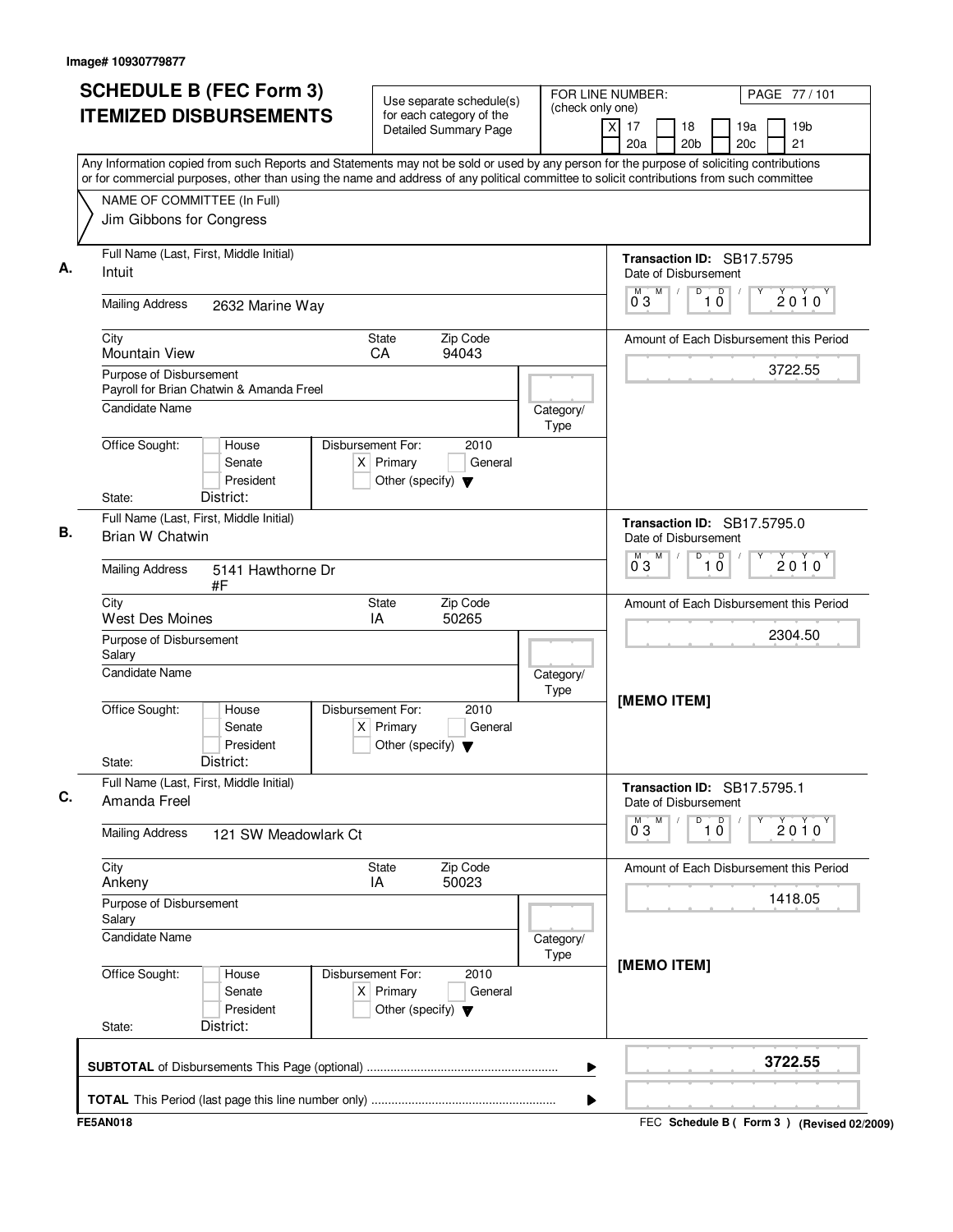| <b>SCHEDULE B (FEC Form 3)</b>                                                                                                                                                                                                                                                         | Use separate schedule(s)                                                                    | FOR LINE NUMBER:  |                                                     | PAGE 78 / 101                               |
|----------------------------------------------------------------------------------------------------------------------------------------------------------------------------------------------------------------------------------------------------------------------------------------|---------------------------------------------------------------------------------------------|-------------------|-----------------------------------------------------|---------------------------------------------|
| <b>ITEMIZED DISBURSEMENTS</b>                                                                                                                                                                                                                                                          | for each category of the<br><b>Detailed Summary Page</b>                                    | (check only one)  | x<br>17<br>18<br>20a<br>20 <sub>b</sub>             | 19 <sub>b</sub><br>19a<br>20c<br>21         |
| Any Information copied from such Reports and Statements may not be sold or used by any person for the purpose of soliciting contributions<br>or for commercial purposes, other than using the name and address of any political committee to solicit contributions from such committee |                                                                                             |                   |                                                     |                                             |
| NAME OF COMMITTEE (In Full)                                                                                                                                                                                                                                                            |                                                                                             |                   |                                                     |                                             |
| Jim Gibbons for Congress                                                                                                                                                                                                                                                               |                                                                                             |                   |                                                     |                                             |
| Full Name (Last, First, Middle Initial)<br>Intuit                                                                                                                                                                                                                                      |                                                                                             |                   | Transaction ID: SB17.5815<br>Date of Disbursement   |                                             |
| <b>Mailing Address</b><br>2632 Marine Way                                                                                                                                                                                                                                              |                                                                                             |                   | M<br>D<br>$2\overline{2}$<br>$0^{\degree}3$         | 2010                                        |
| City<br><b>Mountain View</b>                                                                                                                                                                                                                                                           | Zip Code<br>State<br>CA<br>94043                                                            |                   |                                                     | Amount of Each Disbursement this Period     |
| Purpose of Disbursement                                                                                                                                                                                                                                                                |                                                                                             |                   |                                                     | 3312.88                                     |
| Payroll for Brian Chatwin & Amanda Freel<br><b>Candidate Name</b>                                                                                                                                                                                                                      |                                                                                             | Category/         |                                                     |                                             |
|                                                                                                                                                                                                                                                                                        |                                                                                             | Type              |                                                     |                                             |
| Office Sought:<br>House<br>Senate<br>President<br>District:<br>State:                                                                                                                                                                                                                  | Disbursement For:<br>2010<br>$X$ Primary<br>General<br>Other (specify) $\blacktriangledown$ |                   |                                                     |                                             |
| Full Name (Last, First, Middle Initial)                                                                                                                                                                                                                                                |                                                                                             |                   | Transaction ID: SB17.5815.0                         |                                             |
| Brian W Chatwin                                                                                                                                                                                                                                                                        |                                                                                             |                   | Date of Disbursement<br>M<br>D                      |                                             |
| <b>Mailing Address</b><br>5141 Hawthorne Dr<br>#F                                                                                                                                                                                                                                      |                                                                                             |                   | $2\overline{2}$<br>$0^{\degree}3$                   | 2010                                        |
| City<br><b>West Des Moines</b>                                                                                                                                                                                                                                                         | Zip Code<br>State<br>IA<br>50265                                                            |                   |                                                     | Amount of Each Disbursement this Period     |
| Purpose of Disbursement<br>Salary                                                                                                                                                                                                                                                      |                                                                                             |                   |                                                     | 2304.50                                     |
| <b>Candidate Name</b>                                                                                                                                                                                                                                                                  |                                                                                             | Category/<br>Type |                                                     |                                             |
| Office Sought:<br>House<br>Senate<br>President<br>District:<br>State:                                                                                                                                                                                                                  | Disbursement For:<br>2010<br>$X$ Primary<br>General<br>Other (specify) $\blacktriangledown$ |                   | [MEMO ITEM]                                         |                                             |
| Full Name (Last, First, Middle Initial)<br>Amanda Freel                                                                                                                                                                                                                                |                                                                                             |                   | Transaction ID: SB17.5815.1<br>Date of Disbursement |                                             |
| <b>Mailing Address</b><br>121 SW Meadowlark Ct                                                                                                                                                                                                                                         |                                                                                             |                   | $\overline{0}^M$ 3<br>M<br>$\overline{2\,2}$        | $2010^y$                                    |
| City<br>Ankeny                                                                                                                                                                                                                                                                         | Zip Code<br>State<br>50023<br>IA                                                            |                   |                                                     | Amount of Each Disbursement this Period     |
| Purpose of Disbursement<br>Salary                                                                                                                                                                                                                                                      |                                                                                             |                   |                                                     | 1008.38                                     |
| <b>Candidate Name</b>                                                                                                                                                                                                                                                                  |                                                                                             | Category/<br>Type |                                                     |                                             |
| Office Sought:<br>House<br>Senate<br>President<br>District:<br>State:                                                                                                                                                                                                                  | Disbursement For:<br>2010<br>$X$ Primary<br>General<br>Other (specify) $\blacktriangledown$ |                   | [MEMO ITEM]                                         |                                             |
|                                                                                                                                                                                                                                                                                        |                                                                                             | ▶                 |                                                     | 3312.88                                     |
|                                                                                                                                                                                                                                                                                        |                                                                                             | ▶                 |                                                     |                                             |
| <b>FE5AN018</b>                                                                                                                                                                                                                                                                        |                                                                                             |                   |                                                     | FEC Schedule B ( Form 3 ) (Revised 02/2009) |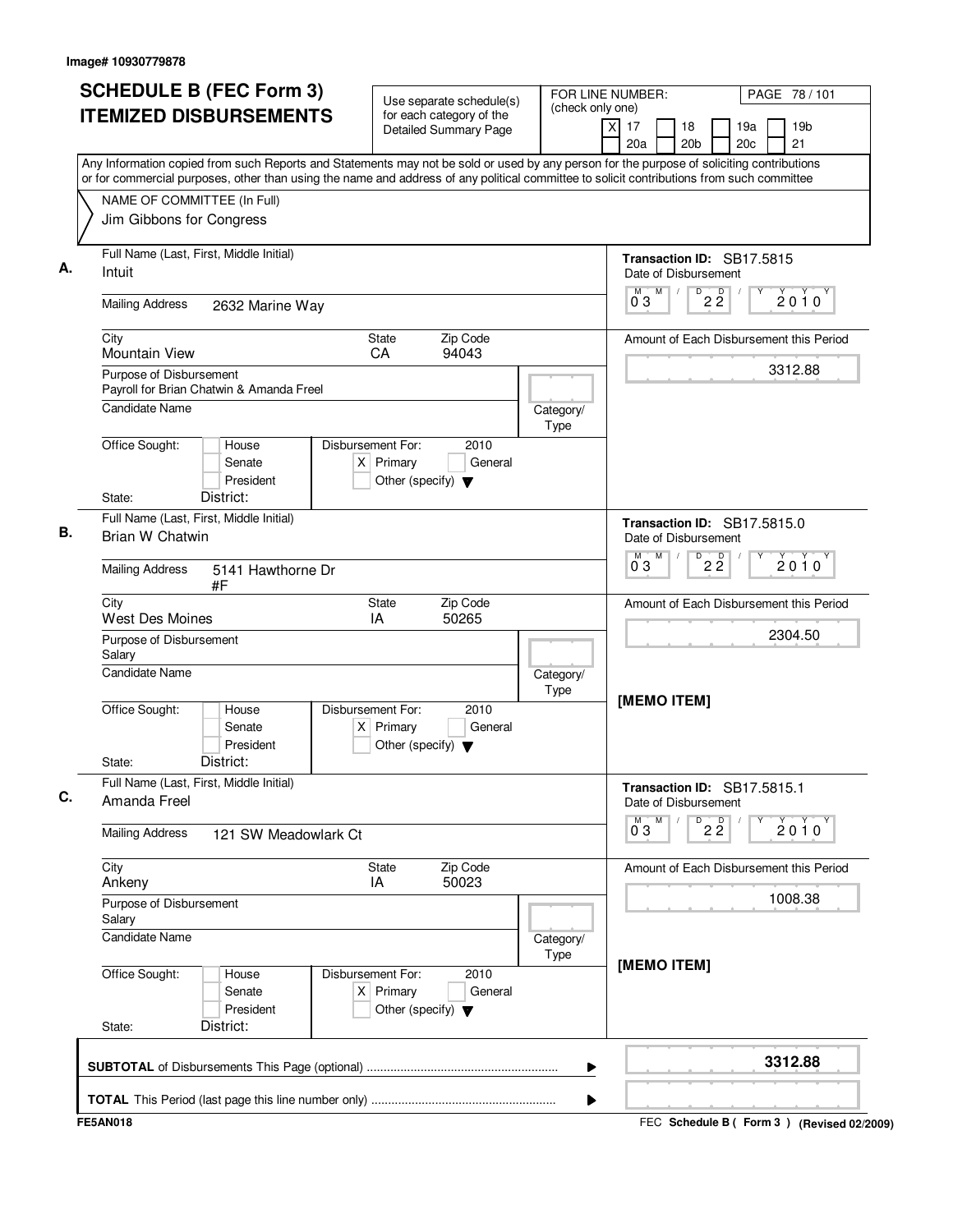| <b>SCHEDULE B (FEC Form 3)</b>                                                                                                                                                                                                                                                         | Use separate schedule(s)                                                                      |                   | FOR LINE NUMBER:                                     | PAGE 79 / 101                               |
|----------------------------------------------------------------------------------------------------------------------------------------------------------------------------------------------------------------------------------------------------------------------------------------|-----------------------------------------------------------------------------------------------|-------------------|------------------------------------------------------|---------------------------------------------|
| <b>ITEMIZED DISBURSEMENTS</b>                                                                                                                                                                                                                                                          | for each category of the<br><b>Detailed Summary Page</b>                                      | (check only one)  | $\overline{X}$<br>17<br>18<br>20a<br>20 <sub>b</sub> | 19a<br>19 <sub>b</sub><br>21<br>20c         |
| Any Information copied from such Reports and Statements may not be sold or used by any person for the purpose of soliciting contributions<br>or for commercial purposes, other than using the name and address of any political committee to solicit contributions from such committee |                                                                                               |                   |                                                      |                                             |
| NAME OF COMMITTEE (In Full)                                                                                                                                                                                                                                                            |                                                                                               |                   |                                                      |                                             |
| Jim Gibbons for Congress                                                                                                                                                                                                                                                               |                                                                                               |                   |                                                      |                                             |
| Full Name (Last, First, Middle Initial)                                                                                                                                                                                                                                                |                                                                                               |                   |                                                      | Transaction ID: SB17.5803                   |
| Iowa Christian Alliance                                                                                                                                                                                                                                                                |                                                                                               |                   | Date of Disbursement                                 |                                             |
| <b>Mailing Address</b><br>939 Office Park Road                                                                                                                                                                                                                                         |                                                                                               |                   | M<br>D<br>M<br>03                                    | D<br>2010<br>$1\overline{2}$                |
| City<br><b>West Des Moines</b>                                                                                                                                                                                                                                                         | Zip Code<br>State<br>50265<br>IA                                                              |                   |                                                      | Amount of Each Disbursement this Period     |
| Purpose of Disbursement<br>Table at Spring Event<br><b>Candidate Name</b>                                                                                                                                                                                                              |                                                                                               |                   |                                                      | 500.00                                      |
|                                                                                                                                                                                                                                                                                        |                                                                                               | Category/<br>Type |                                                      |                                             |
| Office Sought:<br>House<br>Senate<br>President<br>District:<br>State:                                                                                                                                                                                                                  | Disbursement For:<br>2010<br>$X$ Primary<br>General<br>Other (specify) $\blacktriangledown$   |                   |                                                      |                                             |
| Full Name (Last, First, Middle Initial)                                                                                                                                                                                                                                                |                                                                                               |                   |                                                      | Transaction ID: SB17.5805                   |
| Jill Latham                                                                                                                                                                                                                                                                            |                                                                                               |                   | Date of Disbursement                                 |                                             |
| <b>Mailing Address</b><br>2914 47th Street                                                                                                                                                                                                                                             |                                                                                               |                   | M<br>D<br>M<br>03                                    | $\overline{1\,5}$<br>2010                   |
| City<br>Des Moines                                                                                                                                                                                                                                                                     | Zip Code<br>State<br>IA<br>50310                                                              |                   |                                                      | Amount of Each Disbursement this Period     |
| Purpose of Disbursement<br>Reimbursement - See Memo Items                                                                                                                                                                                                                              |                                                                                               |                   |                                                      | 1923.56                                     |
| <b>Candidate Name</b>                                                                                                                                                                                                                                                                  |                                                                                               | Category/<br>Type |                                                      |                                             |
| Office Sought:<br>House<br>Senate<br>President<br>District:<br>State:                                                                                                                                                                                                                  | Disbursement For:<br>2010<br>Primary<br>General<br>ΧI<br>Other (specify) $\blacktriangledown$ |                   |                                                      |                                             |
| Full Name (Last, First, Middle Initial)<br>Capitol Hill Club                                                                                                                                                                                                                           |                                                                                               |                   | Date of Disbursement                                 | Transaction ID: SB17.5805.0                 |
| <b>Mailing Address</b><br>300 1st Street SE                                                                                                                                                                                                                                            |                                                                                               |                   | $\overline{0}^M$ 2<br>M                              | $\overline{P}$ 2 $\overline{4}$<br>$2010^y$ |
| City<br>Washington                                                                                                                                                                                                                                                                     | <b>State</b><br>Zip Code<br>20003<br>DC                                                       |                   |                                                      | Amount of Each Disbursement this Period     |
| Purpose of Disbursement<br>Food/Beverage/Attendant                                                                                                                                                                                                                                     |                                                                                               |                   |                                                      | 1810.54                                     |
| <b>Candidate Name</b>                                                                                                                                                                                                                                                                  |                                                                                               | Category/<br>Type |                                                      |                                             |
| Office Sought:<br>House<br>Senate<br>President<br>District:<br>State:                                                                                                                                                                                                                  | Disbursement For:<br>2010<br>$X$ Primary<br>General<br>Other (specify) $\blacktriangledown$   |                   | [MEMO ITEM]                                          |                                             |
|                                                                                                                                                                                                                                                                                        |                                                                                               | ▶                 |                                                      | 2423.56                                     |
|                                                                                                                                                                                                                                                                                        |                                                                                               | ▶                 |                                                      |                                             |
| <b>FE5AN018</b>                                                                                                                                                                                                                                                                        |                                                                                               |                   |                                                      | FEC Schedule B (Form 3) (Revised 02/2009)   |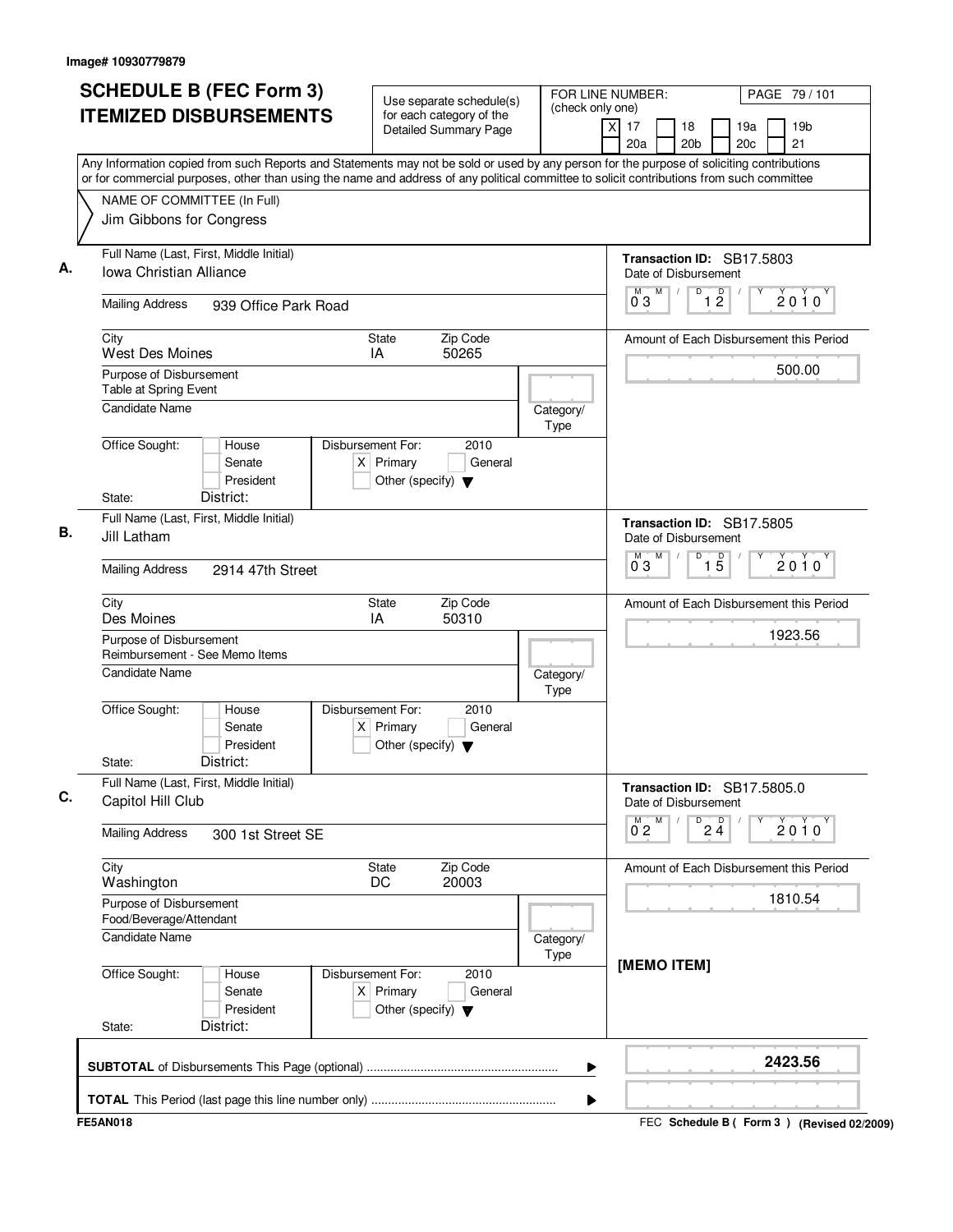| Any Information copied from such Reports and Statements may not be sold or used by any person for the purpose of soliciting contributions<br>or for commercial purposes, other than using the name and address of any political committee to solicit contributions from such committee<br>NAME OF COMMITTEE (In Full)<br>Jim Gibbons for Congress<br>Full Name (Last, First, Middle Initial)<br>Transaction ID: SB17.5757<br>А.<br><b>Midwest Airlines</b><br>Date of Disbursement<br>M<br>22<br>M<br>$2010^y$<br>$0^{\degree}2$<br><b>Mailing Address</b><br>6744 S Howell Ave<br>Zip Code<br>City<br><b>State</b><br>WI<br>53154<br>Oak Creek<br>561.80<br>Purpose of Disbursement<br>Travel<br>Candidate Name<br>Category/<br>Type<br>Office Sought:<br>Disbursement For:<br>2010<br>House<br>$X$ Primary<br>General<br>Senate<br>President<br>Other (specify) $\blacktriangledown$<br>District:<br>State:<br>Full Name (Last, First, Middle Initial)<br>Transaction ID: SB17.5809<br>В.<br><b>Midwest Business Solutions</b><br>Date of Disbursement<br>M<br>D<br>M<br>$\overline{1\,5}$<br>$2010^y$<br>$0^{\degree}3$<br><b>Mailing Address</b><br>PO Box 5137<br>Zip Code<br>City<br>State<br>Des Moines<br>IA<br>50305<br>312.70<br>Purpose of Disbursement<br>Copier/Printer Rental<br>Candidate Name<br>Category/<br>Type<br>2010<br>Office Sought:<br>Disbursement For:<br>House<br>Senate<br>$X$ Primary<br>General<br>President<br>Other (specify) $\blacktriangledown$<br>District:<br>State:<br>Full Name (Last, First, Middle Initial)<br>Transaction ID: SB17.5825<br>C.<br>Nite Owl Printing<br>Date of Disbursement<br>M<br>$0^{M}$ 3<br>D<br>$3^{\circ}$<br>Υ<br>$2010^y$<br><b>Mailing Address</b><br>1541 7th Street<br>City<br>State<br>Zip Code<br>50314<br>Des Moines<br>IA<br>280.00<br>Purpose of Disbursement<br><b>Direct Mail</b><br>Candidate Name<br>Category/<br>Type<br>Office Sought:<br>Disbursement For:<br>2010<br>House<br>$X$ Primary<br>Senate<br>General<br>President<br>Other (specify) $\blacktriangledown$<br>District:<br>State:<br>1154.50<br>▶ | <b>SCHEDULE B (FEC Form 3)</b><br><b>ITEMIZED DISBURSEMENTS</b> | Use separate schedule(s)<br>for each category of the<br><b>Detailed Summary Page</b> | FOR LINE NUMBER:<br>(check only one) | PAGE 80 / 101<br>19 <sub>b</sub><br>xl<br>17<br>18<br>19a<br>20c<br>21<br>20a<br>20 <sub>b</sub> |
|-----------------------------------------------------------------------------------------------------------------------------------------------------------------------------------------------------------------------------------------------------------------------------------------------------------------------------------------------------------------------------------------------------------------------------------------------------------------------------------------------------------------------------------------------------------------------------------------------------------------------------------------------------------------------------------------------------------------------------------------------------------------------------------------------------------------------------------------------------------------------------------------------------------------------------------------------------------------------------------------------------------------------------------------------------------------------------------------------------------------------------------------------------------------------------------------------------------------------------------------------------------------------------------------------------------------------------------------------------------------------------------------------------------------------------------------------------------------------------------------------------------------------------------------------------------------------------------------------------------------------------------------------------------------------------------------------------------------------------------------------------------------------------------------------------------------------------------------------------------------------------------------------------------------------------------------------------------------------------------------------------------------------------------------------------------------------------------------------|-----------------------------------------------------------------|--------------------------------------------------------------------------------------|--------------------------------------|--------------------------------------------------------------------------------------------------|
|                                                                                                                                                                                                                                                                                                                                                                                                                                                                                                                                                                                                                                                                                                                                                                                                                                                                                                                                                                                                                                                                                                                                                                                                                                                                                                                                                                                                                                                                                                                                                                                                                                                                                                                                                                                                                                                                                                                                                                                                                                                                                               |                                                                 |                                                                                      |                                      |                                                                                                  |
|                                                                                                                                                                                                                                                                                                                                                                                                                                                                                                                                                                                                                                                                                                                                                                                                                                                                                                                                                                                                                                                                                                                                                                                                                                                                                                                                                                                                                                                                                                                                                                                                                                                                                                                                                                                                                                                                                                                                                                                                                                                                                               |                                                                 |                                                                                      |                                      |                                                                                                  |
|                                                                                                                                                                                                                                                                                                                                                                                                                                                                                                                                                                                                                                                                                                                                                                                                                                                                                                                                                                                                                                                                                                                                                                                                                                                                                                                                                                                                                                                                                                                                                                                                                                                                                                                                                                                                                                                                                                                                                                                                                                                                                               |                                                                 |                                                                                      |                                      |                                                                                                  |
|                                                                                                                                                                                                                                                                                                                                                                                                                                                                                                                                                                                                                                                                                                                                                                                                                                                                                                                                                                                                                                                                                                                                                                                                                                                                                                                                                                                                                                                                                                                                                                                                                                                                                                                                                                                                                                                                                                                                                                                                                                                                                               |                                                                 |                                                                                      |                                      |                                                                                                  |
|                                                                                                                                                                                                                                                                                                                                                                                                                                                                                                                                                                                                                                                                                                                                                                                                                                                                                                                                                                                                                                                                                                                                                                                                                                                                                                                                                                                                                                                                                                                                                                                                                                                                                                                                                                                                                                                                                                                                                                                                                                                                                               |                                                                 |                                                                                      |                                      | Amount of Each Disbursement this Period                                                          |
|                                                                                                                                                                                                                                                                                                                                                                                                                                                                                                                                                                                                                                                                                                                                                                                                                                                                                                                                                                                                                                                                                                                                                                                                                                                                                                                                                                                                                                                                                                                                                                                                                                                                                                                                                                                                                                                                                                                                                                                                                                                                                               |                                                                 |                                                                                      |                                      |                                                                                                  |
|                                                                                                                                                                                                                                                                                                                                                                                                                                                                                                                                                                                                                                                                                                                                                                                                                                                                                                                                                                                                                                                                                                                                                                                                                                                                                                                                                                                                                                                                                                                                                                                                                                                                                                                                                                                                                                                                                                                                                                                                                                                                                               |                                                                 |                                                                                      |                                      |                                                                                                  |
|                                                                                                                                                                                                                                                                                                                                                                                                                                                                                                                                                                                                                                                                                                                                                                                                                                                                                                                                                                                                                                                                                                                                                                                                                                                                                                                                                                                                                                                                                                                                                                                                                                                                                                                                                                                                                                                                                                                                                                                                                                                                                               |                                                                 |                                                                                      |                                      |                                                                                                  |
|                                                                                                                                                                                                                                                                                                                                                                                                                                                                                                                                                                                                                                                                                                                                                                                                                                                                                                                                                                                                                                                                                                                                                                                                                                                                                                                                                                                                                                                                                                                                                                                                                                                                                                                                                                                                                                                                                                                                                                                                                                                                                               |                                                                 |                                                                                      |                                      |                                                                                                  |
|                                                                                                                                                                                                                                                                                                                                                                                                                                                                                                                                                                                                                                                                                                                                                                                                                                                                                                                                                                                                                                                                                                                                                                                                                                                                                                                                                                                                                                                                                                                                                                                                                                                                                                                                                                                                                                                                                                                                                                                                                                                                                               |                                                                 |                                                                                      |                                      |                                                                                                  |
|                                                                                                                                                                                                                                                                                                                                                                                                                                                                                                                                                                                                                                                                                                                                                                                                                                                                                                                                                                                                                                                                                                                                                                                                                                                                                                                                                                                                                                                                                                                                                                                                                                                                                                                                                                                                                                                                                                                                                                                                                                                                                               |                                                                 |                                                                                      |                                      |                                                                                                  |
|                                                                                                                                                                                                                                                                                                                                                                                                                                                                                                                                                                                                                                                                                                                                                                                                                                                                                                                                                                                                                                                                                                                                                                                                                                                                                                                                                                                                                                                                                                                                                                                                                                                                                                                                                                                                                                                                                                                                                                                                                                                                                               |                                                                 |                                                                                      |                                      | Amount of Each Disbursement this Period                                                          |
|                                                                                                                                                                                                                                                                                                                                                                                                                                                                                                                                                                                                                                                                                                                                                                                                                                                                                                                                                                                                                                                                                                                                                                                                                                                                                                                                                                                                                                                                                                                                                                                                                                                                                                                                                                                                                                                                                                                                                                                                                                                                                               |                                                                 |                                                                                      |                                      |                                                                                                  |
|                                                                                                                                                                                                                                                                                                                                                                                                                                                                                                                                                                                                                                                                                                                                                                                                                                                                                                                                                                                                                                                                                                                                                                                                                                                                                                                                                                                                                                                                                                                                                                                                                                                                                                                                                                                                                                                                                                                                                                                                                                                                                               |                                                                 |                                                                                      |                                      |                                                                                                  |
|                                                                                                                                                                                                                                                                                                                                                                                                                                                                                                                                                                                                                                                                                                                                                                                                                                                                                                                                                                                                                                                                                                                                                                                                                                                                                                                                                                                                                                                                                                                                                                                                                                                                                                                                                                                                                                                                                                                                                                                                                                                                                               |                                                                 |                                                                                      |                                      |                                                                                                  |
|                                                                                                                                                                                                                                                                                                                                                                                                                                                                                                                                                                                                                                                                                                                                                                                                                                                                                                                                                                                                                                                                                                                                                                                                                                                                                                                                                                                                                                                                                                                                                                                                                                                                                                                                                                                                                                                                                                                                                                                                                                                                                               |                                                                 |                                                                                      |                                      |                                                                                                  |
|                                                                                                                                                                                                                                                                                                                                                                                                                                                                                                                                                                                                                                                                                                                                                                                                                                                                                                                                                                                                                                                                                                                                                                                                                                                                                                                                                                                                                                                                                                                                                                                                                                                                                                                                                                                                                                                                                                                                                                                                                                                                                               |                                                                 |                                                                                      |                                      | Amount of Each Disbursement this Period                                                          |
|                                                                                                                                                                                                                                                                                                                                                                                                                                                                                                                                                                                                                                                                                                                                                                                                                                                                                                                                                                                                                                                                                                                                                                                                                                                                                                                                                                                                                                                                                                                                                                                                                                                                                                                                                                                                                                                                                                                                                                                                                                                                                               |                                                                 |                                                                                      |                                      |                                                                                                  |
|                                                                                                                                                                                                                                                                                                                                                                                                                                                                                                                                                                                                                                                                                                                                                                                                                                                                                                                                                                                                                                                                                                                                                                                                                                                                                                                                                                                                                                                                                                                                                                                                                                                                                                                                                                                                                                                                                                                                                                                                                                                                                               |                                                                 |                                                                                      |                                      |                                                                                                  |
|                                                                                                                                                                                                                                                                                                                                                                                                                                                                                                                                                                                                                                                                                                                                                                                                                                                                                                                                                                                                                                                                                                                                                                                                                                                                                                                                                                                                                                                                                                                                                                                                                                                                                                                                                                                                                                                                                                                                                                                                                                                                                               |                                                                 |                                                                                      |                                      |                                                                                                  |
|                                                                                                                                                                                                                                                                                                                                                                                                                                                                                                                                                                                                                                                                                                                                                                                                                                                                                                                                                                                                                                                                                                                                                                                                                                                                                                                                                                                                                                                                                                                                                                                                                                                                                                                                                                                                                                                                                                                                                                                                                                                                                               |                                                                 |                                                                                      |                                      |                                                                                                  |
| ▶                                                                                                                                                                                                                                                                                                                                                                                                                                                                                                                                                                                                                                                                                                                                                                                                                                                                                                                                                                                                                                                                                                                                                                                                                                                                                                                                                                                                                                                                                                                                                                                                                                                                                                                                                                                                                                                                                                                                                                                                                                                                                             |                                                                 |                                                                                      |                                      |                                                                                                  |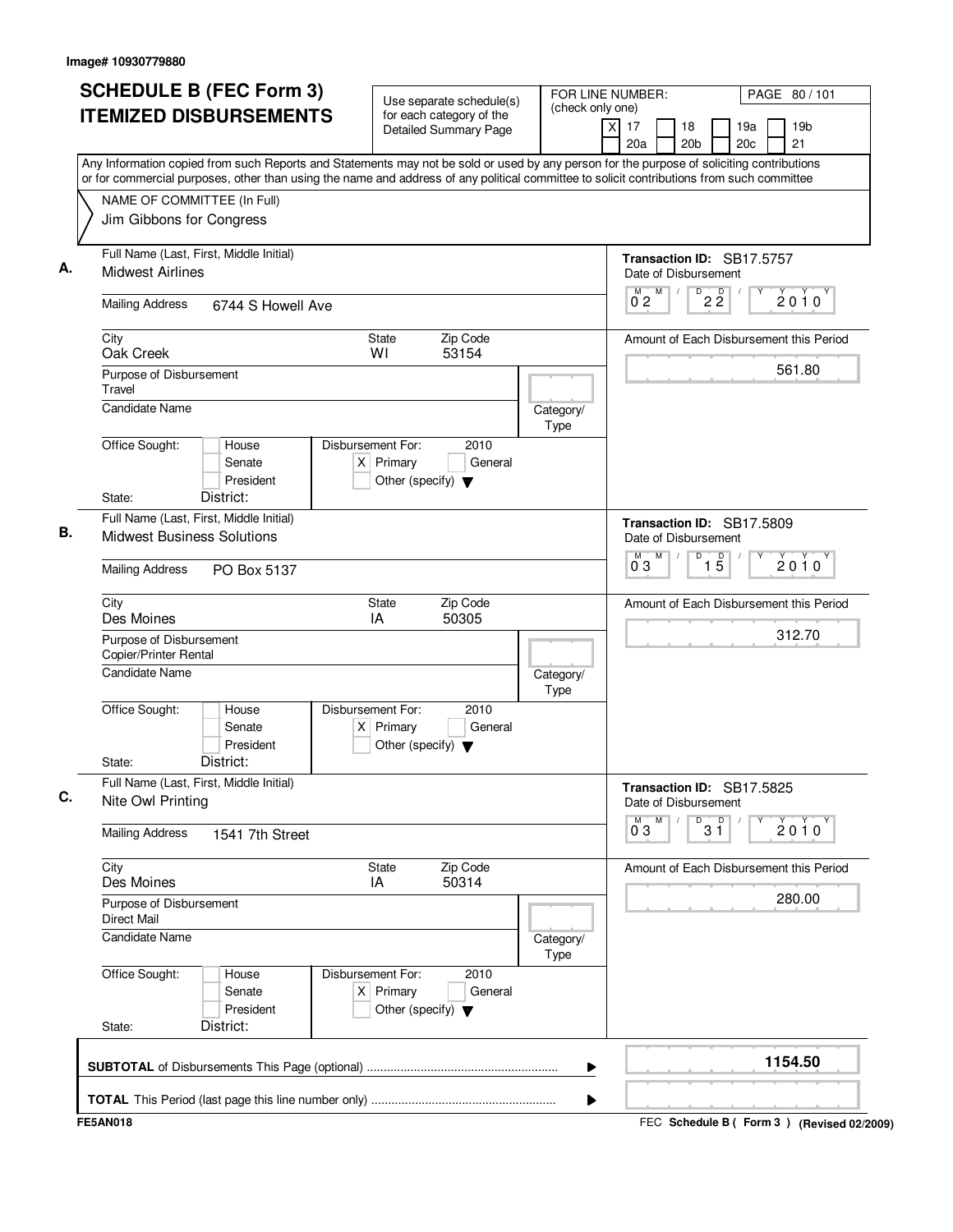| Any Information copied from such Reports and Statements may not be sold or used by any person for the purpose of soliciting contributions<br>or for commercial purposes, other than using the name and address of any political committee to solicit contributions from such committee<br>NAME OF COMMITTEE (In Full)<br>Jim Gibbons for Congress<br>Full Name (Last, First, Middle Initial)<br>Transaction ID: SB17.5691<br><b>Office Depot</b><br>Date of Disbursement<br>M<br>D<br>$\overline{1}$ $\overline{2}$<br>M<br>$2010^y$<br>01<br><b>Mailing Address</b><br>3910 University<br>Suite 10<br>City<br><b>State</b><br>Zip Code<br>Amount of Each Disbursement this Period<br><b>West Des Moines</b><br>50266<br>IA<br>164.18<br>Purpose of Disbursement<br>Paper, Envelopes, Labels<br><b>Candidate Name</b><br>Category/<br>Type<br>Office Sought:<br>Disbursement For:<br>2010<br>House<br>$X$ Primary<br>Senate<br>General<br>President<br>Other (specify) $\blacktriangledown$<br>District:<br>State:<br>Full Name (Last, First, Middle Initial)<br>Transaction ID: SB17.5696<br>Office Depot<br>Date of Disbursement<br>M<br>D<br>$\overline{1\ 4}$<br>M<br>2010<br>0 <sub>1</sub><br><b>Mailing Address</b><br>3910 University<br>Suite 10<br><b>State</b><br>Zip Code<br>City<br>Amount of Each Disbursement this Period<br><b>West Des Moines</b><br>IA<br>50266<br>15.89<br>Purpose of Disbursement<br>Envelopes<br><b>Candidate Name</b><br>Category/<br>Type<br>Office Sought:<br>Disbursement For:<br>2010<br>House<br>Senate<br>$X$ Primary<br>General<br>President<br>Other (specify) $\blacktriangledown$<br>District:<br>State:<br>Full Name (Last, First, Middle Initial)<br>Transaction ID: SB17.5671<br>Piryx, Inc.<br>Date of Disbursement<br>M<br>D<br>M<br>$0\overline{5}$<br>$2010^y$<br>0 <sub>1</sub><br><b>Mailing Address</b><br>401 W 15th Street<br>Suite 520<br>City<br>State<br>Zip Code<br>Amount of Each Disbursement this Period<br>78701<br>Austin<br>TX<br>118.13<br>Purpose of Disbursement<br><b>Processing Fees</b><br>001<br><b>Candidate Name</b><br>Category/<br>Type<br>Office Sought:<br>Disbursement For:<br>2010<br>House<br>$X$ Primary<br>Senate<br>General<br>President<br>Other (specify) $\blacktriangledown$<br>District:<br>State: | <b>SCHEDULE B (FEC Form 3)</b><br><b>ITEMIZED DISBURSEMENTS</b> | Use separate schedule(s)<br>for each category of the<br><b>Detailed Summary Page</b> | FOR LINE NUMBER:<br>(check only one)<br>$\times$ | PAGE 81 / 101<br>19 <sub>b</sub><br>17<br>18<br>19a<br>21<br>20a<br>20 <sub>b</sub><br>20c |
|--------------------------------------------------------------------------------------------------------------------------------------------------------------------------------------------------------------------------------------------------------------------------------------------------------------------------------------------------------------------------------------------------------------------------------------------------------------------------------------------------------------------------------------------------------------------------------------------------------------------------------------------------------------------------------------------------------------------------------------------------------------------------------------------------------------------------------------------------------------------------------------------------------------------------------------------------------------------------------------------------------------------------------------------------------------------------------------------------------------------------------------------------------------------------------------------------------------------------------------------------------------------------------------------------------------------------------------------------------------------------------------------------------------------------------------------------------------------------------------------------------------------------------------------------------------------------------------------------------------------------------------------------------------------------------------------------------------------------------------------------------------------------------------------------------------------------------------------------------------------------------------------------------------------------------------------------------------------------------------------------------------------------------------------------------------------------------------------------------------------------------------------------------------------------------------------------------------------------------------------------------------------------------------------------|-----------------------------------------------------------------|--------------------------------------------------------------------------------------|--------------------------------------------------|--------------------------------------------------------------------------------------------|
|                                                                                                                                                                                                                                                                                                                                                                                                                                                                                                                                                                                                                                                                                                                                                                                                                                                                                                                                                                                                                                                                                                                                                                                                                                                                                                                                                                                                                                                                                                                                                                                                                                                                                                                                                                                                                                                                                                                                                                                                                                                                                                                                                                                                                                                                                                  |                                                                 |                                                                                      |                                                  |                                                                                            |
|                                                                                                                                                                                                                                                                                                                                                                                                                                                                                                                                                                                                                                                                                                                                                                                                                                                                                                                                                                                                                                                                                                                                                                                                                                                                                                                                                                                                                                                                                                                                                                                                                                                                                                                                                                                                                                                                                                                                                                                                                                                                                                                                                                                                                                                                                                  |                                                                 |                                                                                      |                                                  |                                                                                            |
|                                                                                                                                                                                                                                                                                                                                                                                                                                                                                                                                                                                                                                                                                                                                                                                                                                                                                                                                                                                                                                                                                                                                                                                                                                                                                                                                                                                                                                                                                                                                                                                                                                                                                                                                                                                                                                                                                                                                                                                                                                                                                                                                                                                                                                                                                                  |                                                                 |                                                                                      |                                                  |                                                                                            |
|                                                                                                                                                                                                                                                                                                                                                                                                                                                                                                                                                                                                                                                                                                                                                                                                                                                                                                                                                                                                                                                                                                                                                                                                                                                                                                                                                                                                                                                                                                                                                                                                                                                                                                                                                                                                                                                                                                                                                                                                                                                                                                                                                                                                                                                                                                  |                                                                 |                                                                                      |                                                  |                                                                                            |
|                                                                                                                                                                                                                                                                                                                                                                                                                                                                                                                                                                                                                                                                                                                                                                                                                                                                                                                                                                                                                                                                                                                                                                                                                                                                                                                                                                                                                                                                                                                                                                                                                                                                                                                                                                                                                                                                                                                                                                                                                                                                                                                                                                                                                                                                                                  |                                                                 |                                                                                      |                                                  |                                                                                            |
|                                                                                                                                                                                                                                                                                                                                                                                                                                                                                                                                                                                                                                                                                                                                                                                                                                                                                                                                                                                                                                                                                                                                                                                                                                                                                                                                                                                                                                                                                                                                                                                                                                                                                                                                                                                                                                                                                                                                                                                                                                                                                                                                                                                                                                                                                                  |                                                                 |                                                                                      |                                                  |                                                                                            |
|                                                                                                                                                                                                                                                                                                                                                                                                                                                                                                                                                                                                                                                                                                                                                                                                                                                                                                                                                                                                                                                                                                                                                                                                                                                                                                                                                                                                                                                                                                                                                                                                                                                                                                                                                                                                                                                                                                                                                                                                                                                                                                                                                                                                                                                                                                  |                                                                 |                                                                                      |                                                  |                                                                                            |
|                                                                                                                                                                                                                                                                                                                                                                                                                                                                                                                                                                                                                                                                                                                                                                                                                                                                                                                                                                                                                                                                                                                                                                                                                                                                                                                                                                                                                                                                                                                                                                                                                                                                                                                                                                                                                                                                                                                                                                                                                                                                                                                                                                                                                                                                                                  |                                                                 |                                                                                      |                                                  |                                                                                            |
|                                                                                                                                                                                                                                                                                                                                                                                                                                                                                                                                                                                                                                                                                                                                                                                                                                                                                                                                                                                                                                                                                                                                                                                                                                                                                                                                                                                                                                                                                                                                                                                                                                                                                                                                                                                                                                                                                                                                                                                                                                                                                                                                                                                                                                                                                                  |                                                                 |                                                                                      |                                                  |                                                                                            |
|                                                                                                                                                                                                                                                                                                                                                                                                                                                                                                                                                                                                                                                                                                                                                                                                                                                                                                                                                                                                                                                                                                                                                                                                                                                                                                                                                                                                                                                                                                                                                                                                                                                                                                                                                                                                                                                                                                                                                                                                                                                                                                                                                                                                                                                                                                  |                                                                 |                                                                                      |                                                  |                                                                                            |
|                                                                                                                                                                                                                                                                                                                                                                                                                                                                                                                                                                                                                                                                                                                                                                                                                                                                                                                                                                                                                                                                                                                                                                                                                                                                                                                                                                                                                                                                                                                                                                                                                                                                                                                                                                                                                                                                                                                                                                                                                                                                                                                                                                                                                                                                                                  |                                                                 |                                                                                      |                                                  |                                                                                            |
|                                                                                                                                                                                                                                                                                                                                                                                                                                                                                                                                                                                                                                                                                                                                                                                                                                                                                                                                                                                                                                                                                                                                                                                                                                                                                                                                                                                                                                                                                                                                                                                                                                                                                                                                                                                                                                                                                                                                                                                                                                                                                                                                                                                                                                                                                                  |                                                                 |                                                                                      |                                                  |                                                                                            |
|                                                                                                                                                                                                                                                                                                                                                                                                                                                                                                                                                                                                                                                                                                                                                                                                                                                                                                                                                                                                                                                                                                                                                                                                                                                                                                                                                                                                                                                                                                                                                                                                                                                                                                                                                                                                                                                                                                                                                                                                                                                                                                                                                                                                                                                                                                  |                                                                 |                                                                                      |                                                  |                                                                                            |
|                                                                                                                                                                                                                                                                                                                                                                                                                                                                                                                                                                                                                                                                                                                                                                                                                                                                                                                                                                                                                                                                                                                                                                                                                                                                                                                                                                                                                                                                                                                                                                                                                                                                                                                                                                                                                                                                                                                                                                                                                                                                                                                                                                                                                                                                                                  |                                                                 |                                                                                      |                                                  |                                                                                            |
|                                                                                                                                                                                                                                                                                                                                                                                                                                                                                                                                                                                                                                                                                                                                                                                                                                                                                                                                                                                                                                                                                                                                                                                                                                                                                                                                                                                                                                                                                                                                                                                                                                                                                                                                                                                                                                                                                                                                                                                                                                                                                                                                                                                                                                                                                                  |                                                                 |                                                                                      |                                                  |                                                                                            |
|                                                                                                                                                                                                                                                                                                                                                                                                                                                                                                                                                                                                                                                                                                                                                                                                                                                                                                                                                                                                                                                                                                                                                                                                                                                                                                                                                                                                                                                                                                                                                                                                                                                                                                                                                                                                                                                                                                                                                                                                                                                                                                                                                                                                                                                                                                  |                                                                 |                                                                                      |                                                  |                                                                                            |
|                                                                                                                                                                                                                                                                                                                                                                                                                                                                                                                                                                                                                                                                                                                                                                                                                                                                                                                                                                                                                                                                                                                                                                                                                                                                                                                                                                                                                                                                                                                                                                                                                                                                                                                                                                                                                                                                                                                                                                                                                                                                                                                                                                                                                                                                                                  |                                                                 |                                                                                      |                                                  |                                                                                            |
|                                                                                                                                                                                                                                                                                                                                                                                                                                                                                                                                                                                                                                                                                                                                                                                                                                                                                                                                                                                                                                                                                                                                                                                                                                                                                                                                                                                                                                                                                                                                                                                                                                                                                                                                                                                                                                                                                                                                                                                                                                                                                                                                                                                                                                                                                                  |                                                                 |                                                                                      |                                                  |                                                                                            |
|                                                                                                                                                                                                                                                                                                                                                                                                                                                                                                                                                                                                                                                                                                                                                                                                                                                                                                                                                                                                                                                                                                                                                                                                                                                                                                                                                                                                                                                                                                                                                                                                                                                                                                                                                                                                                                                                                                                                                                                                                                                                                                                                                                                                                                                                                                  |                                                                 |                                                                                      |                                                  |                                                                                            |
|                                                                                                                                                                                                                                                                                                                                                                                                                                                                                                                                                                                                                                                                                                                                                                                                                                                                                                                                                                                                                                                                                                                                                                                                                                                                                                                                                                                                                                                                                                                                                                                                                                                                                                                                                                                                                                                                                                                                                                                                                                                                                                                                                                                                                                                                                                  |                                                                 |                                                                                      |                                                  |                                                                                            |
|                                                                                                                                                                                                                                                                                                                                                                                                                                                                                                                                                                                                                                                                                                                                                                                                                                                                                                                                                                                                                                                                                                                                                                                                                                                                                                                                                                                                                                                                                                                                                                                                                                                                                                                                                                                                                                                                                                                                                                                                                                                                                                                                                                                                                                                                                                  |                                                                 |                                                                                      |                                                  |                                                                                            |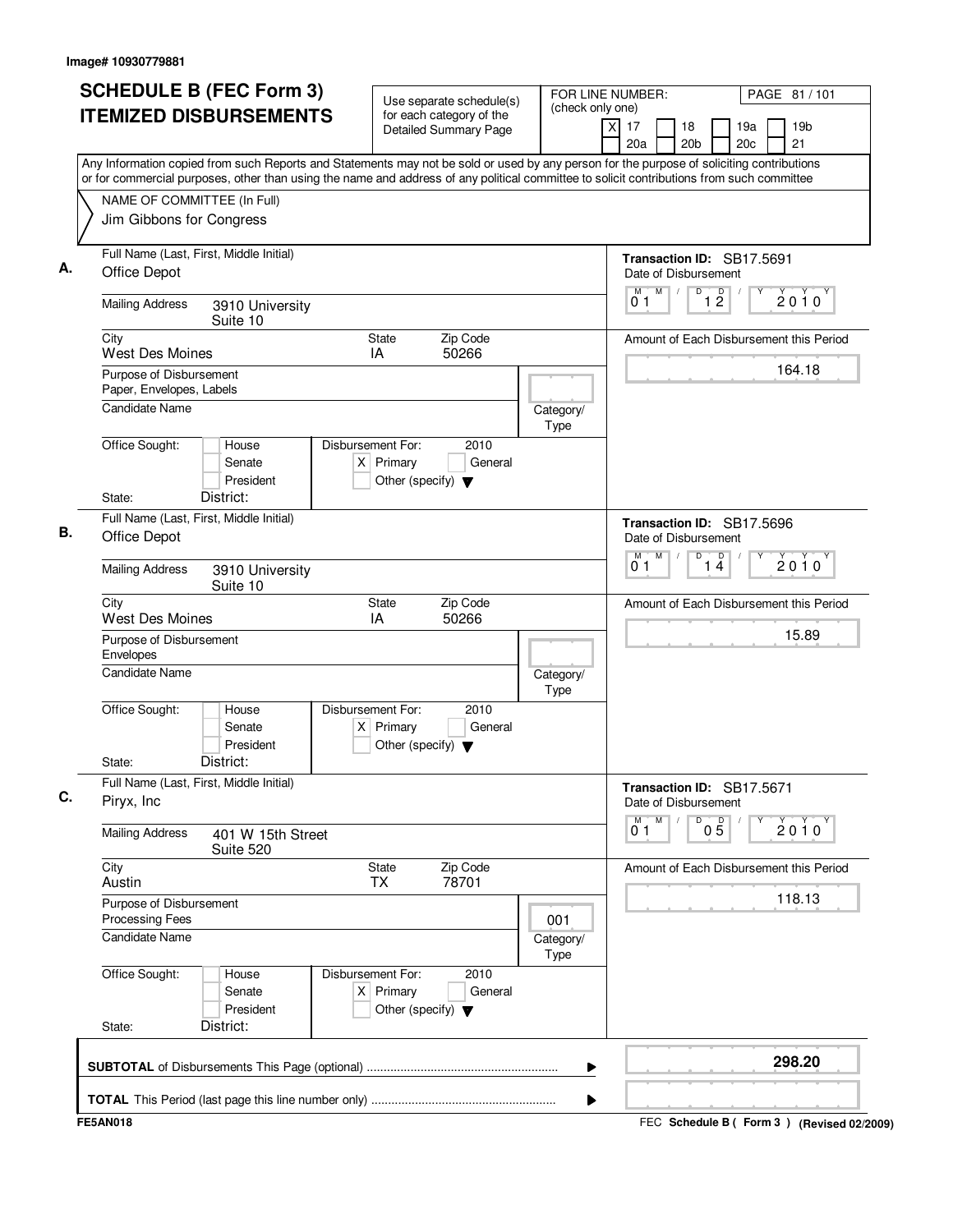| <b>SCHEDULE B (FEC Form 3)</b><br><b>ITEMIZED DISBURSEMENTS</b> | Use separate schedule(s)<br>(check only one)<br>for each category of the<br><b>Detailed Summary Page</b><br>Any Information copied from such Reports and Statements may not be sold or used by any person for the purpose of soliciting contributions | FOR LINE NUMBER:<br>PAGE 82 / 101<br>19 <sub>b</sub><br>$\times$<br>17<br>18<br>19a<br>20 <sub>b</sub><br>20 <sub>c</sub><br>21<br>20a |
|-----------------------------------------------------------------|-------------------------------------------------------------------------------------------------------------------------------------------------------------------------------------------------------------------------------------------------------|----------------------------------------------------------------------------------------------------------------------------------------|
|                                                                 | or for commercial purposes, other than using the name and address of any political committee to solicit contributions from such committee                                                                                                             |                                                                                                                                        |
| NAME OF COMMITTEE (In Full)<br>Jim Gibbons for Congress         |                                                                                                                                                                                                                                                       |                                                                                                                                        |
| Full Name (Last, First, Middle Initial)<br>Piryx, Inc.          |                                                                                                                                                                                                                                                       | Transaction ID: SB17.5674<br>Date of Disbursement                                                                                      |
| <b>Mailing Address</b><br>401 W 15th Street<br>Suite 520        |                                                                                                                                                                                                                                                       | M<br>D<br>M<br>$0\frac{D}{7}$<br>$\sqrt{2}$<br>$2010^y$<br>01                                                                          |
| City<br>Austin                                                  | Zip Code<br>State<br>78701<br><b>TX</b>                                                                                                                                                                                                               | Amount of Each Disbursement this Period                                                                                                |
| Purpose of Disbursement<br>Processing Fees                      |                                                                                                                                                                                                                                                       | 1.13                                                                                                                                   |
| <b>Candidate Name</b>                                           | Category/<br>Type                                                                                                                                                                                                                                     |                                                                                                                                        |
| Office Sought:<br>House<br>Senate<br>President                  | Disbursement For:<br>2010<br>$X$ Primary<br>General<br>Other (specify) $\blacktriangledown$                                                                                                                                                           |                                                                                                                                        |
| District:<br>State:                                             |                                                                                                                                                                                                                                                       |                                                                                                                                        |
| Full Name (Last, First, Middle Initial)<br>Piryx, Inc.          |                                                                                                                                                                                                                                                       | Transaction ID: SB17.5675<br>Date of Disbursement                                                                                      |
| <b>Mailing Address</b><br>401 W 15th Street<br>Suite 520        |                                                                                                                                                                                                                                                       | M<br>D<br>M<br>08<br>2010<br>01                                                                                                        |
| City<br>Austin                                                  | Zip Code<br>State<br><b>TX</b><br>78701                                                                                                                                                                                                               | Amount of Each Disbursement this Period                                                                                                |
| Purpose of Disbursement<br>Processing Fees                      |                                                                                                                                                                                                                                                       | 72.00                                                                                                                                  |
| Candidate Name                                                  | Category/<br>Type                                                                                                                                                                                                                                     |                                                                                                                                        |
| Office Sought:<br>House<br>Senate<br>President                  | Disbursement For:<br>2010<br>$X$ Primary<br>General<br>Other (specify) $\blacktriangledown$                                                                                                                                                           |                                                                                                                                        |
| District:<br>State:                                             |                                                                                                                                                                                                                                                       |                                                                                                                                        |
| Full Name (Last, First, Middle Initial)<br>Piryx, Inc.          |                                                                                                                                                                                                                                                       | Transaction ID: SB17.5676<br>Date of Disbursement                                                                                      |
| <b>Mailing Address</b><br>401 W 15th Street<br>Suite 520        |                                                                                                                                                                                                                                                       | M<br>$\overline{1}$ $\overline{1}$<br>M<br>D<br>$2010^{\circ}$<br>01                                                                   |
| City<br>Austin                                                  | <b>State</b><br>Zip Code<br>78701<br>TX                                                                                                                                                                                                               | Amount of Each Disbursement this Period                                                                                                |
| Purpose of Disbursement<br>Processing Fees                      |                                                                                                                                                                                                                                                       | 688.50                                                                                                                                 |
| <b>Candidate Name</b>                                           | Category/<br>Type                                                                                                                                                                                                                                     |                                                                                                                                        |
| Office Sought:<br>House<br>Senate<br>President                  | Disbursement For:<br>2010<br>$X$ Primary<br>General<br>Other (specify) $\blacktriangledown$                                                                                                                                                           |                                                                                                                                        |
| District:<br>State:                                             |                                                                                                                                                                                                                                                       |                                                                                                                                        |
|                                                                 |                                                                                                                                                                                                                                                       | 761.63                                                                                                                                 |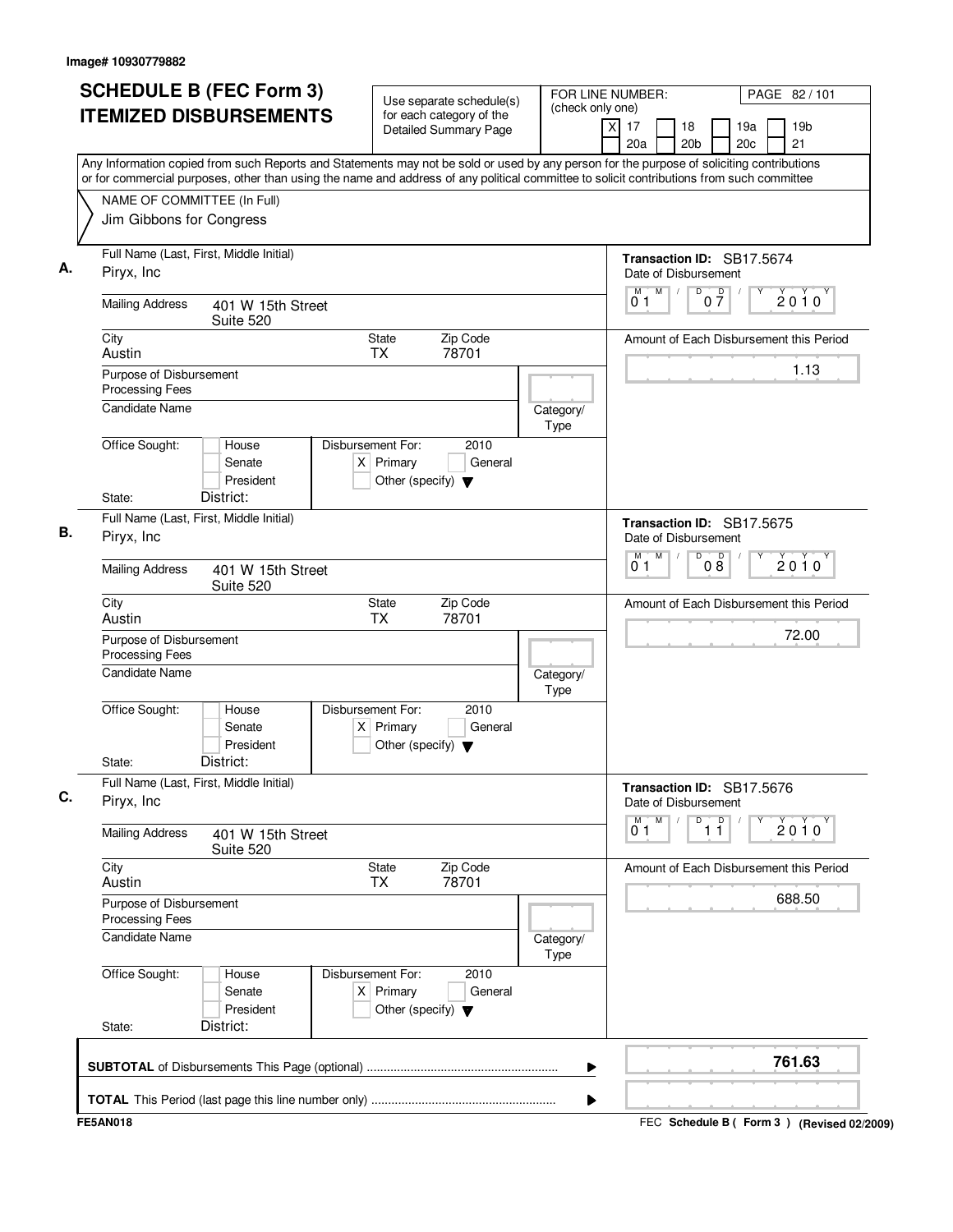| <b>ITEMIZED DISBURSEMENTS</b><br>for each category of the<br>19 <sub>b</sub><br>$\boldsymbol{\mathsf{X}}$<br>17<br>18<br>19a<br>Detailed Summary Page<br>20 <sub>b</sub><br>20 <sub>c</sub><br>21<br>20a<br>Any Information copied from such Reports and Statements may not be sold or used by any person for the purpose of soliciting contributions<br>or for commercial purposes, other than using the name and address of any political committee to solicit contributions from such committee<br>NAME OF COMMITTEE (In Full)<br>Jim Gibbons for Congress<br>Full Name (Last, First, Middle Initial)<br>Transaction ID: SB17.5678<br>Piryx, Inc<br>Date of Disbursement<br>M<br>$\overline{1}$ $\overline{2}$<br>D<br>M<br>$\sqrt{2}$<br>$2010^y$<br>01<br><b>Mailing Address</b><br>401 W 15th Street<br>Suite 520<br>Zip Code<br>City<br><b>State</b><br>Amount of Each Disbursement this Period<br>78701<br>Austin<br><b>TX</b><br>380.25<br>Purpose of Disbursement<br><b>Processing Fees</b><br><b>Candidate Name</b><br>Category/<br>Type<br>Office Sought:<br>Disbursement For:<br>2010<br>House<br>$X$ Primary<br>Senate<br>General<br>President<br>Other (specify) $\blacktriangledown$<br>State:<br>District:<br>Full Name (Last, First, Middle Initial)<br>Transaction ID: SB17.5679<br>Piryx, Inc.<br>Date of Disbursement<br>M<br>D<br>$\overline{1\ 3}$<br>M<br>$2010^y$<br>01<br><b>Mailing Address</b><br>401 W 15th Street<br>Suite 520<br>Zip Code<br>Amount of Each Disbursement this Period<br>City<br>State<br>Austin<br><b>TX</b><br>78701<br>342.45<br>Purpose of Disbursement<br><b>Processing Fees</b><br>Candidate Name<br>Category/<br>Type<br>Office Sought:<br>Disbursement For:<br>2010<br>House<br>Senate<br>$X$ Primary<br>General<br>President<br>Other (specify) $\blacktriangledown$<br>District:<br>State:<br>Full Name (Last, First, Middle Initial)<br>Transaction ID: SB17.5680<br>Piryx, Inc.<br>Date of Disbursement<br>M<br>D<br>$\overline{1\ 4}$<br>$\overline{0}^M$ 1<br>2010<br><b>Mailing Address</b><br>401 W 15th Street<br>Suite 520<br>City<br>Zip Code<br>State<br>Amount of Each Disbursement this Period<br>78701<br>Austin<br><b>TX</b><br>45.00<br>Purpose of Disbursement<br>Processing Fees<br><b>Candidate Name</b><br>Category/<br>Type<br>Office Sought:<br>Disbursement For:<br>2010<br>House<br>$X$ Primary<br>Senate<br>General<br>President<br>Other (specify) $\blacktriangledown$<br>District:<br>State:<br>767.70 | <b>SCHEDULE B (FEC Form 3)</b> | Use separate schedule(s) | FOR LINE NUMBER:<br>PAGE 83 / 101<br>(check only one) |
|-------------------------------------------------------------------------------------------------------------------------------------------------------------------------------------------------------------------------------------------------------------------------------------------------------------------------------------------------------------------------------------------------------------------------------------------------------------------------------------------------------------------------------------------------------------------------------------------------------------------------------------------------------------------------------------------------------------------------------------------------------------------------------------------------------------------------------------------------------------------------------------------------------------------------------------------------------------------------------------------------------------------------------------------------------------------------------------------------------------------------------------------------------------------------------------------------------------------------------------------------------------------------------------------------------------------------------------------------------------------------------------------------------------------------------------------------------------------------------------------------------------------------------------------------------------------------------------------------------------------------------------------------------------------------------------------------------------------------------------------------------------------------------------------------------------------------------------------------------------------------------------------------------------------------------------------------------------------------------------------------------------------------------------------------------------------------------------------------------------------------------------------------------------------------------------------------------------------------------------------------------------------------------------------------------------------------------------------------------------------------------------------------------------------------------------------------------------------------------------------|--------------------------------|--------------------------|-------------------------------------------------------|
|                                                                                                                                                                                                                                                                                                                                                                                                                                                                                                                                                                                                                                                                                                                                                                                                                                                                                                                                                                                                                                                                                                                                                                                                                                                                                                                                                                                                                                                                                                                                                                                                                                                                                                                                                                                                                                                                                                                                                                                                                                                                                                                                                                                                                                                                                                                                                                                                                                                                                           |                                |                          |                                                       |
|                                                                                                                                                                                                                                                                                                                                                                                                                                                                                                                                                                                                                                                                                                                                                                                                                                                                                                                                                                                                                                                                                                                                                                                                                                                                                                                                                                                                                                                                                                                                                                                                                                                                                                                                                                                                                                                                                                                                                                                                                                                                                                                                                                                                                                                                                                                                                                                                                                                                                           |                                |                          |                                                       |
|                                                                                                                                                                                                                                                                                                                                                                                                                                                                                                                                                                                                                                                                                                                                                                                                                                                                                                                                                                                                                                                                                                                                                                                                                                                                                                                                                                                                                                                                                                                                                                                                                                                                                                                                                                                                                                                                                                                                                                                                                                                                                                                                                                                                                                                                                                                                                                                                                                                                                           |                                |                          |                                                       |
|                                                                                                                                                                                                                                                                                                                                                                                                                                                                                                                                                                                                                                                                                                                                                                                                                                                                                                                                                                                                                                                                                                                                                                                                                                                                                                                                                                                                                                                                                                                                                                                                                                                                                                                                                                                                                                                                                                                                                                                                                                                                                                                                                                                                                                                                                                                                                                                                                                                                                           |                                |                          |                                                       |
|                                                                                                                                                                                                                                                                                                                                                                                                                                                                                                                                                                                                                                                                                                                                                                                                                                                                                                                                                                                                                                                                                                                                                                                                                                                                                                                                                                                                                                                                                                                                                                                                                                                                                                                                                                                                                                                                                                                                                                                                                                                                                                                                                                                                                                                                                                                                                                                                                                                                                           |                                |                          |                                                       |
|                                                                                                                                                                                                                                                                                                                                                                                                                                                                                                                                                                                                                                                                                                                                                                                                                                                                                                                                                                                                                                                                                                                                                                                                                                                                                                                                                                                                                                                                                                                                                                                                                                                                                                                                                                                                                                                                                                                                                                                                                                                                                                                                                                                                                                                                                                                                                                                                                                                                                           |                                |                          |                                                       |
|                                                                                                                                                                                                                                                                                                                                                                                                                                                                                                                                                                                                                                                                                                                                                                                                                                                                                                                                                                                                                                                                                                                                                                                                                                                                                                                                                                                                                                                                                                                                                                                                                                                                                                                                                                                                                                                                                                                                                                                                                                                                                                                                                                                                                                                                                                                                                                                                                                                                                           |                                |                          |                                                       |
|                                                                                                                                                                                                                                                                                                                                                                                                                                                                                                                                                                                                                                                                                                                                                                                                                                                                                                                                                                                                                                                                                                                                                                                                                                                                                                                                                                                                                                                                                                                                                                                                                                                                                                                                                                                                                                                                                                                                                                                                                                                                                                                                                                                                                                                                                                                                                                                                                                                                                           |                                |                          |                                                       |
|                                                                                                                                                                                                                                                                                                                                                                                                                                                                                                                                                                                                                                                                                                                                                                                                                                                                                                                                                                                                                                                                                                                                                                                                                                                                                                                                                                                                                                                                                                                                                                                                                                                                                                                                                                                                                                                                                                                                                                                                                                                                                                                                                                                                                                                                                                                                                                                                                                                                                           |                                |                          |                                                       |
|                                                                                                                                                                                                                                                                                                                                                                                                                                                                                                                                                                                                                                                                                                                                                                                                                                                                                                                                                                                                                                                                                                                                                                                                                                                                                                                                                                                                                                                                                                                                                                                                                                                                                                                                                                                                                                                                                                                                                                                                                                                                                                                                                                                                                                                                                                                                                                                                                                                                                           |                                |                          |                                                       |
|                                                                                                                                                                                                                                                                                                                                                                                                                                                                                                                                                                                                                                                                                                                                                                                                                                                                                                                                                                                                                                                                                                                                                                                                                                                                                                                                                                                                                                                                                                                                                                                                                                                                                                                                                                                                                                                                                                                                                                                                                                                                                                                                                                                                                                                                                                                                                                                                                                                                                           |                                |                          |                                                       |
|                                                                                                                                                                                                                                                                                                                                                                                                                                                                                                                                                                                                                                                                                                                                                                                                                                                                                                                                                                                                                                                                                                                                                                                                                                                                                                                                                                                                                                                                                                                                                                                                                                                                                                                                                                                                                                                                                                                                                                                                                                                                                                                                                                                                                                                                                                                                                                                                                                                                                           |                                |                          |                                                       |
|                                                                                                                                                                                                                                                                                                                                                                                                                                                                                                                                                                                                                                                                                                                                                                                                                                                                                                                                                                                                                                                                                                                                                                                                                                                                                                                                                                                                                                                                                                                                                                                                                                                                                                                                                                                                                                                                                                                                                                                                                                                                                                                                                                                                                                                                                                                                                                                                                                                                                           |                                |                          |                                                       |
|                                                                                                                                                                                                                                                                                                                                                                                                                                                                                                                                                                                                                                                                                                                                                                                                                                                                                                                                                                                                                                                                                                                                                                                                                                                                                                                                                                                                                                                                                                                                                                                                                                                                                                                                                                                                                                                                                                                                                                                                                                                                                                                                                                                                                                                                                                                                                                                                                                                                                           |                                |                          |                                                       |
|                                                                                                                                                                                                                                                                                                                                                                                                                                                                                                                                                                                                                                                                                                                                                                                                                                                                                                                                                                                                                                                                                                                                                                                                                                                                                                                                                                                                                                                                                                                                                                                                                                                                                                                                                                                                                                                                                                                                                                                                                                                                                                                                                                                                                                                                                                                                                                                                                                                                                           |                                |                          |                                                       |
|                                                                                                                                                                                                                                                                                                                                                                                                                                                                                                                                                                                                                                                                                                                                                                                                                                                                                                                                                                                                                                                                                                                                                                                                                                                                                                                                                                                                                                                                                                                                                                                                                                                                                                                                                                                                                                                                                                                                                                                                                                                                                                                                                                                                                                                                                                                                                                                                                                                                                           |                                |                          |                                                       |
|                                                                                                                                                                                                                                                                                                                                                                                                                                                                                                                                                                                                                                                                                                                                                                                                                                                                                                                                                                                                                                                                                                                                                                                                                                                                                                                                                                                                                                                                                                                                                                                                                                                                                                                                                                                                                                                                                                                                                                                                                                                                                                                                                                                                                                                                                                                                                                                                                                                                                           |                                |                          |                                                       |
|                                                                                                                                                                                                                                                                                                                                                                                                                                                                                                                                                                                                                                                                                                                                                                                                                                                                                                                                                                                                                                                                                                                                                                                                                                                                                                                                                                                                                                                                                                                                                                                                                                                                                                                                                                                                                                                                                                                                                                                                                                                                                                                                                                                                                                                                                                                                                                                                                                                                                           |                                |                          |                                                       |
|                                                                                                                                                                                                                                                                                                                                                                                                                                                                                                                                                                                                                                                                                                                                                                                                                                                                                                                                                                                                                                                                                                                                                                                                                                                                                                                                                                                                                                                                                                                                                                                                                                                                                                                                                                                                                                                                                                                                                                                                                                                                                                                                                                                                                                                                                                                                                                                                                                                                                           |                                |                          |                                                       |
|                                                                                                                                                                                                                                                                                                                                                                                                                                                                                                                                                                                                                                                                                                                                                                                                                                                                                                                                                                                                                                                                                                                                                                                                                                                                                                                                                                                                                                                                                                                                                                                                                                                                                                                                                                                                                                                                                                                                                                                                                                                                                                                                                                                                                                                                                                                                                                                                                                                                                           |                                |                          |                                                       |
|                                                                                                                                                                                                                                                                                                                                                                                                                                                                                                                                                                                                                                                                                                                                                                                                                                                                                                                                                                                                                                                                                                                                                                                                                                                                                                                                                                                                                                                                                                                                                                                                                                                                                                                                                                                                                                                                                                                                                                                                                                                                                                                                                                                                                                                                                                                                                                                                                                                                                           |                                |                          |                                                       |
|                                                                                                                                                                                                                                                                                                                                                                                                                                                                                                                                                                                                                                                                                                                                                                                                                                                                                                                                                                                                                                                                                                                                                                                                                                                                                                                                                                                                                                                                                                                                                                                                                                                                                                                                                                                                                                                                                                                                                                                                                                                                                                                                                                                                                                                                                                                                                                                                                                                                                           |                                |                          |                                                       |
|                                                                                                                                                                                                                                                                                                                                                                                                                                                                                                                                                                                                                                                                                                                                                                                                                                                                                                                                                                                                                                                                                                                                                                                                                                                                                                                                                                                                                                                                                                                                                                                                                                                                                                                                                                                                                                                                                                                                                                                                                                                                                                                                                                                                                                                                                                                                                                                                                                                                                           |                                |                          |                                                       |
|                                                                                                                                                                                                                                                                                                                                                                                                                                                                                                                                                                                                                                                                                                                                                                                                                                                                                                                                                                                                                                                                                                                                                                                                                                                                                                                                                                                                                                                                                                                                                                                                                                                                                                                                                                                                                                                                                                                                                                                                                                                                                                                                                                                                                                                                                                                                                                                                                                                                                           |                                |                          |                                                       |
|                                                                                                                                                                                                                                                                                                                                                                                                                                                                                                                                                                                                                                                                                                                                                                                                                                                                                                                                                                                                                                                                                                                                                                                                                                                                                                                                                                                                                                                                                                                                                                                                                                                                                                                                                                                                                                                                                                                                                                                                                                                                                                                                                                                                                                                                                                                                                                                                                                                                                           |                                |                          |                                                       |
|                                                                                                                                                                                                                                                                                                                                                                                                                                                                                                                                                                                                                                                                                                                                                                                                                                                                                                                                                                                                                                                                                                                                                                                                                                                                                                                                                                                                                                                                                                                                                                                                                                                                                                                                                                                                                                                                                                                                                                                                                                                                                                                                                                                                                                                                                                                                                                                                                                                                                           |                                |                          |                                                       |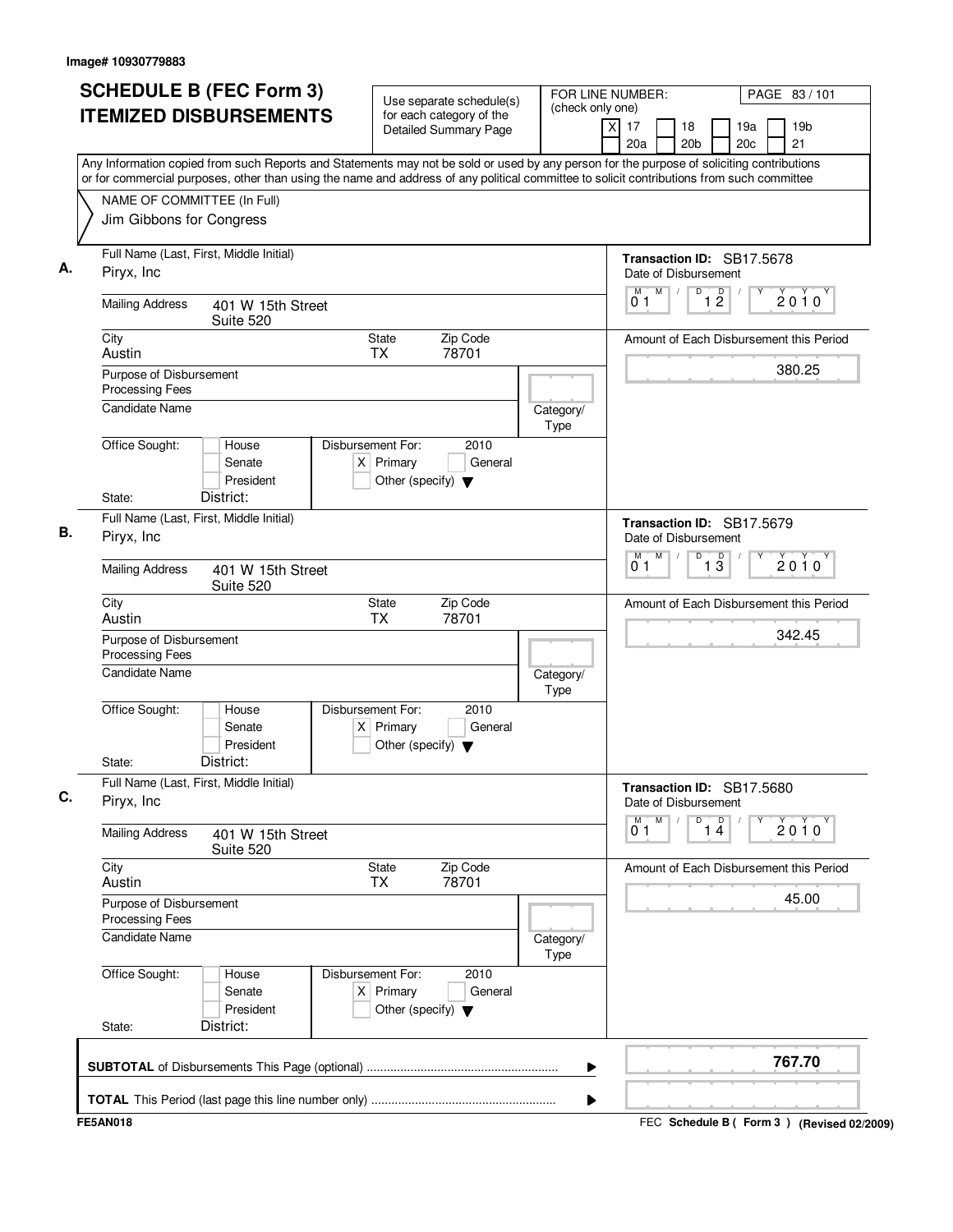| <b>SCHEDULE B (FEC Form 3)</b>                                                                                                                                                                                                                                                         | Use separate schedule(s)                                                                    | FOR LINE NUMBER:<br>(check only one) |                                    | PAGE 84 / 101                               |
|----------------------------------------------------------------------------------------------------------------------------------------------------------------------------------------------------------------------------------------------------------------------------------------|---------------------------------------------------------------------------------------------|--------------------------------------|------------------------------------|---------------------------------------------|
| <b>ITEMIZED DISBURSEMENTS</b>                                                                                                                                                                                                                                                          | for each category of the<br>Detailed Summary Page                                           | $\overline{X}$                       | 17<br>18<br>20a<br>20 <sub>b</sub> | 19 <sub>b</sub><br>19a<br>21<br>20c         |
| Any Information copied from such Reports and Statements may not be sold or used by any person for the purpose of soliciting contributions<br>or for commercial purposes, other than using the name and address of any political committee to solicit contributions from such committee |                                                                                             |                                      |                                    |                                             |
| NAME OF COMMITTEE (In Full)<br>Jim Gibbons for Congress                                                                                                                                                                                                                                |                                                                                             |                                      |                                    |                                             |
|                                                                                                                                                                                                                                                                                        |                                                                                             |                                      |                                    |                                             |
| Full Name (Last, First, Middle Initial)<br>Piryx, Inc                                                                                                                                                                                                                                  |                                                                                             |                                      | Date of Disbursement               | Transaction ID: SB17.5685                   |
| <b>Mailing Address</b><br>401 W 15th Street<br>Suite 520                                                                                                                                                                                                                               |                                                                                             |                                      | M<br>01                            | $1\overline{5}$<br>D<br>2010                |
| City<br>Austin                                                                                                                                                                                                                                                                         | Zip Code<br>State<br><b>TX</b><br>78701                                                     |                                      |                                    | Amount of Each Disbursement this Period     |
| Purpose of Disbursement<br>Processing Fees                                                                                                                                                                                                                                             |                                                                                             |                                      |                                    | 45.00                                       |
| <b>Candidate Name</b>                                                                                                                                                                                                                                                                  |                                                                                             | Category/<br>Type                    |                                    |                                             |
| Office Sought:<br>House<br>Senate<br>President<br>District:<br>State:                                                                                                                                                                                                                  | Disbursement For:<br>2010<br>$X$ Primary<br>General<br>Other (specify) $\blacktriangledown$ |                                      |                                    |                                             |
| Full Name (Last, First, Middle Initial)<br>Piryx, Inc.                                                                                                                                                                                                                                 |                                                                                             |                                      | Date of Disbursement               | Transaction ID: SB17.5681                   |
| <b>Mailing Address</b><br>401 W 15th Street<br>Suite 520                                                                                                                                                                                                                               |                                                                                             |                                      | M<br>M<br>0 <sub>1</sub>           | $P^D$ 2 $P^D$<br>2010                       |
| City<br>Austin                                                                                                                                                                                                                                                                         | Zip Code<br>State<br>ТX<br>78701                                                            |                                      |                                    | Amount of Each Disbursement this Period     |
| Purpose of Disbursement<br><b>Processing Fees</b>                                                                                                                                                                                                                                      |                                                                                             |                                      |                                    | 7.20                                        |
| <b>Candidate Name</b>                                                                                                                                                                                                                                                                  |                                                                                             | Category/<br>Type                    |                                    |                                             |
| Office Sought:<br>House<br>Senate<br>President<br>District:<br>State:                                                                                                                                                                                                                  | 2010<br>Disbursement For:<br>$X$ Primary<br>General<br>Other (specify) $\blacktriangledown$ |                                      |                                    |                                             |
| Full Name (Last, First, Middle Initial)<br>Piryx, Inc.                                                                                                                                                                                                                                 |                                                                                             |                                      | Date of Disbursement               | Transaction ID: SB17.5683                   |
| <b>Mailing Address</b><br>401 W 15th Street<br>Suite 520                                                                                                                                                                                                                               |                                                                                             |                                      | M<br>M<br>0 <sub>1</sub>           | D<br>$2\overline{5}$<br>$2010^y$            |
| City<br>Austin                                                                                                                                                                                                                                                                         | State<br>Zip Code<br>78701<br>ТX                                                            |                                      |                                    | Amount of Each Disbursement this Period     |
| Purpose of Disbursement<br>Processing Fees                                                                                                                                                                                                                                             |                                                                                             |                                      |                                    | 9.00                                        |
| Candidate Name                                                                                                                                                                                                                                                                         |                                                                                             | Category/<br>Type                    |                                    |                                             |
| Office Sought:<br>House<br>Senate<br>President<br>District:<br>State:                                                                                                                                                                                                                  | Disbursement For:<br>2010<br>$X$ Primary<br>General<br>Other (specify) $\blacktriangledown$ |                                      |                                    |                                             |
|                                                                                                                                                                                                                                                                                        |                                                                                             | ▶                                    |                                    | 61.20                                       |
|                                                                                                                                                                                                                                                                                        |                                                                                             | ▶                                    |                                    |                                             |
| <b>FE5AN018</b>                                                                                                                                                                                                                                                                        |                                                                                             |                                      |                                    | FEC Schedule B ( Form 3 ) (Revised 02/2009) |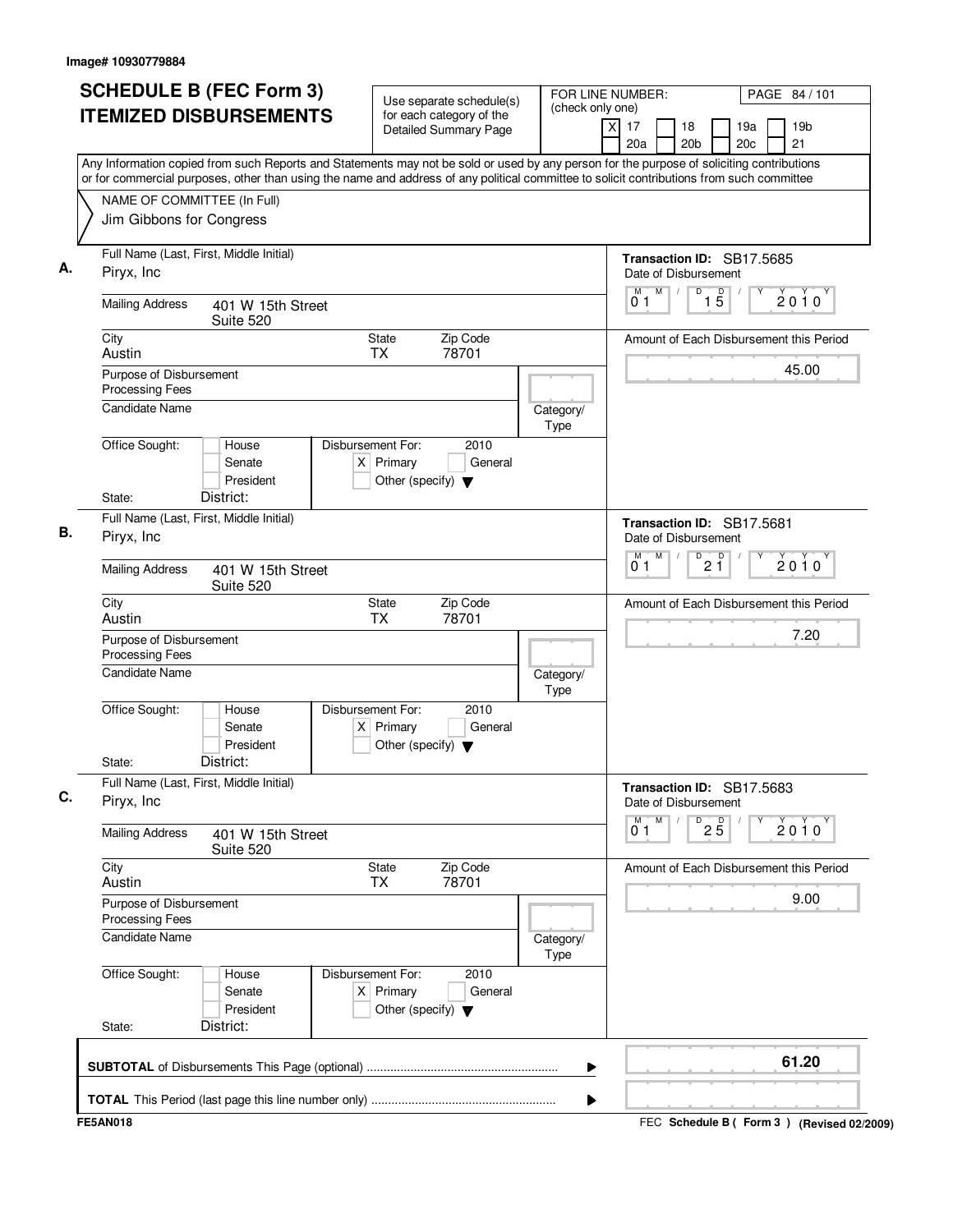| NAME OF COMMITTEE (In Full)<br>Jim Gibbons for Congress<br>Full Name (Last, First, Middle Initial)<br>Piryx, Inc<br><b>Mailing Address</b> | <b>ITEMIZED DISBURSEMENTS</b>  |                                                                          | for each category of the<br>Detailed Summary Page |                   | (check only one)<br>19 <sub>b</sub><br>$\boldsymbol{\mathsf{X}}$<br>17<br>18<br>19a<br>20 <sub>b</sub><br>20 <sub>c</sub><br>21<br>20a<br>Any Information copied from such Reports and Statements may not be sold or used by any person for the purpose of soliciting contributions<br>or for commercial purposes, other than using the name and address of any political committee to solicit contributions from such committee |
|--------------------------------------------------------------------------------------------------------------------------------------------|--------------------------------|--------------------------------------------------------------------------|---------------------------------------------------|-------------------|----------------------------------------------------------------------------------------------------------------------------------------------------------------------------------------------------------------------------------------------------------------------------------------------------------------------------------------------------------------------------------------------------------------------------------|
|                                                                                                                                            |                                |                                                                          |                                                   |                   |                                                                                                                                                                                                                                                                                                                                                                                                                                  |
|                                                                                                                                            |                                |                                                                          |                                                   |                   |                                                                                                                                                                                                                                                                                                                                                                                                                                  |
|                                                                                                                                            |                                |                                                                          |                                                   |                   |                                                                                                                                                                                                                                                                                                                                                                                                                                  |
|                                                                                                                                            |                                |                                                                          |                                                   |                   |                                                                                                                                                                                                                                                                                                                                                                                                                                  |
|                                                                                                                                            |                                |                                                                          |                                                   |                   | Transaction ID: SB17.5684<br>Date of Disbursement                                                                                                                                                                                                                                                                                                                                                                                |
|                                                                                                                                            | 401 W 15th Street<br>Suite 520 |                                                                          |                                                   |                   | M<br>$D$ <sub>2</sub> $\frac{D}{7}$<br>M<br>$\sqrt{2}$<br>$2010^y$<br>01                                                                                                                                                                                                                                                                                                                                                         |
| City<br>Austin                                                                                                                             |                                | <b>State</b><br><b>TX</b>                                                | Zip Code<br>78701                                 |                   | Amount of Each Disbursement this Period                                                                                                                                                                                                                                                                                                                                                                                          |
| Purpose of Disbursement<br><b>Processing Fees</b>                                                                                          |                                |                                                                          |                                                   |                   | 2.26                                                                                                                                                                                                                                                                                                                                                                                                                             |
| <b>Candidate Name</b>                                                                                                                      |                                |                                                                          |                                                   | Category/<br>Type |                                                                                                                                                                                                                                                                                                                                                                                                                                  |
| Office Sought:                                                                                                                             | House<br>Senate<br>President   | Disbursement For:<br>$X$ Primary<br>Other (specify) $\blacktriangledown$ | 2010<br>General                                   |                   |                                                                                                                                                                                                                                                                                                                                                                                                                                  |
| State:                                                                                                                                     | District:                      |                                                                          |                                                   |                   |                                                                                                                                                                                                                                                                                                                                                                                                                                  |
| Full Name (Last, First, Middle Initial)<br>Piryx, Inc.                                                                                     |                                |                                                                          |                                                   |                   | Transaction ID: SB17.5686<br>Date of Disbursement                                                                                                                                                                                                                                                                                                                                                                                |
| <b>Mailing Address</b>                                                                                                                     | 401 W 15th Street<br>Suite 520 |                                                                          |                                                   |                   | D<br>$M$ $M$<br>0 <sup>0</sup><br>$2010^y$<br>$0^{\degree}2$                                                                                                                                                                                                                                                                                                                                                                     |
| City<br>Austin                                                                                                                             |                                | State<br><b>TX</b>                                                       | Zip Code<br>78701                                 |                   | Amount of Each Disbursement this Period                                                                                                                                                                                                                                                                                                                                                                                          |
| Purpose of Disbursement<br><b>Processing Fees</b>                                                                                          |                                |                                                                          |                                                   |                   | 4.50                                                                                                                                                                                                                                                                                                                                                                                                                             |
| Candidate Name                                                                                                                             |                                |                                                                          |                                                   | Category/<br>Type |                                                                                                                                                                                                                                                                                                                                                                                                                                  |
| Office Sought:                                                                                                                             | House<br>Senate<br>President   | Disbursement For:<br>$X$ Primary<br>Other (specify) $\blacktriangledown$ | 2010<br>General                                   |                   |                                                                                                                                                                                                                                                                                                                                                                                                                                  |
| State:                                                                                                                                     | District:                      |                                                                          |                                                   |                   |                                                                                                                                                                                                                                                                                                                                                                                                                                  |
| Full Name (Last, First, Middle Initial)<br>Piryx, Inc.                                                                                     |                                |                                                                          |                                                   |                   | Transaction ID: SB17.5710<br>Date of Disbursement                                                                                                                                                                                                                                                                                                                                                                                |
| <b>Mailing Address</b>                                                                                                                     | 401 W 15th Street<br>Suite 520 |                                                                          |                                                   |                   | M<br>D<br>$\overline{0}^M$ 2<br>$0\overline{3}$<br>$2010^{\circ}$                                                                                                                                                                                                                                                                                                                                                                |
| City<br>Austin                                                                                                                             |                                | State<br><b>TX</b>                                                       | Zip Code<br>78701                                 |                   | Amount of Each Disbursement this Period                                                                                                                                                                                                                                                                                                                                                                                          |
| Purpose of Disbursement<br>Processing Fees                                                                                                 |                                |                                                                          |                                                   |                   | 25.88                                                                                                                                                                                                                                                                                                                                                                                                                            |
| <b>Candidate Name</b>                                                                                                                      |                                |                                                                          |                                                   | Category/<br>Type |                                                                                                                                                                                                                                                                                                                                                                                                                                  |
| Office Sought:                                                                                                                             | House<br>Senate<br>President   | Disbursement For:<br>$X$ Primary<br>Other (specify) $\blacktriangledown$ | 2010<br>General                                   |                   |                                                                                                                                                                                                                                                                                                                                                                                                                                  |
| State:                                                                                                                                     | District:                      |                                                                          |                                                   |                   |                                                                                                                                                                                                                                                                                                                                                                                                                                  |
|                                                                                                                                            |                                |                                                                          |                                                   |                   | 32.64                                                                                                                                                                                                                                                                                                                                                                                                                            |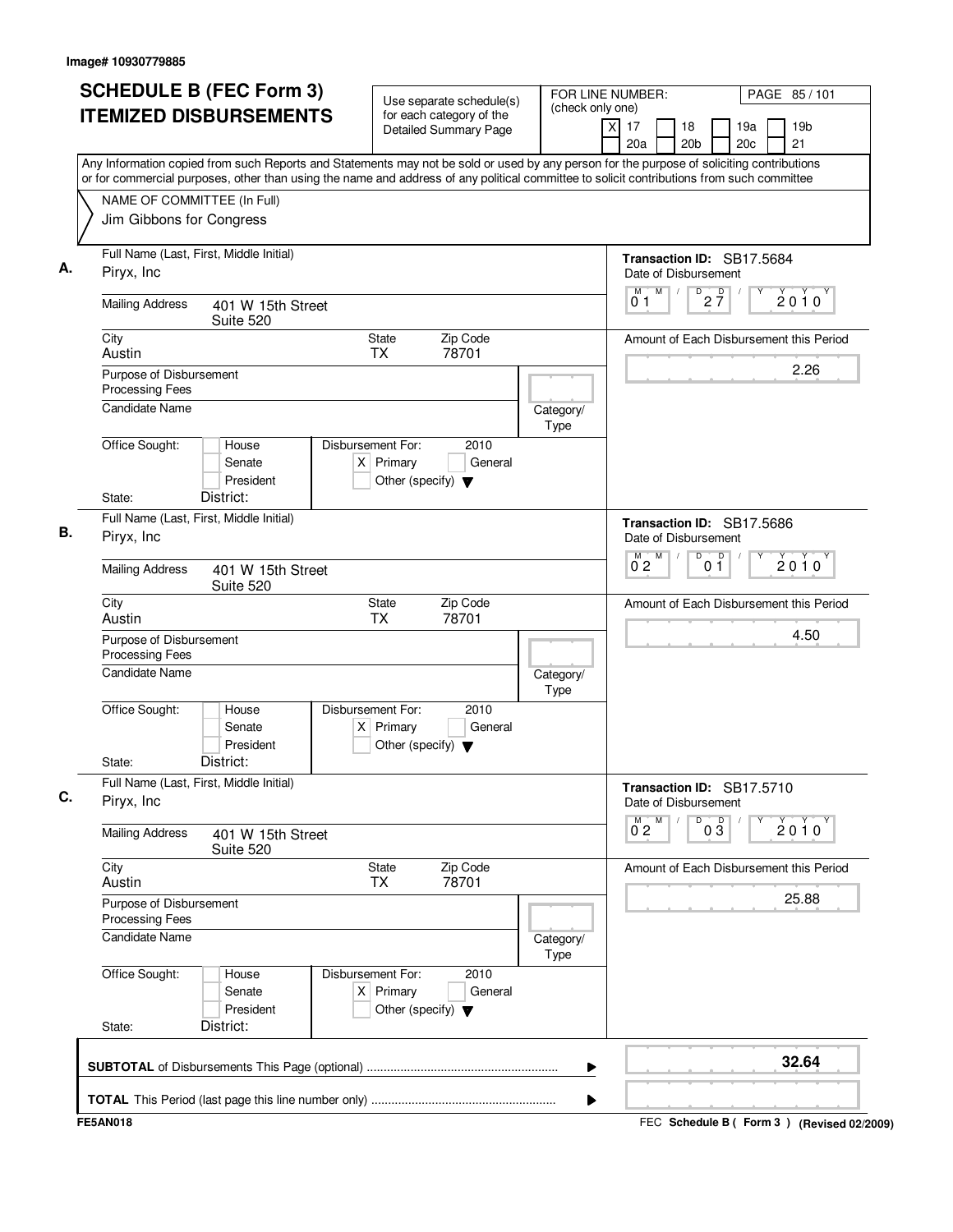| <b>SCHEDULE B (FEC Form 3)</b>                                                                                                                                                                                                                                                         | Use separate schedule(s)                                                                    | FOR LINE NUMBER:         |                          | PAGE 86/101                                            |
|----------------------------------------------------------------------------------------------------------------------------------------------------------------------------------------------------------------------------------------------------------------------------------------|---------------------------------------------------------------------------------------------|--------------------------|--------------------------|--------------------------------------------------------|
| <b>ITEMIZED DISBURSEMENTS</b>                                                                                                                                                                                                                                                          | for each category of the<br><b>Detailed Summary Page</b>                                    | (check only one)<br>x    | 17<br>18<br>20a          | 19a<br>19 <sub>b</sub><br>20 <sub>b</sub><br>20c<br>21 |
| Any Information copied from such Reports and Statements may not be sold or used by any person for the purpose of soliciting contributions<br>or for commercial purposes, other than using the name and address of any political committee to solicit contributions from such committee |                                                                                             |                          |                          |                                                        |
| NAME OF COMMITTEE (In Full)                                                                                                                                                                                                                                                            |                                                                                             |                          |                          |                                                        |
| Jim Gibbons for Congress                                                                                                                                                                                                                                                               |                                                                                             |                          |                          |                                                        |
| Full Name (Last, First, Middle Initial)<br>Piryx, Inc.                                                                                                                                                                                                                                 |                                                                                             |                          | Date of Disbursement     | Transaction ID: SB17.5711                              |
| <b>Mailing Address</b><br>401 W 15th Street<br>Suite 520                                                                                                                                                                                                                               |                                                                                             |                          | M<br>M<br>0 <sub>2</sub> | D<br>$0\overline{5}$<br>$2010^y$                       |
| City<br>Austin                                                                                                                                                                                                                                                                         | State<br>Zip Code<br><b>TX</b><br>78701                                                     |                          |                          | Amount of Each Disbursement this Period                |
| Purpose of Disbursement<br><b>Processing Fees</b>                                                                                                                                                                                                                                      |                                                                                             |                          |                          | 49.50                                                  |
| <b>Candidate Name</b>                                                                                                                                                                                                                                                                  |                                                                                             | Category/<br>Type        |                          |                                                        |
| Office Sought:<br>House<br>Senate<br>President<br>District:<br>State:                                                                                                                                                                                                                  | Disbursement For:<br>2010<br>$X$ Primary<br>General<br>Other (specify) $\blacktriangledown$ |                          |                          |                                                        |
| Full Name (Last, First, Middle Initial)<br>Piryx, Inc                                                                                                                                                                                                                                  |                                                                                             |                          | Date of Disbursement     | Transaction ID: SB17.5712                              |
| <b>Mailing Address</b><br>401 W 15th Street<br>Suite 520                                                                                                                                                                                                                               |                                                                                             |                          | M<br>$0^{\degree}2$      | 08<br>D<br>$2010^y$                                    |
| City<br>Austin                                                                                                                                                                                                                                                                         | Zip Code<br>State<br><b>TX</b><br>78701                                                     |                          |                          | Amount of Each Disbursement this Period                |
| Purpose of Disbursement<br>Processing Fees                                                                                                                                                                                                                                             |                                                                                             |                          |                          | 2.25                                                   |
| Candidate Name                                                                                                                                                                                                                                                                         |                                                                                             | Category/<br>Type        |                          |                                                        |
| Office Sought:<br>House<br>Senate<br>President<br>District:<br>State:                                                                                                                                                                                                                  | Disbursement For:<br>2010<br>General<br>$X$ Primary<br>Other (specify) $\blacktriangledown$ |                          |                          |                                                        |
| Full Name (Last, First, Middle Initial)<br>Piryx, Inc                                                                                                                                                                                                                                  |                                                                                             |                          | Date of Disbursement     | Transaction ID: SB17.5713                              |
| <b>Mailing Address</b><br>401 W 15th Street<br>Suite 520                                                                                                                                                                                                                               |                                                                                             |                          | М<br>$0^{\text{M}}$ 2    | D<br>09<br>2010                                        |
| City<br>Austin                                                                                                                                                                                                                                                                         | Zip Code<br><b>State</b><br>78701<br>TX                                                     |                          |                          | Amount of Each Disbursement this Period                |
| Purpose of Disbursement<br><b>Processing Fees</b>                                                                                                                                                                                                                                      |                                                                                             |                          |                          | 112.50                                                 |
| Candidate Name                                                                                                                                                                                                                                                                         |                                                                                             | Category/<br><b>Type</b> |                          |                                                        |
| Office Sought:<br>House<br>Senate<br>President<br>District:<br>State:                                                                                                                                                                                                                  | Disbursement For:<br>2010<br>$X$ Primary<br>General<br>Other (specify) $\blacktriangledown$ |                          |                          |                                                        |
|                                                                                                                                                                                                                                                                                        |                                                                                             | ▶                        |                          | 164.25                                                 |
|                                                                                                                                                                                                                                                                                        |                                                                                             | ▶                        |                          |                                                        |
| <b>FE5AN018</b>                                                                                                                                                                                                                                                                        |                                                                                             |                          |                          | FEC Schedule B ( Form 3 ) (Revised 02/2009)            |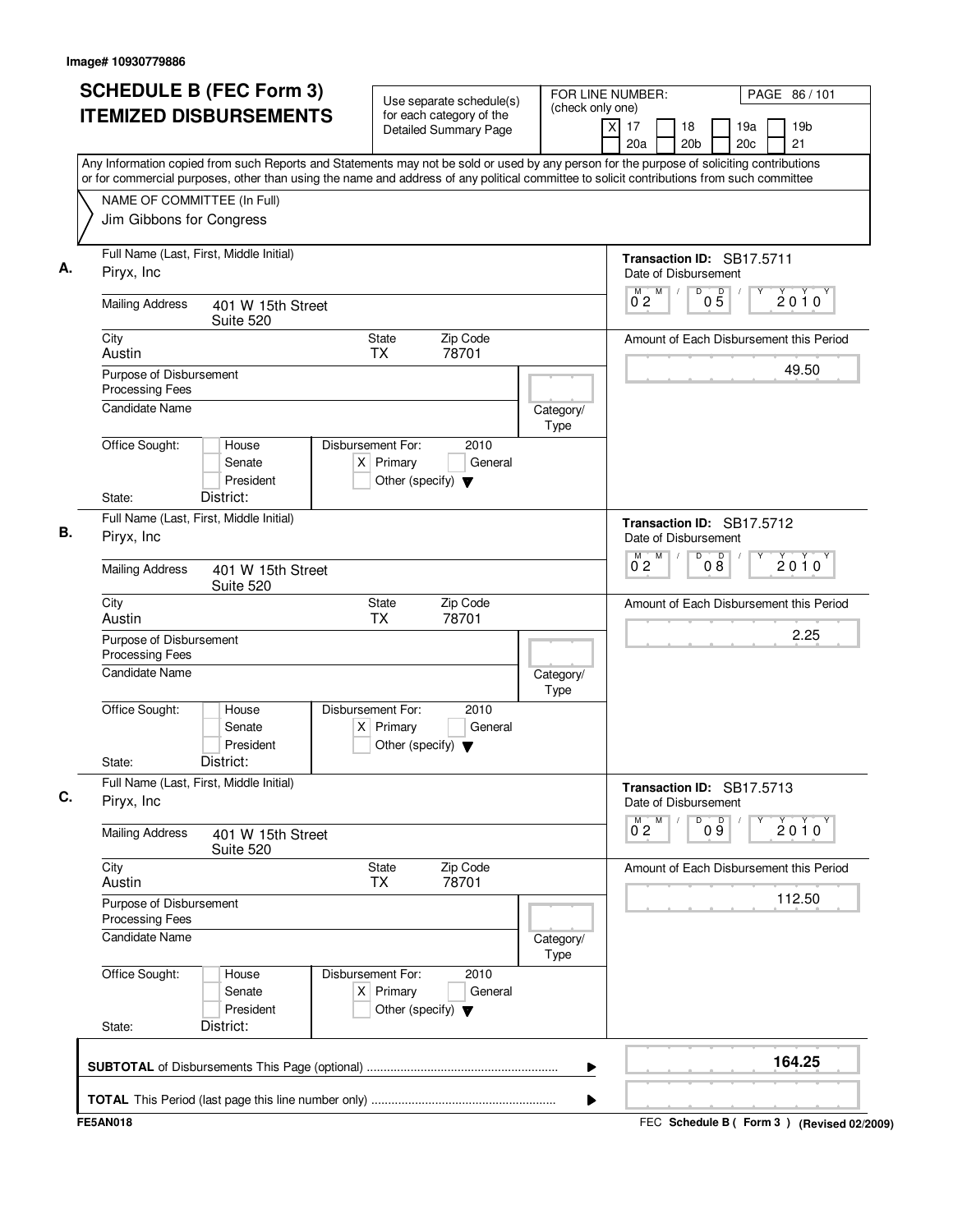| <b>ITEMIZED DISBURSEMENTS</b><br>for each category of the<br>19 <sub>b</sub><br>$\boldsymbol{\mathsf{X}}$<br>17<br>18<br>19a<br>Detailed Summary Page<br>20 <sub>b</sub><br>20 <sub>c</sub><br>21<br>20a<br>Any Information copied from such Reports and Statements may not be sold or used by any person for the purpose of soliciting contributions<br>or for commercial purposes, other than using the name and address of any political committee to solicit contributions from such committee<br>NAME OF COMMITTEE (In Full)<br>Jim Gibbons for Congress<br>Full Name (Last, First, Middle Initial)<br>Transaction ID: SB17.5714<br>Piryx, Inc<br>Date of Disbursement<br>D<br>M<br>D<br>$2010^y$<br>ő 2<br>11<br><b>Mailing Address</b><br>401 W 15th Street<br>Suite 520<br>Zip Code<br>City<br><b>State</b><br>Amount of Each Disbursement this Period<br>78701<br>Austin<br><b>TX</b><br>4.95<br>Purpose of Disbursement<br><b>Processing Fees</b><br><b>Candidate Name</b><br>Category/<br>Type<br>Office Sought:<br>Disbursement For:<br>2010<br>House<br>$X$ Primary<br>Senate<br>General<br>President<br>Other (specify) $\blacktriangledown$<br>State:<br>District:<br>Full Name (Last, First, Middle Initial)<br>Transaction ID: SB17.5715<br>Piryx, Inc.<br>Date of Disbursement<br>D<br>$\overline{1}$ $\overline{2}$<br>$M$ $M$<br>$2010^y$<br>$0^{\degree}2$<br><b>Mailing Address</b><br>401 W 15th Street<br>Suite 520<br>Zip Code<br>Amount of Each Disbursement this Period<br>City<br>State<br>Austin<br><b>TX</b><br>78701<br>14.63<br>Purpose of Disbursement<br><b>Processing Fees</b><br>Candidate Name<br>Category/<br>Type<br>Office Sought:<br>Disbursement For:<br>2010<br>House<br>Senate<br>$X$ Primary<br>General<br>President<br>Other (specify) $\blacktriangledown$<br>District:<br>State:<br>Full Name (Last, First, Middle Initial)<br>Transaction ID: SB17.5716<br>Piryx, Inc.<br>Date of Disbursement<br>M<br>D<br>$\overline{0}^M$ 2<br>$\overline{16}$<br>$2010^{\circ}$<br><b>Mailing Address</b><br>401 W 15th Street<br>Suite 520<br>City<br>Zip Code<br>State<br>Amount of Each Disbursement this Period<br>78701<br>Austin<br><b>TX</b><br>1.13<br>Purpose of Disbursement<br>Processing Fees<br><b>Candidate Name</b><br>Category/<br>Type<br>Office Sought:<br>Disbursement For:<br>2010<br>House<br>$X$ Primary<br>Senate<br>General<br>President<br>Other (specify) $\blacktriangledown$<br>District:<br>State:<br>20.71 | <b>SCHEDULE B (FEC Form 3)</b> |  | Use separate schedule(s) |  | FOR LINE NUMBER:<br>PAGE 87/101<br>(check only one) |  |  |  |  |  |  |
|-------------------------------------------------------------------------------------------------------------------------------------------------------------------------------------------------------------------------------------------------------------------------------------------------------------------------------------------------------------------------------------------------------------------------------------------------------------------------------------------------------------------------------------------------------------------------------------------------------------------------------------------------------------------------------------------------------------------------------------------------------------------------------------------------------------------------------------------------------------------------------------------------------------------------------------------------------------------------------------------------------------------------------------------------------------------------------------------------------------------------------------------------------------------------------------------------------------------------------------------------------------------------------------------------------------------------------------------------------------------------------------------------------------------------------------------------------------------------------------------------------------------------------------------------------------------------------------------------------------------------------------------------------------------------------------------------------------------------------------------------------------------------------------------------------------------------------------------------------------------------------------------------------------------------------------------------------------------------------------------------------------------------------------------------------------------------------------------------------------------------------------------------------------------------------------------------------------------------------------------------------------------------------------------------------------------------------------------------------------------------------------------------------------------------------------------------------------------------------|--------------------------------|--|--------------------------|--|-----------------------------------------------------|--|--|--|--|--|--|
|                                                                                                                                                                                                                                                                                                                                                                                                                                                                                                                                                                                                                                                                                                                                                                                                                                                                                                                                                                                                                                                                                                                                                                                                                                                                                                                                                                                                                                                                                                                                                                                                                                                                                                                                                                                                                                                                                                                                                                                                                                                                                                                                                                                                                                                                                                                                                                                                                                                                               |                                |  |                          |  |                                                     |  |  |  |  |  |  |
|                                                                                                                                                                                                                                                                                                                                                                                                                                                                                                                                                                                                                                                                                                                                                                                                                                                                                                                                                                                                                                                                                                                                                                                                                                                                                                                                                                                                                                                                                                                                                                                                                                                                                                                                                                                                                                                                                                                                                                                                                                                                                                                                                                                                                                                                                                                                                                                                                                                                               |                                |  |                          |  |                                                     |  |  |  |  |  |  |
|                                                                                                                                                                                                                                                                                                                                                                                                                                                                                                                                                                                                                                                                                                                                                                                                                                                                                                                                                                                                                                                                                                                                                                                                                                                                                                                                                                                                                                                                                                                                                                                                                                                                                                                                                                                                                                                                                                                                                                                                                                                                                                                                                                                                                                                                                                                                                                                                                                                                               |                                |  |                          |  |                                                     |  |  |  |  |  |  |
|                                                                                                                                                                                                                                                                                                                                                                                                                                                                                                                                                                                                                                                                                                                                                                                                                                                                                                                                                                                                                                                                                                                                                                                                                                                                                                                                                                                                                                                                                                                                                                                                                                                                                                                                                                                                                                                                                                                                                                                                                                                                                                                                                                                                                                                                                                                                                                                                                                                                               |                                |  |                          |  |                                                     |  |  |  |  |  |  |
|                                                                                                                                                                                                                                                                                                                                                                                                                                                                                                                                                                                                                                                                                                                                                                                                                                                                                                                                                                                                                                                                                                                                                                                                                                                                                                                                                                                                                                                                                                                                                                                                                                                                                                                                                                                                                                                                                                                                                                                                                                                                                                                                                                                                                                                                                                                                                                                                                                                                               |                                |  |                          |  |                                                     |  |  |  |  |  |  |
|                                                                                                                                                                                                                                                                                                                                                                                                                                                                                                                                                                                                                                                                                                                                                                                                                                                                                                                                                                                                                                                                                                                                                                                                                                                                                                                                                                                                                                                                                                                                                                                                                                                                                                                                                                                                                                                                                                                                                                                                                                                                                                                                                                                                                                                                                                                                                                                                                                                                               |                                |  |                          |  |                                                     |  |  |  |  |  |  |
|                                                                                                                                                                                                                                                                                                                                                                                                                                                                                                                                                                                                                                                                                                                                                                                                                                                                                                                                                                                                                                                                                                                                                                                                                                                                                                                                                                                                                                                                                                                                                                                                                                                                                                                                                                                                                                                                                                                                                                                                                                                                                                                                                                                                                                                                                                                                                                                                                                                                               |                                |  |                          |  |                                                     |  |  |  |  |  |  |
|                                                                                                                                                                                                                                                                                                                                                                                                                                                                                                                                                                                                                                                                                                                                                                                                                                                                                                                                                                                                                                                                                                                                                                                                                                                                                                                                                                                                                                                                                                                                                                                                                                                                                                                                                                                                                                                                                                                                                                                                                                                                                                                                                                                                                                                                                                                                                                                                                                                                               |                                |  |                          |  |                                                     |  |  |  |  |  |  |
|                                                                                                                                                                                                                                                                                                                                                                                                                                                                                                                                                                                                                                                                                                                                                                                                                                                                                                                                                                                                                                                                                                                                                                                                                                                                                                                                                                                                                                                                                                                                                                                                                                                                                                                                                                                                                                                                                                                                                                                                                                                                                                                                                                                                                                                                                                                                                                                                                                                                               |                                |  |                          |  |                                                     |  |  |  |  |  |  |
|                                                                                                                                                                                                                                                                                                                                                                                                                                                                                                                                                                                                                                                                                                                                                                                                                                                                                                                                                                                                                                                                                                                                                                                                                                                                                                                                                                                                                                                                                                                                                                                                                                                                                                                                                                                                                                                                                                                                                                                                                                                                                                                                                                                                                                                                                                                                                                                                                                                                               |                                |  |                          |  |                                                     |  |  |  |  |  |  |
|                                                                                                                                                                                                                                                                                                                                                                                                                                                                                                                                                                                                                                                                                                                                                                                                                                                                                                                                                                                                                                                                                                                                                                                                                                                                                                                                                                                                                                                                                                                                                                                                                                                                                                                                                                                                                                                                                                                                                                                                                                                                                                                                                                                                                                                                                                                                                                                                                                                                               |                                |  |                          |  |                                                     |  |  |  |  |  |  |
|                                                                                                                                                                                                                                                                                                                                                                                                                                                                                                                                                                                                                                                                                                                                                                                                                                                                                                                                                                                                                                                                                                                                                                                                                                                                                                                                                                                                                                                                                                                                                                                                                                                                                                                                                                                                                                                                                                                                                                                                                                                                                                                                                                                                                                                                                                                                                                                                                                                                               |                                |  |                          |  |                                                     |  |  |  |  |  |  |
|                                                                                                                                                                                                                                                                                                                                                                                                                                                                                                                                                                                                                                                                                                                                                                                                                                                                                                                                                                                                                                                                                                                                                                                                                                                                                                                                                                                                                                                                                                                                                                                                                                                                                                                                                                                                                                                                                                                                                                                                                                                                                                                                                                                                                                                                                                                                                                                                                                                                               |                                |  |                          |  |                                                     |  |  |  |  |  |  |
|                                                                                                                                                                                                                                                                                                                                                                                                                                                                                                                                                                                                                                                                                                                                                                                                                                                                                                                                                                                                                                                                                                                                                                                                                                                                                                                                                                                                                                                                                                                                                                                                                                                                                                                                                                                                                                                                                                                                                                                                                                                                                                                                                                                                                                                                                                                                                                                                                                                                               |                                |  |                          |  |                                                     |  |  |  |  |  |  |
|                                                                                                                                                                                                                                                                                                                                                                                                                                                                                                                                                                                                                                                                                                                                                                                                                                                                                                                                                                                                                                                                                                                                                                                                                                                                                                                                                                                                                                                                                                                                                                                                                                                                                                                                                                                                                                                                                                                                                                                                                                                                                                                                                                                                                                                                                                                                                                                                                                                                               |                                |  |                          |  |                                                     |  |  |  |  |  |  |
|                                                                                                                                                                                                                                                                                                                                                                                                                                                                                                                                                                                                                                                                                                                                                                                                                                                                                                                                                                                                                                                                                                                                                                                                                                                                                                                                                                                                                                                                                                                                                                                                                                                                                                                                                                                                                                                                                                                                                                                                                                                                                                                                                                                                                                                                                                                                                                                                                                                                               |                                |  |                          |  |                                                     |  |  |  |  |  |  |
|                                                                                                                                                                                                                                                                                                                                                                                                                                                                                                                                                                                                                                                                                                                                                                                                                                                                                                                                                                                                                                                                                                                                                                                                                                                                                                                                                                                                                                                                                                                                                                                                                                                                                                                                                                                                                                                                                                                                                                                                                                                                                                                                                                                                                                                                                                                                                                                                                                                                               |                                |  |                          |  |                                                     |  |  |  |  |  |  |
|                                                                                                                                                                                                                                                                                                                                                                                                                                                                                                                                                                                                                                                                                                                                                                                                                                                                                                                                                                                                                                                                                                                                                                                                                                                                                                                                                                                                                                                                                                                                                                                                                                                                                                                                                                                                                                                                                                                                                                                                                                                                                                                                                                                                                                                                                                                                                                                                                                                                               |                                |  |                          |  |                                                     |  |  |  |  |  |  |
|                                                                                                                                                                                                                                                                                                                                                                                                                                                                                                                                                                                                                                                                                                                                                                                                                                                                                                                                                                                                                                                                                                                                                                                                                                                                                                                                                                                                                                                                                                                                                                                                                                                                                                                                                                                                                                                                                                                                                                                                                                                                                                                                                                                                                                                                                                                                                                                                                                                                               |                                |  |                          |  |                                                     |  |  |  |  |  |  |
|                                                                                                                                                                                                                                                                                                                                                                                                                                                                                                                                                                                                                                                                                                                                                                                                                                                                                                                                                                                                                                                                                                                                                                                                                                                                                                                                                                                                                                                                                                                                                                                                                                                                                                                                                                                                                                                                                                                                                                                                                                                                                                                                                                                                                                                                                                                                                                                                                                                                               |                                |  |                          |  |                                                     |  |  |  |  |  |  |
|                                                                                                                                                                                                                                                                                                                                                                                                                                                                                                                                                                                                                                                                                                                                                                                                                                                                                                                                                                                                                                                                                                                                                                                                                                                                                                                                                                                                                                                                                                                                                                                                                                                                                                                                                                                                                                                                                                                                                                                                                                                                                                                                                                                                                                                                                                                                                                                                                                                                               |                                |  |                          |  |                                                     |  |  |  |  |  |  |
|                                                                                                                                                                                                                                                                                                                                                                                                                                                                                                                                                                                                                                                                                                                                                                                                                                                                                                                                                                                                                                                                                                                                                                                                                                                                                                                                                                                                                                                                                                                                                                                                                                                                                                                                                                                                                                                                                                                                                                                                                                                                                                                                                                                                                                                                                                                                                                                                                                                                               |                                |  |                          |  |                                                     |  |  |  |  |  |  |
|                                                                                                                                                                                                                                                                                                                                                                                                                                                                                                                                                                                                                                                                                                                                                                                                                                                                                                                                                                                                                                                                                                                                                                                                                                                                                                                                                                                                                                                                                                                                                                                                                                                                                                                                                                                                                                                                                                                                                                                                                                                                                                                                                                                                                                                                                                                                                                                                                                                                               |                                |  |                          |  |                                                     |  |  |  |  |  |  |
|                                                                                                                                                                                                                                                                                                                                                                                                                                                                                                                                                                                                                                                                                                                                                                                                                                                                                                                                                                                                                                                                                                                                                                                                                                                                                                                                                                                                                                                                                                                                                                                                                                                                                                                                                                                                                                                                                                                                                                                                                                                                                                                                                                                                                                                                                                                                                                                                                                                                               |                                |  |                          |  |                                                     |  |  |  |  |  |  |
|                                                                                                                                                                                                                                                                                                                                                                                                                                                                                                                                                                                                                                                                                                                                                                                                                                                                                                                                                                                                                                                                                                                                                                                                                                                                                                                                                                                                                                                                                                                                                                                                                                                                                                                                                                                                                                                                                                                                                                                                                                                                                                                                                                                                                                                                                                                                                                                                                                                                               |                                |  |                          |  |                                                     |  |  |  |  |  |  |
|                                                                                                                                                                                                                                                                                                                                                                                                                                                                                                                                                                                                                                                                                                                                                                                                                                                                                                                                                                                                                                                                                                                                                                                                                                                                                                                                                                                                                                                                                                                                                                                                                                                                                                                                                                                                                                                                                                                                                                                                                                                                                                                                                                                                                                                                                                                                                                                                                                                                               |                                |  |                          |  |                                                     |  |  |  |  |  |  |
|                                                                                                                                                                                                                                                                                                                                                                                                                                                                                                                                                                                                                                                                                                                                                                                                                                                                                                                                                                                                                                                                                                                                                                                                                                                                                                                                                                                                                                                                                                                                                                                                                                                                                                                                                                                                                                                                                                                                                                                                                                                                                                                                                                                                                                                                                                                                                                                                                                                                               |                                |  |                          |  |                                                     |  |  |  |  |  |  |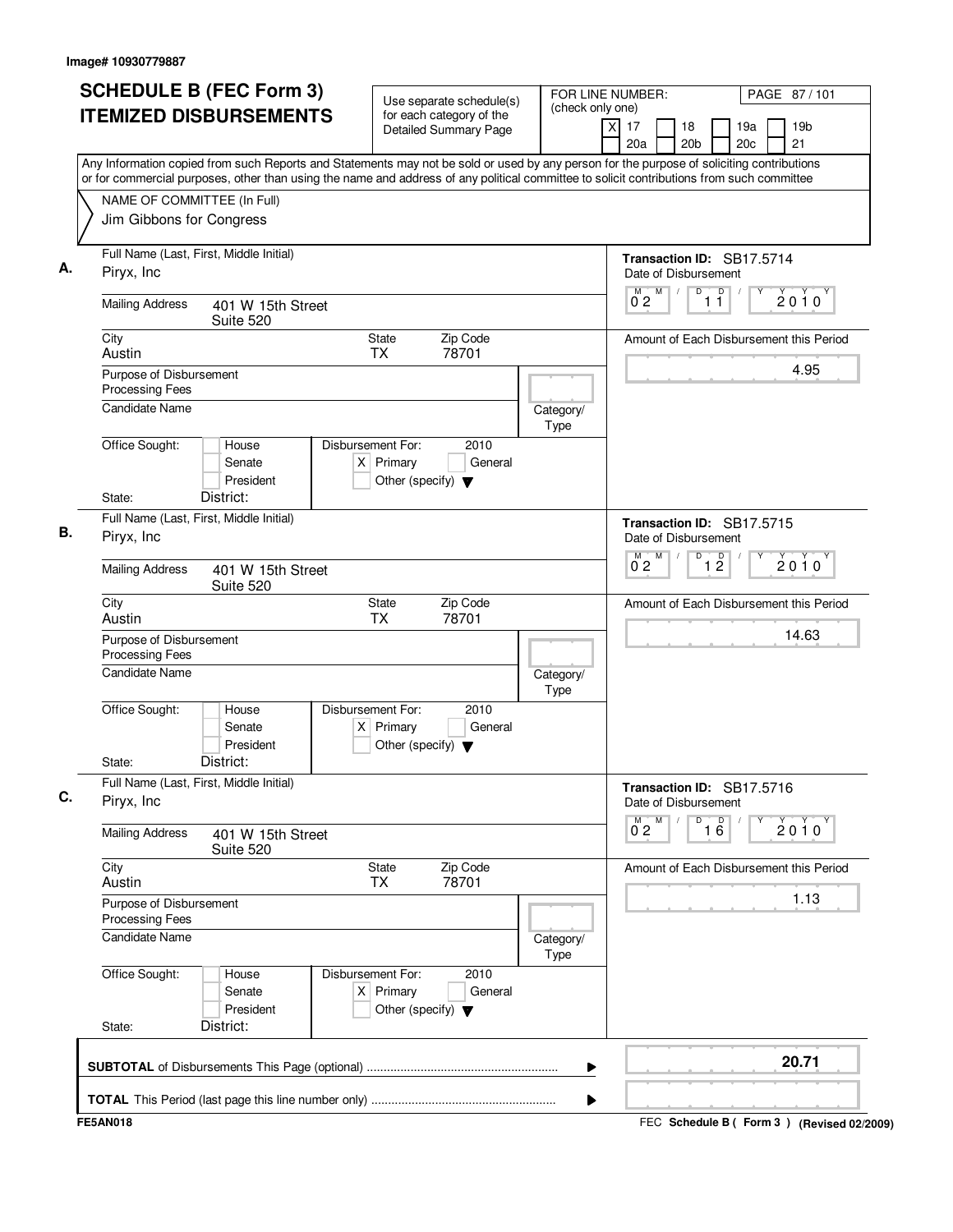| <b>SCHEDULE B (FEC Form 3)</b>                                                                                                                                                                                                                                                         | Use separate schedule(s)                                                                    | FOR LINE NUMBER:<br>(check only one) | PAGE 88 / 101                                                                  |
|----------------------------------------------------------------------------------------------------------------------------------------------------------------------------------------------------------------------------------------------------------------------------------------|---------------------------------------------------------------------------------------------|--------------------------------------|--------------------------------------------------------------------------------|
| <b>ITEMIZED DISBURSEMENTS</b>                                                                                                                                                                                                                                                          | for each category of the<br><b>Detailed Summary Page</b>                                    |                                      | 19 <sub>b</sub><br>17<br>18<br>19a<br>X<br>20a<br>20 <sub>b</sub><br>20c<br>21 |
| Any Information copied from such Reports and Statements may not be sold or used by any person for the purpose of soliciting contributions<br>or for commercial purposes, other than using the name and address of any political committee to solicit contributions from such committee |                                                                                             |                                      |                                                                                |
| NAME OF COMMITTEE (In Full)                                                                                                                                                                                                                                                            |                                                                                             |                                      |                                                                                |
| Jim Gibbons for Congress                                                                                                                                                                                                                                                               |                                                                                             |                                      |                                                                                |
| Full Name (Last, First, Middle Initial)<br>Piryx, Inc                                                                                                                                                                                                                                  |                                                                                             |                                      | Transaction ID: SB17.5717<br>Date of Disbursement                              |
| <b>Mailing Address</b><br>401 W 15th Street<br>Suite 520                                                                                                                                                                                                                               |                                                                                             |                                      | D<br>M<br>D<br>М<br>$2010^y$<br>0 <sub>2</sub><br>18                           |
| City<br>Austin                                                                                                                                                                                                                                                                         | Zip Code<br>State<br>78701<br><b>TX</b>                                                     |                                      | Amount of Each Disbursement this Period                                        |
| Purpose of Disbursement<br>Processing Fees                                                                                                                                                                                                                                             |                                                                                             |                                      | 13.50                                                                          |
| <b>Candidate Name</b>                                                                                                                                                                                                                                                                  |                                                                                             | Category/<br>Type                    |                                                                                |
| Office Sought:<br>House<br>Senate<br>President                                                                                                                                                                                                                                         | Disbursement For:<br>2010<br>$X$ Primary<br>General<br>Other (specify) $\blacktriangledown$ |                                      |                                                                                |
| District:<br>State:                                                                                                                                                                                                                                                                    |                                                                                             |                                      |                                                                                |
| Full Name (Last, First, Middle Initial)<br>Piryx, Inc.                                                                                                                                                                                                                                 |                                                                                             |                                      | Transaction ID: SB17.5718<br>Date of Disbursement                              |
| <b>Mailing Address</b><br>401 W 15th Street<br>Suite 520                                                                                                                                                                                                                               |                                                                                             |                                      | M<br>D<br>$\overline{19}$<br>M.<br>$2010^y$<br>$0^{\degree}2$                  |
| City<br>Austin                                                                                                                                                                                                                                                                         | State<br>Zip Code<br><b>TX</b><br>78701                                                     |                                      | Amount of Each Disbursement this Period                                        |
| Purpose of Disbursement<br><b>Processing Fees</b>                                                                                                                                                                                                                                      |                                                                                             |                                      | 11.25                                                                          |
| Candidate Name                                                                                                                                                                                                                                                                         |                                                                                             | Category/<br><b>Type</b>             |                                                                                |
| Office Sought:<br>House<br>Senate<br>President                                                                                                                                                                                                                                         | Disbursement For:<br>2010<br>$X$ Primary<br>General<br>Other (specify) $\blacktriangledown$ |                                      |                                                                                |
| District:<br>State:                                                                                                                                                                                                                                                                    |                                                                                             |                                      |                                                                                |
| Full Name (Last, First, Middle Initial)<br>Piryx, Inc.                                                                                                                                                                                                                                 |                                                                                             |                                      | Transaction ID: SB17.5719<br>Date of Disbursement                              |
| <b>Mailing Address</b><br>401 W 15th Street<br>Suite 520                                                                                                                                                                                                                               |                                                                                             |                                      | M<br>$\overline{P}$ 2 $\overline{2}$<br>$\overline{0}^M$ 2<br>$2010^{\circ}$   |
| City<br>Austin                                                                                                                                                                                                                                                                         | Zip Code<br>State<br><b>TX</b><br>78701                                                     |                                      | Amount of Each Disbursement this Period                                        |
| Purpose of Disbursement<br>Processing Fees                                                                                                                                                                                                                                             |                                                                                             |                                      | 13.50                                                                          |
| <b>Candidate Name</b>                                                                                                                                                                                                                                                                  |                                                                                             | Category/<br><b>Type</b>             |                                                                                |
| Office Sought:<br>House<br>Senate<br>President                                                                                                                                                                                                                                         | Disbursement For:<br>2010<br>$X$ Primary<br>General<br>Other (specify) $\blacktriangledown$ |                                      |                                                                                |
| District:<br>State:                                                                                                                                                                                                                                                                    |                                                                                             |                                      |                                                                                |
|                                                                                                                                                                                                                                                                                        |                                                                                             | ▶                                    | 38.25                                                                          |
|                                                                                                                                                                                                                                                                                        |                                                                                             |                                      |                                                                                |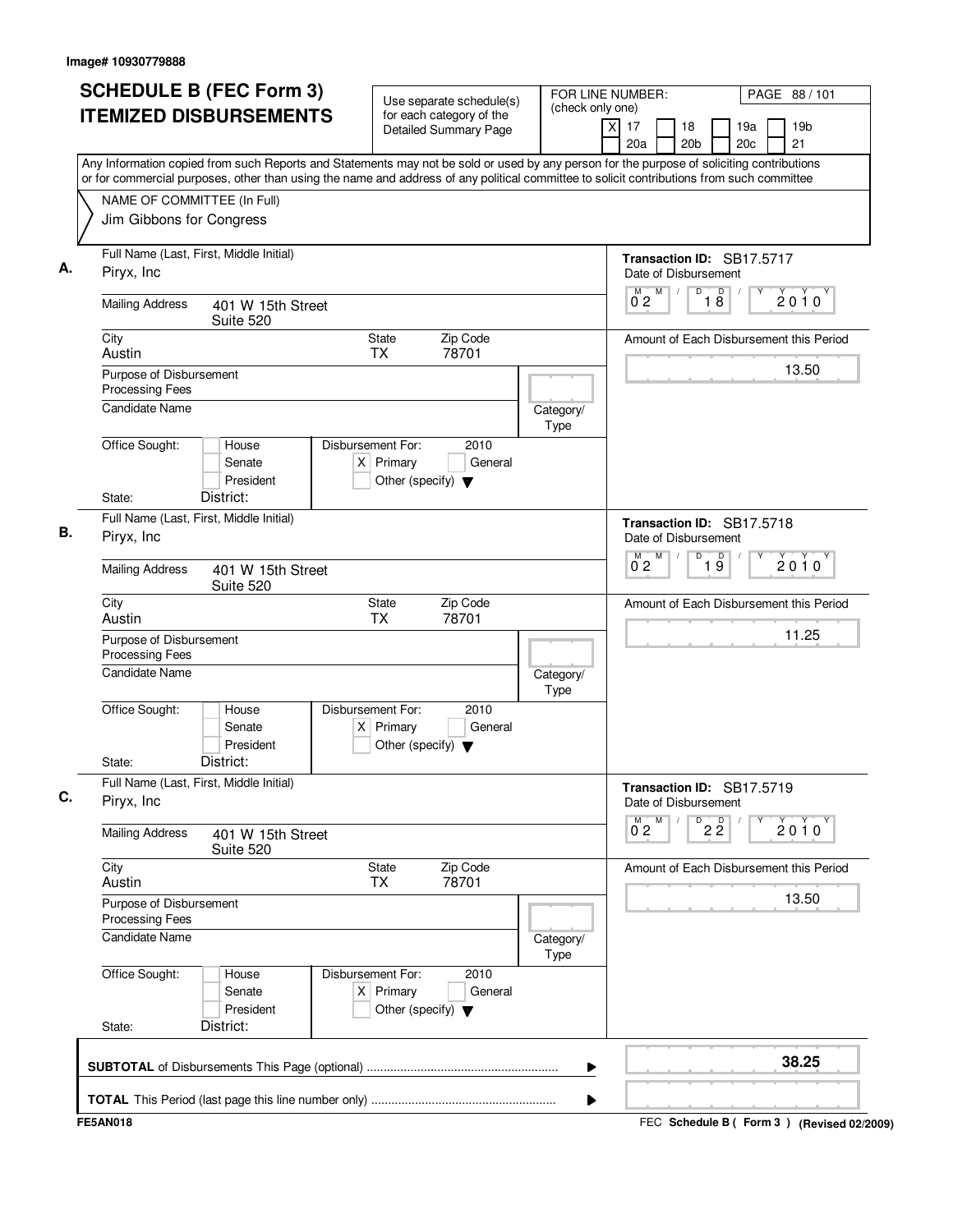| <b>SCHEDULE B (FEC Form 3)</b>                                                                                                                                                                                                                                                         | Use separate schedule(s)                                                                    | FOR LINE NUMBER:         |                          |                                                 | PAGE 89/101                                 |
|----------------------------------------------------------------------------------------------------------------------------------------------------------------------------------------------------------------------------------------------------------------------------------------|---------------------------------------------------------------------------------------------|--------------------------|--------------------------|-------------------------------------------------|---------------------------------------------|
| <b>ITEMIZED DISBURSEMENTS</b>                                                                                                                                                                                                                                                          | for each category of the<br><b>Detailed Summary Page</b>                                    | (check only one)<br>x    | 17<br>20a                | 18<br>20 <sub>b</sub>                           | 19a<br>19 <sub>b</sub><br>20c<br>21         |
| Any Information copied from such Reports and Statements may not be sold or used by any person for the purpose of soliciting contributions<br>or for commercial purposes, other than using the name and address of any political committee to solicit contributions from such committee |                                                                                             |                          |                          |                                                 |                                             |
| NAME OF COMMITTEE (In Full)                                                                                                                                                                                                                                                            |                                                                                             |                          |                          |                                                 |                                             |
| Jim Gibbons for Congress                                                                                                                                                                                                                                                               |                                                                                             |                          |                          |                                                 |                                             |
| Full Name (Last, First, Middle Initial)<br>Piryx, Inc.                                                                                                                                                                                                                                 |                                                                                             |                          |                          | Date of Disbursement                            | Transaction ID: SB17.5720                   |
| <b>Mailing Address</b><br>401 W 15th Street<br>Suite 520                                                                                                                                                                                                                               |                                                                                             |                          | M<br>M<br>0 <sub>2</sub> | $\overline{D}$<br>$\overline{D}$<br>$2\ddot{4}$ | $2010^y$                                    |
| City<br>Austin                                                                                                                                                                                                                                                                         | Zip Code<br>State<br><b>TX</b><br>78701                                                     |                          |                          |                                                 | Amount of Each Disbursement this Period     |
| Purpose of Disbursement<br><b>Processing Fees</b>                                                                                                                                                                                                                                      |                                                                                             |                          |                          |                                                 | 11.25                                       |
| <b>Candidate Name</b>                                                                                                                                                                                                                                                                  |                                                                                             | Category/<br>Type        |                          |                                                 |                                             |
| Office Sought:<br>House<br>Senate<br>President<br>District:<br>State:                                                                                                                                                                                                                  | Disbursement For:<br>2010<br>$X$ Primary<br>General<br>Other (specify) $\blacktriangledown$ |                          |                          |                                                 |                                             |
| Full Name (Last, First, Middle Initial)<br>Piryx, Inc                                                                                                                                                                                                                                  |                                                                                             |                          |                          | Date of Disbursement                            | Transaction ID: SB17.5721                   |
| <b>Mailing Address</b><br>401 W 15th Street<br>Suite 520                                                                                                                                                                                                                               |                                                                                             |                          | M<br>$\overline{0}^M$ 2  | D<br>26                                         | $2010^y$                                    |
| City<br>Austin                                                                                                                                                                                                                                                                         | Zip Code<br>State<br><b>TX</b><br>78701                                                     |                          |                          |                                                 | Amount of Each Disbursement this Period     |
| Purpose of Disbursement<br>Processing Fees                                                                                                                                                                                                                                             |                                                                                             |                          |                          |                                                 | 9.90                                        |
| Candidate Name                                                                                                                                                                                                                                                                         |                                                                                             | Category/<br>Type        |                          |                                                 |                                             |
| Office Sought:<br>House<br>Senate<br>President<br>District:<br>State:                                                                                                                                                                                                                  | Disbursement For:<br>2010<br>General<br>$X$ Primary<br>Other (specify) $\blacktriangledown$ |                          |                          |                                                 |                                             |
| Full Name (Last, First, Middle Initial)<br>Piryx, Inc                                                                                                                                                                                                                                  |                                                                                             |                          |                          | Date of Disbursement                            | Transaction ID: SB17.5766                   |
| <b>Mailing Address</b><br>401 W 15th Street<br>Suite 520                                                                                                                                                                                                                               |                                                                                             |                          | M<br>м<br>$0^{\degree}3$ | 0 <sup>0</sup><br>D                             | 2010                                        |
| City<br>Austin                                                                                                                                                                                                                                                                         | Zip Code<br>State<br>78701<br>TX                                                            |                          |                          |                                                 | Amount of Each Disbursement this Period     |
| Purpose of Disbursement<br>Processing Fees                                                                                                                                                                                                                                             |                                                                                             |                          |                          |                                                 | 1.80                                        |
| Candidate Name                                                                                                                                                                                                                                                                         |                                                                                             | Category/<br><b>Type</b> |                          |                                                 |                                             |
| Office Sought:<br>House<br>Senate<br>President<br>District:<br>State:                                                                                                                                                                                                                  | Disbursement For:<br>2010<br>$X$ Primary<br>General<br>Other (specify) $\blacktriangledown$ |                          |                          |                                                 |                                             |
|                                                                                                                                                                                                                                                                                        |                                                                                             | ▶                        |                          |                                                 | 22.95                                       |
|                                                                                                                                                                                                                                                                                        |                                                                                             | ▶                        |                          |                                                 |                                             |
| <b>FE5AN018</b>                                                                                                                                                                                                                                                                        |                                                                                             |                          |                          |                                                 | FEC Schedule B ( Form 3 ) (Revised 02/2009) |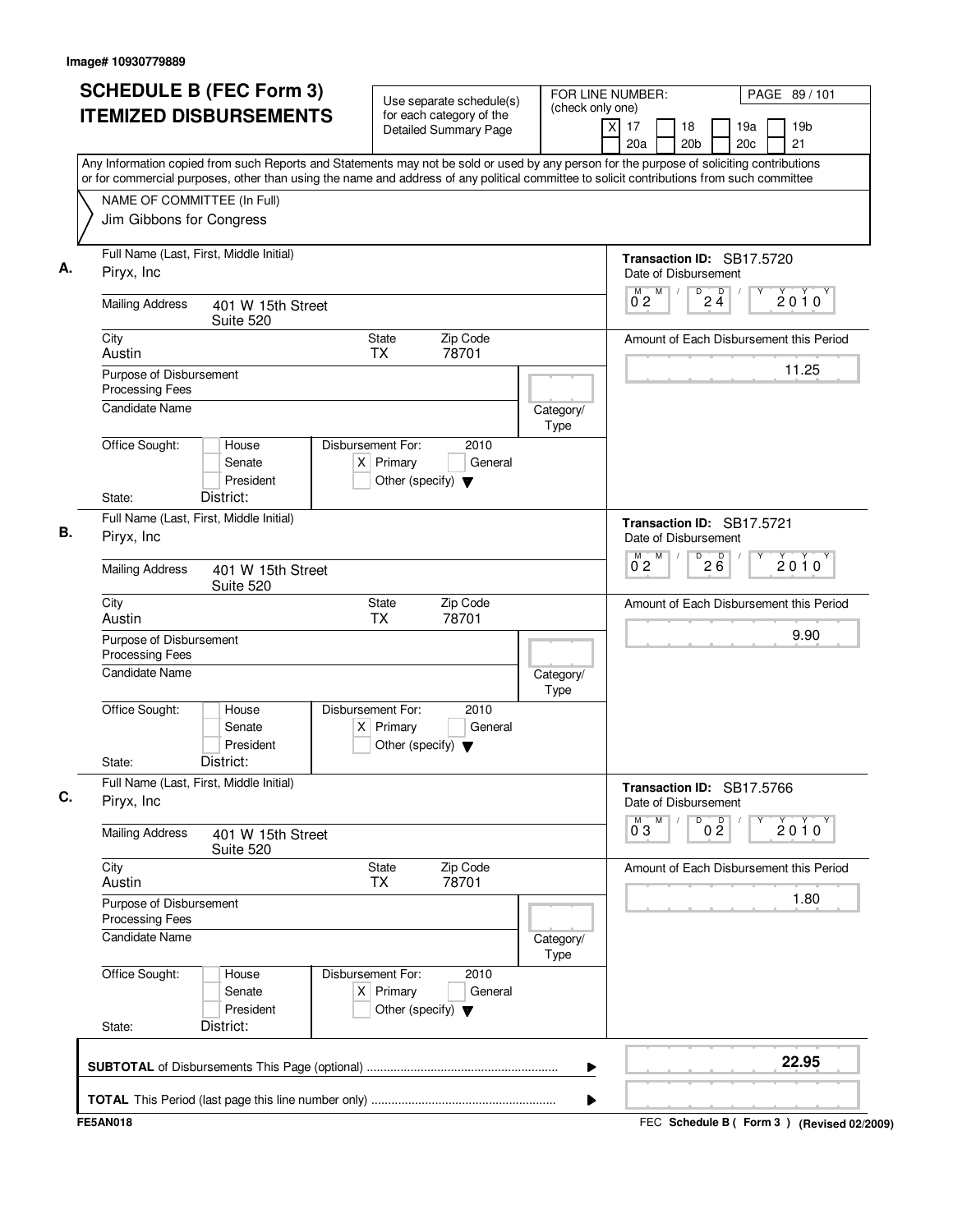| <b>SCHEDULE B (FEC Form 3)</b><br><b>ITEMIZED DISBURSEMENTS</b> |                                | Use separate schedule(s)<br>for each category of the<br><b>Detailed Summary Page</b>        |                          | FOR LINE NUMBER:<br>(check only one)<br>x<br>17<br>18<br>20a<br>20 <sub>b</sub>                                                                                                                                                                                                        | PAGE 90 / 101<br>19a<br>19 <sub>b</sub><br>20c<br>21 |
|-----------------------------------------------------------------|--------------------------------|---------------------------------------------------------------------------------------------|--------------------------|----------------------------------------------------------------------------------------------------------------------------------------------------------------------------------------------------------------------------------------------------------------------------------------|------------------------------------------------------|
|                                                                 |                                |                                                                                             |                          | Any Information copied from such Reports and Statements may not be sold or used by any person for the purpose of soliciting contributions<br>or for commercial purposes, other than using the name and address of any political committee to solicit contributions from such committee |                                                      |
| NAME OF COMMITTEE (In Full)<br>Jim Gibbons for Congress         |                                |                                                                                             |                          |                                                                                                                                                                                                                                                                                        |                                                      |
| Full Name (Last, First, Middle Initial)<br>Piryx, Inc.          |                                |                                                                                             |                          | Transaction ID: SB17.5768<br>Date of Disbursement                                                                                                                                                                                                                                      |                                                      |
| <b>Mailing Address</b>                                          | 401 W 15th Street<br>Suite 520 |                                                                                             |                          | M<br>D<br>$\overline{D}$<br>M<br>$\sqrt{2}$<br>03<br>$0\bar{3}$                                                                                                                                                                                                                        | 2010                                                 |
| City<br>Austin                                                  |                                | Zip Code<br>State<br><b>TX</b><br>78701                                                     |                          |                                                                                                                                                                                                                                                                                        | Amount of Each Disbursement this Period              |
| Purpose of Disbursement<br>Processing Fees                      |                                |                                                                                             |                          |                                                                                                                                                                                                                                                                                        | 24.30                                                |
| <b>Candidate Name</b>                                           |                                |                                                                                             | Category/<br>Type        |                                                                                                                                                                                                                                                                                        |                                                      |
| Office Sought:                                                  | House<br>Senate<br>President   | Disbursement For:<br>2010<br>$X$ Primary<br>General<br>Other (specify) $\blacktriangledown$ |                          |                                                                                                                                                                                                                                                                                        |                                                      |
| District:<br>State:                                             |                                |                                                                                             |                          |                                                                                                                                                                                                                                                                                        |                                                      |
| Full Name (Last, First, Middle Initial)<br>Piryx, Inc.          |                                |                                                                                             |                          | Transaction ID: SB17.5769<br>Date of Disbursement                                                                                                                                                                                                                                      |                                                      |
| <b>Mailing Address</b>                                          | 401 W 15th Street<br>Suite 520 |                                                                                             |                          | M<br>D<br>$\overline{1}$ $\overline{2}$<br>M<br>03                                                                                                                                                                                                                                     | $2010^y$                                             |
| City<br>Austin                                                  |                                | Zip Code<br>State<br><b>TX</b><br>78701                                                     |                          |                                                                                                                                                                                                                                                                                        | Amount of Each Disbursement this Period              |
| Purpose of Disbursement<br>Processing Fees                      |                                |                                                                                             |                          |                                                                                                                                                                                                                                                                                        | 4.50                                                 |
| <b>Candidate Name</b>                                           |                                |                                                                                             | Category/<br>Type        |                                                                                                                                                                                                                                                                                        |                                                      |
| Office Sought:                                                  | House<br>Senate<br>President   | Disbursement For:<br>2010<br>$X$ Primary<br>General<br>Other (specify) $\blacktriangledown$ |                          |                                                                                                                                                                                                                                                                                        |                                                      |
| District:<br>State:<br>Full Name (Last, First, Middle Initial)  |                                |                                                                                             |                          |                                                                                                                                                                                                                                                                                        |                                                      |
| Piryx, Inc.                                                     |                                |                                                                                             |                          | Transaction ID: SB17.5770<br>Date of Disbursement<br>М<br>D                                                                                                                                                                                                                            |                                                      |
| <b>Mailing Address</b>                                          | 401 W 15th Street<br>Suite 520 |                                                                                             |                          | $\overline{1}$ $\overline{7}$<br>$0^{\circ}3$                                                                                                                                                                                                                                          | $2010^y$                                             |
| City<br>Austin                                                  |                                | State<br>Zip Code<br>78701<br>TX                                                            |                          |                                                                                                                                                                                                                                                                                        | Amount of Each Disbursement this Period              |
| Purpose of Disbursement<br><b>Processing Fees</b>               |                                |                                                                                             |                          |                                                                                                                                                                                                                                                                                        | 15.75                                                |
| <b>Candidate Name</b>                                           |                                |                                                                                             | Category/<br><b>Type</b> |                                                                                                                                                                                                                                                                                        |                                                      |
| Office Sought:                                                  | House<br>Senate<br>President   | Disbursement For:<br>2010<br>$X$ Primary<br>General<br>Other (specify) $\blacktriangledown$ |                          |                                                                                                                                                                                                                                                                                        |                                                      |
| District:<br>State:                                             |                                |                                                                                             |                          |                                                                                                                                                                                                                                                                                        |                                                      |
|                                                                 |                                |                                                                                             |                          | ▶                                                                                                                                                                                                                                                                                      | 44.55                                                |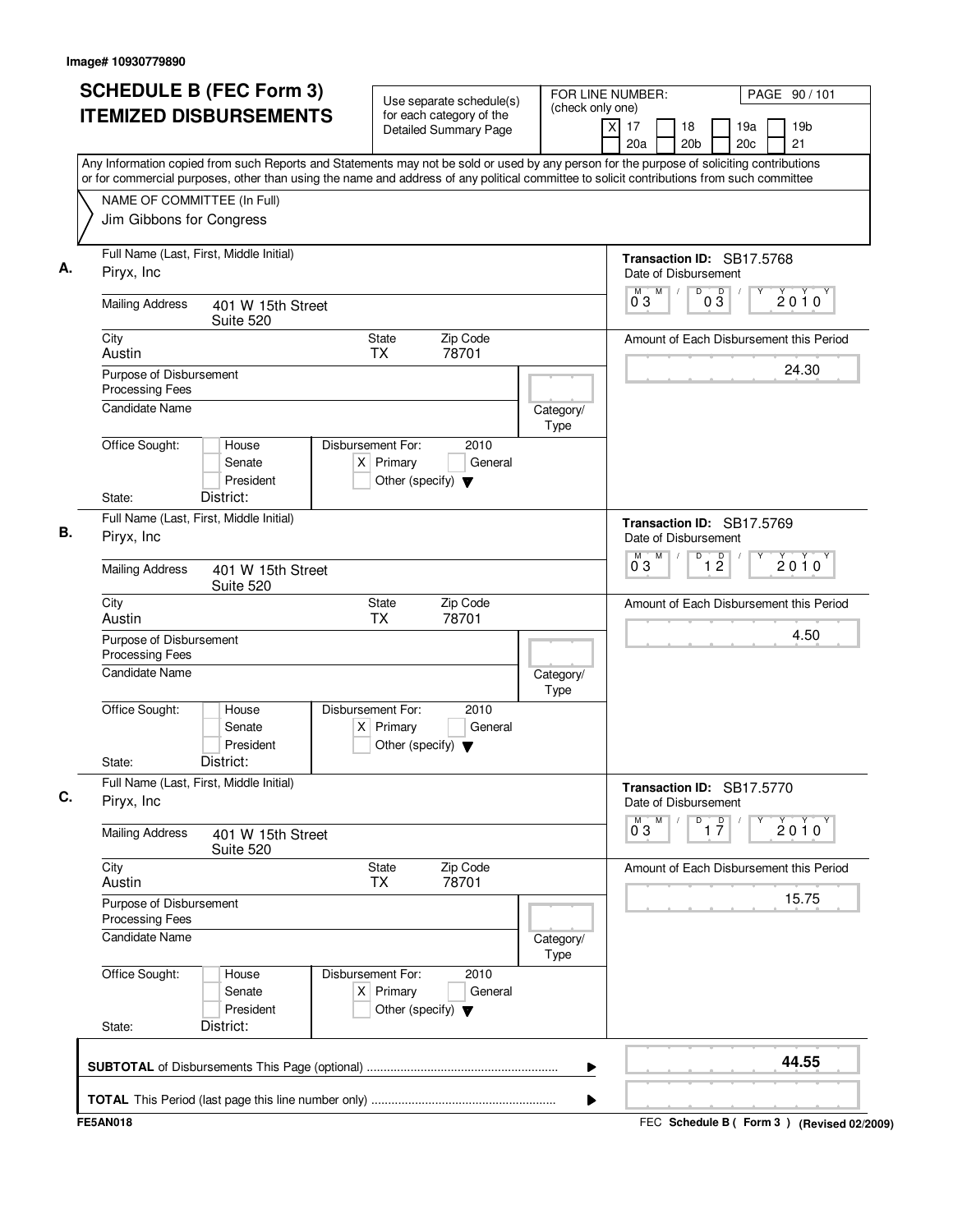| <b>SCHEDULE B (FEC Form 3)</b><br><b>ITEMIZED DISBURSEMENTS</b>                                                                                                                                                                                                                        | Use separate schedule(s)<br>for each category of the<br><b>Detailed Summary Page</b>        | FOR LINE NUMBER:<br>(check only one)<br>x | PAGE 91 / 101<br>17<br>18<br>19a<br>19 <sub>b</sub><br>20 <sub>b</sub><br>20c<br>21<br>20a |
|----------------------------------------------------------------------------------------------------------------------------------------------------------------------------------------------------------------------------------------------------------------------------------------|---------------------------------------------------------------------------------------------|-------------------------------------------|--------------------------------------------------------------------------------------------|
| Any Information copied from such Reports and Statements may not be sold or used by any person for the purpose of soliciting contributions<br>or for commercial purposes, other than using the name and address of any political committee to solicit contributions from such committee |                                                                                             |                                           |                                                                                            |
| NAME OF COMMITTEE (In Full)<br>Jim Gibbons for Congress                                                                                                                                                                                                                                |                                                                                             |                                           |                                                                                            |
| Full Name (Last, First, Middle Initial)<br>Piryx, Inc.                                                                                                                                                                                                                                 |                                                                                             |                                           | Transaction ID: SB17.5771<br>Date of Disbursement                                          |
| <b>Mailing Address</b><br>401 W 15th Street<br>Suite 520                                                                                                                                                                                                                               |                                                                                             |                                           | M<br>D<br>$\overline{D}$<br>M<br>$\sqrt{2}$<br>2010<br>$1\overline{8}$<br>03               |
| City<br>Austin                                                                                                                                                                                                                                                                         | Zip Code<br>State<br><b>TX</b><br>78701                                                     |                                           | Amount of Each Disbursement this Period                                                    |
| Purpose of Disbursement<br>Processing Fees                                                                                                                                                                                                                                             |                                                                                             |                                           | 22.50                                                                                      |
| <b>Candidate Name</b>                                                                                                                                                                                                                                                                  |                                                                                             | Category/<br>Type                         |                                                                                            |
| Office Sought:<br>House<br>Senate<br>President                                                                                                                                                                                                                                         | Disbursement For:<br>2010<br>$X$ Primary<br>General<br>Other (specify) $\blacktriangledown$ |                                           |                                                                                            |
| District:<br>State:                                                                                                                                                                                                                                                                    |                                                                                             |                                           |                                                                                            |
| Full Name (Last, First, Middle Initial)<br>Piryx, Inc.                                                                                                                                                                                                                                 |                                                                                             |                                           | Transaction ID: SB17.5772<br>Date of Disbursement                                          |
| <b>Mailing Address</b><br>401 W 15th Street<br>Suite 520                                                                                                                                                                                                                               |                                                                                             |                                           | M<br>D<br>$\overline{19}$<br>M<br>$2010^y$<br>03                                           |
| City<br>Austin                                                                                                                                                                                                                                                                         | Zip Code<br>State<br><b>TX</b><br>78701                                                     |                                           | Amount of Each Disbursement this Period                                                    |
| Purpose of Disbursement<br>Processing Fees                                                                                                                                                                                                                                             |                                                                                             |                                           | 1.13                                                                                       |
| <b>Candidate Name</b>                                                                                                                                                                                                                                                                  |                                                                                             | Category/<br>Type                         |                                                                                            |
| Office Sought:<br>House<br>Senate<br>President<br>District:<br>State:                                                                                                                                                                                                                  | Disbursement For:<br>2010<br>$X$ Primary<br>General<br>Other (specify) $\blacktriangledown$ |                                           |                                                                                            |
| Full Name (Last, First, Middle Initial)                                                                                                                                                                                                                                                |                                                                                             |                                           |                                                                                            |
| Piryx, Inc.                                                                                                                                                                                                                                                                            |                                                                                             |                                           | Transaction ID: SB17.5773<br>Date of Disbursement<br>M                                     |
| <b>Mailing Address</b><br>401 W 15th Street<br>Suite 520                                                                                                                                                                                                                               |                                                                                             |                                           | $\overline{P}$ 2 $\overline{2}$<br>$0^{\circ}3$<br>$2010^y$                                |
| City<br>Austin                                                                                                                                                                                                                                                                         | State<br>Zip Code<br>78701<br>TX                                                            |                                           | Amount of Each Disbursement this Period                                                    |
| Purpose of Disbursement<br><b>Processing Fees</b>                                                                                                                                                                                                                                      |                                                                                             |                                           | 11.25                                                                                      |
| <b>Candidate Name</b>                                                                                                                                                                                                                                                                  |                                                                                             | Category/<br><b>Type</b>                  |                                                                                            |
| Office Sought:<br>House<br>Senate<br>President                                                                                                                                                                                                                                         | Disbursement For:<br>2010<br>$X$ Primary<br>General<br>Other (specify) $\blacktriangledown$ |                                           |                                                                                            |
| District:<br>State:                                                                                                                                                                                                                                                                    |                                                                                             |                                           |                                                                                            |
|                                                                                                                                                                                                                                                                                        |                                                                                             | ▶                                         | 34.88                                                                                      |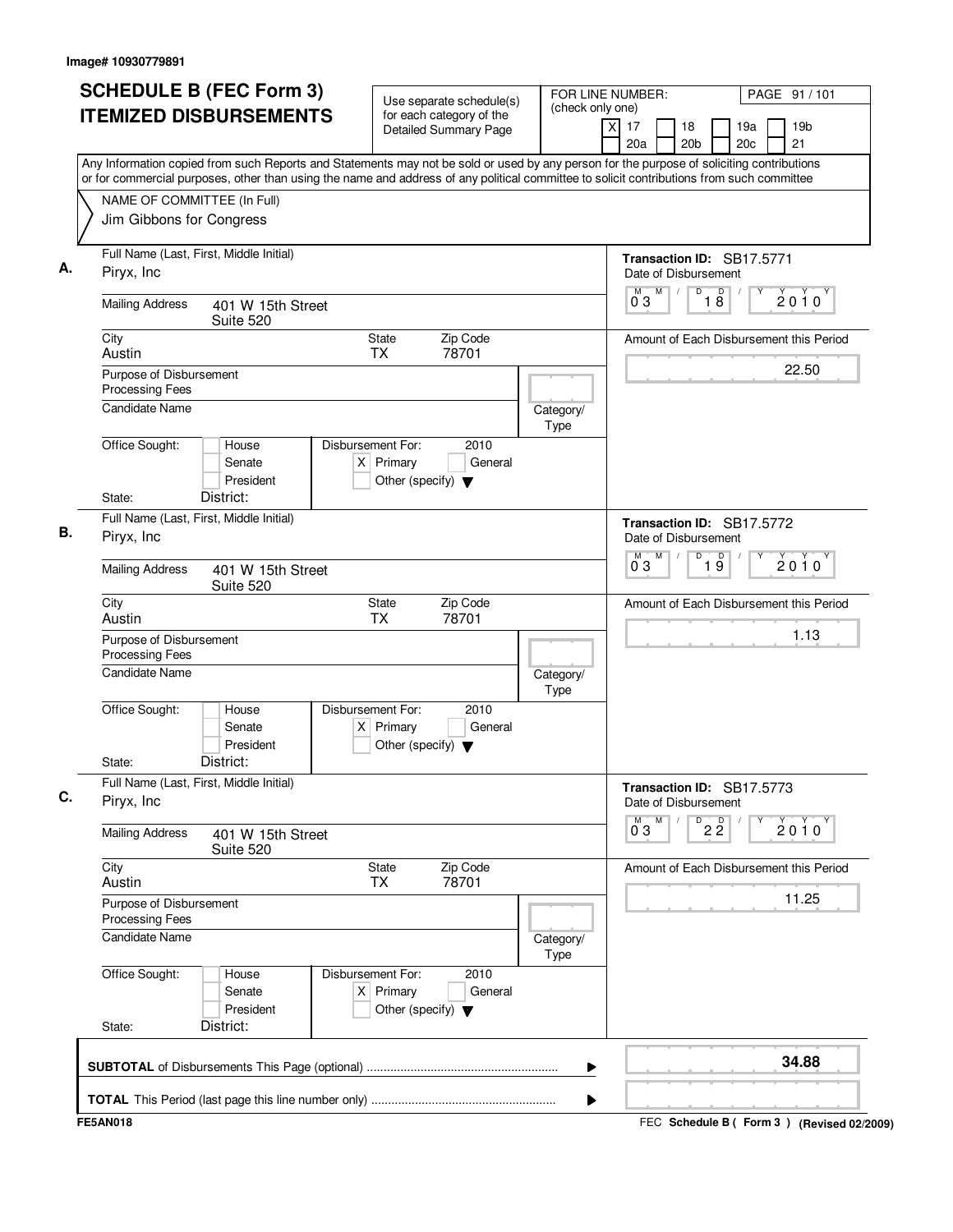| <b>SCHEDULE B (FEC Form 3)</b>                                                                                                                                                                                                                                                         | Use separate schedule(s)                                                                    | FOR LINE NUMBER:<br>(check only one) |                          | PAGE 92/101                                                  |
|----------------------------------------------------------------------------------------------------------------------------------------------------------------------------------------------------------------------------------------------------------------------------------------|---------------------------------------------------------------------------------------------|--------------------------------------|--------------------------|--------------------------------------------------------------|
| <b>ITEMIZED DISBURSEMENTS</b>                                                                                                                                                                                                                                                          | for each category of the<br><b>Detailed Summary Page</b>                                    |                                      | x<br>17<br>20a           | 18<br>19a<br>19 <sub>b</sub><br>20 <sub>b</sub><br>20c<br>21 |
| Any Information copied from such Reports and Statements may not be sold or used by any person for the purpose of soliciting contributions<br>or for commercial purposes, other than using the name and address of any political committee to solicit contributions from such committee |                                                                                             |                                      |                          |                                                              |
| NAME OF COMMITTEE (In Full)                                                                                                                                                                                                                                                            |                                                                                             |                                      |                          |                                                              |
| Jim Gibbons for Congress                                                                                                                                                                                                                                                               |                                                                                             |                                      |                          |                                                              |
| Full Name (Last, First, Middle Initial)<br>Piryx, Inc.                                                                                                                                                                                                                                 |                                                                                             |                                      |                          | Transaction ID: SB17.5774<br>Date of Disbursement            |
| <b>Mailing Address</b><br>401 W 15th Street<br>Suite 520                                                                                                                                                                                                                               |                                                                                             |                                      | M<br>M<br>03             | $\overline{D}$<br>$\overline{D}$<br>$2010^y$<br>23           |
| City<br>Austin                                                                                                                                                                                                                                                                         | Zip Code<br>State<br><b>TX</b><br>78701                                                     |                                      |                          | Amount of Each Disbursement this Period                      |
| Purpose of Disbursement<br><b>Processing Fees</b>                                                                                                                                                                                                                                      |                                                                                             |                                      |                          | 4.50                                                         |
| <b>Candidate Name</b>                                                                                                                                                                                                                                                                  |                                                                                             | Category/<br>Type                    |                          |                                                              |
| Office Sought:<br>House<br>Senate<br>President<br>District:<br>State:                                                                                                                                                                                                                  | Disbursement For:<br>2010<br>$X$ Primary<br>General<br>Other (specify) $\blacktriangledown$ |                                      |                          |                                                              |
| Full Name (Last, First, Middle Initial)<br>Piryx, Inc                                                                                                                                                                                                                                  |                                                                                             |                                      |                          | Transaction ID: SB17.5775<br>Date of Disbursement            |
| <b>Mailing Address</b><br>401 W 15th Street<br>Suite 520                                                                                                                                                                                                                               |                                                                                             |                                      | M<br>$0^{\degree}3$      | $2\frac{D}{4}$<br>D<br>$2010^y$                              |
| City<br>Austin                                                                                                                                                                                                                                                                         | Zip Code<br>State<br><b>TX</b><br>78701                                                     |                                      |                          | Amount of Each Disbursement this Period                      |
| Purpose of Disbursement<br>Processing Fees                                                                                                                                                                                                                                             |                                                                                             |                                      |                          | 1.13                                                         |
| <b>Candidate Name</b>                                                                                                                                                                                                                                                                  |                                                                                             | Category/<br>Type                    |                          |                                                              |
| Office Sought:<br>House<br>Senate<br>President<br>District:<br>State:                                                                                                                                                                                                                  | Disbursement For:<br>2010<br>General<br>$X$ Primary<br>Other (specify) $\blacktriangledown$ |                                      |                          |                                                              |
| Full Name (Last, First, Middle Initial)<br>Piryx, Inc                                                                                                                                                                                                                                  |                                                                                             |                                      |                          | Transaction ID: SB17.5776<br>Date of Disbursement            |
| <b>Mailing Address</b><br>401 W 15th Street<br>Suite 520                                                                                                                                                                                                                               |                                                                                             |                                      | м<br>Μ<br>$0^{\degree}3$ | D<br>$2\overline{5}$<br>2010                                 |
| City<br>Austin                                                                                                                                                                                                                                                                         | Zip Code<br><b>State</b><br>78701<br>TX                                                     |                                      |                          | Amount of Each Disbursement this Period                      |
| Purpose of Disbursement<br>Processing Fees                                                                                                                                                                                                                                             |                                                                                             |                                      |                          | 16.21                                                        |
| Candidate Name                                                                                                                                                                                                                                                                         |                                                                                             | Category/<br><b>Type</b>             |                          |                                                              |
| Office Sought:<br>House<br>Senate<br>President<br>District:<br>State:                                                                                                                                                                                                                  | Disbursement For:<br>2010<br>$X$ Primary<br>General<br>Other (specify) $\blacktriangledown$ |                                      |                          |                                                              |
|                                                                                                                                                                                                                                                                                        |                                                                                             | ▶                                    |                          | 21.84                                                        |
|                                                                                                                                                                                                                                                                                        |                                                                                             | ▶                                    |                          |                                                              |
| <b>FE5AN018</b>                                                                                                                                                                                                                                                                        |                                                                                             |                                      |                          | FEC Schedule B ( Form 3 ) (Revised 02/2009)                  |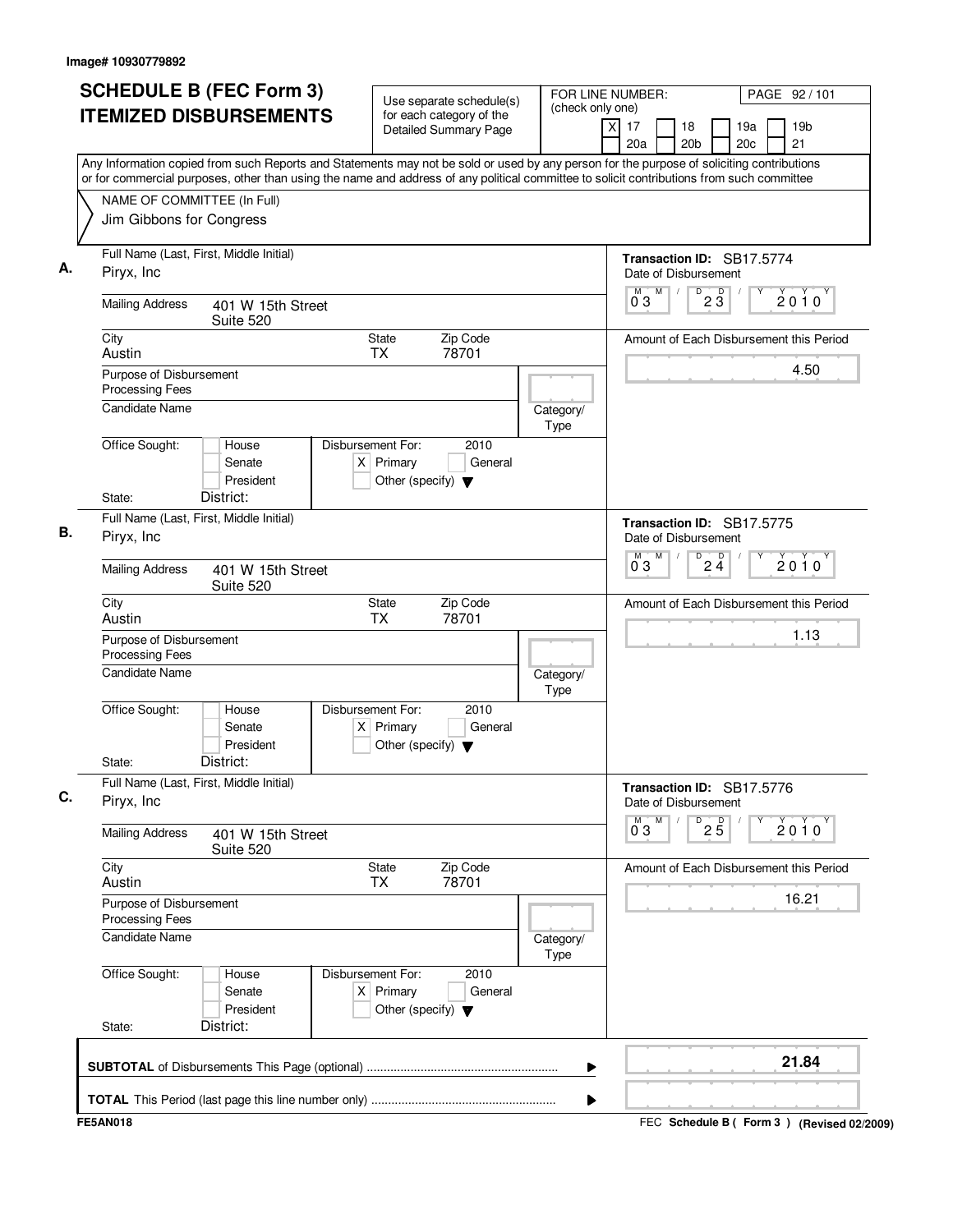| <b>SCHEDULE B (FEC Form 3)</b>                                                                                                                                                                                                                                                         | Use separate schedule(s)                                                                    | FOR LINE NUMBER:         |                          | PAGE 93 / 101                                                |
|----------------------------------------------------------------------------------------------------------------------------------------------------------------------------------------------------------------------------------------------------------------------------------------|---------------------------------------------------------------------------------------------|--------------------------|--------------------------|--------------------------------------------------------------|
| <b>ITEMIZED DISBURSEMENTS</b>                                                                                                                                                                                                                                                          | for each category of the<br><b>Detailed Summary Page</b>                                    | (check only one)         | x<br>17<br>20a           | 18<br>19a<br>19 <sub>b</sub><br>20 <sub>b</sub><br>20c<br>21 |
| Any Information copied from such Reports and Statements may not be sold or used by any person for the purpose of soliciting contributions<br>or for commercial purposes, other than using the name and address of any political committee to solicit contributions from such committee |                                                                                             |                          |                          |                                                              |
| NAME OF COMMITTEE (In Full)                                                                                                                                                                                                                                                            |                                                                                             |                          |                          |                                                              |
| Jim Gibbons for Congress                                                                                                                                                                                                                                                               |                                                                                             |                          |                          |                                                              |
| Full Name (Last, First, Middle Initial)<br>Piryx, Inc.                                                                                                                                                                                                                                 |                                                                                             |                          |                          | Transaction ID: SB17.5777<br>Date of Disbursement            |
| <b>Mailing Address</b><br>401 W 15th Street<br>Suite 520                                                                                                                                                                                                                               |                                                                                             |                          | M<br>M<br>03             | $\overline{D}$<br>$\overline{D}$<br>$2010^y$<br>26           |
| City<br>Austin                                                                                                                                                                                                                                                                         | Zip Code<br>State<br><b>TX</b><br>78701                                                     |                          |                          | Amount of Each Disbursement this Period                      |
| Purpose of Disbursement<br><b>Processing Fees</b>                                                                                                                                                                                                                                      |                                                                                             |                          |                          | 441.01                                                       |
| <b>Candidate Name</b>                                                                                                                                                                                                                                                                  |                                                                                             | Category/<br>Type        |                          |                                                              |
| Office Sought:<br>House<br>Senate<br>President<br>District:<br>State:                                                                                                                                                                                                                  | Disbursement For:<br>2010<br>$X$ Primary<br>General<br>Other (specify) $\blacktriangledown$ |                          |                          |                                                              |
| Full Name (Last, First, Middle Initial)<br>Piryx, Inc                                                                                                                                                                                                                                  |                                                                                             |                          |                          | Transaction ID: SB17.5778<br>Date of Disbursement            |
| <b>Mailing Address</b><br>401 W 15th Street<br>Suite 520                                                                                                                                                                                                                               |                                                                                             |                          | M<br>$0^{\degree}3$      | D<br>29<br>$2010^y$                                          |
| City<br>Austin                                                                                                                                                                                                                                                                         | Zip Code<br>State<br><b>TX</b><br>78701                                                     |                          |                          | Amount of Each Disbursement this Period                      |
| Purpose of Disbursement<br>Processing Fees                                                                                                                                                                                                                                             |                                                                                             |                          |                          | 10.13                                                        |
| <b>Candidate Name</b>                                                                                                                                                                                                                                                                  |                                                                                             | Category/<br>Type        |                          |                                                              |
| Office Sought:<br>House<br>Senate<br>President<br>District:<br>State:                                                                                                                                                                                                                  | Disbursement For:<br>2010<br>General<br>$X$ Primary<br>Other (specify) $\blacktriangledown$ |                          |                          |                                                              |
| Full Name (Last, First, Middle Initial)<br>Piryx, Inc                                                                                                                                                                                                                                  |                                                                                             |                          |                          | Transaction ID: SB17.5779<br>Date of Disbursement            |
| <b>Mailing Address</b><br>401 W 15th Street<br>Suite 520                                                                                                                                                                                                                               |                                                                                             |                          | м<br>Μ<br>$0^{\degree}3$ | $30^{\circ}$<br>D<br>2010                                    |
| City<br>Austin                                                                                                                                                                                                                                                                         | Zip Code<br><b>State</b><br>78701<br>TX                                                     |                          |                          | Amount of Each Disbursement this Period                      |
| Purpose of Disbursement<br>Processing Fees                                                                                                                                                                                                                                             |                                                                                             |                          |                          | 24.75                                                        |
| Candidate Name                                                                                                                                                                                                                                                                         |                                                                                             | Category/<br><b>Type</b> |                          |                                                              |
| Office Sought:<br>House<br>Senate<br>President<br>District:<br>State:                                                                                                                                                                                                                  | Disbursement For:<br>2010<br>$X$ Primary<br>General<br>Other (specify) $\blacktriangledown$ |                          |                          |                                                              |
|                                                                                                                                                                                                                                                                                        |                                                                                             | ▶                        |                          | 475.89                                                       |
|                                                                                                                                                                                                                                                                                        |                                                                                             | ▶                        |                          |                                                              |
| <b>FE5AN018</b>                                                                                                                                                                                                                                                                        |                                                                                             |                          |                          | FEC Schedule B ( Form 3 ) (Revised 02/2009)                  |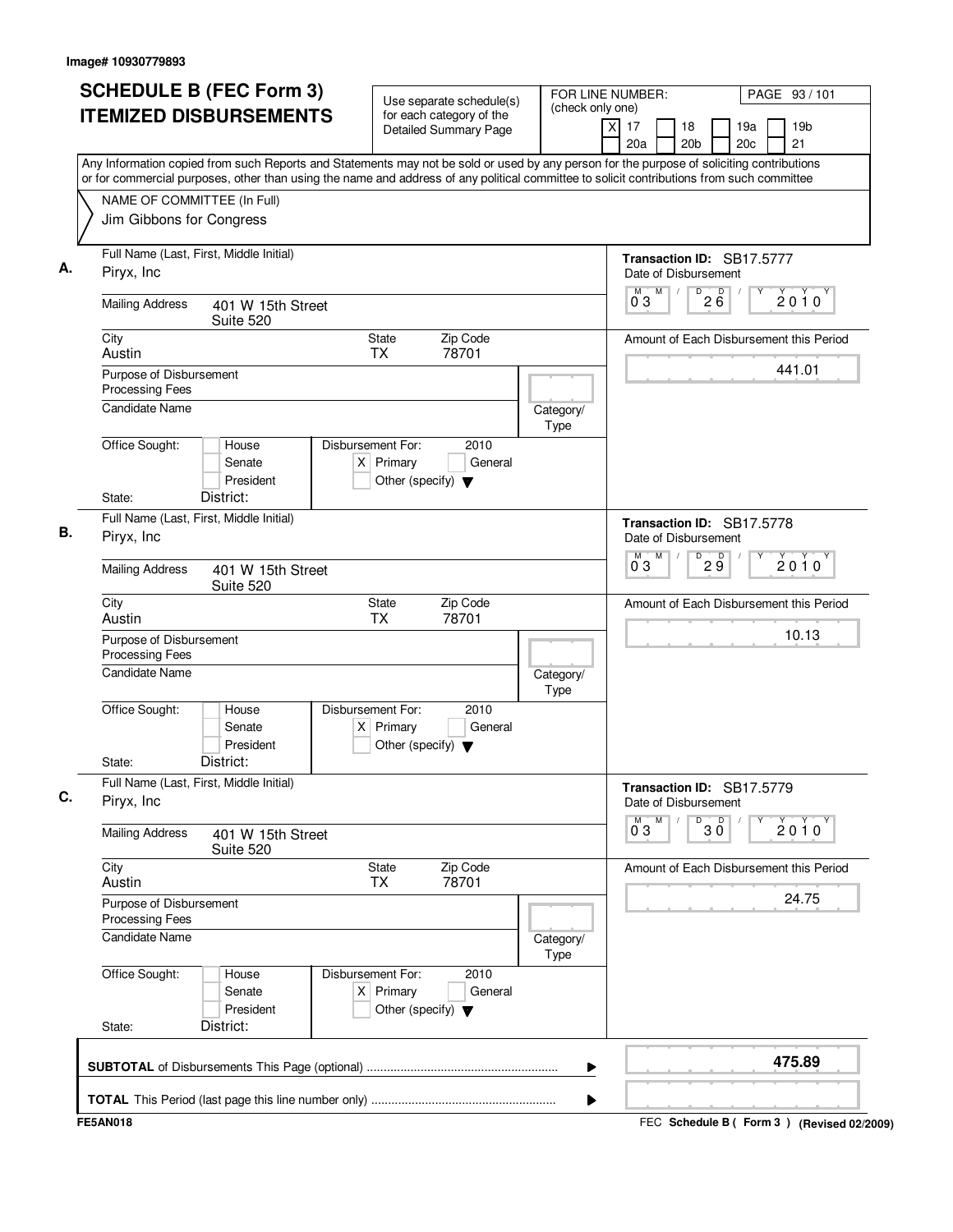| <b>SCHEDULE B (FEC Form 3)</b><br><b>ITEMIZED DISBURSEMENTS</b>                                                                                                                                                                                                                        | Use separate schedule(s)<br>for each category of the<br><b>Detailed Summary Page</b>        | FOR LINE NUMBER:<br>(check only one)<br>$\times$ | PAGE 94 / 101<br>17<br>18<br>19a<br>19 <sub>b</sub><br>21<br>20a<br>20 <sub>b</sub><br>20c |
|----------------------------------------------------------------------------------------------------------------------------------------------------------------------------------------------------------------------------------------------------------------------------------------|---------------------------------------------------------------------------------------------|--------------------------------------------------|--------------------------------------------------------------------------------------------|
| Any Information copied from such Reports and Statements may not be sold or used by any person for the purpose of soliciting contributions<br>or for commercial purposes, other than using the name and address of any political committee to solicit contributions from such committee |                                                                                             |                                                  |                                                                                            |
| NAME OF COMMITTEE (In Full)<br>Jim Gibbons for Congress                                                                                                                                                                                                                                |                                                                                             |                                                  |                                                                                            |
| Full Name (Last, First, Middle Initial)<br>Piryx, Inc.                                                                                                                                                                                                                                 |                                                                                             |                                                  | Transaction ID: SB17.5780<br>Date of Disbursement                                          |
| <b>Mailing Address</b><br>401 W 15th Street<br>Suite 520                                                                                                                                                                                                                               |                                                                                             |                                                  | M<br>D<br>$\overline{\mathsf{D}}$<br>M<br>$\sqrt{2}$<br>2010<br>3 Ĭ<br>03                  |
| City<br>Austin                                                                                                                                                                                                                                                                         | Zip Code<br>State<br><b>TX</b><br>78701                                                     |                                                  | Amount of Each Disbursement this Period                                                    |
| Purpose of Disbursement<br>Processing Fees                                                                                                                                                                                                                                             |                                                                                             |                                                  | 4.95                                                                                       |
| <b>Candidate Name</b><br>Office Sought:<br>House                                                                                                                                                                                                                                       | Disbursement For:<br>2010                                                                   | Category/<br>Type                                |                                                                                            |
| Senate<br>President<br>District:<br>State:                                                                                                                                                                                                                                             | $X$ Primary<br>General<br>Other (specify) $\blacktriangledown$                              |                                                  |                                                                                            |
| Full Name (Last, First, Middle Initial)<br>Ryan O'Dea Technical Services                                                                                                                                                                                                               |                                                                                             |                                                  | Transaction ID: SB17.5813<br>Date of Disbursement                                          |
| <b>Mailing Address</b><br>766 SE White Oak Lane                                                                                                                                                                                                                                        |                                                                                             |                                                  | M<br>D<br>$\overline{1\,5}$<br>M<br>$2010^y$<br>03                                         |
| City<br>Waukee                                                                                                                                                                                                                                                                         | Zip Code<br>State<br>IA<br>50263                                                            |                                                  | Amount of Each Disbursement this Period                                                    |
| Purpose of Disbursement<br><b>Computer Support Services</b>                                                                                                                                                                                                                            |                                                                                             |                                                  | 275.00                                                                                     |
| <b>Candidate Name</b>                                                                                                                                                                                                                                                                  |                                                                                             | Category/<br>Type                                |                                                                                            |
| Office Sought:<br>House<br>Senate<br>President<br>District:<br>State:                                                                                                                                                                                                                  | Disbursement For:<br>2010<br>$X$ Primary<br>General<br>Other (specify) $\blacktriangledown$ |                                                  |                                                                                            |
| Full Name (Last, First, Middle Initial)<br><b>Sigler Companies</b>                                                                                                                                                                                                                     |                                                                                             |                                                  | Transaction ID: SB17.5811<br>Date of Disbursement                                          |
| <b>Mailing Address</b><br>3100 South Riverside Dr<br><b>PO Box 887</b>                                                                                                                                                                                                                 |                                                                                             |                                                  | $\overline{1\,5}$<br>М<br>D<br>$0^{\circ}3$<br>$2010^y$                                    |
| City<br>Ames                                                                                                                                                                                                                                                                           | Zip Code<br><b>State</b><br>IA<br>50010                                                     |                                                  | Amount of Each Disbursement this Period                                                    |
| Purpose of Disbursement<br><b>Stickers</b>                                                                                                                                                                                                                                             |                                                                                             |                                                  | 278.53                                                                                     |
| <b>Candidate Name</b>                                                                                                                                                                                                                                                                  |                                                                                             | Category/<br><b>Type</b>                         |                                                                                            |
| Office Sought:<br>House<br>Senate<br>President<br>District:<br>State:                                                                                                                                                                                                                  | Disbursement For:<br>2010<br>$X$ Primary<br>General<br>Other (specify) $\blacktriangledown$ |                                                  |                                                                                            |
|                                                                                                                                                                                                                                                                                        |                                                                                             |                                                  |                                                                                            |
|                                                                                                                                                                                                                                                                                        |                                                                                             | ▶                                                | 558.48                                                                                     |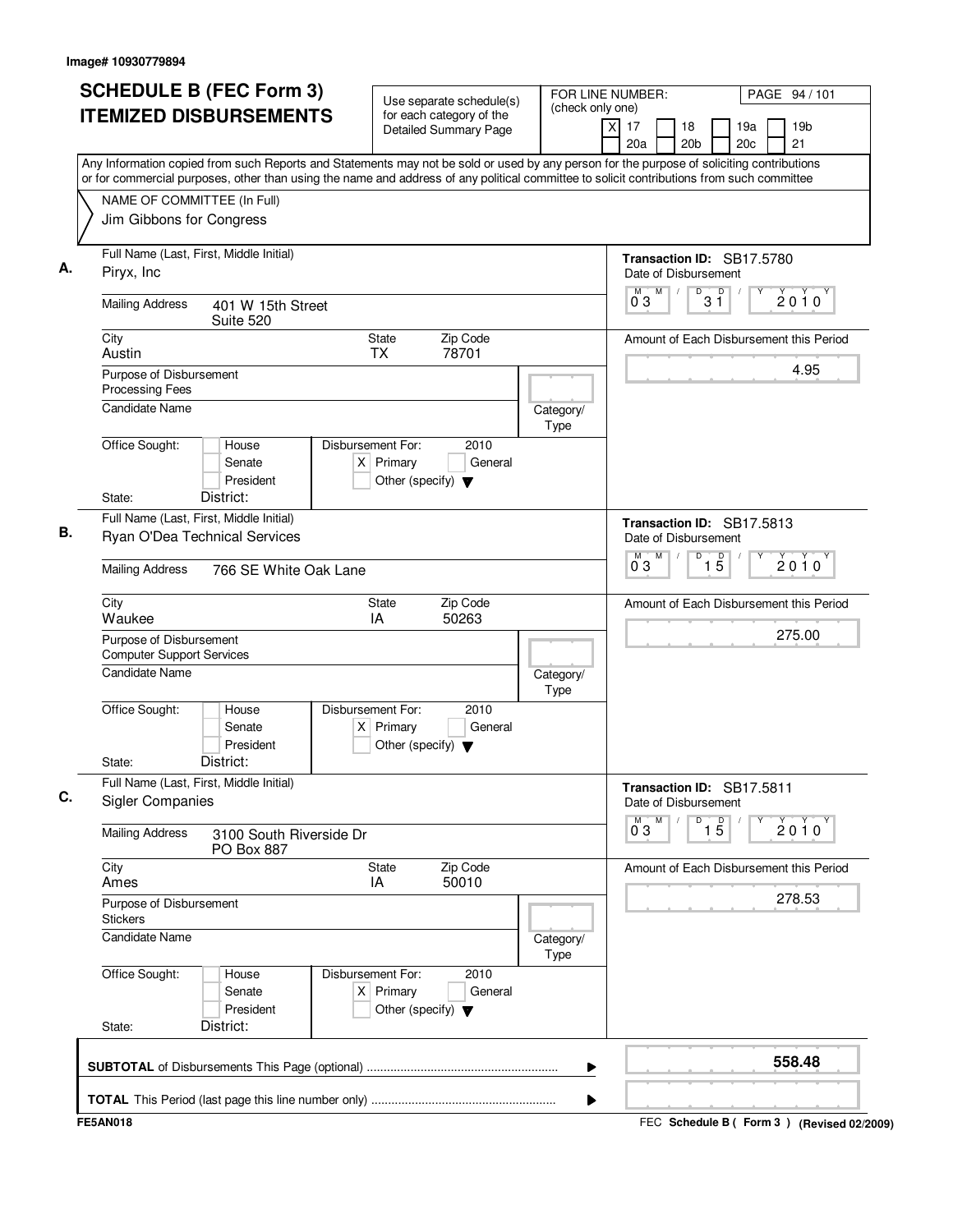|                                                                  | <b>SCHEDULE B (FEC Form 3)</b>                                                                                                            |                                                                          | Use separate schedule(s)                                 |                          | FOR LINE NUMBER:                                  | PAGE 95/101                             |
|------------------------------------------------------------------|-------------------------------------------------------------------------------------------------------------------------------------------|--------------------------------------------------------------------------|----------------------------------------------------------|--------------------------|---------------------------------------------------|-----------------------------------------|
| <b>ITEMIZED DISBURSEMENTS</b>                                    |                                                                                                                                           |                                                                          | for each category of the<br><b>Detailed Summary Page</b> | (check only one)         | $\times$<br>17<br>18<br>20a<br>20 <sub>b</sub>    | 19a<br>19 <sub>b</sub><br>20c<br>21     |
|                                                                  | Any Information copied from such Reports and Statements may not be sold or used by any person for the purpose of soliciting contributions |                                                                          |                                                          |                          |                                                   |                                         |
|                                                                  | or for commercial purposes, other than using the name and address of any political committee to solicit contributions from such committee |                                                                          |                                                          |                          |                                                   |                                         |
| NAME OF COMMITTEE (In Full)<br>Jim Gibbons for Congress          |                                                                                                                                           |                                                                          |                                                          |                          |                                                   |                                         |
|                                                                  |                                                                                                                                           |                                                                          |                                                          |                          |                                                   |                                         |
| Full Name (Last, First, Middle Initial)                          |                                                                                                                                           |                                                                          |                                                          |                          | Transaction ID: SB17.5557                         |                                         |
| David Sokol                                                      |                                                                                                                                           |                                                                          |                                                          |                          | Date of Disbursement                              |                                         |
| <b>Mailing Address</b>                                           | 1111 S 103rd Street                                                                                                                       |                                                                          |                                                          |                          | M<br>D<br>$30^{\circ}$<br>M<br>03                 | 2010                                    |
| City<br>Omaha                                                    |                                                                                                                                           | <b>State</b><br><b>NE</b>                                                | Zip Code<br>68124                                        |                          |                                                   | Amount of Each Disbursement this Period |
| Purpose of Disbursement                                          |                                                                                                                                           |                                                                          |                                                          |                          |                                                   | 583.20                                  |
| In-kind - Event Facility Fees                                    |                                                                                                                                           |                                                                          |                                                          |                          |                                                   |                                         |
| Candidate Name                                                   |                                                                                                                                           |                                                                          |                                                          | Category/                |                                                   |                                         |
| Office Sought:                                                   | House                                                                                                                                     | Disbursement For:                                                        | 2010                                                     | <b>Type</b>              |                                                   |                                         |
|                                                                  | Senate                                                                                                                                    | $X$ Primary                                                              | General                                                  |                          |                                                   |                                         |
|                                                                  | President                                                                                                                                 | Other (specify) $\blacktriangledown$                                     |                                                          |                          |                                                   |                                         |
| State:                                                           | District:                                                                                                                                 |                                                                          |                                                          |                          |                                                   |                                         |
| Full Name (Last, First, Middle Initial)                          |                                                                                                                                           |                                                                          |                                                          |                          | Transaction ID: SB17.5801                         |                                         |
| State Auto Insurance                                             |                                                                                                                                           |                                                                          |                                                          |                          | Date of Disbursement                              |                                         |
| <b>Mailing Address</b>                                           | PO Box 182738                                                                                                                             |                                                                          |                                                          |                          | $\overline{D}$<br>M<br>M<br>$0\frac{D}{7}$<br>03  | $2010^y$                                |
| City<br>Columbus                                                 |                                                                                                                                           | State<br><b>OH</b>                                                       | Zip Code<br>43218                                        |                          |                                                   | Amount of Each Disbursement this Period |
| Purpose of Disbursement<br>Insurance for Headquarters            |                                                                                                                                           |                                                                          |                                                          |                          |                                                   | 449.00                                  |
| <b>Candidate Name</b>                                            |                                                                                                                                           |                                                                          |                                                          | Category/<br><b>Type</b> |                                                   |                                         |
| Office Sought:                                                   | House<br>Senate<br>President                                                                                                              | Disbursement For:<br>$X$ Primary<br>Other (specify) $\blacktriangledown$ | 2010<br>General                                          |                          |                                                   |                                         |
| State:                                                           | District:                                                                                                                                 |                                                                          |                                                          |                          |                                                   |                                         |
| Full Name (Last, First, Middle Initial)<br><b>Charles Talbot</b> |                                                                                                                                           |                                                                          |                                                          |                          | Transaction ID: SB17.5586<br>Date of Disbursement |                                         |
| <b>Mailing Address</b>                                           | 188 Southbeach Dr                                                                                                                         |                                                                          |                                                          |                          | M<br>D<br>$\overline{19}$<br>$\overline{0}^M$ 3   | 2010                                    |
| City<br>Marco Island                                             |                                                                                                                                           | State<br>FL.                                                             | Zip Code<br>34145                                        |                          |                                                   | Amount of Each Disbursement this Period |
| Purpose of Disbursement<br>In-kind - Food /Beverages             |                                                                                                                                           |                                                                          |                                                          |                          |                                                   | 468.66                                  |
| <b>Candidate Name</b>                                            |                                                                                                                                           |                                                                          |                                                          | Category/<br>Type        |                                                   |                                         |
| Office Sought:<br>State:                                         | House<br>Senate<br>President<br>District:                                                                                                 | Disbursement For:<br>$X$ Primary<br>Other (specify) $\blacktriangledown$ | 2010<br>General                                          |                          |                                                   |                                         |
|                                                                  |                                                                                                                                           |                                                                          |                                                          |                          |                                                   |                                         |
|                                                                  |                                                                                                                                           |                                                                          |                                                          |                          |                                                   | 1500.86                                 |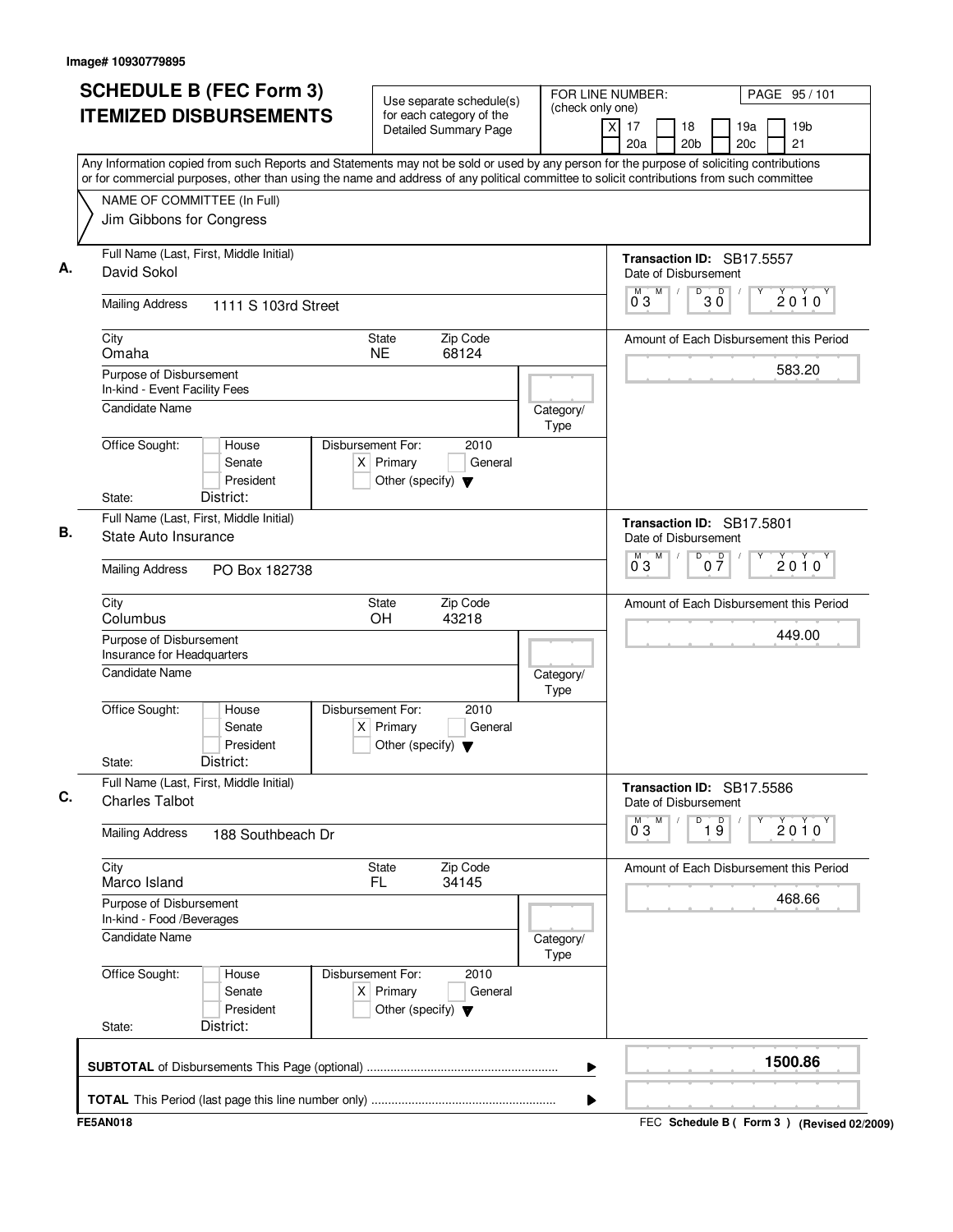| <b>SCHEDULE B (FEC Form 3)</b><br><b>ITEMIZED DISBURSEMENTS</b>                                                                                                                                                                                                                        | Use separate schedule(s)<br>for each category of the<br><b>Detailed Summary Page</b>        | FOR LINE NUMBER:<br>(check only one) | PAGE 96 / 101<br>$\times$<br>17<br>18<br>19a<br>19 <sub>b</sub><br>21<br>20a<br>20 <sub>b</sub><br>20c |
|----------------------------------------------------------------------------------------------------------------------------------------------------------------------------------------------------------------------------------------------------------------------------------------|---------------------------------------------------------------------------------------------|--------------------------------------|--------------------------------------------------------------------------------------------------------|
| Any Information copied from such Reports and Statements may not be sold or used by any person for the purpose of soliciting contributions<br>or for commercial purposes, other than using the name and address of any political committee to solicit contributions from such committee |                                                                                             |                                      |                                                                                                        |
| NAME OF COMMITTEE (In Full)<br>Jim Gibbons for Congress                                                                                                                                                                                                                                |                                                                                             |                                      |                                                                                                        |
| Full Name (Last, First, Middle Initial)<br>The Right List                                                                                                                                                                                                                              |                                                                                             |                                      | Transaction ID: SB17.5730<br>Date of Disbursement                                                      |
| <b>Mailing Address</b><br>400 Locust Street<br>Suite 330                                                                                                                                                                                                                               |                                                                                             |                                      | M<br>D<br>$\overline{D}$<br>M<br>$\sqrt{2}$<br>2010<br>0 <sub>2</sub><br>08                            |
| City<br>Des Moines                                                                                                                                                                                                                                                                     | Zip Code<br>State<br>50309<br>IA                                                            |                                      | Amount of Each Disbursement this Period                                                                |
| Purpose of Disbursement<br><b>List Rental Fees</b>                                                                                                                                                                                                                                     |                                                                                             |                                      | 1200.00                                                                                                |
| Candidate Name                                                                                                                                                                                                                                                                         |                                                                                             | Category/<br>Type                    |                                                                                                        |
| Office Sought:<br>House<br>Senate<br>President<br>District:                                                                                                                                                                                                                            | Disbursement For:<br>2010<br>$X$ Primary<br>General<br>Other (specify) $\blacktriangledown$ |                                      |                                                                                                        |
| State:<br>Full Name (Last, First, Middle Initial)<br>Two Rivers Capital Development                                                                                                                                                                                                    |                                                                                             |                                      | Transaction ID: SB17.5728<br>Date of Disbursement                                                      |
| <b>Mailing Address</b><br>400 Locust St<br>Suite 330                                                                                                                                                                                                                                   |                                                                                             |                                      | M<br>D<br>08<br>M<br>$2010^y$<br>0 <sub>2</sub>                                                        |
| City<br>Des Moines                                                                                                                                                                                                                                                                     | Zip Code<br>State<br>IA<br>50309                                                            |                                      | Amount of Each Disbursement this Period                                                                |
| Purpose of Disbursement<br><b>Fundraising Fees</b>                                                                                                                                                                                                                                     |                                                                                             |                                      | 20000.00                                                                                               |
| Candidate Name                                                                                                                                                                                                                                                                         |                                                                                             | Category/<br>Type                    |                                                                                                        |
| Office Sought:<br>House<br>Senate<br>President<br>District:<br>State:                                                                                                                                                                                                                  | Disbursement For:<br>2010<br>$X$ Primary<br>General<br>Other (specify) $\blacktriangledown$ |                                      |                                                                                                        |
| Full Name (Last, First, Middle Initial)<br>Two Rivers Capital Development                                                                                                                                                                                                              |                                                                                             |                                      | Transaction ID: SB17.5736<br>Date of Disbursement                                                      |
| <b>Mailing Address</b><br>400 Locust St<br>Suite 330                                                                                                                                                                                                                                   |                                                                                             |                                      | D<br>08<br>M<br>$0^{M}$ <sub>2</sub><br>$2010^y$                                                       |
| City<br>Des Moines                                                                                                                                                                                                                                                                     | State<br>Zip Code<br>50309<br>IA                                                            |                                      | Amount of Each Disbursement this Period                                                                |
| Purpose of Disbursement<br><b>Fundraising Fees</b>                                                                                                                                                                                                                                     |                                                                                             |                                      | 5000.00                                                                                                |
| <b>Candidate Name</b>                                                                                                                                                                                                                                                                  |                                                                                             | Category/<br><b>Type</b>             |                                                                                                        |
| Office Sought:<br>House<br>Senate<br>President                                                                                                                                                                                                                                         | Disbursement For:<br>2010<br>$X$ Primary<br>General<br>Other (specify) $\blacktriangledown$ |                                      |                                                                                                        |
| District:<br>State:                                                                                                                                                                                                                                                                    |                                                                                             |                                      |                                                                                                        |
|                                                                                                                                                                                                                                                                                        |                                                                                             | ▶                                    | 26200.00                                                                                               |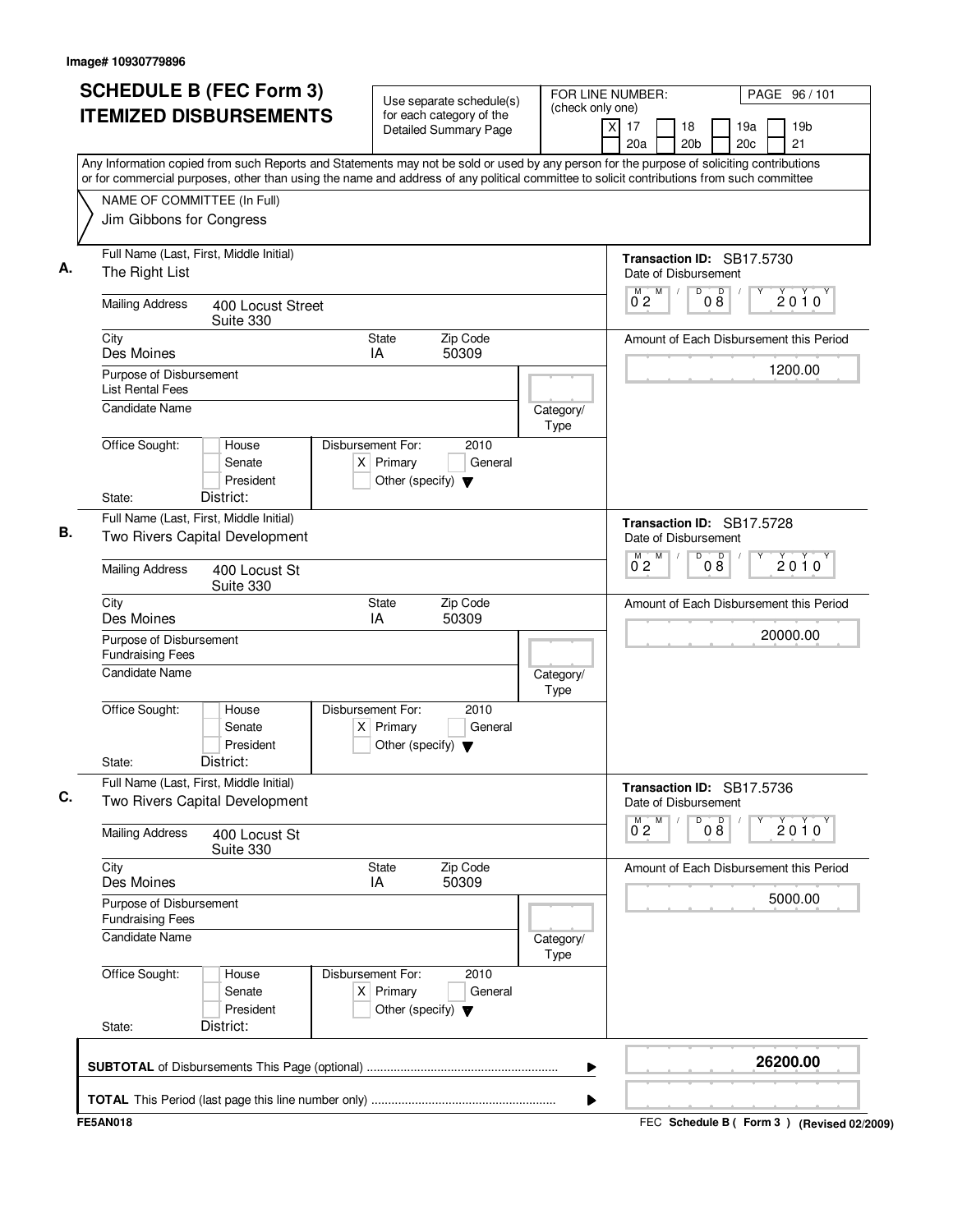|                                    | <b>SCHEDULE B (FEC Form 3)</b>                                                                                                                                                                                                                                                         |                                                                          | Use separate schedule(s)                                 |                   | FOR LINE NUMBER:                         | PAGE 97/101                             |
|------------------------------------|----------------------------------------------------------------------------------------------------------------------------------------------------------------------------------------------------------------------------------------------------------------------------------------|--------------------------------------------------------------------------|----------------------------------------------------------|-------------------|------------------------------------------|-----------------------------------------|
|                                    | <b>ITEMIZED DISBURSEMENTS</b>                                                                                                                                                                                                                                                          |                                                                          | for each category of the<br><b>Detailed Summary Page</b> | (check only one)  | X.<br>17<br>18<br>20a<br>20 <sub>b</sub> | 19a<br>19 <sub>b</sub><br>20c<br>21     |
|                                    | Any Information copied from such Reports and Statements may not be sold or used by any person for the purpose of soliciting contributions<br>or for commercial purposes, other than using the name and address of any political committee to solicit contributions from such committee |                                                                          |                                                          |                   |                                          |                                         |
|                                    |                                                                                                                                                                                                                                                                                        |                                                                          |                                                          |                   |                                          |                                         |
|                                    | NAME OF COMMITTEE (In Full)<br>Jim Gibbons for Congress                                                                                                                                                                                                                                |                                                                          |                                                          |                   |                                          |                                         |
|                                    |                                                                                                                                                                                                                                                                                        |                                                                          |                                                          |                   |                                          |                                         |
|                                    | Full Name (Last, First, Middle Initial)                                                                                                                                                                                                                                                |                                                                          |                                                          |                   |                                          | Transaction ID: SB17.5741               |
| <b>United Airlines</b>             |                                                                                                                                                                                                                                                                                        |                                                                          |                                                          |                   | Date of Disbursement                     |                                         |
| <b>Mailing Address</b>             | 77 W. Wacker Dr                                                                                                                                                                                                                                                                        |                                                                          |                                                          |                   | M<br>D<br>M,<br>0 <sub>2</sub>           | D<br>$2010^y$<br>$1\overline{0}$        |
| City<br>Chicago                    |                                                                                                                                                                                                                                                                                        | <b>State</b><br>IL                                                       | Zip Code<br>60601                                        |                   |                                          | Amount of Each Disbursement this Period |
| Purpose of Disbursement<br>Travel  |                                                                                                                                                                                                                                                                                        |                                                                          |                                                          |                   |                                          | 661.60                                  |
| <b>Candidate Name</b>              |                                                                                                                                                                                                                                                                                        |                                                                          |                                                          | Category/<br>Type |                                          |                                         |
| Office Sought:                     | House<br>Senate<br>President                                                                                                                                                                                                                                                           | Disbursement For:<br>$X$ Primary<br>Other (specify) $\blacktriangledown$ | 2010<br>General                                          |                   |                                          |                                         |
| State:                             | District:                                                                                                                                                                                                                                                                              |                                                                          |                                                          |                   |                                          |                                         |
| <b>US Post Office</b>              | Full Name (Last, First, Middle Initial)                                                                                                                                                                                                                                                |                                                                          |                                                          |                   | Date of Disbursement                     | Transaction ID: SB17.5708               |
| <b>Mailing Address</b>             | <b>West Suburban Station</b><br>2135 NW 108th St                                                                                                                                                                                                                                       |                                                                          |                                                          |                   | M<br>D<br>0 <sub>2</sub>                 | D<br>$2010^y$<br>$0\bar{1}$             |
| City<br>Des Moines                 |                                                                                                                                                                                                                                                                                        | State<br>IA                                                              | Zip Code<br>50325-8101                                   |                   |                                          | Amount of Each Disbursement this Period |
| Purpose of Disbursement<br>Postage |                                                                                                                                                                                                                                                                                        |                                                                          |                                                          |                   |                                          | 26.40                                   |
| Candidate Name                     |                                                                                                                                                                                                                                                                                        |                                                                          |                                                          | Category/<br>Type |                                          |                                         |
| Office Sought:                     | House<br>Senate<br>President                                                                                                                                                                                                                                                           | Disbursement For:<br>$X$ Primary<br>Other (specify) $\blacktriangledown$ | 2010<br>General                                          |                   |                                          |                                         |
| State:                             | District:                                                                                                                                                                                                                                                                              |                                                                          |                                                          |                   |                                          |                                         |
| <b>US Post Office</b>              | Full Name (Last, First, Middle Initial)                                                                                                                                                                                                                                                |                                                                          |                                                          |                   | Date of Disbursement                     | Transaction ID: SB17.5725               |
| <b>Mailing Address</b>             | <b>West Suburban Station</b><br>2135 NW 108th St                                                                                                                                                                                                                                       |                                                                          |                                                          |                   | $0^M$ 2<br>M<br>D                        | $0\frac{D}{3}$<br>Υ<br>$2010^y$         |
| City<br>Des Moines                 |                                                                                                                                                                                                                                                                                        | State<br>IA                                                              | Zip Code<br>50325-8101                                   |                   |                                          | Amount of Each Disbursement this Period |
| Purpose of Disbursement<br>Postage |                                                                                                                                                                                                                                                                                        |                                                                          |                                                          |                   |                                          | 264.00                                  |
| Candidate Name                     |                                                                                                                                                                                                                                                                                        |                                                                          |                                                          | Category/<br>Type |                                          |                                         |
| Office Sought:                     | House<br>Senate<br>President                                                                                                                                                                                                                                                           | Disbursement For:<br>$X$ Primary<br>Other (specify) $\blacktriangledown$ | 2010<br>General                                          |                   |                                          |                                         |
| State:                             | District:                                                                                                                                                                                                                                                                              |                                                                          |                                                          |                   |                                          |                                         |
|                                    |                                                                                                                                                                                                                                                                                        |                                                                          |                                                          | ▶                 |                                          | 952.00                                  |
|                                    |                                                                                                                                                                                                                                                                                        |                                                                          |                                                          |                   |                                          |                                         |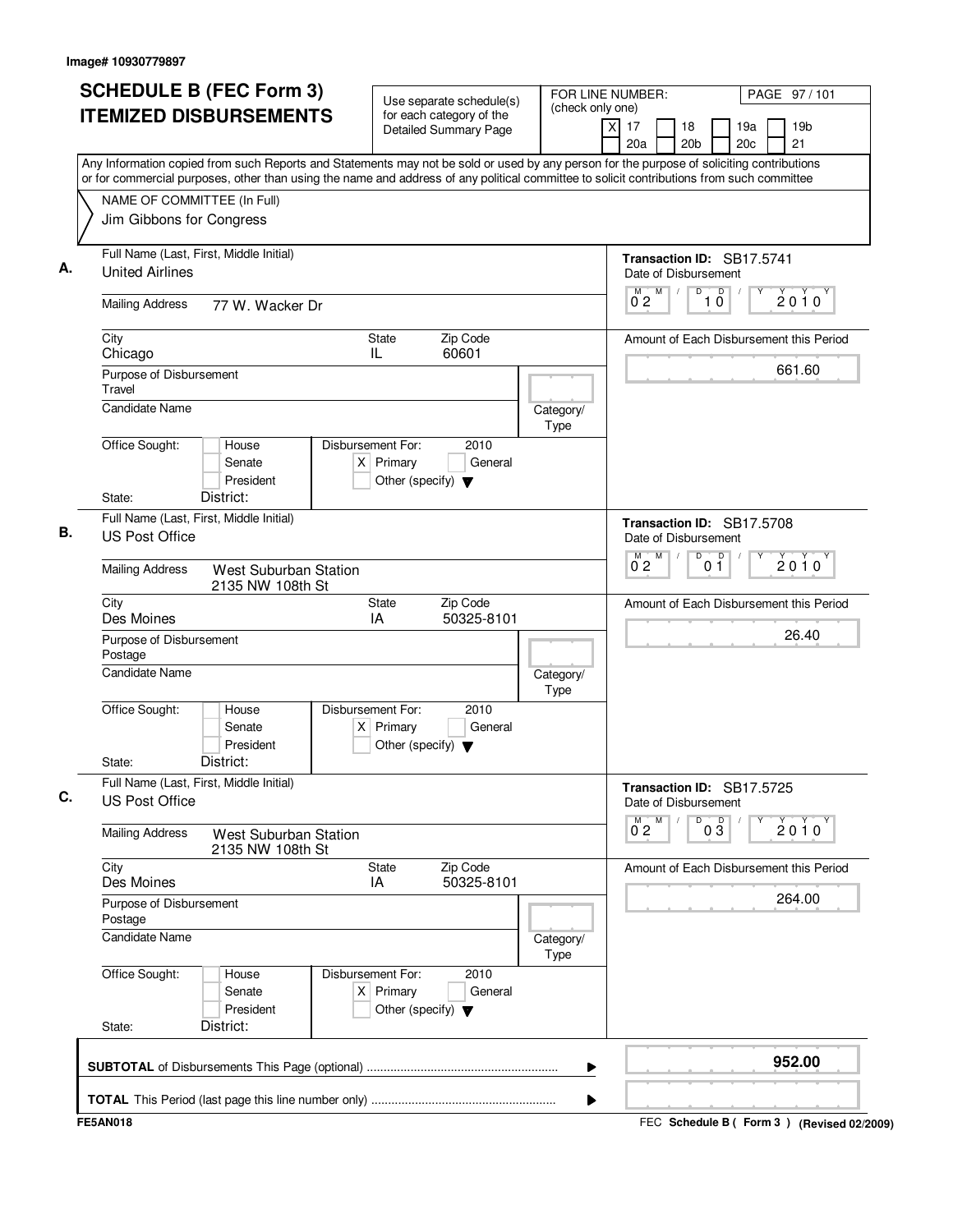| Any Information copied from such Reports and Statements may not be sold or used by any person for the purpose of soliciting contributions<br>or for commercial purposes, other than using the name and address of any political committee to solicit contributions from such committee<br>NAME OF COMMITTEE (In Full)<br>Jim Gibbons for Congress<br>Full Name (Last, First, Middle Initial)<br><b>US Post Office</b><br><b>Mailing Address</b><br>West Suburban Station<br>2135 NW 108th St<br>City<br><b>State</b><br>Des Moines<br>IA<br>Purpose of Disbursement<br>Postage<br><b>Candidate Name</b><br>Office Sought:<br>Disbursement For:<br>House<br>$X$ Primary<br>Senate<br>President<br>Other (specify) $\blacktriangledown$<br>District:<br>State:<br>Full Name (Last, First, Middle Initial)<br>US Post Office - Capitol Square<br><b>Mailing Address</b><br>400 Locust | Zip Code<br>50325-8101<br>2010<br>General | Category/<br>Type        | Transaction ID: SB17.5737<br>Date of Disbursement<br>M<br>$\overline{D}$<br>$\Box$<br>$\sqrt{2}$<br>$2010^y$<br>$0\overline{9}$<br>0 <sub>2</sub><br>Amount of Each Disbursement this Period<br>264.00 |
|------------------------------------------------------------------------------------------------------------------------------------------------------------------------------------------------------------------------------------------------------------------------------------------------------------------------------------------------------------------------------------------------------------------------------------------------------------------------------------------------------------------------------------------------------------------------------------------------------------------------------------------------------------------------------------------------------------------------------------------------------------------------------------------------------------------------------------------------------------------------------------|-------------------------------------------|--------------------------|--------------------------------------------------------------------------------------------------------------------------------------------------------------------------------------------------------|
|                                                                                                                                                                                                                                                                                                                                                                                                                                                                                                                                                                                                                                                                                                                                                                                                                                                                                    |                                           |                          |                                                                                                                                                                                                        |
|                                                                                                                                                                                                                                                                                                                                                                                                                                                                                                                                                                                                                                                                                                                                                                                                                                                                                    |                                           |                          |                                                                                                                                                                                                        |
|                                                                                                                                                                                                                                                                                                                                                                                                                                                                                                                                                                                                                                                                                                                                                                                                                                                                                    |                                           |                          |                                                                                                                                                                                                        |
|                                                                                                                                                                                                                                                                                                                                                                                                                                                                                                                                                                                                                                                                                                                                                                                                                                                                                    |                                           |                          |                                                                                                                                                                                                        |
|                                                                                                                                                                                                                                                                                                                                                                                                                                                                                                                                                                                                                                                                                                                                                                                                                                                                                    |                                           |                          |                                                                                                                                                                                                        |
|                                                                                                                                                                                                                                                                                                                                                                                                                                                                                                                                                                                                                                                                                                                                                                                                                                                                                    |                                           |                          |                                                                                                                                                                                                        |
|                                                                                                                                                                                                                                                                                                                                                                                                                                                                                                                                                                                                                                                                                                                                                                                                                                                                                    |                                           |                          |                                                                                                                                                                                                        |
|                                                                                                                                                                                                                                                                                                                                                                                                                                                                                                                                                                                                                                                                                                                                                                                                                                                                                    |                                           |                          |                                                                                                                                                                                                        |
|                                                                                                                                                                                                                                                                                                                                                                                                                                                                                                                                                                                                                                                                                                                                                                                                                                                                                    |                                           |                          | Transaction ID: SB17.5792                                                                                                                                                                              |
|                                                                                                                                                                                                                                                                                                                                                                                                                                                                                                                                                                                                                                                                                                                                                                                                                                                                                    |                                           |                          | Date of Disbursement                                                                                                                                                                                   |
|                                                                                                                                                                                                                                                                                                                                                                                                                                                                                                                                                                                                                                                                                                                                                                                                                                                                                    |                                           |                          | M<br>D<br>05<br>$\overline{0}^M$ 3<br>$2010^y$                                                                                                                                                         |
| City<br>State<br>Des Moines<br>IA                                                                                                                                                                                                                                                                                                                                                                                                                                                                                                                                                                                                                                                                                                                                                                                                                                                  | Zip Code<br>50309                         |                          | Amount of Each Disbursement this Period                                                                                                                                                                |
| Purpose of Disbursement<br>Postage                                                                                                                                                                                                                                                                                                                                                                                                                                                                                                                                                                                                                                                                                                                                                                                                                                                 |                                           |                          | 572.00                                                                                                                                                                                                 |
| <b>Candidate Name</b>                                                                                                                                                                                                                                                                                                                                                                                                                                                                                                                                                                                                                                                                                                                                                                                                                                                              |                                           | Category/<br>Type        |                                                                                                                                                                                                        |
| Office Sought:<br>Disbursement For:<br>House<br>Senate<br>$X$ Primary<br>President<br>Other (specify) $\blacktriangledown$<br>District:<br>State:                                                                                                                                                                                                                                                                                                                                                                                                                                                                                                                                                                                                                                                                                                                                  | 2010<br>General                           |                          |                                                                                                                                                                                                        |
| Full Name (Last, First, Middle Initial)<br>Verizon Wireless                                                                                                                                                                                                                                                                                                                                                                                                                                                                                                                                                                                                                                                                                                                                                                                                                        |                                           |                          | Transaction ID: SB17.5689<br>Date of Disbursement                                                                                                                                                      |
| <b>Mailing Address</b><br>PO Box 553                                                                                                                                                                                                                                                                                                                                                                                                                                                                                                                                                                                                                                                                                                                                                                                                                                               |                                           |                          | ${\sf M}$<br>D<br>000<br>M<br>$2010^y$<br>01                                                                                                                                                           |
| City<br>State<br>Warrendale<br><b>PA</b>                                                                                                                                                                                                                                                                                                                                                                                                                                                                                                                                                                                                                                                                                                                                                                                                                                           | Zip Code<br>15086                         |                          | Amount of Each Disbursement this Period                                                                                                                                                                |
| Purpose of Disbursement<br>Cell Phone                                                                                                                                                                                                                                                                                                                                                                                                                                                                                                                                                                                                                                                                                                                                                                                                                                              |                                           |                          | 611.99                                                                                                                                                                                                 |
| Candidate Name                                                                                                                                                                                                                                                                                                                                                                                                                                                                                                                                                                                                                                                                                                                                                                                                                                                                     |                                           | Category/<br><b>Type</b> |                                                                                                                                                                                                        |
| Office Sought:<br>Disbursement For:<br>House<br>$X$ Primary<br>Senate<br>President<br>Other (specify) $\blacktriangledown$<br>District:<br>State:                                                                                                                                                                                                                                                                                                                                                                                                                                                                                                                                                                                                                                                                                                                                  | 2010<br>General                           |                          |                                                                                                                                                                                                        |
|                                                                                                                                                                                                                                                                                                                                                                                                                                                                                                                                                                                                                                                                                                                                                                                                                                                                                    |                                           |                          |                                                                                                                                                                                                        |
|                                                                                                                                                                                                                                                                                                                                                                                                                                                                                                                                                                                                                                                                                                                                                                                                                                                                                    |                                           | ▶                        | 1447.99                                                                                                                                                                                                |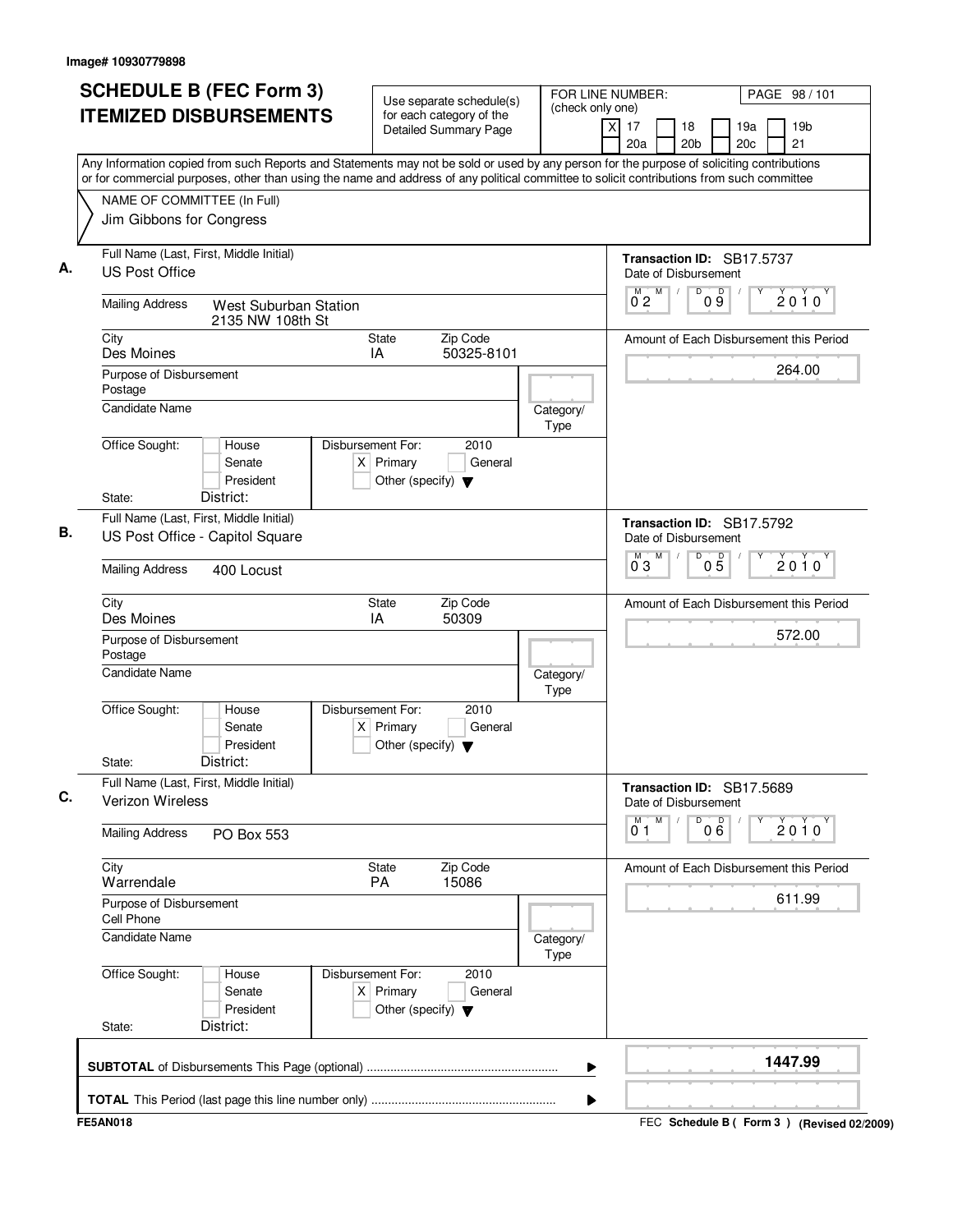| <b>SCHEDULE B (FEC Form 3)</b><br><b>ITEMIZED DISBURSEMENTS</b>                                                                                                                                                                                                                        | Use separate schedule(s)<br>for each category of the<br><b>Detailed Summary Page</b>        | FOR LINE NUMBER:<br>(check only one) | PAGE 99 / 101<br>$\times$<br>17<br>18<br>19a<br>19 <sub>b</sub><br>21<br>20a<br>20 <sub>b</sub><br>20c |
|----------------------------------------------------------------------------------------------------------------------------------------------------------------------------------------------------------------------------------------------------------------------------------------|---------------------------------------------------------------------------------------------|--------------------------------------|--------------------------------------------------------------------------------------------------------|
| Any Information copied from such Reports and Statements may not be sold or used by any person for the purpose of soliciting contributions<br>or for commercial purposes, other than using the name and address of any political committee to solicit contributions from such committee |                                                                                             |                                      |                                                                                                        |
| NAME OF COMMITTEE (In Full)<br>Jim Gibbons for Congress                                                                                                                                                                                                                                |                                                                                             |                                      |                                                                                                        |
| Full Name (Last, First, Middle Initial)<br>Verizon Wireless                                                                                                                                                                                                                            |                                                                                             |                                      | Transaction ID: SB17.5724<br>Date of Disbursement                                                      |
| <b>Mailing Address</b><br>PO Box 553                                                                                                                                                                                                                                                   |                                                                                             |                                      | M<br>D<br>$\mathsf D$<br>M<br>$\sqrt{2}$<br>2010<br>0 <sub>2</sub><br>0 <sub>5</sub>                   |
| City<br>Warrendale                                                                                                                                                                                                                                                                     | Zip Code<br>State<br>PA<br>15086                                                            |                                      | Amount of Each Disbursement this Period                                                                |
| Purpose of Disbursement<br>Cell Phone                                                                                                                                                                                                                                                  |                                                                                             |                                      | 272.24                                                                                                 |
| Candidate Name                                                                                                                                                                                                                                                                         |                                                                                             | Category/<br>Type                    |                                                                                                        |
| Office Sought:<br>House<br>Senate<br>President<br>District:<br>State:                                                                                                                                                                                                                  | Disbursement For:<br>2010<br>$X$ Primary<br>General<br>Other (specify) $\blacktriangledown$ |                                      |                                                                                                        |
| Full Name (Last, First, Middle Initial)<br>Verizon Wireless                                                                                                                                                                                                                            |                                                                                             |                                      | Transaction ID: SB17.5794<br>Date of Disbursement                                                      |
| <b>Mailing Address</b><br>PO Box 553                                                                                                                                                                                                                                                   |                                                                                             |                                      | M<br>D<br>09<br>M<br>$2010^y$<br>$0^{\degree}3$                                                        |
| City<br>Warrendale                                                                                                                                                                                                                                                                     | State<br>Zip Code<br><b>PA</b><br>15086                                                     |                                      | Amount of Each Disbursement this Period                                                                |
| Purpose of Disbursement<br>Cell Phone                                                                                                                                                                                                                                                  |                                                                                             |                                      | 149.75                                                                                                 |
| Candidate Name                                                                                                                                                                                                                                                                         |                                                                                             | Category/<br>Type                    |                                                                                                        |
| Office Sought:<br>House<br>Senate<br>President<br>District:<br>State:                                                                                                                                                                                                                  | Disbursement For:<br>2010<br>$X$ Primary<br>General<br>Other (specify) $\blacktriangledown$ |                                      |                                                                                                        |
| Full Name (Last, First, Middle Initial)<br>Ron Wyckoff                                                                                                                                                                                                                                 |                                                                                             |                                      | Transaction ID: SB17.5660<br>Date of Disbursement                                                      |
| <b>Mailing Address</b><br>2660 150th                                                                                                                                                                                                                                                   |                                                                                             |                                      | M<br>$D^D$ 2 $\overline{3}$<br>$0^{\circ}3$<br>$2010^y$                                                |
| City<br>Carlisle                                                                                                                                                                                                                                                                       | State<br>Zip Code<br>IA<br>50047                                                            |                                      | Amount of Each Disbursement this Period                                                                |
| Purpose of Disbursement<br>In-kind - Food & Beverages for Event                                                                                                                                                                                                                        |                                                                                             |                                      | 255.00                                                                                                 |
| Candidate Name                                                                                                                                                                                                                                                                         |                                                                                             | Category/<br><b>Type</b>             |                                                                                                        |
| Office Sought:<br>House<br>Senate<br>President                                                                                                                                                                                                                                         | Disbursement For:<br>2010<br>$X$ Primary<br>General<br>Other (specify) $\blacktriangledown$ |                                      |                                                                                                        |
| District:<br>State:                                                                                                                                                                                                                                                                    |                                                                                             |                                      |                                                                                                        |
|                                                                                                                                                                                                                                                                                        |                                                                                             | ▶                                    | 676.99                                                                                                 |
|                                                                                                                                                                                                                                                                                        |                                                                                             |                                      | 101674.11                                                                                              |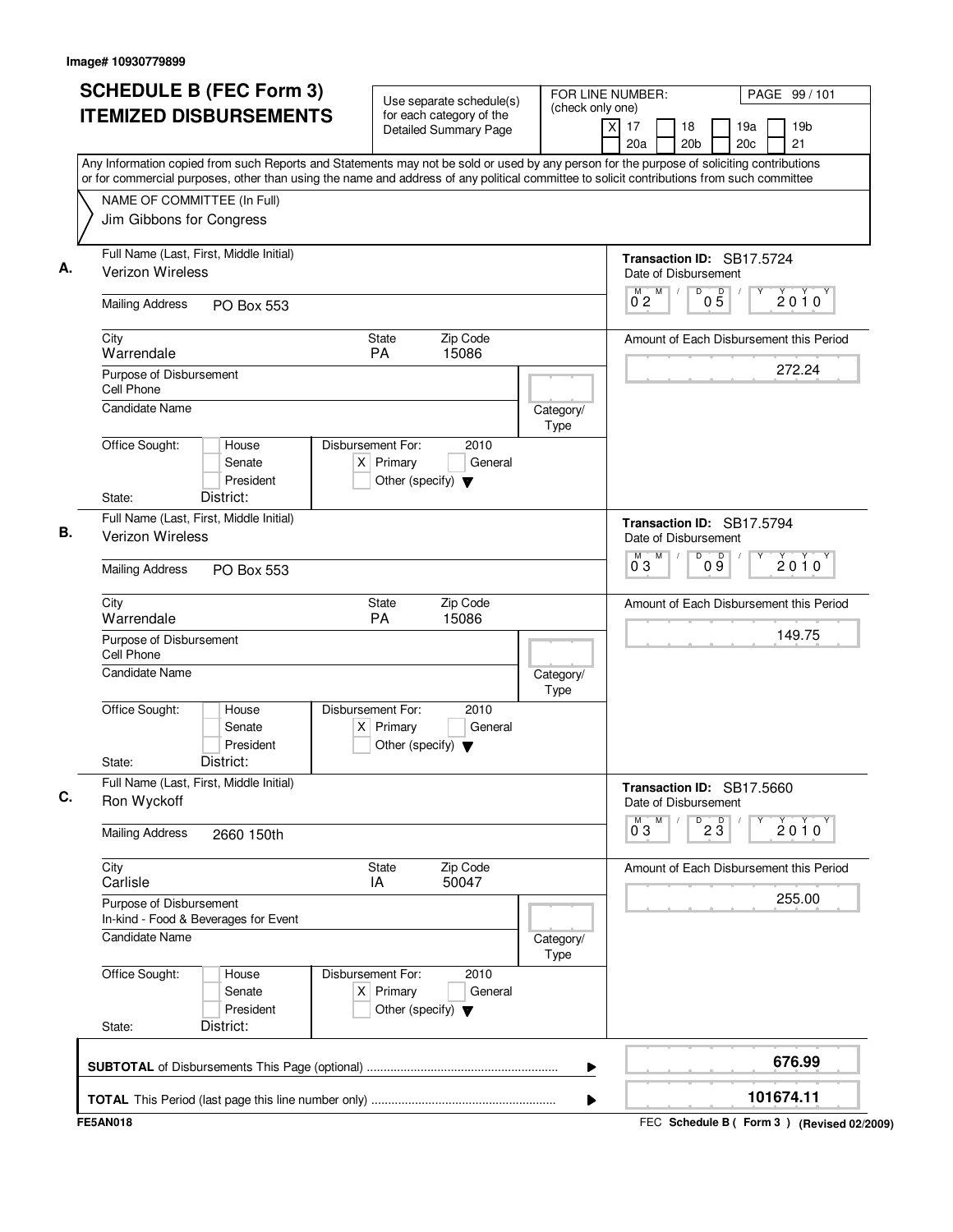|                                                                                         |                                  |                                           | PAGE 100 / 101                              |  |  |
|-----------------------------------------------------------------------------------------|----------------------------------|-------------------------------------------|---------------------------------------------|--|--|
| <b>SCHEDULE D (FEC Form 3)</b>                                                          | (Use separate                    |                                           |                                             |  |  |
| <b>DEBTS AND OBLIGATIONS</b>                                                            | schedule(s)<br>for each          | FOR LINE NUMBER:<br>9<br>(check only one) |                                             |  |  |
| numbered line)<br><b>Excluding Loans</b>                                                |                                  |                                           | x <sub>1</sub><br>10                        |  |  |
| NAME OF COMMITTEE (In Full)                                                             |                                  |                                           |                                             |  |  |
| Jim Gibbons for Congress                                                                |                                  |                                           |                                             |  |  |
|                                                                                         |                                  |                                           |                                             |  |  |
| A. Full Name (Last, First, Middle Initial) of Debtor or Creditor                        |                                  |                                           | Nature of Debt (Purpose):                   |  |  |
| Holtzman Vogel, PLLC                                                                    |                                  | <b>Legal Fees</b>                         |                                             |  |  |
| Mailing Address 45 North Hill Drive                                                     |                                  |                                           |                                             |  |  |
| Suite 100                                                                               |                                  |                                           |                                             |  |  |
| City<br><b>State</b>                                                                    | ZIP Code                         |                                           |                                             |  |  |
| Warrenton<br>VA                                                                         | 20186                            |                                           |                                             |  |  |
| Outstanding Balance Beginning This Period                                               |                                  |                                           | Transaction ID: SD10.4724                   |  |  |
| 2686.25                                                                                 |                                  |                                           |                                             |  |  |
| Amount Incurred This Period                                                             | Payment This Period              |                                           | Outstanding Balance at Close of This Period |  |  |
|                                                                                         |                                  |                                           |                                             |  |  |
| 0.00                                                                                    | 2686.25                          |                                           | 0.00                                        |  |  |
| B. Full Name (Last, First, Middle Initial) of Debtor or Creditor                        |                                  |                                           | Nature of Debt (Purpose):                   |  |  |
| Holtzman Vogel, PLLC                                                                    |                                  |                                           | Legal Fees                                  |  |  |
|                                                                                         |                                  |                                           |                                             |  |  |
| Mailing Address 45 North Hill Drive<br>Suite 100                                        |                                  |                                           |                                             |  |  |
| City<br>State                                                                           | ZIP Code                         |                                           |                                             |  |  |
| Warrenton<br>VA                                                                         | 20186                            |                                           |                                             |  |  |
| Outstanding Balance Beginning This Period                                               |                                  |                                           | Transaction ID: SD10.5830                   |  |  |
| 0.00                                                                                    |                                  |                                           |                                             |  |  |
| Amount Incurred This Period                                                             | Payment This Period              |                                           | Outstanding Balance at Close of This Period |  |  |
| 517.50                                                                                  | 0.00                             |                                           | 517.50                                      |  |  |
|                                                                                         |                                  |                                           |                                             |  |  |
| C. Full Name (Last, First, Middle Initial) of Debtor or Creditor                        |                                  |                                           | Nature of Debt (Purpose):                   |  |  |
| Iowa High School Sports Network                                                         |                                  |                                           | Advertising                                 |  |  |
|                                                                                         |                                  |                                           |                                             |  |  |
| Mailing Address 10580 Justin Drive                                                      |                                  |                                           |                                             |  |  |
| City<br><b>State</b>                                                                    | ZIP Code                         |                                           |                                             |  |  |
| Urbandale<br>IA                                                                         | 50322                            |                                           |                                             |  |  |
| Outstanding Balance Beginning This Period                                               |                                  |                                           | Transaction ID: SD10.5828                   |  |  |
|                                                                                         |                                  |                                           |                                             |  |  |
| 0.00                                                                                    |                                  |                                           |                                             |  |  |
| Amount Incurred This Period                                                             | <b>Payment This Period</b>       |                                           | Outstanding Balance at Close of This Period |  |  |
| 2000.00                                                                                 | 0.00                             |                                           | 2000.00                                     |  |  |
|                                                                                         |                                  |                                           |                                             |  |  |
|                                                                                         |                                  |                                           | 2517.50                                     |  |  |
|                                                                                         |                                  |                                           |                                             |  |  |
|                                                                                         |                                  |                                           |                                             |  |  |
|                                                                                         |                                  |                                           |                                             |  |  |
| 3) TOTAL OUTSTANDING LOANS                                                              | from Schedule C (last page only) |                                           |                                             |  |  |
| 4) ADD 2) and 3) and carry forward to appropriate line of Summary Page (last page only) |                                  | ▶                                         |                                             |  |  |

FEC **Schedule D ( ) FE5AN018 Form 3 (Revised 02/2003)**